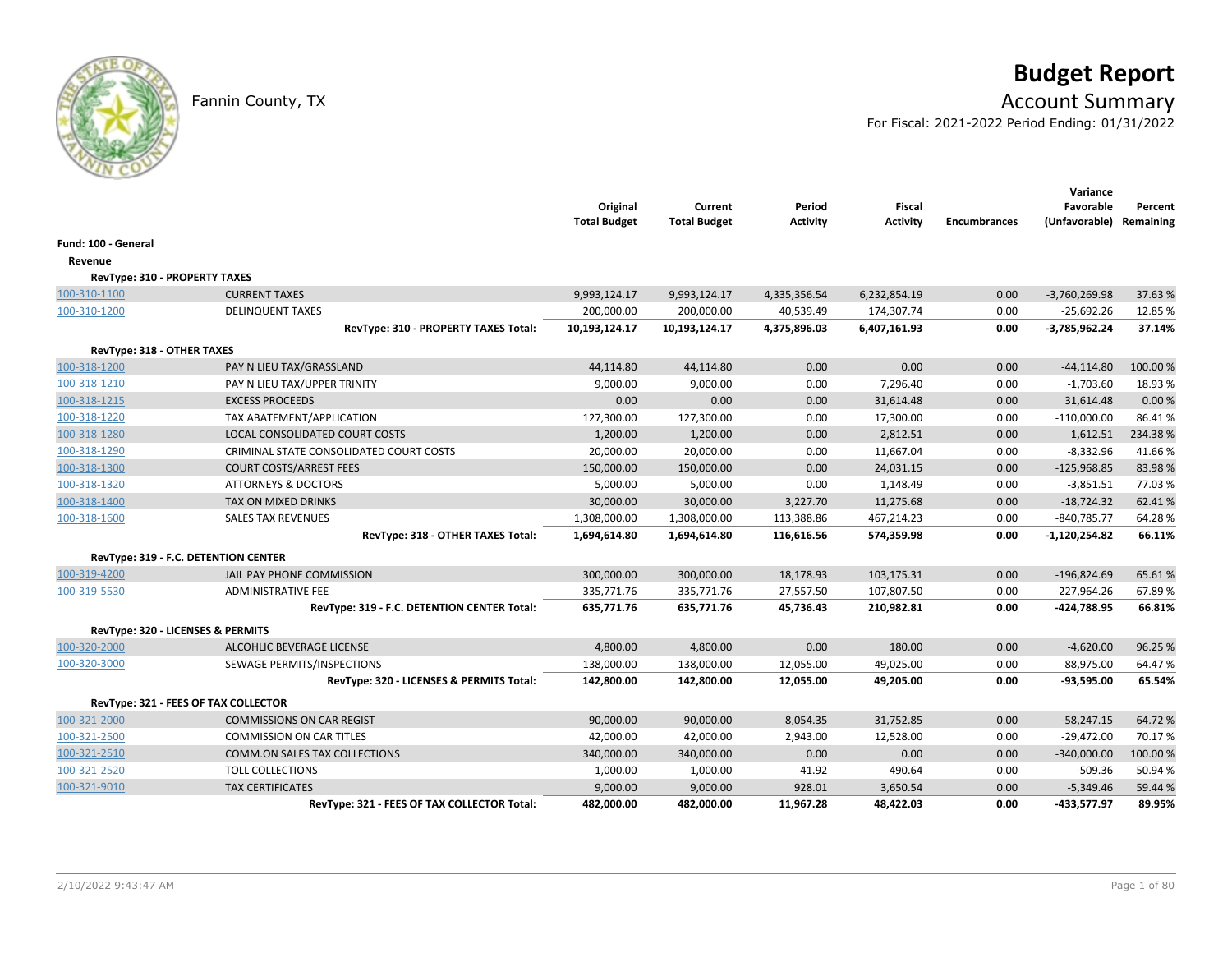|                               |                                            | Original<br><b>Total Budget</b> | Current<br><b>Total Budget</b> | Period<br><b>Activity</b> | <b>Fiscal</b><br><b>Activity</b> | <b>Encumbrances</b> | Variance<br>Favorable<br>(Unfavorable) Remaining | Percent  |
|-------------------------------|--------------------------------------------|---------------------------------|--------------------------------|---------------------------|----------------------------------|---------------------|--------------------------------------------------|----------|
| RevType: 330 - GRANTS         |                                            |                                 |                                |                           |                                  |                     |                                                  |          |
| 100-330-4370                  | <b>INDIGENT DEFENSE GRANT</b>              | 30,195.00                       | 30,195.00                      | 0.00                      | 10,063.75                        | 0.00                | $-20,131.25$                                     | 66.67%   |
| 100-330-5590                  | <b>TEXAS VINE PROGRAM</b>                  | 13,900.00                       | 13,900.00                      | 4,648.07                  | 9,290.85                         | 0.00                | $-4,609.15$                                      | 33.16%   |
|                               | RevType: 330 - GRANTS Total:               | 44,095.00                       | 44,095.00                      | 4,648.07                  | 19,354.60                        | 0.00                | $-24,740.40$                                     | 56.11%   |
| RevType: 340 - FEES OF OFFICE |                                            |                                 |                                |                           |                                  |                     |                                                  |          |
| 100-340-1350                  | <b>FAMILY PROTECTION FEE</b>               | 1,800.00                        | 1,800.00                       | 0.00                      | 435.00                           | 0.00                | $-1,365.00$                                      | 75.83%   |
| 100-340-4000                  | <b>COUNTY JUDGE FEES</b>                   | 200.00                          | 200.00                         | 0.00                      | 82.00                            | 0.00                | $-118.00$                                        | 59.00 %  |
| 100-340-4030                  | <b>COUNTY CLERK FEES</b>                   | 225,000.00                      | 225,000.00                     | 0.00                      | 27,043.11                        | 0.00                | -197,956.89                                      | 87.98%   |
| 100-340-4500                  | <b>DISTRICT CLERK FEES</b>                 | 65,000.00                       | 65,000.00                      | 0.00                      | 18,636.93                        | 0.00                | $-46,363.07$                                     | 71.33 %  |
| 100-340-4550                  | J. P. #1 FEES                              | 15,000.00                       | 15,000.00                      | 0.00                      | 0.00                             | 0.00                | $-15,000.00$                                     | 100.00%  |
| 100-340-4560                  | J. P. #2 FEES                              | 4,000.00                        | 4,000.00                       | 0.00                      | 0.00                             | 0.00                | $-4,000.00$                                      | 100.00%  |
| 100-340-4570                  | J. P. #3 FEES                              | 6,500.00                        | 6,500.00                       | 0.00                      | 2,397.26                         | 0.00                | $-4,102.74$                                      | 63.12%   |
| 100-340-4750                  | <b>DISTRICT ATTORNEY FEES</b>              | 3,000.00                        | 3,000.00                       | 0.00                      | 479.95                           | 0.00                | $-2,520.05$                                      | 84.00%   |
| 100-340-4800                  | <b>BOND APPLICATION FEE</b>                | 500.00                          | 500.00                         | 0.00                      | 0.00                             | 0.00                | $-500.00$                                        | 100.00 % |
| 100-340-4840                  | <b>ELECTION REIMBURSEMENTS</b>             | 7,000.00                        | 7,000.00                       | 0.00                      | 0.00                             | 0.00                | $-7,000.00$                                      | 100.00%  |
| 100-340-5510                  | <b>CONSTABLE PCT. 1 FEES</b>               | 10,000.00                       | 10,000.00                      | 0.00                      | 215.00                           | 0.00                | $-9,785.00$                                      | 97.85%   |
| 100-340-5520                  | <b>CONSTABLE PCT. 2 FEES</b>               | 2,000.00                        | 2,000.00                       | 0.00                      | 300.00                           | 0.00                | $-1,700.00$                                      | 85.00 %  |
| 100-340-5530                  | <b>CONSTABLE PCT. 3 FEES</b>               | 3,000.00                        | 3,000.00                       | 0.00                      | 900.00                           | 0.00                | $-2,100.00$                                      | 70.00 %  |
| 100-340-5600                  | SHERIFF FEES                               | 30,000.00                       | 30,000.00                      | 0.00                      | 3,685.95                         | 0.00                | $-26,314.05$                                     | 87.71%   |
| 100-340-5730                  | <b>BOND SUPERVISION FEES</b>               | 108,000.00                      | 108,000.00                     | 6,118.25                  | 31,148.25                        | 0.00                | $-76,851.75$                                     | 71.16%   |
| 100-340-6000                  | D.C.6TH COURT OF APPEALS FEE               | 1,500.00                        | 1,500.00                       | 0.00                      | 410.00                           | 0.00                | $-1,090.00$                                      | 72.67%   |
| 100-340-6010                  | C.C.6TH COURT OF APPEALS FEE               | 500.00                          | 500.00                         | 0.00                      | 80.00                            | 0.00                | $-420.00$                                        | 84.00%   |
| 100-340-6520                  | <b>SUBDIVISION FEES</b>                    | 8,000.00                        | 8,000.00                       | 0.00                      | 1,270.00                         | 0.00                | $-6,730.00$                                      | 84.13%   |
| 100-340-6530                  | ZONING APPLICATION FEES                    | 1,000.00                        | 1,000.00                       | 1,063.00                  | 2,613.00                         | 0.00                | 1,613.00                                         | 261.30%  |
| 100-340-6540                  | <b>DEVELOPMENT PERMIT</b>                  | 0.00                            | 0.00                           | 120.00                    | 630.00                           | 0.00                | 630.00                                           | 0.00%    |
| 100-340-6550                  | <b>BUILDING PERMITS</b>                    | 2,000.00                        | 2,000.00                       | 0.00                      | 1,350.00                         | 0.00                | $-650.00$                                        | 32.50%   |
|                               | RevType: 340 - FEES OF OFFICE Total:       | 494,000.00                      | 494,000.00                     | 7,301.25                  | 91,676.45                        | 0.00                | $-402,323.55$                                    | 81.44%   |
| RevType: 350 - FINES          |                                            |                                 |                                |                           |                                  |                     |                                                  |          |
| 100-350-4550                  | J. P. #1 FINES                             | 3,000.00                        | 3,000.00                       | 0.00                      | 0.00                             | 0.00                | $-3,000.00$                                      | 100.00%  |
| 100-350-4560                  | J. P. #2 FINES                             | 500.00                          | 500.00                         | 0.00                      | 0.00                             | 0.00                | $-500.00$                                        | 100.00%  |
| 100-350-4570                  | J. P. #3 FINES                             | 1,000.00                        | 1,000.00                       | 0.00                      | 708.49                           | 0.00                | $-291.51$                                        | 29.15 %  |
|                               | RevType: 350 - FINES Total:                | 4,500.00                        | 4,500.00                       | 0.00                      | 708.49                           | 0.00                | $-3,791.51$                                      | 84.26%   |
|                               | RevType: 352 - FINES & FORFEITURES         |                                 |                                |                           |                                  |                     |                                                  |          |
| 100-352-1000                  | SURETY BAIL BOND FEE                       | 500.00                          | 500.00                         | 0.00                      | 0.00                             | 0.00                | $-500.00$                                        | 100.00 % |
| 100-352-2010                  | <b>BOND FORFEITURES</b>                    | 5,000.00                        | 5,000.00                       | 0.00                      | 10.00                            | 0.00                | $-4,990.00$                                      | 99.80%   |
|                               | RevType: 352 - FINES & FORFEITURES Total:  | 5,500.00                        | 5,500.00                       | 0.00                      | 10.00                            | 0.00                | $-5,490.00$                                      | 99.82%   |
|                               |                                            |                                 |                                |                           |                                  |                     |                                                  |          |
|                               | RevType: 360 - INTEREST EARNINGS           |                                 |                                |                           |                                  |                     |                                                  |          |
| 100-360-1000                  | <b>INTEREST EARNINGS</b>                   | 500.00                          | 500.00                         | 0.00                      | 334.74                           | 0.00                | $-165.26$                                        | 33.05 %  |
| 100-360-1100                  | <b>INTEREST EARNINGS BUSINESS MONEY FU</b> | 300.00                          | 300.00                         | 0.00                      | 11.92                            | 0.00                | $-288.08$                                        | 96.03%   |
|                               | RevType: 360 - INTEREST EARNINGS Total:    | 800.00                          | 800.00                         | 0.00                      | 346.66                           | 0.00                | $-453.34$                                        | 56.67%   |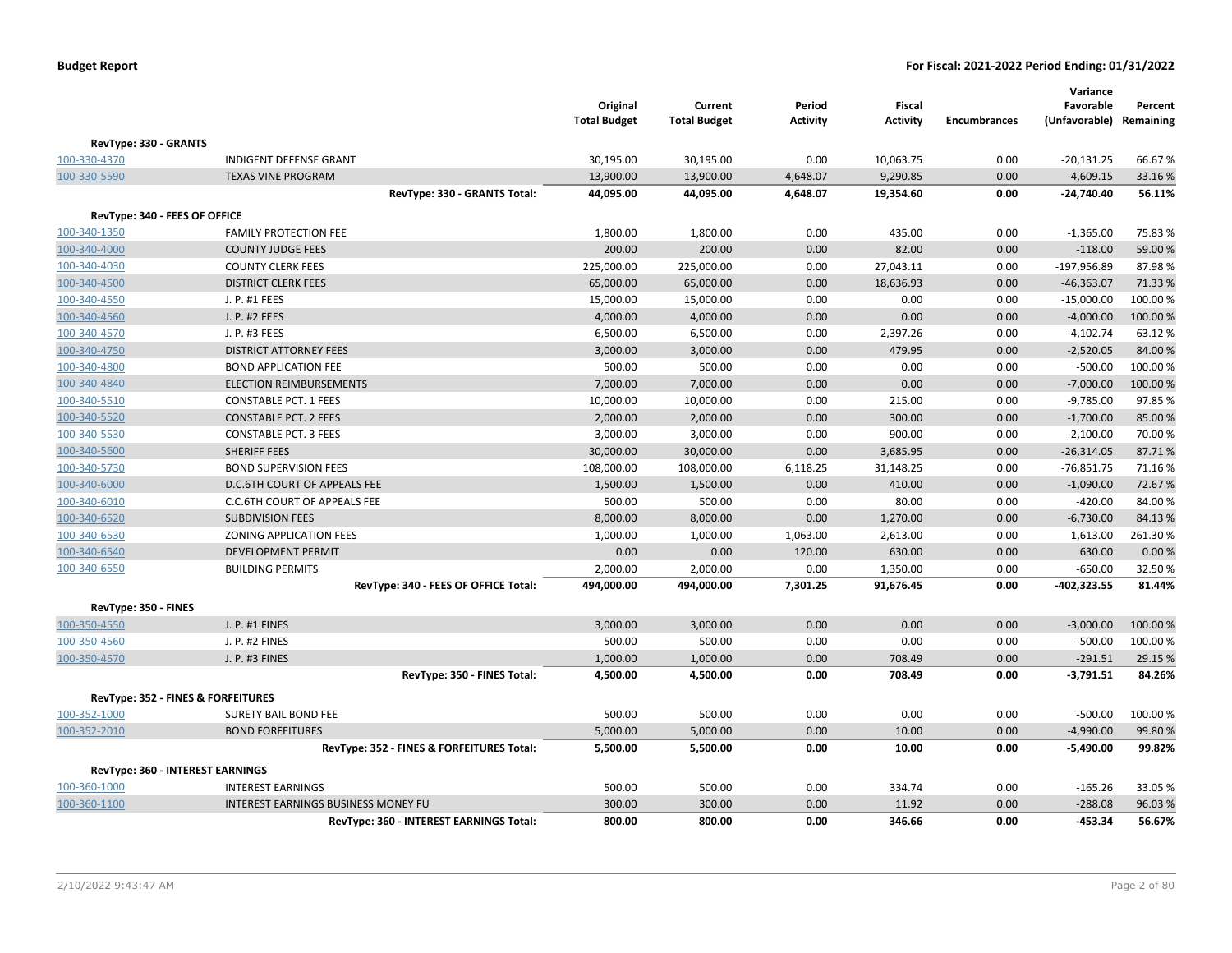|                                |                                                    | Original<br><b>Total Budget</b> | Current<br><b>Total Budget</b> | Period<br><b>Activity</b> | Fiscal<br><b>Activity</b> | <b>Encumbrances</b> | Variance<br>Favorable<br>(Unfavorable) Remaining | Percent  |
|--------------------------------|----------------------------------------------------|---------------------------------|--------------------------------|---------------------------|---------------------------|---------------------|--------------------------------------------------|----------|
|                                | RevType: 364 - SALE OF ASSETS LAND/BUILDING        |                                 |                                |                           |                           |                     |                                                  |          |
| 100-364-1630                   | <b>SALE OF EQUIPMENT</b>                           | 5,000.00                        | 5,000.00                       | 0.00                      | 0.00                      | 0.00                | $-5,000.00$                                      | 100.00 % |
|                                | RevType: 364 - SALE OF ASSETS LAND/BUILDING Total: | 5,000.00                        | 5,000.00                       | 0.00                      | 0.00                      | 0.00                | $-5,000.00$                                      | 100.00%  |
|                                |                                                    |                                 |                                |                           |                           |                     |                                                  |          |
| RevType: 370 - MISCELLANEOUS   |                                                    |                                 |                                |                           |                           |                     |                                                  |          |
| 100-370-1000                   | <b>KFYN-RADIO TOWER RENT</b>                       | 11,750.00                       | 11,750.00                      | 0.00                      | 800.00                    | 0.00                | $-10,950.00$                                     | 93.19%   |
| 100-370-1120                   | <b>TOBACCO SETTLEMENT</b>                          | 19,000.00                       | 19,000.00                      | 0.00                      | 0.00                      | 0.00                | $-19,000.00$                                     | 100.00%  |
| 100-370-1150                   | <b>RENT- VERIZON TOWER</b>                         | 12,700.00                       | 12,700.00                      | 1,064.61                  | 4,258.44                  | 0.00                | $-8,441.56$                                      | 66.47%   |
| 100-370-1200                   | <b>CONTRIBUTION IHC TRUST</b>                      | 17,000.00                       | 17,000.00                      | 0.00                      | 0.00                      | 0.00                | $-17,000.00$                                     | 100.00%  |
| 100-370-1300                   | <b>REFUNDS &amp; MISCELLANEOUS</b>                 | 17,000.00                       | 17,000.00                      | 3,055.42                  | 4,036.49                  | 0.00                | $-12,963.51$                                     | 76.26%   |
| 100-370-1301                   | <b>IHC REIMBURSEMENTS</b>                          | 0.00                            | 0.00                           | 0.00                      | 409.20                    | 0.00                | 409.20                                           | 0.00%    |
| 100-370-1310                   | AUTOMOBILE INSURANCE LOSS PAYMENTS                 | 0.00                            | 0.00                           | 7,535.58                  | 7,535.58                  | 0.00                | 7,535.58                                         | 0.00%    |
| 100-370-1350                   | HEALTH INS. SURPLUS DISTRIBUTION                   | 4,000.00                        | 4,000.00                       | 0.00                      | 0.00                      | 0.00                | $-4,000.00$                                      | 100.00%  |
| 100-370-1390                   | <b>STATE JUROR REIMB.FEE</b>                       | 4,000.00                        | 4,000.00                       | 0.00                      | 1,598.00                  | 0.00                | $-2,402.00$                                      | 60.05 %  |
| 100-370-1420                   | <b>CULVERT PERMITTING PROCESS</b>                  | 1,500.00                        | 1,500.00                       | 110.00                    | 220.00                    | 0.00                | $-1,280.00$                                      | 85.33 %  |
| 100-370-1430                   | D.A.SALARY REIMB.                                  | 27,500.00                       | 27,500.00                      | 9,166.66                  | 9,166.66                  | 0.00                | $-18,333.34$                                     | 66.67%   |
| 100-370-1470                   | UTILITIES REIMBURSEMENT                            | 14,000.00                       | 14,000.00                      | 898.15                    | 3,933.29                  | 0.00                | $-10,066.71$                                     | 71.91%   |
| 100-370-1510                   | ASST. DA LONGEVITY PAY                             | 4,400.00                        | 4,400.00                       | 0.00                      | 1,200.00                  | 0.00                | $-3,200.00$                                      | 72.73 %  |
| 100-370-1620                   | <b>COURT REPORTER SERVICE FEE</b>                  | 5,500.00                        | 5,500.00                       | 0.00                      | 1,495.29                  | 0.00                | $-4,004.71$                                      | 72.81%   |
| 100-370-4100                   | CO CT AT LAW SUPPLEMENT                            | 84,000.00                       | 84,000.00                      | 0.00                      | 21,000.00                 | 0.00                | $-63,000.00$                                     | 75.00 %  |
| 100-370-4170                   | <b>EMS ALLOCATION</b>                              | 570,000.00                      | 570,000.00                     | 0.00                      | 570,000.00                | 0.00                | 0.00                                             | 0.00%    |
| 100-370-4320                   | PROCEEDS OF SALE OF LIVESTOCK                      | 252.49                          | 252.49                         | 0.00                      | 781.33                    | 0.00                | 528.84                                           | 309.45 % |
| 100-370-4530                   | REIMB.CEC ODYSSEY SAAS                             | 29,154.15                       | 29,154.15                      | 14,291.26                 | 14,291.26                 | 0.00                | $-14,862.89$                                     | 50.98%   |
| 100-370-5620                   | STATE REIMB.OFFENDER TRANSPORT                     | 10,000.00                       | 10,000.00                      | 0.00                      | 859.50                    | 0.00                | $-9,140.50$                                      | 91.41%   |
|                                | RevType: 370 - MISCELLANEOUS Total:                | 831,756.64                      | 831,756.64                     | 36,121.68                 | 641,585.04                | 0.00                | $-190,171.60$                                    | 22.86%   |
|                                | <b>Revenue Total:</b>                              | 14,533,962.37                   | 14,533,962.37                  | 4,610,342.30              | 8,043,812.99              | 0.00                | -6,490,149.38                                    | 44.66%   |
| <b>Expense</b>                 |                                                    |                                 |                                |                           |                           |                     |                                                  |          |
| Department: 400 - County Judge |                                                    |                                 |                                |                           |                           |                     |                                                  |          |
| 100-400-1010                   | SALARY ELECTED OFFICIAL                            | 71,854.92                       | 71,854.92                      | 5,322.58                  | 23,951.61                 | 0.00                | 47,903.31                                        | 66.67%   |
| 100-400-1050                   | <b>SALARY SECRETARY</b>                            | 32,966.53                       | 32,966.53                      | 2,441.96                  | 10,988.85                 | 0.00                | 21,977.68                                        | 66.67%   |
| 100-400-2010                   | SOCIAL SECURITY TAXES                              | 6,908.13                        | 6,908.13                       | 516.74                    | 2,308.28                  | 0.00                | 4,599.85                                         | 66.59%   |
| 100-400-2020                   | <b>GROUP HEALTH INSURANCE</b>                      | 13,646.64                       | 13,646.64                      | 1,137.22                  | 4,548.88                  | 0.00                | 9,097.76                                         | 66.67%   |
| 100-400-2030                   | <b>RETIREMENT</b>                                  | 13,359.43                       | 13,359.43                      | 1,001.08                  | 4,419.82                  | 0.00                | 8,939.61                                         | 66.92%   |
| 100-400-2040                   | <b>WORKERS' COMPENSATION</b>                       | 356.55                          | 356.55                         | 0.00                      | 140.24                    | 0.00                | 216.31                                           | 60.67%   |
| 100-400-2050                   | <b>MEDICARE TAX</b>                                | 1,615.61                        | 1,615.61                       | 120.84                    | 539.79                    | 0.00                | 1,075.82                                         | 66.59%   |
| 100-400-2250                   | <b>TRAVEL ALLOWANCE</b>                            | 4,200.00                        | 4,200.00                       | 350.00                    | 1,400.00                  | 0.00                | 2,800.00                                         | 66.67%   |
| 100-400-3100                   | <b>OFFICE SUPPLIES</b>                             | 800.00                          | 800.00                         | 0.00                      | 133.09                    | 0.00                | 666.91                                           | 83.36%   |
| 100-400-3110                   | <b>POSTAGE</b>                                     | 100.00                          | 100.00                         | 0.00                      | 0.00                      | 0.00                | 100.00                                           | 100.00%  |
| 100-400-4270                   | OUT OF COUNTY TRAVEL/TRAINING                      | 5,500.00                        | 5,500.00                       | 0.00                      | 1,422.59                  | 340.00              | 3,737.41                                         | 67.95%   |
| 100-400-4350                   | <b>PRINTING</b>                                    | 200.00                          | 200.00                         | 0.00                      | 0.00                      | 0.00                | 200.00                                           | 100.00%  |
| 100-400-4680                   | <b>JUVENILE BOARD SALARY</b>                       | 2,400.00                        | 2,400.00                       | 200.00                    | 800.00                    | 0.00                | 1,600.00                                         | 66.67%   |
| 100-400-4810                   | <b>DUES</b>                                        | 335.00                          | 335.00                         | 0.00                      | 0.00                      | 0.00                | 335.00                                           | 100.00 % |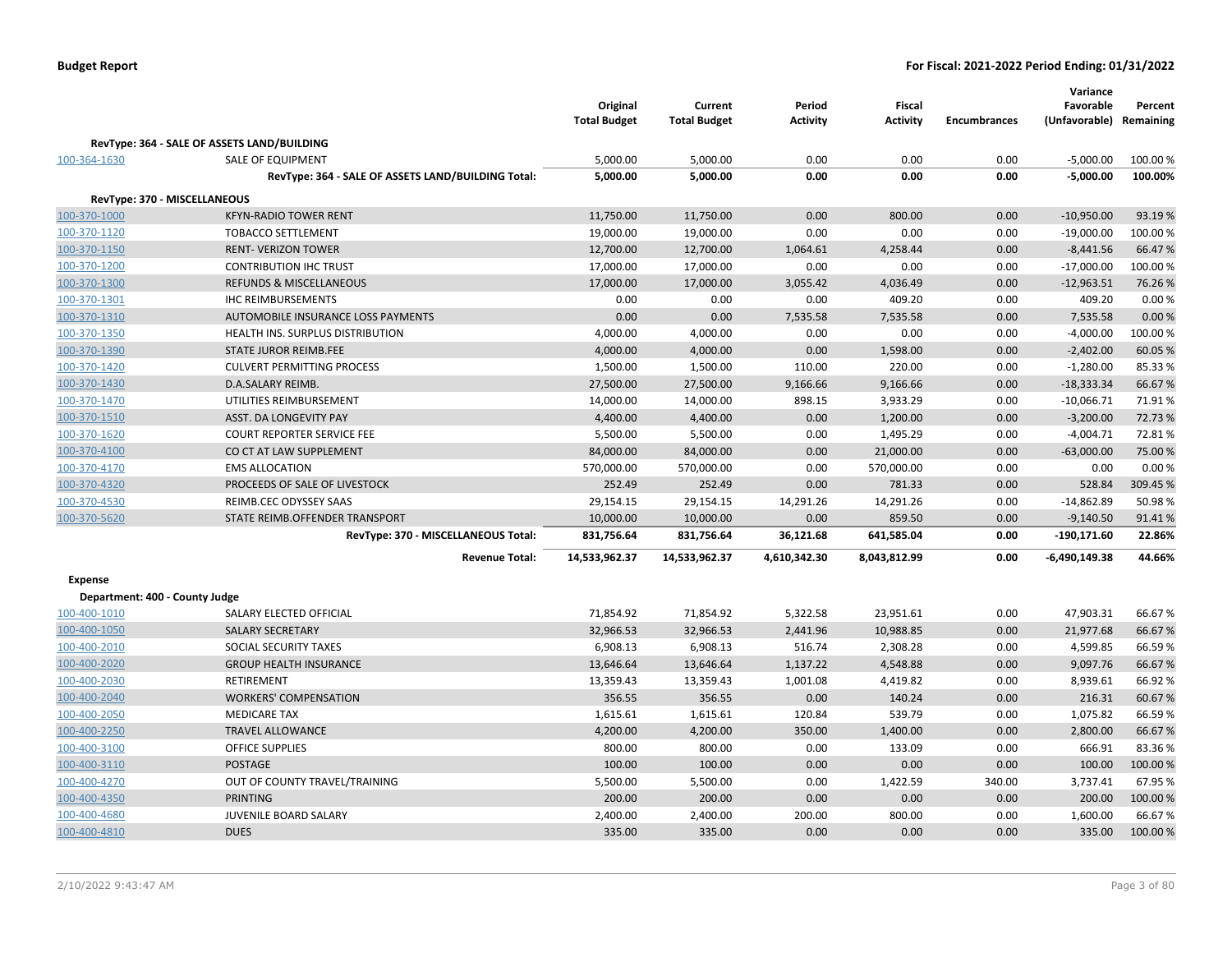|  |  |  | <b>Budget Report</b> |
|--|--|--|----------------------|
|--|--|--|----------------------|

|                                   |                          |                                          | Original<br><b>Total Budget</b> | Current<br><b>Total Budget</b> | Period<br><b>Activity</b> | <b>Fiscal</b><br><b>Activity</b> | <b>Encumbrances</b> | Variance<br>Favorable<br>(Unfavorable) | Percent<br>Remaining |
|-----------------------------------|--------------------------|------------------------------------------|---------------------------------|--------------------------------|---------------------------|----------------------------------|---------------------|----------------------------------------|----------------------|
| 100-400-5720                      | <b>OFFICE EQUIPMENT</b>  |                                          | 200.00                          | 200.00                         | 0.00                      | 0.00                             | 0.00                | 200.00                                 | 100.00%              |
| 100-400-5900                      | <b>BOOKS</b>             |                                          | 100.00                          | 100.00                         | 0.00                      | 0.00                             | 0.00                | 100.00                                 | 100.00 %             |
|                                   |                          | Department: 400 - County Judge Total:    | 154,542.81                      | 154,542.81                     | 11,090.42                 | 50,653.15                        | 340.00              | 103,549.66                             | 67.00%               |
| Department: 401 - 911 Coordinator |                          |                                          |                                 |                                |                           |                                  |                     |                                        |                      |
| 100-401-4030                      |                          | <b>TCOG RURAL ADDRESSING</b>             | 23,000.00                       | 23,000.00                      | 0.00                      | 23,000.00                        | 0.00                | 0.00                                   | 0.00%                |
|                                   |                          | Department: 401 - 911 Coordinator Total: | 23,000.00                       | 23,000.00                      | 0.00                      | 23,000.00                        | 0.00                | 0.00                                   | 0.00%                |
| Department: 403 - County Clerk    |                          |                                          |                                 |                                |                           |                                  |                     |                                        |                      |
| 100-403-1010                      |                          | SALARY ELECTED OFFICIAL                  | 62,848.43                       | 62,848.43                      | 4,614.24                  | 20,764.08                        | 0.00                | 42,084.35                              | 66.96%               |
| 100-403-1030                      | SALALRY CHIEF DEPUTY     |                                          | 33,126.16                       | 33,126.16                      | 2,453.79                  | 11,042.04                        | 0.00                | 22,084.12                              | 66.67%               |
| 100-403-1040                      | <b>SALARY DEPUTIES</b>   |                                          | 177,674.32                      | 177,674.32                     | 11,578.68                 | 51,084.35                        | 0.00                | 126,589.97                             | 71.25 %              |
| 100-403-1070                      | <b>SALARY PART-TIME</b>  |                                          | 0.00                            | 0.00                           | 0.00                      | 1,044.00                         | 0.00                | $-1,044.00$                            | 0.00%                |
| 100-403-2010                      | SOCIAL SECURITY TAXES    |                                          | 16,966.23                       | 16,966.23                      | 1,113.19                  | 5,028.94                         | 0.00                | 11,937.29                              | 70.36%               |
| 100-403-2020                      |                          | <b>GROUP HEALTH INSURANCE</b>            | 106,204.16                      | 106,204.16                     | 7,765.14                  | 32,153.90                        | 0.00                | 74,050.26                              | 69.72%               |
| 100-403-2030                      | <b>RETIREMENT</b>        |                                          | 32,810.50                       | 32,810.50                      | 2,245.06                  | 9,988.12                         | 0.00                | 22,822.38                              | 69.56%               |
| 100-403-2040                      |                          | <b>WORKERS COMPENSATION</b>              | 875.68                          | 875.68                         | 0.00                      | 330.46                           | 0.00                | 545.22                                 | 62.26%               |
| 100-403-2050                      | <b>MEDICARE TAX</b>      |                                          | 3,967.91                        | 3,967.91                       | 260.34                    | 1,176.10                         | 0.00                | 2,791.81                               | 70.36%               |
| 100-403-3100                      | <b>OFFICE SUPPLIES</b>   |                                          | 5,000.00                        | 5,000.00                       | 221.99                    | 2,923.09                         | 35.00               | 2,041.91                               | 40.84%               |
| 100-403-3110                      | <b>POSTAGE</b>           |                                          | 1,500.00                        | 1,500.00                       | 50.93                     | 231.97                           | 0.00                | 1,268.03                               | 84.54%               |
| 100-403-4270                      |                          | OUT OF COUNTY TRAVEL/TRAINING            | 4,000.00                        | 4,000.00                       | 381.10                    | 981.10                           | 0.00                | 3,018.90                               | 75.47%               |
| 100-403-4350                      | <b>PRINTING</b>          |                                          | 1,500.00                        | 1,500.00                       | 0.00                      | 0.00                             | 550.83              | 949.17                                 | 63.28%               |
| 100-403-4800                      | <b>BOND</b>              |                                          | 158.00                          | 158.00                         | 0.00                      | 0.00                             | 0.00                | 158.00                                 | 100.00%              |
| 100-403-4810                      | <b>DUES</b>              |                                          | 175.00                          | 175.00                         | 45.00                     | 45.00                            | 0.00                | 130.00                                 | 74.29 %              |
| 100-403-5720                      | <b>OFFICE EQUIPMENT</b>  |                                          | 300.00                          | 300.00                         | 0.00                      | 0.00                             | 0.00                | 300.00                                 | 100.00%              |
|                                   |                          | Department: 403 - County Clerk Total:    | 447,106.39                      | 447,106.39                     | 30,729.46                 | 136,793.15                       | 585.83              | 309,727.41                             | 69.27%               |
| Department: 404 - Election        |                          |                                          |                                 |                                |                           |                                  |                     |                                        |                      |
| 100-404-1090                      |                          | SALARY-ELECTION WORKERS                  | 18,000.00                       | 18,000.00                      | 0.00                      | 7,823.75                         | 0.00                | 10,176.25                              | 56.53 %              |
| 100-404-2010                      | SOCIAL SECURITY TAXES    |                                          | 625.00                          | 625.00                         | 5.04                      | 6.99                             | 0.00                | 618.01                                 | 98.88%               |
| 100-404-2030                      | <b>RETIREMENT</b>        |                                          | 0.00                            | 0.00                           | 0.00                      | 3.74                             | 0.00                | $-3.74$                                | 0.00%                |
| 100-404-2050                      | <b>MEDICARE TAX</b>      |                                          | 175.00                          | 175.00                         | 1.18                      | 1.64                             | 0.00                | 173.36                                 | 99.06%               |
| 100-404-3100                      | <b>ELECTION SUPPLIES</b> |                                          | 7,000.00                        | 7,000.00                       | 0.00                      | 2,173.18                         | 3,897.00            | 929.82                                 | 13.28 %              |
| 100-404-3110                      | POSTAGE                  |                                          | 8,500.00                        | 8,500.00                       | 267.28                    | 6,806.52                         | 286.84              | 1,406.64                               | 16.55 %              |
| 100-404-4200                      | <b>TELEPHONE</b>         |                                          | 0.00                            | 600.00                         | 30.19                     | 98.41                            | 0.00                | 501.59                                 | 83.60%               |
| <b>Budget Adjustments</b>         |                          |                                          |                                 |                                |                           |                                  |                     |                                        |                      |
| <b>Number</b>                     | Date                     | <b>Description</b>                       | Adjustment                      |                                |                           |                                  |                     |                                        |                      |
| BA0000110                         | 11/10/2021               | Moving money from cell phone to telepho  | 600.00                          |                                |                           |                                  |                     |                                        |                      |
| 100-404-4210                      | <b>ELECTION INTERNET</b> |                                          | 1,370.00                        | 1,370.00                       | 113.97                    | 455.88                           | 0.00                | 914.12                                 | 66.72%               |
| 100-404-4230                      |                          | <b>CELL PHONE ALLOWANCE</b>              | 600.00                          | 0.00                           | 0.00                      | 0.00                             | 0.00                | 0.00                                   | 0.00%                |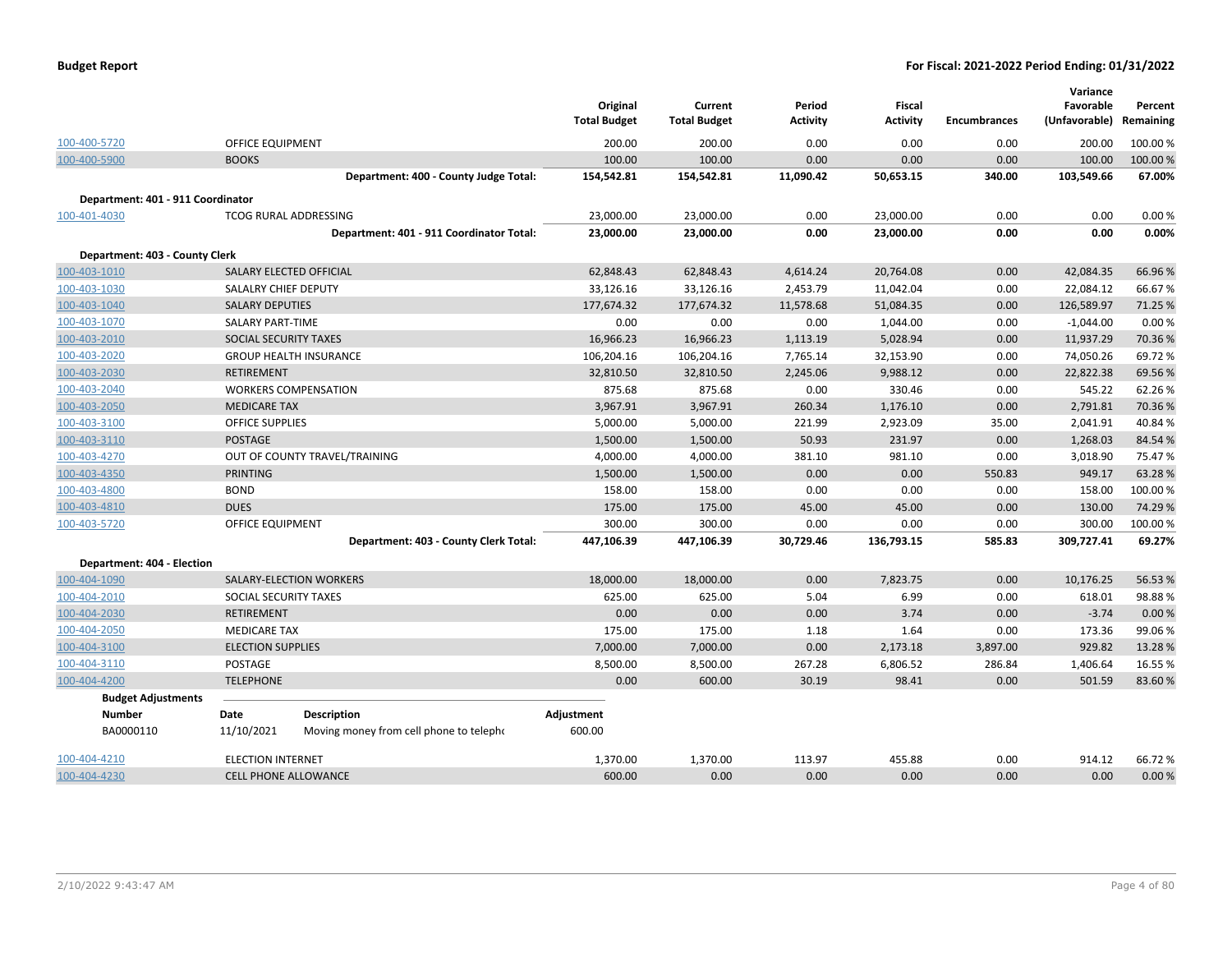|                                             |                           |                                                    | Original<br><b>Total Budget</b> | Current<br><b>Total Budget</b> | Period<br>Activity | <b>Fiscal</b><br><b>Activity</b> | <b>Encumbrances</b> | Variance<br>Favorable<br>(Unfavorable) Remaining | Percent  |
|---------------------------------------------|---------------------------|----------------------------------------------------|---------------------------------|--------------------------------|--------------------|----------------------------------|---------------------|--------------------------------------------------|----------|
| <b>Budget Adjustments</b>                   |                           |                                                    |                                 |                                |                    |                                  |                     |                                                  |          |
| <b>Number</b>                               | Date                      | <b>Description</b>                                 | Adjustment                      |                                |                    |                                  |                     |                                                  |          |
| BA0000110                                   | 11/10/2021                | Moving money from cell phone to telepho            | $-600.00$                       |                                |                    |                                  |                     |                                                  |          |
| 100-404-4270                                |                           | ELECTION TRAVEL/TRAINING                           | 2,500.00                        | 2,500.00                       | 0.00               | 516.64                           | 0.00                | 1,983.36                                         | 79.33 %  |
| 100-404-4300                                | <b>BIDS AND NOTICES</b>   |                                                    | 600.00                          | 600.00                         | 0.00               | 159.20                           | 0.00                | 440.80                                           | 73.47%   |
| 100-404-4420                                |                           | PROFESSIONAL SERVICE/TRANSLATOR                    | 300.00                          | 300.00                         | 81.25              | 81.25                            | 0.00                | 218.75                                           | 72.92%   |
| 100-404-4810                                | <b>DUES</b>               |                                                    | 300.00                          | 300.00                         | 0.00               | 0.00                             | 0.00                | 300.00                                           | 100.00 % |
| 100-404-4830                                | <b>VOTER REGISTRATION</b> |                                                    | 2,000.00                        | 2,000.00                       | 0.00               | 0.00                             | 1,558.58            | 441.42                                           | 22.07%   |
| 100-404-4850                                |                           | ELECTION MAINT. AGREEMENT                          | 18,125.00                       | 18,125.00                      | 0.00               | 23,561.00                        | 0.00                | $-5,436.00$                                      | -29.99 % |
| 100-404-4890                                | LOCAL FUNDING 123         |                                                    | 96,088.00                       | 96,088.00                      | 0.00               | 0.00                             | 0.00                | 96,088.00                                        | 100.00%  |
| 100-404-5730                                | <b>ELECTION EQUIPMENT</b> |                                                    | 1,960.00                        | 1,960.00                       | 0.00               | 0.00                             | 0.00                | 1,960.00                                         | 100.00%  |
|                                             |                           | Department: 404 - Election Total:                  | 158,143.00                      | 158,143.00                     | 498.91             | 41,688.20                        | 5,742.42            | 110,712.38                                       | 70.01%   |
| Department: 405 - Veterans' Service Officer |                           |                                                    |                                 |                                |                    |                                  |                     |                                                  |          |
| 100-405-1020                                |                           | SALARY VETERANS' SERVICE OFFICER                   | 43,186.71                       | 43,186.71                      | 3,199.02           | 14,395.59                        | 0.00                | 28,791.12                                        | 66.67%   |
| 100-405-2010                                | SOCIAL SECURITY TAXES     |                                                    | 2,677.57                        | 2,677.57                       | 195.30             | 880.37                           | 0.00                | 1,797.20                                         | 67.12%   |
| 100-405-2020                                |                           | <b>GROUP HEALTH INSURANCE</b>                      | 13,302.96                       | 13,302.96                      | 1,108.58           | 4,434.32                         | 0.00                | 8,868.64                                         | 66.67%   |
| 100-405-2030                                | <b>RETIREMENT</b>         |                                                    | 5,199.68                        | 5,199.68                       | 385.16             | 1,713.06                         | 0.00                | 3,486.62                                         | 67.05%   |
| 100-405-2040                                |                           | <b>WORKERS' COMPENSATION</b>                       | 138.20                          | 138.20                         | 0.00               | 54.23                            | 0.00                | 83.97                                            | 60.76%   |
| 100-405-2050                                | <b>MEDICARE TAX</b>       |                                                    | 626.21                          | 626.21                         | 45.68              | 205.91                           | 0.00                | 420.30                                           | 67.12%   |
| 100-405-3100                                | <b>OFFICE SUPPLIES</b>    |                                                    | 150.00                          | 150.00                         | 0.00               | 112.73                           | 0.00                | 37.27                                            | 24.85%   |
| 100-405-3110                                | <b>POSTAGE</b>            |                                                    | 50.00                           | 50.00                          | 0.00               | 0.00                             | 0.00                | 50.00                                            | 100.00 % |
| 100-405-4210                                | <b>INTERNET</b>           |                                                    | 480.00                          | 480.00                         | 37.99              | 114.03                           | 0.00                | 365.97                                           | 76.24%   |
| 100-405-4270                                |                           | OUT OF COUNTY TRAVEL/TRAINING                      | 1,250.00                        | 1,250.00                       | 0.00               | 0.00                             | 0.00                | 1,250.00                                         | 100.00 % |
| 100-405-5720                                | OFFICE EQUIPMENT          |                                                    | 200.00                          | 200.00                         | 0.00               | 0.00                             | 0.00                | 200.00                                           | 100.00 % |
|                                             |                           | Department: 405 - Veterans' Service Officer Total: | 67,261.33                       | 67,261.33                      | 4,971.73           | 21,910.24                        | 0.00                | 45,351.09                                        | 67.43%   |
| Department: 406 - Emergency Management      |                           |                                                    |                                 |                                |                    |                                  |                     |                                                  |          |
| 100-406-1020                                |                           | SALARY-EMERGENCY MANAGEMENT COORDINATOR            | 35,535.83                       | 35,535.83                      | 2,632.26           | 11,845.25                        | 0.00                | 23,690.58                                        | 66.67%   |
| 100-406-1070                                | <b>SALARY PART-TIME</b>   |                                                    | 18,792.00                       | 18,792.00                      | 1,392.00           | 4,392.00                         | 0.00                | 14,400.00                                        | 76.63%   |
| 100-406-2010                                | SOCIAL SECURITY TAXES     |                                                    | 3,368.33                        | 3,368.33                       | 249.50             | 1,006.70                         | 0.00                | 2,361.63                                         | 70.11%   |
| 100-406-2020                                |                           | <b>GROUP HEALTH INSURANCE</b>                      | 13,302.96                       | 13,302.96                      | 1,108.58           | 4,434.32                         | 0.00                | 8,868.64                                         | 66.67%   |
| 100-406-2030                                | <b>RETIREMENT</b>         |                                                    | 6,513.91                        | 6,513.91                       | 484.52             | 1,932.98                         | 0.00                | 4,580.93                                         | 70.33 %  |
| 100-406-2040                                |                           | <b>WORKERS' COMPENSATION</b>                       | 173.85                          | 173.85                         | 0.00               | 68.22                            | 0.00                | 105.63                                           | 60.76%   |
| 100-406-2050                                | <b>MEDICARE TAX</b>       |                                                    | 787.75                          | 787.75                         | 58.34              | 235.40                           | 0.00                | 552.35                                           | 70.12 %  |
| 100-406-3100                                | <b>OFFICE SUPPLIES</b>    |                                                    | 200.00                          | 200.00                         | 23.00              | 92.97                            | 40.37               | 66.66                                            | 33.33 %  |
| 100-406-3300                                |                           | AUTO EXPENSE-GAS & OIL                             | 1,500.00                        | 1,500.00                       | 0.00               | 289.57                           | 0.00                | 1,210.43                                         | 80.70%   |
| 100-406-4200                                | SATELLITE TELEPHONE       |                                                    | 176.00                          | 176.00                         | 0.00               | 0.00                             | 0.00                | 176.00                                           | 100.00%  |
| 100-406-4210                                | <b>EMERGENCY INTERNET</b> |                                                    | 480.00                          | 480.00                         | 37.99              | 151.96                           | 0.00                | 328.04                                           | 68.34 %  |
| 100-406-4270                                |                           | OUT OF COUNTY TRAVEL/TRAINING                      | 1,000.00                        | 1,000.00                       | 0.00               | 0.00                             | 0.00                | 1,000.00                                         | 100.00%  |
| 100-406-4503                                |                           | FIRE EXTINGUISHER INSPECTION                       | 306.00                          | 306.00                         | 0.00               | 0.00                             | 0.00                | 306.00                                           | 100.00 % |
| 100-406-4530                                | <b>R&amp;M EQUIPMENT</b>  |                                                    | 200.00                          | 200.00                         | 0.00               | 0.00                             | 0.00                | 200.00                                           | 100.00%  |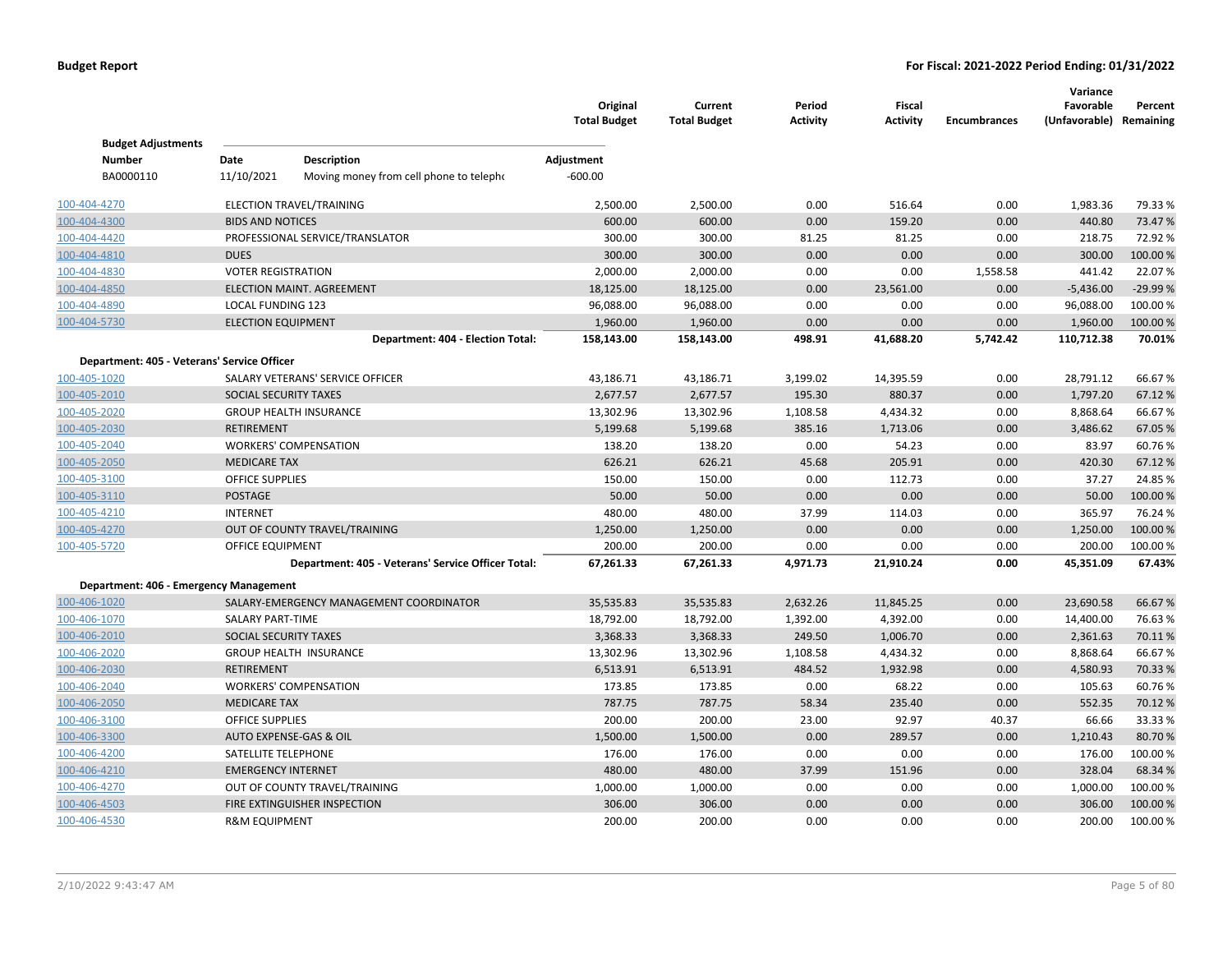|                                       |                                |                                               | Original<br><b>Total Budget</b> | Current<br><b>Total Budget</b> | Period<br>Activity | <b>Fiscal</b><br><b>Activity</b> | <b>Encumbrances</b> | Variance<br>Favorable<br>(Unfavorable) | Percent<br>Remaining |
|---------------------------------------|--------------------------------|-----------------------------------------------|---------------------------------|--------------------------------|--------------------|----------------------------------|---------------------|----------------------------------------|----------------------|
| 100-406-4540                          | <b>R&amp;M AUTO</b>            |                                               | 200.00                          | 200.00                         | 0.00               | 0.00                             | 0.00                | 200.00                                 | 100.00%              |
| 100-406-4870                          | TRAILER/AUTO INSURANCE         |                                               | 650.00                          | 650.00                         | 0.00               | 517.00                           | 0.00                | 133.00                                 | 20.46%               |
| 100-406-4890                          |                                | <b>CODE RED EARLY WARNING SYSTEM</b>          | 14,277.82                       | 14,277.82                      | 0.00               | 14,277.82                        | 0.00                | 0.00                                   | 0.00%                |
| 100-406-4900                          |                                | 911 RADIO TOWER BUILDING                      | 200.00                          | 200.00                         | 0.00               | 0.00                             | 0.00                | 200.00                                 | 100.00%              |
|                                       |                                | Department: 406 - Emergency Management Total: | 97,664.45                       | 97,664.45                      | 5,986.19           | 39,244.19                        | 40.37               | 58,379.89                              | 59.78%               |
| Department: 409 - Non-Departmental    |                                |                                               |                                 |                                |                    |                                  |                     |                                        |                      |
| 100-409-2040                          | <b>WORKERS' COMPENSATION</b>   |                                               | 1,000.00                        | 1,000.00                       | 0.00               | 515.36                           | 0.00                | 484.64                                 | 48.46%               |
| 100-409-2060                          | UNEMPLOYMENT EXPENSE           |                                               | 7,500.00                        | 7,500.00                       | 0.00               | 0.00                             | 0.00                | 7,500.00                               | 100.00%              |
| 100-409-3990                          | <b>CLAIMS SETTLEMENTS</b>      |                                               | 5,000.00                        | 5,000.00                       | 42.00              | 147.00                           | 0.00                | 4,853.00                               | 97.06%               |
| 100-409-4000                          | <b>LEGAL FEES</b>              |                                               | 13,000.00                       | 13,000.00                      | 0.00               | 7,500.00                         | 0.00                | 5,500.00                               | 42.31%               |
| 100-409-4010                          | <b>AUDIT EXPENSE</b>           |                                               | 45,000.00                       | 45,000.00                      | 0.00               | 0.00                             | 0.00                | 45,000.00                              | 100.00%              |
| 100-409-4040                          | 911 EMERGENCY SERVICE          |                                               | 8,917.00                        | 8,917.00                       | 0.00               | 2,229.25                         | 0.00                | 6,687.75                               | 75.00 %              |
| 100-409-4055                          | PILT SCHOOL DISTRICTS          |                                               | 25,192.00                       | 25,192.00                      | 0.00               | 0.00                             | 0.00                | 25,192.00                              | 100.00%              |
| 100-409-4060                          | TAX APPRAISAL DISTRICT         |                                               | 546,802.62                      | 546,802.62                     | 0.00               | 162,523.73                       | 0.00                | 384,278.89                             | 70.28%               |
| 100-409-4260                          | PROFESSIONAL FEES              |                                               | 20,000.00                       | 20,000.00                      | 0.00               | 0.00                             | 0.00                | 20,000.00                              | 100.00%              |
| 100-409-4300                          | <b>BIDS &amp; NOTICES</b>      |                                               | 1,500.00                        | 1,500.00                       | 196.76             | 971.92                           | 0.00                | 528.08                                 | 35.21%               |
| 100-409-4500                          | R & M BUILDING                 |                                               | 0.00                            | 5,000.00                       | 0.00               | 0.00                             | 700.21              | 4,299.79                               | 86.00 %              |
| <b>Budget Adjustments</b>             |                                |                                               |                                 |                                |                    |                                  |                     |                                        |                      |
| <b>Number</b>                         | Date                           | <b>Description</b>                            | Adjustment                      |                                |                    |                                  |                     |                                        |                      |
| BA0000114                             | 12/22/2021                     | Contingency to Non departmental               | 5,000.00                        |                                |                    |                                  |                     |                                        |                      |
| 100-409-4502                          | LAWN MAINTENANCE               |                                               | 9,230.00                        | 9,230.00                       | 0.00               | 0.00                             | 0.00                | 9,230.00                               | 100.00 %             |
| 100-409-4810                          | <b>DUES</b>                    |                                               | 9,000.00                        | 9,000.00                       | 1,270.00           | 4,473.53                         | 0.00                | 4,526.47                               | 50.29 %              |
| 100-409-4830                          | PUBLIC OFFICIALS INS.          |                                               | 16,000.00                       | 16,000.00                      | 0.00               | 13,635.00                        | 0.00                | 2,365.00                               | 14.78%               |
| 100-409-4840                          |                                | <b>GENERAL LIABILITY INSURANCE</b>            | 7,500.00                        | 7,500.00                       | 0.00               | 7,005.00                         | 0.00                | 495.00                                 | 6.60%                |
| 100-409-4850                          | <b>WATER SUPPLY AGENCY</b>     |                                               | 1,700.00                        | 1,700.00                       | 0.00               | 0.00                             | 0.00                | 1,700.00                               | 100.00%              |
| 100-409-4890                          | <b>COURT COSTS/ARREST FEES</b> |                                               | 180,000.00                      | 180,000.00                     | 43,305.50          | 43,565.36                        | 0.00                | 136,434.64                             | 75.80%               |
| 100-409-4920                          |                                | 6TH COURT OF APPEALS FEE                      | 2,500.00                        | 2,500.00                       | 0.00               | 0.00                             | 0.00                | 2,500.00                               | 100.00 %             |
| 100-409-4940                          |                                | TCEQ PERMITS ENVIRONMENTAL DEV                | 3,000.00                        | 3,000.00                       | 700.00             | 700.00                           | 0.00                | 2,300.00                               | 76.67%               |
| 100-409-4990                          | <b>BANK SERVICE FEES</b>       |                                               | 8,775.00                        | 8,775.00                       | 0.00               | 2,100.00                         | 0.00                | 6,675.00                               | 76.07%               |
|                                       |                                | Department: 409 - Non-Departmental Total:     | 911,616.62                      | 916,616.62                     | 45,514.26          | 245,366.15                       | 700.21              | 670,550.26                             | 73.15%               |
| Department: 410 - County Court at Law |                                |                                               |                                 |                                |                    |                                  |                     |                                        |                      |
| 100-410-1010                          | SALARY ELECTED OFFICIAL        |                                               | 173,423.08                      | 173,423.08                     | 12,846.16          | 57,807.72                        | 0.00                | 115,615.36                             | 66.67%               |
| 100-410-1030                          |                                | SALARY COURT COORDINATOR                      | 35,039.62                       | 35,039.62                      | 2,595.54           | 11,679.88                        | 0.00                | 23,359.74                              | 66.67%               |
| 100-410-1100                          | <b>SALARY COURT REPORTER</b>   |                                               | 71,664.23                       | 71,664.23                      | 5,308.46           | 23,888.07                        | 0.00                | 47,776.16                              | 66.67%               |
| 100-410-1300                          | <b>BAILIFF</b>                 |                                               | 43,713.48                       | 43,713.48                      | 3,238.05           | 14,571.17                        | 0.00                | 29,142.31                              | 66.67%               |
| 100-410-2010                          | SOCIAL SECURITY TAXES          |                                               | 19,507.71                       | 19,507.71                      | 1,467.35           | 4,872.95                         | 0.00                | 14,634.76                              | 75.02 %              |
| 100-410-2020                          |                                | <b>GROUP HEALTH INSURANCE</b>                 | 46,560.36                       | 46,560.36                      | 3,913.62           | 15,654.47                        | 0.00                | 30,905.89                              | 66.38%               |
| 100-410-2030                          | <b>RETIREMENT</b>              |                                               | 39,116.22                       | 39,116.22                      | 2,912.26           | 12,940.88                        | 0.00                | 26,175.34                              | 66.92 %              |
| 100-410-2040                          | <b>WORKERS COMPENSATION</b>    |                                               | 1,043.97                        | 1,043.97                       | 0.00               | 409.79                           | 0.00                | 634.18                                 | 60.75 %              |
| 100-410-2050                          | <b>MEDICARE TAX</b>            |                                               | 4,730.49                        | 4,730.49                       | 343.18             | 1,551.23                         | 0.00                | 3,179.26                               | 67.21%               |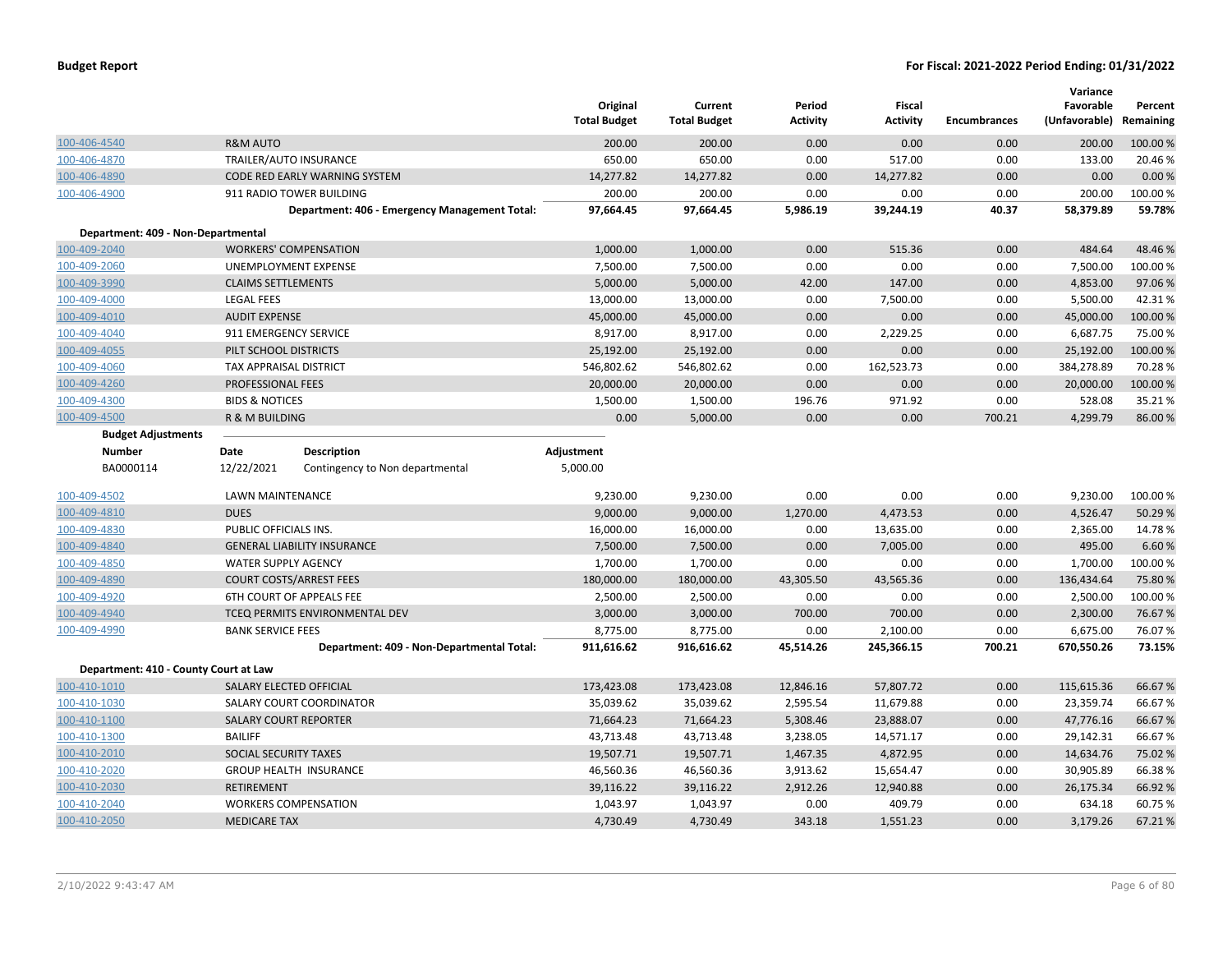|              |                                                       | Original<br><b>Total Budget</b> | Current<br><b>Total Budget</b> | Period<br><b>Activity</b> | Fiscal<br><b>Activity</b> | <b>Encumbrances</b> | Variance<br>Favorable<br>(Unfavorable) Remaining | Percent    |
|--------------|-------------------------------------------------------|---------------------------------|--------------------------------|---------------------------|---------------------------|---------------------|--------------------------------------------------|------------|
| 100-410-3190 | <b>JURY EXPENSE</b>                                   | 1,200.00                        | 1,200.00                       | 0.00                      | 410.00                    | 0.00                | 790.00                                           | 65.83 %    |
| 100-410-4240 | <b>INDIGENT ATTORNEY FEES</b>                         | 55,000.00                       | 55,000.00                      | 1,375.00                  | 16,350.00                 | 0.00                | 38,650.00                                        | 70.27 %    |
| 100-410-4250 | PROFESSIONAL SERVICES                                 | 1,200.00                        | 1,200.00                       | 1,598.00                  | 2,443.00                  | 0.00                | $-1,243.00$                                      | $-103.58%$ |
| 100-410-4350 | <b>PRINTING</b>                                       | 150.00                          | 150.00                         | 0.00                      | 0.00                      | 0.00                | 150.00                                           | 100.00 %   |
| 100-410-4380 | <b>COURT REPORTER EXPENSE</b>                         | 2,500.00                        | 2,500.00                       | 0.00                      | 350.00                    | 0.00                | 2,150.00                                         | 86.00%     |
| 100-410-4390 | <b>WITNESS EXPENSE</b>                                | 500.00                          | 500.00                         | 0.00                      | 0.00                      | 0.00                | 500.00                                           | 100.00 %   |
| 100-410-4530 | <b>COMPUTER SOFTWARE</b>                              | 3,000.00                        | 3,000.00                       | 512.50                    | 1,025.00                  | 0.00                | 1,975.00                                         | 65.83 %    |
| 100-410-4670 | <b>VISITING JUDGE</b>                                 | 1,200.00                        | 1,200.00                       | 0.00                      | 0.00                      | 0.00                | 1,200.00                                         | 100.00 %   |
| 100-410-4680 | JUVENILE BOARD SALARY                                 | 2,400.00                        | 2,400.00                       | 200.00                    | 800.00                    | 0.00                | 1,600.00                                         | 66.67%     |
|              | Department: 410 - County Court at Law Total:          | 501,949.16                      | 501,949.16                     | 36,310.12                 | 164,754.16                | 0.00                | 337,195.00                                       | 67.18%     |
|              | Department: 425 - Court Administration                |                                 |                                |                           |                           |                     |                                                  |            |
| 100-425-3110 | <b>JURY POSTAGE</b>                                   | 2,800.00                        | 2,800.00                       | 453.15                    | 1,461.21                  | 0.00                | 1,338.79                                         | 47.81%     |
| 100-425-3140 | PETIT JURY EXPENSE                                    | 20,000.00                       | 20,000.00                      | 0.00                      | 5,472.68                  | 0.00                | 14,527.32                                        | 72.64 %    |
| 100-425-3180 | J.P. JURY EXPENSE                                     | 600.00                          | 600.00                         | 0.00                      | 0.00                      | 0.00                | 600.00                                           | 100.00 %   |
| 100-425-4220 | REGIONAL INDIGENT DEFENSE PROGRAM                     | 14,461.00                       | 14,461.00                      | 0.00                      | 14,461.00                 | 0.00                | 0.00                                             | 0.00%      |
| 100-425-4350 | PRINTING-DISTRICT COURT JUROR CARDS                   | 1,200.00                        | 1,200.00                       | 112.80                    | 214.86                    | 0.00                | 985.14                                           | 82.10%     |
| 100-425-4650 | PHYSICAL EVID. ANALYSES                               | 500.00                          | 500.00                         | 0.00                      | 0.00                      | 0.00                | 500.00                                           | 100.00%    |
| 100-425-4660 | <b>AUTOPSIES</b>                                      | 50,000.00                       | 50,000.00                      | 5,275.00                  | 19,724.75                 | 0.00                | 30,275.25                                        | 60.55 %    |
|              | Department: 425 - Court Administration Total:         | 89,561.00                       | 89,561.00                      | 5,840.95                  | 41,334.50                 | 0.00                | 48,226.50                                        | 53.85%     |
|              | Department: 435 - 336th District Court Administration |                                 |                                |                           |                           |                     |                                                  |            |
| 100-435-1030 | SALARY COURT COORDINATOR                              | 40,616.90                       | 40,616.90                      | 3,008.66                  | 13,538.96                 | 0.00                | 27,077.94                                        | 66.67%     |
| 100-435-1100 | <b>SALARY COURT REPORTER</b>                          | 101,211.23                      | 101,211.23                     | 7,497.14                  | 33,448.02                 | 0.00                | 67,763.21                                        | 66.95 %    |
| 100-435-1300 | <b>BAILIFF</b>                                        | 44,706.80                       | 44,706.80                      | 3,311.61                  | 14,902.27                 | 0.00                | 29,804.53                                        | 66.67%     |
| 100-435-2010 | <b>SOCIAL SECURITY</b>                                | 11,788.37                       | 11,788.37                      | 871.16                    | 4,028.59                  | 0.00                | 7,759.78                                         | 65.83 %    |
| 100-435-2020 | <b>GROUP HEALTH INSURANCE</b>                         | 39,808.88                       | 39,808.88                      | 3,325.74                  | 13,302.96                 | 0.00                | 26,505.92                                        | 66.58%     |
| 100-435-2030 | <b>RETIREMENT</b>                                     | 22,797.18                       | 22,797.18                      | 1,699.74                  | 7,507.78                  | 0.00                | 15,289.40                                        | 67.07%     |
| 100-435-2040 | <b>WORKERS COMPENSATION</b>                           | 596.91                          | 596.91                         | 0.00                      | 234.24                    | 0.00                | 362.67                                           | 60.76%     |
| 100-435-2050 | <b>MEDICARE TAX</b>                                   | 2,756.96                        | 2,756.96                       | 203.74                    | 942.17                    | 0.00                | 1,814.79                                         | 65.83 %    |
| 100-435-3100 | <b>OFFICE SUPPLIES</b>                                | 1,500.00                        | 1,500.00                       | 0.00                      | 485.08                    | 234.17              | 780.75                                           | 52.05 %    |
| 100-435-3110 | <b>POSTAGE</b>                                        | 1,000.00                        | 1,000.00                       | 217.30                    | 745.91                    | 0.00                | 254.09                                           | 25.41%     |
| 100-435-3120 | <b>DISTRICT JURY SUPPLIES</b>                         | 1,200.00                        | 1,200.00                       | 0.00                      | 151.65                    | 39.55               | 1,008.80                                         | 84.07%     |
| 100-435-3520 | <b>GPS/SCRAM MONITORS</b>                             | 1,500.00                        | 1,500.00                       | 0.00                      | 0.00                      | 0.00                | 1,500.00                                         | 100.00 %   |
| 100-435-3950 | <b>BAILIFF UNIFORMS</b>                               | 400.00                          | 400.00                         | 0.00                      | 0.00                      | 0.00                | 400.00                                           | 100.00 %   |
| 100-435-4270 | OUT OF CO TRAVEL/TRAINING                             | 6,000.00                        | 6,000.00                       | 0.00                      | 0.00                      | 0.00                | 6,000.00                                         | 100.00 %   |
| 100-435-4320 | ATTORNEY FEES JUVENILE                                | 20,000.00                       | 20,000.00                      | 1,210.00                  | 1,210.00                  | 0.00                | 18,790.00                                        | 93.95 %    |
| 100-435-4340 | APPEAL COURT TRANSCRIPTS                              | 20,000.00                       | 20,000.00                      | 0.00                      | 429.00                    | 0.00                | 19,571.00                                        | 97.86%     |
| 100-435-4350 | ATTORNEYS FEES APPEALS CT                             | 15,000.00                       | 15,000.00                      | 0.00                      | 0.00                      | 0.00                | 15,000.00                                        | 100.00%    |
| 100-435-4360 | <b>ATTORNEY FEES- CPS CASES</b>                       | 375,000.00                      | 375,000.00                     | 16,928.75                 | 33,231.75                 | 0.00                | 341,768.25                                       | 91.14 %    |
| 100-435-4370 | <b>ATTORNEY FEES</b>                                  | 275,000.00                      | 275,000.00                     | 24,420.79                 | 40,443.79                 | 0.00                | 234,556.21                                       | 85.29 %    |
| 100-435-4380 | <b>COURT REPORTER EXPENSE</b>                         | 7,500.00                        | 7,500.00                       | 0.00                      | 1,967.80                  | 0.00                | 5,532.20                                         | 73.76 %    |
| 100-435-4390 | <b>INVESTIGATOR EXPENSE</b>                           | 5,000.00                        | 5,000.00                       | 0.00                      | 1,338.75                  | 0.00                | 3,661.25                                         | 73.23 %    |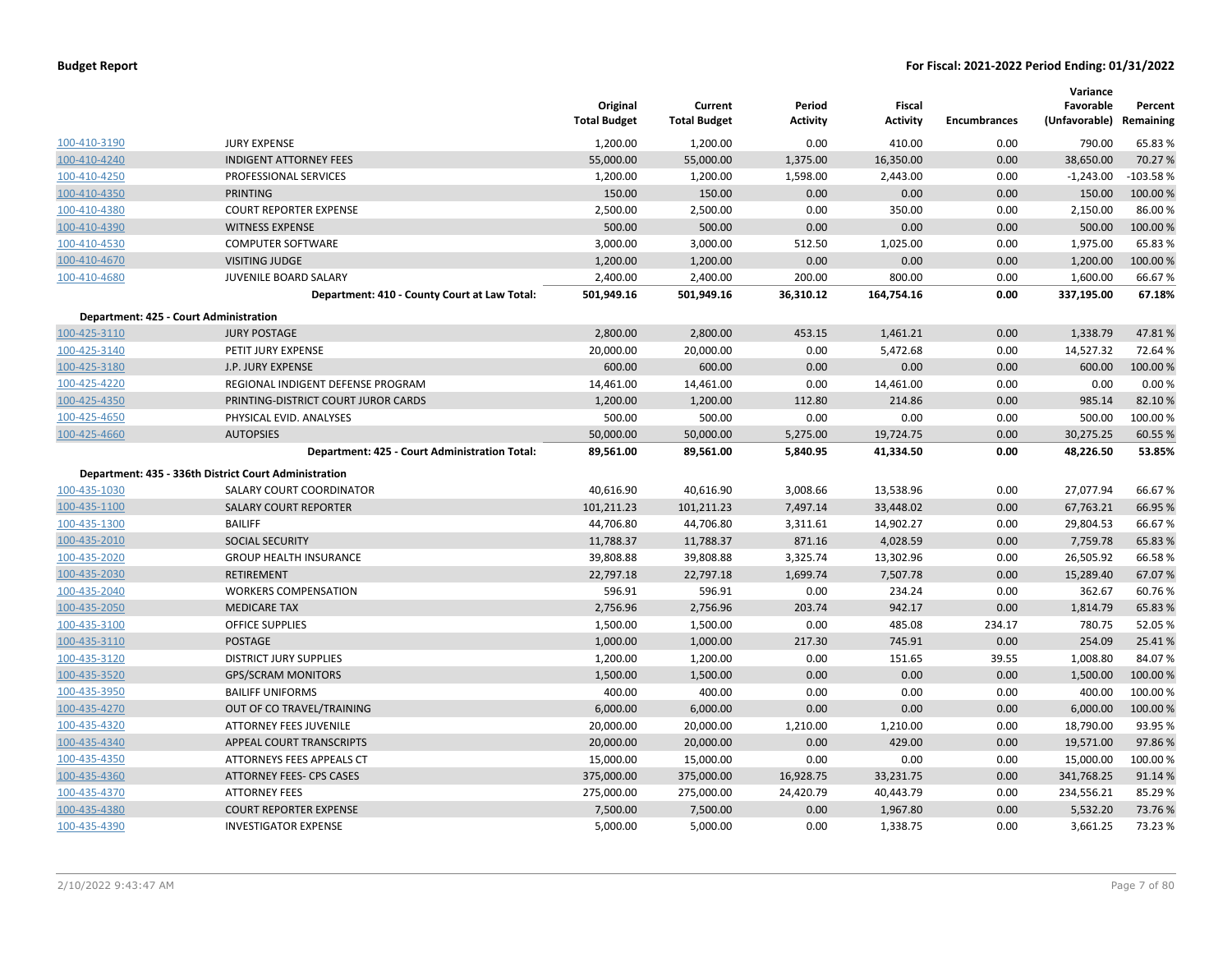|                                  |                                                              | Original<br><b>Total Budget</b> | Current<br><b>Total Budget</b> | Period<br><b>Activity</b> | Fiscal<br><b>Activity</b> | <b>Encumbrances</b> | Variance<br>Favorable<br>(Unfavorable) Remaining | Percent  |
|----------------------------------|--------------------------------------------------------------|---------------------------------|--------------------------------|---------------------------|---------------------------|---------------------|--------------------------------------------------|----------|
| 100-435-4391                     | PROFESSIONAL SERVICES                                        | 25,000.00                       | 25,000.00                      | 175.00                    | 5,048.25                  | 0.00                | 19,951.75                                        | 79.81%   |
| 100-435-4530                     | <b>COMPUTER SOFTWARE</b>                                     | 3,000.00                        | 3,000.00                       | 538.12                    | 1,076.24                  | 0.00                | 1,923.76                                         | 64.13%   |
| 100-435-4670                     | <b>VISITING JUDGE</b>                                        | 5,000.00                        | 5,000.00                       | 0.00                      | 0.00                      | 0.00                | 5,000.00                                         | 100.00 % |
| 100-435-4680                     | JUVENILE BOARD SALARY                                        | 3,600.00                        | 3,600.00                       | 300.00                    | 1,200.00                  | 0.00                | 2,400.00                                         | 66.67%   |
| 100-435-4810                     | <b>DUES</b>                                                  | 600.00                          | 600.00                         | 0.00                      | 0.00                      | 0.00                | 600.00                                           | 100.00 % |
| 100-435-5720                     | <b>OFFICE EQUIPMENT</b>                                      | 200.00                          | 200.00                         | 0.00                      | 79.98                     | 0.00                | 120.02                                           | 60.01%   |
| 100-435-5900                     | <b>DISTRICT JUDGE BOOKS</b>                                  | 500.00                          | 500.00                         | 0.00                      | 0.00                      | 0.00                | 500.00                                           | 100.00 % |
|                                  | Department: 435 - 336th District Court Administration Total: | 1,031,283.23                    | 1,031,283.23                   | 63,707.75                 | 175,313.19                | 273.72              | 855,696.32                                       | 82.97%   |
| Department: 450 - District Clerk |                                                              |                                 |                                |                           |                           |                     |                                                  |          |
| 100-450-1010                     | SALARY ELECTED OFFICIAL                                      | 62,848.43                       | 62,848.43                      | 4,655.44                  | 20,949.48                 | 0.00                | 41,898.95                                        | 66.67%   |
| 100-450-1030                     | SALARY CHIEF DEPUTY                                          | 43,946.78                       | 43,946.78                      | 3,255.33                  | 14,648.95                 | 0.00                | 29,297.83                                        | 66.67%   |
| 100-450-1040                     | <b>SALARIES DEPUTIES</b>                                     | 177,476.87                      | 177,476.87                     | 13,686.31                 | 61,588.44                 | 0.00                | 115,888.43                                       | 65.30%   |
| 100-450-1070                     | <b>SALARY PART-TIME</b>                                      | 18,792.00                       | 18,792.00                      | 1,392.00                  | 6,264.00                  | 0.00                | 12,528.00                                        | 66.67%   |
| 100-450-2010                     | SOCIAL SECURITY TAXES                                        | 19,168.89                       | 19,168.89                      | 1,336.39                  | 6,058.37                  | 0.00                | 13,110.52                                        | 68.39%   |
| 100-450-2020                     | <b>GROUP HEALTH INSURANCE</b>                                | 106,423.68                      | 106,423.68                     | 8,677.50                  | 34,710.00                 | 0.00                | 71,713.68                                        | 67.39 %  |
| 100-450-2030                     | RETIREMENT                                                   | 37,070.16                       | 37,070.16                      | 2,767.91                  | 12,310.66                 | 0.00                | 24,759.50                                        | 66.79%   |
| 100-450-2040                     | <b>WORKERS COMPENSATION</b>                                  | 989.36                          | 989.36                         | 0.00                      | 389.73                    | 0.00                | 599.63                                           | 60.61%   |
| 100-450-2050                     | <b>MEDICARE TAX</b>                                          | 4,483.05                        | 4,483.05                       | 312.54                    | 1,416.89                  | 0.00                | 3,066.16                                         | 68.39%   |
| 100-450-3100                     | <b>OFFICE SUPPLIES</b>                                       | 3,500.00                        | 3,500.00                       | 134.43                    | 512.69                    | 18.00               | 2,969.31                                         | 84.84 %  |
| 100-450-3110                     | POSTAGE                                                      | 2,500.00                        | 2,500.00                       | 245.57                    | 742.40                    | 0.00                | 1,757.60                                         | 70.30%   |
| 100-450-4270                     | OUT OF COUNTY TRAVEL/TRAINING                                | 4,000.00                        | 4,000.00                       | 0.00                      | 60.00                     | 0.00                | 3,940.00                                         | 98.50 %  |
| 100-450-4350                     | PRINTING                                                     | 250.00                          | 250.00                         | 0.00                      | 0.00                      | 0.00                | 250.00                                           | 100.00%  |
| 100-450-4800                     | <b>BONDS</b>                                                 | 140.00                          | 140.00                         | 0.00                      | 0.00                      | 0.00                | 140.00                                           | 100.00 % |
| 100-450-4810                     | <b>DUES</b>                                                  | 175.00                          | 175.00                         | 0.00                      | 175.00                    | 0.00                | 0.00                                             | 0.00%    |
| 100-450-5720                     | <b>OFFICE EQUIPMENT</b>                                      | 200.00                          | 200.00                         | 0.00                      | 0.00                      | 0.00                | 200.00                                           | 100.00 % |
|                                  | Department: 450 - District Clerk Total:                      | 481,964.22                      | 481,964.22                     | 36,463.42                 | 159,826.61                | 18.00               | 322,119.61                                       | 66.83%   |
|                                  | Department: 455 - Justice of the Peace Pct. 1                |                                 |                                |                           |                           |                     |                                                  |          |
| 100-455-1010                     | SALARY ELECTED OFFICIAL                                      | 48,136.36                       | 48,136.36                      | 3,565.66                  | 16,045.47                 | 0.00                | 32,090.89                                        | 66.67%   |
| 100-455-1030                     | <b>SALARY CHIEF DEPUTY</b>                                   | 42,714.17                       | 42,714.17                      | 3,164.01                  | 14,238.08                 | 0.00                | 28,476.09                                        | 66.67%   |
| 100-455-1040                     | <b>SALARY DEPUTY</b>                                         | 30,121.57                       | 30,121.57                      | 2,231.22                  | 10,040.50                 | 0.00                | 20,081.07                                        | 66.67%   |
| 100-455-2010                     | SOCIAL SECURITY TAXES                                        | 7,474.46                        | 7,474.46                       | 561.92                    | 2,525.47                  | 0.00                | 4,948.99                                         | 66.21%   |
| 100-455-2020                     | <b>GROUP HEALTH INSURANCE</b>                                | 39,908.88                       | 39,908.88                      | 2,219.70                  | 8,878.80                  | 0.00                | 31,030.08                                        | 77.75 %  |
| 100-455-2030                     | <b>RETIREMENT</b>                                            | 14,792.31                       | 14,792.31                      | 1,102.96                  | 4,893.78                  | 0.00                | 9,898.53                                         | 66.92%   |
| 100-455-2040                     | <b>WORKERS' COMPENSATION</b>                                 | 387.11                          | 387.11                         | 0.00                      | 155.04                    | 0.00                | 232.07                                           | 59.95 %  |
| 100-455-2050                     | <b>MEDICARE TAX</b>                                          | 1,788.90                        | 1,788.90                       | 131.42                    | 590.65                    | 0.00                | 1,198.25                                         | 66.98%   |
| 100-455-2250                     | <b>TRAVEL ALLOWANCE</b>                                      | 2,400.00                        | 2,400.00                       | 200.00                    | 800.00                    | 0.00                | 1,600.00                                         | 66.67%   |
| 100-455-3100                     | <b>OFFICE SUPPLIES</b>                                       | 700.00                          | 700.00                         | 0.00                      | 196.39                    | 0.00                | 503.61                                           | 71.94 %  |
| 100-455-3110                     | POSTAGE                                                      | 400.00                          | 400.00                         | 23.36                     | 89.93                     | 0.00                | 310.07                                           | 77.52 %  |
| 100-455-4270                     | OUT OF COUNTY TRAVEL/TRAINING                                | 3,000.00                        | 3,000.00                       | 260.00                    | 520.00                    | 0.00                | 2,480.00                                         | 82.67%   |
| 100-455-4350                     | PRINTING                                                     | 300.00                          | 300.00                         | 0.00                      | 0.00                      | 0.00                | 300.00                                           | 100.00%  |
| 100-455-4800                     | <b>BOND</b>                                                  | 165.00                          | 165.00                         | 0.00                      | 0.00                      | 0.00                | 165.00                                           | 100.00 % |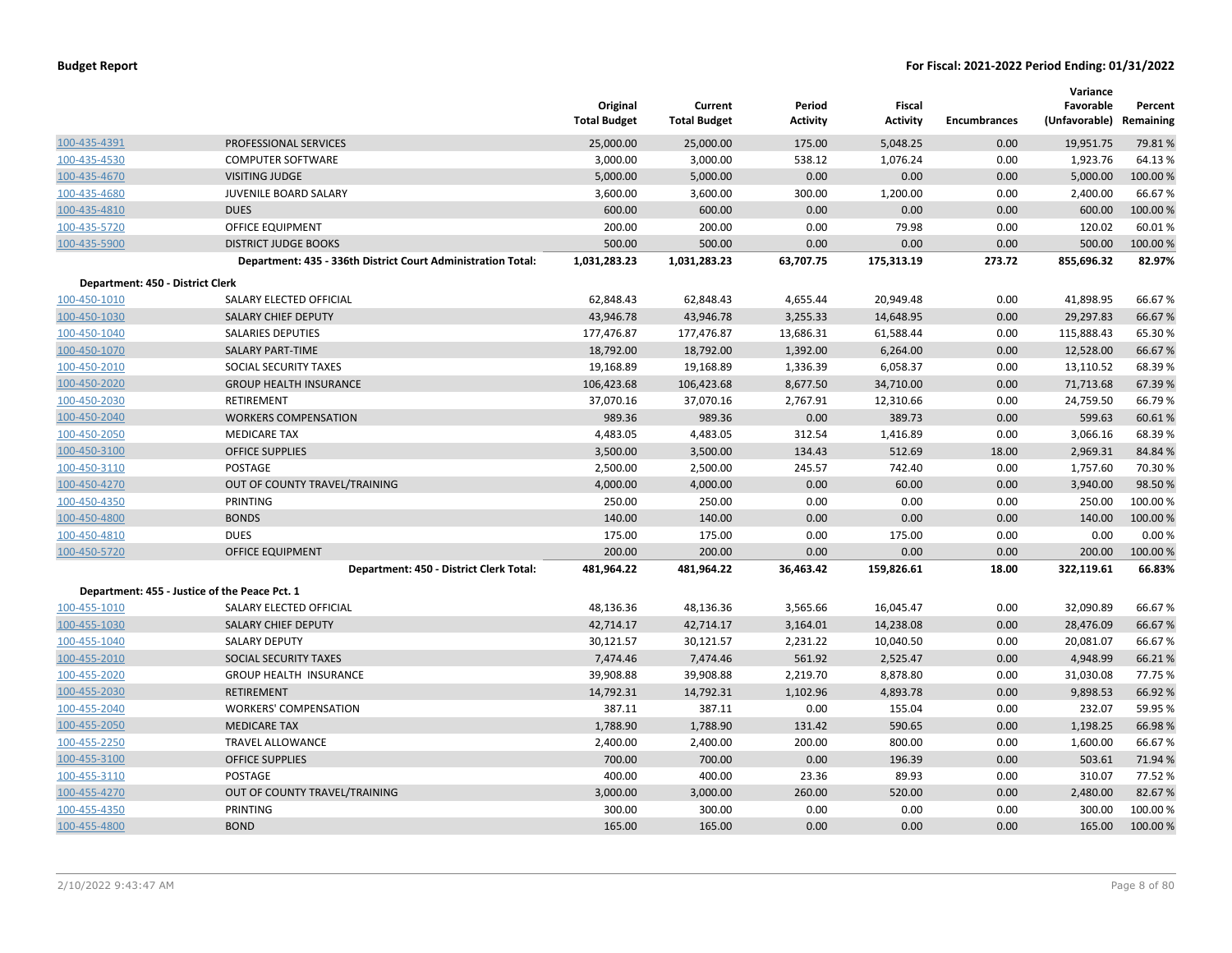|              |                                                      | Original<br><b>Total Budget</b> | Current<br><b>Total Budget</b> | Period<br><b>Activity</b> | <b>Fiscal</b><br><b>Activity</b> | <b>Encumbrances</b> | Variance<br>Favorable<br>(Unfavorable) | Percent<br>Remaining |
|--------------|------------------------------------------------------|---------------------------------|--------------------------------|---------------------------|----------------------------------|---------------------|----------------------------------------|----------------------|
| 100-455-4810 | <b>DUES</b>                                          | 60.00                           | 60.00                          | 0.00                      | 0.00                             | 0.00                | 60.00                                  | 100.00%              |
| 100-455-5720 | <b>OFFICE EQUIPMENT</b>                              | 200.00                          | 200.00                         | 0.00                      | 13.71                            | 0.00                | 186.29                                 | 93.15%               |
|              | Department: 455 - Justice of the Peace Pct. 1 Total: | 192,548.76                      | 192,548.76                     | 13,460.25                 | 58,987.82                        | 0.00                | 133,560.94                             | 69.36%               |
|              | Department: 456 - Justice of the Peace Pct. 2        |                                 |                                |                           |                                  |                     |                                        |                      |
| 100-456-1010 | SALARY ELECTED OFFICIAL                              | 48,136.36                       | 48,136.36                      | 3,565.66                  | 16,045.47                        | 0.00                | 32,090.89                              | 66.67%               |
| 100-456-1030 | <b>SALARY CHIEF DEPUTY</b>                           | 43,945.29                       | 43,945.29                      | 3,255.21                  | 14,648.42                        | 0.00                | 29,296.87                              | 66.67%               |
| 100-456-2010 | SOCIAL SECURITY TAXES                                | 5,857.86                        | 5,857.86                       | 435.30                    | 1,952.65                         | 0.00                | 3,905.21                               | 66.67%               |
| 100-456-2020 | <b>GROUP HEALTH INSURANCE</b>                        | 26,605.92                       | 26,605.92                      | 2,214.94                  | 8,860.72                         | 0.00                | 17,745.20                              | 66.70%               |
| 100-456-2030 | RETIREMENT                                           | 11,328.35                       | 11,328.35                      | 845.30                    | 3,747.75                         | 0.00                | 7,580.60                               | 66.92%               |
| 100-456-2040 | <b>WORKERS' COMPENSATION</b>                         | 294.66                          | 294.66                         | 0.00                      | 118.76                           | 0.00                | 175.90                                 | 59.70%               |
| 100-456-2050 | <b>MEDICARE TAX</b>                                  | 1,369.98                        | 1,369.98                       | 101.80                    | 456.65                           | 0.00                | 913.33                                 | 66.67%               |
| 100-456-2250 | <b>TRAVEL ALLOWANCE</b>                              | 2,400.00                        | 2,400.00                       | 200.00                    | 800.00                           | 0.00                | 1,600.00                               | 66.67%               |
| 100-456-3100 | <b>OFFICE SUPPLIES</b>                               | 600.00                          | 600.00                         | 0.00                      | 306.16                           | 0.00                | 293.84                                 | 48.97%               |
| 100-456-3110 | <b>POSTAGE</b>                                       | 300.00                          | 300.00                         | 0.00                      | 0.00                             | 0.00                | 300.00                                 | 100.00 %             |
| 100-456-4210 | <b>INTERNET</b>                                      | 1,000.00                        | 1,000.00                       | 81.95                     | 327.80                           | 0.00                | 672.20                                 | 67.22%               |
| 100-456-4270 | OUT OF COUNTY TRAVEL/TRAINING                        | 2,000.00                        | 2,000.00                       | 0.00                      | 575.00                           | 0.00                | 1,425.00                               | 71.25 %              |
| 100-456-4350 | <b>PRINTING</b>                                      | 200.00                          | 200.00                         | 0.00                      | 0.00                             | 0.00                | 200.00                                 | 100.00%              |
| 100-456-4600 | <b>OFFICE RENTAL</b>                                 | 4,200.00                        | 4,200.00                       | 350.00                    | 1,400.00                         | 0.00                | 2,800.00                               | 66.67%               |
| 100-456-4800 | <b>BOND</b>                                          | 204.00                          | 204.00                         | 0.00                      | 100.00                           | 0.00                | 104.00                                 | 50.98%               |
| 100-456-4810 | <b>DUES</b>                                          | 95.00                           | 95.00                          | 0.00                      | 95.00                            | 0.00                | 0.00                                   | 0.00%                |
| 100-456-5720 | <b>OFFICE EQUIPMENT</b>                              | 200.00                          | 200.00                         | 0.00                      | 0.00                             | 0.00                | 200.00                                 | 100.00%              |
|              | Department: 456 - Justice of the Peace Pct. 2 Total: | 148,737.42                      | 148,737.42                     | 11,050.16                 | 49,434.38                        | 0.00                | 99,303.04                              | 66.76%               |
|              | Department: 457 - Justice of the Peace Pct. 3        |                                 |                                |                           |                                  |                     |                                        |                      |
| 100-457-1010 | <b>SALARY ELECTED OFFICIAL</b>                       | 48,136.36                       | 48,136.36                      | 3,565.66                  | 16.045.47                        | 0.00                | 32,090.89                              | 66.67%               |
| 100-457-1030 | SALARY CHIEF DEPUTY                                  | 30,505.43                       | 30,505.43                      | 2,259.65                  | 10,168.46                        | 0.00                | 20,336.97                              | 66.67%               |
| 100-457-2010 | SOCIAL SECURITY TAXES                                | 5,024.59                        | 5,024.59                       | 373.58                    | 1,674.91                         | 0.00                | 3,349.68                               | 66.67%               |
| 100-457-2020 | <b>GROUP HEALTH INSURANCE</b>                        | 26,605.92                       | 26,605.92                      | 2,217.16                  | 8,868.64                         | 0.00                | 17,737.28                              | 66.67%               |
| 100-457-2030 | <b>RETIREMENT</b>                                    | 9,716.91                        | 9,716.91                       | 725.44                    | 3,214.68                         | 0.00                | 6,502.23                               | 66.92%               |
| 100-457-2040 | <b>WORKERS' COMPENSATION</b>                         | 251.65                          | 251.65                         | 0.00                      | 101.88                           | 0.00                | 149.77                                 | 59.52%               |
| 100-457-2050 | <b>MEDICARE TAX</b>                                  | 1,175.11                        | 1,175.11                       | 87.36                     | 391.67                           | 0.00                | 783.44                                 | 66.67%               |
| 100-457-2250 | <b>TRAVEL ALLOWANCE</b>                              | 2,400.00                        | 2,400.00                       | 200.00                    | 800.00                           | 0.00                | 1,600.00                               | 66.67%               |
| 100-457-3100 | <b>OFFICE SUPPLIES</b>                               | 500.00                          | 500.00                         | 0.00                      | 0.00                             | 0.00                | 500.00                                 | 100.00 %             |
| 100-457-3110 | <b>POSTAGE</b>                                       | 350.00                          | 350.00                         | 0.00                      | 0.00                             | 0.00                | 350.00                                 | 100.00 %             |
| 100-457-4210 | <b>INTERNET</b>                                      | 456.00                          | 456.00                         | 37.99                     | 151.96                           | 0.00                | 304.04                                 | 66.68%               |
| 100-457-4270 | OUT OF COUNTY TRAVEL/TRAINING                        | 1,500.00                        | 1,500.00                       | 0.00                      | 0.00                             | 0.00                | 1,500.00                               | 100.00 %             |
| 100-457-4350 | <b>PRINTING</b>                                      | 250.00                          | 250.00                         | 0.00                      | 0.00                             | 0.00                | 250.00                                 | 100.00 %             |
| 100-457-4800 | <b>BOND</b>                                          | 50.00                           | 50.00                          | 0.00                      | 0.00                             | 0.00                | 50.00                                  | 100.00 %             |
| 100-457-4810 | <b>DUES</b>                                          | 60.00                           | 60.00                          | 0.00                      | 60.00                            | 0.00                | 0.00                                   | 0.00%                |
| 100-457-5720 | OFFICE EQUIPMENT                                     | 200.00                          | 200.00                         | 0.00                      | 0.00                             | 0.00                | 200.00                                 | 100.00%              |
|              | Department: 457 - Justice of the Peace Pct. 3 Total: | 127,181.97                      | 127,181.97                     | 9,466.84                  | 41,477.67                        | 0.00                | 85,704.30                              | 67.39%               |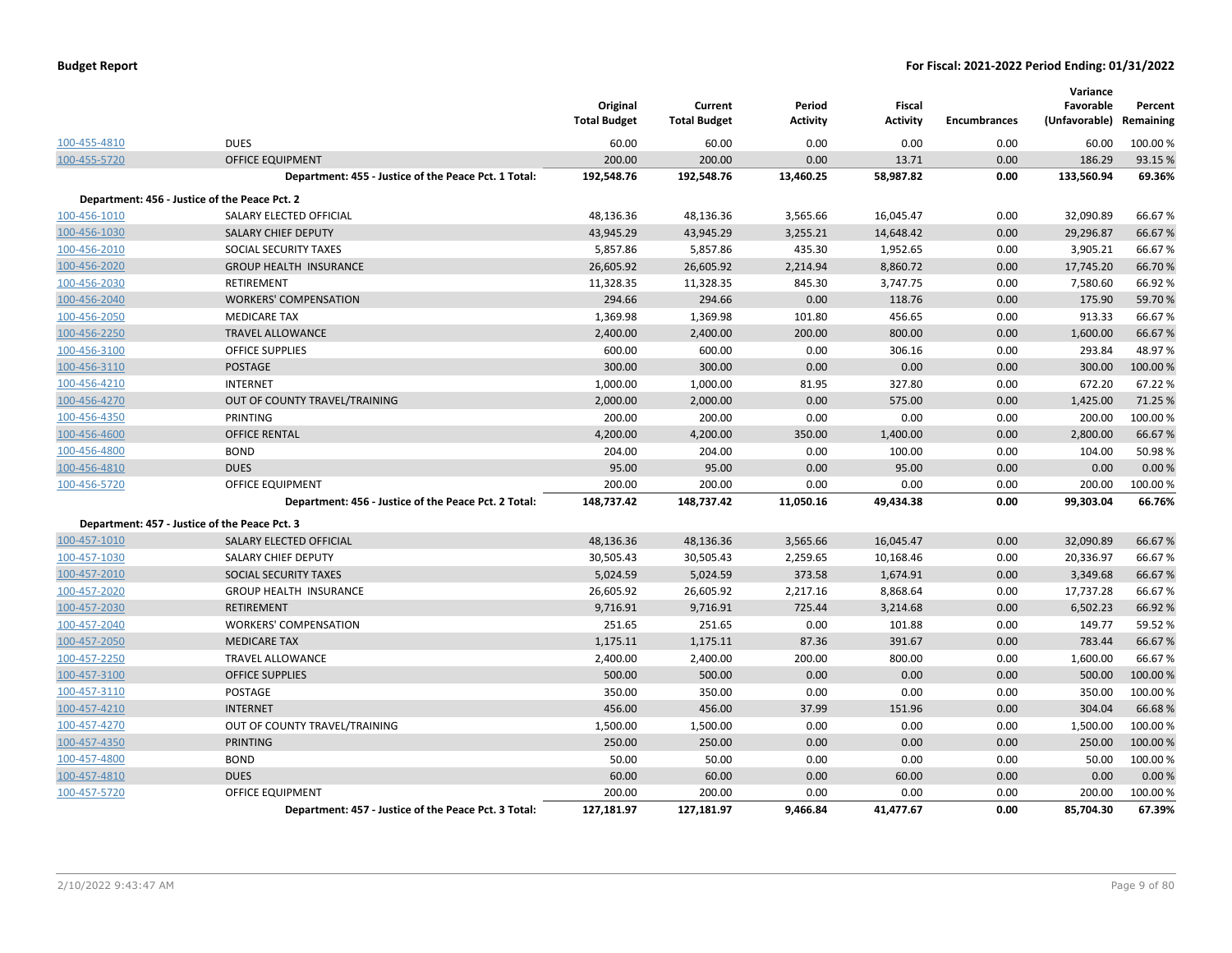|                                     |                            |                                            | Original<br><b>Total Budget</b> | Current<br><b>Total Budget</b> | Period<br><b>Activity</b> | <b>Fiscal</b><br><b>Activity</b> | <b>Encumbrances</b> | Variance<br>Favorable<br>(Unfavorable) Remaining | Percent   |
|-------------------------------------|----------------------------|--------------------------------------------|---------------------------------|--------------------------------|---------------------------|----------------------------------|---------------------|--------------------------------------------------|-----------|
| Department: 475 - District Attorney |                            |                                            |                                 |                                |                           |                                  |                     |                                                  |           |
| 100-475-1011                        | DA. SALARY SUPPLEMENT      |                                            | 11,000.00                       | 11,000.00                      | 853.34                    | 3,840.03                         | 0.00                | 7,159.97                                         | 65.09%    |
| 100-475-1012                        |                            | DA SALARY REIMB. GC CH 46                  | 27,500.00                       | 27,500.00                      | 1,996.14                  | 8,982.63                         | 0.00                | 18,517.37                                        | 67.34 %   |
| 100-475-1030                        | SALARY ASSISTANT D.A.      |                                            | 332,926.47                      | 332,926.47                     | 24,661.24                 | 110,975.50                       | 0.00                | 221,950.97                                       | 66.67%    |
| 100-475-1031                        | <b>INVESTIGATOR</b>        |                                            | 66,277.35                       | 66,277.35                      | 4,950.28                  | 22,276.29                        | 0.00                | 44,001.06                                        | 66.39%    |
| 100-475-1032                        | ASST. DA LONGEVITY PAY     |                                            | 2,590.00                        | 2,590.00                       | 200.00                    | 800.00                           | 0.00                | 1,790.00                                         | 69.11%    |
| 100-475-1050                        | SALARIES SECRETARIES       |                                            | 197,306.64                      | 197,306.64                     | 14,452.58                 | 64,711.20                        | 0.00                | 132,595.44                                       | 67.20%    |
| 100-475-1051                        | <b>DISCOVERY CLERK</b>     |                                            | 40,357.87                       | 40,357.87                      | 2,989.47                  | 13,452.60                        | 0.00                | 26,905.27                                        | 66.67%    |
| 100-475-2010                        | SOCIAL SECURITY TAXES      |                                            | 42,220.04                       | 42,220.04                      | 3,024.67                  | 13,625.31                        | 0.00                | 28,594.73                                        | 67.73%    |
| 100-475-2020                        |                            | <b>GROUP HEALTH INSURANCE</b>              | 146,332.56                      | 146,332.56                     | 12,194.38                 | 48,777.52                        | 0.00                | 97,555.04                                        | 66.67%    |
| 100-475-2030                        | <b>RETIREMENT</b>          |                                            | 80,711.66                       | 80,711.66                      | 6,063.10                  | 26,901.10                        | 0.00                | 53,810.56                                        | 66.67%    |
| 100-475-2040                        |                            | <b>WORKERS' COMPENSATION</b>               | 1,421.01                        | 1,421.01                       | 0.00                      | 1,127.09                         | 0.00                | 293.92                                           | 20.68%    |
| 100-475-2050                        | <b>MEDICARE TAX</b>        |                                            | 9,874.04                        | 9,874.04                       | 707.38                    | 3,186.52                         | 0.00                | 6,687.52                                         | 67.73%    |
| 100-475-2250                        | <b>TRAVEL ALLOWANCE</b>    |                                            | 3,060.00                        | 3,060.00                       | 255.00                    | 1,020.00                         | 0.00                | 2,040.00                                         | 66.67%    |
| 100-475-3100                        | OFFICE SUPPLIES            |                                            | 8,500.00                        | 8,400.01                       | 366.27                    | 3,198.55                         | 533.87              | 4,667.59                                         | 55.57%    |
| <b>Budget Adjustments</b>           |                            |                                            |                                 |                                |                           |                                  |                     |                                                  |           |
| <b>Number</b>                       | Date                       | <b>Description</b>                         | Adjustment                      |                                |                           |                                  |                     |                                                  |           |
| BA0000116                           | 01/13/2022                 | To move funds for printer cost             | $-99.99$                        |                                |                           |                                  |                     |                                                  |           |
| 100-475-3110                        | <b>POSTAGE</b>             |                                            | 1,400.00                        | 1,400.00                       | 228.17                    | 571.77                           | 0.00                | 828.23                                           | 59.16%    |
| 100-475-3130                        | <b>GRAND JURY EXPENSE</b>  |                                            | 4,000.00                        | 4,000.00                       | 320.00                    | 1,787.47                         | 88.36               | 2,124.17                                         | 53.10%    |
| 100-475-3150                        | <b>COPIER EXPENSE</b>      |                                            | 1,400.00                        | 1,400.00                       | 106.42                    | 421.36                           | 0.00                | 978.64                                           | 69.90%    |
| 100-475-4270                        |                            | OUT OF COUNTY TRAVEL/TRAINING              | 7,500.00                        | 7,500.00                       | 33.23                     | 1,394.44                         | 0.00                | 6,105.56                                         | 81.41%    |
| 100-475-4350                        | <b>PRINTING</b>            |                                            | 500.00                          | 500.00                         | 38.75                     | 143.90                           | 365.00              | $-8.90$                                          | $-1.78%$  |
| 100-475-4380                        |                            | CT.REPORTER-TRANSCRIPTS                    | 2,500.00                        | 2,500.00                       | 0.00                      | 269.50                           | 0.00                | 2,230.50                                         | 89.22%    |
| 100-475-4390                        | <b>WITNESS EXPENSE</b>     |                                            | 1,500.00                        | 1,500.00                       | 0.00                      | 0.00                             | 0.00                | 1,500.00                                         | 100.00 %  |
| 100-475-4650                        | PHYS.EVIDENCE ANALYSIS     |                                            | 2,000.00                        | 2,000.00                       | 0.00                      | 0.00                             | 0.00                | 2,000.00                                         | 100.00%   |
| 100-475-4800                        | <b>BOND</b>                |                                            | 373.00                          | 373.00                         | 0.00                      | 0.00                             | 0.00                | 373.00                                           | 100.00 %  |
| 100-475-4810                        | <b>DUES</b>                |                                            | 3,500.00                        | 3,500.00                       | 0.00                      | 350.00                           | 0.00                | 3,150.00                                         | 90.00 %   |
| 100-475-5720                        | <b>OFFICE EQUIPMENT</b>    |                                            | 200.00                          | 299.99                         | 299.99                    | 299.99                           | 0.00                | 0.00                                             | 0.00%     |
| <b>Budget Adjustments</b>           |                            |                                            |                                 |                                |                           |                                  |                     |                                                  |           |
| <b>Number</b>                       | Date                       | <b>Description</b>                         | Adjustment                      |                                |                           |                                  |                     |                                                  |           |
| BA0000116                           | 01/13/2022                 | To move funds for printer cost             | 99.99                           |                                |                           |                                  |                     |                                                  |           |
| 100-475-5740                        | <b>TECHNOLOGY</b>          |                                            | 200.00                          | 200.00                         | 0.00                      | 0.00                             | 0.00                | 200.00                                           | 100.00 %  |
| 100-475-5900                        | <b>BOOKS</b>               |                                            | 750.00                          | 750.00                         | 0.00                      | 952.00                           | 0.00                | $-202.00$                                        | $-26.93%$ |
| 100-475-5910                        | <b>ONLINE RESEARCH</b>     |                                            | 9,060.00                        | 9,060.00                       | 774.99                    | 2,306.35                         | 0.00                | 6,753.65                                         | 74.54 %   |
|                                     |                            | Department: 475 - District Attorney Total: | 1,004,960.64                    | 1,004,960.64                   | 74,515.40                 | 331,371.12                       | 987.23              | 672,602.29                                       | 66.93%    |
| Department: 495 - County Auditor    |                            |                                            |                                 |                                |                           |                                  |                     |                                                  |           |
| 100-495-1020                        |                            | SALARY APPOINTED OFFICIAL                  | 78,914.48                       | 78,914.48                      | 5,845.52                  | 26,304.84                        | 0.00                | 52,609.64                                        | 66.67%    |
| 100-495-1030                        | <b>SALARIES ASSISTANTS</b> |                                            | 163,730.11                      | 163,730.11                     | 12,128.15                 | 54,576.69                        | 0.00                | 109,153.42                                       | 66.67%    |
| 100-495-2010                        | SOCIAL SECURITY TAXES      |                                            | 15,043.96                       | 15,043.96                      | 923.00                    | 4,182.48                         | 0.00                | 10,861.48                                        | 72.20%    |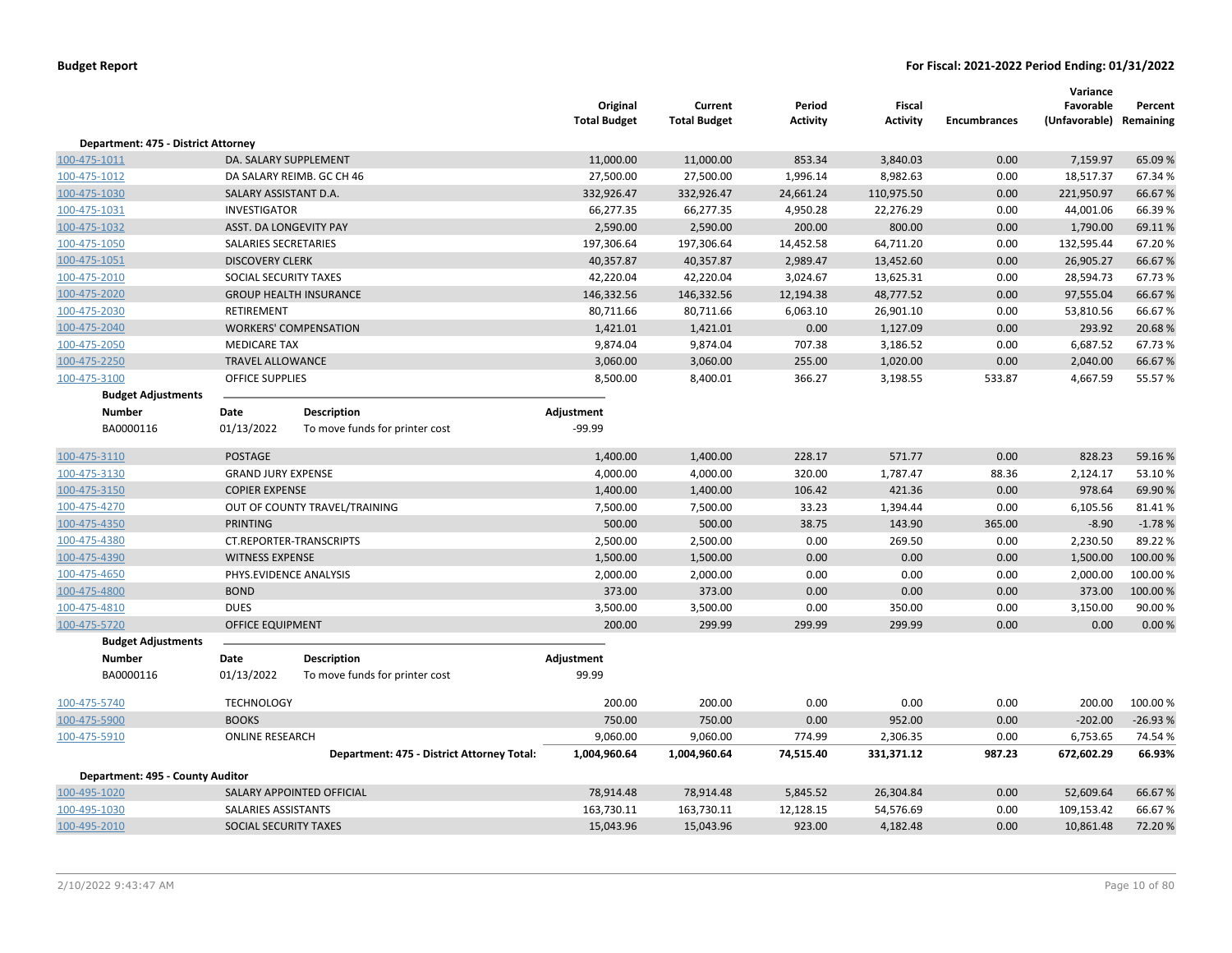|                                     |                                            | Original<br><b>Total Budget</b> | Current<br><b>Total Budget</b> | Period<br>Activity | Fiscal<br><b>Activity</b> | <b>Encumbrances</b> | Variance<br>Favorable<br>(Unfavorable) | Percent<br>Remaining |
|-------------------------------------|--------------------------------------------|---------------------------------|--------------------------------|--------------------|---------------------------|---------------------|----------------------------------------|----------------------|
| 100-495-2020                        | <b>GROUP HEALTH INSURANCE</b>              | 53,211.84                       | 53,211.84                      | 4,434.32           | 17,737.28                 | 0.00                | 35,474.56                              | 66.67%               |
| 100-495-2030                        | <b>RETIREMENT</b>                          | 29,093.09                       | 29,093.09                      | 2,164.02           | 9,624.97                  | 0.00                | 19,468.12                              | 66.92 %              |
| 100-495-2040                        | <b>WORKERS COMPENSATION</b>                | 776.46                          | 776.46                         | 0.00               | 304.70                    | 0.00                | 471.76                                 | 60.76%               |
| 100-495-2050                        | <b>MEDICARE TAX</b>                        | 3,518.35                        | 3,518.35                       | 215.90             | 978.31                    | 0.00                | 2,540.04                               | 72.19 %              |
| 100-495-3100                        | <b>OFFICE SUPPLIES</b>                     | 700.00                          | 700.00                         | 0.00               | 2.70                      | 0.00                | 697.30                                 | 99.61%               |
| 100-495-4270                        | OUT OF COUNTY TRAVEL/TRAINING              | 4,000.00                        | 4,000.00                       | 0.00               | 1,123.60                  | 0.00                | 2,876.40                               | 71.91%               |
| 100-495-4350                        | PRINTING                                   | 100.00                          | 100.00                         | 0.00               | 0.00                      | 0.00                | 100.00                                 | 100.00 %             |
| 100-495-4800                        | <b>BOND</b>                                | 236.00                          | 236.00                         | 0.00               | 0.00                      | 0.00                | 236.00                                 | 100.00 %             |
| 100-495-4810                        | <b>DUES</b>                                | 590.00                          | 590.00                         | 0.00               | 0.00                      | 0.00                | 590.00                                 | 100.00%              |
| 100-495-5720                        | <b>OFFICE EQUIPMENT</b>                    | 200.00                          | 200.00                         | 0.00               | 0.00                      | 0.00                | 200.00                                 | 100.00%              |
|                                     | Department: 495 - County Auditor Total:    | 350,114.29                      | 350,114.29                     | 25,710.91          | 114,835.57                | 0.00                | 235,278.72                             | 67.20%               |
| Department: 496 - County Purchasing |                                            |                                 |                                |                    |                           |                     |                                        |                      |
| 100-496-1020                        | SALARY PURCHASING AGENT                    | 56,962.11                       | 56,962.11                      | 4,219.42           | 18,987.39                 | 0.00                | 37,974.72                              | 66.67%               |
| 100-496-1071                        | PART-TIME FACILITIES COORD.                | 27,000.00                       | 27,000.00                      | 1,780.00           | 4,710.00                  | 0.00                | 22,290.00                              | 82.56%               |
| 100-496-2010                        | SOCIAL SECURITY TAXES                      | 5,205.65                        | 5,205.65                       | 368.04             | 1,451.23                  | 0.00                | 3,754.42                               | 72.12 %              |
| 100-496-2020                        | <b>GROUP HEALTH INSURANCE</b>              | 13,302.96                       | 13,302.96                      | 1,108.58           | 4,434.32                  | 0.00                | 8,868.64                               | 66.67%               |
| 100-496-2030                        | <b>RETIREMENT</b>                          | 10,067.06                       | 10,067.06                      | 722.33             | 2,821.29                  | 0.00                | 7,245.77                               | 71.98%               |
| 100-496-2040                        | <b>WORKERS' COMPENSATION</b>               | 268.68                          | 268.68                         | 0.00               | 71.53                     | 0.00                | 197.15                                 | 73.38%               |
| 100-496-2050                        | <b>MEDICARE TAX</b>                        | 1,217.45                        | 1,217.45                       | 86.07              | 339.41                    | 0.00                | 878.04                                 | 72.12%               |
| 100-496-2251                        | <b>FACILITIES COORD TRAVEL</b>             | 0.00                            | 0.00                           | 0.00               | 90.94                     | 0.00                | $-90.94$                               | 0.00%                |
| 100-496-3100                        | <b>OFFICE SUPPLIES</b>                     | 250.00                          | 250.00                         | 0.00               | 0.00                      | 86.44               | 163.56                                 | 65.42 %              |
| 100-496-4270                        | OUT OF COUNTY TRAVEL/TRAINING              | 2,400.00                        | 2,400.00                       | 0.00               | 0.00                      | 0.00                | 2,400.00                               | 100.00 %             |
| 100-496-4350                        | PRINTING                                   | 35.00                           | 35.00                          | 0.00               | 0.00                      | 0.00                | 35.00                                  | 100.00%              |
| 100-496-4810                        | <b>DUES</b>                                | 450.00                          | 450.00                         | 0.00               | 75.00                     | 0.00                | 375.00                                 | 83.33 %              |
| 100-496-5720                        | OFFICE EQUIPMENT                           | 200.00                          | 200.00                         | 0.00               | 0.00                      | 0.00                | 200.00                                 | 100.00%              |
|                                     | Department: 496 - County Purchasing Total: | 117,358.91                      | 117,358.91                     | 8,284.44           | 32,981.11                 | 86.44               | 84,291.36                              | 71.82%               |
| Department: 497 - County Treasurer  |                                            |                                 |                                |                    |                           |                     |                                        |                      |
| 100-497-1010                        | SALARY ELECTED OFFICIAL                    | 62,848.43                       | 62,848.43                      | 4,655.44           | 20,949.48                 | 0.00                | 41,898.95                              | 66.67%               |
| 100-497-2010                        | SOCIAL SECURITY TAXES                      | 3,895.60                        | 3,895.60                       | 225.68             | 1,047.56                  | 0.00                | 2,848.04                               | 73.11%               |
| 100-497-2020                        | <b>GROUP HEALTH INSURANCE</b>              | 13,302.96                       | 13,302.96                      | 1,107.70           | 4,430.80                  | 0.00                | 8,872.16                               | 66.69%               |
| 100-497-2030                        | RETIREMENT                                 | 7,533.58                        | 7,533.58                       | 560.52             | 2,493.01                  | 0.00                | 5,040.57                               | 66.91%               |
| 100-497-2040                        | <b>WORKERS' COMPENSATION</b>               | 201.06                          | 201.06                         | 0.00               | 78.90                     | 0.00                | 122.16                                 | 60.76%               |
| 100-497-2050                        | <b>MEDICARE TAX</b>                        | 911.07                          | 911.07                         | 52.78              | 244.99                    | 0.00                | 666.08                                 | 73.11%               |
| 100-497-3100                        | <b>OFFICE SUPPLIES</b>                     | 300.00                          | 300.00                         | 0.00               | 0.00                      | 0.00                | 300.00                                 | 100.00%              |
| 100-497-4270                        | OUT OF COUNTY TRAVEL/TRAINING              | 1,500.00                        | 1,500.00                       | 200.00             | 200.00                    | 0.00                | 1,300.00                               | 86.67%               |
| 100-497-4350                        | <b>PRINTING</b>                            | 60.00                           | 60.00                          | 0.00               | 0.00                      | 0.00                | 60.00                                  | 100.00%              |
| 100-497-4520                        | <b>R&amp;M EQUIPMENT</b>                   | 50.00                           | 50.00                          | 0.00               | 0.00                      | 0.00                | 50.00                                  | 100.00%              |
| 100-497-4810                        | <b>DUES</b>                                | 200.00                          | 200.00                         | 175.00             | 175.00                    | 0.00                | 25.00                                  | 12.50 %              |
|                                     | Department: 497 - County Treasurer Total:  | 90,802.70                       | 90,802.70                      | 6,977.12           | 29,619.74                 | 0.00                | 61,182.96                              | 67.38%               |
|                                     | Department: 499 - Tax Assessor Collector   |                                 |                                |                    |                           |                     |                                        |                      |
| 100-499-1010                        | SALARY ELECTED OFFICIAL                    | 62,848.43                       | 62,848.43                      | 4,655.44           | 20,949.48                 | 0.00                | 41,898.95                              | 66.67%               |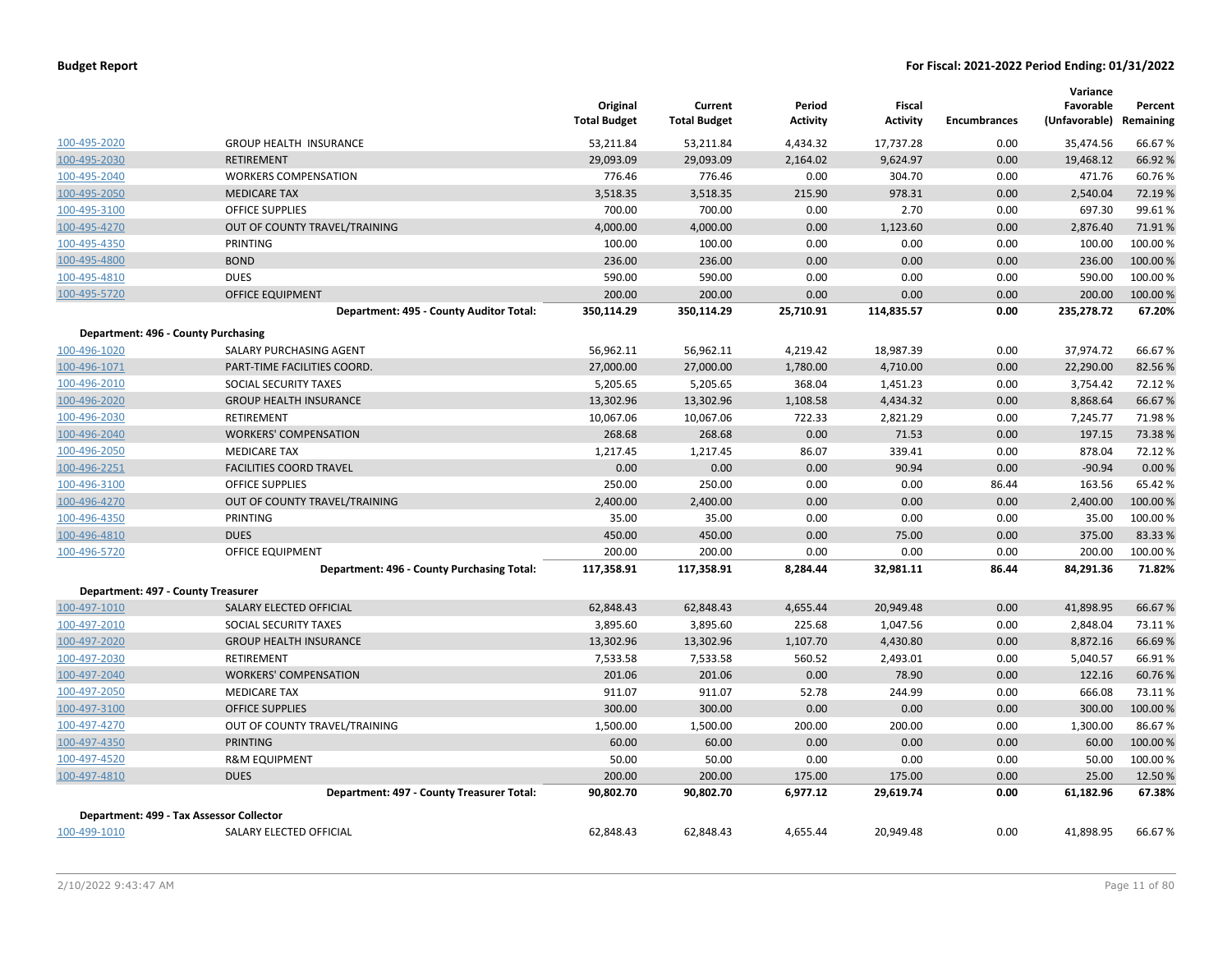|              |                                                 | Original<br><b>Total Budget</b> | Current<br><b>Total Budget</b> | Period<br><b>Activity</b> | <b>Fiscal</b><br><b>Activity</b> | <b>Encumbrances</b> | Variance<br>Favorable<br>(Unfavorable) | Percent<br>Remaining |
|--------------|-------------------------------------------------|---------------------------------|--------------------------------|---------------------------|----------------------------------|---------------------|----------------------------------------|----------------------|
| 100-499-1030 | <b>SALARIES CHIEF DEPUTY</b>                    | 45,215.17                       | 45,215.17                      | 3,349.26                  | 15,071.71                        | 0.00                | 30,143.46                              | 66.67%               |
| 100-499-1040 | <b>SALARIES DEPUTIES</b>                        | 109,556.60                      | 109,556.60                     | 8,115.32                  | 36,518.91                        | 0.00                | 73,037.69                              | 66.67%               |
| 100-499-2010 | SOCIAL SECURITY TAXES                           | 13,492.45                       | 13,492.45                      | 965.17                    | 4,356.10                         | 0.00                | 9,136.35                               | 67.71%               |
| 100-499-2020 | <b>GROUP HEALTH INSURANCE</b>                   | 66,514.80                       | 66,514.80                      | 5,542.90                  | 22,171.60                        | 0.00                | 44,343.20                              | 66.67%               |
| 100-499-2030 | <b>RETIREMENT</b>                               | 26,092.66                       | 26,092.66                      | 1,940.86                  | 8,632.25                         | 0.00                | 17,460.41                              | 66.92%               |
| 100-499-2040 | <b>WORKERS COMPENSATION</b>                     | 696.38                          | 696.38                         | 0.00                      | 273.28                           | 0.00                | 423.10                                 | 60.76%               |
| 100-499-2050 | <b>MEDICARE TAX</b>                             | 3,155.49                        | 3,155.49                       | 225.72                    | 1,018.74                         | 0.00                | 2,136.75                               | 67.72%               |
| 100-499-3100 | <b>OFFICE SUPPLIES</b>                          | 1,200.00                        | 1,200.00                       | 71.96                     | 360.32                           | 173.17              | 666.51                                 | 55.54 %              |
| 100-499-3110 | <b>POSTAGE</b>                                  | 2,400.00                        | 2,400.00                       | 188.30                    | 563.75                           | 0.00                | 1,836.25                               | 76.51%               |
| 100-499-3150 | <b>COPIER EXPENSE</b>                           | 1,200.00                        | 1,200.00                       | 95.93                     | 380.53                           | 0.00                | 819.47                                 | 68.29%               |
| 100-499-4270 | OUT OF COUNTY TRAVEL/TRAINING                   | 4,000.00                        | 4,000.00                       | 0.00                      | 1,668.98                         | 0.00                | 2,331.02                               | 58.28%               |
| 100-499-4350 | PRINTING                                        | 200.00                          | 200.00                         | 0.00                      | 0.00                             | 0.00                | 200.00                                 | 100.00%              |
| 100-499-4800 | <b>BOND</b>                                     | 368.00                          | 368.00                         | 0.00                      | 0.00                             | 0.00                | 368.00                                 | 100.00 %             |
| 100-499-4810 | <b>DUES</b>                                     | 175.00                          | 175.00                         | 0.00                      | 0.00                             | 0.00                | 175.00                                 | 100.00%              |
| 100-499-5720 | <b>OFFICE EQUIPMENT</b>                         | 200.00                          | 200.00                         | 0.00                      | 0.00                             | 0.00                | 200.00                                 | 100.00%              |
|              | Department: 499 - Tax Assessor Collector Total: | 337,314.98                      | 337,314.98                     | 25,150.86                 | 111,965.65                       | 173.17              | 225,176.16                             | 66.76%               |
|              | Department: 503 - Computer/IT Dept.             |                                 |                                |                           |                                  |                     |                                        |                      |
| 100-503-1020 | SALARY-TECHNICIAN                               | 45,797.74                       | 45,797.74                      | 3,392.40                  | 15,265.84                        | 0.00                | 30,531.90                              | 66.67%               |
| 100-503-1070 | SALARY PART-TIME TECHNICIAN                     | 20,101.64                       | 20,101.64                      | 900.00                    | 4,471.88                         | 0.00                | 15,629.76                              | 77.75 %              |
| 100-503-2010 | <b>SOCIAL SECURITY</b>                          | 4,085.76                        | 4,085.76                       | 184.18                    | 841.89                           | 0.00                | 3,243.87                               | 79.39%               |
| 100-503-2020 | <b>GROUP HEALTH INSURANCE</b>                   | 13,302.96                       | 13,302.96                      | 1,108.58                  | 4,434.32                         | 0.00                | 8,868.64                               | 66.67%               |
| 100-503-2030 | RETIREMENT                                      | 8,000.61                        | 8,000.61                       | 413.26                    | 1,835.67                         | 0.00                | 6,164.94                               | 77.06%               |
| 100-503-2040 | <b>WORKERS COMPENSATION</b>                     | 210.88                          | 210.88                         | 0.00                      | 61.77                            | 0.00                | 149.11                                 | 70.71%               |
| 100-503-2050 | <b>MEDICARE TAX</b>                             | 955.54                          | 955.54                         | 43.08                     | 196.92                           | 0.00                | 758.62                                 | 79.39%               |
| 100-503-2250 | <b>TRAVEL ALLOWANCE</b>                         | 828.00                          | 828.00                         | 40.00                     | 160.00                           | 0.00                | 668.00                                 | 80.68%               |
| 100-503-3100 | <b>OFFICE SUPPLIES</b>                          | 100.00                          | 100.00                         | 0.00                      | 0.00                             | 0.00                | 100.00                                 | 100.00%              |
| 100-503-4210 | <b>EMERGENCY INTERNET</b>                       | 455.88                          | 455.88                         | 37.99                     | 159.31                           | 0.00                | 296.57                                 | 65.05 %              |
| 100-503-4270 | OUT OF COUNTY TRAVEL/TRAINING                   | 1,200.00                        | 1,200.00                       | 0.00                      | 0.00                             | 0.00                | 1,200.00                               | 100.00%              |
| 100-503-4810 | <b>DUES</b>                                     | 175.00                          | 175.00                         | 0.00                      | 0.00                             | 0.00                | 175.00                                 | 100.00 %             |
| 100-503-5720 | <b>OFFICE EQUIPMENT</b>                         | 200.00                          | 200.00                         | 0.00                      | 26.98                            | 0.00                | 173.02                                 | 86.51%               |
| 100-503-5740 | COMPUTER/WEB SOFTWARE                           | 5,000.00                        | 5,000.00                       | 2,424.93                  | 2,424.93                         | 0.00                | 2,575.07                               | 51.50 %              |
| 100-503-5760 | COUNTY COMPUTER REPLACEMENT                     | 10,000.00                       | 10,000.00                      | 389.90                    | 678.34                           | 554.37              | 8,767.29                               | 87.67%               |
|              | Department: 503 - Computer/IT Dept. Total:      | 110,414.01                      | 110,414.01                     | 8,934.32                  | 30,557.85                        | 554.37              | 79,301.79                              | 71.82%               |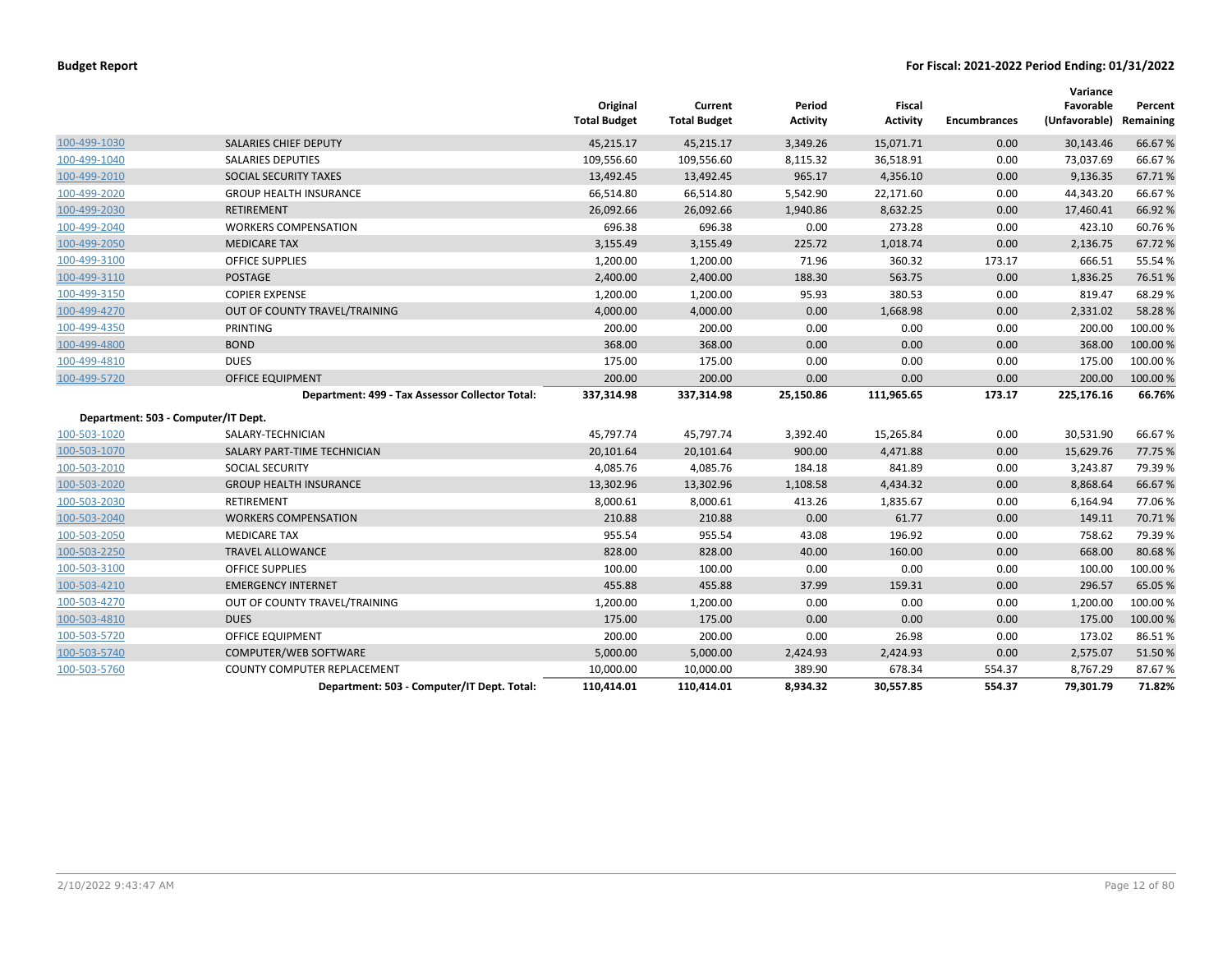|                                          |                            |                                          | Original<br><b>Total Budget</b> | Current<br><b>Total Budget</b> | Period<br>Activity | <b>Fiscal</b><br>Activity | <b>Encumbrances</b> | Variance<br>Favorable<br>(Unfavorable) Remaining | Percent  |
|------------------------------------------|----------------------------|------------------------------------------|---------------------------------|--------------------------------|--------------------|---------------------------|---------------------|--------------------------------------------------|----------|
| Department: 509 - Contingency            |                            |                                          |                                 |                                |                    |                           |                     |                                                  |          |
| 100-509-4750                             | <b>CONTINGENCY</b>         |                                          | 250,000.00                      | 227,600.31                     | 0.00               | 0.00                      | 0.00                | 227,600.31                                       | 100.00 % |
| <b>Budget Adjustments</b>                |                            |                                          |                                 |                                |                    |                           |                     |                                                  |          |
| <b>Number</b>                            | Date                       | Description                              | Adjustment                      |                                |                    |                           |                     |                                                  |          |
| BA0000114                                | 12/22/2021                 | Contingency to Non departmental          | $-5,000.00$                     |                                |                    |                           |                     |                                                  |          |
| BA0000113                                | 12/22/2021                 | Transfer from contingency to S Annex R&I | $-17,040.00$                    |                                |                    |                           |                     |                                                  |          |
| BA0000118                                | 01/31/2022                 | To move funds from contingency for Desk  | $-359.69$                       |                                |                    |                           |                     |                                                  |          |
|                                          |                            | Department: 509 - Contingency Total:     | 250,000.00                      | 227,600.31                     | 0.00               | 0.00                      | 0.00                | 227,600.31                                       | 100.00%  |
| Department: 510 - Courthouse             |                            |                                          |                                 |                                |                    |                           |                     |                                                  |          |
| 100-510-1070                             | SALARY PART-TIME           |                                          | 18,096.00                       | 18,096.00                      | 0.00               | 2,641.68                  | 0.00                | 15,454.32                                        | 85.40%   |
| 100-510-1150                             | <b>SALARY JANITOR</b>      |                                          | 43,948.14                       | 43,948.14                      | 0.00               | 4,597.48                  | 0.00                | 39,350.66                                        | 89.54 %  |
| 100-510-2010                             | SOCIAL SECURITY TAXES      |                                          | 4,233.96                        | 4,233.96                       | 0.00               | 448.82                    | 0.00                | 3,785.14                                         | 89.40%   |
| 100-510-2020                             |                            | <b>GROUP HEALTH INSURANCE</b>            | 13,302.96                       | 13,302.96                      | 0.00               | 0.00                      | 0.00                | 13,302.96                                        | 100.00 % |
| 100-510-2030                             | RETIREMENT                 |                                          | 7,222.78                        | 7,222.78                       | 0.00               | 858.58                    | 0.00                | 6,364.20                                         | 88.11%   |
| 100-510-2040                             |                            | <b>WORKERS' COMPENSATION</b>             | 2,114.69                        | 2,114.69                       | 0.00               | 942.51                    | 0.00                | 1,172.18                                         | 55.43 %  |
| 100-510-2050                             | <b>MEDICARE TAX</b>        |                                          | 832.00                          | 832.00                         | 0.00               | 104.97                    | 0.00                | 727.03                                           | 87.38%   |
| 100-510-3100                             | <b>OFFICE SUPPLIES</b>     |                                          | 3,500.00                        | 3,500.00                       | 164.72             | 617.39                    | 0.00                | 2,882.61                                         | 82.36%   |
| 100-510-3110                             | POSTAGE                    |                                          | 5,000.00                        | 5,000.00                       | $-1,111.06$        | $-2,611.37$               | 0.00                | 7,611.37                                         | 152.23%  |
| 100-510-3150                             | <b>COPIER RENTAL</b>       |                                          | 8,910.00                        | 8,910.00                       | 499.95             | 2,155.12                  | 0.00                | 6,754.88                                         | 75.81%   |
| 100-510-3160                             |                            | <b>EMPLOYEE AWARDS BANQUET</b>           | 2,400.00                        | 2,400.00                       | $-670.00$          | 2,402.17                  | 0.00                | $-2.17$                                          | $-0.09%$ |
| 100-510-3300                             | <b>EXPENSE-GAS AND OIL</b> |                                          | 200.00                          | 200.00                         | 0.00               | 0.00                      | 0.00                | 200.00                                           | 100.00 % |
| 100-510-3320                             | <b>JANITOR SUPPLIES</b>    |                                          | 2,000.00                        | 2,000.00                       | 0.00               | 0.00                      | 0.00                | 2,000.00                                         | 100.00%  |
| 100-510-4005                             | <b>CUSTODIAL SERVICES</b>  |                                          | 0.00                            | 0.00                           | 3,800.00           | 9,270.00                  | 12,230.00           | $-21,500.00$                                     | 0.00%    |
| 100-510-4200                             | <b>TELEPHONE</b>           |                                          | 44,200.00                       | 44,200.00                      | 3,576.75           | 14,307.00                 | 0.00                | 29,893.00                                        | 67.63%   |
| 100-510-4210                             | <b>INTERNET</b>            |                                          | 10,200.00                       | 10,200.00                      | 710.00             | 1,947.54                  | 0.00                | 8,252.46                                         | 80.91%   |
| 100-510-4400                             | UTILITIES ELECTRICITY      |                                          | 13,500.00                       | 13,500.00                      | 0.00               | 2,919.56                  | 0.00                | 10,580.44                                        | 78.37%   |
| 100-510-4420                             | <b>UTILITIES WATER</b>     |                                          | 2,394.00                        | 2,394.00                       | 12.32              | 36.97                     | 0.00                | 2,357.03                                         | 98.46%   |
| 100-510-4430                             | <b>TRASH PICK-UP</b>       |                                          | 1,050.00                        | 1,050.00                       | 0.00               | 0.00                      | 0.00                | 1,050.00                                         | 100.00%  |
| 100-510-4460                             |                            | <b>ELEVATOR MAINTENANCE CONTR</b>        | 4,200.00                        | 4,200.00                       | 0.00               | 0.00                      | 0.00                | 4,200.00                                         | 100.00 % |
| 100-510-4500                             | R & M BUILDING             |                                          | 1,000.00                        | 1,000.00                       | 0.00               | 0.00                      | 0.00                | 1,000.00                                         | 100.00%  |
| 100-510-4501                             | PEST CONTROL               |                                          | 150.00                          | 150.00                         | 0.00               | 0.00                      | 0.00                | 150.00                                           | 100.00 % |
| 100-510-4530                             | <b>COMPUTER SOFTWARE</b>   |                                          | 230,000.00                      | 230,000.00                     | 43,269.81          | 115,129.63                | 0.00                | 114,870.37                                       | 49.94 %  |
| 100-510-4820                             | <b>FIRE INSURANCE</b>      |                                          | 28,500.00                       | 28,500.00                      | 0.00               | 0.00                      | 0.00                | 28,500.00                                        | 100.00 % |
| 100-510-5770                             | <b>JANITOR EQUIPMENT</b>   |                                          | 300.00                          | 300.00                         | 0.00               | 0.00                      | 0.00                | 300.00                                           | 100.00%  |
|                                          |                            | Department: 510 - Courthouse Total:      | 447,254.53                      | 447,254.53                     | 50,252.49          | 155,768.05                | 12,230.00           | 279,256.48                                       | 62.44%   |
| Department: 511 - County Office Building |                            |                                          |                                 |                                |                    |                           |                     |                                                  |          |
| 100-511-2251                             | <b>JANITOR TRAVEL</b>      |                                          | 180.00                          | 180.00                         | 0.00               | 0.00                      | 0.00                | 180.00                                           | 100.00 % |
| 100-511-3320                             | <b>JANITOR SUPPLIES</b>    |                                          | 1,000.00                        | 1,000.00                       | 83.38              | 639.01                    | 0.00                | 360.99                                           | 36.10%   |
| 100-511-4400                             | UTILITIES ELECTRICITY      |                                          | 4,300.00                        | 4,300.00                       | 0.00               | 949.05                    | 0.00                | 3,350.95                                         | 77.93 %  |
| 100-511-4410                             | UTILITIES GAS              |                                          | 1,000.00                        | 1,000.00                       | 100.44             | 238.14                    | 0.00                | 761.86                                           | 76.19%   |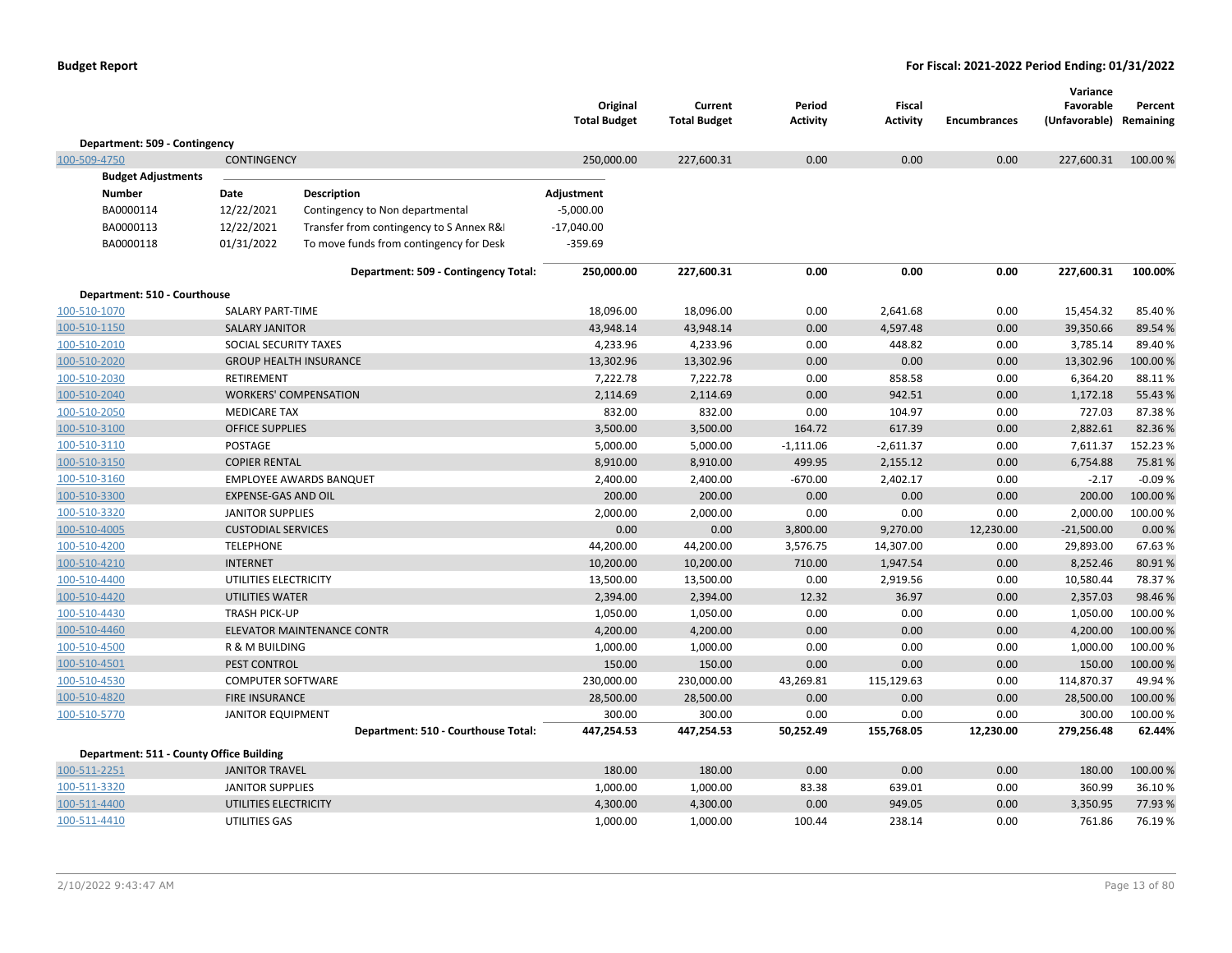|                                          |                              |                                                 | Original<br><b>Total Budget</b> | Current<br><b>Total Budget</b> | Period<br><b>Activity</b> | Fiscal<br><b>Activity</b> | <b>Encumbrances</b> | Variance<br>Favorable<br>(Unfavorable) | Percent<br>Remaining |
|------------------------------------------|------------------------------|-------------------------------------------------|---------------------------------|--------------------------------|---------------------------|---------------------------|---------------------|----------------------------------------|----------------------|
| 100-511-4420                             | <b>UTILITIES WATER</b>       |                                                 | 1,100.00                        | 1,100.00                       | 149.23                    | 338.36                    | 0.00                | 761.64                                 | 69.24 %              |
| 100-511-4430                             | <b>TRASH PICK-UP SERVICE</b> |                                                 | 540.00                          | 540.00                         | 43.78                     | 131.34                    | 0.00                | 408.66                                 | 75.68%               |
| 100-511-4500                             | R & M BUILDING               |                                                 | 1,000.00                        | 1,000.00                       | 0.00                      | 323.05                    | 0.00                | 676.95                                 | 67.70%               |
| 100-511-4501                             | PEST CONTROL                 |                                                 | 268.00                          | 268.00                         | 0.00                      | 67.00                     | 0.00                | 201.00                                 | 75.00 %              |
| 100-511-4503                             |                              | FIRE EXTINGUISHER INSPECTION                    | 75.00                           | 75.00                          | 0.00                      | 0.00                      | 0.00                | 75.00                                  | 100.00 %             |
| 100-511-4820                             | <b>FIRE INSURANCE</b>        |                                                 | 1,152.00                        | 1,152.00                       | 0.00                      | 0.00                      | 0.00                | 1,152.00                               | 100.00%              |
|                                          |                              | Department: 511 - County Office Building Total: | 10,615.00                       | 10,615.00                      | 376.83                    | 2,685.95                  | 0.00                | 7,929.05                               | 74.70%               |
| Department: 512 - Co-Op Office Building  |                              |                                                 |                                 |                                |                           |                           |                     |                                        |                      |
| 100-512-4400                             | UTILITIES ELECTRICITY        |                                                 | 720.00                          | 720.00                         | 84.51                     | 330.83                    | 0.00                | 389.17                                 | 54.05 %              |
|                                          |                              | Department: 512 - Co-Op Office Building Total:  | 720.00                          | 720.00                         | 84.51                     | 330.83                    | 0.00                | 389.17                                 | 54.05%               |
| Department: 513 - Courthouse South Annex |                              |                                                 |                                 |                                |                           |                           |                     |                                        |                      |
| 100-513-3110                             | POSTAGE                      |                                                 | 2,000.00                        | 2,000.00                       | $-436.03$                 | $-1,378.67$               | 0.00                | 3,378.67                               | 168.93%              |
| 100-513-3150                             | <b>COPIER RENTAL</b>         |                                                 | 1,500.00                        | 1,500.00                       | 108.59                    | 438.79                    | 0.00                | 1,061.21                               | 70.75 %              |
| 100-513-3320                             | <b>JANITOR SUPPLIES</b>      |                                                 | 1,400.00                        | 1,400.00                       | 128.13                    | 892.47                    | 0.00                | 507.53                                 | 36.25 %              |
| 100-513-4210                             | <b>INTERNET</b>              |                                                 | 3,300.00                        | 3,300.00                       | 231.43                    | 925.72                    | 0.00                | 2,374.28                               | 71.95 %              |
| 100-513-4400                             | UTILITIES ELECTRICITY        |                                                 | 5,600.00                        | 5,600.00                       | 403.39                    | 1,786.18                  | 0.00                | 3,813.82                               | 68.10%               |
| 100-513-4410                             | UTILITIES GAS                |                                                 | 1,300.00                        | 1,300.00                       | 0.00                      | 335.01                    | 0.00                | 964.99                                 | 74.23 %              |
| 100-513-4420                             | UTILITIES WATER              |                                                 | 1,200.00                        | 1,200.00                       | 124.61                    | 460.29                    | 0.00                | 739.71                                 | 61.64%               |
| 100-513-4430                             | <b>TRASH PICKUP SERVICE</b>  |                                                 | 1,050.00                        | 1,050.00                       | 87.56                     | 262.68                    | 0.00                | 787.32                                 | 74.98%               |
| 100-513-4500                             | <b>R&amp;M BUILDING</b>      |                                                 | 1,000.00                        | 18,040.00                      | 75.44                     | 17,405.56                 | 0.00                | 634.44                                 | 3.52 %               |
| <b>Budget Adjustments</b>                |                              |                                                 |                                 |                                |                           |                           |                     |                                        |                      |
| <b>Number</b>                            | Date                         | <b>Description</b>                              | Adjustment                      |                                |                           |                           |                     |                                        |                      |
| BA0000113                                | 12/22/2021                   | Transfer from contingency to S Annex R&I        | 17,040.00                       |                                |                           |                           |                     |                                        |                      |
| 100-513-4501                             | PEST CONTROL                 |                                                 | 380.00                          | 380.00                         | 0.00                      | 95.00                     | 0.00                | 285.00                                 | 75.00 %              |
| 100-513-4503                             |                              | FIRE EXTINGUISHER INSPECTION                    | 30.00                           | 30.00                          | 0.00                      | 0.00                      | 0.00                | 30.00                                  | 100.00%              |
| 100-513-4820                             | <b>FIRE INSURANCE</b>        |                                                 | 2,700.00                        | 2,700.00                       | 0.00                      | 0.00                      | 0.00                | 2,700.00                               | 100.00 %             |
|                                          |                              | Department: 513 - Courthouse South Annex Total: | 21,460.00                       | 38,500.00                      | 723.12                    | 21,223.03                 | 0.00                | 17,276.97                              | 44.88%               |
| Department: 514 - City Hall Annex        |                              |                                                 |                                 |                                |                           |                           |                     |                                        |                      |
| 100-514-4210                             | <b>INTERNET</b>              |                                                 | 340.00                          | 340.00                         | 82.69                     | 330.76                    | 0.00                | 9.24                                   | 2.72 %               |
|                                          |                              | Department: 514 - City Hall Annex Total:        | 340.00                          | 340.00                         | 82.69                     | 330.76                    | 0.00                | 9.24                                   | 2.72%                |
| Department: 515 - Windom County Building |                              |                                                 |                                 |                                |                           |                           |                     |                                        |                      |
| 100-515-3320                             | <b>JANITOR SUPPLIES</b>      |                                                 | 1,000.00                        | 1,000.00                       | 0.00                      | 0.00                      | 0.00                | 1,000.00                               | 100.00 %             |
| 100-515-4210                             | <b>INTERNET</b>              |                                                 | 565.00                          | 565.00                         | 46.95                     | 187.80                    | 0.00                | 377.20                                 | 66.76%               |
| 100-515-4400                             | UTILITIES ELECTRICITY        |                                                 | 3,000.00                        | 3,000.00                       | 0.00                      | 797.15                    | 0.00                | 2,202.85                               | 73.43 %              |
| 100-515-4410                             | UTILITIES GAS                |                                                 | 2,000.00                        | 2,000.00                       | 185.30                    | 519.36                    | 0.00                | 1,480.64                               | 74.03%               |
| 100-515-4420                             | UTILITIES WATER              |                                                 | 800.00                          | 800.00                         | 30.00                     | 184.50                    | 0.00                | 615.50                                 | 76.94 %              |
| 100-515-4500                             | <b>R&amp;M BUILDING</b>      |                                                 | 1,000.00                        | 1,000.00                       | 0.00                      | 125.00                    | 0.00                | 875.00                                 | 87.50%               |
| 100-515-4501                             | PEST CONTROL                 |                                                 | 260.00                          | 260.00                         | 0.00                      | 0.00                      | 0.00                | 260.00                                 | 100.00 %             |
| 100-515-4502                             | <b>LAWN MAINTENANCE</b>      |                                                 | 800.00                          | 800.00                         | 0.00                      | 60.00                     | 0.00                | 740.00                                 | 92.50%               |
| 100-515-4503                             |                              | FIRE EXTINGUISHER INSPECTION                    | 12.00                           | 12.00                          | 0.00                      | 0.00                      | 0.00                | 12.00                                  | 100.00 %             |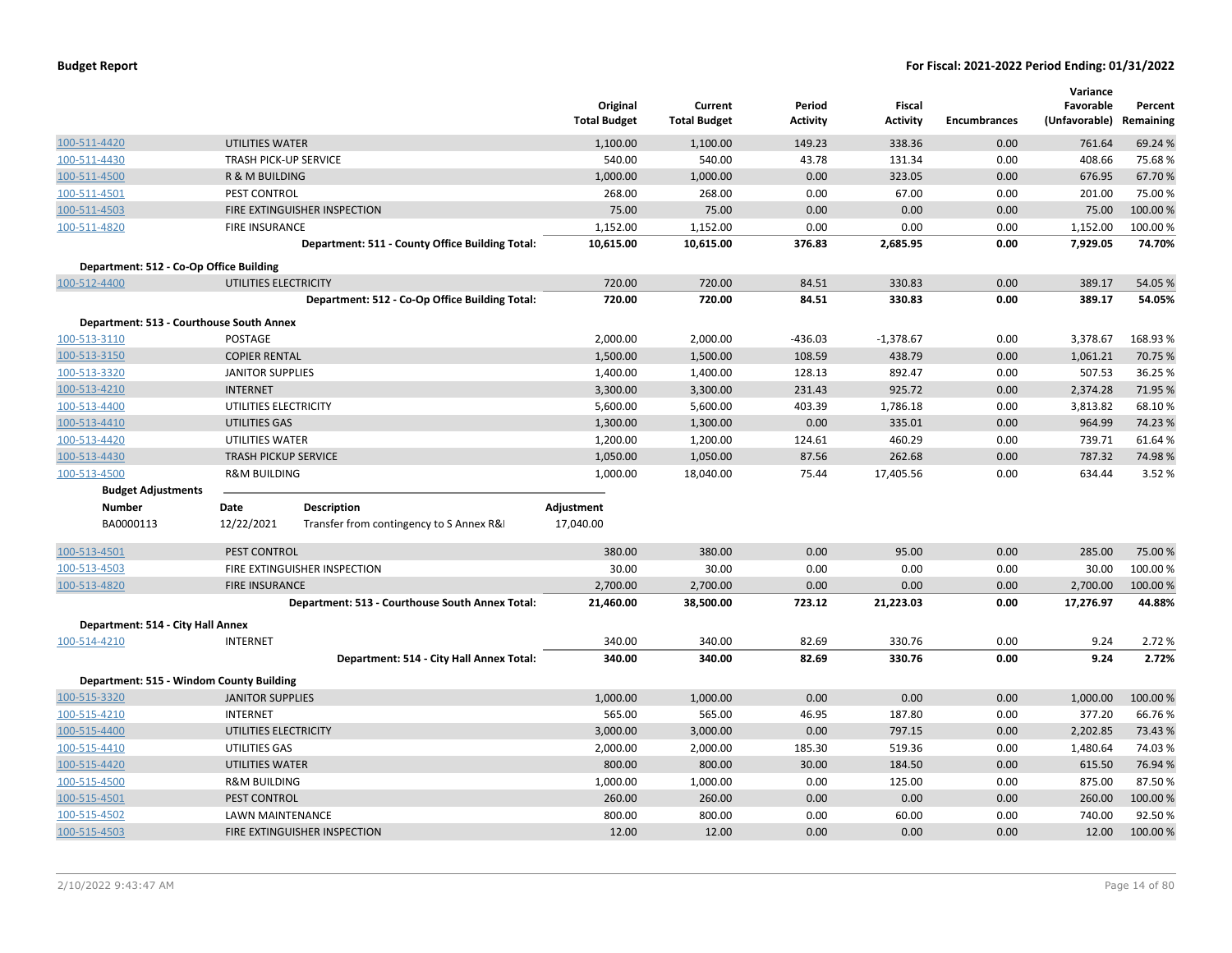|                                          |                                                      | Original<br><b>Total Budget</b> | Current<br><b>Total Budget</b> | Period<br><b>Activity</b> | <b>Fiscal</b><br><b>Activity</b> | <b>Encumbrances</b> | Variance<br>Favorable<br>(Unfavorable) | Percent<br>Remaining |
|------------------------------------------|------------------------------------------------------|---------------------------------|--------------------------------|---------------------------|----------------------------------|---------------------|----------------------------------------|----------------------|
| 100-515-4820                             | <b>FIRE INSURANCE</b>                                | 2,030.00                        | 2,030.00                       | 0.00                      | 0.00                             | 0.00                | 2,030.00                               | 100.00 %             |
|                                          | Department: 515 - Windom County Building Total:      | 11,467.00                       | 11,467.00                      | 262.25                    | 1,873.81                         | 0.00                | 9,593.19                               | 83.66%               |
|                                          | Department: 516 - Agrilife Extension Building        |                                 |                                |                           |                                  |                     |                                        |                      |
| 100-516-2251                             | <b>JANITOR TRAVEL</b>                                | 265.00                          | 265.00                         | 0.00                      | 0.00                             | 0.00                | 265.00                                 | 100.00 %             |
| 100-516-3320                             | <b>JANITOR SUPPLIES</b>                              | 500.00                          | 500.00                         | 28.66                     | 214.80                           | 0.00                | 285.20                                 | 57.04%               |
| 100-516-4400                             | UTILITIES ELECTRICITY                                | 5,100.00                        | 5,100.00                       | 0.00                      | 1,163.58                         | 0.00                | 3,936.42                               | 77.18%               |
| 100-516-4420                             | UTILITIES WATER                                      | 720.00                          | 720.00                         | 63.07                     | 188.70                           | 0.00                | 531.30                                 | 73.79%               |
| 100-516-4500                             | <b>R&amp;M BUILDING</b>                              | 500.00                          | 500.00                         | 0.00                      | 319.74                           | 0.00                | 180.26                                 | 36.05 %              |
| 100-516-4501                             | PEST CONTROL                                         | 228.00                          | 228.00                         | 57.00                     | 114.00                           | 0.00                | 114.00                                 | 50.00 %              |
| 100-516-4503                             | FIRE EXTINGUISHER INSPECTION                         | 12.00                           | 12.00                          | 0.00                      | 0.00                             | 0.00                | 12.00                                  | 100.00 %             |
| 100-516-4820                             | <b>FIRE INSURANCE</b>                                | 1,106.00                        | 1,106.00                       | 0.00                      | 0.00                             | 0.00                | 1,106.00                               | 100.00 %             |
|                                          | Department: 516 - Agrilife Extension Building Total: | 8,431.00                        | 8,431.00                       | 148.73                    | 2,000.82                         | 0.00                | 6,430.18                               | 76.27%               |
|                                          | <b>Department: 518 - County Offices Relocation</b>   |                                 |                                |                           |                                  |                     |                                        |                      |
| 100-518-3110                             | <b>POSTAGE</b>                                       | 350.00                          | 350.00                         | 0.00                      | 182.00                           | 0.00                | 168.00                                 | 48.00%               |
| 100-518-3320                             | <b>JANITOR SUPPLIES</b>                              | 1,200.00                        | 1,200.00                       | $-61.76$                  | 1,373.23                         | 109.06              | $-282.29$                              | $-23.52%$            |
| 100-518-4210                             | <b>INTERNET</b>                                      | 9,600.00                        | 9,600.00                       | 1,046.18                  | 4,184.72                         | 0.00                | 5,415.28                               | 56.41%               |
| 100-518-4400                             | UTILITIES ELECTRICITY                                | 22,500.00                       | 22,500.00                      | 1,178.00                  | 6,202.39                         | 0.00                | 16,297.61                              | 72.43 %              |
| 100-518-4410                             | <b>UTILITIES GAS</b>                                 | 2,500.00                        | 2,500.00                       | 310.72                    | 702.90                           | 0.00                | 1,797.10                               | 71.88%               |
| 100-518-4420                             | UTILITIES WATER                                      | 6,000.00                        | 6,000.00                       | 435.02                    | 1,429.04                         | 0.00                | 4,570.96                               | 76.18%               |
| 100-518-4430                             | <b>TRASH PICKUP SERVICE</b>                          | 2,150.00                        | 2,150.00                       | 184.26                    | 552.78                           | 0.00                | 1,597.22                               | 74.29 %              |
| 100-518-4500                             | R & M BUILDING                                       | 1,000.00                        | 1,000.00                       | 0.00                      | 293.83                           | 0.00                | 706.17                                 | 70.62%               |
| 100-518-4501                             | PEST CONTROL                                         | 1,000.00                        | 1,000.00                       | 590.00                    | 1,200.00                         | 0.00                | $-200.00$                              | $-20.00%$            |
| 100-518-4503                             | FIRE EXTINGUISHER INSPECTION                         | 36.00                           | 36.00                          | 0.00                      | 0.00                             | 0.00                | 36.00                                  | 100.00%              |
| 100-518-4600                             | MOVING EXPENSES                                      | 35,000.00                       | 35,000.00                      | 0.00                      | 33.84                            | 2,199.70            | 32,766.46                              | 93.62%               |
| 100-518-4700                             | OFFICE SPACE LEASE                                   | 89,600.00                       | 89,600.00                      | 9,800.00                  | 39,200.00                        | 0.00                | 50,400.00                              | 56.25 %              |
| 100-518-4830                             | <b>ALARM MONITORING</b>                              | 900.00                          | 900.00                         | 0.00                      | 885.60                           | 0.00                | 14.40                                  | 1.60%                |
|                                          | Department: 518 - County Offices Relocation Total:   | 171,836.00                      | 171,836.00                     | 13,482.42                 | 56,240.33                        | 2,308.76            | 113,286.91                             | 65.93%               |
| Department: 520 - Lake Fannin            |                                                      |                                 |                                |                           |                                  |                     |                                        |                      |
| 100-520-4890                             | <b>LOCAL FUNDING</b>                                 | 5,000.00                        | 5,000.00                       | 0.00                      | 5,000.00                         | 0.00                | 0.00                                   | 0.00%                |
|                                          | Department: 520 - Lake Fannin Total:                 | 5,000.00                        | 5,000.00                       | 0.00                      | 5,000.00                         | 0.00                | 0.00                                   | 0.00%                |
|                                          |                                                      |                                 |                                |                           |                                  |                     |                                        |                      |
|                                          | Department: 540 - Ambulance Service                  |                                 |                                |                           |                                  |                     |                                        |                      |
| 100-540-4170                             | <b>EMS SERVICE</b>                                   | 762,200.00                      | 762,200.00                     | 63,516.67                 | 254,066.68                       | 0.00                | 508,133.32                             | 66.67%               |
| 100-540-4400                             | UTILITIES ELECTRICITY                                | 6,000.00                        | 6,000.00                       | 406.03                    | 1,560.15                         | 0.00                | 4,439.85                               | 74.00%               |
|                                          | Department: 540 - Ambulance Service Total:           | 768,200.00                      | 768,200.00                     | 63,922.70                 | 255,626.83                       | 0.00                | 512,573.17                             | 66.72%               |
| <b>Department: 543 - Fire Protection</b> |                                                      |                                 |                                |                           |                                  |                     |                                        |                      |
| 100-543-4160                             | FIRE PROTECTION SERVICE                              | 131,320.00                      | 131,320.00                     | 0.00                      | 32,829.94                        | 0.00                | 98,490.06                              | 75.00 %              |
| 100-543-4220                             | <b>R&amp;M RADIO/TOWER</b>                           | 700.00                          | 700.00                         | 0.00                      | 0.00                             | 0.00                | 700.00                                 | 100.00 %             |
|                                          | Department: 543 - Fire Protection Total:             | 132,020.00                      | 132,020.00                     | 0.00                      | 32,829.94                        | 0.00                | 99,190.06                              | 75.13%               |
| Department: 551 - Constable Pct.1        |                                                      |                                 |                                |                           |                                  |                     |                                        |                      |
| 100-551-1010                             | SALARY ELECTED OFFICIAL                              | 36,018.84                       | 36,018.84                      | 2,668.06                  | 12,006.27                        | 0.00                | 24,012.57                              | 66.67%               |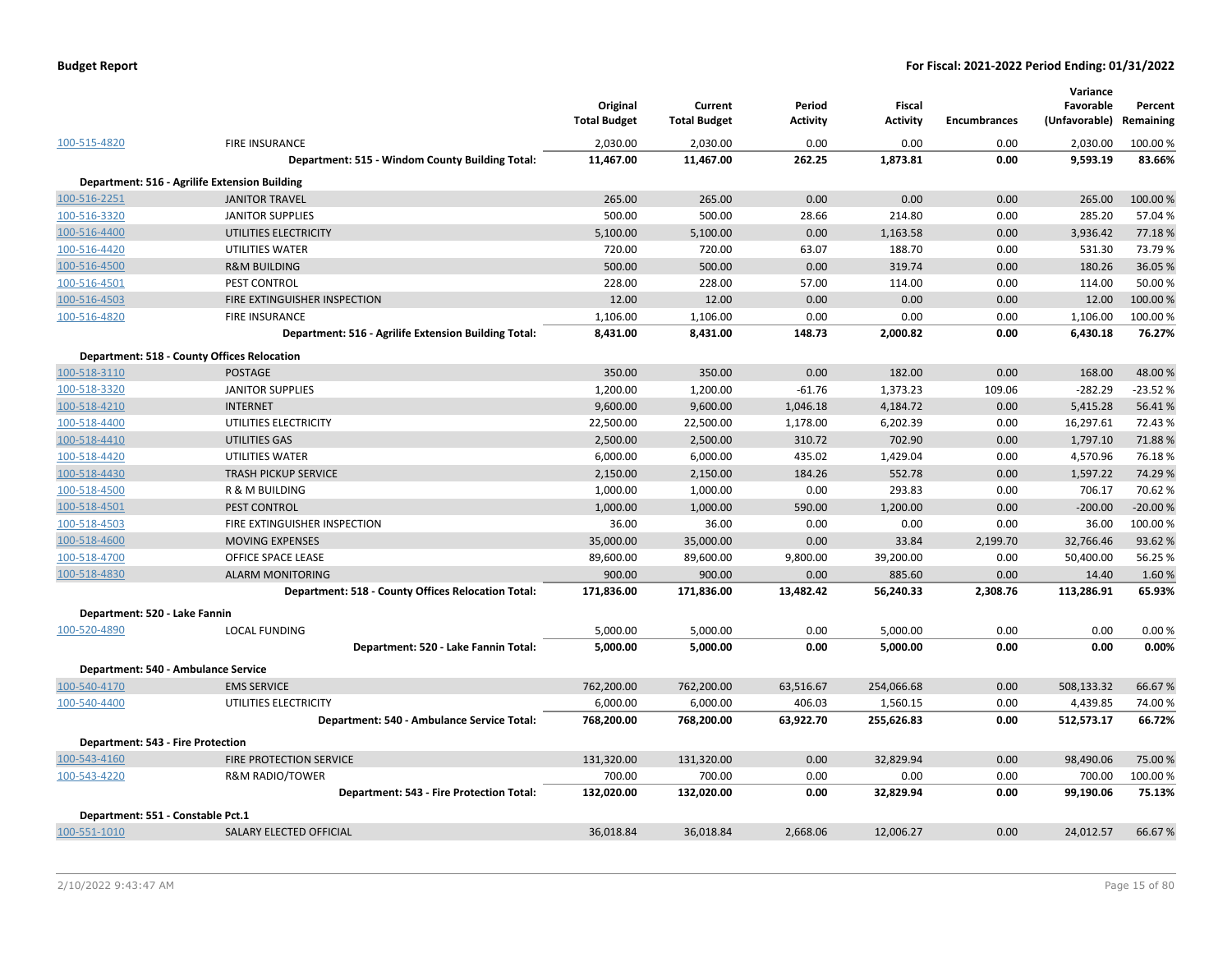|                                   |                                          | Original<br><b>Total Budget</b> | Current<br><b>Total Budget</b> | Period<br><b>Activity</b> | Fiscal<br><b>Activity</b> | <b>Encumbrances</b> | Variance<br>Favorable<br>(Unfavorable) Remaining | Percent   |
|-----------------------------------|------------------------------------------|---------------------------------|--------------------------------|---------------------------|---------------------------|---------------------|--------------------------------------------------|-----------|
| 100-551-2010                      | SOCIAL SECURITY TAXES                    | 2,381.97                        | 2,381.97                       | 170.87                    | 765.17                    | 0.00                | 1,616.80                                         | 67.88%    |
| 100-551-2020                      | <b>GROUP HEALTH INSURANCE</b>            | 6,651.48                        | 6,651.48                       | 520.70                    | 2,082.81                  | 0.00                | 4,568.67                                         | 68.69%    |
| 100-551-2030                      | <b>RETIREMENT</b>                        | 4,606.42                        | 4,606.42                       | 345.32                    | 1,524.01                  | 0.00                | 3,082.41                                         | 66.92%    |
| 100-551-2040                      | <b>WORKERS' COMPENSATION</b>             | 648.34                          | 648.34                         | 0.00                      | 408.38                    | 0.00                | 239.96                                           | 37.01%    |
| 100-551-2050                      | <b>MEDICARE TAX</b>                      | 557.07                          | 557.07                         | 39.96                     | 178.96                    | 0.00                | 378.11                                           | 67.87%    |
| 100-551-2250                      | <b>TRAVEL ALLOWANCE</b>                  | 2,400.00                        | 2,400.00                       | 200.00                    | 800.00                    | 0.00                | 1,600.00                                         | 66.67%    |
| 100-551-3100                      | <b>OFFICE SUPPLIES</b>                   | 50.00                           | 50.00                          | 0.00                      | 0.00                      | 0.00                | 50.00                                            | 100.00%   |
| 100-551-3110                      | <b>POSTAGE</b>                           | 150.00                          | 150.00                         | 3.58                      | 7.93                      | 0.00                | 142.07                                           | 94.71%    |
| 100-551-3300                      | AUTO EXPENSE-GAS AND OIL                 | 1,500.00                        | 1,500.00                       | 334.55                    | 380.30                    | 0.00                | 1,119.70                                         | 74.65 %   |
| 100-551-4220                      | R & M RADIO                              | 100.00                          | 100.00                         | 0.00                      | 0.00                      | 0.00                | 100.00                                           | 100.00 %  |
| 100-551-4350                      | PRINTING                                 | 50.00                           | 50.00                          | 0.00                      | 0.00                      | 0.00                | 50.00                                            | 100.00%   |
| 100-551-4880                      | <b>LAW ENFORCEMENT INSURANCE</b>         | 500.00                          | 500.00                         | 0.00                      | 468.83                    | 0.00                | 31.17                                            | 6.23 %    |
| 100-551-5910                      | <b>ONLINE RESEARCH</b>                   | 600.00                          | 600.00                         | 50.00                     | 150.00                    | 0.00                | 450.00                                           | 75.00 %   |
|                                   | Department: 551 - Constable Pct.1 Total: | 56,214.12                       | 56,214.12                      | 4,333.04                  | 18,772.66                 | 0.00                | 37,441.46                                        | 66.61%    |
| Department: 552 - Constable Pct.2 |                                          |                                 |                                |                           |                           |                     |                                                  |           |
| 100-552-1010                      | SALARY ELECTED OFFICIAL                  | 17,775.99                       | 17,775.99                      | 1,316.74                  | 5,925.33                  | 0.00                | 11,850.66                                        | 66.67%    |
| 100-552-2010                      | SOCIAL SECURITY TAXES                    | 1,250.91                        | 1,250.91                       | 81.64                     | 367.38                    | 0.00                | 883.53                                           | 70.63%    |
| 100-552-2020                      | <b>GROUP HEALTH INSURANCE</b>            | 13,302.96                       | 13,302.96                      | 1,108.58                  | 4,434.32                  | 0.00                | 8,868.64                                         | 66.67%    |
| 100-552-2030                      | <b>RETIREMENT</b>                        | 2,131.34                        | 2,131.34                       | 158.54                    | 705.10                    | 0.00                | 1,426.24                                         | 66.92%    |
| 100-552-2040                      | <b>WORKERS' COMPENSATION</b>             | 319.97                          | 319.97                         | 0.00                      | 188.50                    | 0.00                | 131.47                                           | 41.09%    |
| 100-552-2050                      | <b>MEDICARE TAX</b>                      | 292.55                          | 292.55                         | 19.10                     | 85.95                     | 0.00                | 206.60                                           | 70.62 %   |
| 100-552-3100                      | <b>OFFICE SUPPLIES</b>                   | 50.00                           | 50.00                          | 0.00                      | 0.00                      | 0.00                | 50.00                                            | 100.00 %  |
| 100-552-3110                      | POSTAGE                                  | 60.00                           | 60.00                          | 0.00                      | 0.00                      | 0.00                | 60.00                                            | 100.00 %  |
| 100-552-3300                      | AUTO EXPENSE-GAS AND OIL                 | 1,000.00                        | 1,000.00                       | 0.00                      | 0.00                      | 0.00                | 1,000.00                                         | 100.00%   |
| 100-552-4220                      | R & M RADIO                              | 100.00                          | 100.00                         | 0.00                      | 0.00                      | 0.00                | 100.00                                           | 100.00%   |
| 100-552-4270                      | OUT OF COUNTY TRAVEL/TRAINING            | 228.00                          | 228.00                         | 0.00                      | 0.00                      | 0.00                | 228.00                                           | 100.00 %  |
| 100-552-4350                      | PRINTING                                 | 50.00                           | 50.00                          | 0.00                      | 0.00                      | 0.00                | 50.00                                            | 100.00%   |
| 100-552-4540                      | <b>R&amp;M AUTO</b>                      | 1,000.00                        | 1,000.00                       | 0.00                      | 0.00                      | 0.00                | 1,000.00                                         | 100.00 %  |
| 100-552-4870                      | AUTOMOBILE INSURANCE                     | 425.00                          | 425.00                         | 0.00                      | 477.00                    | 0.00                | $-52.00$                                         | $-12.24%$ |
| 100-552-4880                      | LAW ENFOREMENT INSURANCE                 | 500.00                          | 500.00                         | 0.00                      | 468.83                    | 0.00                | 31.17                                            | 6.23 %    |
|                                   | Department: 552 - Constable Pct.2 Total: | 38,486.72                       | 38,486.72                      | 2,684.60                  | 12,652.41                 | 0.00                | 25,834.31                                        | 67.13%    |
| Department: 553 - Constable Pct.3 |                                          |                                 |                                |                           |                           |                     |                                                  |           |
| 100-553-1010                      | SALARY ELECTED OFFICIAL                  | 15,863.00                       | 15,863.00                      | 1,175.04                  | 5,287.68                  | 0.00                | 10,575.32                                        | 66.67%    |
| 100-553-2010                      | SOCIAL SECURITY TAXES                    | 1,132.31                        | 1,132.31                       | 85.26                     | 377.47                    | 0.00                | 754.84                                           | 66.66%    |
| 100-553-2020                      | <b>GROUP HEALTH INSURANCE</b>            | 13,302.96                       | 13,302.96                      | 1,108.58                  | 4,434.32                  | 0.00                | 8,868.64                                         | 66.67%    |
| 100-553-2030                      | <b>RETIREMENT</b>                        | 2,189.73                        | 2,189.73                       | 165.56                    | 724.48                    | 0.00                | 1,465.25                                         | 66.91%    |
| 100-553-2040                      | <b>WORKERS' COMPENSATION</b>             | 285.53                          | 285.53                         | 0.00                      | 194.64                    | 0.00                | 90.89                                            | 31.83 %   |
| 100-553-2050                      | <b>MEDICARE TAX</b>                      | 264.81                          | 264.81                         | 19.94                     | 88.28                     | 0.00                | 176.53                                           | 66.66%    |
| 100-553-2250                      | <b>TRAVEL ALLOWANCE</b>                  | 2,400.00                        | 2,400.00                       | 200.00                    | 800.00                    | 0.00                | 1,600.00                                         | 66.67%    |
| 100-553-3300                      | AUTO EXPENSE-GAS AND OIL                 | 1,000.00                        | 1,000.00                       | 79.84                     | 79.84                     | 0.00                | 920.16                                           | 92.02 %   |
| 100-553-4210                      | <b>INTERNET</b>                          | 500.00                          | 500.00                         | 37.99                     | 151.96                    | 0.00                | 348.04                                           | 69.61%    |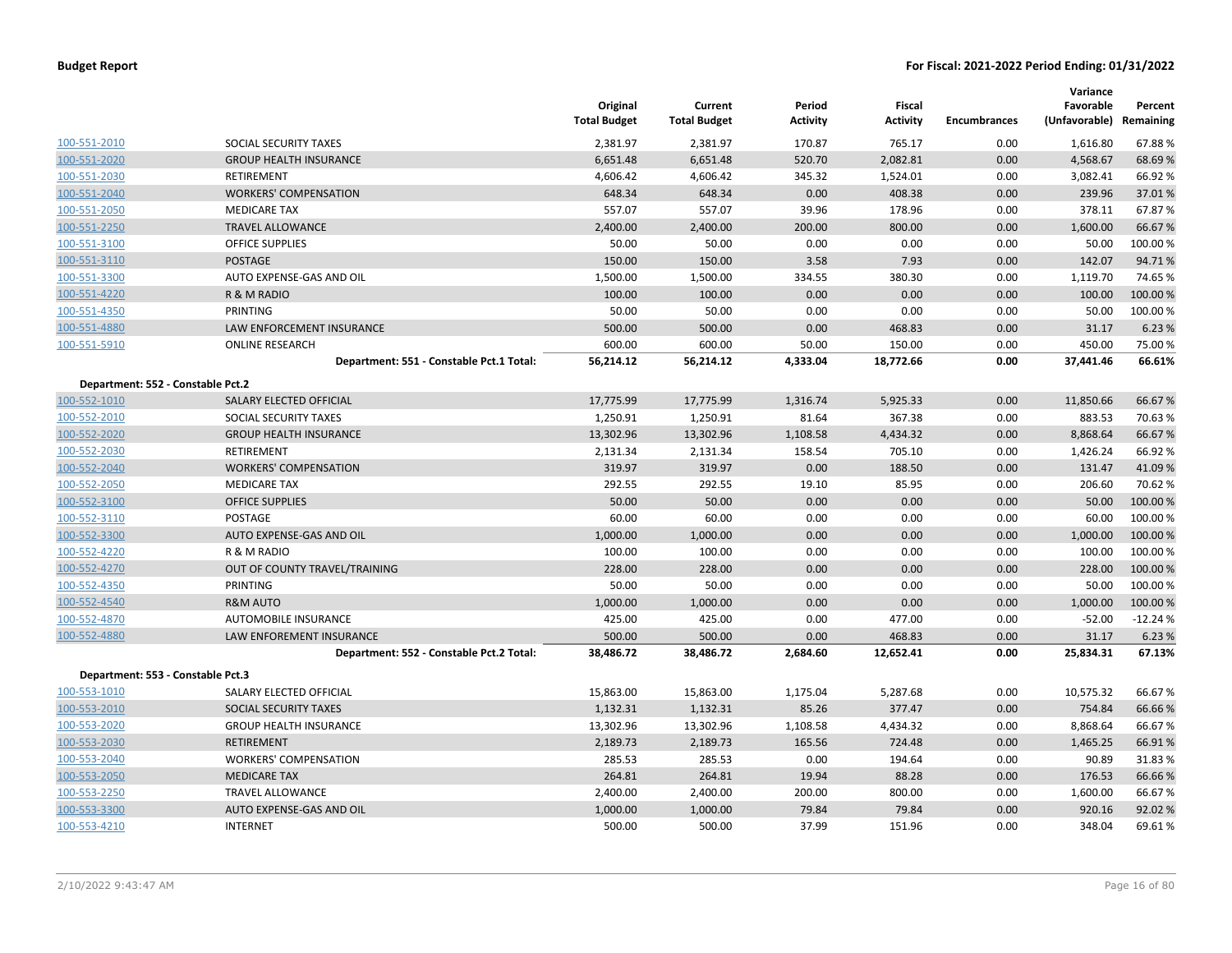|                                  |                                                 | Original<br><b>Total Budget</b> | Current<br><b>Total Budget</b> | Period<br><b>Activity</b> | <b>Fiscal</b><br><b>Activity</b> | <b>Encumbrances</b> | Variance<br>Favorable<br>(Unfavorable) | Percent<br>Remaining |
|----------------------------------|-------------------------------------------------|---------------------------------|--------------------------------|---------------------------|----------------------------------|---------------------|----------------------------------------|----------------------|
| 100-553-4350                     | <b>PRINTING</b>                                 | 50.00                           | 50.00                          | 0.00                      | 0.00                             | 0.00                | 50.00                                  | 100.00%              |
| 100-553-4530                     | <b>COMPUTER SOFTWARE</b>                        | 1,152.00                        | 1,152.00                       | 0.00                      | 73.50                            | 0.00                | 1,078.50                               | 93.62%               |
| 100-553-4810                     | <b>DUES</b>                                     | 60.00                           | 60.00                          | 0.00                      | 60.00                            | 0.00                | 0.00                                   | 0.00%                |
| 100-553-4880                     | LAW ENFORCEMENT INSURANCE                       | 500.00                          | 500.00                         | 0.00                      | 468.83                           | 0.00                | 31.17                                  | 6.23 %               |
|                                  | Department: 553 - Constable Pct.3 Total:        | 38,700.34                       | 38,700.34                      | 2,872.21                  | 12,741.00                        | 0.00                | 25,959.34                              | 67.08%               |
|                                  | Department: 555 - Animal Control Officer        |                                 |                                |                           |                                  |                     |                                        |                      |
| 100-555-4410                     | ANIMAL CONTROL OFFICER/SERVICES                 | 3,000.00                        | 3,000.00                       | 0.00                      | 0.00                             | 0.00                | 3,000.00                               | 100.00 %             |
|                                  | Department: 555 - Animal Control Officer Total: | 3,000.00                        | 3,000.00                       | 0.00                      | 0.00                             | 0.00                | 3,000.00                               | 100.00%              |
|                                  | Department: 559 - Texas VINE Program            |                                 |                                |                           |                                  |                     |                                        |                      |
| 100-559-4950                     | VINE AUTOMATED VICTIM NOTIF. SERV.              | 18,618.00                       | 18,618.00                      | 0.00                      | 4,648.07                         | 0.00                | 13,969.93                              | 75.03%               |
|                                  | Department: 559 - Texas VINE Program Total:     | 18,618.00                       | 18,618.00                      | 0.00                      | 4,648.07                         | 0.00                | 13,969.93                              | 75.03%               |
| Department: 560 - County Sheriff |                                                 |                                 |                                |                           |                                  |                     |                                        |                      |
| 100-560-1010                     | SALARY ELECTED OFFICIAL                         | 64,726.68                       | 64,726.68                      | 4,794.56                  | 21,575.52                        | 0.00                | 43,151.16                              | 66.67%               |
| 100-560-1030                     | SALARY CHIEF DEPUTY                             | 58,333.58                       | 58,333.58                      | 4,321.16                  | 19,445.22                        | 0.00                | 38,888.36                              | 66.67%               |
| 100-560-1040                     | <b>SALARIES DEPUTIES</b>                        | 793,810.78                      | 793,810.78                     | 59,895.15                 | 256,406.08                       | 0.00                | 537,404.70                             | 67.70%               |
| 100-560-1050                     | SALARY ADMINISTRATIVE SECRETARY                 | 36,050.00                       | 36,050.00                      | 2,773.08                  | 12,478.84                        | 0.00                | 23,571.16                              | 65.38%               |
| 100-560-1051                     | SALARY EVIDENCE CLERK                           | 25,670.00                       | 25,670.00                      | 1,901.54                  | 8,556.93                         | 0.00                | 17,113.07                              | 66.67%               |
| 100-560-1070                     | SALARY PART-TIME                                | 37,584.00                       | 37,584.00                      | 0.00                      | 0.00                             | 0.00                | 37,584.00                              | 100.00%              |
| 100-560-1080                     | <b>COMPENSATION/HOLIDAY PAY</b>                 | 80,000.00                       | 80,000.00                      | 1,001.12                  | 8,233.59                         | 0.00                | 71,766.41                              | 89.71%               |
| 100-560-1110                     | SALARY LIEUTENANT                               | 52,494.23                       | 52,494.23                      | 3,888.46                  | 17,498.03                        | 0.00                | 34,996.20                              | 66.67%               |
| 100-560-1130                     | SALARY TRANSPORT OFFICER                        | 42,576.92                       | 42,576.92                      | 3,076.74                  | 12,630.21                        | 0.00                | 29,946.71                              | 70.34 %              |
| 100-560-1140                     | SALARY PROF. STANDARDS OFFICER                  | 42,576.92                       | 42,576.92                      | 3,153.85                  | 14,192.28                        | 0.00                | 28,384.64                              | 66.67%               |
| 100-560-1200                     | <b>SALARY DISPATCHER</b>                        | 311,265.35                      | 311,265.35                     | 20,957.29                 | 94,186.77                        | 0.00                | 217,078.58                             | 69.74 %              |
| 100-560-1503                     | <b>CERTIFICATION PAY</b>                        | 65,000.00                       | 65,000.00                      | 4,620.00                  | 18,560.00                        | 0.00                | 46,440.00                              | 71.45%               |
| 100-560-2010                     | SOCIAL SECURITY TAXES                           | 90,210.39                       | 90,210.39                      | 6,654.85                  | 29,182.61                        | 0.00                | 61,027.78                              | 67.65%               |
| 100-560-2020                     | <b>GROUP HEALTH INSURANCE</b>                   | 441,155.94                      | 441,155.94                     | 29,980.69                 | 135,637.76                       | 0.00                | 305,518.18                             | 69.25 %              |
| 100-560-2030                     | <b>RETIREMENT</b>                               | 170,882.30                      | 170,882.30                     | 13,290.10                 | 57,572.96                        | 0.00                | 113,309.34                             | 66.31%               |
| 100-560-2040                     | <b>WORKERS' COMPENSATION</b>                    | 32,010.14                       | 32,010.14                      | 0.00                      | 11,389.77                        | 0.00                | 20,620.37                              | 64.42%               |
| 100-560-2050                     | <b>MEDICARE TAX</b>                             | 21,097.59                       | 21,097.59                      | 1,556.35                  | 6,824.95                         | 0.00                | 14,272.64                              | 67.65%               |
| 100-560-2060                     | <b>UNEMPLOYMENT EXPENSE</b>                     | 5,000.00                        | 5,000.00                       | 0.00                      | 0.00                             | 0.00                | 5,000.00                               | 100.00%              |
| 100-560-2500                     | <b>EMPLOYEE PHYSICALS</b>                       | 1,000.00                        | 1,000.00                       | 0.00                      | 0.00                             | 0.00                | 1,000.00                               | 100.00 %             |
| 100-560-3100                     | <b>OFFICE SUPPLIES</b>                          | 8,000.00                        | 8,000.00                       | 163.80                    | 2,408.31                         | 596.79              | 4,994.90                               | 62.44 %              |
| 100-560-3110                     | <b>POSTAGE</b>                                  | 1,700.00                        | 1,700.00                       | 100.99                    | 579.79                           | 0.00                | 1,120.21                               | 65.89%               |
| 100-560-3200                     | <b>WEAPONS SUPPLIES</b>                         | 4,000.00                        | 4,000.00                       | 143.76                    | 970.58                           | $-828.64$           | 3,858.06                               | 96.45%               |
| 100-560-3210                     | <b>PATROL SUPPLIES</b>                          | 3,800.00                        | 3,800.00                       | 0.00                      | 595.69                           | 0.00                | 3,204.31                               | 84.32%               |
| 100-560-3300                     | AUTO EXPENSE GAS & OIL                          | 70,000.00                       | 70,000.00                      | 6,702.20                  | 21,159.19                        | 0.00                | 48,840.81                              | 69.77%               |
| 100-560-3320                     | SHERIFF JANITOR SUPPLIES                        | 1,750.00                        | 1,750.00                       | 460.07                    | 1,149.27                         | 0.00                | 600.73                                 | 34.33%               |
| 100-560-3950                     | UNIFORMS/OTHER                                  | 6,300.00                        | 6,300.00                       | 177.98                    | 2,228.81                         | 449.66              | 3,621.53                               | 57.48%               |
| 100-560-4210                     | <b>INTERNET SERVICE</b>                         | 9,968.00                        | 9,968.00                       | 901.85                    | 3,607.52                         | 0.00                | 6,360.48                               | 63.81%               |
| 100-560-4220                     | R & M RADIO                                     | 1,000.00                        | 1,000.00                       | 0.00                      | 0.00                             | 0.00                | 1,000.00                               | 100.00%              |
| 100-560-4250                     | PROFESSIONAL SERVICES/INTERPRETER               | 100.00                          | 100.00                         | 0.00                      | 0.00                             | 0.00                | 100.00                                 | 100.00 %             |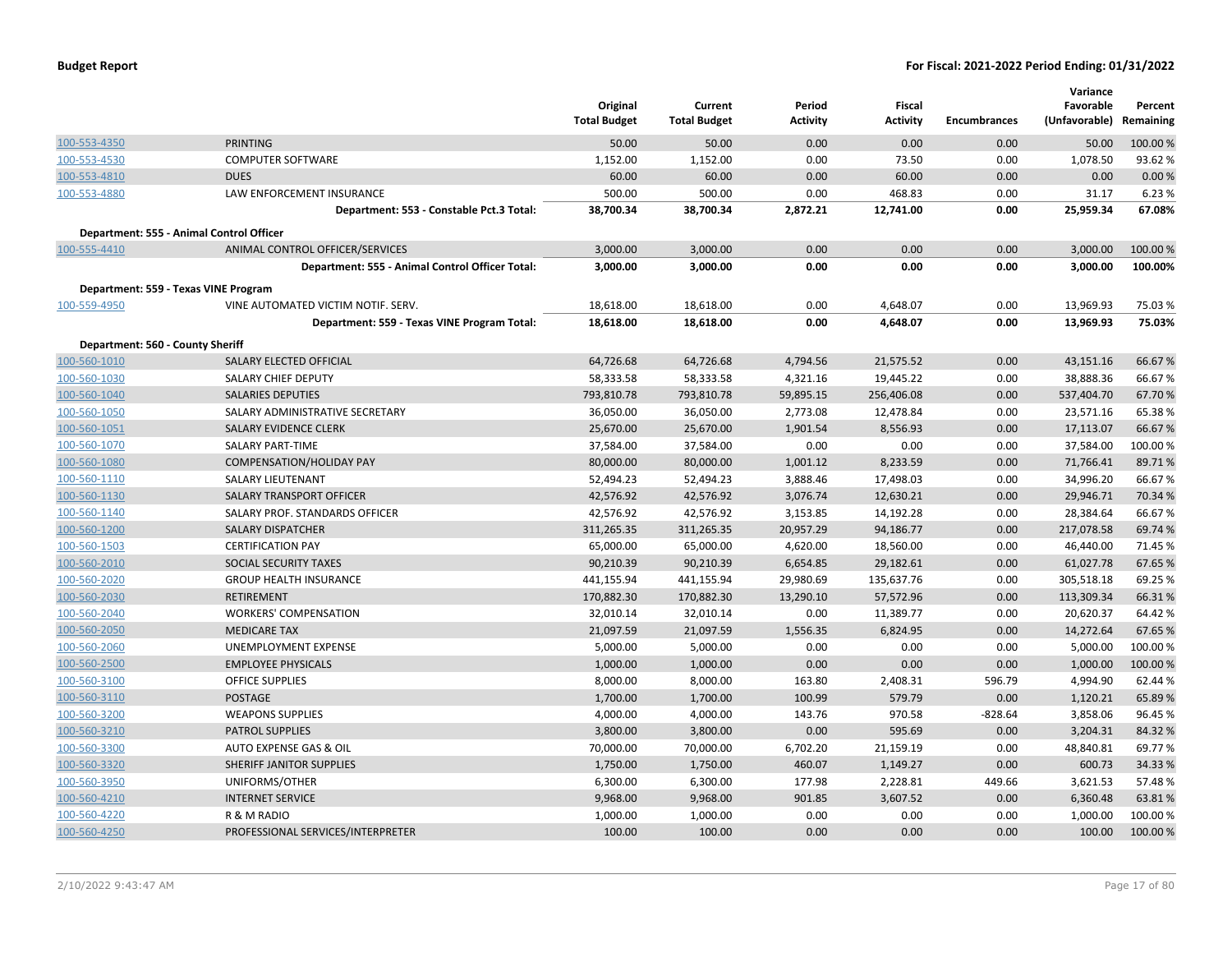|                                          |                                           | Original<br><b>Total Budget</b> | Current<br><b>Total Budget</b> | Period<br><b>Activity</b> | <b>Fiscal</b><br><b>Activity</b> | <b>Encumbrances</b> | Variance<br>Favorable<br>(Unfavorable) | Percent<br>Remaining |
|------------------------------------------|-------------------------------------------|---------------------------------|--------------------------------|---------------------------|----------------------------------|---------------------|----------------------------------------|----------------------|
| 100-560-4270                             | OUT OF COUNTY TRAVEL/TRAINING             | 4,000.00                        | 4,000.00                       | 0.00                      | 0.00                             | 0.00                | 4,000.00                               | 100.00 %             |
| 100-560-4280                             | PRISONER TRANSPORT                        | 9,000.00                        | 9,000.00                       | 778.00                    | 1,893.44                         | 0.00                | 7,106.56                               | 78.96%               |
| 100-560-4300                             | <b>BIDS AND NOTICES</b>                   | 500.00                          | 500.00                         | 93.56                     | 198.16                           | 0.00                | 301.84                                 | 60.37%               |
| 100-560-4320                             | <b>IMPOUNDMENT OF ESTRAY LIVESTOCK</b>    | 10,000.00                       | 10,000.00                      | 0.00                      | 1,437.50                         | 0.00                | 8,562.50                               | 85.63%               |
| 100-560-4350                             | PRINTING                                  | 1,000.00                        | 1,000.00                       | 0.00                      | 162.25                           | 23.00               | 814.75                                 | 81.48%               |
| 100-560-4420                             | <b>UTILITIES WATER</b>                    | 2,000.00                        | 2,000.00                       | 362.58                    | 1,092.98                         | 0.00                | 907.02                                 | 45.35 %              |
| 100-560-4430                             | SHERIFF TRASH PICKUP                      | 1,500.00                        | 1,500.00                       | 120.84                    | 362.52                           | 0.00                | 1,137.48                               | 75.83%               |
| 100-560-4500                             | R & M BUILDING                            | 5,000.00                        | 5,000.00                       | 0.00                      | 0.00                             | 0.00                | 5,000.00                               | 100.00%              |
| 100-560-4501                             | PEST CONTROL                              | 320.00                          | 320.00                         | 0.00                      | 80.00                            | 0.00                | 240.00                                 | 75.00 %              |
| 100-560-4503                             | FIRE EXTINGUISHER INSPECTION              | 344.00                          | 344.00                         | 0.00                      | 0.00                             | 0.00                | 344.00                                 | 100.00%              |
| 100-560-4520                             | R & M EQUIPMENT                           | 200.00                          | 200.00                         | 0.00                      | 0.00                             | 0.00                | 200.00                                 | 100.00%              |
| 100-560-4530                             | TYLER/CAD MAINTENANCE                     | 15,347.62                       | 15,347.62                      | 0.00                      | 0.00                             | 0.00                | 15,347.62                              | 100.00%              |
| 100-560-4540                             | R & M AUTOMOBILES                         | 35,000.00                       | 35,000.00                      | 860.69                    | 14,762.41                        | 1,677.96            | 18,559.63                              | 53.03%               |
| 100-560-4800                             | <b>BOND</b>                               | 392.00                          | 392.00                         | 0.00                      | 290.00                           | 0.00                | 102.00                                 | 26.02%               |
| 100-560-4820                             | <b>FIRE INSURANCE</b>                     | 325.00                          | 325.00                         | 0.00                      | 0.00                             | 0.00                | 325.00                                 | 100.00 %             |
| 100-560-4830                             | <b>ALARM MONITORING</b>                   | 299.95                          | 299.95                         | 0.00                      | 0.00                             | 0.00                | 299.95                                 | 100.00 %             |
| 100-560-4870                             | AUTOMOBILE INSURANCE                      | 10,500.00                       | 10,500.00                      | 0.00                      | 12,077.00                        | 0.00                | $-1,577.00$                            | $-15.02%$            |
| 100-560-4880                             | LAW ENFORCEMENT INSURANCE                 | 16,000.00                       | 16,000.00                      | 0.00                      | 14,963.28                        | 0.00                | 1,036.72                               | 6.48%                |
| 100-560-4890                             | LOCAL FUNDING 562                         | 39,116.98                       | 39,116.98                      | 0.00                      | 39,116.98                        | 0.00                | 0.00                                   | 0.00%                |
| 100-560-5720                             | <b>OFFICE EQUIPMENT</b>                   | 200.00                          | 200.00                         | 0.00                      | 0.00                             | 0.00                | 200.00                                 | 100.00%              |
| 100-560-5740                             | <b>TECHNOLOGY</b>                         | 6,300.00                        | 6,300.00                       | 0.00                      | 0.00                             | 0.00                | 6,300.00                               | 100.00%              |
| 100-560-5750                             | PURCHASE OF AUTOMOBILES                   | 53,483.60                       | 53,483.60                      | 0.00                      | 0.00                             | 50,612.33           | 2,871.27                               | 5.37 %               |
| 100-560-5790                             | <b>WEAPONS</b>                            | 2,000.00                        | 2,000.00                       | 0.00                      | 177.53                           | 548.60              | 1,273.87                               | 63.69%               |
|                                          | Department: 560 - County Sheriff Total:   | 2,690,891.97                    | 2,690,891.97                   | 172,731.26                | 843,684.73                       | 53,079.70           | 1,794,127.54                           | 66.67%               |
| <b>Department: 565 - Jail Operations</b> |                                           |                                 |                                |                           |                                  |                     |                                        |                      |
| 100-565-3320                             | <b>JANITOR SUPPLIES</b>                   | 0.00                            | 0.00                           | 24.63                     | 24.63                            | 24.63               | $-49.26$                               | 0.00%                |
| 100-565-3800                             | PRISONER HOUSING                          | 2,278,509.00                    | 2,278,509.00                   | 181,733.12                | 589,030.84                       | 0.00                | 1,689,478.16                           | 74.15%               |
| 100-565-4000                             | PRISONER TRANSPORT/GUARD                  | 25,000.00                       | 25,000.00                      | 255.06                    | 7,582.02                         | 0.00                | 17,417.98                              | 69.67%               |
| 100-565-4050                             | PRISONER MEDICAL                          | 175,000.00                      | 175,000.00                     | 16,754.33                 | 56,104.25                        | 0.00                | 118,895.75                             | 67.94%               |
| 100-565-4500                             | <b>R&amp;M BUILDING</b>                   | 1,000.00                        | 1,000.00                       | 0.00                      | 0.00                             | 797.50              | 202.50                                 | 20.25 %              |
| 100-565-4501                             | PEST CONTROL                              | 580.00                          | 580.00                         | 0.00                      | 0.00                             | 0.00                | 580.00                                 | 100.00%              |
|                                          | Department: 565 - Jail Operations Total:  | 2,480,089.00                    | 2,480,089.00                   | 198,767.14                | 652,741.74                       | 822.13              | 1,826,525.13                           | 73.65%               |
|                                          | Department: 573 - Bond Supervision        |                                 |                                |                           |                                  |                     |                                        |                      |
| 100-573-4530                             | <b>COMPUTER SOFTWARE</b>                  | 1,284.00                        | 1,284.00                       | 107.00                    | 535.00                           | 0.00                | 749.00                                 | 58.33 %              |
| 100-573-4811                             | <b>FUNDING CSCD</b>                       | 78,930.00                       | 78,930.00                      | 5,788.83                  | 23,473.32                        | 0.00                | 55,456.68                              | 70.26%               |
|                                          | Department: 573 - Bond Supervision Total: | 80,214.00                       | 80,214.00                      | 5,895.83                  | 24,008.32                        | 0.00                | 56,205.68                              | 70.07%               |
|                                          | Department: 575 - Juvenile Probation      |                                 |                                |                           |                                  |                     |                                        |                      |
| 100-575-3110                             | <b>POSTAGE</b>                            | 0.00                            | 0.00                           | 2.65                      | 11.13                            | 0.00                | $-11.13$                               | 0.00%                |
| 100-575-3150                             | <b>COPIER RENTAL</b>                      | 0.00                            | 0.00                           | 27.71                     | 104.21                           | 0.00                | $-104.21$                              | 0.00%                |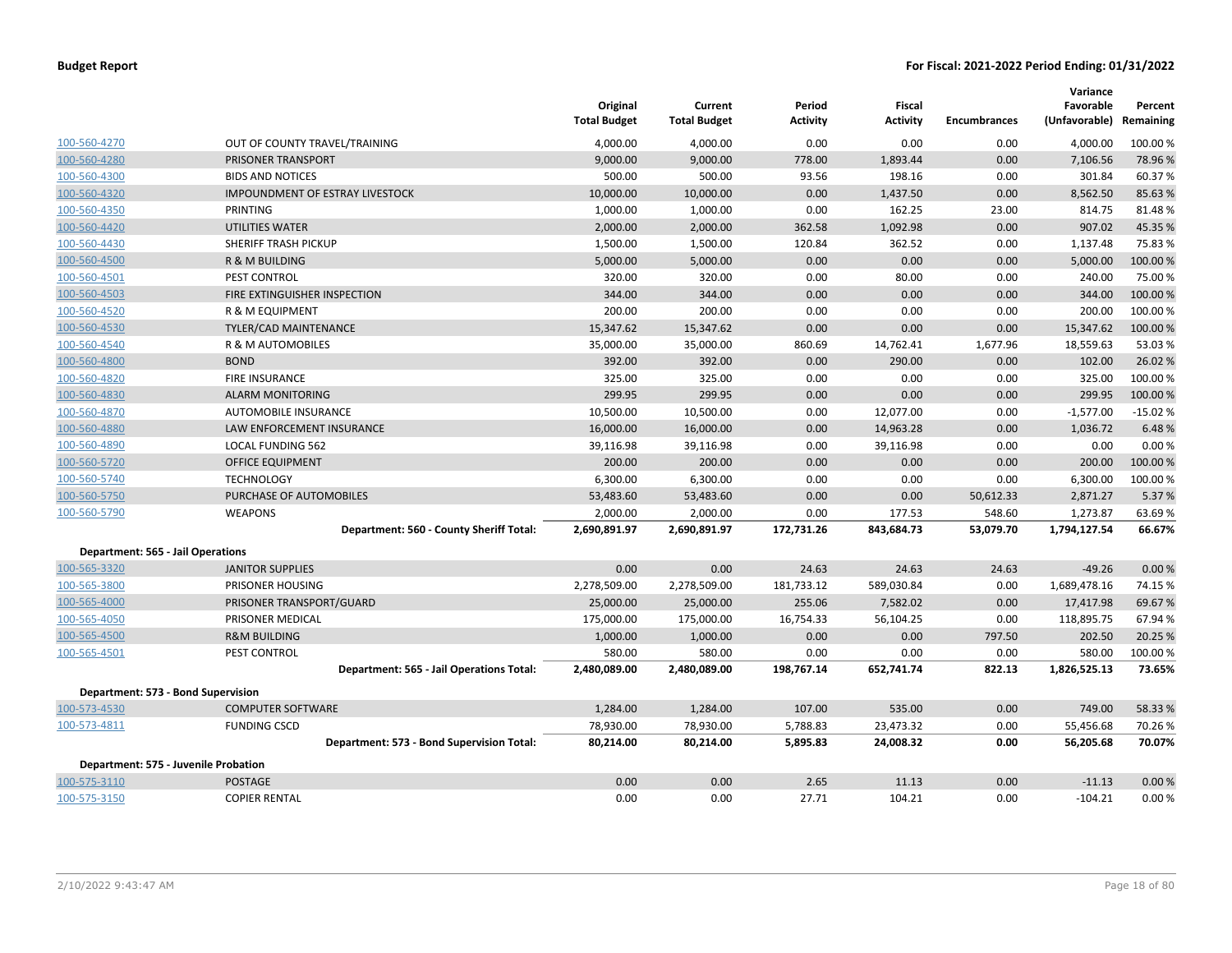|                                               |                                   |                                                    | Original<br><b>Total Budget</b> | Current<br><b>Total Budget</b> | Period<br><b>Activity</b> | <b>Fiscal</b><br><b>Activity</b> | <b>Encumbrances</b> | Variance<br>Favorable<br>(Unfavorable) Remaining | Percent   |
|-----------------------------------------------|-----------------------------------|----------------------------------------------------|---------------------------------|--------------------------------|---------------------------|----------------------------------|---------------------|--------------------------------------------------|-----------|
| 100-575-9950                                  |                                   | JUVENILE PROBATION FUNDING                         | 180,000.00                      | 180,000.00                     | 0.00                      | 180,000.00                       | 0.00                | 0.00                                             | 0.00%     |
|                                               |                                   | Department: 575 - Juvenile Probation Total:        | 180,000.00                      | 180,000.00                     | 30.36                     | 180,115.34                       | 0.00                | $-115.34$                                        | $-0.06%$  |
| Department: 590 - Environmental Development   |                                   |                                                    |                                 |                                |                           |                                  |                     |                                                  |           |
| 100-590-1020                                  | <b>SALARY DIRECTOR</b>            |                                                    | 32,354.71                       | 32,354.71                      | 3,223.24                  | 14,343.41                        | 0.00                | 18,011.30                                        | 55.67%    |
| 100-590-1040                                  | <b>SALARIES DEPUTIES</b>          |                                                    | 43,513.75                       | 43,513.75                      | 2,429.05                  | 8,662.83                         | 0.00                | 34,850.92                                        | 80.09%    |
| 100-590-1070                                  | <b>SALARY PART-TIME</b>           |                                                    | 18,792.00                       | 18,792.00                      | 696.00                    | 2,160.00                         | 0.00                | 16,632.00                                        | 88.51%    |
| 100-590-2010                                  | SOCIAL SECURITY TAXES             |                                                    | 5,868.95                        | 5,868.95                       | 383.29                    | 1,515.82                         | 0.00                | 4,353.13                                         | 74.17%    |
| 100-590-2020                                  |                                   | <b>GROUP HEALTH INSURANCE</b>                      | 26,605.92                       | 26,605.92                      | 2,217.16                  | 6,651.48                         | 0.00                | 19,954.44                                        | 75.00 %   |
| 100-590-2030                                  | <b>RETIREMENT</b>                 |                                                    | 11,394.79                       | 11,394.79                      | 764.34                    | 2,996.16                         | 0.00                | 8,398.63                                         | 73.71%    |
| 100-590-2040                                  |                                   | <b>WORKERS' COMPENSATION</b>                       | 289.97                          | 289.97                         | 0.00                      | 126.81                           | 0.00                | 163.16                                           | 56.27%    |
| 100-590-2050                                  | <b>MEDICARE TAX</b>               |                                                    | 1,372.58                        | 1,372.58                       | 89.63                     | 354.46                           | 0.00                | 1,018.12                                         | 74.18%    |
| 100-590-3100                                  | <b>OFFICE SUPPLIES</b>            |                                                    | 850.00                          | 850.00                         | 0.00                      | 308.32                           | 53.86               | 487.82                                           | 57.39%    |
| 100-590-3110                                  | <b>POSTAGE</b>                    |                                                    | 1,700.00                        | 1,700.00                       | 112.04                    | 299.13                           | 0.00                | 1,400.87                                         | 82.40%    |
| 100-590-3150                                  | <b>COPIER RENTAL</b>              |                                                    | 1,000.00                        | 1,000.00                       | 76.65                     | 300.48                           | 0.00                | 699.52                                           | 69.95%    |
| 100-590-3300                                  | <b>AUTO EXPENSE GAS &amp; OIL</b> |                                                    | 1,100.00                        | 1,100.00                       | 327.27                    | 374.27                           | 0.00                | 725.73                                           | 65.98%    |
| 100-590-3340                                  |                                   | SOIL TESTING/SOIL EQUIPMENT                        | 200.00                          | 200.00                         | 0.00                      | 0.00                             | 0.00                | 200.00                                           | 100.00%   |
| 100-590-4270                                  |                                   | OUT OF COUNTY TRAVEL/TRAINING                      | 1,500.00                        | 1,500.00                       | 0.00                      | 0.00                             | 0.00                | 1,500.00                                         | 100.00%   |
| 100-590-4350                                  | PRINTING                          |                                                    | 200.00                          | 200.00                         | 0.00                      | 30.00                            | 0.00                | 170.00                                           | 85.00 %   |
| 100-590-4530                                  | <b>COMPUTER SOFTWARE</b>          |                                                    | 300.00                          | 300.00                         | 0.00                      | 0.00                             | 0.00                | 300.00                                           | 100.00 %  |
| 100-590-4540                                  | <b>R&amp;M AUTO</b>               |                                                    | 1,000.00                        | 1,000.00                       | 0.00                      | 15.00                            | 0.00                | 985.00                                           | 98.50%    |
| 100-590-4800                                  | <b>BOND</b>                       |                                                    | 100.00                          | 100.00                         | 0.00                      | 0.00                             | 0.00                | 100.00                                           | 100.00%   |
| 100-590-4810                                  | <b>DUES</b>                       |                                                    | 111.00                          | 111.00                         | 0.00                      | 0.00                             | 0.00                | 111.00                                           | 100.00%   |
| 100-590-4870                                  |                                   | <b>AUTOMOBILE INSURANCE</b>                        | 188.00                          | 188.00                         | 0.00                      | 213.00                           | 0.00                | $-25.00$                                         | $-13.30%$ |
| 100-590-5720                                  | OFFICE EQUIPMENT                  |                                                    | 200.00                          | 559.69                         | 0.00                      | 559.69                           | 0.00                | 0.00                                             | 0.00%     |
| <b>Budget Adjustments</b>                     |                                   |                                                    |                                 |                                |                           |                                  |                     |                                                  |           |
| <b>Number</b>                                 | Date                              | <b>Description</b>                                 | Adjustment                      |                                |                           |                                  |                     |                                                  |           |
| BA0000118                                     | 01/31/2022                        | To move funds from contingency for Desk            | 359.69                          |                                |                           |                                  |                     |                                                  |           |
|                                               |                                   | Department: 590 - Environmental Development Total: | 148,641.67                      | 149,001.36                     | 10,318.67                 | 38,910.86                        | 53.86               | 110,036.64                                       | 73.85%    |
| <b>Department: 591 - Development Services</b> |                                   |                                                    |                                 |                                |                           |                                  |                     |                                                  |           |
| 100-591-1020                                  | <b>SALARY DIRECTOR</b>            |                                                    | 32,354.80                       | 32,354.80                      | 2,396.64                  | 10,784.93                        | 0.00                | 21,569.87                                        | 66.67%    |
| 100-591-2010                                  | SOCIAL SECURITY TAXES             |                                                    | 2,660.72                        | 2,660.72                       | 148.60                    | 717.66                           | 0.00                | 1,943.06                                         | 73.03%    |
| 100-591-2020                                  |                                   | <b>GROUP HEALTH INSURANCE</b>                      | 13,302.96                       | 13,302.96                      | 1,108.58                  | 4,434.32                         | 0.00                | 8,868.64                                         | 66.67%    |
| 100-591-2030                                  | <b>RETIREMENT</b>                 |                                                    | 5,145.48                        | 5,145.48                       | 288.56                    | 1,283.40                         | 0.00                | 3,862.08                                         | 75.06%    |
| 100-591-2040                                  |                                   | <b>WORKERS' COMPENSATION</b>                       | 137.33                          | 137.33                         | 0.00                      | 40.63                            | 0.00                | 96.70                                            | 70.41%    |
| 100-591-2050                                  | <b>MEDICARE TAX</b>               |                                                    | 622.26                          | 622.26                         | 34.76                     | 167.87                           | 0.00                | 454.39                                           | 73.02%    |
| 100-591-3100                                  | <b>OFFICE SUPPLIES</b>            |                                                    | 500.00                          | 500.00                         | 0.00                      | 0.00                             | 0.00                | 500.00                                           | 100.00%   |
| 100-591-3110                                  | <b>POSTAGE</b>                    |                                                    | 300.00                          | 300.00                         | 0.00                      | 0.00                             | 0.00                | 300.00                                           | 100.00 %  |
| 100-591-3300                                  | AUTO EXPENSE GAS & OIL            |                                                    | 1,000.00                        | 1,000.00                       | 0.00                      | 63.25                            | 0.00                | 936.75                                           | 93.68%    |
| 100-591-4270                                  |                                   | OUT OF COUNTY TRAVEL/TRAINING                      | 500.00                          | 500.00                         | 0.00                      | 0.00                             | 0.00                | 500.00                                           | 100.00%   |
| 100-591-4350                                  | <b>PRINTING</b>                   |                                                    | 100.00                          | 100.00                         | 0.00                      | 0.00                             | 0.00                | 100.00                                           | 100.00%   |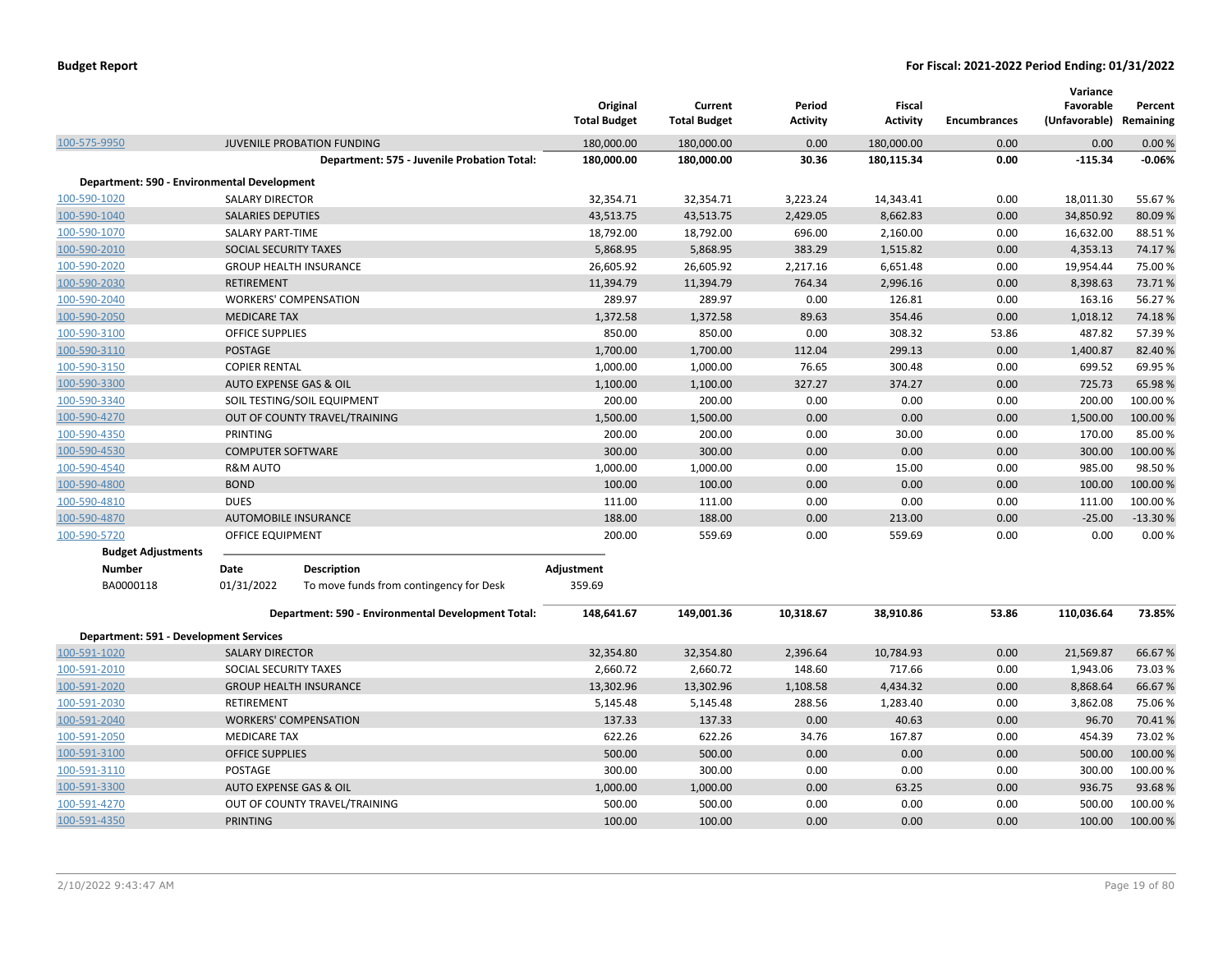|                                          |                                               | Original<br><b>Total Budget</b> | Current<br><b>Total Budget</b> | Period<br><b>Activity</b> | Fiscal<br><b>Activity</b> | <b>Encumbrances</b> | Variance<br>Favorable<br>(Unfavorable) | Percent<br>Remaining |
|------------------------------------------|-----------------------------------------------|---------------------------------|--------------------------------|---------------------------|---------------------------|---------------------|----------------------------------------|----------------------|
| 100-591-4530                             | <b>COMPUTER SOFTWARE</b>                      | 100.00                          | 100.00                         | 0.00                      | 0.00                      | 0.00                | 100.00                                 | 100.00%              |
| 100-591-4540                             | <b>R&amp;M AUTO</b>                           | 400.00                          | 400.00                         | 0.00                      | 0.00                      | 0.00                | 400.00                                 | 100.00 %             |
| 100-591-4800                             | <b>BOND</b>                                   | 50.00                           | 50.00                          | 0.00                      | 0.00                      | 0.00                | 50.00                                  | 100.00 %             |
| 100-591-4810                             | <b>DUES</b>                                   | 100.00                          | 100.00                         | 0.00                      | 0.00                      | 0.00                | 100.00                                 | 100.00 %             |
| 100-591-4870                             | <b>AUTOMOBILE INSURANCE</b>                   | 275.00                          | 275.00                         | 0.00                      | 227.00                    | 0.00                | 48.00                                  | 17.45 %              |
|                                          | Department: 591 - Development Services Total: | 57,548.55                       | 57,548.55                      | 3,977.14                  | 17,719.06                 | 0.00                | 39,829.49                              | 69.21%               |
| <b>Department: 640 - County Services</b> |                                               |                                 |                                |                           |                           |                     |                                        |                      |
| 100-640-4100                             | <b>FANNIN CO. CHILDRENS CTR</b>               | 1,000.00                        | 1,000.00                       | 0.00                      | 0.00                      | 0.00                | 1,000.00                               | 100.00 %             |
| 100-640-4110                             | FANNIN CO. WELFARE BOARD                      | 6,000.00                        | 6,000.00                       | 0.00                      | 0.00                      | 0.00                | 6,000.00                               | 100.00%              |
| 100-640-4120                             | FANNIN CO. HISTORICAL SOC                     | 4,500.00                        | 4,500.00                       | 4,500.00                  | 4,500.00                  | 0.00                | 0.00                                   | 0.00%                |
| 100-640-4130                             | TEXOMA COMMUNITY CENTER(M.H.M.R.)             | 22,500.00                       | 22,500.00                      | 0.00                      | 22,500.00                 | 0.00                | 0.00                                   | 0.00%                |
| 100-640-4140                             | FANNIN COUNTY CRISIS CENTER                   | 1,000.00                        | 1,000.00                       | 0.00                      | 0.00                      | 0.00                | 1,000.00                               | 100.00 %             |
| 100-640-4150                             | <b>TAPS PUBLIC TRANSIT</b>                    | 5,000.00                        | 5,000.00                       | 0.00                      | 5,000.00                  | 0.00                | 0.00                                   | 0.00%                |
| 100-640-4160                             | <b>TRI-COUNTY SNAP</b>                        | 2,178.00                        | 2,178.00                       | 0.00                      | 0.00                      | 0.00                | 2,178.00                               | 100.00 %             |
| 100-640-4170                             | OPEN ARMS SHELTER                             | 1,000.00                        | 1,000.00                       | 0.00                      | 0.00                      | 0.00                | 1,000.00                               | 100.00 %             |
| 100-640-4180                             | FANNIN CO COMMUNITY MINISTRIES, INC           | 1,000.00                        | 1,000.00                       | 0.00                      | 0.00                      | 0.00                | 1,000.00                               | 100.00 %             |
| 100-640-4400                             | UTILITIES ELECTRICITY                         | 8,500.00                        | 8,500.00                       | 0.00                      | 1,311.02                  | 0.00                | 7,188.98                               | 84.58%               |
| 100-640-4410                             | <b>UTILITIES GAS</b>                          | 2,000.00                        | 2,000.00                       | 191.99                    | 371.77                    | 0.00                | 1,628.23                               | 81.41%               |
| 100-640-4420                             | UTILITIES WATER                               | 4,000.00                        | 4,000.00                       | 316.10                    | 952.90                    | 0.00                | 3,047.10                               | 76.18%               |
| 100-640-4430                             | <b>TRASH PICK-UP</b>                          | 525.00                          | 525.00                         | 43.78                     | 131.34                    | 0.00                | 393.66                                 | 74.98%               |
| 100-640-4820                             | <b>FIRE INSURANCE</b>                         | 2,600.00                        | 2,600.00                       | 0.00                      | 0.00                      | 0.00                | 2,600.00                               | 100.00%              |
|                                          | Department: 640 - County Services Total:      | 61,803.00                       | 61,803.00                      | 5,051.87                  | 34,767.03                 | 0.00                | 27,035.97                              | 43.75%               |
| Department: 641 - Health Officer         |                                               |                                 |                                |                           |                           |                     |                                        |                      |
| 100-641-1020                             | SALARY APPOINTED OFFICIAL                     | 2,400.00                        | 2,400.00                       | 200.00                    | 800.00                    | 0.00                | 1,600.00                               | 66.67 %              |
|                                          | Department: 641 - Health Officer Total:       | 2,400.00                        | 2,400.00                       | 200.00                    | 800.00                    | 0.00                | 1,600.00                               | 66.67%               |
|                                          | Department: 645 - Indigent Health Care        |                                 |                                |                           |                           |                     |                                        |                      |
| 100-645-1020                             | SALARY IHC DIRECTOR                           | 32,212.54                       | 32,212.54                      | 2,386.12                  | 10,051.27                 | 0.00                | 22,161.27                              | 68.80%               |
| 100-645-2010                             | SOCIAL SECURITY TAX                           | 1,997.18                        | 1,997.18                       | 144.90                    | 608.00                    | 0.00                | 1,389.18                               | 69.56 %              |
| 100-645-2020                             | <b>GROUP HEALTH INSURANCE</b>                 | 13,302.96                       | 13,302.96                      | 1,108.58                  | 5,542.90                  | 0.00                | 7,760.06                               | 58.33 %              |
| 100-645-2030                             | <b>RETIREMENT</b>                             | 3,862.28                        | 3,862.28                       | 287.28                    | 1,196.38                  | 0.00                | 2,665.90                               | 69.02 %              |
| 100-645-2040                             | <b>WORKER'S COMP</b>                          | 103.08                          | 103.08                         | 0.00                      | 40.45                     | 0.00                | 62.63                                  | 60.76%               |
| 100-645-2050                             | <b>MEDICARE TAX</b>                           | 467.08                          | 467.08                         | 33.88                     | 142.17                    | 0.00                | 324.91                                 | 69.56%               |
| 100-645-3100                             | <b>OFFICE SUPPLIES</b>                        | 500.00                          | 500.00                         | 0.00                      | 99.73                     | 0.00                | 400.27                                 | 80.05 %              |
| 100-645-3110                             | <b>POSTAGE</b>                                | 116.00                          | 116.00                         | 0.00                      | 55.00                     | 0.00                | 61.00                                  | 52.59%               |
| 100-645-4090                             | <b>DIABETIC SUPPLIES</b>                      | 2,500.00                        | 2,500.00                       | 9.33                      | 160.79                    | 0.00                | 2,339.21                               | 93.57%               |
| 100-645-4110                             | PHYSICIAN, NON-EMERGENCY                      | 38,000.00                       | 38,000.00                      | 4,895.46                  | 7,690.99                  | 0.00                | 30,309.01                              | 79.76 %              |
| 100-645-4120                             | PRESCRIPTIONS, DRUGS                          | 25,000.00                       | 25,000.00                      | 2,243.93                  | 6,901.24                  | 0.00                | 18,098.76                              | 72.40 %              |
| 100-645-4130                             | HOSPITAL, INPATIENT                           | 55,000.00                       | 55,000.00                      | 17,383.05                 | 17,383.05                 | 0.00                | 37,616.95                              | 68.39 %              |
| 100-645-4140                             | HOSPITAL, OUTPATIENT                          | 90,000.00                       | 90,000.00                      | 5,220.61                  | 14,867.87                 | 0.00                | 75,132.13                              | 83.48%               |
| 100-645-4150                             | LABORATORY/X-RAY                              | 4,000.00                        | 4,000.00                       | 219.78                    | 774.53                    | 0.00                | 3,225.47                               | 80.64 %              |
| 100-645-4165                             | SKILLED NURSING FACILITY                      | 2,000.00                        | 2,000.00                       | 0.00                      | 0.00                      | 0.00                | 2,000.00                               | 100.00%              |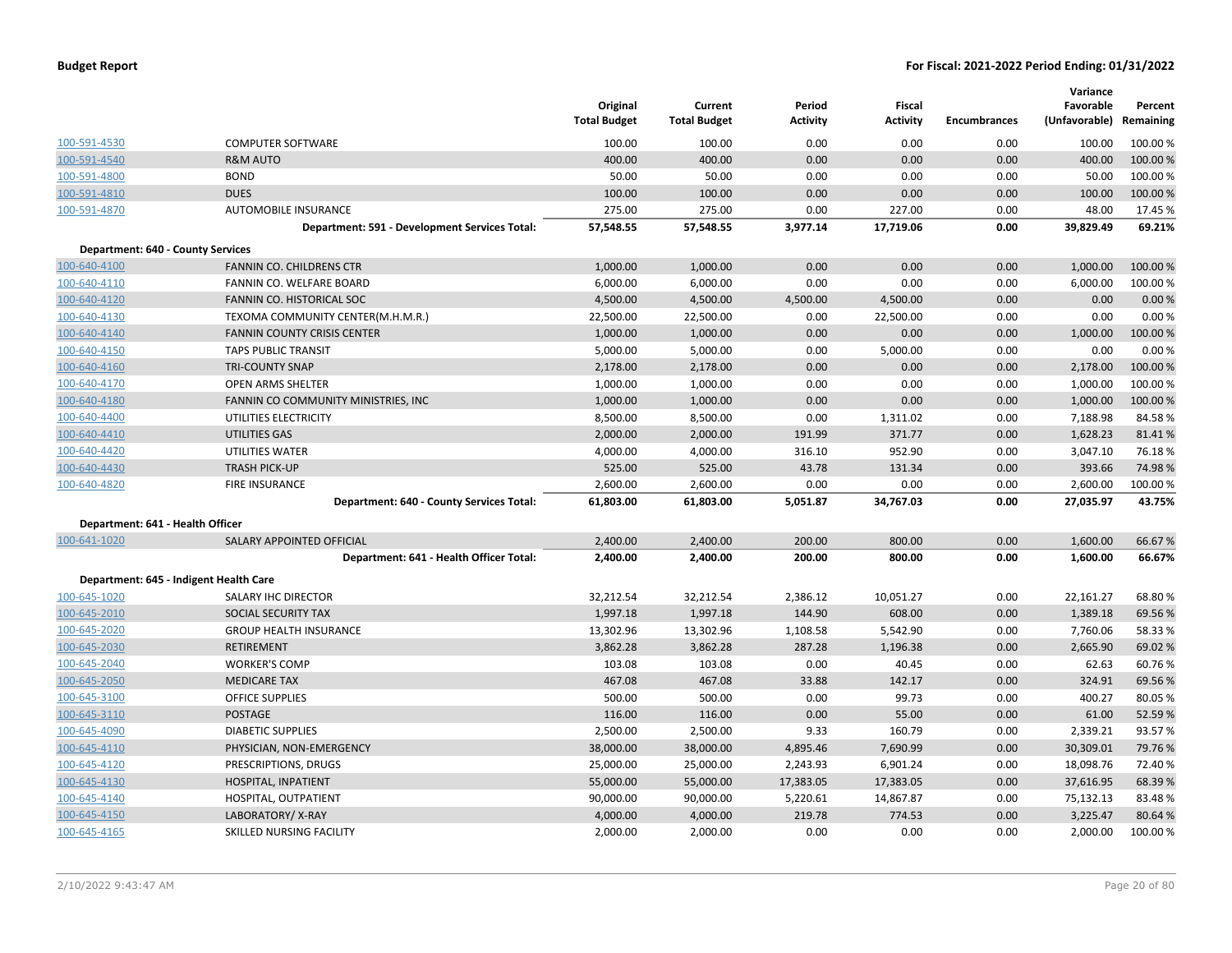|                                 |                                                           | Original<br><b>Total Budget</b> | Current<br><b>Total Budget</b> | Period<br><b>Activity</b> | <b>Fiscal</b><br><b>Activity</b> | <b>Encumbrances</b> | Variance<br>Favorable<br>(Unfavorable) Remaining | Percent  |
|---------------------------------|-----------------------------------------------------------|---------------------------------|--------------------------------|---------------------------|----------------------------------|---------------------|--------------------------------------------------|----------|
| 100-645-4210                    | <b>INTERNET</b>                                           | 1,000.00                        | 1,000.00                       | 93.94                     | 375.76                           | 0.00                | 624.24                                           | 62.42%   |
| 100-645-4530                    | <b>COMPUTER SOFTWARE</b>                                  | 12,708.00                       | 12,708.00                      | 1,059.00                  | 5,295.00                         | 0.00                | 7,413.00                                         | 58.33%   |
|                                 | Department: 645 - Indigent Health Care Total:             | 282,769.12                      | 282,769.12                     | 35,085.86                 | 71,185.13                        | 0.00                | 211,583.99                                       | 74.83%   |
| Department: 665 - County Agents |                                                           |                                 |                                |                           |                                  |                     |                                                  |          |
| 100-665-1050                    | <b>SALARY SECRETARY</b>                                   | 30.266.80                       | 30,266.80                      | 2.241.98                  | 10.088.92                        | 0.00                | 20,177.88                                        | 66.67%   |
| 100-665-1500                    | CO. AGENTS SALARIES                                       | 53,365.98                       | 53,365.98                      | 4,105.08                  | 18,472.86                        | 0.00                | 34,893.12                                        | 65.38%   |
| 100-665-2010                    | SOCIAL SECURITY TAXES                                     | 5,312.45                        | 5,312.45                       | 329.54                    | 1,514.92                         | 0.00                | 3,797.53                                         | 71.48%   |
| 100-665-2020                    | <b>GROUP HEALTH INSURANCE</b>                             | 13,302.96                       | 13,302.96                      | 1,108.58                  | 4,434.32                         | 0.00                | 8,868.64                                         | 66.67%   |
| 100-665-2030                    | <b>RETIREMENT</b>                                         | 3,628.99                        | 3,628.99                       | 269.94                    | 1,200.59                         | 0.00                | 2,428.40                                         | 66.92%   |
| 100-665-2040                    | <b>WORKERS' COMPENSATION</b>                              | 96.85                           | 96.85                          | 0.00                      | 38.00                            | 0.00                | 58.85                                            | 60.76%   |
| 100-665-2050                    | <b>MEDICARE TAX</b>                                       | 1,242.43                        | 1,242.43                       | 77.06                     | 354.25                           | 0.00                | 888.18                                           | 71.49 %  |
| 100-665-3100                    | <b>OFFICE SUPPLIES</b>                                    | 1,100.00                        | 1,100.00                       | 0.00                      | 494.56                           | 0.00                | 605.44                                           | 55.04 %  |
| 100-665-3110                    | <b>POSTAGE</b>                                            | 300.00                          | 300.00                         | 0.00                      | 0.00                             | 0.00                | 300.00                                           | 100.00 % |
| 100-665-3150                    | <b>COPIER RENTAL</b>                                      | 1,800.00                        | 1,800.00                       | 107.61                    | 418.42                           | 0.00                | 1,381.58                                         | 76.75%   |
| 100-665-3350                    | <b>PROGRAM SUPPLIES</b>                                   | 500.00                          | 500.00                         | 0.00                      | 0.00                             | 0.00                | 500.00                                           | 100.00 % |
| 100-665-4210                    | <b>INTERNET</b>                                           | 800.00                          | 800.00                         | 64.99                     | 259.96                           | 0.00                | 540.04                                           | 67.51%   |
| 100-665-4270                    | IN/OUT CO.TRAVEL/TRAINING-AG.                             | 3,000.00                        | 3,000.00                       | 0.00                      | 0.00                             | 0.00                | 3,000.00                                         | 100.00 % |
| 100-665-4280                    | IN/OUT CO.TRAVEL/TRAINING-F.C.S.                          | 3,000.00                        | 3,000.00                       | 0.00                      | 150.00                           | 0.00                | 2,850.00                                         | 95.00%   |
| 100-665-4290                    | IN/OUT CO.TRAVEL/TRAINING-4-H                             | 3,000.00                        | 3,000.00                       | 0.00                      | 532.12                           | 0.00                | 2,467.88                                         | 82.26%   |
|                                 | Department: 665 - County Agents Total:                    | 120,716.46                      | 120,716.46                     | 8,304.78                  | 37,958.92                        | 0.00                | 82,757.54                                        | 68.56%   |
|                                 | <b>Department: 696 - Donations and Allocations</b>        |                                 |                                |                           |                                  |                     |                                                  |          |
| 100-696-4910                    | SOIL & WATER CONSERVATION                                 | 1,000.00                        | 1,000.00                       | 1,000.00                  | 1,000.00                         | 0.00                | 0.00                                             | 0.00%    |
| 100-696-4920                    | <b>INDIGENT BURIAL</b>                                    | 2,000.00                        | 2,000.00                       | 0.00                      | 0.00                             | 0.00                | 2,000.00                                         | 100.00%  |
|                                 | <b>Department: 696 - Donations and Allocations Total:</b> | 3,000.00                        | 3,000.00                       | 1,000.00                  | 1,000.00                         | 0.00                | 2,000.00                                         | 66.67%   |
|                                 | <b>Expense Total:</b>                                     | 14,533,962.37                   | 14,533,962.37                  | 1,005,252.01              | 4,386,730.07                     | 77,996.21           | 10,069,236.09                                    | 69.28%   |
|                                 | Fund: 100 - General Surplus (Deficit):                    | 0.00                            | 0.00                           | 3,605,090.29              | 3,657,082.92                     | $-77,996.21$        | 3,579,086.71                                     | 0.00%    |
| Fund: 110 - Courthouse Security |                                                           |                                 |                                |                           |                                  |                     |                                                  |          |
| Revenue                         |                                                           |                                 |                                |                           |                                  |                     |                                                  |          |
| RevType: 300 - CASH             |                                                           |                                 |                                |                           |                                  |                     |                                                  |          |
| 110-300-1110                    | <b>BEGINNING CASH BALANCE</b>                             | 45,930.35                       | 45,930.35                      | 0.00                      | 0.00                             | 0.00                | -45,930.35                                       | 100.00%  |
|                                 | RevType: 300 - CASH Total:                                | 45,930.35                       | 45,930.35                      | 0.00                      | 0.00                             | 0.00                | -45,930.35                                       | 100.00%  |
| RevType: 340 - FEES OF OFFICE   |                                                           |                                 |                                |                           |                                  |                     |                                                  |          |
| 110-340-6000                    | <b>COUNTY CLERK FEES</b>                                  | 5,000.00                        | 5,000.00                       | 0.00                      | 1,073.11                         | 0.00                | $-3,926.89$                                      | 78.54 %  |
| 110-340-6500                    | <b>DISTRICT CLERK FEES</b>                                | 2,200.00                        | 2,200.00                       | 0.00                      | 1,037.80                         | 0.00                | $-1,162.20$                                      | 52.83%   |
| 110-340-6510                    | <b>JUSTICE OF PEACE FEES</b>                              | 1,000.00                        | 1,000.00                       | 0.00                      | 246.82                           | 0.00                | $-753.18$                                        | 75.32 %  |
|                                 | RevType: 340 - FEES OF OFFICE Total:                      | 8,200.00                        | 8,200.00                       | 0.00                      | 2,357.73                         | 0.00                | $-5,842.27$                                      | 71.25%   |
|                                 | <b>Revenue Total:</b>                                     | 54,130.35                       | 54,130.35                      | 0.00                      | 2.357.73                         | 0.00                | $-51.772.62$                                     | 95.64%   |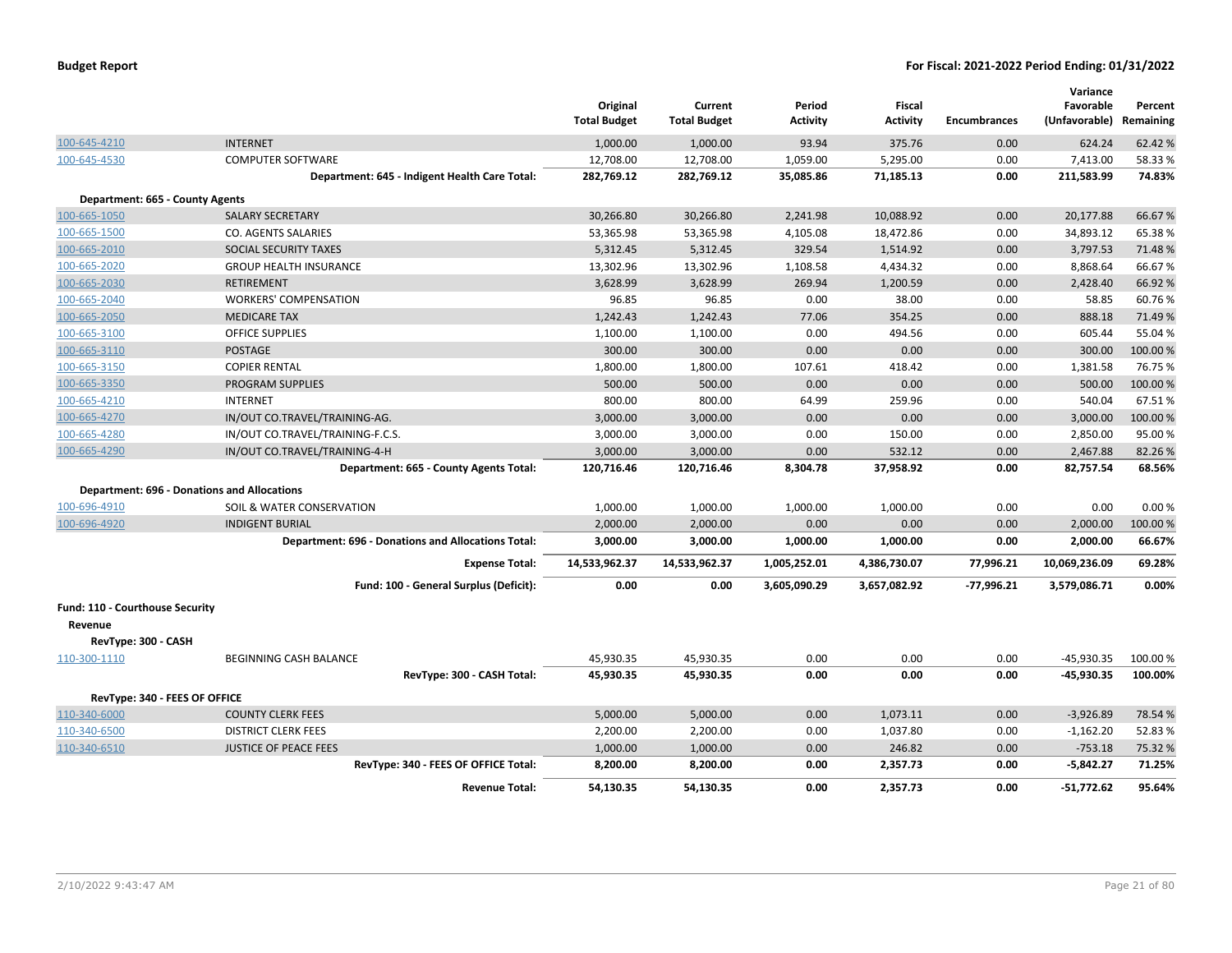|                                                        |                                                                | Original<br><b>Total Budget</b> | Current<br><b>Total Budget</b> | Period<br>Activity | <b>Fiscal</b><br><b>Activity</b> | <b>Encumbrances</b> | Variance<br>Favorable<br>(Unfavorable) | Percent<br>Remaining |
|--------------------------------------------------------|----------------------------------------------------------------|---------------------------------|--------------------------------|--------------------|----------------------------------|---------------------|----------------------------------------|----------------------|
| <b>Expense</b>                                         |                                                                |                                 |                                |                    |                                  |                     |                                        |                      |
|                                                        | Department: 541 - Courthouse Security Part-Time                |                                 |                                |                    |                                  |                     |                                        |                      |
| 110-541-1070                                           | SALARY PART-TIME                                               | 53,830.40                       | 53,830.40                      | 4,761.92           | 13,664.64                        | 0.00                | 40,165.76                              | 74.62%               |
|                                                        | Department: 541 - Courthouse Security Part-Time Total:         | 53,830.40                       | 53,830.40                      | 4,761.92           | 13,664.64                        | 0.00                | 40,165.76                              | 74.62%               |
| Department: 542 - Security Equipment                   |                                                                |                                 |                                |                    |                                  |                     |                                        |                      |
| 110-542-4830                                           | <b>ALARM MONITORING</b>                                        | 299.95                          | 299.95                         | 0.00               | 0.00                             | 0.00                | 299.95                                 | 100.00 %             |
|                                                        | <b>Department: 542 - Security Equipment Total:</b>             | 299.95                          | 299.95                         | 0.00               | 0.00                             | 0.00                | 299.95                                 | 100.00%              |
|                                                        | <b>Expense Total:</b>                                          | 54,130.35                       | 54,130.35                      | 4,761.92           | 13,664.64                        | 0.00                | 40,465.71                              | 74.76%               |
|                                                        | Fund: 110 - Courthouse Security Surplus (Deficit):             | 0.00                            | 0.00                           | $-4,761.92$        | $-11,306.91$                     | 0.00                | $-11,306.91$                           | 0.00%                |
| Fund: 111 - Justice Court Building Security<br>Revenue |                                                                |                                 |                                |                    |                                  |                     |                                        |                      |
| RevType: 300 - CASH                                    |                                                                |                                 |                                |                    |                                  |                     |                                        |                      |
| 111-300-1140                                           | <b>BEGINNING CASH</b>                                          | 1,100.00                        | 1,100.00                       | 0.00               | 0.00                             | 0.00                | $-1,100.00$                            | 100.00 %             |
|                                                        | RevType: 300 - CASH Total:                                     | 1,100.00                        | 1,100.00                       | 0.00               | 0.00                             | 0.00                | $-1,100.00$                            | 100.00%              |
| RevType: 370 - MISCELLANEOUS                           |                                                                |                                 |                                |                    |                                  |                     |                                        |                      |
| 111-370-4550                                           | JP1 SECURITY FEE                                               | 500.00                          | 500.00                         | 0.00               | 0.00                             | 0.00                | $-500.00$                              | 100.00%              |
| 111-370-4560                                           | JP2 SECURITY FEE                                               | 150.00                          | 150.00                         | 0.00               | 0.00                             | 0.00                | $-150.00$                              | 100.00 %             |
| 111-370-4570                                           | <b>JP3 SECURITY FEE</b>                                        | 350.00                          | 350.00                         | 0.00               | 1.59                             | 0.00                | $-348.41$                              | 99.55%               |
|                                                        | RevType: 370 - MISCELLANEOUS Total:                            | 1,000.00                        | 1,000.00                       | 0.00               | 1.59                             | 0.00                | $-998.41$                              | 99.84%               |
|                                                        | <b>Revenue Total:</b>                                          | 2,100.00                        | 2,100.00                       | 0.00               | 1.59                             | 0.00                | -2,098.41                              | 99.92%               |
| <b>Expense</b>                                         |                                                                |                                 |                                |                    |                                  |                     |                                        |                      |
|                                                        | Department: 454 - Justice Ct Bldg Expense                      |                                 |                                |                    |                                  |                     |                                        |                      |
| 111-454-3200                                           | JP1 SECURITY EXPENSE                                           | 1,000.00                        | 1,000.00                       | 0.00               | 0.00                             | 0.00                | 1,000.00                               | 100.00 %             |
| 111-454-3210                                           | JP2 SECURITY EXPENSE                                           | 1,000.00                        | 1,000.00                       | 0.00               | 0.00                             | 0.00                | 1,000.00                               | 100.00%              |
| 111-454-3220                                           | JP3 SECURITY EXPENSE                                           | 100.00                          | 100.00                         | 0.00               | 0.00                             | 0.00                | 100.00                                 | 100.00 %             |
|                                                        | Department: 454 - Justice Ct Bldg Expense Total:               | 2,100.00                        | 2,100.00                       | 0.00               | 0.00                             | 0.00                | 2,100.00                               | 100.00%              |
|                                                        | <b>Expense Total:</b>                                          | 2,100.00                        | 2,100.00                       | 0.00               | 0.00                             | 0.00                | 2,100.00                               | 100.00%              |
|                                                        | Fund: 111 - Justice Court Building Security Surplus (Deficit): | 0.00                            | 0.00                           | 0.00               | 1.59                             | 0.00                | 1.59                                   | 0.00%                |
| Fund: 120 - County Clerk Vital Statistics              |                                                                |                                 |                                |                    |                                  |                     |                                        |                      |
| Revenue                                                |                                                                |                                 |                                |                    |                                  |                     |                                        |                      |
| RevType: 370 - MISCELLANEOUS                           |                                                                |                                 |                                |                    |                                  |                     |                                        |                      |
| 120-370-1340                                           | <b>CO.CLK.VITAL STAT.FEE</b>                                   | 0.00                            | 0.00                           | 0.00               | 72.00                            | 0.00                | 72.00                                  | 0.00%                |
|                                                        | RevType: 370 - MISCELLANEOUS Total:                            | 0.00                            | 0.00                           | 0.00               | 72.00                            | 0.00                | 72.00                                  | 0.00%                |
|                                                        | <b>Revenue Total:</b>                                          | 0.00                            | 0.00                           | 0.00               | 72.00                            | 0.00                | 72.00                                  | 0.00%                |
|                                                        | Fund: 120 - County Clerk Vital Statistics Total:               | 0.00                            | 0.00                           | 0.00               | 72.00                            | 0.00                | 72.00                                  | 0.00%                |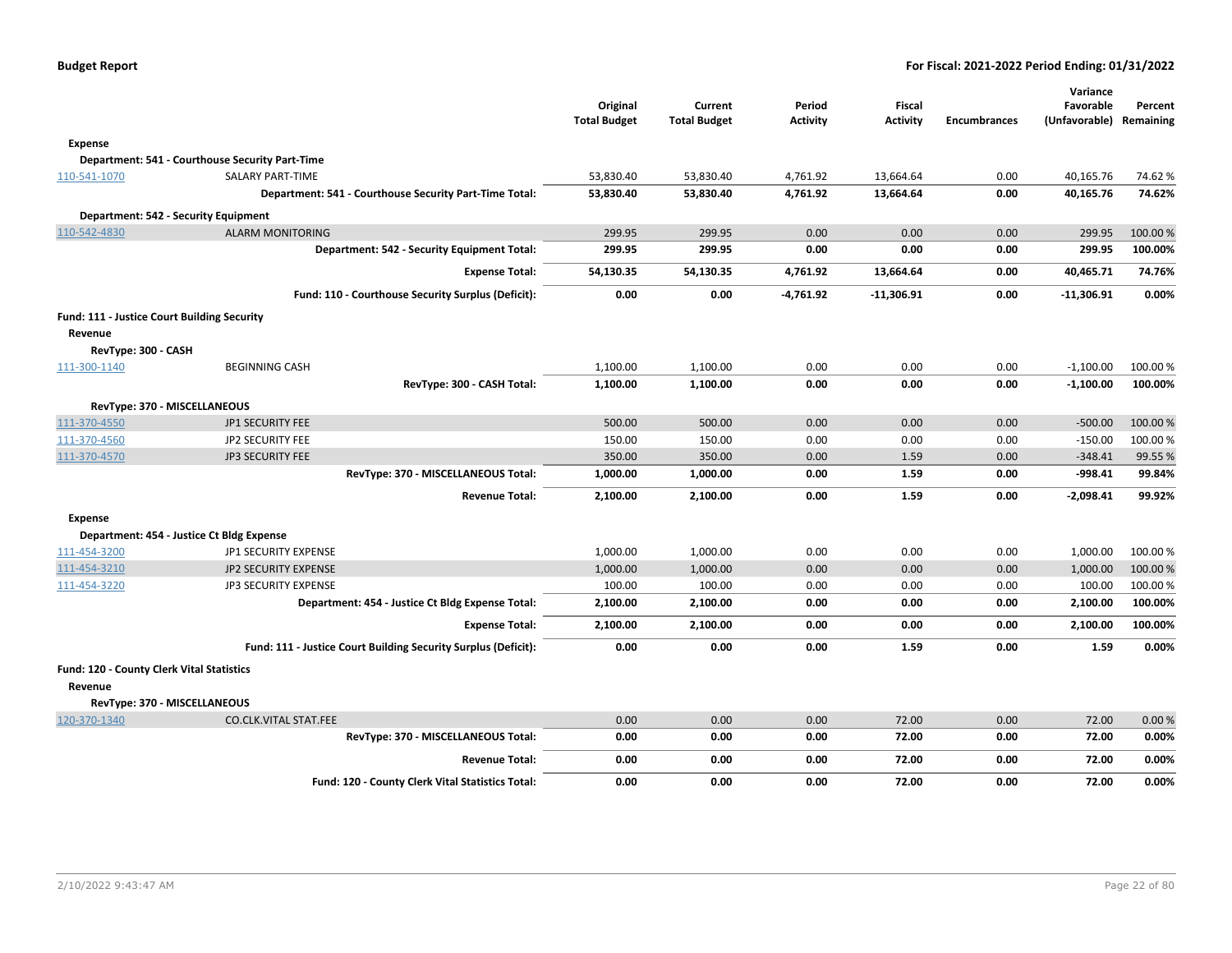|                                |                                                                   | Original<br><b>Total Budget</b> | Current<br><b>Total Budget</b> | Period<br><b>Activity</b> | Fiscal<br><b>Activity</b> | <b>Encumbrances</b> | Variance<br>Favorable<br>(Unfavorable) | Percent<br>Remaining |
|--------------------------------|-------------------------------------------------------------------|---------------------------------|--------------------------------|---------------------------|---------------------------|---------------------|----------------------------------------|----------------------|
|                                | Fund: 121 - County Clerk Records Management                       |                                 |                                |                           |                           |                     |                                        |                      |
| Revenue                        |                                                                   |                                 |                                |                           |                           |                     |                                        |                      |
| RevType: 300 - CASH            |                                                                   |                                 |                                |                           |                           |                     |                                        |                      |
| 121-300-1180                   | <b>BEGINNING CASH BALANCE</b>                                     | 36,978.22                       | 36,978.22                      | 0.00                      | 0.00                      | 0.00                | $-36,978.22$                           | 100.00%              |
|                                | RevType: 300 - CASH Total:                                        | 36,978.22                       | 36,978.22                      | 0.00                      | 0.00                      | 0.00                | -36,978.22                             | 100.00%              |
|                                |                                                                   |                                 |                                |                           |                           |                     |                                        |                      |
| RevType: 370 - MISCELLANEOUS   |                                                                   |                                 |                                |                           |                           | 0.00                |                                        |                      |
| 121-370-1310                   | <b>IMAGES FEES AND COPIES</b><br><b>CO.CLERK PRESERVE REC FEE</b> | 11,000.00<br>55,000.00          | 11,000.00<br>55,000.00         | 1,768.00<br>0.00          | 7,667.00<br>375.02        | 0.00                | $-3,333.00$                            | 30.30%<br>99.32%     |
| 121-370-1330                   | RevType: 370 - MISCELLANEOUS Total:                               |                                 |                                |                           | 8,042.02                  | 0.00                | $-54,624.98$                           | 87.82%               |
|                                |                                                                   | 66,000.00                       | 66,000.00                      | 1,768.00                  |                           |                     | -57,957.98                             |                      |
|                                | <b>Revenue Total:</b>                                             | 102,978.22                      | 102,978.22                     | 1,768.00                  | 8,042.02                  | 0.00                | -94,936.20                             | 92.19%               |
| <b>Expense</b>                 |                                                                   |                                 |                                |                           |                           |                     |                                        |                      |
|                                | Department: 402 - Co.Clerk Records Mgt. Exp.                      |                                 |                                |                           |                           |                     |                                        |                      |
| 121-402-1040                   | <b>SALARY DEPUTY</b>                                              | 27,535.24                       | 27,535.24                      | 2,039.65                  | 9,178.39                  | 0.00                | 18,356.85                              | 66.67%               |
| 121-402-2010                   | SOCIAL SECURITY TAXES                                             | 1,707.18                        | 1,707.18                       | 126.46                    | 569.07                    | 0.00                | 1,138.11                               | 66.67%               |
| 121-402-2020                   | <b>GROUP HEALTH INSURANCE</b>                                     | 13,302.96                       | 13,302.96                      | 1,108.58                  | 4,434.32                  | 0.00                | 8,868.64                               | 66.67%               |
| 121-402-2030                   | RETIREMENT                                                        | 3,301.47                        | 3,301.47                       | 245.58                    | 1,092.23                  | 0.00                | 2,209.24                               | 66.92%               |
| 121-402-2040                   | <b>WORKERS COMPENSATION</b>                                       | 88.11                           | 88.11                          | 0.00                      | 34.58                     | 0.00                | 53.53                                  | 60.75%               |
| 121-402-2050                   | <b>MEDICARE TAX</b>                                               | 399.26                          | 399.26                         | 29.58                     | 133.11                    | 0.00                | 266.15                                 | 66.66%               |
| 121-402-3100                   | <b>OFFICE SUPPLIES</b>                                            | 300.00                          | 300.00                         | 0.00                      | 0.00                      | 0.00                | 300.00                                 | 100.00 %             |
| 121-402-3120                   | <b>IMAGING SYSTEM</b>                                             | 55,744.00                       | 55,744.00                      | 0.00                      | 17,152.00                 | 0.00                | 38,592.00                              | 69.23%               |
| 121-402-3150                   | <b>COPIER MAINTENANCE</b>                                         | 600.00                          | 600.00                         | 0.00                      | 0.00                      | 0.00                | 600.00                                 | 100.00%              |
| 121-402-4370                   | DIGITAL IMAGING OF MICROFILM                                      | 0.00                            | 0.00                           | 929.30                    | 6,652.75                  | 0.00                | $-6,652.75$                            | 0.00%                |
|                                | Department: 402 - Co.Clerk Records Mgt. Exp. Total:               | 102,978.22                      | 102,978.22                     | 4,479.15                  | 39,246.45                 | 0.00                | 63,731.77                              | 61.89%               |
|                                | <b>Expense Total:</b>                                             | 102,978.22                      | 102,978.22                     | 4,479.15                  | 39,246.45                 | 0.00                | 63,731.77                              | 61.89%               |
|                                | Fund: 121 - County Clerk Records Management Surplus (Deficit):    | 0.00                            | 0.00                           | $-2,711.15$               | $-31,204.43$              | 0.00                | -31,204.43                             | 0.00%                |
| Fund: 122 - Chapter 19 Funds   |                                                                   |                                 |                                |                           |                           |                     |                                        |                      |
| Revenue                        |                                                                   |                                 |                                |                           |                           |                     |                                        |                      |
| RevType: 330 - GRANTS          |                                                                   |                                 |                                |                           |                           |                     |                                        |                      |
| 122-330-4030                   | <b>CHAPTER 19 FUNDS</b>                                           | 700.00                          | 700.00                         | 500.00                    | 1,035.50                  | 0.00                | 335.50                                 | 147.93%              |
|                                | RevType: 330 - GRANTS Total:                                      | 700.00                          | 700.00                         | 500.00                    | 1,035.50                  | 0.00                | 335.50                                 | 47.93%               |
|                                | <b>Revenue Total:</b>                                             | 700.00                          | 700.00                         | 500.00                    | 1,035.50                  | 0.00                | 335.50                                 | 47.93%               |
| <b>Expense</b>                 |                                                                   |                                 |                                |                           |                           |                     |                                        |                      |
| Department: 403 - County Clerk |                                                                   |                                 |                                |                           |                           |                     |                                        |                      |
| 122-403-3100                   | <b>OFFICE SUPPLIES</b>                                            | 700.00                          | 700.00                         | 0.00                      | 0.00                      | 750.00              | $-50.00$                               | $-7.14%$             |
| 122-403-4270                   | OUT OF COUNTY TRAVEL/TRAINING                                     | 0.00                            | 0.00                           | 0.00                      | 500.00                    | 0.00                | $-500.00$                              | 0.00%                |
|                                | Department: 403 - County Clerk Total:                             | 700.00                          | 700.00                         | 0.00                      | 500.00                    | 750.00              | -550.00                                | $-78.57%$            |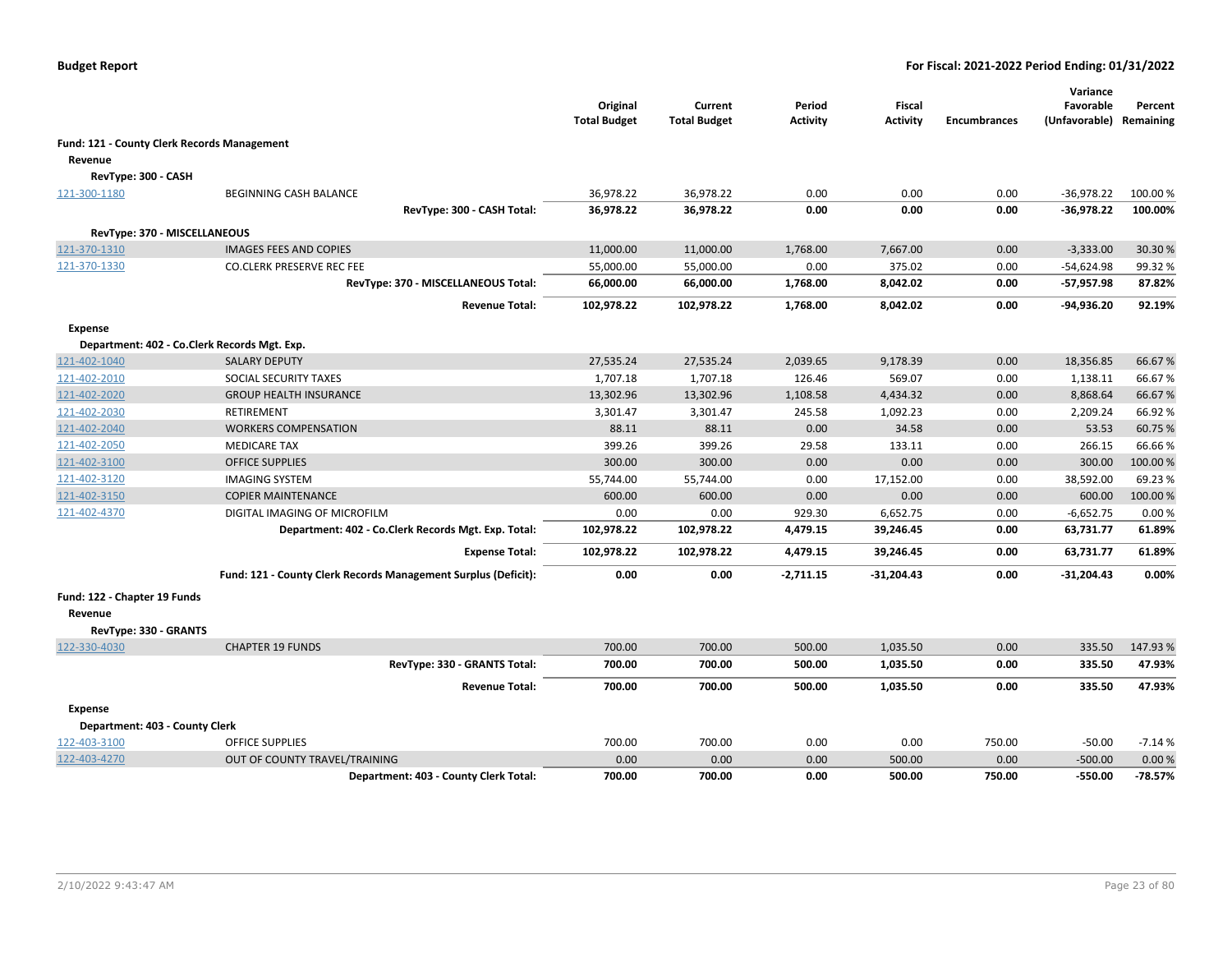| <b>Budget Report</b> |  |
|----------------------|--|
|----------------------|--|

|                                     |                                                                       |                     |                     |                 |                 |                     | Variance                |            |
|-------------------------------------|-----------------------------------------------------------------------|---------------------|---------------------|-----------------|-----------------|---------------------|-------------------------|------------|
|                                     |                                                                       | Original            | Current             | Period          | <b>Fiscal</b>   |                     | Favorable               | Percent    |
|                                     |                                                                       | <b>Total Budget</b> | <b>Total Budget</b> | <b>Activity</b> | <b>Activity</b> | <b>Encumbrances</b> | (Unfavorable) Remaining |            |
|                                     | Department: 478 - HAVA CARES Act Coronavirus Relief                   |                     |                     |                 |                 |                     |                         |            |
| 122-478-1090                        | <b>SALARY ELECTION</b>                                                | 0.00                | 0.00                | 0.00            | 535.50          | 0.00                | $-535.50$               | 0.00%      |
|                                     | Department: 478 - HAVA CARES Act Coronavirus Relief Total:            | 0.00                | 0.00                | 0.00            | 535.50          | 0.00                | $-535.50$               | 0.00%      |
|                                     | <b>Expense Total:</b>                                                 | 700.00              | 700.00              | 0.00            | 1,035.50        | 750.00              | $-1,085.50$             | $-155.07%$ |
|                                     | Fund: 122 - Chapter 19 Funds Surplus (Deficit):                       | 0.00                | 0.00                | 500.00          | 0.00            | $-750.00$           | $-750.00$               | 0.00%      |
| Fund: 123 - Election Equipment Fund |                                                                       |                     |                     |                 |                 |                     |                         |            |
| Revenue                             |                                                                       |                     |                     |                 |                 |                     |                         |            |
|                                     | RevType: 340 - FEES OF OFFICE                                         |                     |                     |                 |                 |                     |                         |            |
| 123-340-4840                        | <b>ELECTION REIMBURSEMENTS</b>                                        | 4,000.00            | 4,000.00            | 648.00          | 648.00          | 0.00                | $-3,352.00$             | 83.80%     |
|                                     | RevType: 340 - FEES OF OFFICE Total:                                  | 4,000.00            | 4,000.00            | 648.00          | 648.00          | 0.00                | $-3,352.00$             | 83.80%     |
|                                     | RevType: 370 - MISCELLANEOUS                                          |                     |                     |                 |                 |                     |                         |            |
| 123-370-1840                        | <b>LOCAL FUNDING</b>                                                  | 96,088.00           | 96,088.00           | 0.00            | 0.00            | 0.00                | $-96,088.00$            | 100.00%    |
|                                     | RevType: 370 - MISCELLANEOUS Total:                                   | 96,088.00           | 96,088.00           | 0.00            | 0.00            | 0.00                | $-96,088.00$            | 100.00%    |
|                                     | <b>Revenue Total:</b>                                                 | 100,088.00          | 100,088.00          | 648.00          | 648.00          | 0.00                | -99,440.00              | 99.35%     |
| Expense                             |                                                                       |                     |                     |                 |                 |                     |                         |            |
| Department: 403 - County Clerk      |                                                                       |                     |                     |                 |                 |                     |                         |            |
| 123-403-5725                        | CAPITAL LEASE PAYMENTS                                                | 96,088.00           | 96,088.00           | 0.00            | 0.00            | 0.00                | 96,088.00               | 100.00 %   |
| 123-403-5730                        | <b>ELECTION EQUIPMENT</b>                                             | 4,000.00            | 4,000.00            | 0.00            | 0.00            | 0.00                | 4,000.00                | 100.00 %   |
|                                     | Department: 403 - County Clerk Total:                                 | 100,088.00          | 100,088.00          | 0.00            | 0.00            | 0.00                | 100,088.00              | 100.00%    |
|                                     | <b>Expense Total:</b>                                                 | 100,088.00          | 100,088.00          | 0.00            | 0.00            | 0.00                | 100,088.00              | 100.00%    |
|                                     | Fund: 123 - Election Equipment Fund Surplus (Deficit):                | 0.00                | 0.00                | 648.00          | 648.00          | 0.00                | 648.00                  | 0.00%      |
|                                     | Fund: 125 - County Clerk Co.& Dist.CourtTechnology                    |                     |                     |                 |                 |                     |                         |            |
| Revenue                             |                                                                       |                     |                     |                 |                 |                     |                         |            |
|                                     | RevType: 370 - MISCELLANEOUS                                          |                     |                     |                 |                 |                     |                         |            |
| 125-370-4400                        | CO. CLK. CO. & DIST. CT. TECHNOLOGY FEE                               | 300.00              | 300.00              | 0.00            | 72.51           | 0.00                | $-227.49$               | 75.83%     |
|                                     | RevType: 370 - MISCELLANEOUS Total:                                   | 300.00              | 300.00              | 0.00            | 72.51           | 0.00                | $-227.49$               | 75.83%     |
|                                     | <b>Revenue Total:</b>                                                 | 300.00              | 300.00              | 0.00            | 72.51           | 0.00                | $-227.49$               | 75.83%     |
| Expense                             |                                                                       |                     |                     |                 |                 |                     |                         |            |
|                                     | Department: 440 - Technology Equipment                                |                     |                     |                 |                 |                     |                         |            |
| 125-440-5720                        | <b>OFFICE EQUIPMENT</b>                                               | 300.00              | 300.00              | 0.00            | 0.00            | 0.00                | 300.00                  | 100.00%    |
|                                     | Department: 440 - Technology Equipment Total:                         | 300.00              | 300.00              | 0.00            | 0.00            | 0.00                | 300.00                  | 100.00%    |
|                                     | <b>Expense Total:</b>                                                 | 300.00              | 300.00              | 0.00            | 0.00            | 0.00                | 300.00                  | 100.00%    |
|                                     | Fund: 125 - County Clerk Co.& Dist.CourtTechnology Surplus (Deficit): | 0.00                | 0.00                | 0.00            | 72.51           | 0.00                | 72.51                   | 0.00%      |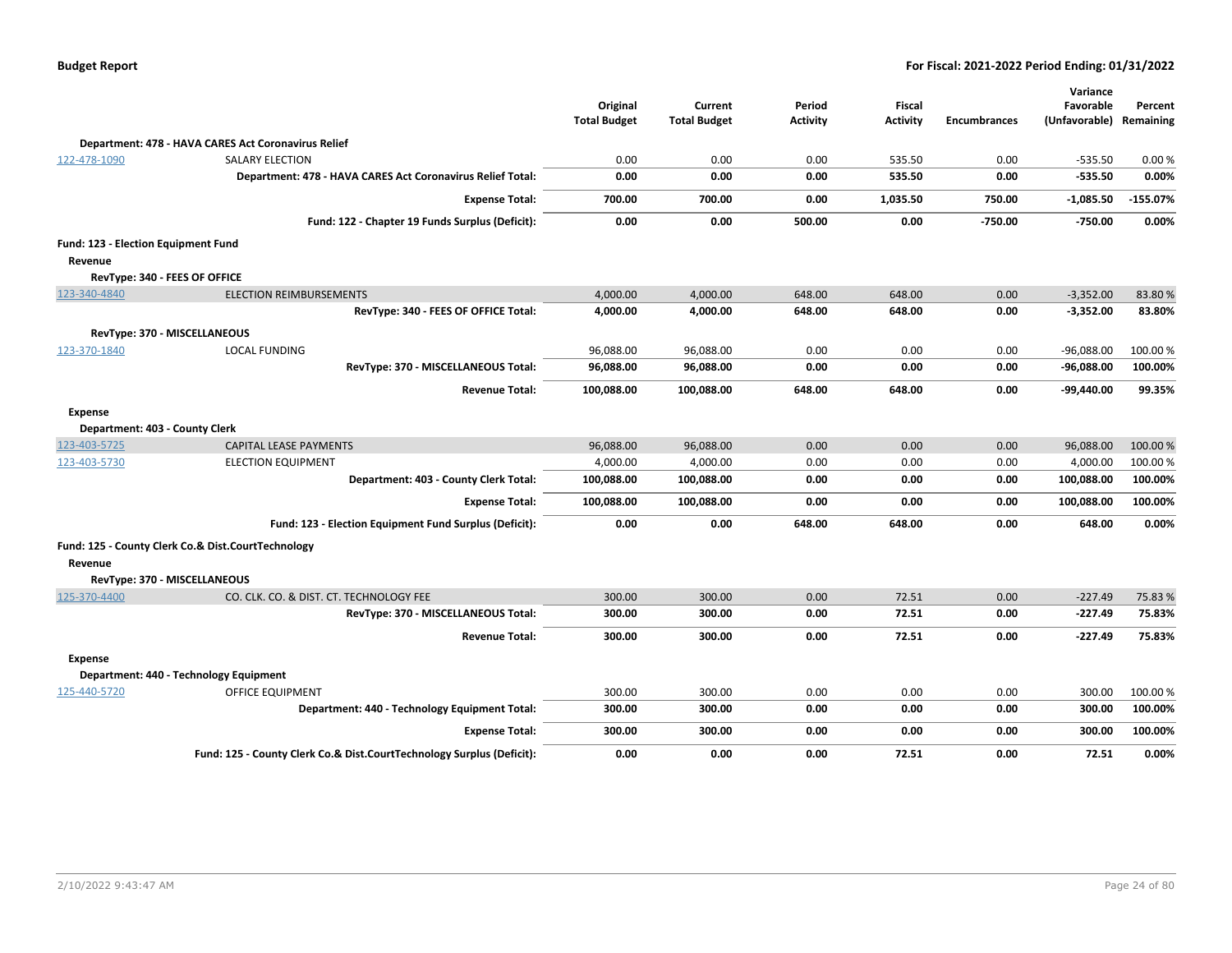|                                                     |                                                                        | Original<br><b>Total Budget</b> | Current<br><b>Total Budget</b> | Period<br><b>Activity</b> | Fiscal<br><b>Activity</b> | <b>Encumbrances</b> | Variance<br>Favorable<br>(Unfavorable) Remaining | Percent          |
|-----------------------------------------------------|------------------------------------------------------------------------|---------------------------------|--------------------------------|---------------------------|---------------------------|---------------------|--------------------------------------------------|------------------|
|                                                     | Fund: 126 - County Clerk Court Records Preservation                    |                                 |                                |                           |                           |                     |                                                  |                  |
| Revenue                                             |                                                                        |                                 |                                |                           |                           |                     |                                                  |                  |
| RevType: 370 - MISCELLANEOUS                        |                                                                        |                                 |                                |                           |                           |                     |                                                  |                  |
| 126-370-1330                                        | CO.CLK.COURT RECORDS PRESERVATION                                      | 300.00                          | 300.00                         | 0.00                      | 170.00                    | 0.00                | $-130.00$                                        | 43.33 %          |
|                                                     | RevType: 370 - MISCELLANEOUS Total:                                    | 300.00                          | 300.00                         | 0.00                      | 170.00                    | 0.00                | $-130.00$                                        | 43.33%           |
|                                                     | <b>Revenue Total:</b>                                                  | 300.00                          | 300.00                         | 0.00                      | 170.00                    | 0.00                | $-130.00$                                        | 43.33%           |
| Expense                                             |                                                                        |                                 |                                |                           |                           |                     |                                                  |                  |
|                                                     | Department: 544 - County Clerk Records Pres.Equip.                     |                                 |                                |                           |                           |                     |                                                  |                  |
| 126-544-5720                                        | <b>OFFICE EQUIPMENT</b>                                                | 300.00                          | 300.00                         | 0.00                      | 0.00                      | 0.00                | 300.00                                           | 100.00 %         |
|                                                     | Department: 544 - County Clerk Records Pres. Equip. Total:             | 300.00                          | 300.00                         | 0.00                      | 0.00                      | 0.00                | 300.00                                           | 100.00%          |
|                                                     | <b>Expense Total:</b>                                                  | 300.00                          | 300.00                         | 0.00                      | 0.00                      | 0.00                | 300.00                                           | 100.00%          |
|                                                     | Fund: 126 - County Clerk Court Records Preservation Surplus (Deficit): | 0.00                            | 0.00                           | 0.00                      | 170.00                    | 0.00                | 170.00                                           | 0.00%            |
| Fund: 127 - County Clerk Records Archive<br>Revenue |                                                                        |                                 |                                |                           |                           |                     |                                                  |                  |
| RevType: 300 - CASH                                 |                                                                        |                                 |                                |                           |                           |                     |                                                  |                  |
| 127-300-1530                                        | <b>BEGINNING CASH BALANCE</b>                                          | 70,000.00                       | 70,000.00                      | 0.00                      | 0.00                      | 0.00                | $-70,000.00$                                     | 100.00 %         |
|                                                     | RevType: 300 - CASH Total:                                             | 70,000.00                       | 70,000.00                      | 0.00                      | 0.00                      | 0.00                | $-70,000.00$                                     | 100.00%          |
| RevType: 370 - MISCELLANEOUS                        |                                                                        |                                 |                                |                           |                           |                     |                                                  |                  |
| 127-370-1330                                        | CO. CLERK RECORDS ARCHIVE FEE                                          | 70,000.00                       | 70,000.00                      | 0.00                      | 8,330.00                  | 0.00                | $-61,670.00$                                     | 88.10%           |
|                                                     | RevType: 370 - MISCELLANEOUS Total:                                    | 70,000.00                       | 70,000.00                      | 0.00                      | 8,330.00                  | 0.00                | $-61,670.00$                                     | 88.10%           |
|                                                     | <b>Revenue Total:</b>                                                  | 140,000.00                      | 140,000.00                     | 0.00                      | 8,330.00                  | 0.00                | -131,670.00                                      | 94.05%           |
| <b>Expense</b>                                      |                                                                        |                                 |                                |                           |                           |                     |                                                  |                  |
| Department: 403 - County Clerk                      |                                                                        |                                 |                                |                           |                           |                     |                                                  |                  |
| 127-403-4370                                        | <b>DIGITAL IMAGING</b>                                                 | 140,000.00                      | 140,000.00                     | 0.00                      | 0.00                      | 0.00                | 140,000.00                                       | 100.00%          |
|                                                     | Department: 403 - County Clerk Total:                                  | 140,000.00                      | 140,000.00                     | 0.00                      | 0.00                      | 0.00                | 140,000.00                                       | 100.00%          |
|                                                     | <b>Expense Total:</b>                                                  | 140,000.00                      | 140,000.00                     | 0.00                      | 0.00                      | 0.00                | 140,000.00                                       | 100.00%          |
|                                                     | Fund: 127 - County Clerk Records Archive Surplus (Deficit):            | 0.00                            | 0.00                           | 0.00                      | 8,330.00                  | 0.00                | 8,330.00                                         | 0.00%            |
| Fund: 130 - Bail Bond Trust Fund<br>Revenue         |                                                                        |                                 |                                |                           |                           |                     |                                                  |                  |
| RevType: 345 - BONDS                                |                                                                        |                                 |                                |                           |                           |                     |                                                  |                  |
| 130-345-1130                                        | <b>SURETY BAIL BOND FEE</b><br>RevType: 345 - BONDS Total:             | 7,000.00<br>7,000.00            | 7,000.00<br>7,000.00           | 240.00<br>240.00          | 1,365.00<br>1,365.00      | 0.00<br>0.00        | $-5,635.00$<br>$-5,635.00$                       | 80.50%<br>80.50% |
|                                                     | <b>Revenue Total:</b>                                                  | 7,000.00                        | 7,000.00                       | 240.00                    | 1,365.00                  | 0.00                | $-5,635.00$                                      | 80.50%           |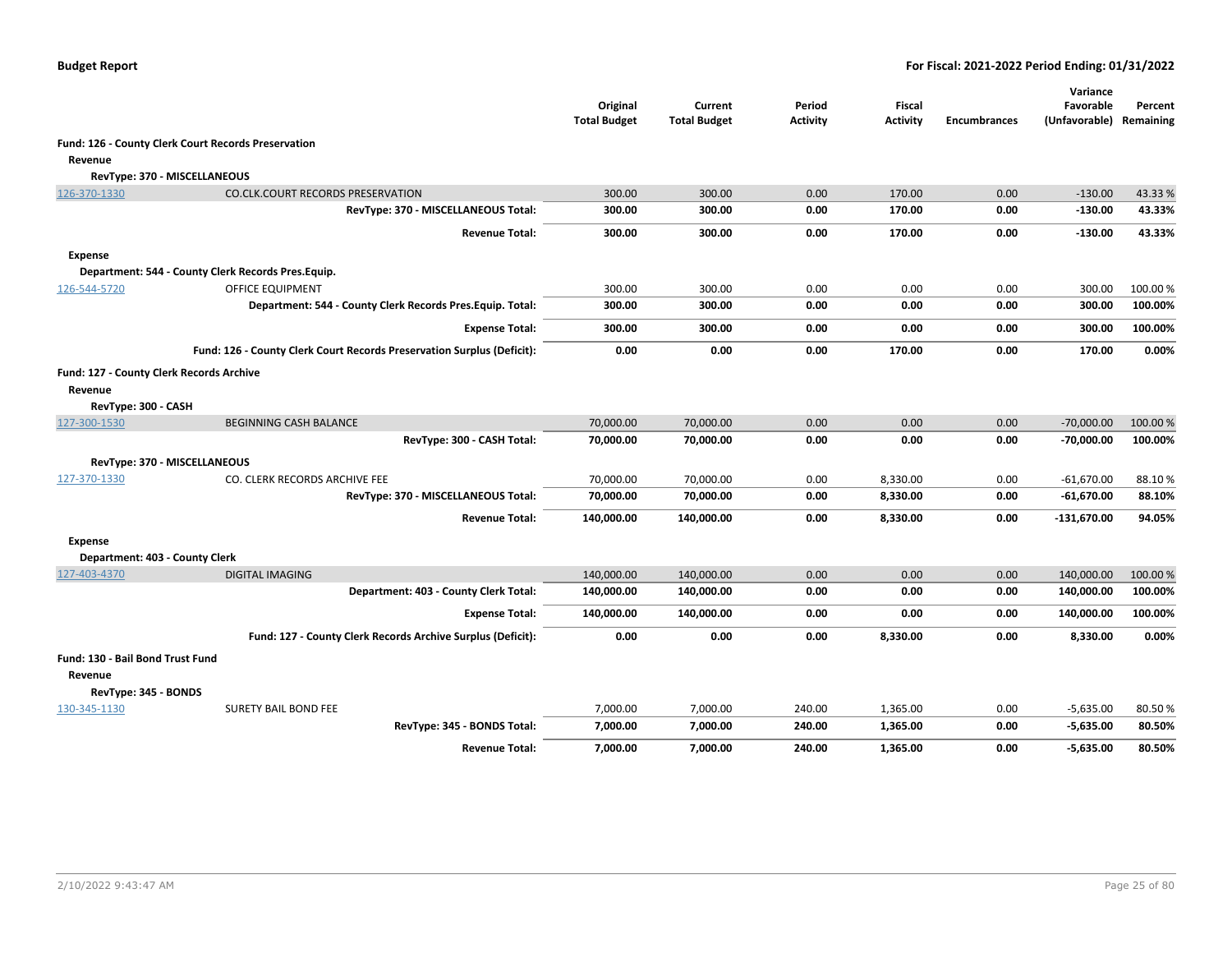|                                            |                                                               | Original<br><b>Total Budget</b> | Current<br><b>Total Budget</b> | Period<br><b>Activity</b> | <b>Fiscal</b><br><b>Activity</b> | <b>Encumbrances</b> | Variance<br>Favorable<br>(Unfavorable) Remaining | Percent  |
|--------------------------------------------|---------------------------------------------------------------|---------------------------------|--------------------------------|---------------------------|----------------------------------|---------------------|--------------------------------------------------|----------|
| Expense                                    |                                                               |                                 |                                |                           |                                  |                     |                                                  |          |
|                                            | Department: 498 - Bail Bond Fee Expense                       |                                 |                                |                           |                                  |                     |                                                  |          |
| 130-498-4890                               | <b>QUARTERLY BAIL BOND FEES</b>                               | 7,000.00                        | 7,000.00                       | 0.00                      | 0.00                             | 0.00                | 7,000.00                                         | 100.00 % |
|                                            | Department: 498 - Bail Bond Fee Expense Total:                | 7,000.00                        | 7,000.00                       | 0.00                      | 0.00                             | 0.00                | 7,000.00                                         | 100.00%  |
|                                            | <b>Expense Total:</b>                                         | 7,000.00                        | 7,000.00                       | 0.00                      | 0.00                             | 0.00                | 7,000.00                                         | 100.00%  |
|                                            | Fund: 130 - Bail Bond Trust Fund Surplus (Deficit):           | 0.00                            | 0.00                           | 240.00                    | 1,365.00                         | 0.00                | 1,365.00                                         | 0.00%    |
| Fund: 160 - County Judge Excess Supplement |                                                               |                                 |                                |                           |                                  |                     |                                                  |          |
| Revenue                                    |                                                               |                                 |                                |                           |                                  |                     |                                                  |          |
| RevType: 300 - CASH                        |                                                               |                                 |                                |                           |                                  |                     |                                                  |          |
| 160-300-1160                               | <b>BEGINNING CASH BALANCE</b>                                 | 4,750.00                        | 4,750.00                       | 0.00                      | 0.00                             | 0.00                | $-4,750.00$                                      | 100.00%  |
|                                            | RevType: 300 - CASH Total:                                    | 4,750.00                        | 4,750.00                       | 0.00                      | 0.00                             | 0.00                | $-4,750.00$                                      | 100.00%  |
|                                            | <b>Revenue Total:</b>                                         | 4,750.00                        | 4,750.00                       | 0.00                      | 0.00                             | 0.00                | -4,750.00                                        | 100.00%  |
| <b>Expense</b>                             |                                                               |                                 |                                |                           |                                  |                     |                                                  |          |
|                                            | Department: 452 - Excess Supplement County Judge              |                                 |                                |                           |                                  |                     |                                                  |          |
| 160-452-3100                               | <b>OFFICE SUPPLIES</b>                                        | 750.00                          | 750.00                         | 0.00                      | 124.52                           | 5.58                | 619.90                                           | 82.65%   |
| 160-452-3110                               | POSTAGE                                                       | 1,500.00                        | 1,500.00                       | 81.24                     | 411.73                           | 0.00                | 1,088.27                                         | 72.55%   |
| 160-452-3150                               | <b>COPIER RENTAL</b>                                          | 1,300.00                        | 1,300.00                       | 99.52                     | 405.67                           | 0.00                | 894.33                                           | 68.79%   |
| 160-452-4270                               | OUT OF COUNTY TRAVEL                                          | 1,000.00                        | 1,000.00                       | 0.00                      | 0.00                             | 0.00                | 1,000.00                                         | 100.00%  |
| 160-452-4520                               | <b>R&amp;M EQUIPMENT</b>                                      | 200.00                          | 200.00                         | 0.00                      | 0.00                             | 0.00                | 200.00                                           | 100.00%  |
|                                            | Department: 452 - Excess Supplement County Judge Total:       | 4,750.00                        | 4,750.00                       | 180.76                    | 941.92                           | 5.58                | 3,802.50                                         | 80.05%   |
|                                            | <b>Expense Total:</b>                                         | 4,750.00                        | 4,750.00                       | 180.76                    | 941.92                           | 5.58                | 3,802.50                                         | 80.05%   |
|                                            | Fund: 160 - County Judge Excess Supplement Surplus (Deficit): | 0.00                            | 0.00                           | $-180.76$                 | $-941.92$                        | $-5.58$             | $-947.50$                                        | 0.00%    |
| Fund: 161 - Probate Judges Education       |                                                               |                                 |                                |                           |                                  |                     |                                                  |          |
| Revenue                                    |                                                               |                                 |                                |                           |                                  |                     |                                                  |          |
| RevType: 340 - FEES OF OFFICE              |                                                               |                                 |                                |                           |                                  |                     |                                                  |          |
| 161-340-1310                               | PROBATE JUDGES EDUCATION                                      | 150.00                          | 150.00                         | 0.00                      | 70.00                            | 0.00                | $-80.00$                                         | 53.33%   |
|                                            | RevType: 340 - FEES OF OFFICE Total:                          | 150.00                          | 150.00                         | 0.00                      | 70.00                            | 0.00                | $-80.00$                                         | 53.33%   |
|                                            | <b>Revenue Total:</b>                                         | 150.00                          | 150.00                         | 0.00                      | 70.00                            | 0.00                | $-80.00$                                         | 53.33%   |
| Expense                                    |                                                               |                                 |                                |                           |                                  |                     |                                                  |          |
|                                            | Department: 412 - Probate Judges Expense                      |                                 |                                |                           |                                  |                     |                                                  |          |
| 161-412-4270                               | <b>OUT OF COUNTY TRAVEL</b>                                   | 150.00                          | 150.00                         | 0.00                      | 0.00                             | 0.00                | 150.00                                           | 100.00%  |
|                                            | Department: 412 - Probate Judges Expense Total:               | 150.00                          | 150.00                         | 0.00                      | 0.00                             | 0.00                | 150.00                                           | 100.00%  |
|                                            | <b>Expense Total:</b>                                         | 150.00                          | 150.00                         | 0.00                      | 0.00                             | 0.00                | 150.00                                           | 100.00%  |
|                                            | Fund: 161 - Probate Judges Education Surplus (Deficit):       | 0.00                            | 0.00                           | 0.00                      | 70.00                            | 0.00                | 70.00                                            | 0.00%    |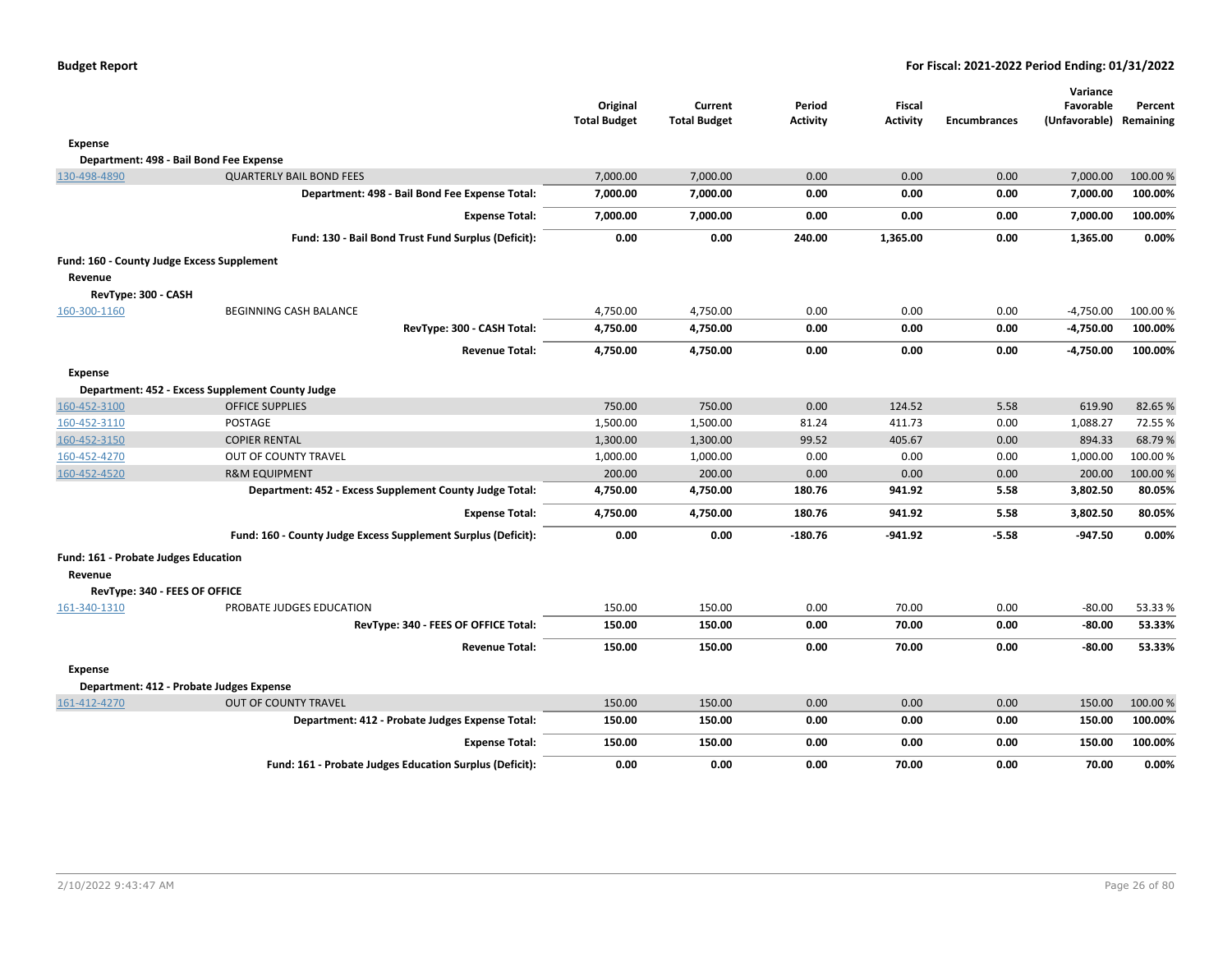|                                                   |                                                                  | Original<br><b>Total Budget</b> | Current<br><b>Total Budget</b> | Period<br><b>Activity</b> | <b>Fiscal</b><br><b>Activity</b> | <b>Encumbrances</b> | Variance<br>Favorable<br>(Unfavorable) Remaining | Percent  |
|---------------------------------------------------|------------------------------------------------------------------|---------------------------------|--------------------------------|---------------------------|----------------------------------|---------------------|--------------------------------------------------|----------|
|                                                   | Fund: 190 - District Clerk Records Management                    |                                 |                                |                           |                                  |                     |                                                  |          |
| Revenue                                           |                                                                  |                                 |                                |                           |                                  |                     |                                                  |          |
| RevType: 370 - MISCELLANEOUS                      |                                                                  |                                 |                                |                           |                                  |                     |                                                  |          |
| 190-370-1360                                      | DST.CLK.PRES.REC.FEE                                             | 0.00                            | 0.00                           | 0.00                      | 819.44                           | 0.00                | 819.44                                           | 0.00%    |
|                                                   | RevType: 370 - MISCELLANEOUS Total:                              | 0.00                            | 0.00                           | 0.00                      | 819.44                           | 0.00                | 819.44                                           | 0.00%    |
|                                                   | <b>Revenue Total:</b>                                            | 0.00                            | 0.00                           | 0.00                      | 819.44                           | 0.00                | 819.44                                           | 0.00%    |
| <b>Expense</b>                                    |                                                                  |                                 |                                |                           |                                  |                     |                                                  |          |
| Department: 450 - District Clerk                  |                                                                  |                                 |                                |                           |                                  |                     |                                                  |          |
| 190-450-5720                                      | <b>OFFICE EQUIPMENT</b>                                          | 0.00                            | 0.00                           | 0.00                      | 162.72                           | $-114.48$           | $-48.24$                                         | 0.00%    |
|                                                   | Department: 450 - District Clerk Total:                          | 0.00                            | 0.00                           | 0.00                      | 162.72                           | $-114.48$           | -48.24                                           | 0.00%    |
|                                                   | <b>Expense Total:</b>                                            | 0.00                            | 0.00                           | 0.00                      | 162.72                           | $-114.48$           | $-48.24$                                         | 0.00%    |
|                                                   | Fund: 190 - District Clerk Records Management Surplus (Deficit): | 0.00                            | 0.00                           | 0.00                      | 656.72                           | 114.48              | 771.20                                           | 0.00%    |
| <b>Fund: 191 - District Court Records Archive</b> |                                                                  |                                 |                                |                           |                                  |                     |                                                  |          |
| Revenue                                           |                                                                  |                                 |                                |                           |                                  |                     |                                                  |          |
| RevType: 300 - CASH                               |                                                                  |                                 |                                |                           |                                  |                     |                                                  |          |
| 191-300-1340                                      | BEGINNING CASH BALANCE                                           | 34,423.31                       | 34,423.31                      | 0.00                      | 0.00                             | 0.00                | $-34,423.31$                                     | 100.00 % |
|                                                   | RevType: 300 - CASH Total:                                       | 34,423.31                       | 34,423.31                      | 0.00                      | 0.00                             | 0.00                | $-34,423.31$                                     | 100.00%  |
| RevType: 370 - MISCELLANEOUS                      |                                                                  |                                 |                                |                           |                                  |                     |                                                  |          |
| 191-370-4500                                      | DISTRICT CT.RECORDS ARCHIVE FEE                                  | 330.18                          | 330.18                         | 0.00                      | 1,039.54                         | 0.00                | 709.36                                           | 314.84 % |
|                                                   | RevType: 370 - MISCELLANEOUS Total:                              | 330.18                          | 330.18                         | 0.00                      | 1,039.54                         | 0.00                | 709.36                                           | 214.84%  |
|                                                   | <b>Revenue Total:</b>                                            | 34,753.49                       | 34,753.49                      | 0.00                      | 1,039.54                         | 0.00                | $-33,713.95$                                     | 97.01%   |
| <b>Expense</b>                                    |                                                                  |                                 |                                |                           |                                  |                     |                                                  |          |
| Department: 450 - District Clerk                  |                                                                  |                                 |                                |                           |                                  |                     |                                                  |          |
| 191-450-1070                                      | SALARY PART-TIME                                                 | 31,111.56                       | 31,111.56                      | 1,562.12                  | 5,445.54                         | 0.00                | 25,666.02                                        | 82.50%   |
| 191-450-2010                                      | SOCIAL SECURITY TAXES                                            | 352.42                          | 352.42                         | 96.44                     | 335.79                           | 0.00                | 16.63                                            | 4.72%    |
| 191-450-2020                                      | <b>GROUP HEALTH INSURANCE</b>                                    | 2,400.00                        | 2,400.00                       | 191.14                    | 764.56                           | 0.00                | 1,635.44                                         | 68.14%   |
| 191-450-2030                                      | <b>RETIREMENT</b>                                                | 654.51                          | 654.51                         | 188.08                    | 648.66                           | 0.00                | 5.85                                             | 0.89%    |
| 191-450-2040                                      | <b>WORKERS COMPENSATION</b>                                      | 85.00                           | 85.00                          | 0.00                      | 0.00                             | 0.00                | 85.00                                            | 100.00%  |
| 191-450-2050                                      | <b>MEDICARE TAX</b>                                              | 150.00                          | 150.00                         | 22.56                     | 78.53                            | 0.00                | 71.47                                            | 47.65%   |
|                                                   | Department: 450 - District Clerk Total:                          | 34,753.49                       | 34,753.49                      | 2,060.34                  | 7,273.08                         | 0.00                | 27,480.41                                        | 79.07%   |
|                                                   | <b>Expense Total:</b>                                            | 34,753.49                       | 34,753.49                      | 2,060.34                  | 7,273.08                         | 0.00                | 27,480.41                                        | 79.07%   |
|                                                   | Fund: 191 - District Court Records Archive Surplus (Deficit):    | 0.00                            | 0.00                           | $-2.060.34$               | $-6,233.54$                      | 0.00                | $-6,233.54$                                      | 0.00%    |
|                                                   | Fund: 192 - District Clerk Co.& Dist.Court Technology            |                                 |                                |                           |                                  |                     |                                                  |          |
| Revenue                                           |                                                                  |                                 |                                |                           |                                  |                     |                                                  |          |
| RevType: 300 - CASH                               |                                                                  |                                 |                                |                           |                                  |                     |                                                  |          |
| 192-300-1610                                      | BEGINNING CASH BALANCE                                           | 3,000.00                        | 3,000.00                       | 0.00                      | 0.00                             | 0.00                | $-3,000.00$                                      | 100.00 % |
|                                                   | RevType: 300 - CASH Total:                                       | 3,000.00                        | 3,000.00                       | 0.00                      | 0.00                             | 0.00                | $-3,000.00$                                      | 100.00%  |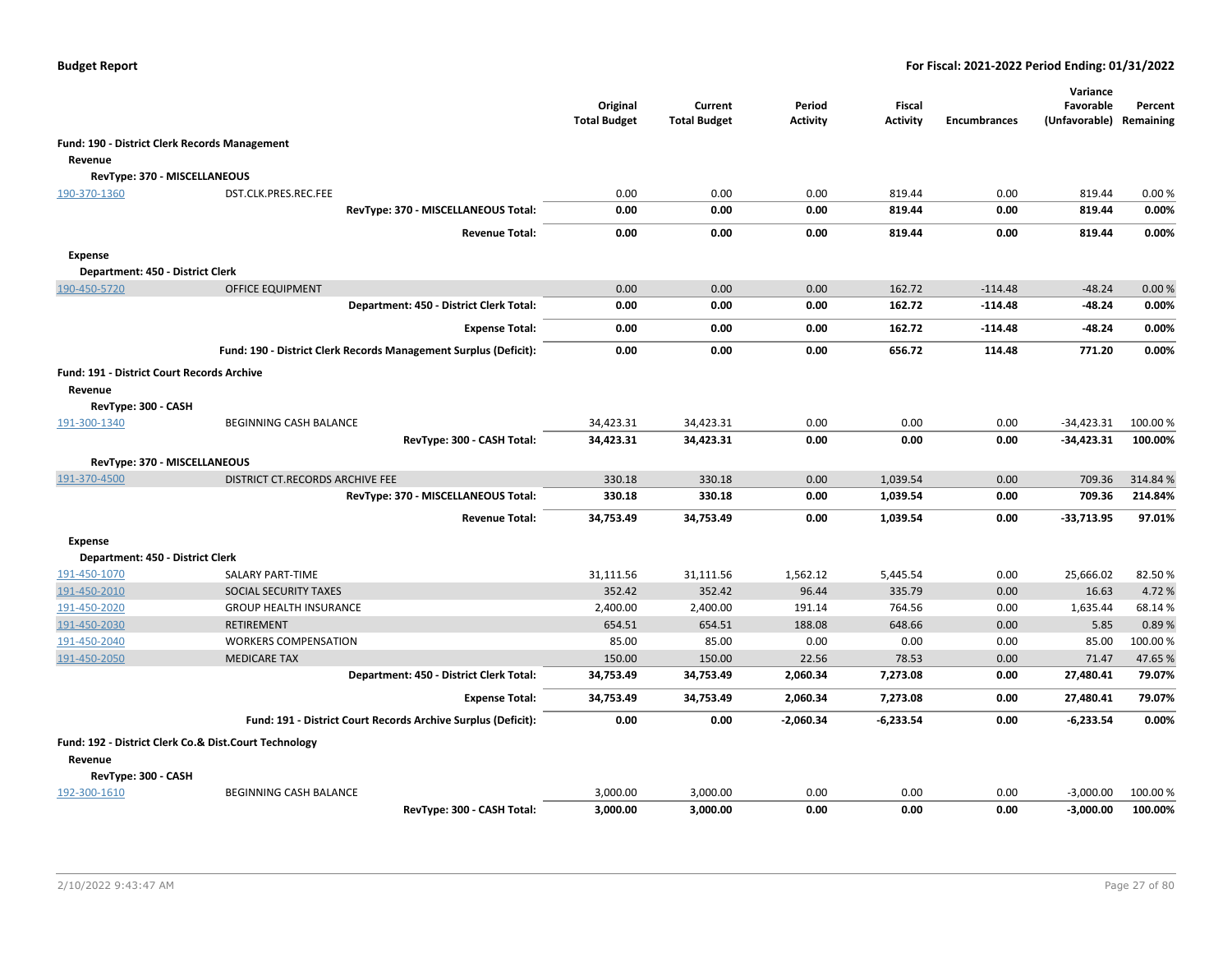|                                                                                |                                                                          | Original<br><b>Total Budget</b> | Current<br><b>Total Budget</b> | Period<br><b>Activity</b> | Fiscal<br>Activity | <b>Encumbrances</b> | Variance<br>Favorable<br>(Unfavorable) | Percent<br>Remaining |
|--------------------------------------------------------------------------------|--------------------------------------------------------------------------|---------------------------------|--------------------------------|---------------------------|--------------------|---------------------|----------------------------------------|----------------------|
| RevType: 370 - MISCELLANEOUS                                                   |                                                                          |                                 |                                |                           |                    |                     |                                        |                      |
| 192-370-4400<br>DST.CLK.CO.&DST.CT.TECHNOLOGY FEE                              |                                                                          | 500.00                          | 500.00                         | 0.00                      | 140.64             | 0.00                | $-359.36$                              | 71.87%               |
|                                                                                | RevType: 370 - MISCELLANEOUS Total:                                      | 500.00                          | 500.00                         | 0.00                      | 140.64             | 0.00                | $-359.36$                              | 71.87%               |
|                                                                                | <b>Revenue Total:</b>                                                    | 3,500.00                        | 3,500.00                       | 0.00                      | 140.64             | 0.00                | $-3,359.36$                            | 95.98%               |
| <b>Expense</b>                                                                 |                                                                          |                                 |                                |                           |                    |                     |                                        |                      |
| Department: 440 - Technology Equipment                                         |                                                                          |                                 |                                |                           |                    |                     |                                        |                      |
| OFFICE EQUIPMENT<br>192-440-5720                                               |                                                                          | 3,500.00                        | 3,500.00                       | 0.00                      | 0.00               | 0.00                | 3,500.00                               | 100.00%              |
|                                                                                | Department: 440 - Technology Equipment Total:                            | 3,500.00                        | 3,500.00                       | 0.00                      | 0.00               | 0.00                | 3,500.00                               | 100.00%              |
|                                                                                | <b>Expense Total:</b>                                                    | 3,500.00                        | 3,500.00                       | 0.00                      | 0.00               | 0.00                | 3,500.00                               | 100.00%              |
|                                                                                | Fund: 192 - District Clerk Co.& Dist.Court Technology Surplus (Deficit): | 0.00                            | 0.00                           | 0.00                      | 140.64             | 0.00                | 140.64                                 | 0.00%                |
| Fund: 193 - District Clerk Court Records Preservation                          |                                                                          |                                 |                                |                           |                    |                     |                                        |                      |
| Revenue                                                                        |                                                                          |                                 |                                |                           |                    |                     |                                        |                      |
| RevType: 300 - CASH                                                            |                                                                          |                                 |                                |                           |                    |                     |                                        |                      |
| <b>BEGINNING CASH BALANCE</b><br>193-300-1620                                  |                                                                          | 35,000.00                       | 35,000.00                      | 0.00                      | 0.00               | 0.00                | $-35,000.00$                           | 100.00 %             |
|                                                                                | RevType: 300 - CASH Total:                                               | 35,000.00                       | 35,000.00                      | 0.00                      | 0.00               | 0.00                | $-35,000.00$                           | 100.00%              |
| RevType: 370 - MISCELLANEOUS                                                   |                                                                          |                                 |                                |                           |                    |                     |                                        |                      |
| 193-370-1330<br>DIST.CLK.COURT RECORDS PRESERVATION                            |                                                                          | 300.00                          | 300.00                         | 0.00                      | 870.39             | 0.00                | 570.39                                 | 290.13%              |
|                                                                                | RevType: 370 - MISCELLANEOUS Total:                                      | 300.00                          | 300.00                         | 0.00                      | 870.39             | 0.00                | 570.39                                 | 190.13%              |
|                                                                                | <b>Revenue Total:</b>                                                    | 35,300.00                       | 35,300.00                      | 0.00                      | 870.39             | 0.00                | $-34,429.61$                           | 97.53%               |
| <b>Expense</b>                                                                 |                                                                          |                                 |                                |                           |                    |                     |                                        |                      |
| Department: 545 - District Clerk Records Pres.Equip.                           |                                                                          |                                 |                                |                           |                    |                     |                                        |                      |
| 193-545-5720<br><b>OFFICE EQUIPMENT</b>                                        |                                                                          | 35,300.00                       | 35,300.00                      | 0.00                      | 0.00               | 0.00                | 35,300.00                              | 100.00%              |
|                                                                                | Department: 545 - District Clerk Records Pres. Equip. Total:             | 35,300.00                       | 35,300.00                      | 0.00                      | 0.00               | 0.00                | 35,300.00                              | 100.00%              |
|                                                                                | <b>Expense Total:</b>                                                    | 35,300.00                       | 35,300.00                      | 0.00                      | 0.00               | 0.00                | 35,300.00                              | 100.00%              |
|                                                                                | Fund: 193 - District Clerk Court Records Preservation Surplus (Deficit): | 0.00                            | 0.00                           | 0.00                      | 870.39             | 0.00                | 870.39                                 | 0.00%                |
| Fund: 200 - County Offices Records Mangement                                   |                                                                          |                                 |                                |                           |                    |                     |                                        |                      |
| Revenue                                                                        |                                                                          |                                 |                                |                           |                    |                     |                                        |                      |
| RevType: 300 - CASH                                                            |                                                                          |                                 |                                |                           |                    |                     |                                        |                      |
| 200-300-1200<br>BEGINNING CASH BALANCE                                         | RevType: 300 - CASH Total:                                               | 12,503.84<br>12,503.84          | 12,503.84<br>12,503.84         | 0.00<br>0.00              | 0.00<br>0.00       | 0.00<br>0.00        | $-12,503.84$<br>$-12,503.84$           | 100.00%<br>100.00%   |
|                                                                                |                                                                          |                                 |                                |                           |                    |                     |                                        |                      |
| RevType: 370 - MISCELLANEOUS<br>200-370-1350<br><b>CO.OFFICE REC.MNGMT.FEE</b> |                                                                          | 10,000.00                       | 10,000.00                      | 0.00                      | 9,555.47           | 0.00                | $-444.53$                              | 4.45 %               |
|                                                                                | RevType: 370 - MISCELLANEOUS Total:                                      | 10,000.00                       | 10,000.00                      | 0.00                      | 9,555.47           | 0.00                | -444.53                                | 4.45%                |
|                                                                                | <b>Revenue Total:</b>                                                    | 22,503.84                       | 22,503.84                      | 0.00                      | 9,555.47           | 0.00                | $-12,948.37$                           | 57.54%               |
|                                                                                |                                                                          |                                 |                                |                           |                    |                     |                                        |                      |
| <b>Expense</b><br>Department: 449 - Co. Office Records Mgt.                    |                                                                          |                                 |                                |                           |                    |                     |                                        |                      |
| <b>SALARY PART-TIME</b><br>200-449-1070                                        |                                                                          | 8,807.83                        | 8,807.83                       | 0.00                      | 0.00               | 0.00                | 8,807.83                               | 100.00%              |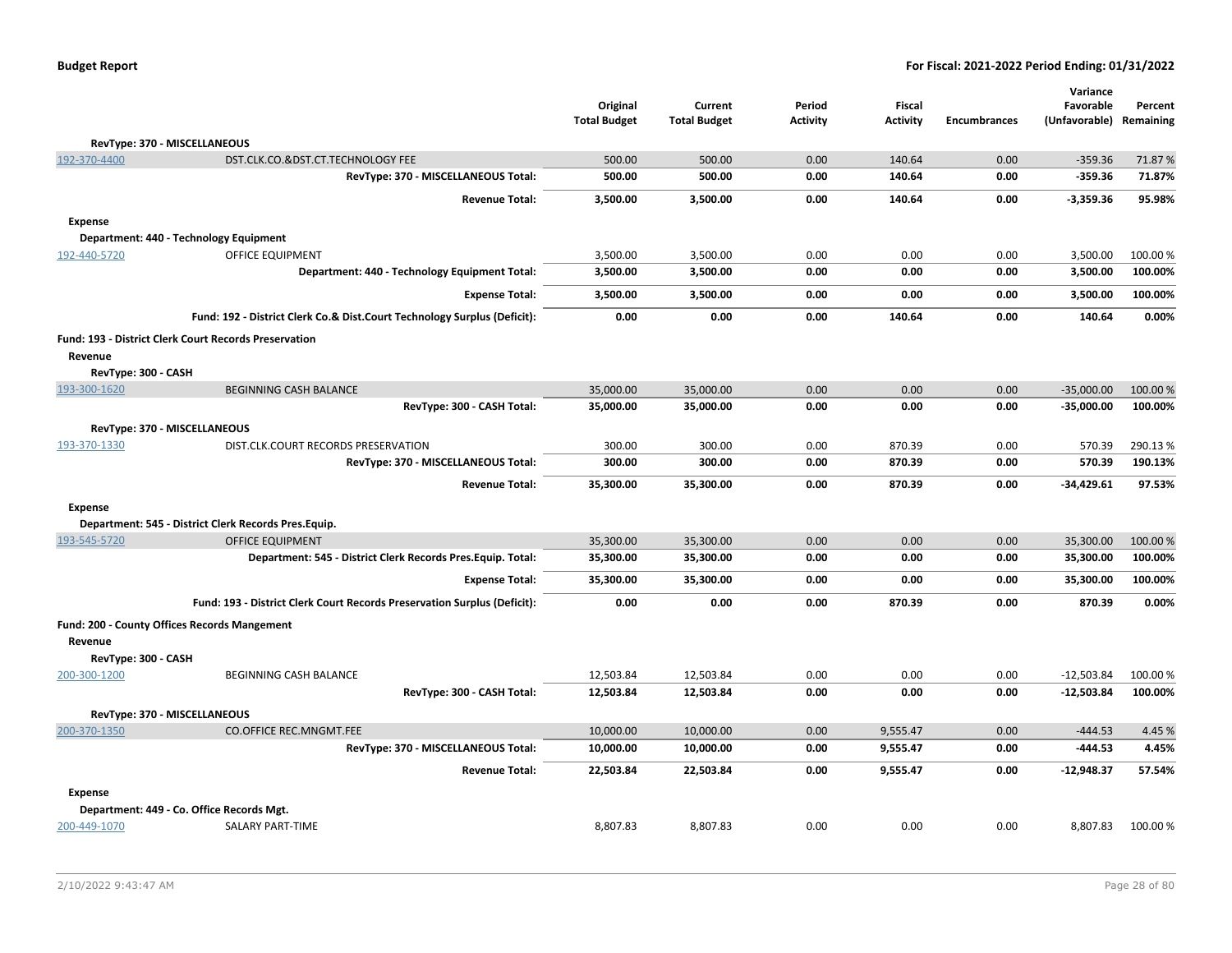| 200-449-2010<br>SOCIAL SECURITY TAXES<br>529.75<br>529.75<br>0.00<br>0.00<br>0.00<br>529.75<br>100.00%<br>1,165.43<br>1,165.43<br>100.00%<br>200-449-2030<br><b>RETIREMENT</b><br>1,165.43<br>0.00<br>0.00<br>0.00<br>200-449-2040<br>26.94<br>0.00<br>15.80<br>58.65%<br><b>WORKERS COMPENSATION</b><br>26.94<br>0.00<br>11.14<br>123.89<br>123.89<br>0.00<br>0.00<br>0.00<br>123.89<br>100.00%<br>200-449-2050<br><b>MEDICARE TAX</b><br>200-449-3500<br>5,000.00<br>5,000.00<br>222.19<br>733.34<br>0.00<br>4,266.66<br>85.33%<br><b>RECORDS DISPOSAL</b><br>200-449-4530<br><b>COMPUTER SOFTWARE</b><br>5,700.00<br>5,700.00<br>0.00<br>0.00<br>0.00<br>5,700.00<br>100.00%<br>1,150.00<br>0.00<br>0.00<br>200-449-5740<br><b>TECHNOLOGY</b><br>1,150.00<br>0.00<br>1,150.00<br>100.00 %<br>Department: 449 - Co. Office Records Mgt. Total:<br>96.69%<br>22,503.84<br>22,503.84<br>222.19<br>744.48<br>21,759.36<br>0.00<br>222.19<br>744.48<br>96.69%<br><b>Expense Total:</b><br>22,503.84<br>22,503.84<br>0.00<br>21,759.36<br>Fund: 200 - County Offices Records Mangement Surplus (Deficit):<br>0.00<br>0.00<br>$-222.19$<br>8,810.99<br>8,810.99<br>0.00%<br>0.00<br>Fund: 210 - Road & Bridge #1<br>Revenue<br>RevType: 300 - CASH<br>BEGINNING CASH BALANCE<br>9,501.50<br>9,501.50<br>0.00<br>0.00<br>0.00<br>$-9,501.50$<br>100.00%<br>210-300-1210<br>$-9,501.50$<br>100.00%<br>RevType: 300 - CASH Total:<br>9,501.50<br>9,501.50<br>0.00<br>0.00<br>0.00<br><b>RevType: 310 - PROPERTY TAXES</b><br><b>CURRENT TAXES</b><br>573,561.92<br>358,229.28<br>0.00<br>$-215,332.64$<br>37.54 %<br>210-310-1100<br>573,561.92<br>249,171.84<br>15,000.00<br>15,000.00<br>2,329.99<br>10,018.24<br>0.00<br>$-4,981.76$<br>33.21%<br>210-310-1200<br><b>DELINQUENT TAXES</b><br>RevType: 310 - PROPERTY TAXES Total:<br>588,561.92<br>588,561.92<br>251,501.83<br>368,247.52<br>0.00<br>$-220,314.40$<br>37.43%<br>RevType: 318 - OTHER TAXES<br>0.00<br>210-318-1200<br>PAY N LIEU TAX/GRASSLAND<br>1,100.00<br>1,100.00<br>0.00<br>0.00<br>$-1,100.00$<br>100.00%<br>500.00<br>500.00<br>0.00<br>442.12<br>0.00<br>$-57.88$<br>11.58%<br>210-318-1210<br>PAY N LIEU TAX/UPPER TRINITY<br>210-318-1600<br><b>SALES TAX REVENUES</b><br>65,000.00<br>65,000.00<br>6,518.41<br>26,858.83<br>0.00<br>$-38,141.17$<br>58.68%<br>RevType: 318 - OTHER TAXES Total:<br>66,600.00<br>66,600.00<br>6,518.41<br>27,300.95<br>0.00<br>$-39,299.05$<br>59.01%<br>RevType: 321 - FEES OF TAX COLLECTOR<br>210-321-2000<br>CAR REGISTRATION/SALES TAX<br>76,000.00<br>76,000.00<br>21,259.98<br>21,259.98<br>0.00<br>$-54,740.02$<br>72.03%<br>60,000.00<br>60,000.00<br>4,724.08<br>0.00<br>66.98%<br>210-321-3000<br>COUNTY'S ADDITIONAL \$10<br>19,813.47<br>$-40,186.53$<br>RevType: 321 - FEES OF TAX COLLECTOR Total:<br>25,984.06<br>41,073.45<br>0.00<br>$-94,926.55$<br>69.80%<br>136,000.00<br>136,000.00<br>RevType: 330 - GRANTS<br>0.00<br>210-330-2200<br><b>CTIF GRANT</b><br>0.00<br>25,600.00<br>0.00<br>0.00<br>0.00%<br>25,600.00<br><b>Budget Adjustments</b><br><b>Number</b><br>Date<br><b>Description</b><br>Adjustment<br>BA0000117<br>01/25/2022<br>RB1increase budget for CTIF money receiv<br>$-25,600.00$<br>0.00<br>0.00<br>25,600.00<br>0.00<br>0.00<br>0.00%<br>RevType: 330 - GRANTS Total:<br>25,600.00<br>RevType: 350 - FINES<br>210-350-4030<br><b>COUNTY CLERK FINES</b><br>5,900.00<br>5,900.00<br>0.00<br>781.90<br>0.00<br>$-5,118.10$<br>86.75%<br>10,000.00<br>10,000.00<br>2,655.12<br>0.00<br>$-7,344.88$<br>73.45 %<br>210-350-4500<br><b>DISTRICT CLERK FINES</b><br>0.00 |              |                | Original<br><b>Total Budget</b> | Current<br><b>Total Budget</b> | Period<br><b>Activity</b> | Fiscal<br><b>Activity</b> | <b>Encumbrances</b> | Variance<br>Favorable<br>(Unfavorable) Remaining | Percent  |
|----------------------------------------------------------------------------------------------------------------------------------------------------------------------------------------------------------------------------------------------------------------------------------------------------------------------------------------------------------------------------------------------------------------------------------------------------------------------------------------------------------------------------------------------------------------------------------------------------------------------------------------------------------------------------------------------------------------------------------------------------------------------------------------------------------------------------------------------------------------------------------------------------------------------------------------------------------------------------------------------------------------------------------------------------------------------------------------------------------------------------------------------------------------------------------------------------------------------------------------------------------------------------------------------------------------------------------------------------------------------------------------------------------------------------------------------------------------------------------------------------------------------------------------------------------------------------------------------------------------------------------------------------------------------------------------------------------------------------------------------------------------------------------------------------------------------------------------------------------------------------------------------------------------------------------------------------------------------------------------------------------------------------------------------------------------------------------------------------------------------------------------------------------------------------------------------------------------------------------------------------------------------------------------------------------------------------------------------------------------------------------------------------------------------------------------------------------------------------------------------------------------------------------------------------------------------------------------------------------------------------------------------------------------------------------------------------------------------------------------------------------------------------------------------------------------------------------------------------------------------------------------------------------------------------------------------------------------------------------------------------------------------------------------------------------------------------------------------------------------------------------------------------------------------------------------------------------------------------------------------------------------------------------------------------------------------------------------------------------------------------------------------------------------------------------------------------------------------------------------------------------------------------------------------------------------------------------------------------------------------|--------------|----------------|---------------------------------|--------------------------------|---------------------------|---------------------------|---------------------|--------------------------------------------------|----------|
|                                                                                                                                                                                                                                                                                                                                                                                                                                                                                                                                                                                                                                                                                                                                                                                                                                                                                                                                                                                                                                                                                                                                                                                                                                                                                                                                                                                                                                                                                                                                                                                                                                                                                                                                                                                                                                                                                                                                                                                                                                                                                                                                                                                                                                                                                                                                                                                                                                                                                                                                                                                                                                                                                                                                                                                                                                                                                                                                                                                                                                                                                                                                                                                                                                                                                                                                                                                                                                                                                                                                                                                                                      |              |                |                                 |                                |                           |                           |                     |                                                  |          |
|                                                                                                                                                                                                                                                                                                                                                                                                                                                                                                                                                                                                                                                                                                                                                                                                                                                                                                                                                                                                                                                                                                                                                                                                                                                                                                                                                                                                                                                                                                                                                                                                                                                                                                                                                                                                                                                                                                                                                                                                                                                                                                                                                                                                                                                                                                                                                                                                                                                                                                                                                                                                                                                                                                                                                                                                                                                                                                                                                                                                                                                                                                                                                                                                                                                                                                                                                                                                                                                                                                                                                                                                                      |              |                |                                 |                                |                           |                           |                     |                                                  |          |
|                                                                                                                                                                                                                                                                                                                                                                                                                                                                                                                                                                                                                                                                                                                                                                                                                                                                                                                                                                                                                                                                                                                                                                                                                                                                                                                                                                                                                                                                                                                                                                                                                                                                                                                                                                                                                                                                                                                                                                                                                                                                                                                                                                                                                                                                                                                                                                                                                                                                                                                                                                                                                                                                                                                                                                                                                                                                                                                                                                                                                                                                                                                                                                                                                                                                                                                                                                                                                                                                                                                                                                                                                      |              |                |                                 |                                |                           |                           |                     |                                                  |          |
|                                                                                                                                                                                                                                                                                                                                                                                                                                                                                                                                                                                                                                                                                                                                                                                                                                                                                                                                                                                                                                                                                                                                                                                                                                                                                                                                                                                                                                                                                                                                                                                                                                                                                                                                                                                                                                                                                                                                                                                                                                                                                                                                                                                                                                                                                                                                                                                                                                                                                                                                                                                                                                                                                                                                                                                                                                                                                                                                                                                                                                                                                                                                                                                                                                                                                                                                                                                                                                                                                                                                                                                                                      |              |                |                                 |                                |                           |                           |                     |                                                  |          |
|                                                                                                                                                                                                                                                                                                                                                                                                                                                                                                                                                                                                                                                                                                                                                                                                                                                                                                                                                                                                                                                                                                                                                                                                                                                                                                                                                                                                                                                                                                                                                                                                                                                                                                                                                                                                                                                                                                                                                                                                                                                                                                                                                                                                                                                                                                                                                                                                                                                                                                                                                                                                                                                                                                                                                                                                                                                                                                                                                                                                                                                                                                                                                                                                                                                                                                                                                                                                                                                                                                                                                                                                                      |              |                |                                 |                                |                           |                           |                     |                                                  |          |
|                                                                                                                                                                                                                                                                                                                                                                                                                                                                                                                                                                                                                                                                                                                                                                                                                                                                                                                                                                                                                                                                                                                                                                                                                                                                                                                                                                                                                                                                                                                                                                                                                                                                                                                                                                                                                                                                                                                                                                                                                                                                                                                                                                                                                                                                                                                                                                                                                                                                                                                                                                                                                                                                                                                                                                                                                                                                                                                                                                                                                                                                                                                                                                                                                                                                                                                                                                                                                                                                                                                                                                                                                      |              |                |                                 |                                |                           |                           |                     |                                                  |          |
|                                                                                                                                                                                                                                                                                                                                                                                                                                                                                                                                                                                                                                                                                                                                                                                                                                                                                                                                                                                                                                                                                                                                                                                                                                                                                                                                                                                                                                                                                                                                                                                                                                                                                                                                                                                                                                                                                                                                                                                                                                                                                                                                                                                                                                                                                                                                                                                                                                                                                                                                                                                                                                                                                                                                                                                                                                                                                                                                                                                                                                                                                                                                                                                                                                                                                                                                                                                                                                                                                                                                                                                                                      |              |                |                                 |                                |                           |                           |                     |                                                  |          |
|                                                                                                                                                                                                                                                                                                                                                                                                                                                                                                                                                                                                                                                                                                                                                                                                                                                                                                                                                                                                                                                                                                                                                                                                                                                                                                                                                                                                                                                                                                                                                                                                                                                                                                                                                                                                                                                                                                                                                                                                                                                                                                                                                                                                                                                                                                                                                                                                                                                                                                                                                                                                                                                                                                                                                                                                                                                                                                                                                                                                                                                                                                                                                                                                                                                                                                                                                                                                                                                                                                                                                                                                                      |              |                |                                 |                                |                           |                           |                     |                                                  |          |
|                                                                                                                                                                                                                                                                                                                                                                                                                                                                                                                                                                                                                                                                                                                                                                                                                                                                                                                                                                                                                                                                                                                                                                                                                                                                                                                                                                                                                                                                                                                                                                                                                                                                                                                                                                                                                                                                                                                                                                                                                                                                                                                                                                                                                                                                                                                                                                                                                                                                                                                                                                                                                                                                                                                                                                                                                                                                                                                                                                                                                                                                                                                                                                                                                                                                                                                                                                                                                                                                                                                                                                                                                      |              |                |                                 |                                |                           |                           |                     |                                                  |          |
|                                                                                                                                                                                                                                                                                                                                                                                                                                                                                                                                                                                                                                                                                                                                                                                                                                                                                                                                                                                                                                                                                                                                                                                                                                                                                                                                                                                                                                                                                                                                                                                                                                                                                                                                                                                                                                                                                                                                                                                                                                                                                                                                                                                                                                                                                                                                                                                                                                                                                                                                                                                                                                                                                                                                                                                                                                                                                                                                                                                                                                                                                                                                                                                                                                                                                                                                                                                                                                                                                                                                                                                                                      |              |                |                                 |                                |                           |                           |                     |                                                  |          |
|                                                                                                                                                                                                                                                                                                                                                                                                                                                                                                                                                                                                                                                                                                                                                                                                                                                                                                                                                                                                                                                                                                                                                                                                                                                                                                                                                                                                                                                                                                                                                                                                                                                                                                                                                                                                                                                                                                                                                                                                                                                                                                                                                                                                                                                                                                                                                                                                                                                                                                                                                                                                                                                                                                                                                                                                                                                                                                                                                                                                                                                                                                                                                                                                                                                                                                                                                                                                                                                                                                                                                                                                                      |              |                |                                 |                                |                           |                           |                     |                                                  |          |
|                                                                                                                                                                                                                                                                                                                                                                                                                                                                                                                                                                                                                                                                                                                                                                                                                                                                                                                                                                                                                                                                                                                                                                                                                                                                                                                                                                                                                                                                                                                                                                                                                                                                                                                                                                                                                                                                                                                                                                                                                                                                                                                                                                                                                                                                                                                                                                                                                                                                                                                                                                                                                                                                                                                                                                                                                                                                                                                                                                                                                                                                                                                                                                                                                                                                                                                                                                                                                                                                                                                                                                                                                      |              |                |                                 |                                |                           |                           |                     |                                                  |          |
|                                                                                                                                                                                                                                                                                                                                                                                                                                                                                                                                                                                                                                                                                                                                                                                                                                                                                                                                                                                                                                                                                                                                                                                                                                                                                                                                                                                                                                                                                                                                                                                                                                                                                                                                                                                                                                                                                                                                                                                                                                                                                                                                                                                                                                                                                                                                                                                                                                                                                                                                                                                                                                                                                                                                                                                                                                                                                                                                                                                                                                                                                                                                                                                                                                                                                                                                                                                                                                                                                                                                                                                                                      |              |                |                                 |                                |                           |                           |                     |                                                  |          |
|                                                                                                                                                                                                                                                                                                                                                                                                                                                                                                                                                                                                                                                                                                                                                                                                                                                                                                                                                                                                                                                                                                                                                                                                                                                                                                                                                                                                                                                                                                                                                                                                                                                                                                                                                                                                                                                                                                                                                                                                                                                                                                                                                                                                                                                                                                                                                                                                                                                                                                                                                                                                                                                                                                                                                                                                                                                                                                                                                                                                                                                                                                                                                                                                                                                                                                                                                                                                                                                                                                                                                                                                                      |              |                |                                 |                                |                           |                           |                     |                                                  |          |
|                                                                                                                                                                                                                                                                                                                                                                                                                                                                                                                                                                                                                                                                                                                                                                                                                                                                                                                                                                                                                                                                                                                                                                                                                                                                                                                                                                                                                                                                                                                                                                                                                                                                                                                                                                                                                                                                                                                                                                                                                                                                                                                                                                                                                                                                                                                                                                                                                                                                                                                                                                                                                                                                                                                                                                                                                                                                                                                                                                                                                                                                                                                                                                                                                                                                                                                                                                                                                                                                                                                                                                                                                      |              |                |                                 |                                |                           |                           |                     |                                                  |          |
|                                                                                                                                                                                                                                                                                                                                                                                                                                                                                                                                                                                                                                                                                                                                                                                                                                                                                                                                                                                                                                                                                                                                                                                                                                                                                                                                                                                                                                                                                                                                                                                                                                                                                                                                                                                                                                                                                                                                                                                                                                                                                                                                                                                                                                                                                                                                                                                                                                                                                                                                                                                                                                                                                                                                                                                                                                                                                                                                                                                                                                                                                                                                                                                                                                                                                                                                                                                                                                                                                                                                                                                                                      |              |                |                                 |                                |                           |                           |                     |                                                  |          |
|                                                                                                                                                                                                                                                                                                                                                                                                                                                                                                                                                                                                                                                                                                                                                                                                                                                                                                                                                                                                                                                                                                                                                                                                                                                                                                                                                                                                                                                                                                                                                                                                                                                                                                                                                                                                                                                                                                                                                                                                                                                                                                                                                                                                                                                                                                                                                                                                                                                                                                                                                                                                                                                                                                                                                                                                                                                                                                                                                                                                                                                                                                                                                                                                                                                                                                                                                                                                                                                                                                                                                                                                                      |              |                |                                 |                                |                           |                           |                     |                                                  |          |
|                                                                                                                                                                                                                                                                                                                                                                                                                                                                                                                                                                                                                                                                                                                                                                                                                                                                                                                                                                                                                                                                                                                                                                                                                                                                                                                                                                                                                                                                                                                                                                                                                                                                                                                                                                                                                                                                                                                                                                                                                                                                                                                                                                                                                                                                                                                                                                                                                                                                                                                                                                                                                                                                                                                                                                                                                                                                                                                                                                                                                                                                                                                                                                                                                                                                                                                                                                                                                                                                                                                                                                                                                      |              |                |                                 |                                |                           |                           |                     |                                                  |          |
|                                                                                                                                                                                                                                                                                                                                                                                                                                                                                                                                                                                                                                                                                                                                                                                                                                                                                                                                                                                                                                                                                                                                                                                                                                                                                                                                                                                                                                                                                                                                                                                                                                                                                                                                                                                                                                                                                                                                                                                                                                                                                                                                                                                                                                                                                                                                                                                                                                                                                                                                                                                                                                                                                                                                                                                                                                                                                                                                                                                                                                                                                                                                                                                                                                                                                                                                                                                                                                                                                                                                                                                                                      |              |                |                                 |                                |                           |                           |                     |                                                  |          |
|                                                                                                                                                                                                                                                                                                                                                                                                                                                                                                                                                                                                                                                                                                                                                                                                                                                                                                                                                                                                                                                                                                                                                                                                                                                                                                                                                                                                                                                                                                                                                                                                                                                                                                                                                                                                                                                                                                                                                                                                                                                                                                                                                                                                                                                                                                                                                                                                                                                                                                                                                                                                                                                                                                                                                                                                                                                                                                                                                                                                                                                                                                                                                                                                                                                                                                                                                                                                                                                                                                                                                                                                                      |              |                |                                 |                                |                           |                           |                     |                                                  |          |
|                                                                                                                                                                                                                                                                                                                                                                                                                                                                                                                                                                                                                                                                                                                                                                                                                                                                                                                                                                                                                                                                                                                                                                                                                                                                                                                                                                                                                                                                                                                                                                                                                                                                                                                                                                                                                                                                                                                                                                                                                                                                                                                                                                                                                                                                                                                                                                                                                                                                                                                                                                                                                                                                                                                                                                                                                                                                                                                                                                                                                                                                                                                                                                                                                                                                                                                                                                                                                                                                                                                                                                                                                      |              |                |                                 |                                |                           |                           |                     |                                                  |          |
|                                                                                                                                                                                                                                                                                                                                                                                                                                                                                                                                                                                                                                                                                                                                                                                                                                                                                                                                                                                                                                                                                                                                                                                                                                                                                                                                                                                                                                                                                                                                                                                                                                                                                                                                                                                                                                                                                                                                                                                                                                                                                                                                                                                                                                                                                                                                                                                                                                                                                                                                                                                                                                                                                                                                                                                                                                                                                                                                                                                                                                                                                                                                                                                                                                                                                                                                                                                                                                                                                                                                                                                                                      |              |                |                                 |                                |                           |                           |                     |                                                  |          |
|                                                                                                                                                                                                                                                                                                                                                                                                                                                                                                                                                                                                                                                                                                                                                                                                                                                                                                                                                                                                                                                                                                                                                                                                                                                                                                                                                                                                                                                                                                                                                                                                                                                                                                                                                                                                                                                                                                                                                                                                                                                                                                                                                                                                                                                                                                                                                                                                                                                                                                                                                                                                                                                                                                                                                                                                                                                                                                                                                                                                                                                                                                                                                                                                                                                                                                                                                                                                                                                                                                                                                                                                                      |              |                |                                 |                                |                           |                           |                     |                                                  |          |
|                                                                                                                                                                                                                                                                                                                                                                                                                                                                                                                                                                                                                                                                                                                                                                                                                                                                                                                                                                                                                                                                                                                                                                                                                                                                                                                                                                                                                                                                                                                                                                                                                                                                                                                                                                                                                                                                                                                                                                                                                                                                                                                                                                                                                                                                                                                                                                                                                                                                                                                                                                                                                                                                                                                                                                                                                                                                                                                                                                                                                                                                                                                                                                                                                                                                                                                                                                                                                                                                                                                                                                                                                      |              |                |                                 |                                |                           |                           |                     |                                                  |          |
|                                                                                                                                                                                                                                                                                                                                                                                                                                                                                                                                                                                                                                                                                                                                                                                                                                                                                                                                                                                                                                                                                                                                                                                                                                                                                                                                                                                                                                                                                                                                                                                                                                                                                                                                                                                                                                                                                                                                                                                                                                                                                                                                                                                                                                                                                                                                                                                                                                                                                                                                                                                                                                                                                                                                                                                                                                                                                                                                                                                                                                                                                                                                                                                                                                                                                                                                                                                                                                                                                                                                                                                                                      |              |                |                                 |                                |                           |                           |                     |                                                  |          |
|                                                                                                                                                                                                                                                                                                                                                                                                                                                                                                                                                                                                                                                                                                                                                                                                                                                                                                                                                                                                                                                                                                                                                                                                                                                                                                                                                                                                                                                                                                                                                                                                                                                                                                                                                                                                                                                                                                                                                                                                                                                                                                                                                                                                                                                                                                                                                                                                                                                                                                                                                                                                                                                                                                                                                                                                                                                                                                                                                                                                                                                                                                                                                                                                                                                                                                                                                                                                                                                                                                                                                                                                                      |              |                |                                 |                                |                           |                           |                     |                                                  |          |
|                                                                                                                                                                                                                                                                                                                                                                                                                                                                                                                                                                                                                                                                                                                                                                                                                                                                                                                                                                                                                                                                                                                                                                                                                                                                                                                                                                                                                                                                                                                                                                                                                                                                                                                                                                                                                                                                                                                                                                                                                                                                                                                                                                                                                                                                                                                                                                                                                                                                                                                                                                                                                                                                                                                                                                                                                                                                                                                                                                                                                                                                                                                                                                                                                                                                                                                                                                                                                                                                                                                                                                                                                      |              |                |                                 |                                |                           |                           |                     |                                                  |          |
|                                                                                                                                                                                                                                                                                                                                                                                                                                                                                                                                                                                                                                                                                                                                                                                                                                                                                                                                                                                                                                                                                                                                                                                                                                                                                                                                                                                                                                                                                                                                                                                                                                                                                                                                                                                                                                                                                                                                                                                                                                                                                                                                                                                                                                                                                                                                                                                                                                                                                                                                                                                                                                                                                                                                                                                                                                                                                                                                                                                                                                                                                                                                                                                                                                                                                                                                                                                                                                                                                                                                                                                                                      |              |                |                                 |                                |                           |                           |                     |                                                  |          |
|                                                                                                                                                                                                                                                                                                                                                                                                                                                                                                                                                                                                                                                                                                                                                                                                                                                                                                                                                                                                                                                                                                                                                                                                                                                                                                                                                                                                                                                                                                                                                                                                                                                                                                                                                                                                                                                                                                                                                                                                                                                                                                                                                                                                                                                                                                                                                                                                                                                                                                                                                                                                                                                                                                                                                                                                                                                                                                                                                                                                                                                                                                                                                                                                                                                                                                                                                                                                                                                                                                                                                                                                                      |              |                |                                 |                                |                           |                           |                     |                                                  |          |
|                                                                                                                                                                                                                                                                                                                                                                                                                                                                                                                                                                                                                                                                                                                                                                                                                                                                                                                                                                                                                                                                                                                                                                                                                                                                                                                                                                                                                                                                                                                                                                                                                                                                                                                                                                                                                                                                                                                                                                                                                                                                                                                                                                                                                                                                                                                                                                                                                                                                                                                                                                                                                                                                                                                                                                                                                                                                                                                                                                                                                                                                                                                                                                                                                                                                                                                                                                                                                                                                                                                                                                                                                      |              |                |                                 |                                |                           |                           |                     |                                                  |          |
|                                                                                                                                                                                                                                                                                                                                                                                                                                                                                                                                                                                                                                                                                                                                                                                                                                                                                                                                                                                                                                                                                                                                                                                                                                                                                                                                                                                                                                                                                                                                                                                                                                                                                                                                                                                                                                                                                                                                                                                                                                                                                                                                                                                                                                                                                                                                                                                                                                                                                                                                                                                                                                                                                                                                                                                                                                                                                                                                                                                                                                                                                                                                                                                                                                                                                                                                                                                                                                                                                                                                                                                                                      |              |                |                                 |                                |                           |                           |                     |                                                  |          |
|                                                                                                                                                                                                                                                                                                                                                                                                                                                                                                                                                                                                                                                                                                                                                                                                                                                                                                                                                                                                                                                                                                                                                                                                                                                                                                                                                                                                                                                                                                                                                                                                                                                                                                                                                                                                                                                                                                                                                                                                                                                                                                                                                                                                                                                                                                                                                                                                                                                                                                                                                                                                                                                                                                                                                                                                                                                                                                                                                                                                                                                                                                                                                                                                                                                                                                                                                                                                                                                                                                                                                                                                                      |              |                |                                 |                                |                           |                           |                     |                                                  |          |
|                                                                                                                                                                                                                                                                                                                                                                                                                                                                                                                                                                                                                                                                                                                                                                                                                                                                                                                                                                                                                                                                                                                                                                                                                                                                                                                                                                                                                                                                                                                                                                                                                                                                                                                                                                                                                                                                                                                                                                                                                                                                                                                                                                                                                                                                                                                                                                                                                                                                                                                                                                                                                                                                                                                                                                                                                                                                                                                                                                                                                                                                                                                                                                                                                                                                                                                                                                                                                                                                                                                                                                                                                      |              |                |                                 |                                |                           |                           |                     |                                                  |          |
|                                                                                                                                                                                                                                                                                                                                                                                                                                                                                                                                                                                                                                                                                                                                                                                                                                                                                                                                                                                                                                                                                                                                                                                                                                                                                                                                                                                                                                                                                                                                                                                                                                                                                                                                                                                                                                                                                                                                                                                                                                                                                                                                                                                                                                                                                                                                                                                                                                                                                                                                                                                                                                                                                                                                                                                                                                                                                                                                                                                                                                                                                                                                                                                                                                                                                                                                                                                                                                                                                                                                                                                                                      |              |                |                                 |                                |                           |                           |                     |                                                  |          |
|                                                                                                                                                                                                                                                                                                                                                                                                                                                                                                                                                                                                                                                                                                                                                                                                                                                                                                                                                                                                                                                                                                                                                                                                                                                                                                                                                                                                                                                                                                                                                                                                                                                                                                                                                                                                                                                                                                                                                                                                                                                                                                                                                                                                                                                                                                                                                                                                                                                                                                                                                                                                                                                                                                                                                                                                                                                                                                                                                                                                                                                                                                                                                                                                                                                                                                                                                                                                                                                                                                                                                                                                                      |              |                |                                 |                                |                           |                           |                     |                                                  |          |
|                                                                                                                                                                                                                                                                                                                                                                                                                                                                                                                                                                                                                                                                                                                                                                                                                                                                                                                                                                                                                                                                                                                                                                                                                                                                                                                                                                                                                                                                                                                                                                                                                                                                                                                                                                                                                                                                                                                                                                                                                                                                                                                                                                                                                                                                                                                                                                                                                                                                                                                                                                                                                                                                                                                                                                                                                                                                                                                                                                                                                                                                                                                                                                                                                                                                                                                                                                                                                                                                                                                                                                                                                      |              |                |                                 |                                |                           |                           |                     |                                                  |          |
|                                                                                                                                                                                                                                                                                                                                                                                                                                                                                                                                                                                                                                                                                                                                                                                                                                                                                                                                                                                                                                                                                                                                                                                                                                                                                                                                                                                                                                                                                                                                                                                                                                                                                                                                                                                                                                                                                                                                                                                                                                                                                                                                                                                                                                                                                                                                                                                                                                                                                                                                                                                                                                                                                                                                                                                                                                                                                                                                                                                                                                                                                                                                                                                                                                                                                                                                                                                                                                                                                                                                                                                                                      |              |                |                                 |                                |                           |                           |                     |                                                  |          |
|                                                                                                                                                                                                                                                                                                                                                                                                                                                                                                                                                                                                                                                                                                                                                                                                                                                                                                                                                                                                                                                                                                                                                                                                                                                                                                                                                                                                                                                                                                                                                                                                                                                                                                                                                                                                                                                                                                                                                                                                                                                                                                                                                                                                                                                                                                                                                                                                                                                                                                                                                                                                                                                                                                                                                                                                                                                                                                                                                                                                                                                                                                                                                                                                                                                                                                                                                                                                                                                                                                                                                                                                                      |              |                |                                 |                                |                           |                           |                     |                                                  |          |
|                                                                                                                                                                                                                                                                                                                                                                                                                                                                                                                                                                                                                                                                                                                                                                                                                                                                                                                                                                                                                                                                                                                                                                                                                                                                                                                                                                                                                                                                                                                                                                                                                                                                                                                                                                                                                                                                                                                                                                                                                                                                                                                                                                                                                                                                                                                                                                                                                                                                                                                                                                                                                                                                                                                                                                                                                                                                                                                                                                                                                                                                                                                                                                                                                                                                                                                                                                                                                                                                                                                                                                                                                      |              |                |                                 |                                |                           |                           |                     |                                                  |          |
|                                                                                                                                                                                                                                                                                                                                                                                                                                                                                                                                                                                                                                                                                                                                                                                                                                                                                                                                                                                                                                                                                                                                                                                                                                                                                                                                                                                                                                                                                                                                                                                                                                                                                                                                                                                                                                                                                                                                                                                                                                                                                                                                                                                                                                                                                                                                                                                                                                                                                                                                                                                                                                                                                                                                                                                                                                                                                                                                                                                                                                                                                                                                                                                                                                                                                                                                                                                                                                                                                                                                                                                                                      | 210-350-4550 | J. P. #1 FINES | 3,500.00                        | 3,500.00                       | 0.00                      | 0.00                      | 0.00                | $-3,500.00$                                      | 100.00 % |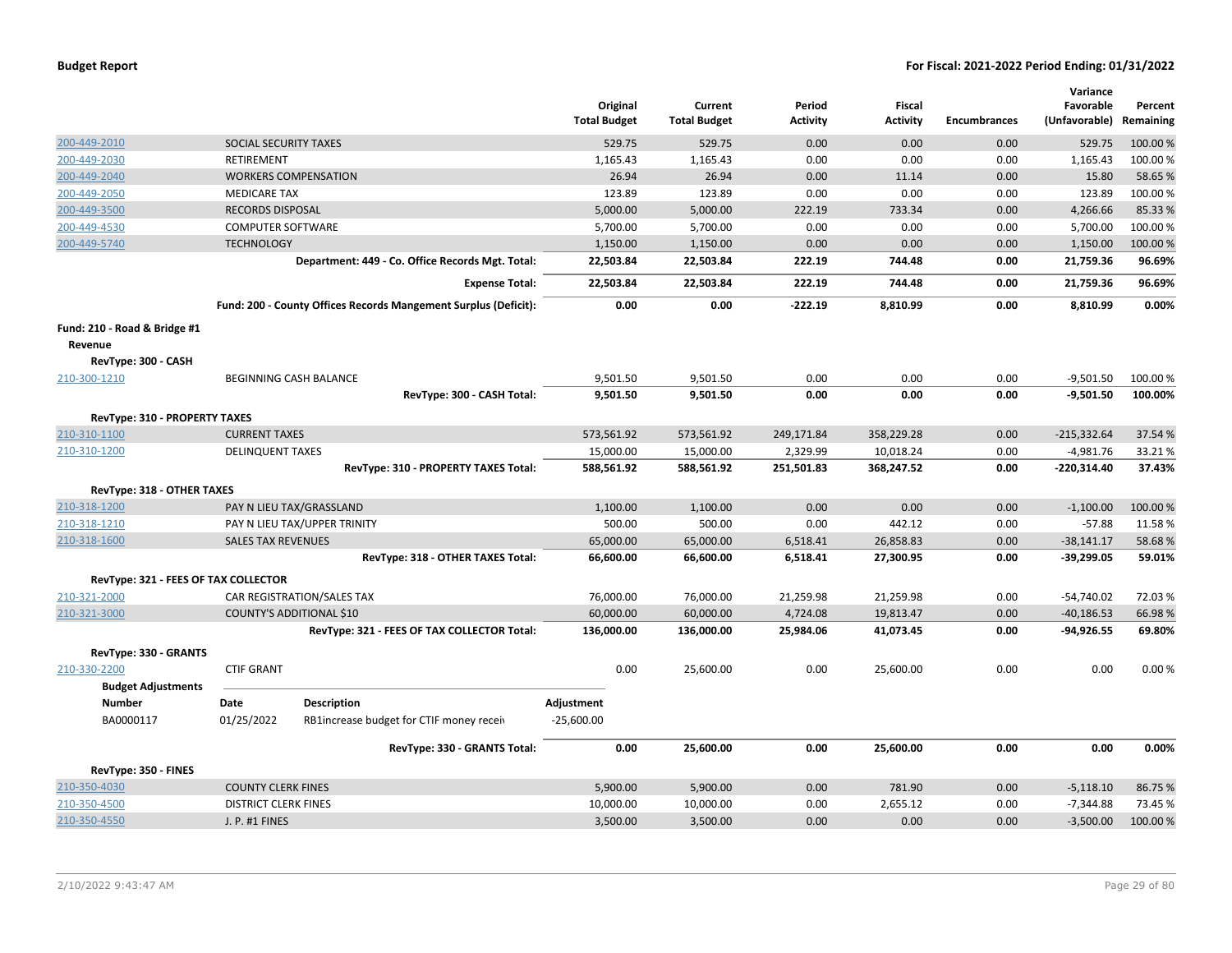| <b>Budget Report</b> |  |
|----------------------|--|
|----------------------|--|

|                                             |                               |                                                    |                     |                     |                 |               |                     | Variance      |           |
|---------------------------------------------|-------------------------------|----------------------------------------------------|---------------------|---------------------|-----------------|---------------|---------------------|---------------|-----------|
|                                             |                               |                                                    | Original            | Current             | Period          | <b>Fiscal</b> |                     | Favorable     | Percent   |
|                                             |                               |                                                    | <b>Total Budget</b> | <b>Total Budget</b> | <b>Activity</b> | Activity      | <b>Encumbrances</b> | (Unfavorable) | Remaining |
| 210-350-4560                                | J. P. #2 FINES                |                                                    | 2,500.00            | 2,500.00            | 0.00            | 0.00          | 0.00                | $-2,500.00$   | 100.00%   |
| 210-350-4570                                | J. P. #3 FINES                |                                                    | 2,000.00            | 2,000.00            | 0.00            | 530.19        | 0.00                | $-1,469.81$   | 73.49%    |
|                                             |                               | RevType: 350 - FINES Total:                        | 23,900.00           | 23,900.00           | 0.00            | 3,967.21      | 0.00                | $-19,932.79$  | 83.40%    |
| <b>RevType: 360 - INTEREST EARNINGS</b>     |                               |                                                    |                     |                     |                 |               |                     |               |           |
| 210-360-1000                                | <b>INTEREST EARNINGS</b>      |                                                    | 10.00               | 10.00               | 0.00            | 8.36          | 0.00                | $-1.64$       | 16.40%    |
|                                             |                               | RevType: 360 - INTEREST EARNINGS Total:            | 10.00               | 10.00               | 0.00            | 8.36          | 0.00                | $-1.64$       | 16.40%    |
| RevType: 364 - SALE OF ASSETS LAND/BUILDING |                               |                                                    |                     |                     |                 |               |                     |               |           |
| 210-364-1630                                | <b>SALE OF EQUIPMENT</b>      |                                                    | 1,000.00            | 1,000.00            | 0.00            | 0.00          | 0.00                | $-1,000.00$   | 100.00%   |
|                                             |                               | RevType: 364 - SALE OF ASSETS LAND/BUILDING Total: | 1,000.00            | 1,000.00            | 0.00            | 0.00          | 0.00                | $-1,000.00$   | 100.00%   |
|                                             |                               |                                                    |                     |                     |                 |               |                     |               |           |
| RevType: 370 - MISCELLANEOUS                |                               |                                                    |                     |                     |                 |               |                     |               |           |
| 210-370-1200                                | <b>STATE LATERAL ROAD</b>     |                                                    | 8,400.00            | 8,400.00            | 0.00            | 8,422.07      | 0.00                | 22.07         | 100.26%   |
| 210-370-1250                                | <b>TDT WEIGHT FEES</b>        |                                                    | 20,000.00           | 20,000.00           | 0.00            | 10,801.42     | 0.00                | $-9,198.58$   | 45.99%    |
| 210-370-1300                                |                               | REFUNDS & MISCELLANEOUS                            | 1,000.00            | 1,000.00            | 124.67          | 124.67        | 0.00                | $-875.33$     | 87.53%    |
| 210-370-1380                                | <b>SALE OF SCRAP IRON</b>     |                                                    | 500.00              | 500.00              | 0.00            | 0.00          | 0.00                | $-500.00$     | 100.00 %  |
| 210-370-1420                                |                               | <b>CULVERT PERMITTING PROCESS</b>                  | 400.00              | 400.00              | 40.00           | 120.00        | 0.00                | $-280.00$     | 70.00 %   |
| 210-370-1450                                |                               | <b>REIMBURSEMENT OF MATERIALS</b>                  | 8,000.00            | 8,000.00            | 0.00            | 0.00          | 0.00                | $-8,000.00$   | 100.00 %  |
|                                             |                               | RevType: 370 - MISCELLANEOUS Total:                | 38,300.00           | 38,300.00           | 164.67          | 19,468.16     | 0.00                | $-18,831.84$  | 49.17%    |
|                                             |                               | <b>Revenue Total:</b>                              | 863,873.42          | 889,473.42          | 284,168.97      | 485,665.65    | 0.00                | -403,807.77   | 45.40%    |
| <b>Expense</b>                              |                               |                                                    |                     |                     |                 |               |                     |               |           |
| Department: 621 - Road & Bridge 1           |                               |                                                    |                     |                     |                 |               |                     |               |           |
| 210-621-1010                                |                               | SALARY ELECTED OFFICIAL                            | 67,643.51           | 67,643.51           | 5,010.64        | 22,547.88     | 0.00                | 45,095.63     | 66.67%    |
| 210-621-1030                                | <b>SALARY FOREMAN</b>         |                                                    | 34,746.65           | 34,746.65           | 2,573.83        | 11,630.49     | 0.00                | 23,116.16     | 66.53%    |
| 210-621-1050                                | <b>SALARY SECRETARY</b>       |                                                    | 11,232.00           | 11,232.00           | 0.00            | 0.00          | 0.00                | 11,232.00     | 100.00%   |
| 210-621-1060                                |                               | SALARY PRECINCT EMPLOYEES                          | 200,049.25          | 200,049.25          | 9,514.27        | 41,609.88     | 0.00                | 158,439.37    | 79.20%    |
| 210-621-2010                                | SOCIAL SECURITY TAXES         |                                                    | 18,751.24           | 18,751.24           | 1,024.33        | 4,518.97      | 0.00                | 14,232.27     | 75.90%    |
| 210-621-2020                                |                               | <b>GROUP HEALTH INSURANCE</b>                      | 106,204.16          | 106,204.16          | 7,760.06        | 25,497.34     | 0.00                | 80,706.82     | 75.99%    |
| 210-621-2030                                | RETIREMENT                    |                                                    | 36,413.70           | 36,413.70           | 2,058.67        | 9,019.32      | 0.00                | 27,394.38     | 75.23 %   |
| 210-621-2040                                |                               | <b>WORKERS COMPENSATION</b>                        | 7,428.27            | 7,428.27            | 0.00            | 2,486.37      | 0.00                | 4,941.90      | 66.53%    |
| 210-621-2050                                | <b>MEDICARE TAX</b>           |                                                    | 4,385.37            | 4,385.37            | 239.57          | 1,056.87      | 0.00                | 3,328.50      | 75.90%    |
| 210-621-3140                                |                               | EMPLOYEE PHYSICALS/DOT TESTING                     | 300.00              | 300.00              | 0.00            | 160.00        | 0.00                | 140.00        | 46.67%    |
| 210-621-3400                                | <b>SHOP SUPPLIES</b>          |                                                    | 2,000.00            | 2,000.00            | 561.13          | 2,089.40      | 0.00                | $-89.40$      | $-4.47%$  |
| 210-621-3410                                |                               | R&B MAT. ROCK & GRAVEL                             | 100,000.00          | 100,000.00          | 11,445.15       | 35,566.73     | 0.00                | 64,433.27     | 64.43%    |
| 210-621-3420                                | <b>R&amp;B MAT. CULVERTS</b>  |                                                    | 12,000.00           | 12,000.00           | 0.00            | 0.00          | 0.00                | 12,000.00     | 100.00%   |
| 210-621-3430                                |                               | R&B MAT. HARDWARE & LUMBER                         | 2,000.00            | 2,000.00            | 0.00            | 1,257.33      | 0.00                | 742.67        | 37.13 %   |
| 210-621-3440                                |                               | R&B MAT. ASPHALT/RD OIL                            | 60,000.00           | 85,600.00           | 0.00            | 0.00          | 0.00                | 85,600.00     | 100.00%   |
| <b>Budget Adjustments</b>                   |                               |                                                    |                     |                     |                 |               |                     |               |           |
| <b>Number</b>                               | Date                          | <b>Description</b>                                 | Adjustment          |                     |                 |               |                     |               |           |
| BA0000117                                   | 01/25/2022                    | RB1increase budget for CTIF money receiv           | 25,600.00           |                     |                 |               |                     |               |           |
| 210-621-4060                                | <b>TAX APPRAISAL DISTRICT</b> |                                                    | 31,431.34           | 31,431.34           | 0.00            | 9,342.20      | 0.00                | 22.089.14     | 70.28%    |
|                                             |                               |                                                    |                     |                     |                 |               |                     |               |           |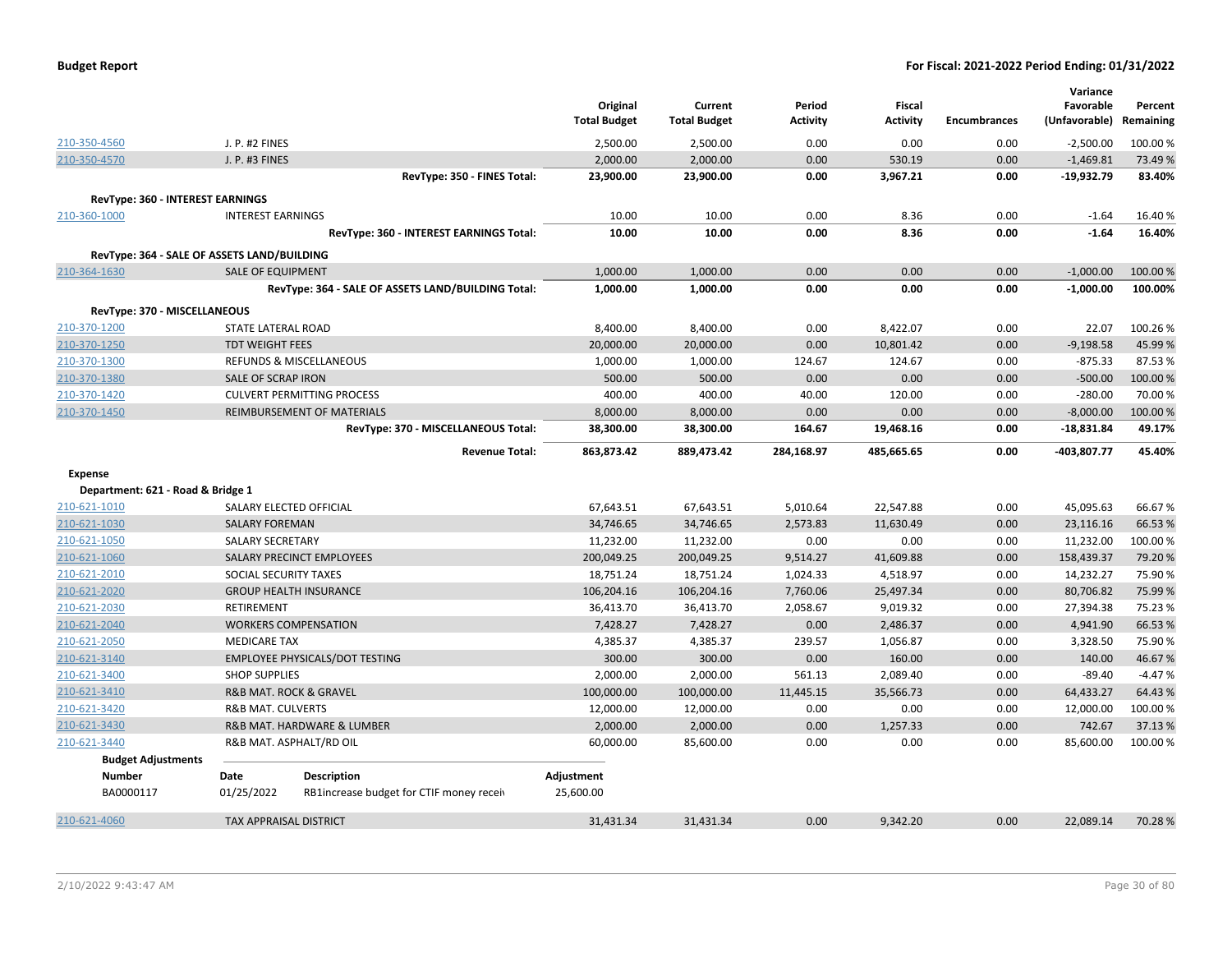| <b>Budget Report</b> |  |
|----------------------|--|
|----------------------|--|

|                                      |                                                 | Original<br><b>Total Budget</b> | Current<br><b>Total Budget</b> | Period<br><b>Activity</b> | Fiscal<br><b>Activity</b> | <b>Encumbrances</b> | Variance<br>Favorable<br>(Unfavorable) | Percent<br>Remaining |
|--------------------------------------|-------------------------------------------------|---------------------------------|--------------------------------|---------------------------|---------------------------|---------------------|----------------------------------------|----------------------|
| 210-621-4210                         | <b>INTERNET</b>                                 | 1,100.00                        | 1,100.00                       | 56.90                     | 227.60                    | 0.00                | 872.40                                 | 79.31%               |
| 210-621-4270                         | OUT OF COUNTY TRAVEL/TRAINING                   | 1,435.58                        | 1,435.58                       | 0.00                      | 1,545.00                  | 0.00                | $-109.42$                              | $-7.62%$             |
| 210-621-4300                         | <b>BIDS, NOTICES &amp; PERMITS</b>              | 300.00                          | 300.00                         | 0.00                      | 0.00                      | 0.00                | 300.00                                 | 100.00%              |
| 210-621-4350                         | <b>PRINTING</b>                                 | 100.00                          | 100.00                         | 0.00                      | 0.00                      | 0.00                | 100.00                                 | 100.00%              |
| 210-621-4400                         | UTILITY ELECTRICITY                             | 1,200.00                        | 1,200.00                       | 135.60                    | 373.35                    | 0.00                | 826.65                                 | 68.89%               |
| 210-621-4420                         | <b>UTILITY WATER</b>                            | 250.00                          | 250.00                         | 18.79                     | 56.68                     | 0.00                | 193.32                                 | 77.33 %              |
| 210-621-4430                         | <b>TRASH PICKUP</b>                             | 1,000.00                        | 1,000.00                       | 70.00                     | 280.00                    | 0.00                | 720.00                                 | 72.00 %              |
| 210-621-4500                         | <b>R&amp;M BUILDING</b>                         | 300.00                          | 300.00                         | 0.00                      | 134.91                    | 0.00                | 165.09                                 | 55.03 %              |
| 210-621-4503                         | FIRE EXTINGUISHER INSPECTION                    | 77.00                           | 77.00                          | 0.00                      | 0.00                      | 0.00                | 77.00                                  | 100.00%              |
| 210-621-4570                         | R&M MACHINERY GAS & OIL                         | 30,000.00                       | 30,000.00                      | 2,635.50                  | 11,008.45                 | 0.00                | 18,991.55                              | 63.31%               |
| 210-621-4580                         | <b>R&amp;M MACHINERY PARTS</b>                  | 22,500.00                       | 22,500.00                      | 82.88                     | 11,486.44                 | 0.00                | 11,013.56                              | 48.95%               |
| 210-621-4590                         | <b>R&amp;M MACH. TIRES &amp; TUBES</b>          | 15,000.00                       | 15,000.00                      | 150.00                    | 1,155.00                  | 0.00                | 13,845.00                              | 92.30%               |
| 210-621-4600                         | <b>EQUIPMENT RENTAL/LEASE</b>                   | 20,000.00                       | 20,000.00                      | 0.00                      | 7,986.55                  | 0.00                | 12,013.45                              | 60.07%               |
| 210-621-4810                         | <b>DUES</b>                                     | 395.00                          | 395.00                         | 0.00                      | 0.00                      | 0.00                | 395.00                                 | 100.00%              |
| 210-621-4820                         | INSURANCE                                       | 2,900.00                        | 2,900.00                       | 0.00                      | 3,221.00                  | 0.00                | $-321.00$                              | $-11.07%$            |
| 210-621-4910                         | SOIL & WATER CONSERVATION                       | 0.00                            | 0.00                           | 250.00                    | 250.00                    | 0.00                | $-250.00$                              | 0.00%                |
| 210-621-5710                         | PURCHASE OF MACH./EQUIP                         | 70,000.00                       | 70,000.00                      | 0.00                      | 0.00                      | 30,158.21           | 39,841.79                              | 56.92%               |
| 210-621-5740                         | <b>TECHNOLOGY</b>                               | 2,730.35                        | 2,730.35                       | 0.00                      | 0.00                      | 0.00                | 2,730.35                               | 100.00%              |
|                                      | Department: 621 - Road & Bridge 1 Total:        | 863,873.42                      | 889,473.42                     | 43,587.32                 | 204,507.76                | 30,158.21           | 654,807.45                             | 73.62%               |
|                                      | <b>Expense Total:</b>                           | 863,873.42                      | 889,473.42                     | 43,587.32                 | 204,507.76                | 30,158.21           | 654,807.45                             | 73.62%               |
|                                      | Fund: 210 - Road & Bridge #1 Surplus (Deficit): | 0.00                            | 0.00                           | 240.581.65                | 281.157.89                | $-30,158.21$        | 250,999.68                             | 0.00%                |
| Fund: 220 - Road & Bridge #2         |                                                 |                                 |                                |                           |                           |                     |                                        |                      |
| Revenue                              |                                                 |                                 |                                |                           |                           |                     |                                        |                      |
| RevType: 310 - PROPERTY TAXES        |                                                 |                                 |                                |                           |                           |                     |                                        |                      |
| 220-310-1100                         | <b>CURRENT TAXES</b>                            | 668,123.64                      | 668,123.64                     | 290,302.14                | 417,361.49                | 0.00                | $-250,762.15$                          | 37.53%               |
| 220-310-1200                         | <b>DELINQUENT TAXES</b>                         | 18,000.00                       | 18,000.00                      | 2,714.58                  | 11,671.90                 | 0.00                | $-6,328.10$                            | 35.16%               |
|                                      | RevType: 310 - PROPERTY TAXES Total:            | 686,123.64                      | 686,123.64                     | 293,016.72                | 429,033.39                | 0.00                | $-257,090.25$                          | 37.47%               |
| RevType: 318 - OTHER TAXES           |                                                 |                                 |                                |                           |                           |                     |                                        |                      |
| 220-318-1200                         | PAY N LIEU TAX/GRASSLAND                        | 1,200.00                        | 1,200.00                       | 0.00                      | 0.00                      | 0.00                | $-1,200.00$                            | 100.00%              |
| 220-318-1210                         | PAY N LIEU TAX/UPPER TRINITY                    | 639.17                          | 639.17                         | 0.00                      | 514.89                    | 0.00                | $-124.28$                              | 19.44 %              |
| 220-318-1600                         | <b>SALES TAX REVENUES</b>                       | 85,000.00                       | 85,000.00                      | 7,591.24                  | 31,279.40                 | 0.00                | $-53,720.60$                           | 63.20%               |
|                                      | RevType: 318 - OTHER TAXES Total:               | 86,839.17                       | 86,839.17                      | 7,591.24                  | 31,794.29                 | 0.00                | $-55,044.88$                           | 63.39%               |
| RevType: 321 - FEES OF TAX COLLECTOR |                                                 |                                 |                                |                           |                           |                     |                                        |                      |
| 220-321-2000                         | CAR REGISTRATION/SALES TAX                      | 87,000.00                       | 87,000.00                      | 24,765.06                 | 24,765.06                 | 0.00                | $-62,234.94$                           | 71.53 %              |
| 220-321-3000                         | COUNTY'S ADDITIONAL \$10                        | 85,000.00                       | 85,000.00                      | 5,502.94                  | 23,080.03                 | 0.00                | $-61,919.97$                           | 72.85%               |
|                                      | RevType: 321 - FEES OF TAX COLLECTOR Total:     | 172,000.00                      | 172,000.00                     | 30,268.00                 | 47,845.09                 | 0.00                | $-124, 154.91$                         | 72.18%               |
| RevType: 350 - FINES                 |                                                 |                                 |                                |                           |                           |                     |                                        |                      |
| 220-350-4030                         | <b>COUNTY CLERK FINES</b>                       | 6,800.00                        | 6,800.00                       | 0.00                      | 910.80                    | 0.00                | $-5,889.20$                            | 86.61%               |
| 220-350-4500                         | <b>DISTRICT CLERK FINES</b>                     | 12,000.00                       | 12,000.00                      | 0.00                      | 3,092.88                  | 0.00                | $-8,907.12$                            | 74.23 %              |
| 220-350-4550                         | J. P. #1 FINES                                  | 4,400.00                        | 4,400.00                       | 0.00                      | 0.00                      | 0.00                | $-4,400.00$                            | 100.00 %             |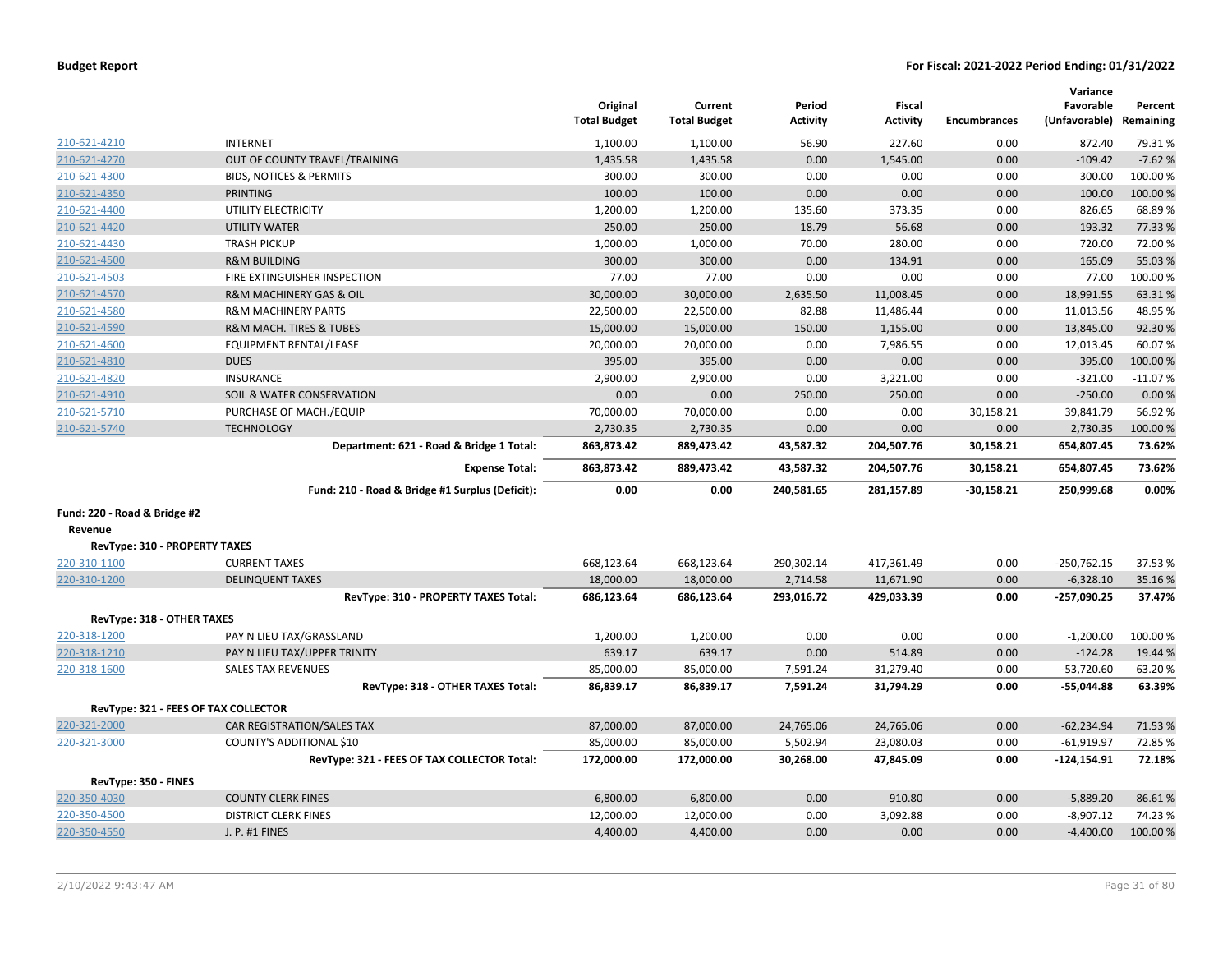| <b>Budget Report</b> |  |
|----------------------|--|
|----------------------|--|

|                                   |                                                    | Original<br><b>Total Budget</b> | Current<br><b>Total Budget</b> | Period<br><b>Activity</b> | <b>Fiscal</b><br><b>Activity</b> | <b>Encumbrances</b> | Variance<br>Favorable<br>(Unfavorable) | Percent<br>Remaining |
|-----------------------------------|----------------------------------------------------|---------------------------------|--------------------------------|---------------------------|----------------------------------|---------------------|----------------------------------------|----------------------|
| 220-350-4560                      | J. P. #2 FINES                                     | 3,000.00                        | 3,000.00                       | 0.00                      | 0.00                             | 0.00                | $-3,000.00$                            | 100.00 %             |
| 220-350-4570                      | J. P. #3 FINES                                     | 2,000.00                        | 2,000.00                       | 0.00                      | 617.61                           | 0.00                | $-1,382.39$                            | 69.12%               |
|                                   | RevType: 350 - FINES Total:                        | 28,200.00                       | 28,200.00                      | 0.00                      | 4,621.29                         | 0.00                | $-23,578.71$                           | 83.61%               |
|                                   | RevType: 360 - INTEREST EARNINGS                   |                                 |                                |                           |                                  |                     |                                        |                      |
| 220-360-1000                      | <b>INTEREST EARNINGS</b>                           | 500.00                          | 500.00                         | 0.00                      | 24.43                            | 0.00                | $-475.57$                              | 95.11%               |
|                                   | RevType: 360 - INTEREST EARNINGS Total:            | 500.00                          | 500.00                         | 0.00                      | 24.43                            | 0.00                | $-475.57$                              | 95.11%               |
|                                   |                                                    |                                 |                                |                           |                                  |                     |                                        |                      |
|                                   | RevType: 364 - SALE OF ASSETS LAND/BUILDING        |                                 |                                |                           |                                  |                     |                                        |                      |
| 220-364-1630                      | <b>SALE OF EQUIPMENT</b>                           | 5,000.00                        | 5,000.00                       | 0.00                      | 0.00                             | 0.00                | $-5,000.00$                            | 100.00 %             |
|                                   | RevType: 364 - SALE OF ASSETS LAND/BUILDING Total: | 5,000.00                        | 5,000.00                       | 0.00                      | 0.00                             | 0.00                | $-5,000.00$                            | 100.00%              |
| RevType: 370 - MISCELLANEOUS      |                                                    |                                 |                                |                           |                                  |                     |                                        |                      |
| 220-370-1200                      | STATE LATERAL ROAD                                 | 10,000.00                       | 10,000.00                      | 0.00                      | 9,810.60                         | 0.00                | $-189.40$                              | 1.89%                |
| 220-370-1250                      | <b>TDT WEIGHT FEES</b>                             | 22,500.00                       | 22,500.00                      | 0.00                      | 12,582.22                        | 0.00                | $-9,917.78$                            | 44.08%               |
| 220-370-1300                      | REFUNDS & MISCELLANEOUS                            | 1,000.00                        | 1,000.00                       | 0.00                      | 0.00                             | 0.00                | $-1,000.00$                            | 100.00 %             |
| 220-370-1419                      | ROAD ACCEPTANCE                                    | 500.00                          | 500.00                         | 0.00                      | 0.00                             | 0.00                | $-500.00$                              | 100.00%              |
| 220-370-1420                      | <b>CULVERT PERMITTING PROCESS</b>                  | 500.00                          | 500.00                         | 100.00                    | 200.00                           | 0.00                | $-300.00$                              | 60.00%               |
| 220-370-1421                      | ROW PERMIT APPLICATION                             | 50.00                           | 50.00                          | 0.00                      | 0.00                             | 0.00                | $-50.00$                               | 100.00%              |
| 220-370-1450                      | REIMBURSEMENT OF MATERIALS                         | 50,000.00                       | 50,000.00                      | 50.00                     | 50.00                            | 0.00                | $-49,950.00$                           | 99.90%               |
| 220-370-1500                      | TRENTON HIGH MEADOWS SUBDIVISION                   | 4,200.00                        | 4,200.00                       | 0.00                      | 0.00                             | 0.00                | $-4,200.00$                            | 100.00%              |
|                                   | RevType: 370 - MISCELLANEOUS Total:                | 88,750.00                       | 88,750.00                      | 150.00                    | 22,642.82                        | 0.00                | $-66, 107.18$                          | 74.49%               |
|                                   | <b>Revenue Total:</b>                              | 1,067,412.81                    | 1,067,412.81                   | 331,025.96                | 535,961.31                       | 0.00                | $-531,451.50$                          | 49.79%               |
| <b>Expense</b>                    |                                                    |                                 |                                |                           |                                  |                     |                                        |                      |
| Department: 622 - Road & Bridge 2 |                                                    |                                 |                                |                           |                                  |                     |                                        |                      |
| 220-622-1010                      | SALARY ELECTED OFFICIAL                            | 67,643.51                       | 67,643.51                      | 5,010.64                  | 22,547.88                        | 0.00                | 45,095.63                              | 66.67%               |
| 220-622-1030                      | <b>SALARY FOREMAN</b>                              | 52,677.98                       | 52,677.98                      | 3,324.03                  | 17,127.57                        | 0.00                | 35,550.41                              | 67.49%               |
| 220-622-1050                      | <b>SALARY SECRETARY</b>                            | 12,600.00                       | 12,600.00                      | 906.00                    | 1,134.00                         | 0.00                | 11,466.00                              | 91.00%               |
| 220-622-1060                      | SALARY PRECINCT EMPLOYEES                          | 195,847.20                      | 195,847.20                     | 15,085.19                 | 63,233.92                        | 0.00                | 132,613.28                             | 67.71%               |
| 220-622-2010                      | SOCIAL SECURITY TAXES                              | 20,773.04                       | 20,773.04                      | 1,434.31                  | 6,153.20                         | 0.00                | 14,619.84                              | 70.38%               |
| 220-622-2020                      | <b>GROUP HEALTH INSURANCE</b>                      | 106,423.68                      | 106,423.68                     | 8,866.74                  | 35,466.96                        | 0.00                | 70,956.72                              | 66.67%               |
| 220-622-2030                      | <b>RETIREMENT</b>                                  | 39,851.01                       | 39,851.01                      | 2,928.81                  | 12,383.29                        | 0.00                | 27,467.72                              | 68.93%               |
| 220-622-2040                      | <b>WORKERS COMPENSATION</b>                        | 8,344.11                        | 8,344.11                       | 0.00                      | 2,789.44                         | 0.00                | 5,554.67                               | 66.57%               |
| 220-622-2050                      | <b>MEDICARE TAX</b>                                | 4,819.35                        | 4,819.35                       | 335.43                    | 1,438.95                         | 0.00                | 3,380.40                               | 70.14%               |
| 220-622-3140                      | <b>EMPLOYEE PHYSICALS/DOT TESTING</b>              | 400.00                          | 400.00                         | 0.00                      | 0.00                             | 0.00                | 400.00                                 | 100.00%              |
| 220-622-3400                      | <b>SHOP SUPPLIES</b>                               | 4,000.00                        | 4,000.00                       | 41.74                     | 1,808.18                         | 0.00                | 2,191.82                               | 54.80%               |
| 220-622-3410                      | R&B MAT. ROCK & GRAVEL                             | 134,307.00                      | 134,307.00                     | 12,902.89                 | 40,369.09                        | 0.00                | 93,937.91                              | 69.94%               |
| 220-622-3420                      | <b>R&amp;B MAT. CULVERTS</b>                       | 20,000.00                       | 20,000.00                      | 16,055.84                 | 16,055.84                        | 0.00                | 3,944.16                               | 19.72%               |
| 220-622-3430                      | R&B MAT. HARDWARE & LUMBER                         | 6,000.00                        | 6,000.00                       | 0.00                      | 328.41                           | 0.00                | 5,671.59                               | 94.53%               |
| 220-622-3440                      | R&B MAT. ASPHALT/RD OIL                            | 42,000.00                       | 42,000.00                      | 3,137.52                  | 19,632.92                        | 0.00                | 22,367.08                              | 53.25 %              |
| 220-622-3450                      | <b>CHEMICALS</b>                                   | 1,000.00                        | 1,000.00                       | 0.00                      | 0.00                             | 0.00                | 1,000.00                               | 100.00 %             |
| 220-622-3950                      |                                                    |                                 |                                |                           |                                  |                     |                                        |                      |
|                                   | <b>UNIFORMS</b>                                    | 1,500.00                        | 1,500.00                       | 0.00                      | 0.00                             | 0.00                | 1,500.00                               | 100.00 %<br>70.28%   |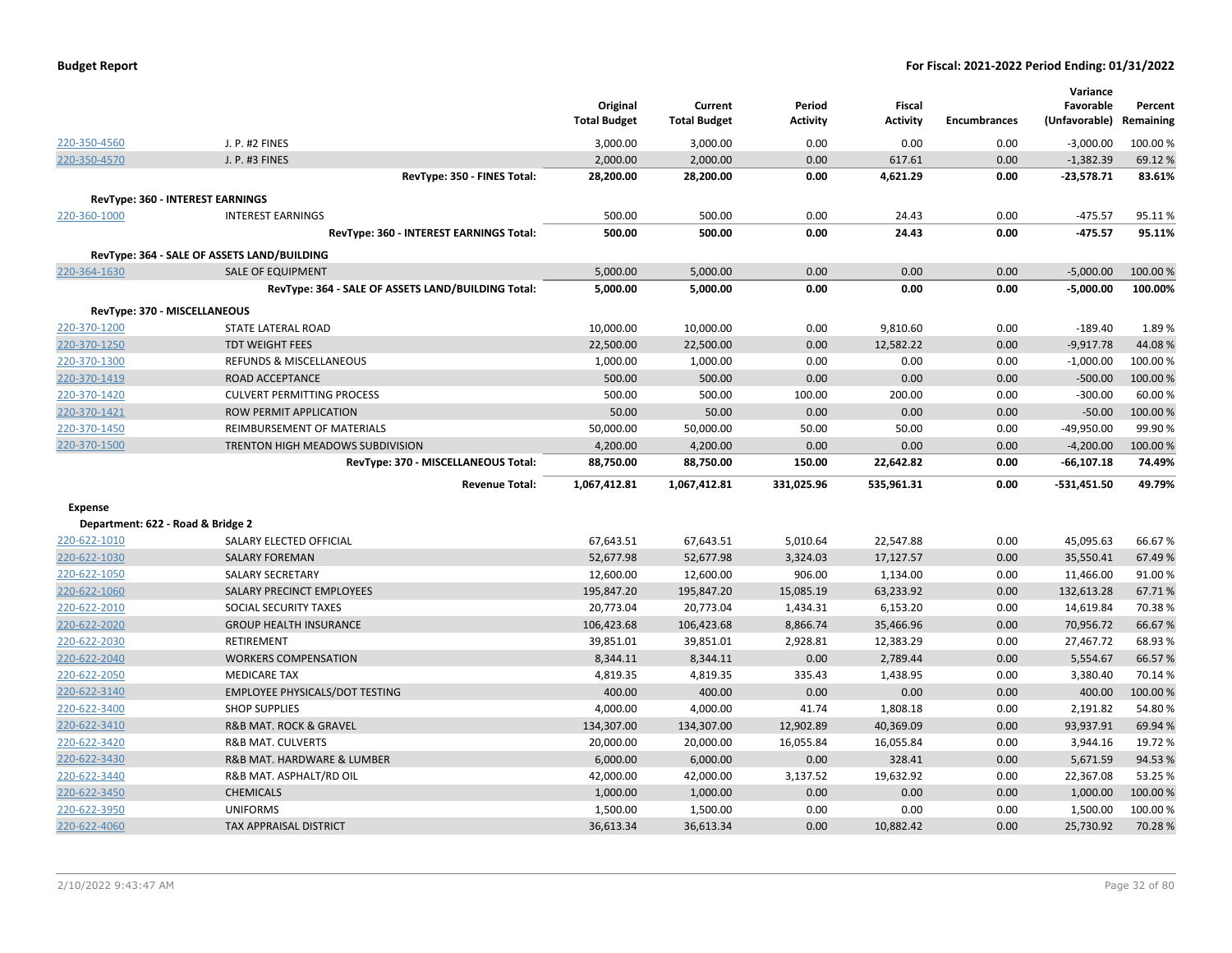|                                      |                                                 | Original<br><b>Total Budget</b> | Current<br><b>Total Budget</b> | Period<br>Activity | Fiscal<br><b>Activity</b> | <b>Encumbrances</b> | Variance<br>Favorable<br>(Unfavorable) Remaining | Percent  |
|--------------------------------------|-------------------------------------------------|---------------------------------|--------------------------------|--------------------|---------------------------|---------------------|--------------------------------------------------|----------|
| 220-622-4210                         | <b>INTERNET</b>                                 | 985.00                          | 985.00                         | 81.95              | 327.80                    | 0.00                | 657.20                                           | 66.72%   |
| 220-622-4270                         | OUT OF COUNTY TRAVEL/TRAINING                   | 2,500.00                        | 2,500.00                       | 31.23              | 119.32                    | 0.00                | 2,380.68                                         | 95.23 %  |
| 220-622-4300                         | <b>BIDS, NOTICES &amp; PERMITS</b>              | 500.00                          | 500.00                         | 0.00               | 123.90                    | 0.00                | 376.10                                           | 75.22 %  |
| 220-622-4350                         | <b>PRINTING</b>                                 | 100.00                          | 100.00                         | 0.00               | 0.00                      | 0.00                | 100.00                                           | 100.00%  |
| 220-622-4400                         | UTILITY ELECTRICITY                             | 1,800.00                        | 1,800.00                       | 137.26             | 568.88                    | 0.00                | 1,231.12                                         | 68.40%   |
| 220-622-4410                         | <b>UTILITY GAS</b>                              | 850.00                          | 850.00                         | 119.92             | 350.00                    | 0.00                | 500.00                                           | 58.82%   |
| 220-622-4420                         | UTILITY WATER                                   | 975.00                          | 975.00                         | 89.00              | 269.21                    | 0.00                | 705.79                                           | 72.39%   |
| 220-622-4430                         | <b>TRASH PICK-UP</b>                            | 800.00                          | 800.00                         | 0.00               | 0.00                      | 0.00                | 800.00                                           | 100.00%  |
| 220-622-4500                         | <b>R&amp;M BUILDING</b>                         | 3,000.00                        | 3,000.00                       | 3.98               | 432.44                    | 0.00                | 2,567.56                                         | 85.59%   |
| 220-622-4503                         | FIRE EXTINGUISHER INSPECTION                    | 105.00                          | 105.00                         | 0.00               | 0.00                      | 0.00                | 105.00                                           | 100.00 % |
| 220-622-4530                         | <b>COMPUTER SOFTWARE</b>                        | 2,730.35                        | 2,730.35                       | 0.00               | 0.00                      | 0.00                | 2,730.35                                         | 100.00%  |
| 220-622-4570                         | R&M MACHINERY GAS & OIL                         | 70,000.00                       | 70,000.00                      | 7,144.75           | 25,689.17                 | 0.00                | 44,310.83                                        | 63.30%   |
| 220-622-4580                         | <b>R&amp;M MACHINERY PARTS</b>                  | 85,000.00                       | 85,000.00                      | 4,111.89           | 28,280.24                 | 0.00                | 56,719.76                                        | 66.73%   |
| 220-622-4590                         | <b>R&amp;M MACH. TIRES &amp; TUBES</b>          | 15,000.00                       | 15,000.00                      | 0.00               | 2,538.96                  | 0.00                | 12,461.04                                        | 83.07%   |
| 220-622-4600                         | EQUIPMENT RENTAL/LEASE                          | 32,000.00                       | 32,000.00                      | 0.00               | 6,000.00                  | 0.00                | 26,000.00                                        | 81.25 %  |
| 220-622-4810                         | <b>DUES</b>                                     | 395.00                          | 395.00                         | 0.00               | 0.00                      | 0.00                | 395.00                                           | 100.00%  |
| 220-622-4820                         | <b>INSURANCE</b>                                | 5,800.00                        | 5,800.00                       | 0.00               | 6,362.33                  | 0.00                | $-562.33$                                        | $-9.70%$ |
| 220-622-4910                         | SOIL & WATER CONSERVATION                       | 250.00                          | 250.00                         | 250.00             | 250.00                    | 0.00                | 0.00                                             | 0.00%    |
| 220-622-4930                         | TRENTON HIGH MEADOWS SUBDIVISION                | 4,200.00                        | 4,200.00                       | 0.00               | 0.00                      | 0.00                | 4,200.00                                         | 100.00%  |
| 220-622-4940                         | FLOOD CONTROL SITE MAINTENANCE                  | 4,000.00                        | 4,000.00                       | 0.00               | 0.00                      | 0.00                | 4,000.00                                         | 100.00%  |
| 220-622-5710                         | PURCHASE OF MACH./EQUIP                         | 81,622.24                       | 81,622.24                      | 0.00               | 30,000.00                 | 0.00                | 51,622.24                                        | 63.25 %  |
| 220-622-5711                         | PURCHASE OF SMALL EQUIPMENT                     | 0.00                            | 0.00                           | 0.00               | 941.25                    | 0.00                | $-941.25$                                        | 0.00%    |
|                                      | Department: 622 - Road & Bridge 2 Total:        | 1,067,412.81                    | 1,067,412.81                   | 81,999.12          | 353,605.57                | 0.00                | 713,807.24                                       | 66.87%   |
|                                      | <b>Expense Total:</b>                           | 1,067,412.81                    | 1,067,412.81                   | 81,999.12          | 353,605.57                | 0.00                | 713,807.24                                       | 66.87%   |
|                                      | Fund: 220 - Road & Bridge #2 Surplus (Deficit): | 0.00                            | 0.00                           | 249,026.84         | 182,355.74                | 0.00                | 182,355.74                                       | 0.00%    |
| Fund: 230 - Road & Bridge #3         |                                                 |                                 |                                |                    |                           |                     |                                                  |          |
| Revenue                              |                                                 |                                 |                                |                    |                           |                     |                                                  |          |
| RevType: 300 - CASH                  |                                                 |                                 |                                |                    |                           |                     |                                                  |          |
| 230-300-1230                         | BEGINNING CASH BALANCE                          | 57,509.59                       | 57,509.59                      | 0.00               | 0.00                      | 0.00                | $-57,509.59$                                     | 100.00 % |
|                                      | RevType: 300 - CASH Total:                      | 57,509.59                       | 57,509.59                      | 0.00               | 0.00                      | 0.00                | $-57,509.59$                                     | 100.00%  |
| <b>RevType: 310 - PROPERTY TAXES</b> |                                                 |                                 |                                |                    |                           |                     |                                                  |          |
| 230-310-1100                         | <b>CURRENT TAXES</b>                            | 1,002,185.47                    | 1,002,185.47                   | 435,425.44         | 626,002.32                | 0.00                | $-376,183.15$                                    | 37.54 %  |
| 230-310-1200                         | <b>DELINQUENT TAXES</b>                         | 25,000.00                       | 25,000.00                      | 4,071.63           | 17,506.76                 | 0.00                | $-7,493.24$                                      | 29.97%   |
|                                      | RevType: 310 - PROPERTY TAXES Total:            | 1,027,185.47                    | 1,027,185.47                   | 439,497.07         | 643,509.08                | 0.00                | -383,676.39                                      | 37.35%   |
| RevType: 318 - OTHER TAXES           |                                                 |                                 |                                |                    |                           |                     |                                                  |          |
| 230-318-1200                         | PAY N LIEU TAX/GRASSLAND                        | 1,800.00                        | 1,800.00                       | 0.00               | 0.00                      | 0.00                | $-1,800.00$                                      | 100.00%  |
| 230-318-1210                         | PAY N LIEU TAX/UPPER TRINITY                    | 1,000.00                        | 1,000.00                       | 0.00               | 772.43                    | 0.00                | $-227.57$                                        | 22.76%   |
| 230-318-1600                         | <b>SALES TAX REVENUES</b>                       | 100,000.00                      | 100,000.00                     | 11,388.31          | 46,925.08                 | 0.00                | $-53,074.92$                                     | 53.07%   |
|                                      | RevType: 318 - OTHER TAXES Total:               | 102,800.00                      | 102,800.00                     | 11,388.31          | 47,697.51                 | 0.00                | $-55,102.49$                                     | 53.60%   |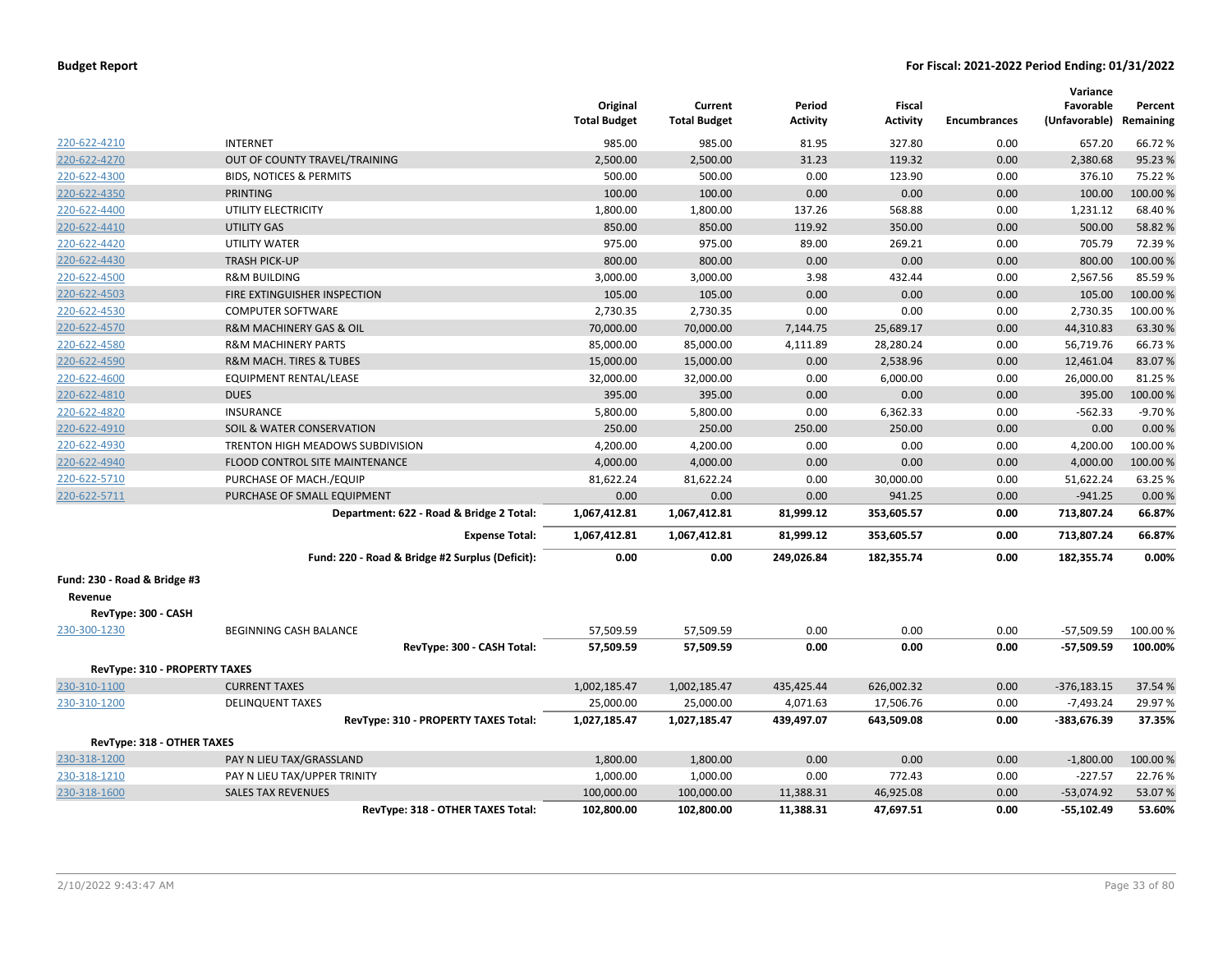| <b>Budget Report</b> |  |
|----------------------|--|
|----------------------|--|

|                               |                                                    | Original<br><b>Total Budget</b> | Current<br><b>Total Budget</b> | Period<br><b>Activity</b> | <b>Fiscal</b><br><b>Activity</b> | <b>Encumbrances</b> | Variance<br>Favorable<br>(Unfavorable) Remaining | Percent |
|-------------------------------|----------------------------------------------------|---------------------------------|--------------------------------|---------------------------|----------------------------------|---------------------|--------------------------------------------------|---------|
|                               | RevType: 321 - FEES OF TAX COLLECTOR               |                                 |                                |                           |                                  |                     |                                                  |         |
| 230-321-2000                  | CAR REGISTRATION/SALES TAX                         | 120,000.00                      | 120,000.00                     | 37,147.61                 | 37,147.61                        | 0.00                | $-82,852.39$                                     | 69.04%  |
| 230-321-3000                  | COUNTY'S ADDITIONAL \$10                           | 100,000.00                      | 100,000.00                     | 8,254.39                  | 34,620.00                        | 0.00                | $-65,380.00$                                     | 65.38%  |
|                               | RevType: 321 - FEES OF TAX COLLECTOR Total:        | 220,000.00                      | 220,000.00                     | 45,402.00                 | 71,767.61                        | 0.00                | -148,232.39                                      | 67.38%  |
| RevType: 330 - GRANTS         |                                                    |                                 |                                |                           |                                  |                     |                                                  |         |
| 230-330-2200                  | <b>CTIF GRANT</b>                                  | 0.00                            | 0.00                           | 0.00                      | 28,000.00                        | 0.00                | 28,000.00                                        | 0.00%   |
|                               | RevType: 330 - GRANTS Total:                       | 0.00                            | 0.00                           | 0.00                      | 28,000.00                        | 0.00                | 28,000.00                                        | 0.00%   |
| RevType: 350 - FINES          |                                                    |                                 |                                |                           |                                  |                     |                                                  |         |
| 230-350-4030                  | <b>COUNTY CLERK FINES</b>                          | 10,000.00                       | 10,000.00                      | 0.00                      | 1,366.21                         | 0.00                | $-8,633.79$                                      | 86.34 % |
| 230-350-4500                  | <b>DISTRICT CLERK FINES</b>                        | 10,000.00                       | 10,000.00                      | 0.00                      | 4,639.32                         | 0.00                | $-5,360.68$                                      | 53.61%  |
| 230-350-4550                  | J. P. #1 FINES                                     | 6,000.00                        | 6,000.00                       | 0.00                      | 0.00                             | 0.00                | $-6,000.00$                                      | 100.00% |
| 230-350-4560                  | J. P. #2 FINES                                     | 2,500.00                        | 2,500.00                       | 0.00                      | 0.00                             | 0.00                | $-2,500.00$                                      | 100.00% |
| 230-350-4570                  | J. P. #3 FINES                                     | 3,000.00                        | 3,000.00                       | 0.00                      | 926.42                           | 0.00                | $-2,073.58$                                      | 69.12%  |
|                               | RevType: 350 - FINES Total:                        | 31,500.00                       | 31,500.00                      | 0.00                      | 6,931.95                         | 0.00                | $-24,568.05$                                     | 77.99%  |
|                               | RevType: 360 - INTEREST EARNINGS                   |                                 |                                |                           |                                  |                     |                                                  |         |
| 230-360-1000                  | <b>INTEREST EARNINGS</b>                           | 200.00                          | 200.00                         | 0.00                      | 50.64                            | 0.00                | $-149.36$                                        | 74.68%  |
|                               | RevType: 360 - INTEREST EARNINGS Total:            | 200.00                          | 200.00                         | 0.00                      | 50.64                            | 0.00                | $-149.36$                                        | 74.68%  |
|                               | RevType: 364 - SALE OF ASSETS LAND/BUILDING        |                                 |                                |                           |                                  |                     |                                                  |         |
| 230-364-1630                  | <b>SALE OF EQUIPMENT</b>                           | 10,000.00                       | 10,000.00                      | 0.00                      | 0.00                             | 0.00                | $-10,000.00$                                     | 100.00% |
|                               | RevType: 364 - SALE OF ASSETS LAND/BUILDING Total: | 10,000.00                       | 10,000.00                      | 0.00                      | 0.00                             | 0.00                | $-10,000.00$                                     | 100.00% |
|                               | RevType: 370 - MISCELLANEOUS                       |                                 |                                |                           |                                  |                     |                                                  |         |
| 230-370-1200                  | STATE LATERAL ROAD                                 | 15,000.00                       | 15,000.00                      | 0.00                      | 14,715.90                        | 0.00                | $-284.10$                                        | 1.89%   |
| 230-370-1250                  | <b>TDT WEIGHT FEES</b>                             | 20,000.00                       | 20,000.00                      | 0.00                      | 18,873.34                        | 0.00                | $-1,126.66$                                      | 5.63%   |
| 230-370-1300                  | REFUNDS & MISCELLANEOUS                            | 3,000.00                        | 3,000.00                       | 0.00                      | 965.41                           | 0.00                | $-2,034.59$                                      | 67.82%  |
| 230-370-1380                  | SALE OF SCRAP IRON                                 | 0.00                            | 0.00                           | 470.50                    | 1,207.00                         | 0.00                | 1,207.00                                         | 0.00%   |
| 230-370-1420                  | <b>CULVERT PERMITTING PROCESS</b>                  | 1,200.00                        | 1,200.00                       | 80.00                     | 120.00                           | 0.00                | $-1,080.00$                                      | 90.00%  |
| 230-370-1450                  | REIMBURSEMENT OF MATERIALS                         | 1,200.00                        | 1,200.00                       | 0.00                      | 2,512.70                         | 0.00                | 1,312.70                                         | 209.39% |
|                               | RevType: 370 - MISCELLANEOUS Total:                | 40,400.00                       | 40,400.00                      | 550.50                    | 38,394.35                        | 0.00                | $-2,005.65$                                      | 4.96%   |
|                               | <b>Revenue Total:</b>                              | 1,489,595.06                    | 1,489,595.06                   | 496,837.88                | 836,351.14                       | 0.00                | -653,243.92                                      | 43.85%  |
| <b>Expense</b>                |                                                    |                                 |                                |                           |                                  |                     |                                                  |         |
| Department: 509 - Contingency |                                                    |                                 |                                |                           |                                  |                     |                                                  |         |
| 230-509-4750                  | CONTINGENCY                                        | 30,000.00                       | 30,000.00                      | 0.00                      | 0.00                             | 0.00                | 30,000.00                                        | 100.00% |
|                               | Department: 509 - Contingency Total:               | 30,000.00                       | 30,000.00                      | 0.00                      | 0.00                             | 0.00                | 30,000.00                                        | 100.00% |
|                               | Department: 623 - Road & Bridge 3                  |                                 |                                |                           |                                  |                     |                                                  |         |
| 230-623-1010                  | SALARY ELECTED OFFICIAL                            | 67,643.51                       | 67,643.51                      | 5,010.64                  | 22,547.88                        | 0.00                | 45,095.63                                        | 66.67%  |
| 230-623-1030                  | SALARY FOREMAN                                     | 35,953.60                       | 35,953.60                      | 2,663.22                  | 11,984.49                        | 0.00                | 23,969.11                                        | 66.67%  |
| 230-623-1050                  | <b>SALARY SECRETARY</b>                            | 14,500.00                       | 14,500.00                      | 576.00                    | 3,432.00                         | 0.00                | 11,068.00                                        | 76.33 % |
| 230-623-1060                  | SALARY PRECINCT EMPLOYEES                          | 274,220.33                      | 274,220.33                     | 18,006.44                 | 84,916.57                        | 0.00                | 189,303.76                                       | 69.03%  |
| 230-623-1070                  | <b>SALARY PART-TIME</b>                            | 18,792.00                       | 18,792.00                      | 0.00                      | 0.00                             | 0.00                | 18,792.00                                        | 100.00% |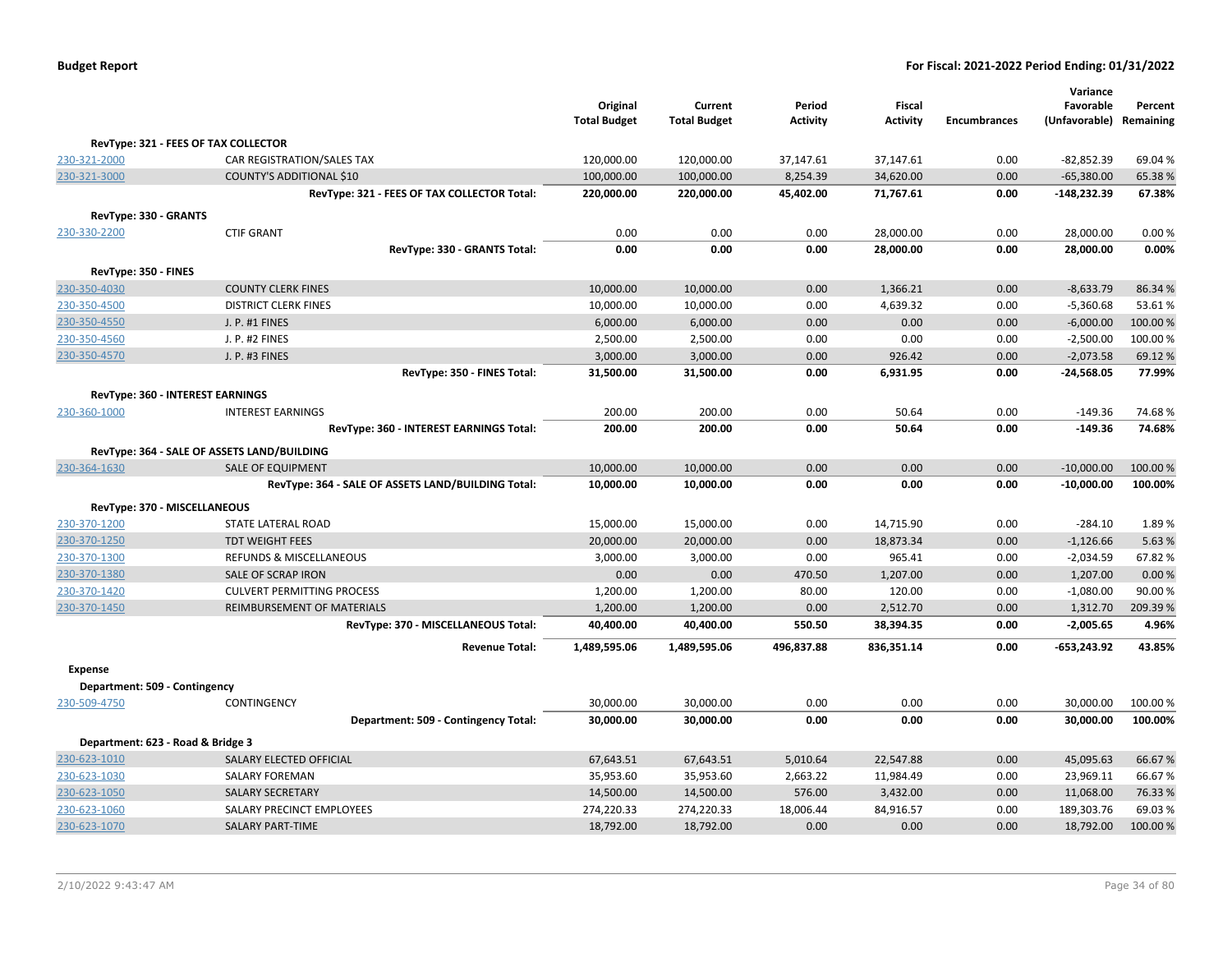|              |                                    | Original<br><b>Total Budget</b> | Current<br><b>Total Budget</b> | Period<br><b>Activity</b> | Fiscal<br><b>Activity</b> | <b>Encumbrances</b> | Variance<br>Favorable<br>(Unfavorable) | Percent<br>Remaining |
|--------------|------------------------------------|---------------------------------|--------------------------------|---------------------------|---------------------------|---------------------|----------------------------------------|----------------------|
| 230-623-2010 | SOCIAL SECURITY TAXES              | 25,343.09                       | 25,343.09                      | 1,619.27                  | 7,579.80                  | 0.00                | 17,763.29                              | 70.09%               |
| 230-623-2020 | <b>GROUP HEALTH INSURANCE</b>      | 133,029.60                      | 133,029.60                     | 9,975.46                  | 41,010.42                 | 0.00                | 92,019.18                              | 69.17%               |
| 230-623-2030 | <b>RETIREMENT</b>                  | 49,010.26                       | 49,010.26                      | 3,161.27                  | 14,620.97                 | 0.00                | 34,389.29                              | 70.17%               |
| 230-623-2040 | <b>WORKERS COMPENSATION</b>        | 10,348.75                       | 10,348.75                      | 0.00                      | 3,678.69                  | 0.00                | 6,670.06                               | 64.45 %              |
| 230-623-2050 | <b>MEDICARE TAX</b>                | 5,927.01                        | 5,927.01                       | 378.71                    | 1,772.73                  | 0.00                | 4,154.28                               | 70.09 %              |
| 230-623-3100 | <b>OFFICE SUPPLIES</b>             | 800.00                          | 800.00                         | 82.36                     | 188.35                    | 0.00                | 611.65                                 | 76.46%               |
| 230-623-3140 | EMPLOYEE PHYSICALS/DOT TESTING     | 500.00                          | 500.00                         | 0.00                      | 80.00                     | 0.00                | 420.00                                 | 84.00%               |
| 230-623-3400 | <b>SHOP SUPPLIES</b>               | 6,500.00                        | 6,500.00                       | 136.42                    | 617.15                    | 0.00                | 5,882.85                               | 90.51%               |
| 230-623-3410 | R&B MAT. ROCK & GRAVEL             | 160,000.00                      | 160,000.00                     | 20,216.64                 | 38,423.06                 | 0.00                | 121,576.94                             | 75.99%               |
| 230-623-3420 | <b>R&amp;B MAT. CULVERTS</b>       | 20,000.00                       | 20,000.00                      | 0.00                      | 11,376.00                 | 0.00                | 8,624.00                               | 43.12%               |
| 230-623-3430 | R&B MAT. HARDWARE & LUMBER         | 6,000.00                        | 6,000.00                       | 17.36                     | 987.97                    | 3,153.21            | 1,858.82                               | 30.98%               |
| 230-623-3440 | R&B MAT. ASPHALT/RD OIL            | 136,671.55                      | 136,671.55                     | 0.00                      | 18,364.78                 | 0.00                | 118,306.77                             | 86.56%               |
| 230-623-3450 | <b>CHEMICALS</b>                   | 15,000.00                       | 15,000.00                      | 0.00                      | 0.00                      | 0.00                | 15,000.00                              | 100.00%              |
| 230-623-3460 | <b>CTIF EXPENDITURES</b>           | 0.00                            | 0.00                           | 0.00                      | 35,581.26                 | 0.00                | $-35,581.26$                           | 0.00%                |
| 230-623-3500 | <b>DEBRIS REMOVAL</b>              | 3,000.00                        | 3,000.00                       | 0.00                      | 469.45                    | 0.00                | 2,530.55                               | 84.35%               |
| 230-623-4000 | <b>LEGAL FEES</b>                  | 1,000.00                        | 1,000.00                       | 0.00                      | 0.00                      | 0.00                | 1,000.00                               | 100.00 %             |
| 230-623-4060 | TAX APPRAISAL DISTRICT             | 54,920.01                       | 54,920.01                      | 0.00                      | 16,323.63                 | 0.00                | 38,596.38                              | 70.28%               |
| 230-623-4210 | <b>INTERNET</b>                    | 1,100.00                        | 1,100.00                       | 81.95                     | 327.80                    | 0.00                | 772.20                                 | 70.20%               |
| 230-623-4270 | OUT OF COUNTY TRAVEL/TRAINING      | 3,500.00                        | 3,500.00                       | 0.00                      | 50.00                     | 0.00                | 3,450.00                               | 98.57%               |
| 230-623-4300 | <b>BIDS, NOTICES &amp; PERMITS</b> | 1,500.00                        | 1,500.00                       | 89.44                     | 940.72                    | 0.00                | 559.28                                 | 37.29 %              |
| 230-623-4350 | PRINTING                           | 100.00                          | 100.00                         | 0.00                      | 75.00                     | 0.00                | 25.00                                  | 25.00 %              |
| 230-623-4400 | UTILITY ELECTRICITY                | 3,750.00                        | 3,750.00                       | 207.11                    | 811.40                    | 0.00                | 2,938.60                               | 78.36%               |
| 230-623-4410 | UTILITY GAS                        | 500.00                          | 500.00                         | 0.00                      | 0.00                      | 0.00                | 500.00                                 | 100.00 %             |
| 230-623-4420 | UTILITY WATER                      | 1,000.00                        | 1,000.00                       | 32.22                     | 96.67                     | 0.00                | 903.33                                 | 90.33 %              |
| 230-623-4430 | <b>TRASH PICK-UP</b>               | 1,000.00                        | 1,000.00                       | 70.00                     | 280.00                    | 0.00                | 720.00                                 | 72.00%               |
| 230-623-4500 | <b>R&amp;M BUILDING</b>            | 2,000.00                        | 2,000.00                       | 0.00                      | 0.00                      | 0.00                | 2,000.00                               | 100.00%              |
| 230-623-4503 | FIRE EXTINGUISHER INSPECTION       | 105.00                          | 105.00                         | 0.00                      | 0.00                      | 0.00                | 105.00                                 | 100.00 %             |
| 230-623-4530 | <b>COMPUTER SOFTWARE</b>           | 2,730.35                        | 2,730.35                       | 0.00                      | 0.00                      | 0.00                | 2,730.35                               | 100.00%              |
| 230-623-4570 | R&M MACHINERY GAS & OIL            | 150,000.00                      | 150,000.00                     | 7,947.25                  | 34,218.48                 | 0.00                | 115,781.52                             | 77.19%               |
| 230-623-4580 | <b>R&amp;M MACHINERY PARTS</b>     | 115,000.00                      | 115,000.00                     | 2,937.95                  | 27,910.01                 | 0.00                | 87,089.99                              | 75.73 %              |
| 230-623-4590 | R&M MACH. TIRES & TUBES            | 22,000.00                       | 22,000.00                      | 828.88                    | 3,128.68                  | 0.00                | 18,871.32                              | 85.78%               |
| 230-623-4600 | EQUIPMENT RENTAL/LEASE             | 20,000.00                       | 20,000.00                      | 0.00                      | 6,000.00                  | 0.00                | 14,000.00                              | 70.00 %              |
| 230-623-4800 | <b>BOND</b>                        | 150.00                          | 150.00                         | 0.00                      | 0.00                      | 0.00                | 150.00                                 | 100.00%              |
| 230-623-4810 | <b>DUES</b>                        | 500.00                          | 500.00                         | 0.00                      | 0.00                      | 0.00                | 500.00                                 | 100.00 %             |
| 230-623-4820 | INSURANCE                          | 11,000.00                       | 11,000.00                      | 0.00                      | 5,373.33                  | 0.00                | 5,626.67                               | 51.15 %              |
| 230-623-4900 | <b>MISCELLANEOUS</b>               | 1,500.00                        | 1,500.00                       | 0.00                      | 0.00                      | 0.00                | 1,500.00                               | 100.00 %             |
| 230-623-4910 | SOIL & WATER CONSERVATION          | 250.00                          | 250.00                         | 250.00                    | 250.00                    | 0.00                | 0.00                                   | 0.00%                |
| 230-623-4960 | <b>TCOG HAZARDOUS WASTEMATCH</b>   | 1,250.00                        | 1,250.00                       | 0.00                      | 0.00                      | 0.00                | 1,250.00                               | 100.00%              |
| 230-623-5710 | PURCHASE OF MACH./EQUIP            | 0.00                            | 80.000.00                      | 24.157.00                 | 64.157.00                 | 0.00                | 15.843.00                              | 19.80%               |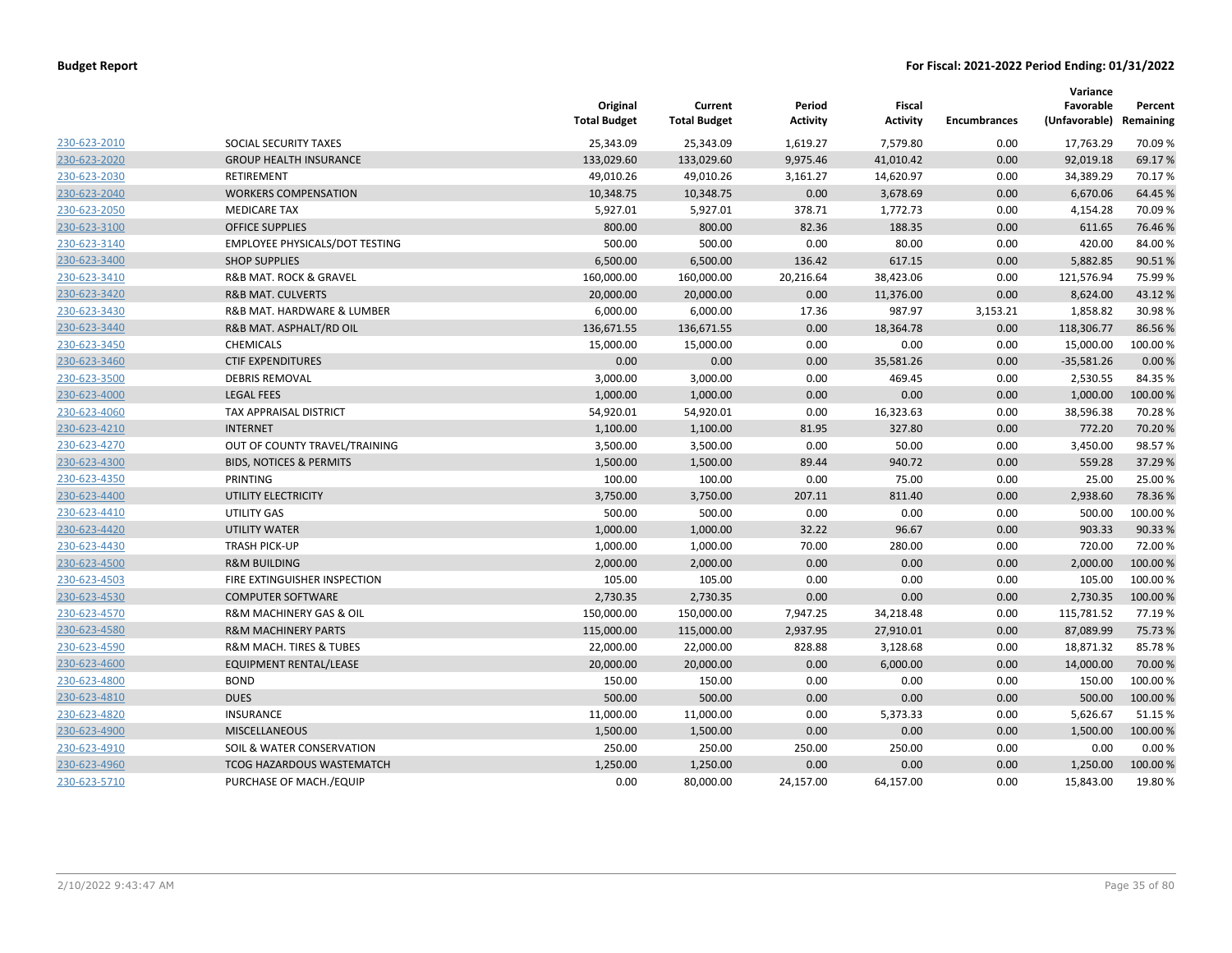| <b>Budget Adjustments</b>                             |                         |                                                                          | Original<br><b>Total Budget</b> | Current<br><b>Total Budget</b> | Period<br><b>Activity</b> | Fiscal<br><b>Activity</b> | <b>Encumbrances</b> | Variance<br>Favorable<br>(Unfavorable) Remaining | Percent  |
|-------------------------------------------------------|-------------------------|--------------------------------------------------------------------------|---------------------------------|--------------------------------|---------------------------|---------------------------|---------------------|--------------------------------------------------|----------|
| <b>Number</b>                                         | <b>Date</b>             | <b>Description</b>                                                       | Adjustment                      |                                |                           |                           |                     |                                                  |          |
| BA0000115                                             | 01/13/2022              | To correct Budget for Pct 3 purchase of eq                               | 80,000.00                       |                                |                           |                           |                     |                                                  |          |
| 230-623-5711                                          |                         | PURCHASE OF SMALL EQUIPMENT                                              | 80,000.00                       | 0.00                           | 0.00                      | 0.00                      | 0.00                | 0.00                                             | 0.00%    |
| <b>Budget Adjustments</b>                             |                         |                                                                          |                                 |                                |                           |                           |                     |                                                  |          |
| <b>Number</b>                                         | Date                    | <b>Description</b>                                                       | Adjustment                      |                                |                           |                           |                     |                                                  |          |
| BA0000115                                             | 01/13/2022              | To correct Budget for Pct 3 purchase of ec                               | $-80,000.00$                    |                                |                           |                           |                     |                                                  |          |
| 230-623-5720                                          | <b>OFFICE EQUIPMENT</b> |                                                                          | 750.00                          | 750.00                         | 0.00                      | 0.00                      | 0.00                | 750.00                                           | 100.00%  |
| 230-623-5730                                          | <b>RADIO EQUIPMENT</b>  |                                                                          | 750.00                          | 750.00                         | 0.00                      | 0.00                      | 0.00                | 750.00                                           | 100.00%  |
|                                                       |                         | Department: 623 - Road & Bridge 3 Total:                                 | 1,459,595.06                    | 1,459,595.06                   | 98,445.59                 | 457,574.29                | 3,153.21            | 998,867.56                                       | 68.43%   |
|                                                       |                         | <b>Expense Total:</b>                                                    | 1,489,595.06                    | 1,489,595.06                   | 98,445.59                 | 457,574.29                | 3,153.21            | 1,028,867.56                                     | 69.07%   |
|                                                       |                         | Fund: 230 - Road & Bridge #3 Surplus (Deficit):                          | 0.00                            | 0.00                           | 398,392.29                | 378,776.85                | $-3,153.21$         | 375,623.64                                       | 0.00%    |
| Fund: 231 - Lake Road Impact/Raw Water PipelinePct. 3 |                         |                                                                          |                                 |                                |                           |                           |                     |                                                  |          |
| Revenue                                               |                         |                                                                          |                                 |                                |                           |                           |                     |                                                  |          |
| RevType: 300 - CASH                                   |                         |                                                                          |                                 |                                |                           |                           |                     |                                                  |          |
| 231-300-1230                                          |                         | UNENCUMBERED FUND BALANCE                                                | 250,000.00                      | 250,000.00                     | 0.00                      | 0.00                      | 0.00                | $-250,000.00$                                    | 100.00%  |
|                                                       |                         | RevType: 300 - CASH Total:                                               | 250,000.00                      | 250,000.00                     | 0.00                      | 0.00                      | 0.00                | $-250,000.00$                                    | 100.00%  |
|                                                       |                         | <b>Revenue Total:</b>                                                    | 250,000.00                      | 250,000.00                     | 0.00                      | 0.00                      | 0.00                | $-250,000.00$                                    | 100.00%  |
| <b>Expense</b>                                        |                         |                                                                          |                                 |                                |                           |                           |                     |                                                  |          |
| Department: 623 - Road & Bridge 3<br>231-623-4900     | <b>MISCELLANEOUS</b>    |                                                                          |                                 |                                |                           | 0.00                      |                     |                                                  | 100.00 % |
|                                                       |                         | Department: 623 - Road & Bridge 3 Total:                                 | 250,000.00                      | 250,000.00<br>250,000.00       | 0.00<br>0.00              | 0.00                      | 0.00<br>0.00        | 250,000.00<br>250,000.00                         | 100.00%  |
|                                                       |                         |                                                                          | 250,000.00                      |                                |                           |                           |                     |                                                  |          |
|                                                       |                         | <b>Expense Total:</b>                                                    | 250,000.00                      | 250,000.00                     | 0.00                      | 0.00                      | 0.00                | 250,000.00                                       | 100.00%  |
|                                                       |                         | Fund: 231 - Lake Road Impact/Raw Water PipelinePct. 3 Surplus (Deficit): | 0.00                            | 0.00                           | 0.00                      | 0.00                      | 0.00                | 0.00                                             | 0.00%    |
| Fund: 240 - Road & Bridge #4                          |                         |                                                                          |                                 |                                |                           |                           |                     |                                                  |          |
| Revenue                                               |                         |                                                                          |                                 |                                |                           |                           |                     |                                                  |          |
| RevType: 300 - CASH                                   |                         |                                                                          |                                 |                                |                           |                           |                     |                                                  |          |
| 240-300-1240                                          |                         | <b>BEGINNING CASH BALANCE</b>                                            | 41,615.57                       | 41,615.57                      | 0.00                      | 0.00                      | 0.00                | $-41,615.57$                                     | 100.00 % |
|                                                       |                         | RevType: 300 - CASH Total:                                               | 41,615.57                       | 41,615.57                      | 0.00                      | 0.00                      | 0.00                | $-41,615.57$                                     | 100.00%  |
| RevType: 310 - PROPERTY TAXES                         |                         |                                                                          |                                 |                                |                           |                           |                     |                                                  |          |
| 240-310-1100                                          | <b>CURRENT TAXES</b>    |                                                                          | 570,466.14                      | 570,466.14                     | 247,893.47                | 356,391.41                | 0.00                | $-214,074.73$                                    | 37.53 %  |
| 240-310-1200                                          | <b>DELINQUENT TAXES</b> |                                                                          | 16,000.00                       | 16,000.00                      | 2,318.03                  | 9,966.83                  | 0.00                | $-6,033.17$                                      | 37.71%   |
|                                                       |                         | RevType: 310 - PROPERTY TAXES Total:                                     | 586,466.14                      | 586,466.14                     | 250,211.50                | 366,358.24                | 0.00                | -220,107.90                                      | 37.53%   |
| RevType: 318 - OTHER TAXES                            |                         |                                                                          |                                 |                                |                           |                           |                     |                                                  |          |
| 240-318-1200                                          |                         | PAY N LIEU TAX/GRASSLAND                                                 | 1,000.00                        | 1,000.00                       | 0.00                      | 0.00                      | 0.00                | $-1,000.00$                                      | 100.00%  |
| 240-318-1210                                          |                         | PAY N LIEU TAX/UPPER TRINITY                                             | 500.00                          | 500.00                         | 0.00                      | 439.76                    | 0.00                | $-60.24$                                         | 12.05 %  |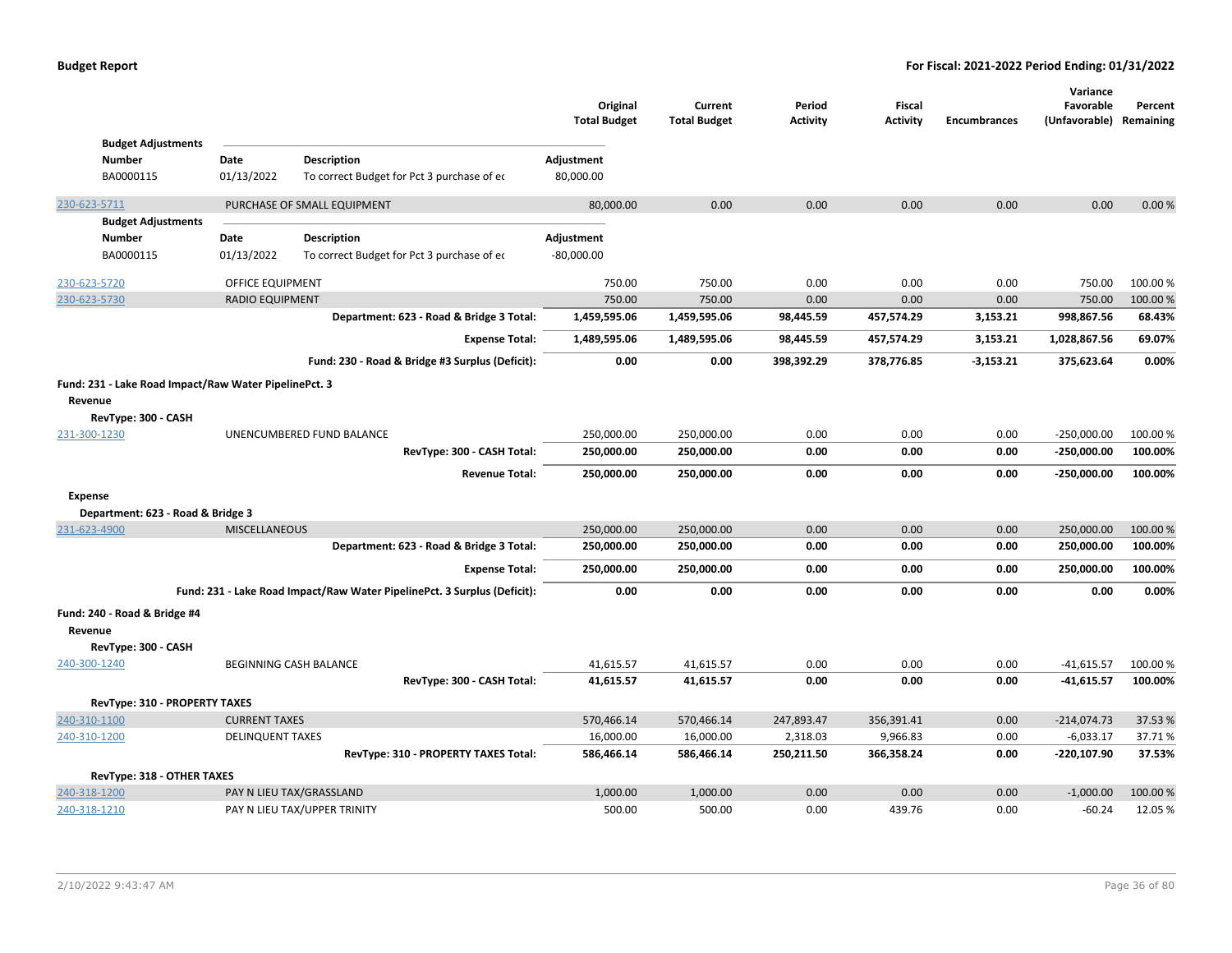| <b>Budget Report</b> |  |
|----------------------|--|
|----------------------|--|

|                      |                                                    | Original            | Current             | Period          | <b>Fiscal</b>   |                     | Variance<br>Favorable | Percent   |
|----------------------|----------------------------------------------------|---------------------|---------------------|-----------------|-----------------|---------------------|-----------------------|-----------|
|                      |                                                    | <b>Total Budget</b> | <b>Total Budget</b> | <b>Activity</b> | <b>Activity</b> | <b>Encumbrances</b> | (Unfavorable)         | Remaining |
| 240-318-1600         | <b>SALES TAX REVENUES</b>                          | 65,000.00           | 65,000.00           | 6,483.52        | 26,715.08       | 0.00                | $-38,284.92$          | 58.90%    |
|                      | RevType: 318 - OTHER TAXES Total:                  | 66,500.00           | 66,500.00           | 6,483.52        | 27,154.84       | 0.00                | $-39,345.16$          | 59.17%    |
|                      | RevType: 321 - FEES OF TAX COLLECTOR               |                     |                     |                 |                 |                     |                       |           |
| 240-321-2000         | CAR REGISTRATION/SALES TAX                         | 75,000.00           | 75,000.00           | 21,145.24       | 21,145.24       | 0.00                | $-53,854.76$          | 71.81%    |
| 240-321-3000         | COUNTY'S ADDITIONAL \$10                           | 63,000.00           | 63,000.00           | 4,698.59        | 19,706.50       | 0.00                | $-43,293.50$          | 68.72%    |
|                      | RevType: 321 - FEES OF TAX COLLECTOR Total:        | 138,000.00          | 138,000.00          | 25,843.83       | 40,851.74       | 0.00                | $-97,148.26$          | 70.40%    |
| RevType: 350 - FINES |                                                    |                     |                     |                 |                 |                     |                       |           |
| 240-350-4030         | <b>COUNTY CLERK FINES</b>                          | 6,000.00            | 6,000.00            | 0.00            | 777.67          | 0.00                | $-5,222.33$           | 87.04%    |
| 240-350-4500         | <b>DISTRICT CLERK FINES</b>                        | 10,000.00           | 10,000.00           | 0.00            | 2,640.79        | 0.00                | $-7,359.21$           | 73.59%    |
| 240-350-4550         | J. P. #1 FINES                                     | 4,000.00            | 4,000.00            | 0.00            | 0.00            | 0.00                | $-4,000.00$           | 100.00%   |
| 240-350-4560         | J. P. #2 FINES                                     | $-2,000.00$         | $-2,000.00$         | 0.00            | 0.00            | 0.00                | 2,000.00              | 0.00%     |
| 240-350-4570         | J. P. #3 FINES                                     | 2,500.00            | 2,500.00            | 0.00            | 527.34          | 0.00                | $-1,972.66$           | 78.91%    |
|                      | RevType: 350 - FINES Total:                        | 20,500.00           | 20,500.00           | 0.00            | 3,945.80        | 0.00                | $-16,554.20$          | 80.75%    |
|                      | RevType: 360 - INTEREST EARNINGS                   |                     |                     |                 |                 |                     |                       |           |
| 240-360-1000         | <b>INTEREST EARNINGS</b>                           | 50.00               | 50.00               | 0.00            | 13.89           | 0.00                | $-36.11$              | 72.22 %   |
|                      | RevType: 360 - INTEREST EARNINGS Total:            | 50.00               | 50.00               | 0.00            | 13.89           | 0.00                | $-36.11$              | 72.22%    |
|                      |                                                    |                     |                     |                 |                 |                     |                       |           |
|                      | RevType: 364 - SALE OF ASSETS LAND/BUILDING        |                     |                     |                 |                 |                     |                       |           |
| 240-364-1630         | SALE OF EQUIPMENT                                  | 1,500.00            | 1,500.00            | 0.00            | 0.00            | 0.00                | $-1,500.00$           | 100.00%   |
|                      | RevType: 364 - SALE OF ASSETS LAND/BUILDING Total: | 1,500.00            | 1,500.00            | 0.00            | 0.00            | 0.00                | $-1,500.00$           | 100.00%   |
|                      | RevType: 370 - MISCELLANEOUS                       |                     |                     |                 |                 |                     |                       |           |
| 240-370-1200         | <b>STATE LATERAL ROAD</b>                          | 9,000.00            | 9,000.00            | 0.00            | 8,376.61        | 0.00                | $-623.39$             | 6.93%     |
| 240-370-1250         | <b>TDT WEIGHT FEES</b>                             | 22,000.00           | 22,000.00           | 0.00            | 10,743.12       | 0.00                | $-11,256.88$          | 51.17%    |
| 240-370-1300         | <b>REFUNDS &amp; MISCELLANEOUS</b>                 | 1,000.00            | 1,000.00            | 0.00            | 0.00            | 0.00                | $-1,000.00$           | 100.00 %  |
| 240-370-1420         | <b>CULVERT PERMITTING PROCESS</b>                  | 1,200.00            | 1,200.00            | 0.00            | 0.00            | 0.00                | $-1,200.00$           | 100.00%   |
| 240-370-1421         | ROW PERMIT APPLICATION                             | 200.00              | 200.00              | 0.00            | 0.00            | 0.00                | $-200.00$             | 100.00 %  |
| 240-370-1450         | REIMBURSEMENT OF MATERIALS                         | 1,500.00            | 1,500.00            | 1,350.00        | 2,350.00        | 0.00                | 850.00                | 156.67%   |
| 240-370-1460         | SALE OF RECYCLED MATERIALS                         | 500.00              | 500.00              | 436.20          | 1,425.70        | 0.00                | 925.70                | 285.14%   |
|                      | RevType: 370 - MISCELLANEOUS Total:                | 35,400.00           | 35,400.00           | 1,786.20        | 22,895.43       | 0.00                | $-12,504.57$          | 35.32%    |
|                      | <b>Revenue Total:</b>                              | 890,031.71          | 890,031.71          | 284,325.05      | 461,219.94      | 0.00                | $-428,811.77$         | 48.18%    |
| <b>Expense</b>       |                                                    |                     |                     |                 |                 |                     |                       |           |
|                      | Department: 624 - Road & Bridge 4                  |                     |                     |                 |                 |                     |                       |           |
| 240-624-1010         | SALARY ELECTED OFFICIAL                            | 67,643.51           | 67,643.51           | 5,010.64        | 22,547.88       | 0.00                | 45,095.63             | 66.67%    |
| 240-624-1030         | <b>SALARY FOREMAN</b>                              | 0.00                | 0.00                | 2,835.36        | 7,088.40        | 0.00                | $-7,088.40$           | 0.00%     |
| 240-624-1050         | <b>SALARY SECRETARY</b>                            | 32,792.20           | 32,792.20           | 0.00            | 2,429.05        | 0.00                | 30,363.15             | 92.59%    |
| 240-624-1060         | SALARY PRECINCT EMPLOYEES                          | 204,692.32          | 204,692.32          | 12,603.52       | 54,201.78       | 0.00                | 150,490.54            | 73.52 %   |
| 240-624-1070         | <b>SALARY PART-TIME</b>                            | 18,792.00           | 18,792.00           | 0.00            | 0.00            | 0.00                | 18,792.00             | 100.00%   |
| 240-624-2010         | SOCIAL SECURITY TAXES                              | 20,083.04           | 20,083.04           | 1,268.36        | 5,348.87        | 0.00                | 14,734.17             | 73.37%    |
| 240-624-2020         | <b>GROUP HEALTH INSURANCE</b>                      | 106,423.68          | 106,423.68          | 7,760.06        | 31,040.24       | 0.00                | 75,383.44             | 70.83%    |
| 240-624-2030         | <b>RETIREMENT</b>                                  | 38,838.01           | 38,838.01           | 2,462.12        | 10,268.14       | 0.00                | 28,569.87             | 73.56%    |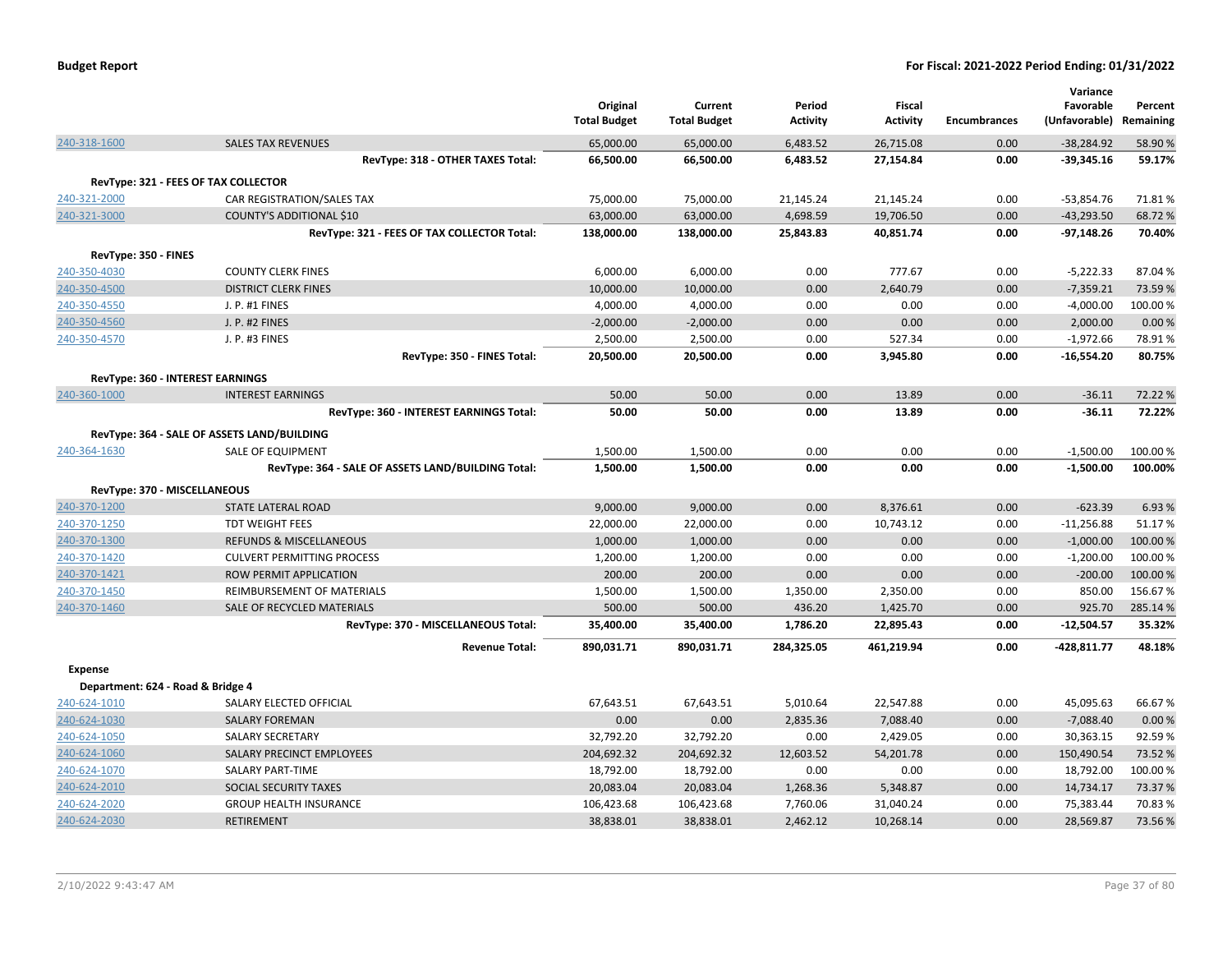|                                             |                                                 | Original<br><b>Total Budget</b> | Current<br><b>Total Budget</b> | Period<br><b>Activity</b> | <b>Fiscal</b><br><b>Activity</b> | <b>Encumbrances</b> | Variance<br>Favorable<br>(Unfavorable) | Percent<br>Remaining |
|---------------------------------------------|-------------------------------------------------|---------------------------------|--------------------------------|---------------------------|----------------------------------|---------------------|----------------------------------------|----------------------|
| 240-624-2040                                | <b>WORKERS COMPENSATION</b>                     | 7,187.07                        | 7,187.07                       | 0.00                      | 2,537.00                         | 0.00                | 4,650.07                               | 64.70%               |
| 240-624-2050                                | <b>MEDICARE TAX</b>                             | 4,696.84                        | 4,696.84                       | 296.66                    | 1,251.05                         | 0.00                | 3,445.79                               | 73.36 %              |
| 240-624-3100                                | <b>OFFICE SUPPLIES</b>                          | 250.00                          | 250.00                         | 0.00                      | 169.24                           | 0.00                | 80.76                                  | 32.30%               |
| 240-624-3140                                | <b>EMPLOYEE PHYSICALS/DOT TESTING</b>           | 350.00                          | 350.00                         | 80.00                     | 80.00                            | 0.00                | 270.00                                 | 77.14 %              |
| 240-624-3400                                | <b>SHOP SUPPLIES</b>                            | 1,500.00                        | 1,500.00                       | 60.92                     | 522.50                           | 0.00                | 977.50                                 | 65.17%               |
| 240-624-3410                                | R&B MAT. ROCK & GRAVEL                          | 80,000.00                       | 80,000.00                      | 6,072.49                  | 22,112.85                        | 0.00                | 57,887.15                              | 72.36%               |
| 240-624-3420                                | <b>R&amp;B MAT. CULVERTS</b>                    | 9,000.00                        | 9,000.00                       | 0.00                      | 0.00                             | 0.00                | 9,000.00                               | 100.00%              |
| 240-624-3430                                | R&B MAT. HARDWARE & LUMBER                      | 1,500.00                        | 1,500.00                       | 0.00                      | 0.00                             | 0.00                | 1,500.00                               | 100.00%              |
| 240-624-3440                                | R&B MAT. ASPHALT/RD OIL                         | 70,000.00                       | 70,000.00                      | 7,755.00                  | 14,529.94                        | 0.00                | 55,470.06                              | 79.24 %              |
| 240-624-3450                                | <b>CHEMICALS</b>                                | 1,500.00                        | 1,500.00                       | 0.00                      | 0.00                             | 0.00                | 1,500.00                               | 100.00 %             |
| 240-624-3950                                | <b>UNIFORMS</b>                                 | 2,500.00                        | 2,500.00                       | 175.00                    | 455.00                           | 0.00                | 2,045.00                               | 81.80%               |
| 240-624-4060                                | <b>TAX APPRAISAL DISTRICT</b>                   | 31,261.69                       | 31,261.69                      | 0.00                      | 9,291.77                         | 0.00                | 21,969.92                              | 70.28%               |
| 240-624-4210                                | <b>INTERNET</b>                                 | 1,000.00                        | 1,000.00                       | 93.94                     | 375.76                           | 0.00                | 624.24                                 | 62.42%               |
| 240-624-4270                                | OUT OF COUNTY TRAVEL/TRAINING                   | 4,600.00                        | 4,600.00                       | 0.00                      | 0.00                             | 0.00                | 4,600.00                               | 100.00%              |
| 240-624-4300                                | <b>BIDS, NOTICES &amp; PERMITS</b>              | 300.00                          | 300.00                         | 0.00                      | 0.00                             | 0.00                | 300.00                                 | 100.00 %             |
| 240-624-4350                                | <b>PRINTING</b>                                 | 100.00                          | 100.00                         | 0.00                      | 0.00                             | 0.00                | 100.00                                 | 100.00%              |
| 240-624-4400                                | UTILITY ELECTRICITY                             | 3,500.00                        | 3,500.00                       | 92.21                     | 687.00                           | 0.00                | 2,813.00                               | 80.37%               |
| 240-624-4410                                | <b>UTILITY GAS</b>                              | 750.00                          | 750.00                         | 101.12                    | 253.27                           | 0.00                | 496.73                                 | 66.23 %              |
| 240-624-4420                                | <b>UTILITY WATER</b>                            | 1,000.00                        | 1,000.00                       | 83.76                     | 336.14                           | 0.00                | 663.86                                 | 66.39 %              |
| 240-624-4430                                | <b>TRASH PICK-UP</b>                            | 2,500.00                        | 2,500.00                       | 0.00                      | 801.50                           | 0.00                | 1,698.50                               | 67.94 %              |
| 240-624-4500                                | <b>R&amp;M BUILDING</b>                         | 1,250.00                        | 1,250.00                       | 0.00                      | 0.00                             | 0.00                | 1,250.00                               | 100.00%              |
| 240-624-4503                                | FIRE EXTINGUISHER INSPECTION                    | 146.00                          | 146.00                         | 0.00                      | 0.00                             | 0.00                | 146.00                                 | 100.00%              |
| 240-624-4530                                | <b>COMPUTER SOFTWARE</b>                        | 2,730.35                        | 2,730.35                       | 0.00                      | 0.00                             | 0.00                | 2,730.35                               | 100.00%              |
| 240-624-4570                                | R&M MACHINERY GAS & OIL                         | 40,000.00                       | 40,000.00                      | $-327.27$                 | 4,678.48                         | 0.00                | 35,321.52                              | 88.30%               |
| 240-624-4580                                | <b>R&amp;M MACHINERY PARTS</b>                  | 30,000.00                       | 30,000.00                      | 5,533.96                  | 13,055.97                        | 0.00                | 16,944.03                              | 56.48%               |
| 240-624-4590                                | R&M MACH. TIRES & TUBES                         | 9,000.00                        | 9,000.00                       | 525.00                    | 5,072.32                         | 0.00                | 3,927.68                               | 43.64%               |
| 240-624-4600                                | EQUIPMENT RENTAL/LEASE                          | 15,000.00                       | 15,000.00                      | 0.00                      | 3,000.00                         | 0.00                | 12,000.00                              | 80.00%               |
| 240-624-4810                                | <b>DUES</b>                                     | 395.00                          | 395.00                         | 0.00                      | 0.00                             | 0.00                | 395.00                                 | 100.00%              |
| 240-624-4820                                | <b>INSURANCE</b>                                | 3,000.00                        | 3,000.00                       | 0.00                      | 2,595.34                         | 0.00                | 404.66                                 | 13.49 %              |
| 240-624-4900                                | <b>MISCELLANEOUS</b>                            | 500.00                          | 500.00                         | 0.00                      | 0.00                             | 0.00                | 500.00                                 | 100.00%              |
| 240-624-4910                                | SOIL & WATER CONSERVATION                       | 250.00                          | 250.00                         | 250.00                    | 250.00                           | 0.00                | 0.00                                   | 0.00%                |
| 240-624-5711                                | PURCHASE OF SMALL EQUIPMENT                     | 75,000.00                       | 75,000.00                      | 0.00                      | 0.00                             | 0.00                | 75,000.00                              | 100.00%              |
|                                             | Department: 624 - Road & Bridge 4 Total:        | 890,031.71                      | 890,031.71                     | 52,732.85                 | 214,979.49                       | 0.00                | 675,052.22                             | 75.85%               |
|                                             | <b>Expense Total:</b>                           | 890,031.71                      | 890,031.71                     | 52,732.85                 | 214,979.49                       | 0.00                | 675,052.22                             | 75.85%               |
|                                             | Fund: 240 - Road & Bridge #4 Surplus (Deficit): | 0.00                            | 0.00                           | 231,592.20                | 246,240.45                       | 0.00                | 246,240.45                             | 0.00%                |
| Fund: 260 - J.P.#1 Justice Court Technology |                                                 |                                 |                                |                           |                                  |                     |                                        |                      |
| Revenue                                     |                                                 |                                 |                                |                           |                                  |                     |                                        |                      |
| RevType: 300 - CASH                         |                                                 |                                 |                                |                           |                                  |                     |                                        |                      |
| 260-300-1260                                | <b>BEGINNING CASH BALANCE</b>                   | 150.00                          | 150.00                         | 0.00                      | 0.00                             | 0.00                | $-150.00$                              | 100.00 %             |
|                                             | RevType: 300 - CASH Total:                      | 150.00                          | 150.00                         | 0.00                      | 0.00                             | 0.00                | $-150.00$                              | 100.00%              |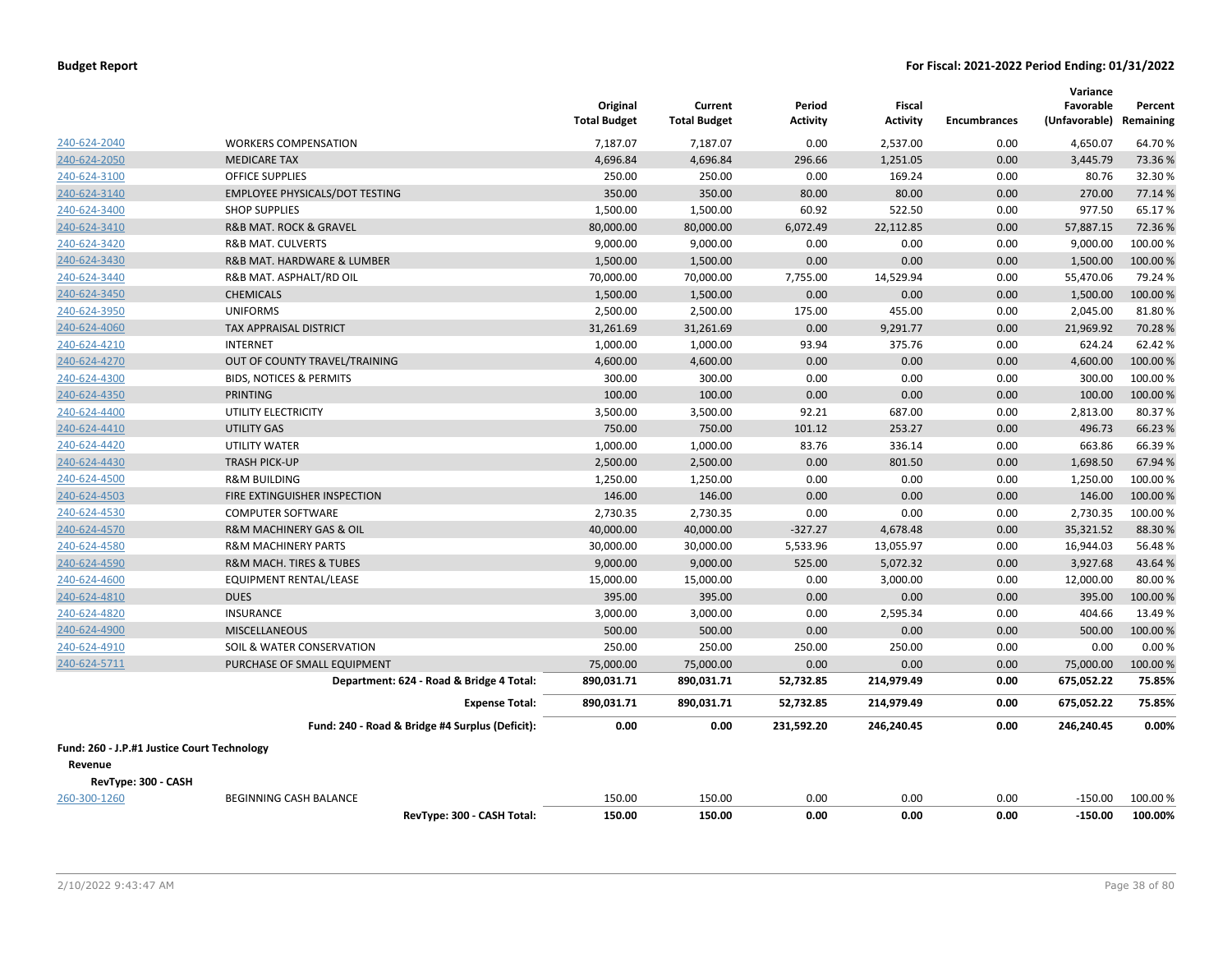|                |                                                                |                                 |                                |                           |                           |              | Variance                   |                      |
|----------------|----------------------------------------------------------------|---------------------------------|--------------------------------|---------------------------|---------------------------|--------------|----------------------------|----------------------|
|                |                                                                | Original<br><b>Total Budget</b> | Current<br><b>Total Budget</b> | Period<br><b>Activity</b> | Fiscal<br><b>Activity</b> | Encumbrances | Favorable<br>(Unfavorable) | Percent<br>Remaining |
|                |                                                                |                                 |                                |                           |                           |              |                            |                      |
|                | RevType: 360 - INTEREST EARNINGS                               |                                 |                                |                           |                           |              |                            |                      |
| 260-360-1000   | <b>INTEREST EARNINGS</b>                                       | 50.00                           | 50.00                          | 0.00                      | 0.00                      | 0.00         | $-50.00$                   | 100.00 %             |
|                | RevType: 360 - INTEREST EARNINGS Total:                        | 50.00                           | 50.00                          | 0.00                      | 0.00                      | 0.00         | $-50.00$                   | 100.00%              |
|                | RevType: 370 - MISCELLANEOUS                                   |                                 |                                |                           |                           |              |                            |                      |
| 260-370-4550   | J.P.#1 TECHNOLOGY FEES                                         | 1,300.00                        | 1,300.00                       | 0.00                      | 0.00                      | 0.00         | $-1,300.00$                | 100.00%              |
|                | RevType: 370 - MISCELLANEOUS Total:                            | 1,300.00                        | 1,300.00                       | 0.00                      | 0.00                      | 0.00         | $-1,300.00$                | 100.00%              |
|                | <b>Revenue Total:</b>                                          | 1,500.00                        | 1,500.00                       | 0.00                      | 0.00                      | 0.00         | $-1,500.00$                | 100.00%              |
| <b>Expense</b> |                                                                |                                 |                                |                           |                           |              |                            |                      |
|                | Department: 455 - Justice of the Peace Pct. 1                  |                                 |                                |                           |                           |              |                            |                      |
| 260-455-5720   | <b>OFFICE EQUIPMENT</b>                                        | 1,500.00                        | 1,500.00                       | 0.00                      | 0.00                      | 0.00         | 1,500.00                   | 100.00 %             |
|                | Department: 455 - Justice of the Peace Pct. 1 Total:           | 1,500.00                        | 1,500.00                       | 0.00                      | 0.00                      | 0.00         | 1,500.00                   | 100.00%              |
|                | <b>Expense Total:</b>                                          | 1,500.00                        | 1,500.00                       | 0.00                      | 0.00                      | 0.00         | 1,500.00                   | 100.00%              |
|                | Fund: 260 - J.P.#1 Justice Court Technology Surplus (Deficit): | 0.00                            | 0.00                           | 0.00                      | 0.00                      | 0.00         | 0.00                       | 0.00%                |
|                | Fund: 270 - J.P.#2 Justice Court Technology                    |                                 |                                |                           |                           |              |                            |                      |
| Revenue        |                                                                |                                 |                                |                           |                           |              |                            |                      |
|                | RevType: 360 - INTEREST EARNINGS                               |                                 |                                |                           |                           |              |                            |                      |
| 270-360-1000   | <b>INTEREST EARNINGS</b>                                       | 5.00                            | 5.00                           | 0.00                      | 0.00                      | 0.00         | $-5.00$                    | 100.00%              |
|                | RevType: 360 - INTEREST EARNINGS Total:                        | 5.00                            | 5.00                           | 0.00                      | 0.00                      | 0.00         | $-5.00$                    | 100.00%              |
|                | RevType: 370 - MISCELLANEOUS                                   |                                 |                                |                           |                           |              |                            |                      |
| 270-370-4560   | J.P.#2 TECHNOLOGY FEES                                         | 700.00                          | 700.00                         | 0.00                      | 0.00                      | 0.00         | $-700.00$                  | 100.00 %             |
|                | RevType: 370 - MISCELLANEOUS Total:                            | 700.00                          | 700.00                         | 0.00                      | 0.00                      | 0.00         | $-700.00$                  | 100.00%              |
|                | <b>Revenue Total:</b>                                          | 705.00                          | 705.00                         | 0.00                      | 0.00                      | 0.00         | $-705.00$                  | 100.00%              |
| <b>Expense</b> |                                                                |                                 |                                |                           |                           |              |                            |                      |
|                | Department: 456 - Justice of the Peace Pct. 2                  |                                 |                                |                           |                           |              |                            |                      |
| 270-456-5720   | OFFICE EQUIPMENT                                               | 705.00                          | 705.00                         | 0.00                      | 0.00                      | 0.00         | 705.00                     | 100.00%              |
|                | Department: 456 - Justice of the Peace Pct. 2 Total:           | 705.00                          | 705.00                         | 0.00                      | 0.00                      | 0.00         | 705.00                     | 100.00%              |
|                | <b>Expense Total:</b>                                          | 705.00                          | 705.00                         | 0.00                      | 0.00                      | 0.00         | 705.00                     | 100.00%              |
|                | Fund: 270 - J.P.#2 Justice Court Technology Surplus (Deficit): | 0.00                            | 0.00                           | 0.00                      | 0.00                      | 0.00         | 0.00                       | 0.00%                |
|                | Fund: 280 - J.P.#3 Justice Court Technology                    |                                 |                                |                           |                           |              |                            |                      |
| Revenue        |                                                                |                                 |                                |                           |                           |              |                            |                      |
|                | RevType: 360 - INTEREST EARNINGS                               |                                 |                                |                           |                           |              |                            |                      |
| 280-360-1000   | <b>INTEREST EARNINGS</b>                                       | 5.00                            | 5.00                           | 0.00                      | 0.00                      | 0.00         | $-5.00$                    | 100.00%              |
|                | RevType: 360 - INTEREST EARNINGS Total:                        | 5.00                            | 5.00                           | 0.00                      | 0.00                      | 0.00         | $-5.00$                    | 100.00%              |
|                | RevType: 370 - MISCELLANEOUS                                   |                                 |                                |                           |                           |              |                            |                      |
| 280-370-4560   | J.P.#3 TECHNOLOGY FEES                                         | 400.00                          | 400.00                         | 0.00                      | 204.38                    | 0.00         | $-195.62$                  | 48.91%               |
|                | RevType: 370 - MISCELLANEOUS Total:                            | 400.00                          | 400.00                         | 0.00                      | 204.38                    | 0.00         | $-195.62$                  | 48.91%               |
|                | <b>Revenue Total:</b>                                          | 405.00                          | 405.00                         | 0.00                      | 204.38                    | 0.00         | $-200.62$                  | 49.54%               |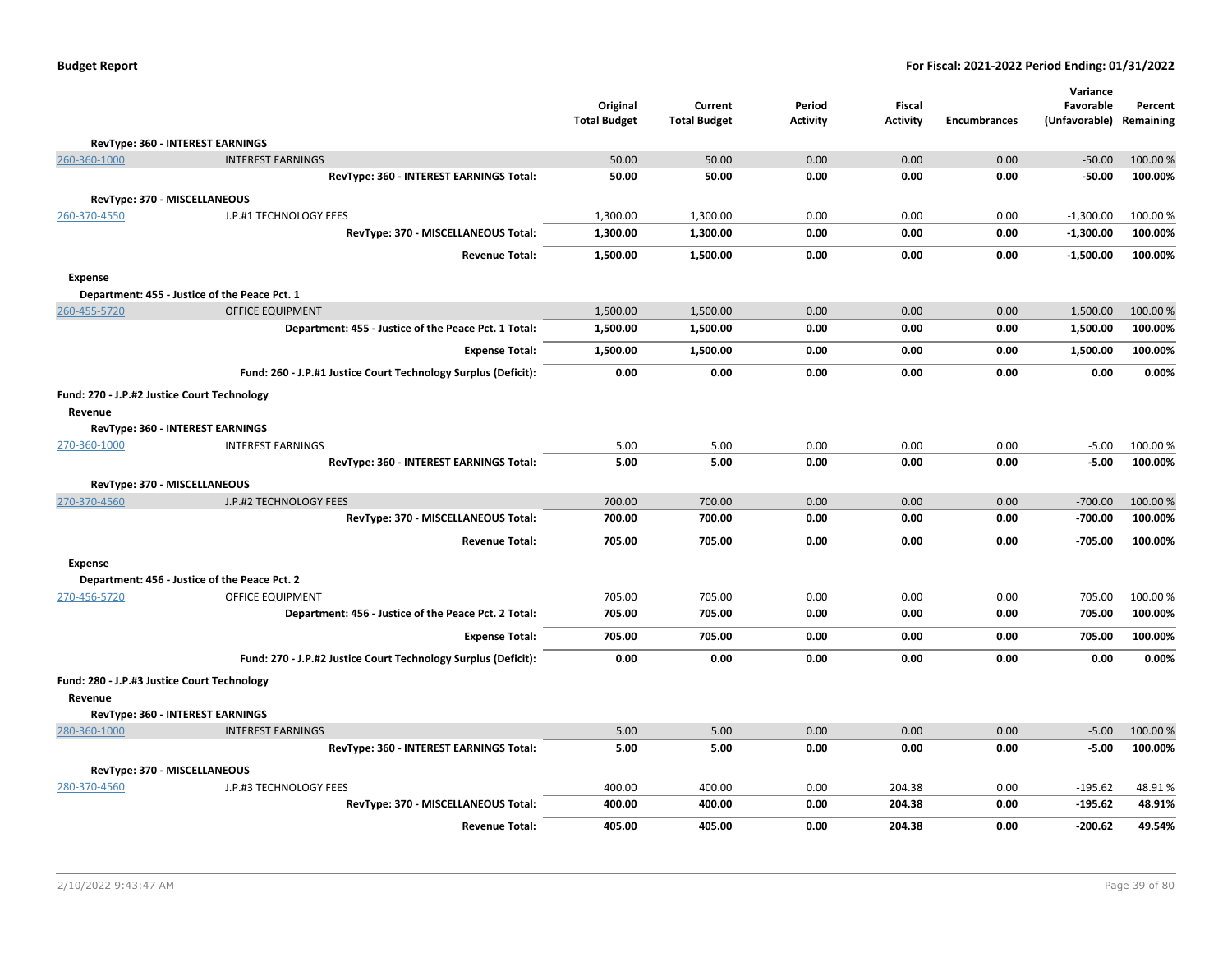|  |  |  | <b>Budget Report</b> |
|--|--|--|----------------------|
|--|--|--|----------------------|

|                                           |                                                                    |                                 |                                |                           |                           |                     | Variance                             |         |
|-------------------------------------------|--------------------------------------------------------------------|---------------------------------|--------------------------------|---------------------------|---------------------------|---------------------|--------------------------------------|---------|
|                                           |                                                                    | Original<br><b>Total Budget</b> | Current<br><b>Total Budget</b> | Period<br><b>Activity</b> | Fiscal<br><b>Activity</b> | <b>Encumbrances</b> | Favorable<br>(Unfavorable) Remaining | Percent |
| Expense                                   |                                                                    |                                 |                                |                           |                           |                     |                                      |         |
|                                           | Department: 457 - Justice of the Peace Pct. 3                      |                                 |                                |                           |                           |                     |                                      |         |
| 280-457-5720                              | <b>OFFICE EQUIPMENT</b>                                            | 405.00                          | 405.00                         | 0.00                      | 0.00                      | 0.00                | 405.00                               | 100.00% |
|                                           | Department: 457 - Justice of the Peace Pct. 3 Total:               | 405.00                          | 405.00                         | 0.00                      | 0.00                      | 0.00                | 405.00                               | 100.00% |
|                                           | <b>Expense Total:</b>                                              | 405.00                          | 405.00                         | 0.00                      | 0.00                      | 0.00                | 405.00                               | 100.00% |
|                                           | Fund: 280 - J.P.#3 Justice Court Technology Surplus (Deficit):     | 0.00                            | 0.00                           | 0.00                      | 204.38                    | 0.00                | 204.38                               | 0.00%   |
|                                           | Fund: 310 - F.C.Detention Center Annual Payment                    |                                 |                                |                           |                           |                     |                                      |         |
| Revenue                                   |                                                                    |                                 |                                |                           |                           |                     |                                      |         |
|                                           | RevType: 319 - F.C. DETENTION CENTER                               |                                 |                                |                           |                           |                     |                                      |         |
| 310-319-5510                              | <b>ANNUAL PAYMENT</b>                                              | 10,000.00                       | 10,000.00                      | 0.00                      | 0.00                      | 0.00                | $-10,000.00$                         | 100.00% |
|                                           | RevType: 319 - F.C. DETENTION CENTER Total:                        | 10,000.00                       | 10,000.00                      | 0.00                      | 0.00                      | 0.00                | $-10,000.00$                         | 100.00% |
|                                           | <b>Revenue Total:</b>                                              | 10,000.00                       | 10,000.00                      | 0.00                      | 0.00                      | 0.00                | $-10,000.00$                         | 100.00% |
| <b>Expense</b>                            |                                                                    |                                 |                                |                           |                           |                     |                                      |         |
| Department: 560 - County Sheriff          |                                                                    |                                 |                                |                           |                           |                     |                                      |         |
| 310-560-4270                              | OUT OF COUNTY TRAVEL/TRAINING                                      | 10,000.00                       | 10,000.00                      | 305.00                    | 2,567.89                  | 0.00                | 7,432.11                             | 74.32 % |
|                                           | Department: 560 - County Sheriff Total:                            | 10,000.00                       | 10,000.00                      | 305.00                    | 2,567.89                  | 0.00                | 7,432.11                             | 74.32%  |
|                                           | <b>Expense Total:</b>                                              | 10,000.00                       | 10,000.00                      | 305.00                    | 2,567.89                  | 0.00                | 7,432.11                             | 74.32%  |
|                                           | Fund: 310 - F.C.Detention Center Annual Payment Surplus (Deficit): | 0.00                            | 0.00                           | $-305.00$                 | $-2,567.89$               | 0.00                | $-2,567.89$                          | 0.00%   |
| Fund: 330 - Bail Bondsman Application Fee |                                                                    |                                 |                                |                           |                           |                     |                                      |         |
| Revenue                                   |                                                                    |                                 |                                |                           |                           |                     |                                      |         |
| RevType: 340 - FEES OF OFFICE             |                                                                    |                                 |                                |                           |                           |                     |                                      |         |
| 330-340-4800                              | <b>APPLICATION FEE</b>                                             | 1,000.00                        | 1,000.00                       | 0.00                      | 0.00                      | 0.00                | $-1,000.00$                          | 100.00% |
|                                           | RevType: 340 - FEES OF OFFICE Total:                               | 1,000.00                        | 1,000.00                       | 0.00                      | 0.00                      | 0.00                | $-1,000.00$                          | 100.00% |
|                                           | <b>Revenue Total:</b>                                              | 1,000.00                        | 1,000.00                       | 0.00                      | 0.00                      | 0.00                | $-1,000.00$                          | 100.00% |
| Expense                                   |                                                                    |                                 |                                |                           |                           |                     |                                      |         |
|                                           | Department: 498 - Bail Bond Fee Expense                            |                                 |                                |                           |                           |                     |                                      |         |
| 330-498-3100                              | <b>OFFICE SUPPLIES</b>                                             | 1,000.00                        | 1,000.00                       | 0.00                      | 0.00                      | 0.00                | 1,000.00                             | 100.00% |
|                                           | Department: 498 - Bail Bond Fee Expense Total:                     | 1,000.00                        | 1,000.00                       | 0.00                      | 0.00                      | 0.00                | 1,000.00                             | 100.00% |
|                                           | <b>Expense Total:</b>                                              | 1,000.00                        | 1,000.00                       | 0.00                      | 0.00                      | 0.00                | 1,000.00                             | 100.00% |
|                                           | Fund: 330 - Bail Bondsman Application Fee Surplus (Deficit):       | 0.00                            | 0.00                           | 0.00                      | 0.00                      | 0.00                | 0.00                                 | 0.00%   |
| Fund: 350 - Law Library                   |                                                                    |                                 |                                |                           |                           |                     |                                      |         |
| Revenue                                   |                                                                    |                                 |                                |                           |                           |                     |                                      |         |
| RevType: 340 - FEES OF OFFICE             |                                                                    |                                 |                                |                           |                           |                     |                                      |         |
| 350-340-4030                              | <b>COUNTY CLERK FEES</b>                                           | 5,000.00                        | 5,000.00                       | 0.00                      | 560.00                    | 0.00                | $-4,440.00$                          | 88.80%  |
| 350-340-4500                              | <b>DISTRICT CLERK FEES</b>                                         | 10,000.00                       | 10,000.00                      | 0.00                      | 2,870.27                  | 0.00                | $-7,129.73$                          | 71.30%  |
|                                           | RevType: 340 - FEES OF OFFICE Total:                               | 15,000.00                       | 15,000.00                      | 0.00                      | 3,430.27                  | 0.00                | $-11,569.73$                         | 77.13%  |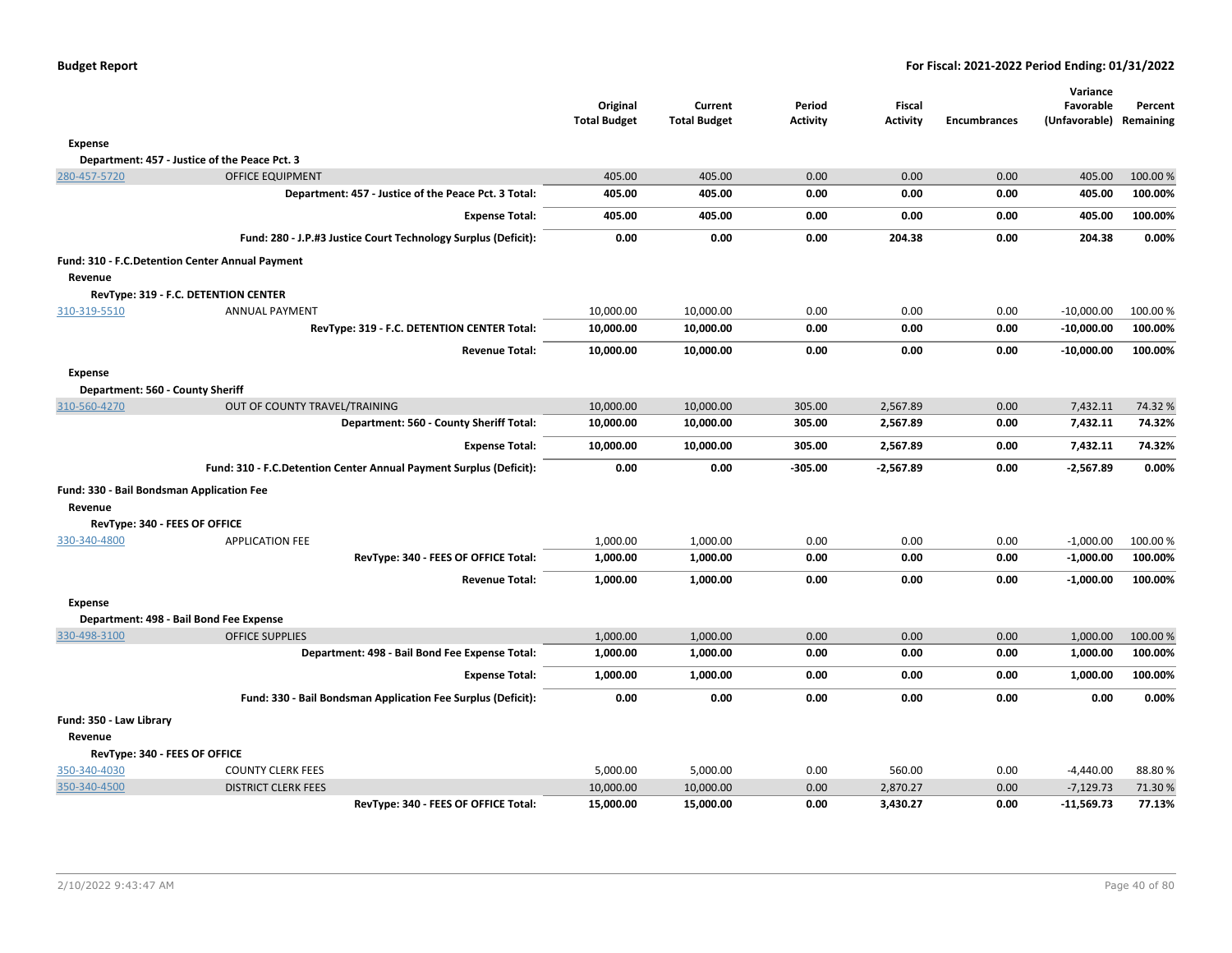|                       |                                            | Original            | Current             | Period          | Fiscal          |                     | Variance<br>Favorable | Percent   |
|-----------------------|--------------------------------------------|---------------------|---------------------|-----------------|-----------------|---------------------|-----------------------|-----------|
|                       |                                            | <b>Total Budget</b> | <b>Total Budget</b> | <b>Activity</b> | <b>Activity</b> | <b>Encumbrances</b> | (Unfavorable)         | Remaining |
|                       | RevType: 360 - INTEREST EARNINGS           |                     |                     |                 |                 |                     |                       |           |
| 350-360-1000          | <b>INTEREST EARNINGS</b>                   | 50.00               | 50.00               | 0.00            | 0.00            | 0.00                | $-50.00$              | 100.00%   |
|                       | RevType: 360 - INTEREST EARNINGS Total:    | 50.00               | 50.00               | 0.00            | 0.00            | 0.00                | $-50.00$              | 100.00%   |
|                       | <b>Revenue Total:</b>                      | 15,050.00           | 15,050.00           | 0.00            | 3,430.27        | 0.00                | $-11,619.73$          | 77.21%    |
| <b>Expense</b>        |                                            |                     |                     |                 |                 |                     |                       |           |
|                       | Department: 451 - Law Library              |                     |                     |                 |                 |                     |                       |           |
| 350-451-3100          | <b>OFFICE SUPPLIES</b>                     | 500.00              | 500.00              | 0.00            | 0.00            | 0.00                | 500.00                | 100.00%   |
| 350-451-5740          | <b>TECHNOLOGY</b>                          | 10,000.00           | 10,000.00           | 0.00            | 0.00            | 0.00                | 10,000.00             | 100.00%   |
| 350-451-5910          | <b>ONLINE RESEARCH</b>                     | 4,550.00            | 4,550.00            | 0.00            | 0.00            | 0.00                | 4,550.00              | 100.00%   |
|                       | Department: 451 - Law Library Total:       | 15,050.00           | 15,050.00           | 0.00            | 0.00            | 0.00                | 15,050.00             | 100.00%   |
|                       | <b>Expense Total:</b>                      | 15,050.00           | 15,050.00           | 0.00            | 0.00            | 0.00                | 15,050.00             | 100.00%   |
|                       | Fund: 350 - Law Library Surplus (Deficit): | 0.00                | 0.00                | 0.00            | 3,430.27        | 0.00                | 3,430.27              | 0.00%     |
| Fund: 360 - D. A. Fee |                                            |                     |                     |                 |                 |                     |                       |           |
| Revenue               |                                            |                     |                     |                 |                 |                     |                       |           |
|                       | RevType: 340 - FEES OF OFFICE              |                     |                     |                 |                 |                     |                       |           |
| 360-340-4750          | <b>DISTRICT ATTORNEY FEES</b>              | 1,000.00            | 1,000.00            | 0.00            | 270.00          | 0.00                | $-730.00$             | 73.00 %   |
|                       | RevType: 340 - FEES OF OFFICE Total:       | 1,000.00            | 1,000.00            | 0.00            | 270.00          | 0.00                | $-730.00$             | 73.00%    |
|                       | RevType: 352 - FINES & FORFEITURES         |                     |                     |                 |                 |                     |                       |           |
| 360-352-2000          | <b>CONTRABAND FORFEITURE</b>               | 0.00                | 0.00                | 1,086.00        | 1,086.00        | 0.00                | 1,086.00              | 0.00%     |
|                       | RevType: 352 - FINES & FORFEITURES Total:  | 0.00                | 0.00                | 1,086.00        | 1,086.00        | 0.00                | 1,086.00              | 0.00%     |
|                       | <b>RevType: 360 - INTEREST EARNINGS</b>    |                     |                     |                 |                 |                     |                       |           |
| 360-360-1000          | INTEREST EARNINGS-D.A. FEE                 | 0.00                | 0.00                | 0.00            | 0.64            | 0.00                | 0.64                  | 0.00%     |
|                       | RevType: 360 - INTEREST EARNINGS Total:    | 0.00                | 0.00                | 0.00            | 0.64            | 0.00                | 0.64                  | 0.00%     |
|                       | RevType: 370 - MISCELLANEOUS               |                     |                     |                 |                 |                     |                       |           |
| 360-370-1300          | <b>REFUNDS &amp; MISCELLANEOUS</b>         | 500.00              | 500.00              | 87.02           | 600.54          | 0.00                | 100.54                | 120.11%   |
|                       | RevType: 370 - MISCELLANEOUS Total:        | 500.00              | 500.00              | 87.02           | 600.54          | 0.00                | 100.54                | 20.11%    |
|                       | <b>Revenue Total:</b>                      | 1,500.00            | 1,500.00            | 1,173.02        | 1,957.18        | 0.00                | 457.18                | 30.48%    |
| <b>Expense</b>        |                                            |                     |                     |                 |                 |                     |                       |           |
|                       | Department: 475 - District Attorney        |                     |                     |                 |                 |                     |                       |           |
| 360-475-4900          | <b>MISCELLANEOUS</b>                       | 0.00                | 0.00                | 0.00            | 567.40          | 0.00                | $-567.40$             | 0.00%     |
|                       | Department: 475 - District Attorney Total: | 0.00                | 0.00                | 0.00            | 567.40          | 0.00                | $-567.40$             | 0.00%     |
|                       | Department: 477 - DA Seizure               |                     |                     |                 |                 |                     |                       |           |
| 360-477-4900          | <b>MISCELLANEOUS</b>                       | 1,500.00            | 1,500.00            | 120.00          | 913.00          | 0.00                | 587.00                | 39.13%    |
|                       | Department: 477 - DA Seizure Total:        | 1,500.00            | 1,500.00            | 120.00          | 913.00          | 0.00                | 587.00                | 39.13%    |
|                       | <b>Expense Total:</b>                      | 1,500.00            | 1,500.00            | 120.00          | 1,480.40        | 0.00                | 19.60                 | 1.31%     |
|                       | Fund: 360 - D. A. Fee Surplus (Deficit):   | 0.00                | 0.00                | 1,053.02        | 476.78          | 0.00                | 476.78                | 0.00%     |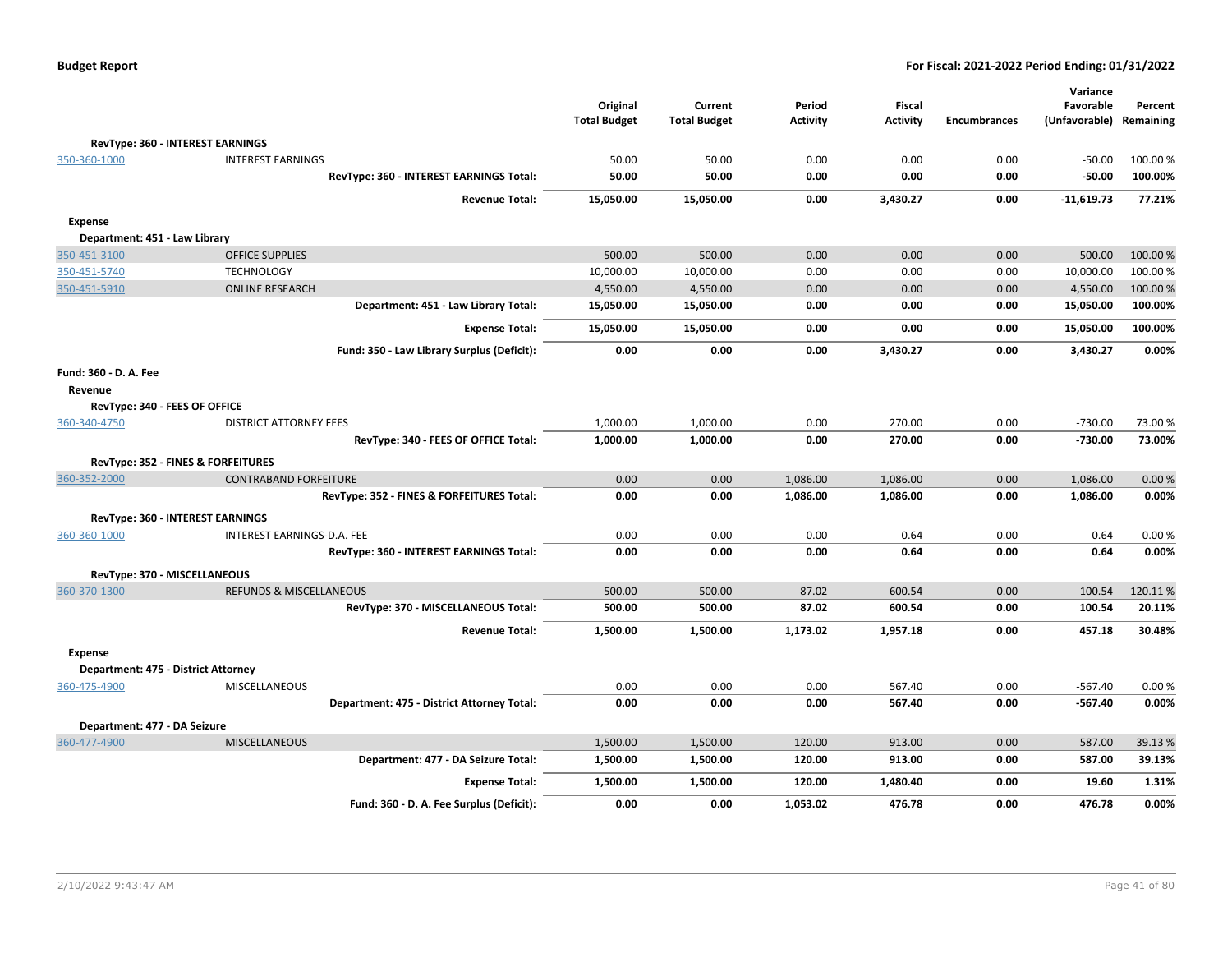|                                                       |                                                   | Original<br><b>Total Budget</b> | Current<br><b>Total Budget</b> | Period<br><b>Activity</b> | <b>Fiscal</b><br><b>Activity</b> | <b>Encumbrances</b> | Variance<br>Favorable<br>(Unfavorable) Remaining | Percent            |
|-------------------------------------------------------|---------------------------------------------------|---------------------------------|--------------------------------|---------------------------|----------------------------------|---------------------|--------------------------------------------------|--------------------|
| <b>Fund: 361 - Contraband Seizure</b>                 |                                                   |                                 |                                |                           |                                  |                     |                                                  |                    |
| Revenue                                               |                                                   |                                 |                                |                           |                                  |                     |                                                  |                    |
| RevType: 360 - INTEREST EARNINGS                      |                                                   |                                 |                                |                           |                                  |                     |                                                  |                    |
| 361-360-1000                                          | <b>INTEREST EARNINGS</b>                          | 0.00                            | 0.00                           | 0.00                      | 0.34                             | 0.00                | 0.34                                             | 0.00%              |
|                                                       | RevType: 360 - INTEREST EARNINGS Total:           | 0.00                            | 0.00                           | 0.00                      | 0.34                             | 0.00                | 0.34                                             | 0.00%              |
|                                                       | <b>Revenue Total:</b>                             | 0.00                            | 0.00                           | 0.00                      | 0.34                             | 0.00                | 0.34                                             | 0.00%              |
|                                                       | Fund: 361 - Contraband Seizure Total:             | 0.00                            | 0.00                           | 0.00                      | 0.34                             | 0.00                | 0.34                                             | 0.00%              |
| Fund: 362 - Investigator/LEOSE<br>Revenue             |                                                   |                                 |                                |                           |                                  |                     |                                                  |                    |
| RevType: 330 - GRANTS                                 | <b>INVESTIGATOR/LEOSE GRANT</b>                   | 640.00                          | 640.00                         | 0.00                      | 0.00                             | 0.00                |                                                  |                    |
| 362-330-4750                                          | RevType: 330 - GRANTS Total:                      | 640.00                          | 640.00                         | 0.00                      | 0.00                             | 0.00                | $-640.00$<br>-640.00                             | 100.00%<br>100.00% |
|                                                       | <b>Revenue Total:</b>                             | 640.00                          | 640.00                         | 0.00                      | 0.00                             | 0.00                | $-640.00$                                        | 100.00%            |
|                                                       |                                                   |                                 |                                |                           |                                  |                     |                                                  |                    |
| <b>Expense</b><br>Department: 475 - District Attorney |                                                   |                                 |                                |                           |                                  |                     |                                                  |                    |
| 362-475-4270                                          | OUT OF COUNTY TRAVEL/TRAINING                     | 640.00                          | 640.00                         | 0.00                      | 350.00                           | 0.00                | 290.00                                           | 45.31%             |
|                                                       | Department: 475 - District Attorney Total:        | 640.00                          | 640.00                         | 0.00                      | 350.00                           | 0.00                | 290.00                                           | 45.31%             |
|                                                       | <b>Expense Total:</b>                             | 640.00                          | 640.00                         | 0.00                      | 350.00                           | 0.00                | 290.00                                           | 45.31%             |
|                                                       | Fund: 362 - Investigator/LEOSE Surplus (Deficit): | 0.00                            | 0.00                           | 0.00                      | $-350.00$                        | 0.00                | $-350.00$                                        | 0.00%              |
| Fund: 380 - IHC Co-Op Gin                             |                                                   |                                 |                                |                           |                                  |                     |                                                  |                    |
| Revenue                                               |                                                   |                                 |                                |                           |                                  |                     |                                                  |                    |
| RevType: 360 - INTEREST EARNINGS                      |                                                   |                                 |                                |                           |                                  |                     |                                                  |                    |
| 380-360-1000                                          | <b>INTEREST EARNINGS</b>                          | 0.00                            | 0.00                           | 0.00                      | 1.19                             | 0.00                | 1.19                                             | 0.00%              |
|                                                       | RevType: 360 - INTEREST EARNINGS Total:           | 0.00                            | 0.00                           | 0.00                      | 1.19                             | 0.00                | 1.19                                             | 0.00%              |
|                                                       | <b>Revenue Total:</b>                             | 0.00                            | 0.00                           | 0.00                      | 1.19                             | 0.00                | 1.19                                             | 0.00%              |
|                                                       | Fund: 380 - IHC Co-Op Gin Total:                  | 0.00                            | 0.00                           | 0.00                      | 1.19                             | 0.00                | 1.19                                             | 0.00%              |
| Fund: 410 - CERT                                      |                                                   |                                 |                                |                           |                                  |                     |                                                  |                    |
| Revenue                                               |                                                   |                                 |                                |                           |                                  |                     |                                                  |                    |
| RevType: 370 - MISCELLANEOUS                          |                                                   |                                 |                                |                           |                                  |                     |                                                  |                    |
| 410-370-4060                                          | <b>DONATIONS</b>                                  | 0.00                            | 0.00                           | 0.00                      | 400.00                           | 0.00                | 400.00                                           | 0.00%              |
|                                                       | RevType: 370 - MISCELLANEOUS Total:               | 0.00                            | 0.00                           | 0.00                      | 400.00                           | 0.00                | 400.00                                           | 0.00%              |
|                                                       | <b>Revenue Total:</b>                             | 0.00                            | 0.00                           | 0.00                      | 400.00                           | 0.00                | 400.00                                           | 0.00%              |
|                                                       | Fund: 410 - CERT Total:                           | 0.00                            | 0.00                           | 0.00                      | 400.00                           | 0.00                | 400.00                                           | 0.00%              |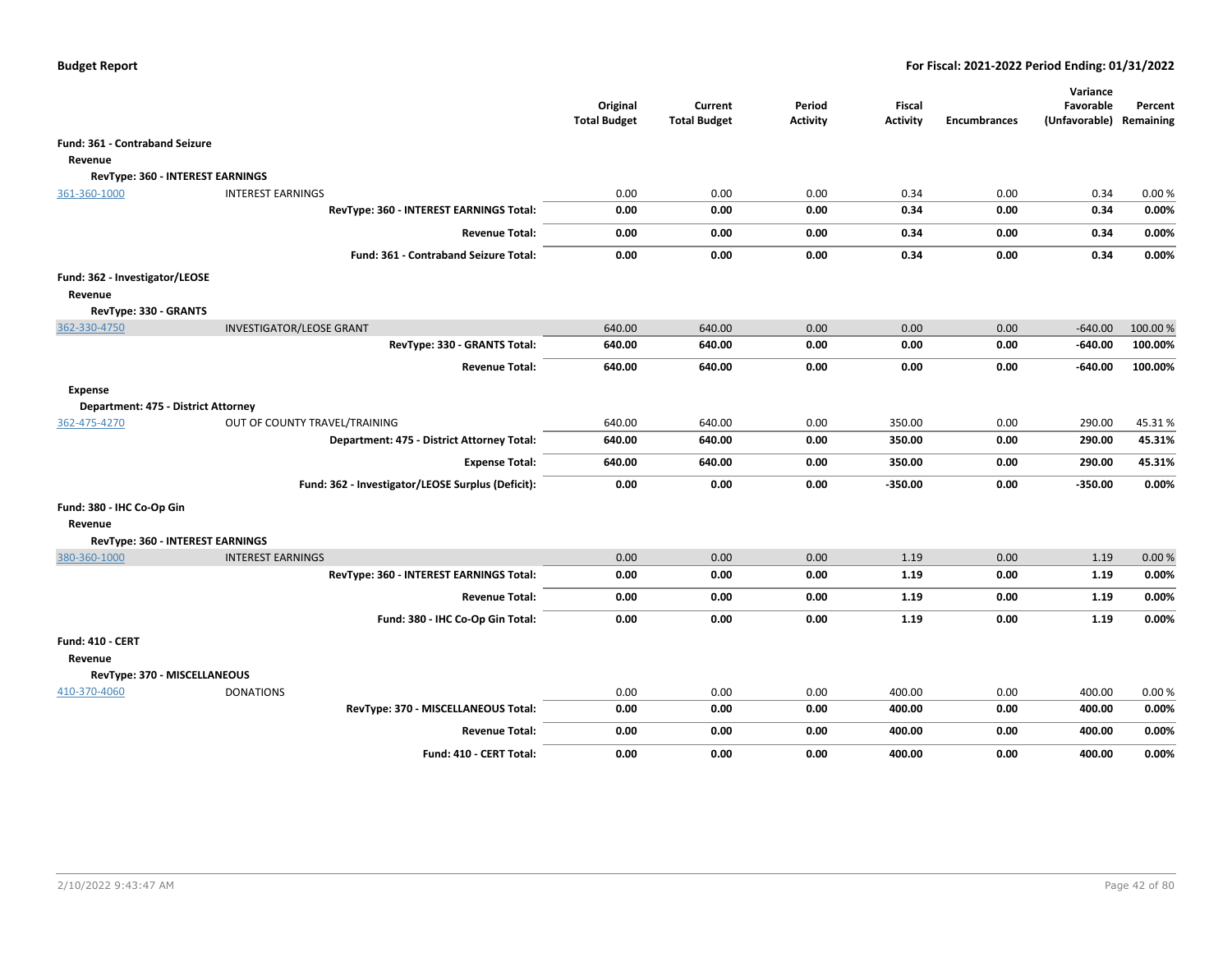|                                                             |                                                  | Original<br><b>Total Budget</b> | Current<br><b>Total Budget</b> | Period<br><b>Activity</b> | <b>Fiscal</b><br><b>Activity</b> | <b>Encumbrances</b> | Variance<br>Favorable<br>(Unfavorable) | Percent<br>Remaining |
|-------------------------------------------------------------|--------------------------------------------------|---------------------------------|--------------------------------|---------------------------|----------------------------------|---------------------|----------------------------------------|----------------------|
| Fund: 411 - Hazard Mitigation Plan                          |                                                  |                                 |                                |                           |                                  |                     |                                        |                      |
| Revenue                                                     |                                                  |                                 |                                |                           |                                  |                     |                                        |                      |
| RevType: 330 - GRANTS                                       |                                                  |                                 |                                |                           |                                  |                     |                                        |                      |
| 411-330-4770                                                | <b>HAZARD MITIGATION</b>                         | 0.00                            | 0.00                           | 0.00                      | 18,750.00                        | 0.00                | 18,750.00                              | 0.00%                |
|                                                             | RevType: 330 - GRANTS Total:                     | 0.00                            | 0.00                           | 0.00                      | 18,750.00                        | 0.00                | 18,750.00                              | 0.00%                |
|                                                             | <b>Revenue Total:</b>                            | 0.00                            | 0.00                           | 0.00                      | 18,750.00                        | 0.00                | 18,750.00                              | 0.00%                |
|                                                             | Fund: 411 - Hazard Mitigation Plan Total:        | 0.00                            | 0.00                           | 0.00                      | 18,750.00                        | 0.00                | 18,750.00                              | 0.00%                |
| Fund: 412 - Safe Room Reimbursement Prog.<br><b>Expense</b> |                                                  |                                 |                                |                           |                                  |                     |                                        |                      |
| Department: 408 - Safe Room<br>412-408-3100                 | <b>OFFICE SUPPLIES</b>                           | 0.00                            | 0.00                           | 0.00                      | 398.89                           | 0.00                | $-398.89$                              | 0.00%                |
|                                                             | Department: 408 - Safe Room Total:               | 0.00                            | 0.00                           | 0.00                      | 398.89                           | 0.00                | -398.89                                | 0.00%                |
|                                                             | <b>Expense Total:</b>                            | 0.00                            | 0.00                           | 0.00                      | 398.89                           | 0.00                | $-398.89$                              | 0.00%                |
|                                                             | Fund: 412 - Safe Room Reimbursement Prog. Total: | 0.00                            | 0.00                           | 0.00                      | 398.89                           | 0.00                | $-398.89$                              | 0.00%                |
| Fund: 413 - CARES ACT-CORONAVIRUS RELIEF<br><b>Expense</b>  |                                                  |                                 |                                |                           |                                  |                     |                                        |                      |
| Department: 413 - CARES Act                                 |                                                  |                                 |                                |                           |                                  |                     |                                        |                      |
| 413-413-3160                                                | <b>EMPLOYEE AWARDS BANQUET</b>                   | 0.00                            | 0.00                           | 2,000.00                  | 2,000.00                         | 0.00                | $-2,000.00$                            | 0.00%                |
| 413-413-3980                                                | PERSONAL PROTECTIVE EQUIPMENT                    | 0.00                            | 0.00                           | 185.97                    | 185.97                           | 200.97              | $-386.94$                              | 0.00%                |
| 413-413-3981                                                | PUBLIC HEALTH EXPENSES                           | 0.00                            | 0.00                           | 0.00                      | 1,512.98                         | 38,537.02           | $-40,050.00$                           | 0.00%                |
| 413-413-4420                                                | OTHER PROFESSIONAL SERVICES                      | 0.00                            | 0.00                           | 0.00                      | 0.00                             | 549.00              | $-549.00$                              | 0.00%                |
| 413-413-5740                                                | <b>TECHNOLOGY</b>                                | 0.00                            | 0.00                           | 0.00                      | 28,642.48                        | $-28,512.50$        | $-129.98$                              | 0.00%                |
|                                                             | Department: 413 - CARES Act Total:               | 0.00                            | 0.00                           | 2,185.97                  | 32,341.43                        | 10,774.49           | $-43,115.92$                           | 0.00%                |
|                                                             | <b>Department: 419 - CARES FINAL ALLOCATION</b>  |                                 |                                |                           |                                  |                     |                                        |                      |
| 413-419-5750                                                | PURCHASE OF AUTOMOBILES                          | 0.00                            | 0.00                           | 99,724.66                 | 150,336.99                       | 53,277.69           | $-203,614.68$                          | 0.00%                |
|                                                             | Department: 419 - CARES FINAL ALLOCATION Total:  | 0.00                            | 0.00                           | 99,724.66                 | 150,336.99                       | 53,277.69           | $-203,614.68$                          | 0.00%                |
| Department: 621 - Road & Bridge 1                           |                                                  |                                 |                                |                           |                                  |                     |                                        |                      |
| 413-621-3440                                                | R&B MAT.ASPHALT/RD OIL                           | 0.00                            | 0.00                           | 0.00                      | 79,850.25                        | 0.00                | $-79,850.25$                           | 0.00%                |
|                                                             | Department: 621 - Road & Bridge 1 Total:         | 0.00                            | 0.00                           | 0.00                      | 79,850.25                        | 0.00                | -79,850.25                             | 0.00%                |
| Department: 622 - Road & Bridge 2                           |                                                  |                                 |                                |                           |                                  |                     |                                        |                      |
| 413-622-3440                                                | R&B MAT.ASPHALT/RD OIL                           | 0.00                            | 0.00                           | 0.00                      | 62,777.85                        | 0.00                | $-62,777.85$                           | 0.00%                |
|                                                             | Department: 622 - Road & Bridge 2 Total:         | 0.00                            | 0.00                           | 0.00                      | 62,777.85                        | 0.00                | $-62,777.85$                           | 0.00%                |
| Department: 624 - Road & Bridge 4                           |                                                  |                                 |                                |                           |                                  |                     |                                        |                      |
| 413-624-3440                                                | R&B MAT. ASPHALT/RD OIL                          | 0.00                            | 0.00                           | 15,621.75                 | 43,290.65                        | 0.00                | $-43,290.65$                           | 0.00%                |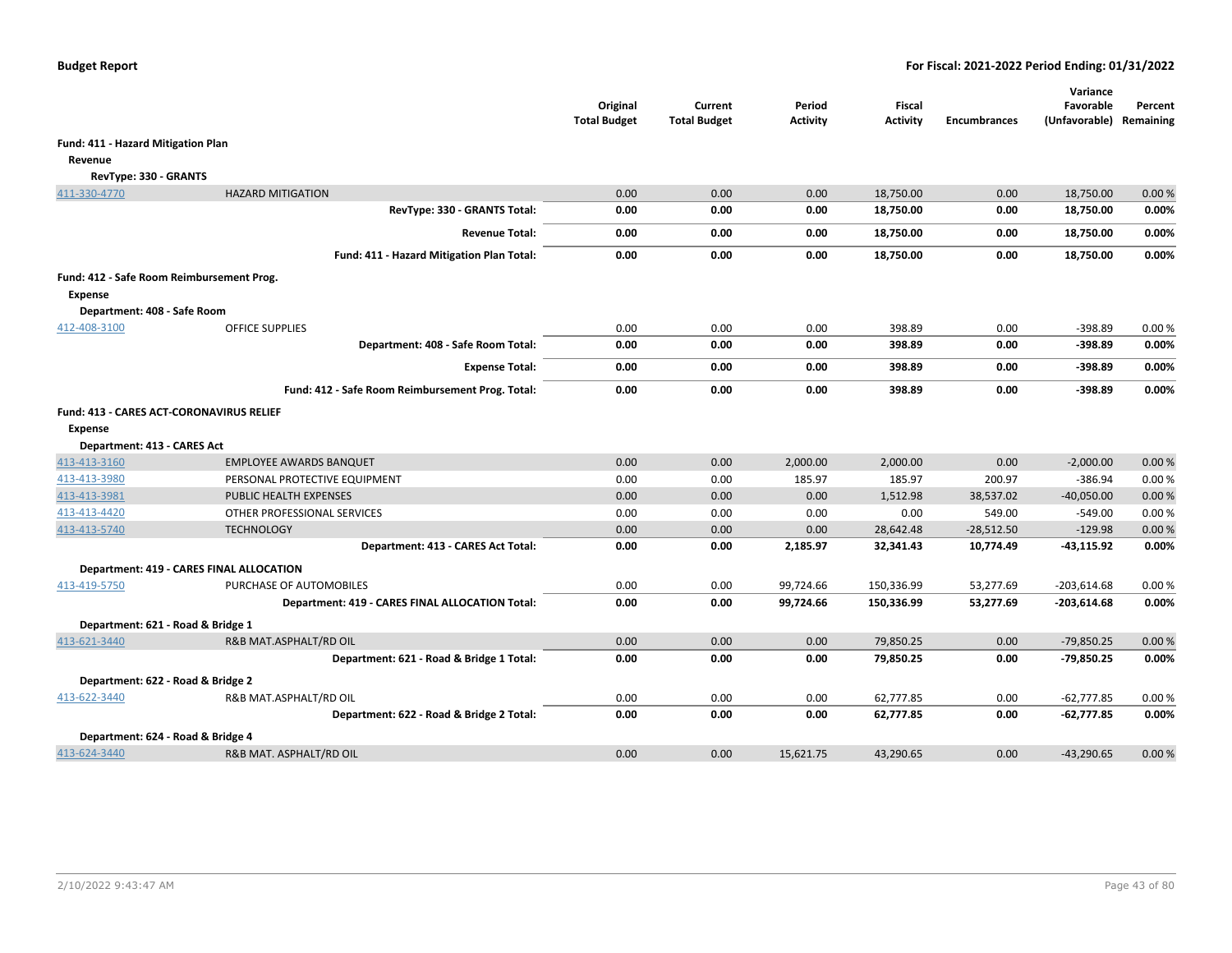|  | <b>Budget Report</b> |
|--|----------------------|
|--|----------------------|

|                                             |                                                    | Original<br><b>Total Budget</b> | Current<br><b>Total Budget</b> | Period<br><b>Activity</b> | Fiscal<br><b>Activity</b> | <b>Encumbrances</b> | Variance<br>Favorable<br>(Unfavorable) Remaining | Percent |
|---------------------------------------------|----------------------------------------------------|---------------------------------|--------------------------------|---------------------------|---------------------------|---------------------|--------------------------------------------------|---------|
| 413-624-4600                                | EQUIPMENT RENTAL/LEASE                             | 0.00                            | 0.00                           | 0.00                      | 3.674.64                  | 0.00                | $-3,674.64$                                      | 0.00%   |
|                                             | Department: 624 - Road & Bridge 4 Total:           | 0.00                            | 0.00                           | 15,621.75                 | 46,965.29                 | 0.00                | -46,965.29                                       | 0.00%   |
|                                             | <b>Expense Total:</b>                              | 0.00                            | 0.00                           | 117,532.38                | 372,271.81                | 64,052.18           | -436,323.99                                      | 0.00%   |
|                                             | Fund: 413 - CARES ACT-CORONAVIRUS RELIEF Total:    | 0.00                            | 0.00                           | 117,532.38                | 372,271.81                | 64,052.18           | -436,323.99                                      | 0.00%   |
| Fund: 415 - American Recovery Program Grant |                                                    |                                 |                                |                           |                           |                     |                                                  |         |
| Revenue                                     |                                                    |                                 |                                |                           |                           |                     |                                                  |         |
|                                             | <b>RevType: 360 - INTEREST EARNINGS</b>            |                                 |                                |                           |                           |                     |                                                  |         |
| 415-360-1591                                | <b>INTEREST EARNINGS CDARS</b>                     | 0.00                            | 0.00                           | 0.00                      | 86.94                     | 0.00                | 86.94                                            | 0.00%   |
|                                             | RevType: 360 - INTEREST EARNINGS Total:            | 0.00                            | 0.00                           | 0.00                      | 86.94                     | 0.00                | 86.94                                            | 0.00%   |
|                                             | <b>Revenue Total:</b>                              | 0.00                            | 0.00                           | 0.00                      | 86.94                     | 0.00                | 86.94                                            | 0.00%   |
|                                             | Fund: 415 - American Recovery Program Grant Total: | 0.00                            | 0.00                           | 0.00                      | 86.94                     | 0.00                | 86.94                                            | 0.00%   |
| Fund: 560 - Sheriff Forfeiture              |                                                    |                                 |                                |                           |                           |                     |                                                  |         |
| Revenue                                     |                                                    |                                 |                                |                           |                           |                     |                                                  |         |
|                                             | RevType: 352 - FINES & FORFEITURES                 |                                 |                                |                           |                           |                     |                                                  |         |
| 560-352-2000                                | <b>CONTRABAND FORFEITURE</b>                       | 20,000.00                       | 20,000.00                      | 5,012.00                  | 5,012.00                  | 0.00                | $-14,988.00$                                     | 74.94%  |
|                                             | RevType: 352 - FINES & FORFEITURES Total:          | 20,000.00                       | 20,000.00                      | 5,012.00                  | 5,012.00                  | 0.00                | $-14,988.00$                                     | 74.94%  |
|                                             | RevType: 360 - INTEREST EARNINGS                   |                                 |                                |                           |                           |                     |                                                  |         |
| 560-360-1000                                | INTEREST EARNINGS-SO FORFEITURE                    | 0.00                            | 0.00                           | 0.00                      | 1.02                      | 0.00                | 1.02                                             | 0.00%   |
|                                             | RevType: 360 - INTEREST EARNINGS Total:            | 0.00                            | 0.00                           | 0.00                      | 1.02                      | 0.00                | 1.02                                             | 0.00%   |
|                                             | <b>Revenue Total:</b>                              | 20,000.00                       | 20,000.00                      | 5,012.00                  | 5,013.02                  | 0.00                | $-14,986.98$                                     | 74.93%  |
| <b>Expense</b>                              |                                                    |                                 |                                |                           |                           |                     |                                                  |         |
| Department: 560 - County Sheriff            |                                                    |                                 |                                |                           |                           |                     |                                                  |         |
| 560-560-1012                                | SALARY SUPPLEMENT                                  | 0.00                            | 0.00                           | 85.38                     | 341.52                    | 0.00                | $-341.52$                                        | 0.00%   |
| 560-560-1501                                | <b>SIGN ON BONUS</b>                               | 0.00                            | 0.00                           | 0.00                      | 1,000.00                  | 0.00                | $-1,000.00$                                      | 0.00%   |
| 560-560-2010                                | SOCIAL SECURITY TAXES                              | 0.00                            | 0.00                           | 5.15                      | 20.59                     | 0.00                | $-20.59$                                         | 0.00%   |
| 560-560-2020                                | <b>GROUP HEALTH INSURANCE</b>                      | 0.00                            | 0.00                           | 26.31                     | 100.67                    | 0.00                | $-100.67$                                        | 0.00%   |
| 560-560-2030                                | RETIREMENT                                         | 0.00                            | 0.00                           | 10.29                     | 40.64                     | 0.00                | $-40.64$                                         | 0.00%   |
| 560-560-2050                                | <b>MEDICARE TAX</b>                                | 0.00                            | 0.00                           | 1.21                      | 4.83                      | 0.00                | $-4.83$                                          | 0.00%   |
| 560-560-3200                                | <b>WEAPON SUPPLIES</b>                             | 5,000.00                        | 5,000.00                       | 0.00                      | 1,923.62                  | 0.00                | 3,076.38                                         | 61.53%  |
| 560-560-4200                                | <b>CELL PHONE</b>                                  | 0.00                            | 0.00                           | 0.00                      | 90.66                     | 0.00                | $-90.66$                                         | 0.00%   |
| 560-560-4540                                | <b>R&amp;M AUTO</b>                                | 0.00                            | 0.00                           | 0.00                      | 104.54                    | 0.00                | $-104.54$                                        | 0.00%   |
| 560-560-4900                                | <b>MISCELLANEOUS</b>                               | 0.00                            | 0.00                           | 0.00                      | 201.22                    | 0.00                | $-201.22$                                        | 0.00 %  |
| 560-560-4950                                | NARCOTICS AND/OR OTHER INVESTIGATIONS              | 15,000.00                       | 15,000.00                      | 0.00                      | 0.00                      | 0.00                | 15,000.00                                        | 100.00% |
| 560-560-5720                                | <b>EQUIPMENT</b>                                   | 0.00                            | 0.00                           | 0.00                      | 419.99                    | 0.00                | $-419.99$                                        | 0.00%   |
| 560-560-5800                                | <b>INVESTIGATIVE EQUIPMENT</b>                     | 0.00                            | 0.00                           | 720.00                    | 2,911.84                  | 0.00                | $-2,911.84$                                      | 0.00%   |
|                                             | Department: 560 - County Sheriff Total:            | 20,000.00                       | 20,000.00                      | 848.34                    | 7,160.12                  | 0.00                | 12,839.88                                        | 64.20%  |
|                                             | <b>Expense Total:</b>                              | 20,000.00                       | 20,000.00                      | 848.34                    | 7,160.12                  | 0.00                | 12,839.88                                        | 64.20%  |
|                                             | Fund: 560 - Sheriff Forfeiture Surplus (Deficit):  | 0.00                            | 0.00                           | 4,163.66                  | $-2,147.10$               | 0.00                | $-2,147.10$                                      | 0.00%   |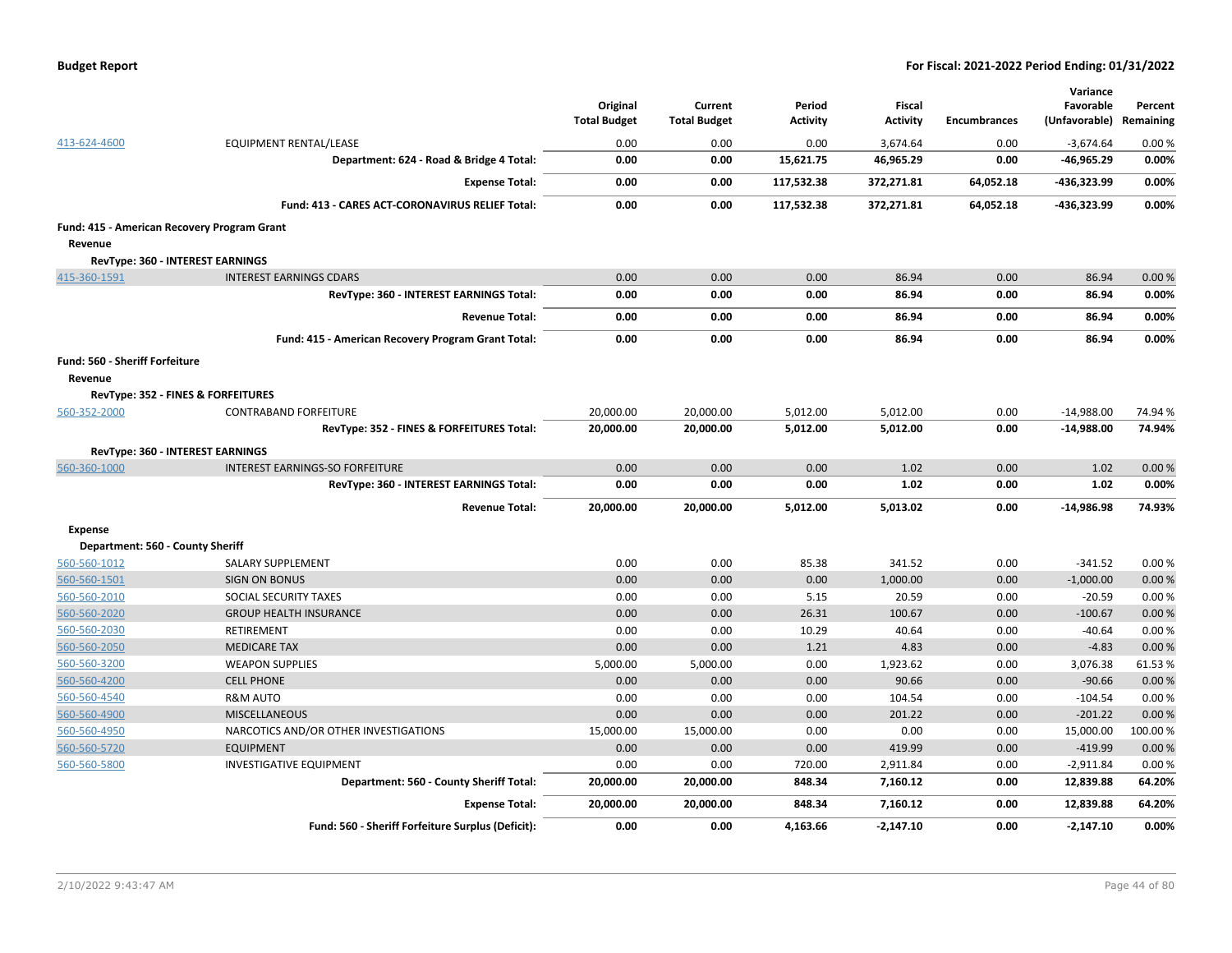|                |                                                                           | Original<br><b>Total Budget</b> | Current<br><b>Total Budget</b> | Period<br><b>Activity</b> | <b>Fiscal</b><br><b>Activity</b> | <b>Encumbrances</b> | Variance<br>Favorable<br>(Unfavorable) Remaining | Percent  |
|----------------|---------------------------------------------------------------------------|---------------------------------|--------------------------------|---------------------------|----------------------------------|---------------------|--------------------------------------------------|----------|
|                | Fund: 561 - Law Enforcement Education Sheriff's Office                    |                                 |                                |                           |                                  |                     |                                                  |          |
| Revenue        |                                                                           |                                 |                                |                           |                                  |                     |                                                  |          |
|                | RevType: 370 - MISCELLANEOUS                                              |                                 |                                |                           |                                  |                     |                                                  |          |
| 561-370-1600   | PEACE OFFICE ALLOCATION                                                   | 1,800.00                        | 1,800.00                       | 0.00                      | 0.00                             | 0.00                | $-1,800.00$                                      | 100.00%  |
|                | RevType: 370 - MISCELLANEOUS Total:                                       | 1,800.00                        | 1,800.00                       | 0.00                      | 0.00                             | 0.00                | $-1,800.00$                                      | 100.00%  |
|                | <b>Revenue Total:</b>                                                     | 1,800.00                        | 1,800.00                       | 0.00                      | 0.00                             | 0.00                | $-1,800.00$                                      | 100.00%  |
| <b>Expense</b> |                                                                           |                                 |                                |                           |                                  |                     |                                                  |          |
|                | Department: 560 - County Sheriff                                          |                                 |                                |                           |                                  |                     |                                                  |          |
| 561-560-4270   | OUT OF COUNTY TRAVEL/TRAINING                                             | 1,800.00                        | 1,800.00                       | 0.00                      | 0.00                             | 0.00                | 1,800.00                                         | 100.00 % |
|                | Department: 560 - County Sheriff Total:                                   | 1,800.00                        | 1,800.00                       | 0.00                      | 0.00                             | 0.00                | 1,800.00                                         | 100.00%  |
|                | <b>Expense Total:</b>                                                     | 1,800.00                        | 1,800.00                       | 0.00                      | 0.00                             | 0.00                | 1,800.00                                         | 100.00%  |
|                | Fund: 561 - Law Enforcement Education Sheriff's Office Surplus (Deficit): | 0.00                            | 0.00                           | 0.00                      | 0.00                             | 0.00                | 0.00                                             | 0.00%    |
|                | Fund: 562 - Bois D'Arc Lake Reservoir (SO)                                |                                 |                                |                           |                                  |                     |                                                  |          |
| Revenue        |                                                                           |                                 |                                |                           |                                  |                     |                                                  |          |
|                | RevType: 322 - LAKE BOIS D'ARC YEAR 3                                     |                                 |                                |                           |                                  |                     |                                                  |          |
| 562-322-1841   | PERSONNEL INCOME YEAR 3                                                   | 108,852.00                      | 108,852.00                     | 0.00                      | 108,852.00                       | 0.00                | 0.00                                             | 0.00%    |
| 562-322-1842   | DRUG SCREENING/PSYCHOLOG INC.YR.3                                         | 600.00                          | 600.00                         | 0.00                      | 600.00                           | 0.00                | 0.00                                             | 0.00%    |
| 562-322-1843   | <b>UNIFORMS INCOME YEAR 3</b>                                             | 2,048.00                        | 2,048.00                       | 0.00                      | 2,048.00                         | 0.00                | 0.00                                             | 0.00%    |
| 562-322-1844   | TRAINING INCOME YEAR 3                                                    | 10,000.00                       | 10,000.00                      | 0.00                      | 10,000.00                        | 0.00                | 0.00                                             | 0.00%    |
|                | RevType: 322 - LAKE BOIS D'ARC YEAR 3 Total:                              | 121,500.00                      | 121,500.00                     | 0.00                      | 121,500.00                       | 0.00                | 0.00                                             | 0.00%    |
|                | RevType: 370 - MISCELLANEOUS                                              |                                 |                                |                           |                                  |                     |                                                  |          |
| 562-370-1840   | <b>LOCAL FUNDING</b>                                                      | 39,116.98                       | 39,116.98                      | 0.00                      | 0.00                             | 0.00                | $-39,116.98$                                     | 100.00 % |
|                | RevType: 370 - MISCELLANEOUS Total:                                       | 39,116.98                       | 39,116.98                      | 0.00                      | 0.00                             | 0.00                | $-39,116.98$                                     | 100.00%  |
|                | <b>RevType: 390 - TRANSFERS IN</b>                                        |                                 |                                |                           |                                  |                     |                                                  |          |
| 562-390-1401   | <b>TRANSFERS IN</b>                                                       | 0.00                            | 0.00                           | 0.00                      | 39,116.98                        | 0.00                | 39,116.98                                        | 0.00%    |
|                | RevType: 390 - TRANSFERS IN Total:                                        | 0.00                            | 0.00                           | 0.00                      | 39,116.98                        | 0.00                | 39,116.98                                        | 0.00%    |
|                | <b>Revenue Total:</b>                                                     | 160,616.98                      | 160,616.98                     | 0.00                      | 160,616.98                       | 0.00                | 0.00                                             | 0.00%    |
| <b>Expense</b> |                                                                           |                                 |                                |                           |                                  |                     |                                                  |          |
|                | Department: 560 - County Sheriff                                          |                                 |                                |                           |                                  |                     |                                                  |          |
| 562-560-1040   | <b>SALARIES DEPUTIES</b>                                                  | 97,768.41                       | 97,768.41                      | 6,693.82                  | 29,972.39                        | 0.00                | 67,796.02                                        | 69.34 %  |
| 562-560-2010   | SOCIAL SECURITY TAXES                                                     | 5,862.24                        | 5,862.24                       | 399.09                    | 1,796.57                         | 0.00                | 4,065.67                                         | 69.35 %  |
| 562-560-2020   | <b>GROUP HEALTH INSURANCE</b>                                             | 26,605.92                       | 26,605.92                      | 2,115.72                  | 8,272.57                         | 0.00                | 18,333.35                                        | 68.91%   |
| 562-560-2030   | RETIREMENT                                                                | 12,384.10                       | 12,384.10                      | 805.93                    | 3,566.77                         | 0.00                | 8,817.33                                         | 71.20%   |
| 562-560-2040   | <b>WORKERS COMPENSATION</b>                                               | 2,080.15                        | 2,080.15                       | 0.00                      | 920.80                           | 0.00                | 1,159.35                                         | 55.73 %  |
| 562-560-2050   | <b>MEDICARE TAX</b>                                                       | 1,371.01                        | 1,371.01                       | 93.33                     | 420.18                           | 0.00                | 950.83                                           | 69.35 %  |
| 562-560-2500   | <b>EMPLOYEE PHYSICALS</b>                                                 | 600.00                          | 600.00                         | 0.00                      | 0.00                             | 0.00                | 600.00                                           | 100.00%  |
| 562-560-3210   | PATROL SUPPLIES                                                           | 1,945.15                        | 1,945.15                       | 0.00                      | 0.00                             | 0.00                | 1,945.15                                         | 100.00%  |
| 562-560-3950   | UNIFORMS/OTHER                                                            | 2,000.00                        | 2,000.00                       | 0.00                      | 0.00                             | 0.00                | 2,000.00                                         | 100.00 % |
| 562-560-4270   | OUT OF COUNTY TRAVEL/TRAINING                                             | 10,000.00                       | 10,000.00                      | 0.00                      | 140.00                           | 0.00                | 9,860.00                                         | 98.60%   |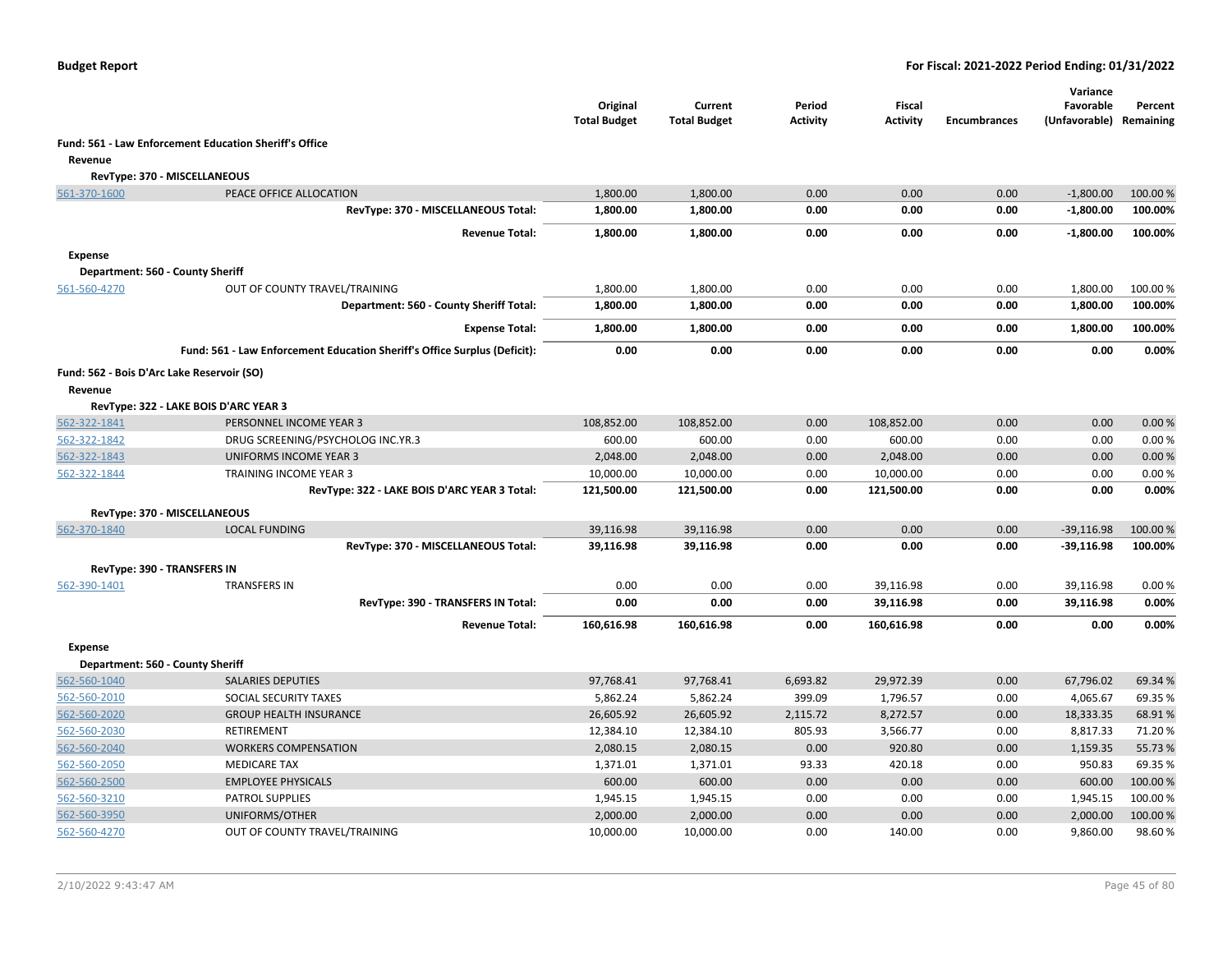| <b>Budget Report</b> |  |
|----------------------|--|
|----------------------|--|

|                                        |                                                               |                                 |                                |                           |                                  |                     | Variance                   |                      |
|----------------------------------------|---------------------------------------------------------------|---------------------------------|--------------------------------|---------------------------|----------------------------------|---------------------|----------------------------|----------------------|
|                                        |                                                               | Original<br><b>Total Budget</b> | Current<br><b>Total Budget</b> | Period<br><b>Activity</b> | <b>Fiscal</b><br><b>Activity</b> | <b>Encumbrances</b> | Favorable<br>(Unfavorable) | Percent<br>Remaining |
|                                        |                                                               |                                 |                                |                           |                                  |                     |                            |                      |
| 562-560-4540                           | R&M AUTO, BOATS, ATV                                          | 0.00                            | 0.00                           | 0.00                      | 50.00                            | 0.00                | $-50.00$                   | 0.00%                |
| 562-560-5730                           | <b>EMERGENCY RADIO IMPROVEMENTS</b>                           | 0.00                            | 0.00                           | 0.00                      | 4,265.07                         | $-4,055.07$         | $-210.00$                  | 0.00%                |
| 562-560-5750                           | PURCHASE AUTOS, BOATS, ATV'S                                  | 0.00                            | 0.00                           | 0.00                      | 0.00                             | 178,314.00          | $-178,314.00$              | 0.00%                |
|                                        | Department: 560 - County Sheriff Total:                       | 160,616.98                      | 160,616.98                     | 10,107.89                 | 49,404.35                        | 174,258.93          | $-63,046.30$               | -39.25%              |
|                                        | <b>Expense Total:</b>                                         | 160,616.98                      | 160,616.98                     | 10,107.89                 | 49,404.35                        | 174,258.93          | $-63,046.30$               | $-39.25%$            |
|                                        | Fund: 562 - Bois D'Arc Lake Reservoir (SO) Surplus (Deficit): | 0.00                            | 0.00                           | $-10,107.89$              | 111,212.63                       | $-174,258.93$       | $-63,046.30$               | 0.00%                |
| Fund: 590 - Specialty Court/Drug Court |                                                               |                                 |                                |                           |                                  |                     |                            |                      |
| Revenue                                |                                                               |                                 |                                |                           |                                  |                     |                            |                      |
| RevType: 370 - MISCELLANEOUS           |                                                               |                                 |                                |                           |                                  |                     |                            |                      |
| 590-370-4250                           | DRUG COURT FEE                                                | 1,000.00                        | 1,000.00                       | 0.00                      | 679.73                           | 0.00                | $-320.27$                  | 32.03%               |
| 590-370-4260                           | <b>SPECIALTY COURT</b>                                        | 100.00                          | 100.00                         | 0.00                      | 327.64                           | 0.00                | 227.64                     | 327.64 %             |
|                                        | RevType: 370 - MISCELLANEOUS Total:                           | 1,100.00                        | 1,100.00                       | 0.00                      | 1,007.37                         | 0.00                | $-92.63$                   | 8.42%                |
|                                        | <b>Revenue Total:</b>                                         | 1,100.00                        | 1,100.00                       | 0.00                      | 1,007.37                         | 0.00                | $-92.63$                   | 8.42%                |
| <b>Expense</b>                         |                                                               |                                 |                                |                           |                                  |                     |                            |                      |
|                                        | <b>Department: 436 - Specialty Court Expenses</b>             |                                 |                                |                           |                                  |                     |                            |                      |
| 590-436-4330                           | <b>DRUG COURT PROGRAMS</b>                                    | 0.00                            | 0.00                           | 0.00                      | 1,071.30                         | 0.00                | $-1,071.30$                | 0.00%                |
| 590-436-4370                           | <b>ATTORNEY FEES DRUG COURT</b>                               | 1,100.00                        | 1,100.00                       | 0.00                      | 255.00                           | 0.00                | 845.00                     | 76.82%               |
|                                        | Department: 436 - Specialty Court Expenses Total:             | 1,100.00                        | 1,100.00                       | 0.00                      | 1,326.30                         | 0.00                | $-226.30$                  | $-20.57%$            |
|                                        | <b>Expense Total:</b>                                         | 1,100.00                        | 1,100.00                       | 0.00                      | 1,326.30                         | 0.00                | $-226.30$                  | $-20.57%$            |
|                                        | Fund: 590 - Specialty Court/Drug Court Surplus (Deficit):     | 0.00                            | 0.00                           | 0.00                      | $-318.93$                        | 0.00                | $-318.93$                  | 0.00%                |
| Fund: 600 - Sinking                    |                                                               |                                 |                                |                           |                                  |                     |                            |                      |
| Revenue                                |                                                               |                                 |                                |                           |                                  |                     |                            |                      |
| RevType: 310 - PROPERTY TAXES          |                                                               |                                 |                                |                           |                                  |                     |                            |                      |
| 600-310-1100                           | <b>CURRENT TAXES</b>                                          | 1,222,678.14                    | 1,222,678.14                   | 525,394.80                | 756,236.20                       | 0.00                | $-466, 441.94$             | 38.15%               |
| 600-310-1200                           | <b>DELINQUENT TAXES</b>                                       | 44,759.36                       | 44,759.36                      | 3,019.84                  | 12,250.58                        | 0.00                | $-32,508.78$               | 72.63%               |
|                                        | RevType: 310 - PROPERTY TAXES Total:                          | 1,267,437.50                    | 1,267,437.50                   | 528,414.64                | 768,486.78                       | 0.00                | -498,950.72                | 39.37%               |
| RevType: 318 - OTHER TAXES             |                                                               |                                 |                                |                           |                                  |                     |                            |                      |
| 600-318-1210                           | PAY N LIEU TAX/UPPER TRINITY                                  | 200.00                          | 200.00                         | 0.00                      | 394.40                           | 0.00                | 194.40                     | 197.20%              |
|                                        | RevType: 318 - OTHER TAXES Total:                             | 200.00                          | 200.00                         | 0.00                      | 394.40                           | 0.00                | 194.40                     | 97.20%               |
|                                        | <b>Revenue Total:</b>                                         | 1,267,637.50                    | 1,267,637.50                   | 528,414.64                | 768,881.18                       | 0.00                | -498,756.32                | 39.35%               |
| <b>Expense</b>                         |                                                               |                                 |                                |                           |                                  |                     |                            |                      |
| Department: 620 - Debt Service         |                                                               |                                 |                                |                           |                                  |                     |                            |                      |
| 600-620-3090                           | ANNUAL PAYING AGENT REGISTRAR FEES                            | 1,200.00                        | 1,200.00                       | 0.00                      | 200.00                           | 0.00                | 1,000.00                   | 83.33 %              |
| 600-620-4010                           | CONTINUING DISCLOSURE FEES                                    | 2,250.00                        | 2,250.00                       | 0.00                      | 0.00                             | 0.00                | 2,250.00                   | 100.00 %             |
| 600-620-6270                           | PRINCIPAL, 2017 GO BONDS                                      | 185,000.00                      | 185,000.00                     | 0.00                      | 0.00                             | 0.00                | 185,000.00                 | 100.00 %             |
| 600-620-6300                           | PRINCIPAL, 2018 GO BONDS                                      | 165,000.00                      | 165,000.00                     | 0.00                      | 0.00                             | 0.00                | 165,000.00                 | 100.00 %             |
| 600-620-6310                           | PRINCIPAL, 2020 CO BONDS                                      | 265,000.00                      | 265,000.00                     | 0.00                      | 0.00                             | 0.00                | 265,000.00                 | 100.00 %             |
|                                        | Department: 620 - Debt Service Total:                         | 618,450.00                      | 618,450.00                     | 0.00                      | 200.00                           | 0.00                | 618,250.00                 | 99.97%               |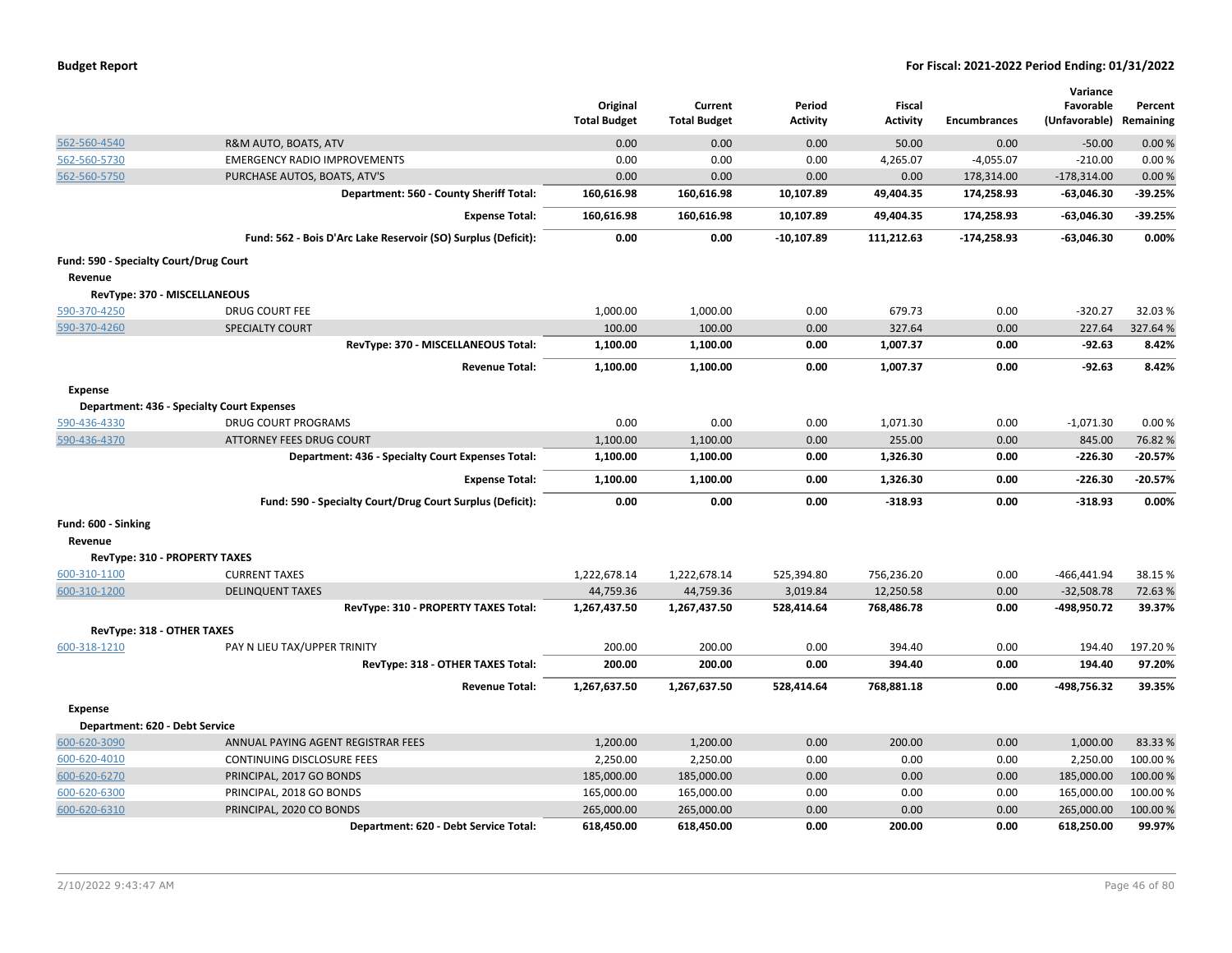|                |                                                                       | Original<br><b>Total Budget</b> | Current<br><b>Total Budget</b> | Period<br><b>Activity</b> | Fiscal<br><b>Activity</b> | <b>Encumbrances</b> | Variance<br>Favorable<br>(Unfavorable) | Percent<br>Remaining |
|----------------|-----------------------------------------------------------------------|---------------------------------|--------------------------------|---------------------------|---------------------------|---------------------|----------------------------------------|----------------------|
|                | Department: 660 - Debt Service Interest                               |                                 |                                |                           |                           |                     |                                        |                      |
| 600-660-6670   | INTEREST, 2017 GO BONDS                                               | 188,975.00                      | 188,975.00                     | 0.00                      | 0.00                      | 0.00                | 188,975.00                             | 100.00%              |
| 600-660-6700   | INTEREST, 2018 GO BONDS                                               | 231,700.00                      | 231,700.00                     | 0.00                      | 115,850.00                | 0.00                | 115,850.00                             | 50.00 %              |
| 600-660-6710   | INTEREST, 2020 CO BONDS                                               | 228,512.50                      | 228,512.50                     | 0.00                      | 0.00                      | 0.00                | 228,512.50                             | 100.00%              |
|                | Department: 660 - Debt Service Interest Total:                        | 649,187.50                      | 649,187.50                     | 0.00                      | 115,850.00                | 0.00                | 533,337.50                             | 82.15%               |
|                | <b>Expense Total:</b>                                                 | 1,267,637.50                    | 1,267,637.50                   | 0.00                      | 116,050.00                | 0.00                | 1,151,587.50                           | 90.85%               |
|                | Fund: 600 - Sinking Surplus (Deficit):                                | 0.00                            | 0.00                           | 528,414.64                | 652,831.18                | 0.00                | 652,831.18                             | 0.00%                |
|                | Fund: 630 - Law Enforcement Education Const. Pct.1                    |                                 |                                |                           |                           |                     |                                        |                      |
| Revenue        |                                                                       |                                 |                                |                           |                           |                     |                                        |                      |
|                | RevType: 370 - MISCELLANEOUS                                          |                                 |                                |                           |                           |                     |                                        |                      |
| 630-370-1600   | PEACE OFFICER ALLOCATION                                              | 640.00                          | 640.00                         | 0.00                      | 0.00                      | 0.00                | $-640.00$                              | 100.00 %             |
|                | RevType: 370 - MISCELLANEOUS Total:                                   | 640.00                          | 640.00                         | 0.00                      | 0.00                      | 0.00                | $-640.00$                              | 100.00%              |
|                | <b>Revenue Total:</b>                                                 | 640.00                          | 640.00                         | 0.00                      | 0.00                      | 0.00                | $-640.00$                              | 100.00%              |
| <b>Expense</b> |                                                                       |                                 |                                |                           |                           |                     |                                        |                      |
|                | Department: 551 - Constable Pct.1                                     |                                 |                                |                           |                           |                     |                                        |                      |
| 630-551-4270   | OUT OF COUNTY TRAVEL/TRAINING                                         | 640.00                          | 640.00                         | 0.00                      | 0.00                      | 0.00                | 640.00                                 | 100.00 %             |
|                | Department: 551 - Constable Pct.1 Total:                              | 640.00                          | 640.00                         | 0.00                      | 0.00                      | 0.00                | 640.00                                 | 100.00%              |
|                | <b>Expense Total:</b>                                                 | 640.00                          | 640.00                         | 0.00                      | 0.00                      | 0.00                | 640.00                                 | 100.00%              |
|                | Fund: 630 - Law Enforcement Education Const. Pct.1 Surplus (Deficit): | 0.00                            | 0.00                           | 0.00                      | 0.00                      | 0.00                | 0.00                                   | 0.00%                |
|                | Fund: 640 - Law Enforcement Education Const. Pct.2                    |                                 |                                |                           |                           |                     |                                        |                      |
| Revenue        |                                                                       |                                 |                                |                           |                           |                     |                                        |                      |
|                | RevType: 370 - MISCELLANEOUS                                          |                                 |                                |                           |                           |                     |                                        |                      |
| 640-370-1600   | PEACE OFFICER ALLOCATION                                              | 640.00                          | 640.00                         | 0.00                      | 0.00                      | 0.00                | $-640.00$                              | 100.00 %             |
|                | RevType: 370 - MISCELLANEOUS Total:                                   | 640.00                          | 640.00                         | 0.00                      | 0.00                      | 0.00                | $-640.00$                              | 100.00%              |
|                | <b>Revenue Total:</b>                                                 | 640.00                          | 640.00                         | 0.00                      | 0.00                      | 0.00                | -640.00                                | 100.00%              |
| <b>Expense</b> |                                                                       |                                 |                                |                           |                           |                     |                                        |                      |
|                | Department: 552 - Constable Pct.2                                     |                                 |                                |                           |                           |                     |                                        |                      |
| 640-552-4270   | OUT OF COUNTY TRAVEL/TRAINING                                         | 640.00                          | 640.00                         | 0.00                      | 0.00                      | 0.00                | 640.00                                 | 100.00%              |
|                | Department: 552 - Constable Pct.2 Total:                              | 640.00                          | 640.00                         | 0.00                      | 0.00                      | 0.00                | 640.00                                 | 100.00%              |
|                | <b>Expense Total:</b>                                                 | 640.00                          | 640.00                         | 0.00                      | 0.00                      | 0.00                | 640.00                                 | 100.00%              |
|                | Fund: 640 - Law Enforcement Education Const. Pct.2 Surplus (Deficit): | 0.00                            | 0.00                           | 0.00                      | 0.00                      | 0.00                | 0.00                                   | 0.00%                |
| Revenue        | Fund: 650 - Law Enforcement Education Const. Pct.3                    |                                 |                                |                           |                           |                     |                                        |                      |
|                | RevType: 370 - MISCELLANEOUS                                          |                                 |                                |                           |                           |                     |                                        |                      |
| 650-370-1600   | PEACE OFFICER ALLOCATION                                              | 640.00                          | 640.00                         | 0.00                      | 0.00                      | 0.00                | $-640.00$                              | 100.00%              |
|                | RevType: 370 - MISCELLANEOUS Total:                                   | 640.00                          | 640.00                         | 0.00                      | 0.00                      | 0.00                | $-640.00$                              | 100.00%              |
|                | <b>Revenue Total:</b>                                                 | 640.00                          | 640.00                         | 0.00                      | 0.00                      | 0.00                | $-640.00$                              | 100.00%              |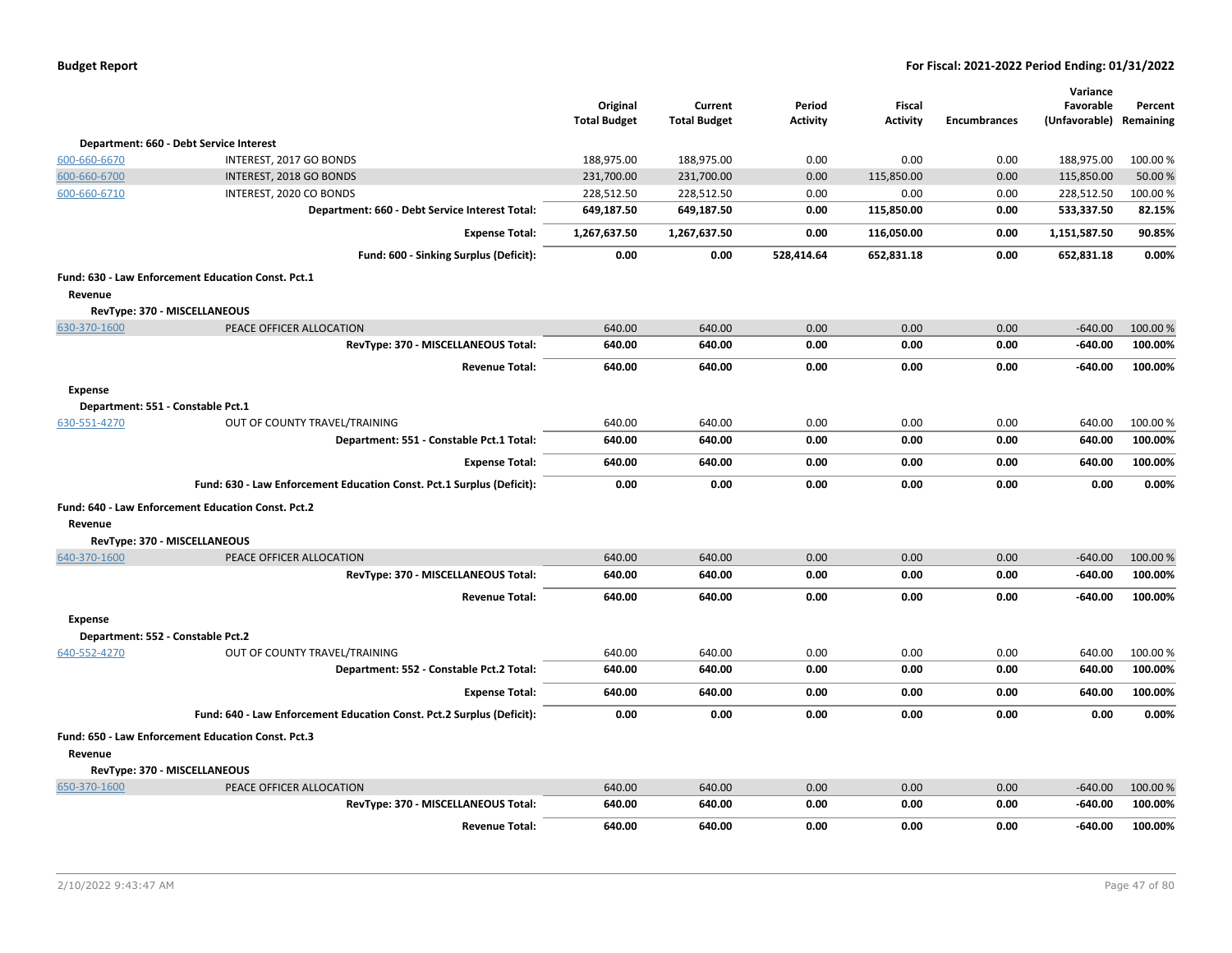|                                    |                                                                       | Original<br><b>Total Budget</b> | Current<br><b>Total Budget</b> | Period<br><b>Activity</b> | <b>Fiscal</b><br><b>Activity</b> | <b>Encumbrances</b> | Variance<br>Favorable<br>(Unfavorable) | Percent<br>Remaining |
|------------------------------------|-----------------------------------------------------------------------|---------------------------------|--------------------------------|---------------------------|----------------------------------|---------------------|----------------------------------------|----------------------|
| <b>Expense</b>                     |                                                                       |                                 |                                |                           |                                  |                     |                                        |                      |
|                                    | Department: 553 - Constable Pct.3                                     |                                 |                                |                           |                                  |                     |                                        |                      |
| 650-553-4270                       | OUT OF COUNTY TRAVEL/TRAINING                                         | 640.00                          | 640.00                         | 0.00                      | 0.00                             | 0.00                | 640.00                                 | 100.00 %             |
|                                    | Department: 553 - Constable Pct.3 Total:                              | 640.00                          | 640.00                         | 0.00                      | 0.00                             | 0.00                | 640.00                                 | 100.00%              |
|                                    | <b>Expense Total:</b>                                                 | 640.00                          | 640.00                         | 0.00                      | 0.00                             | 0.00                | 640.00                                 | 100.00%              |
|                                    | Fund: 650 - Law Enforcement Education Const. Pct.3 Surplus (Deficit): | 0.00                            | 0.00                           | 0.00                      | 0.00                             | 0.00                | 0.00                                   | 0.00%                |
| Fund: 670 - Courthouse Restoration |                                                                       |                                 |                                |                           |                                  |                     |                                        |                      |
| Revenue                            |                                                                       |                                 |                                |                           |                                  |                     |                                        |                      |
| RevType: 330 - GRANTS              |                                                                       |                                 |                                |                           |                                  |                     |                                        |                      |
| 670-330-5100                       | <b>COURTHOUSE RESTORATION</b>                                         | 0.00                            | 0.00                           | 0.00                      | 656,732.80                       | 0.00                | 656,732.80                             | 0.00%                |
|                                    | RevType: 330 - GRANTS Total:                                          | 0.00                            | 0.00                           | 0.00                      | 656,732.80                       | 0.00                | 656,732.80                             | 0.00%                |
|                                    | <b>Revenue Total:</b>                                                 | 0.00                            | 0.00                           | 0.00                      | 656,732.80                       | 0.00                | 656,732.80                             | 0.00%                |
| <b>Expense</b>                     |                                                                       |                                 |                                |                           |                                  |                     |                                        |                      |
|                                    | Department: 670 - Courthouse Restoration Phase 2                      |                                 |                                |                           |                                  |                     |                                        |                      |
| 670-670-1650                       | <b>CONSTRUCTION</b>                                                   | 0.00                            | 0.00                           | 1,059,976.07              | 1,650,452.93                     | 0.00                | $-1,650,452.93$                        | 0.00%                |
| 670-670-1670                       | <b>CONSTRUCTION MANAGER AGENT</b>                                     | 0.00                            | 0.00                           | 67,071.36                 | 158,830.71                       | 0.00                | $-158,830.71$                          | 0.00%                |
| 670-670-1680                       | <b>MASONRY AND STONE</b>                                              | 0.00                            | 0.00                           | 24,894.25                 | 72,323.80                        | 0.00                | $-72,323.80$                           | 0.00%                |
| 670-670-1685                       | <b>LANDSCAPING</b>                                                    | 0.00                            | 0.00                           | 13,741.75                 | 13,741.75                        | 0.00                | $-13,741.75$                           | 0.00%                |
| 670-670-4030                       | <b>ARCHITECTURAL FEES</b>                                             | 0.00                            | 0.00                           | 8,455.00                  | 21,455.00                        | 0.00                | $-21,455.00$                           | 0.00%                |
| 670-670-4260                       | <b>PROFESSIONAL FEES</b>                                              | 0.00                            | 0.00                           | 1,200.00                  | 2,600.00                         | 0.00                | $-2,600.00$                            | 0.00%                |
| 670-670-4430                       | <b>TRASH PICK UP</b>                                                  | 0.00                            | 0.00                           | 2,644.03                  | 4,021.16                         | 0.00                | $-4,021.16$                            | 0.00%                |
|                                    | Department: 670 - Courthouse Restoration Phase 2 Total:               | 0.00                            | 0.00                           | 1,177,982.46              | 1,923,425.35                     | 0.00                | $-1,923,425.35$                        | 0.00%                |
|                                    | <b>Expense Total:</b>                                                 | 0.00                            | 0.00                           | 1,177,982.46              | 1,923,425.35                     | 0.00                | $-1,923,425.35$                        | 0.00%                |
|                                    | Fund: 670 - Courthouse Restoration Surplus (Deficit):                 | 0.00                            | 0.00                           | $-1,177,982.46$           | $-1,266,692.55$                  | 0.00                | $-1,266,692.55$                        | 0.00%                |
|                                    | Fund: 690 - 2020 CO Bonds-Construction Fund FY2020                    |                                 |                                |                           |                                  |                     |                                        |                      |
| Revenue                            |                                                                       |                                 |                                |                           |                                  |                     |                                        |                      |
| RevType: 300 - CASH                |                                                                       |                                 |                                |                           |                                  |                     |                                        |                      |
| 690-300-1680                       | <b>BEGINNING CASH BALANCE</b>                                         | 2,000,000.00                    | 2,000,000.00                   | 0.00                      | 0.00                             | 0.00                | $-2,000,000.00$                        | 100.00 %             |
|                                    | RevType: 300 - CASH Total:                                            | 2,000,000.00                    | 2,000,000.00                   | 0.00                      | 0.00                             | 0.00                | -2,000,000.00                          | 100.00%              |
|                                    | <b>RevType: 360 - INTEREST EARNINGS</b>                               |                                 |                                |                           |                                  |                     |                                        |                      |
| 690-360-1000                       | INTEREST EARNING LEGEND BANK                                          | 0.00                            | 0.00                           | 0.00                      | 234.53                           | 0.00                | 234.53                                 | 0.00%                |
|                                    | RevType: 360 - INTEREST EARNINGS Total:                               | 0.00                            | 0.00                           | 0.00                      | 234.53                           | 0.00                | 234.53                                 | 0.00%                |
|                                    | <b>Revenue Total:</b>                                                 | 2,000,000.00                    | 2,000,000.00                   | 0.00                      | 234.53                           | 0.00                | $-1,999,765.47$                        | 99.99%               |
| <b>Expense</b>                     |                                                                       |                                 |                                |                           |                                  |                     |                                        |                      |
|                                    | Department: 669 - Courthouse Construction Phase 2                     |                                 |                                |                           |                                  |                     |                                        |                      |
| 690-669-1650                       | <b>CONSTRUCTION</b>                                                   | 2,000,000.00                    | 2,000,000.00                   | 0.00                      | 807,716.93                       | 0.00                | 1,192,283.07                           | 59.61%               |
| 690-669-1670                       | <b>CONSTRUCTION MANAGER AGENT</b>                                     | 0.00                            | 0.00                           | 0.00                      | 104,161.86                       | 0.00                | $-104, 161.86$                         | 0.00%                |
| 690-669-1680                       | <b>MASONRY AND STONE</b>                                              | 0.00                            | 0.00                           | 0.00                      | 164,595.61                       | 0.00                | $-164,595.61$                          | 0.00%                |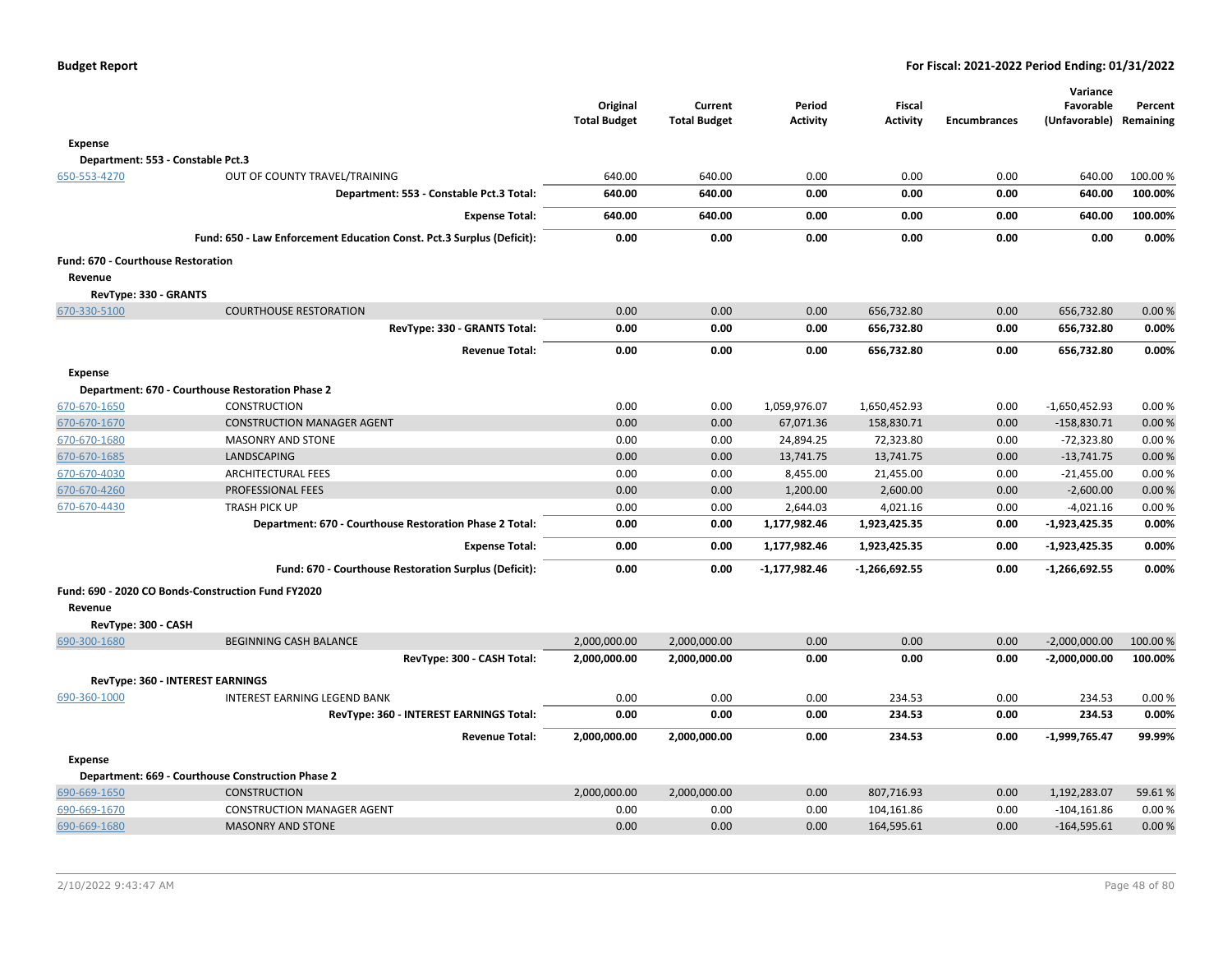| <b>Budget Report</b> |  |
|----------------------|--|
|----------------------|--|

|                                    |                                                                       |                     |                     |                 |                 |                     | Variance        |           |
|------------------------------------|-----------------------------------------------------------------------|---------------------|---------------------|-----------------|-----------------|---------------------|-----------------|-----------|
|                                    |                                                                       | Original            | Current             | Period          | Fiscal          |                     | Favorable       | Percent   |
|                                    |                                                                       | <b>Total Budget</b> | <b>Total Budget</b> | <b>Activity</b> | <b>Activity</b> | <b>Encumbrances</b> | (Unfavorable)   | Remaining |
| 690-669-5735                       | FF&E                                                                  | 0.00                | 0.00                | 129,875.00      | 130,578.00      | 0.00                | $-130,578.00$   | 0.00%     |
| 690-669-5740                       | <b>TECHNOLOGY</b>                                                     | 0.00                | 0.00                | 0.00            | 0.00            | 31,380.42           | $-31,380.42$    | 0.00%     |
|                                    | Department: 669 - Courthouse Construction Phase 2 Total:              | 2,000,000.00        | 2,000,000.00        | 129,875.00      | 1,207,052.40    | 31,380.42           | 761,567.18      | 38.08%    |
|                                    | <b>Expense Total:</b>                                                 | 2,000,000.00        | 2,000,000.00        | 129,875.00      | 1,207,052.40    | 31,380.42           | 761,567.18      | 38.08%    |
|                                    | Fund: 690 - 2020 CO Bonds-Construction Fund FY2020 Surplus (Deficit): | 0.00                | 0.00                | -129,875.00     | -1,206,817.87   | $-31,380.42$        | $-1,238,198.29$ | 0.00%     |
| Fund: 700 - Right of Way           |                                                                       |                     |                     |                 |                 |                     |                 |           |
| Revenue                            |                                                                       |                     |                     |                 |                 |                     |                 |           |
|                                    | RevType: 360 - INTEREST EARNINGS                                      |                     |                     |                 |                 |                     |                 |           |
| 700-360-1000                       | <b>INTEREST EARNINGS</b>                                              | 20.00               | 20.00               | 0.00            | 5.25            | 0.00                | $-14.75$        | 73.75 %   |
|                                    | RevType: 360 - INTEREST EARNINGS Total:                               | 20.00               | 20.00               | 0.00            | 5.25            | 0.00                | -14.75          | 73.75%    |
|                                    | RevType: 370 - MISCELLANEOUS                                          |                     |                     |                 |                 |                     |                 |           |
| 700-370-1421                       | <b>ROW PERMITS</b>                                                    | 0.00                | 0.00                | 0.00            | 30.00           | 0.00                | 30.00           | 0.00%     |
|                                    | RevType: 370 - MISCELLANEOUS Total:                                   | 0.00                | 0.00                | 0.00            | 30.00           | 0.00                | 30.00           | 0.00%     |
|                                    | <b>Revenue Total:</b>                                                 | 20.00               | 20.00               | 0.00            | 35.25           | 0.00                | 15.25           | 76.25%    |
| Expense                            |                                                                       |                     |                     |                 |                 |                     |                 |           |
| Department: 700 - Right of Way     |                                                                       |                     |                     |                 |                 |                     |                 |           |
| 700-700-3990                       | <b>CLAIMS SETTLEMENTS</b>                                             | 20.00               | 20.00               | 0.00            | 0.00            | 0.00                | 20.00           | 100.00%   |
|                                    | Department: 700 - Right of Way Total:                                 | 20.00               | 20.00               | 0.00            | 0.00            | 0.00                | 20.00           | 100.00%   |
|                                    | <b>Expense Total:</b>                                                 | 20.00               | 20.00               | 0.00            | 0.00            | 0.00                | 20.00           | 100.00%   |
|                                    | Fund: 700 - Right of Way Surplus (Deficit):                           | 0.00                | 0.00                | 0.00            | 35.25           | 0.00                | 35.25           | 0.00%     |
| Fund: 800 - Veterans Court Program |                                                                       |                     |                     |                 |                 |                     |                 |           |
| Revenue                            |                                                                       |                     |                     |                 |                 |                     |                 |           |
|                                    | RevType: 370 - MISCELLANEOUS                                          |                     |                     |                 |                 |                     |                 |           |
| 800-370-1800                       | <b>PROGRAM FEES</b>                                                   | 200.00              | 200.00              | 26.00           | 377.00          | 0.00                | 177.00          | 188.50%   |
|                                    | RevType: 370 - MISCELLANEOUS Total:                                   | 200.00              | 200.00              | 26.00           | 377.00          | 0.00                | 177.00          | 88.50%    |
|                                    | <b>Revenue Total:</b>                                                 | 200.00              | 200.00              | 26.00           | 377.00          | 0.00                | 177.00          | 88.50%    |
| Expense                            |                                                                       |                     |                     |                 |                 |                     |                 |           |
|                                    | Department: 800 - Veterans Court Expense                              |                     |                     |                 |                 |                     |                 |           |
| 800-800-4900                       | <b>MISCELLANEOUS</b>                                                  | 200.00              | 200.00              | 0.00            | 0.00            | 0.00                | 200.00          | 100.00%   |
|                                    | Department: 800 - Veterans Court Expense Total:                       | 200.00              | 200.00              | 0.00            | 0.00            | 0.00                | 200.00          | 100.00%   |
|                                    | <b>Expense Total:</b>                                                 | 200.00              | 200.00              | 0.00            | 0.00            | 0.00                | 200.00          | 100.00%   |
|                                    | Fund: 800 - Veterans Court Program Surplus (Deficit):                 | 0.00                | 0.00                | 26.00           | 377.00          | 0.00                | 377.00          | $0.00\%$  |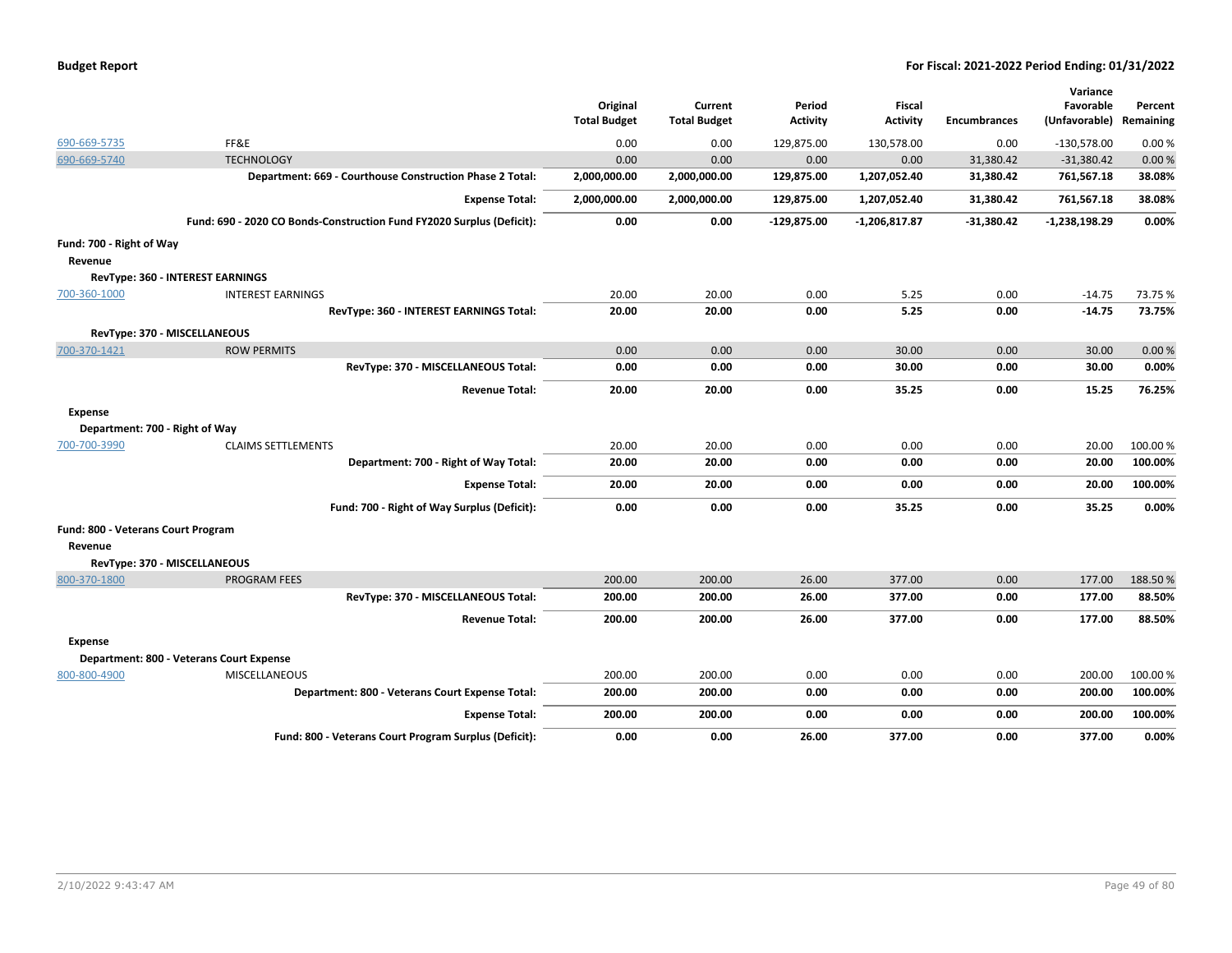|                                          |                                                             | Original<br><b>Total Budget</b> | Current<br><b>Total Budget</b> | Period<br><b>Activity</b> | Fiscal<br><b>Activity</b> | <b>Encumbrances</b> | Variance<br>Favorable<br>(Unfavorable) | Percent<br>Remaining |
|------------------------------------------|-------------------------------------------------------------|---------------------------------|--------------------------------|---------------------------|---------------------------|---------------------|----------------------------------------|----------------------|
| Fund: 810 - County Lake Road Impact Fund |                                                             |                                 |                                |                           |                           |                     |                                        |                      |
| Revenue                                  |                                                             |                                 |                                |                           |                           |                     |                                        |                      |
| RevType: 318 - OTHER TAXES               |                                                             |                                 |                                |                           |                           |                     |                                        |                      |
| 810-318-1831                             | YEAR 4 PAYMENT                                              | 100,000.00                      | 100,000.00                     | 0.00                      | 100,000.00                | 0.00                | 0.00                                   | 0.00%                |
|                                          | RevType: 318 - OTHER TAXES Total:                           | 100,000.00                      | 100,000.00                     | 0.00                      | 100,000.00                | 0.00                | 0.00                                   | 0.00%                |
|                                          | <b>Revenue Total:</b>                                       | 100,000.00                      | 100,000.00                     | 0.00                      | 100,000.00                | 0.00                | 0.00                                   | 0.00%                |
| <b>Expense</b>                           |                                                             |                                 |                                |                           |                           |                     |                                        |                      |
|                                          | Department: 522 - COUNTY LAKE ROAD IMPACT                   |                                 |                                |                           |                           |                     |                                        |                      |
| 810-522-4900                             | <b>MISCELLANEOUS</b>                                        | 100,000.00                      | 100,000.00                     | 0.00                      | 0.00                      | 0.00                | 100,000.00                             | 100.00 %             |
|                                          | Department: 522 - COUNTY LAKE ROAD IMPACT Total:            | 100,000.00                      | 100,000.00                     | 0.00                      | 0.00                      | 0.00                | 100,000.00                             | 100.00%              |
|                                          | <b>Expense Total:</b>                                       | 100,000.00                      | 100,000.00                     | 0.00                      | 0.00                      | 0.00                | 100,000.00                             | 100.00%              |
|                                          | Fund: 810 - County Lake Road Impact Fund Surplus (Deficit): | 0.00                            | 0.00                           | 0.00                      | 100,000.00                | 0.00                | 100,000.00                             | 0.00%                |
| Fund: 850 - Lake Fannin                  |                                                             |                                 |                                |                           |                           |                     |                                        |                      |
| Revenue                                  |                                                             |                                 |                                |                           |                           |                     |                                        |                      |
| RevType: 300 - CASH                      |                                                             |                                 |                                |                           |                           |                     |                                        |                      |
| 850-300-1100                             | UNENCUMBERED FUND BALANCE                                   | 12,000.00                       | 12,000.00                      | 0.00                      | 0.00                      | 0.00                | $-12,000.00$                           | 100.00 %             |
|                                          | RevType: 300 - CASH Total:                                  | 12,000.00                       | 12,000.00                      | 0.00                      | 0.00                      | 0.00                | $-12,000.00$                           | 100.00%              |
|                                          | RevType: 370 - MISCELLANEOUS                                |                                 |                                |                           |                           |                     |                                        |                      |
| 850-370-1500                             | <b>DONATIONS</b>                                            | 1,000.00                        | 1,000.00                       | 0.00                      | 733.00                    | 0.00                | $-267.00$                              | 26.70%               |
| 850-370-1840                             | <b>LOCAL FUNDING</b>                                        | 5,000.00                        | 5,000.00                       | 0.00                      | 0.00                      | 0.00                | $-5,000.00$                            | 100.00%              |
| 850-370-1850                             | <b>RENTAL FEE</b>                                           | 1,000.00                        | 1,000.00                       | 620.00                    | 620.00                    | 0.00                | $-380.00$                              | 38.00%               |
| 850-370-1860                             | <b>DEPOSIT FEE</b>                                          | 500.00                          | 500.00                         | 150.00                    | 150.00                    | 0.00                | $-350.00$                              | 70.00 %              |
|                                          | RevType: 370 - MISCELLANEOUS Total:                         | 7,500.00                        | 7,500.00                       | 770.00                    | 1,503.00                  | 0.00                | $-5,997.00$                            | 79.96%               |
| <b>RevType: 390 - TRANSFERS IN</b>       |                                                             |                                 |                                |                           |                           |                     |                                        |                      |
| 850-390-1401                             | <b>TRANSFERS IN</b>                                         | 0.00                            | 0.00                           | 0.00                      | 5,000.00                  | 0.00                | 5,000.00                               | 0.00%                |
|                                          | RevType: 390 - TRANSFERS IN Total:                          | 0.00                            | 0.00                           | 0.00                      | 5,000.00                  | 0.00                | 5,000.00                               | 0.00%                |
|                                          | <b>Revenue Total:</b>                                       | 19,500.00                       | 19,500.00                      | 770.00                    | 6,503.00                  | 0.00                | $-12,997.00$                           | 66.65%               |
| <b>Expense</b>                           |                                                             |                                 |                                |                           |                           |                     |                                        |                      |
| Department: 520 - Lake Fannin            |                                                             |                                 |                                |                           |                           |                     |                                        |                      |
| 850-520-1860                             | <b>DEPOSIT REFUND</b>                                       | 500.00                          | 500.00                         | 0.00                      | 300.00                    | 0.00                | 200.00                                 | 40.00%               |
| 850-520-3430                             | R&M DAM                                                     | 1,500.00                        | 1,500.00                       | 0.00                      | 0.00                      | 0.00                | 1,500.00                               | 100.00%              |
| 850-520-4400                             | UTILITIES ELECTRICITY                                       | 600.00                          | 600.00                         | 0.00                      | 115.16                    | 0.00                | 484.84                                 | 80.81%               |
| 850-520-4420                             | UTILITIES WATER                                             | 600.00                          | 600.00                         | 25.32                     | 80.42                     | 0.00                | 519.58                                 | 86.60%               |
| 850-520-4430                             | <b>TRASH PICK UP</b>                                        | 900.00                          | 900.00                         | 70.00                     | 280.00                    | 0.00                | 620.00                                 | 68.89%               |
| 850-520-4500                             | <b>R&amp;M BUILDING</b>                                     | 1,240.00                        | 1,240.00                       | 0.00                      | 0.00                      | 0.00                | 1,240.00                               | 100.00%              |
| 850-520-4501                             | PEST CONTROL                                                | 0.00                            | 0.00                           | 0.00                      | 175.00                    | 0.00                | $-175.00$                              | 0.00%                |
| 850-520-4505                             | <b>ROOF REPAIR</b>                                          | 12,000.00                       | 12,000.00                      | 0.00                      | 0.00                      | 0.00                | 12,000.00                              | 100.00 %             |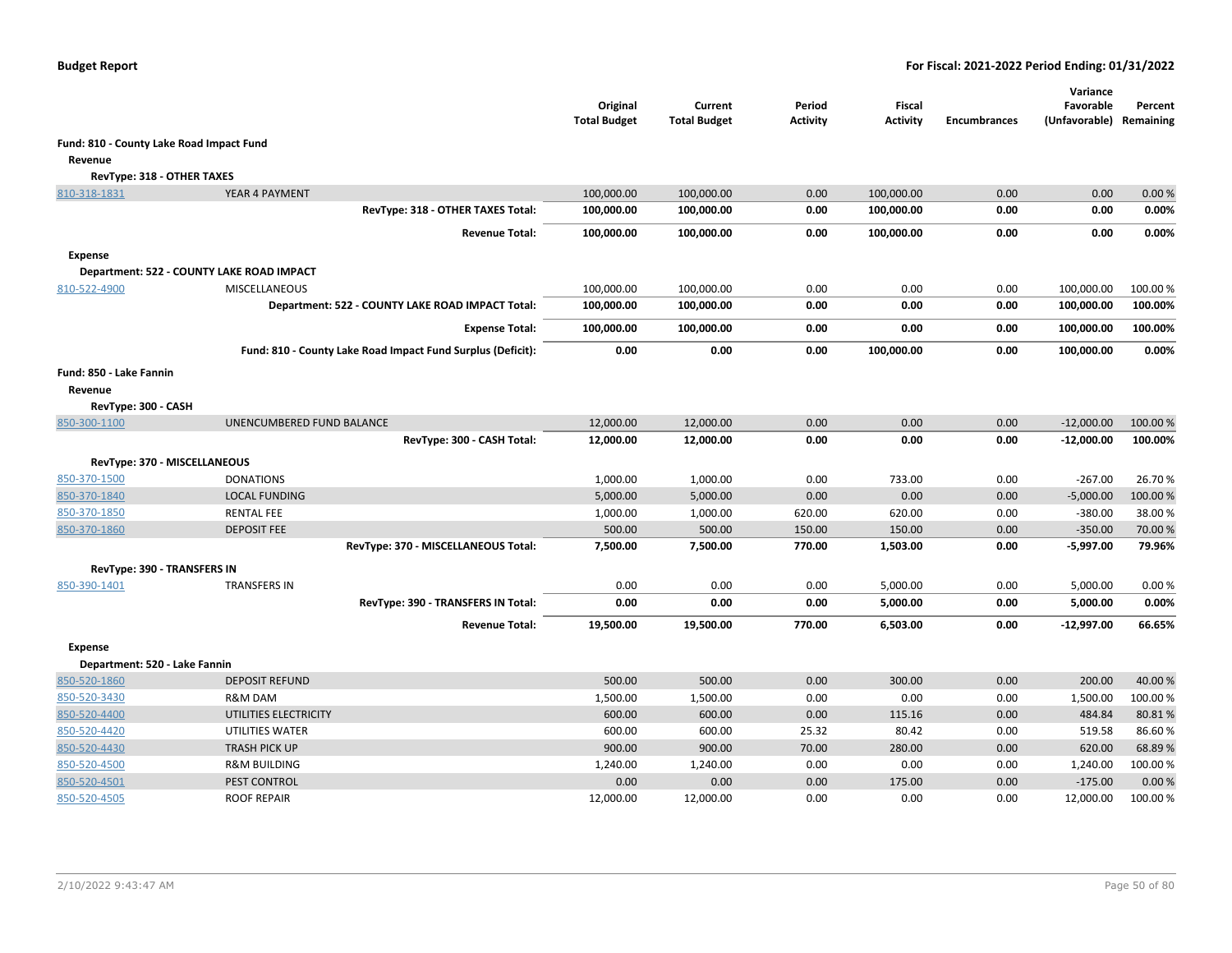|                              |                                                                   | Original<br><b>Total Budget</b> | Current<br><b>Total Budget</b> | Period<br><b>Activity</b> | <b>Fiscal</b><br><b>Activity</b> | <b>Encumbrances</b> | Variance<br>Favorable<br>(Unfavorable) | Percent<br>Remaining |
|------------------------------|-------------------------------------------------------------------|---------------------------------|--------------------------------|---------------------------|----------------------------------|---------------------|----------------------------------------|----------------------|
| 850-520-4840                 | <b>GENERAL LIABILITY INSURANCE</b>                                | 2,160.00                        | 2,160.00                       | 0.00                      | 2,319.00                         | 0.00                | $-159.00$                              | $-7.36%$             |
|                              | Department: 520 - Lake Fannin Total:                              | 19,500.00                       | 19,500.00                      | 95.32                     | 3,269.58                         | 0.00                | 16,230.42                              | 83.23%               |
|                              | <b>Expense Total:</b>                                             | 19,500.00                       | 19,500.00                      | 95.32                     | 3,269.58                         | 0.00                | 16,230.42                              | 83.23%               |
|                              | Fund: 850 - Lake Fannin Surplus (Deficit):                        | 0.00                            | 0.00                           | 674.68                    | 3,233.42                         | 0.00                | 3,233.42                               | 0.00%                |
| Fund: 890 - T.J.J.D.         |                                                                   |                                 |                                |                           |                                  |                     |                                        |                      |
| Revenue                      |                                                                   |                                 |                                |                           |                                  |                     |                                        |                      |
| RevType: 330 - GRANTS        |                                                                   |                                 |                                |                           |                                  |                     |                                        |                      |
| 890-330-9081                 | STRUCTURAL FAM THER HOSP AUTH                                     | 0.00                            | 0.00                           | 25,000.00                 | 25,000.00                        | 0.00                | 25,000.00                              | 0.00%                |
| 890-330-9150                 | <b>BASIC PROBATION SUPERVISION</b>                                | 139,041.00                      | 139,041.00                     | 11,587.00                 | 69,521.00                        | 0.00                | $-69,520.00$                           | 50.00 %              |
| 890-330-9160                 | <b>COMMUNITY PROGRAMS</b>                                         | 75,000.00                       | 75,000.00                      | 6,250.00                  | 37,500.00                        | 0.00                | $-37,500.00$                           | 50.00 %              |
| 890-330-9170                 | PRE/POST ADJUDICATION                                             | 4,373.00                        | 4,373.00                       | 365.00                    | 2,187.00                         | 0.00                | $-2,186.00$                            | 49.99%               |
| 890-330-9180                 | <b>COMMITMENT DIVERSION</b>                                       | 10,000.00                       | 10,000.00                      | 833.00                    | 5,000.00                         | 0.00                | $-5,000.00$                            | 50.00 %              |
| 890-330-9190                 | <b>MENTAL HEALTH SERVICES</b>                                     | 10,737.00                       | 10,737.00                      | 895.00                    | 5,369.00                         | 0.00                | $-5,368.00$                            | 50.00 %              |
| 890-330-9200                 | REGIONAL DIVERSIONS ALTERNATIVES                                  | 3,090.00                        | 3,090.00                       | 0.00                      | 3,090.00                         | 0.00                | 0.00                                   | 0.00%                |
|                              | RevType: 330 - GRANTS Total:                                      | 242,241.00                      | 242,241.00                     | 44,930.00                 | 147,667.00                       | 0.00                | -94,574.00                             | 39.04%               |
|                              | <b>RevType: 360 - INTEREST EARNINGS</b>                           |                                 |                                |                           |                                  |                     |                                        |                      |
| 890-360-1890                 | <b>INTEREST EARNINGS</b>                                          | 0.00                            | 0.00                           | 0.00                      | 2.53                             | 0.00                | 2.53                                   | 0.00%                |
|                              | RevType: 360 - INTEREST EARNINGS Total:                           | 0.00                            | 0.00                           | 0.00                      | 2.53                             | 0.00                | 2.53                                   | 0.00%                |
| RevType: 370 - MISCELLANEOUS |                                                                   |                                 |                                |                           |                                  |                     |                                        |                      |
| 890-370-1300                 | REFUNDS & MISCELLANEOUS                                           | 0.00                            | 0.00                           | 0.00                      | 19,078.36                        | 0.00                | 19,078.36                              | 0.00%                |
| 890-370-9950                 | <b>LOCAL FUNDING</b>                                              | 180,000.00                      | 180,000.00                     | 0.00                      | 180,000.00                       | 0.00                | 0.00                                   | 0.00%                |
|                              | RevType: 370 - MISCELLANEOUS Total:                               | 180,000.00                      | 180,000.00                     | 0.00                      | 199,078.36                       | 0.00                | 19,078.36                              | 10.60%               |
|                              | <b>Revenue Total:</b>                                             | 422,241.00                      | 422,241.00                     | 44,930.00                 | 346,747.89                       | 0.00                | $-75,493.11$                           | 17.88%               |
|                              |                                                                   |                                 |                                |                           |                                  |                     |                                        |                      |
| <b>Expense</b>               | Department: 582 - Structural Family Therapy Hosp Authority        |                                 |                                |                           |                                  |                     |                                        |                      |
|                              | STRUCTURAL FAM THER HOSP AUTH                                     | 0.00                            | 0.00                           | 0.00                      | 16,666.00                        | 0.00                | $-16,666.00$                           | 0.00%                |
| 890-582-4160                 | Department: 582 - Structural Family Therapy Hosp Authority Total: | 0.00                            | 0.00                           | 0.00                      | 16,666.00                        | 0.00                |                                        | 0.00%                |
|                              |                                                                   |                                 |                                |                           |                                  |                     | $-16,666.00$                           |                      |
|                              | <b>Department: 589 - Regional Diversions Alternatives</b>         |                                 |                                |                           |                                  |                     |                                        |                      |
| 890-589-4530                 | <b>COMPUTER SOFTWARE</b>                                          | 3,090.00                        | 3,090.00                       | 0.00                      | 3,090.00                         | 0.00                | 0.00                                   | 0.00%                |
|                              | Department: 589 - Regional Diversions Alternatives Total:         | 3,090.00                        | 3,090.00                       | 0.00                      | 3,090.00                         | 0.00                | 0.00                                   | 0.00%                |
|                              | <b>Department: 592 - Pre/Post Adjudication Facilities</b>         |                                 |                                |                           |                                  |                     |                                        |                      |
| 890-592-1020                 | SALARY APPOINTED OFFICIAL                                         | 1,344.36                        | 1,344.36                       | 103.28                    | 464.78                           | 0.00                | 879.58                                 | 65.43%               |
| 890-592-1030                 | SALARY COMM.CORR.OFFICERS                                         | 1,681.98                        | 1,681.98                       | 129.24                    | 581.53                           | 0.00                | 1,100.45                               | 65.43%               |
| 890-592-2010                 | SOCIAL SECURITY TAX                                               | 187.63                          | 187.63                         | 14.31                     | 64.39                            | 0.00                | 123.24                                 | 65.68%               |
| 890-592-2020                 | <b>GROUP HEALTH INSURANCE</b>                                     | 727.14                          | 727.14                         | 60.48                     | 241.94                           | 0.00                | 485.20                                 | 66.73%               |
| 890-592-2030                 | <b>RETIREMENT</b>                                                 | 362.55                          | 362.55                         | 28.01                     | 124.51                           | 0.00                | 238.04                                 | 65.66%               |
| 890-592-2040                 | <b>WORKERS COMPENSATION</b>                                       | 25.46                           | 25.46                          | 0.00                      | 10.38                            | 0.00                | 15.08                                  | 59.23 %              |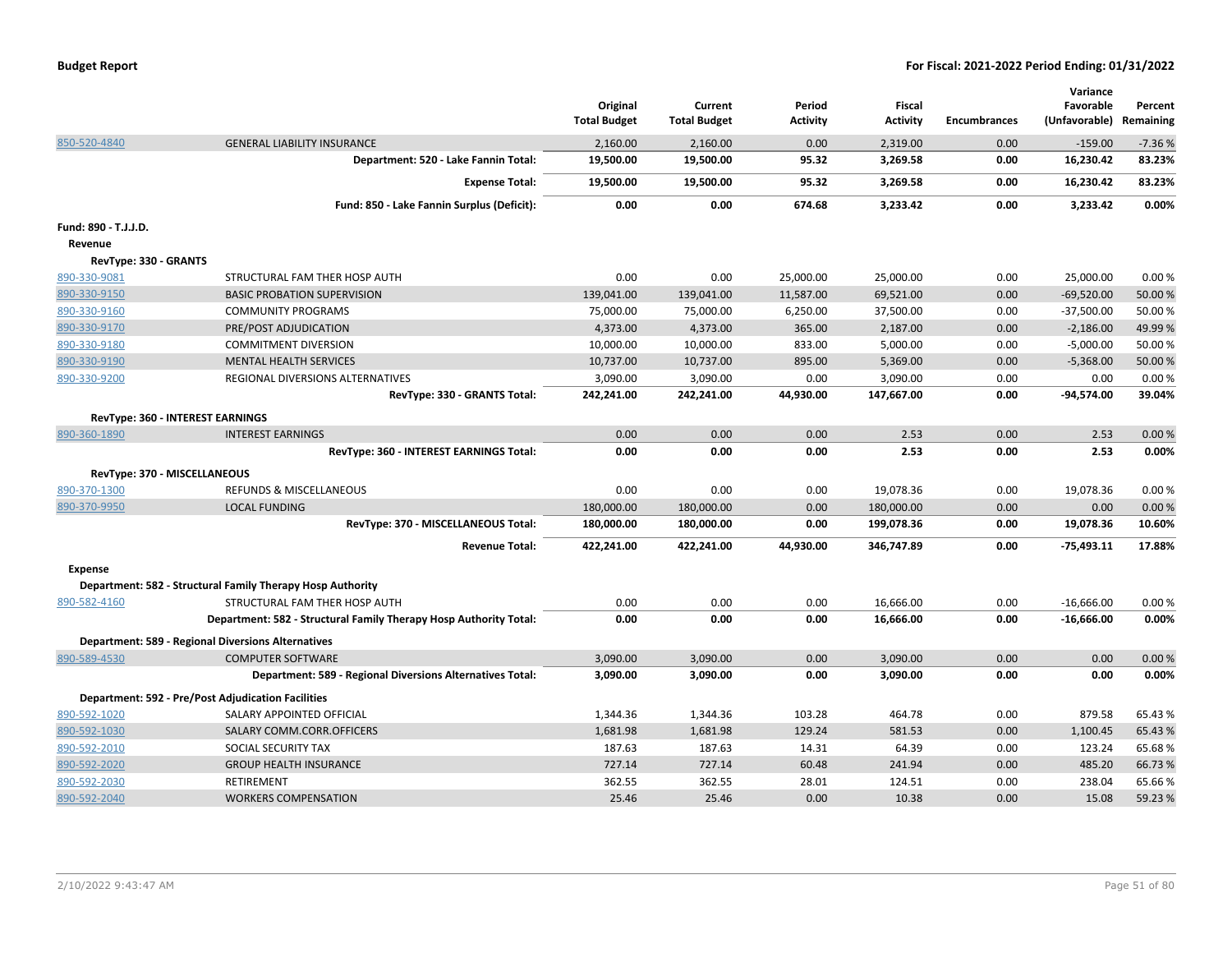|                                 |                                                           | Original<br><b>Total Budget</b> | Current<br><b>Total Budget</b> | Period<br><b>Activity</b> | <b>Fiscal</b><br><b>Activity</b> | <b>Encumbrances</b> | Variance<br>Favorable<br>(Unfavorable) | Percent<br>Remaining |
|---------------------------------|-----------------------------------------------------------|---------------------------------|--------------------------------|---------------------------|----------------------------------|---------------------|----------------------------------------|----------------------|
| 890-592-2050                    | <b>MEDICARE TAX</b>                                       | 43.88                           | 43.88                          | 3.33                      | 15.00                            | 0.00                | 28.88                                  | 65.82 %              |
|                                 | Department: 592 - Pre/Post Adjudication Facilities Total: | 4,373.00                        | 4,373.00                       | 338.65                    | 1,502.53                         | 0.00                | 2,870.47                               | 65.64%               |
|                                 | Department: 593 - Commitment Diversion                    |                                 |                                |                           |                                  |                     |                                        |                      |
| 890-593-1020                    | SALARY APPOINTED OFFICIAL                                 | 3,074.22                        | 3,074.22                       | 236.67                    | 1,065.00                         | 0.00                | 2,009.22                               | 65.36%               |
| 890-593-1030                    | SALARY COMM.CORR.OFFICERS                                 | 3,846.28                        | 3,846.28                       | 296.10                    | 1,332.48                         | 0.00                | 2,513.80                               | 65.36%               |
| 890-593-2010                    | SOCIAL SECURITY TAX                                       | 429.07                          | 429.07                         | 32.75                     | 147.40                           | 0.00                | 281.67                                 | 65.65%               |
| 890-593-2020                    | <b>GROUP HEALTH INSURANCE</b>                             | 1,663.00                        | 1,663.00                       | 138.66                    | 554.67                           | 0.00                | 1,108.33                               | 66.65%               |
| 890-593-2030                    | <b>RETIREMENT</b>                                         | 829.07                          | 829.07                         | 64.12                     | 285.22                           | 0.00                | 543.85                                 | 65.60%               |
| 890-593-2040                    | <b>WORKERS COMPENSATION</b>                               | 58.01                           | 58.01                          | 0.00                      | 23.73                            | 0.00                | 34.28                                  | 59.09%               |
| 890-593-2050                    | <b>MEDICARE TAX</b>                                       | 100.35                          | 100.35                         | 7.65                      | 34.42                            | 0.00                | 65.93                                  | 65.70%               |
|                                 | Department: 593 - Commitment Diversion Total:             | 10,000.00                       | 10,000.00                      | 775.95                    | 3,442.92                         | 0.00                | 6,557.08                               | 65.57%               |
|                                 | Department: 594 - Mental Health Services                  |                                 |                                |                           |                                  |                     |                                        |                      |
| 890-594-1020                    | SALARY APPOINTED OFFICIAL                                 | 402.42                          | 402.42                         | 31.21                     | 140.48                           | 0.00                | 261.94                                 | 65.09%               |
| 890-594-1030                    | SALARY COMM.CORR.OFFICERS                                 | 503.48                          | 503.48                         | 39.05                     | 175.72                           | 0.00                | 327.76                                 | 65.10%               |
| 890-594-2010                    | SOCIAL SECURITY TAX                                       | 56.17                           | 56.17                          | 4.34                      | 19.48                            | 0.00                | 36.69                                  | 65.32%               |
| 890-594-2020                    | <b>GROUP HEALTH INSURANCE</b>                             | 217.50                          | 217.50                         | 18.31                     | 73.24                            | 0.00                | 144.26                                 | 66.33 %              |
| 890-594-2030                    | <b>RETIREMENT</b>                                         | 108.53                          | 108.53                         | 8.44                      | 37.64                            | 0.00                | 70.89                                  | 65.32%               |
| 890-594-2040                    | <b>WORKERS COMPENSATION</b>                               | 7.76                            | 7.76                           | 0.00                      | 3.11                             | 0.00                | 4.65                                   | 59.92 %              |
| 890-594-2050                    | <b>MEDICARE TAX</b>                                       | 13.14                           | 13.14                          | 1.03                      | 4.56                             | 0.00                | 8.58                                   | 65.30%               |
| 890-594-4130                    | PSYCHOLOGICAL                                             | 4,928.00                        | 4,928.00                       | 550.00                    | 1,050.00                         | 0.00                | 3,878.00                               | 78.69%               |
| 890-594-4140                    | COUNSELING                                                | 4,500.00                        | 4,500.00                       | 0.00                      | 0.00                             | 0.00                | 4,500.00                               | 100.00%              |
|                                 | Department: 594 - Mental Health Services Total:           | 10,737.00                       | 10,737.00                      | 652.38                    | 1,504.23                         | 0.00                | 9,232.77                               | 85.99%               |
|                                 | Department: 994 - Local Funds Carried Forward             |                                 |                                |                           |                                  |                     |                                        |                      |
| 890-994-4160                    | STRUCTURAL FAMILY THERAPY                                 | 0.00                            | 0.00                           | 0.00                      | 12,500.00                        | 0.00                | $-12,500.00$                           | 0.00%                |
| 890-994-4880                    | LAW ENFORCEMENT INSURANCE                                 | 0.00                            | 0.00                           | 0.00                      | 703.23                           | 0.00                | $-703.23$                              | 0.00%                |
|                                 | Department: 994 - Local Funds Carried Forward Total:      | 0.00                            | 0.00                           | 0.00                      | 13,203.23                        | 0.00                | $-13,203.23$                           | 0.00%                |
| Department: 995 - Local Funding |                                                           |                                 |                                |                           |                                  |                     |                                        |                      |
| 890-995-1020                    | SALARY APPOINTED OFFICIAL                                 | 7,168.46                        | 7,168.46                       | 551.08                    | 2,479.88                         | 0.00                | 4,688.58                               | 65.41%               |
| 890-995-1030                    | SALARY COMM.CORR.OFFICERS                                 | 8,968.76                        | 8,968.76                       | 689.48                    | 3,102.67                         | 0.00                | 5,866.09                               | 65.41%               |
| 890-995-2010                    | SOCIAL SECURITY TAX                                       | 1,000.50                        | 1,000.50                       | 76.31                     | 343.41                           | 0.00                | 657.09                                 | 65.68%               |
| 890-995-2020                    | <b>GROUP HEALTH INSURANCE</b>                             | 3,877.55                        | 3,877.55                       | 322.91                    | 1,291.65                         | 0.00                | 2,585.90                               | 66.69%               |
| 890-995-2030                    | <b>RETIREMENT</b>                                         | 1,933.24                        | 1,933.24                       | 149.35                    | 664.33                           | 0.00                | 1,268.91                               | 65.64%               |
| 890-995-2040                    | <b>WORKERS COMPENSATION</b>                               | 135.50                          | 135.50                         | 0.00                      | 55.34                            | 0.00                | 80.16                                  | 59.16%               |
| 890-995-2050                    | <b>MEDICARE TAX</b>                                       | 233.99                          | 233.99                         | 17.84                     | 80.29                            | 0.00                | 153.70                                 | 65.69%               |
| 890-995-4010                    | <b>AUDIT EXPENSE</b>                                      | 7,000.00                        | 7,000.00                       | 0.00                      | 0.00                             | 0.00                | 7,000.00                               | 100.00%              |
| 890-995-4042                    | DETENTION OPERATING COST FY22                             | 139,682.00                      | 139,682.00                     | 9,309.50                  | 31,560.72                        | 0.00                | 108,121.28                             | 77.41%               |
| 890-995-4150                    | RESIDENTIAL PLACEMENT                                     | 10,000.00                       | 10,000.00                      | 0.00                      | 15,655.23                        | 0.00                | $-5,655.23$                            | $-56.55%$            |
|                                 | Department: 995 - Local Funding Total:                    | 180,000.00                      | 180,000.00                     | 11,116.47                 | 55,233.52                        | 0.00                | 124,766.48                             | 69.31%               |
|                                 | Department: 996 - Basic Probation Supervision             |                                 |                                |                           |                                  |                     |                                        |                      |
| 890-996-1020                    | SALARY APPOINTED OFFICIAL                                 | 38,735.14                       | 38,735.14                      | 2.979.62                  | 13.408.29                        | 0.00                | 25,326.85                              | 65.38%               |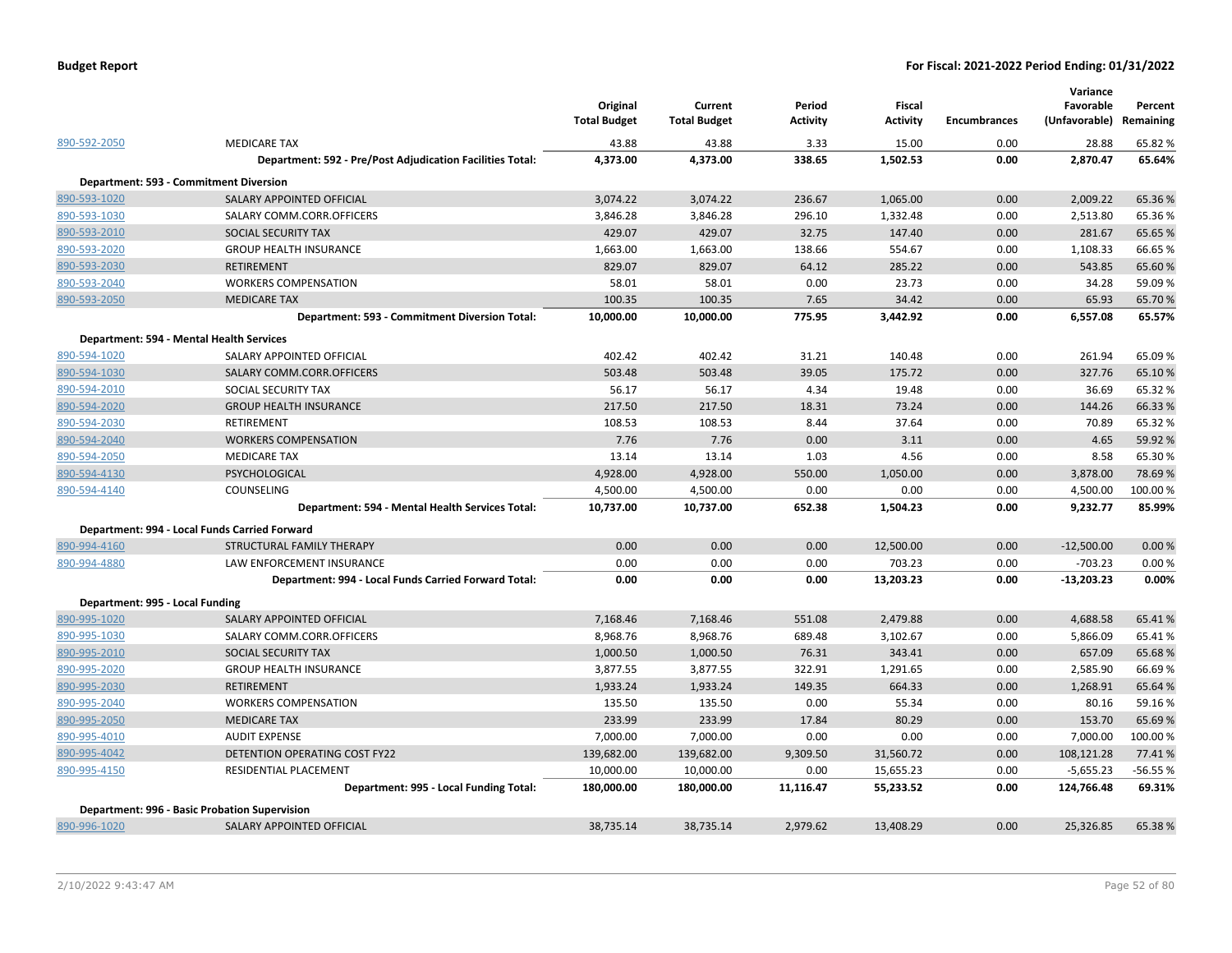|                                            |                                                               | Original<br><b>Total Budget</b> | Current<br><b>Total Budget</b> | Period<br><b>Activity</b> | <b>Fiscal</b><br><b>Activity</b> | <b>Encumbrances</b> | Variance<br>Favorable<br>(Unfavorable) Remaining | Percent |
|--------------------------------------------|---------------------------------------------------------------|---------------------------------|--------------------------------|---------------------------|----------------------------------|---------------------|--------------------------------------------------|---------|
| 890-996-1030                               | SALARY COMM.CORR.OFFICERS                                     | 48,463.07                       | 48,463.07                      | 3,727.91                  | 16,775.59                        | 0.00                | 31,687.48                                        | 65.38%  |
| 890-996-2010                               | SOCIAL SECURITY TAX                                           | 5,406.29                        | 5,406.29                       | 412.53                    | 1.856.39                         | 0.00                | 3.549.90                                         | 65.66%  |
| 890-996-2020                               | <b>GROUP HEALTH INSURANCE</b>                                 | 20,952.16                       | 20,952.16                      | 1,746.00                  | 6,984.03                         | 0.00                | 13,968.13                                        | 66.67%  |
| 890-996-2030                               | <b>RETIREMENT</b>                                             | 10,446.35                       | 10,446.35                      | 807.57                    | 3,591.94                         | 0.00                | 6,854.41                                         | 65.62%  |
| 890-996-2040                               | <b>WORKERS COMPENSATION</b>                                   | 732.62                          | 732.62                         | 0.00                      | 299.02                           | 0.00                | 433.60                                           | 59.18%  |
| 890-996-2050                               | <b>MEDICARE TAX</b>                                           | 1,264.37                        | 1,264.37                       | 96.49                     | 434.25                           | 0.00                | 830.12                                           | 65.65%  |
| 890-996-3100                               | <b>OFFICE SUPPLIES</b>                                        | 2,000.00                        | 2,000.00                       | 133.60                    | 194.63                           | 0.00                | 1,805.37                                         | 90.27%  |
| 890-996-3110                               | <b>POSTAGE</b>                                                | 200.00                          | 200.00                         | 0.00                      | 0.00                             | 0.00                | 200.00                                           | 100.00% |
| 890-996-4210                               | <b>INTERNET</b>                                               | 1,100.00                        | 1,100.00                       | 93.94                     | 375.76                           | 0.00                | 724.24                                           | 65.84%  |
| 890-996-4230                               | <b>CELL PHONE ALLOWANCE</b>                                   | 641.00                          | 641.00                         | 37.13                     | 138.27                           | 0.00                | 502.73                                           | 78.43%  |
| 890-996-4270                               | OUT OF COUNTY TRAVEL/TRAINING                                 | 8,500.00                        | 8,500.00                       | 439.64                    | 2,988.08                         | 0.00                | 5,511.92                                         | 64.85%  |
| 890-996-4350                               | <b>PRINTING</b>                                               | 600.00                          | 600.00                         | 0.00                      | 0.00                             | 0.00                | 600.00                                           | 100.00% |
|                                            | Department: 996 - Basic Probation Supervision Total:          | 139,041.00                      | 139.041.00                     | 10,474.43                 | 47.046.25                        | 0.00                | 91,994.75                                        | 66.16%  |
|                                            | Department: 997 - Community Programs                          |                                 |                                |                           |                                  |                     |                                                  |         |
| 890-997-1020                               | SALARY APPOINTED OFFICIAL                                     | 23,056.63                       | 23,056.63                      | 1,773.62                  | 7,981.22                         | 0.00                | 15,075.41                                        | 65.38%  |
| 890-997-1030                               | SALARY COMM.CORR.OFFICERS                                     | 28,847.07                       | 28,847.07                      | 2,219.03                  | 9,985.64                         | 0.00                | 18,861.43                                        | 65.38%  |
| 890-997-2010                               | SOCIAL SECURITY TAX                                           | 3,218.03                        | 3,218.03                       | 245.54                    | 1,104.94                         | 0.00                | 2,113.09                                         | 65.66%  |
| 890-997-2020                               | <b>GROUP HEALTH INSURANCE</b>                                 | 12,471.53                       | 12,471.53                      | 1,039.38                  | 4,157.43                         | 0.00                | 8,314.10                                         | 66.66%  |
| 890-997-2030                               | RETIREMENT                                                    | 6,218.06                        | 6,218.06                       | 480.76                    | 2,138.08                         | 0.00                | 4,079.98                                         | 65.61%  |
| 890-997-2040                               | <b>WORKERS COMPENSATION</b>                                   | 436.08                          | 436.08                         | 0.00                      | 177.99                           | 0.00                | 258.09                                           | 59.18%  |
| 890-997-2050                               | <b>MEDICARE TAX</b>                                           | 752.60                          | 752.60                         | 57.44                     | 258.49                           | 0.00                | 494.11                                           | 65.65%  |
|                                            | Department: 997 - Community Programs Total:                   | 75,000.00                       | 75,000.00                      | 5,815.77                  | 25,803.79                        | 0.00                | 49,196.21                                        | 65.59%  |
|                                            | <b>Expense Total:</b>                                         | 422,241.00                      | 422,241.00                     | 29,173.65                 | 167,492.47                       | 0.00                | 254,748.53                                       | 60.33%  |
|                                            | Fund: 890 - T.J.J.D. Surplus (Deficit):                       | 0.00                            | 0.00                           | 15,756.35                 | 179,255.42                       | 0.00                | 179,255.42                                       | 0.00%   |
| Fund: 891 - Juvenile Probation-Restitution |                                                               |                                 |                                |                           |                                  |                     |                                                  |         |
| Revenue                                    |                                                               |                                 |                                |                           |                                  |                     |                                                  |         |
| RevType: 340 - FEES OF OFFICE              |                                                               |                                 |                                |                           |                                  |                     |                                                  |         |
| 891-340-5750                               | <b>JUVENILE PROBATION FEES</b>                                | 0.00                            | 0.00                           | 320.00                    | 590.00                           | 0.00                | 590.00                                           | 0.00%   |
| 891-340-5760                               | JUVENILE PROBATION RESTITUTION                                | 0.00                            | 0.00                           | 0.00                      | 101.66                           | 0.00                | 101.66                                           | 0.00%   |
| 891-340-5790                               | <b>REIMBURSEMENT OF EXPENSES</b>                              | 0.00                            | 0.00                           | 0.00                      | 50.58                            | 0.00                | 50.58                                            | 0.00%   |
|                                            | RevType: 340 - FEES OF OFFICE Total:                          | 0.00                            | 0.00                           | 320.00                    | 742.24                           | 0.00                | 742.24                                           | 0.00%   |
|                                            | <b>Revenue Total:</b>                                         | 0.00                            | 0.00                           | 320.00                    | 742.24                           | 0.00                | 742.24                                           | 0.00%   |
| <b>Expense</b>                             |                                                               |                                 |                                |                           |                                  |                     |                                                  |         |
|                                            | <b>Department: 891 - Probation Fee Expenses</b>               |                                 |                                |                           |                                  |                     |                                                  |         |
| 891-891-3100                               | OFFICE SUPPLIES/MISC.                                         | 0.00                            | 0.00                           | 0.00                      | 11.75                            | 0.00                | $-11.75$                                         | 0.00%   |
| 891-891-3190                               | <b>RESTITUTION</b>                                            | 0.00                            | 0.00                           | 0.00                      | 101.66                           | 0.00                | $-101.66$                                        | 0.00%   |
|                                            | Department: 891 - Probation Fee Expenses Total:               | 0.00                            | 0.00                           | 0.00                      | 113.41                           | 0.00                | $-113.41$                                        | 0.00%   |
|                                            | <b>Expense Total:</b>                                         | 0.00                            | 0.00                           | 0.00                      | 113.41                           | 0.00                | $-113.41$                                        | 0.00%   |
|                                            | Fund: 891 - Juvenile Probation-Restitution Surplus (Deficit): | 0.00                            | 0.00                           | 320.00                    | 628.83                           | 0.00                | 628.83                                           | 0.00%   |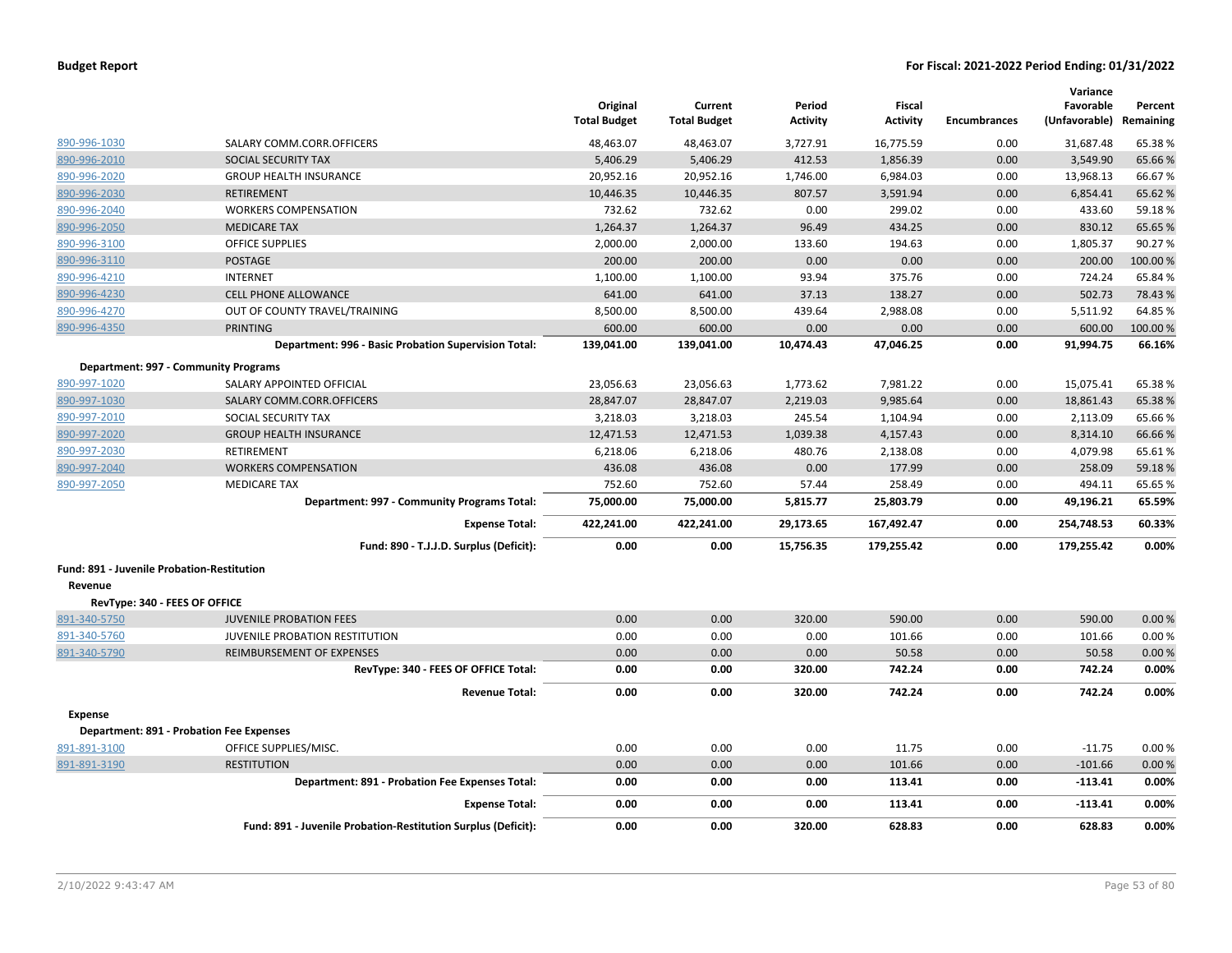|                                       |                                                          | Original<br><b>Total Budget</b> | Current<br><b>Total Budget</b> | Period<br><b>Activity</b> | Fiscal<br><b>Activity</b> | <b>Encumbrances</b> | Variance<br>Favorable<br>(Unfavorable) Remaining | Percent |
|---------------------------------------|----------------------------------------------------------|---------------------------------|--------------------------------|---------------------------|---------------------------|---------------------|--------------------------------------------------|---------|
| Fund: 920 - Statzer                   |                                                          |                                 |                                |                           |                           |                     |                                                  |         |
| Revenue                               |                                                          |                                 |                                |                           |                           |                     |                                                  |         |
|                                       | <b>RevType: 360 - INTEREST EARNINGS</b>                  |                                 |                                |                           |                           |                     |                                                  |         |
| 920-360-1000                          | <b>INTEREST EARNINGS</b>                                 | 0.00                            | 0.00                           | 0.00                      | 2.42                      | 0.00                | 2.42                                             | 0.00%   |
|                                       | RevType: 360 - INTEREST EARNINGS Total:                  | 0.00                            | 0.00                           | 0.00                      | 2.42                      | 0.00                | 2.42                                             | 0.00%   |
|                                       |                                                          |                                 |                                |                           |                           |                     |                                                  |         |
| RevType: 370 - MISCELLANEOUS          |                                                          |                                 |                                |                           |                           |                     |                                                  |         |
| 920-370-1000                          | <b>RENT</b>                                              | 757.85                          | 757.85                         | 0.00                      | 0.00                      | 0.00                | $-757.85$                                        | 100.00% |
|                                       | RevType: 370 - MISCELLANEOUS Total:                      | 757.85                          | 757.85                         | 0.00                      | 0.00                      | 0.00                | $-757.85$                                        | 100.00% |
|                                       | <b>Revenue Total:</b>                                    | 757.85                          | 757.85                         | 0.00                      | 2.42                      | 0.00                | $-755.43$                                        | 99.68%  |
| <b>Expense</b>                        |                                                          |                                 |                                |                           |                           |                     |                                                  |         |
| Department: 521 - Statzer Expenses    |                                                          |                                 |                                |                           |                           |                     |                                                  |         |
| 920-521-4300                          | <b>BIDS, NOTICES &amp; PERMITS</b>                       | 110.00                          | 110.00                         | 0.00                      | 0.00                      | 0.00                | 110.00                                           | 100.00% |
| 920-521-4900                          | LITERACY COUNCIL DONATIONS                               | 647.85                          | 647.85                         | 0.00                      | 0.00                      | 0.00                | 647.85                                           | 100.00% |
|                                       | Department: 521 - Statzer Expenses Total:                | 757.85                          | 757.85                         | 0.00                      | 0.00                      | 0.00                | 757.85                                           | 100.00% |
|                                       | <b>Expense Total:</b>                                    | 757.85                          | 757.85                         | 0.00                      | 0.00                      | 0.00                | 757.85                                           | 100.00% |
|                                       | Fund: 920 - Statzer Surplus (Deficit):                   | 0.00                            | 0.00                           | 0.00                      | 2.42                      | 0.00                | 2.42                                             | 0.00%   |
| Fund: 930 - Texas Community Dev.Prog. |                                                          |                                 |                                |                           |                           |                     |                                                  |         |
| Revenue                               |                                                          |                                 |                                |                           |                           |                     |                                                  |         |
| RevType: 330 - GRANTS                 |                                                          |                                 |                                |                           |                           |                     |                                                  |         |
| 930-330-9090                          | GRANT #7219149 HICKORY CREEK                             | 0.00                            | 0.00                           | 0.00                      | 6,200.00                  | 0.00                | 6,200.00                                         | 0.00%   |
|                                       | RevType: 330 - GRANTS Total:                             | 0.00                            | 0.00                           | 0.00                      | 6,200.00                  | 0.00                | 6,200.00                                         | 0.00%   |
|                                       | <b>Revenue Total:</b>                                    | 0.00                            | 0.00                           | 0.00                      | 6,200.00                  | 0.00                | 6,200.00                                         | 0.00%   |
| <b>Expense</b>                        |                                                          |                                 |                                |                           |                           |                     |                                                  |         |
|                                       | Department: 909 - Grant #7219149 Hickory Creek           |                                 |                                |                           |                           |                     |                                                  |         |
| 930-909-4140                          | <b>GRANT ADMINISTRATION</b>                              | 0.00                            | 0.00                           | 6,200.00                  | 6,200.00                  | 0.00                | $-6,200.00$                                      | 0.00%   |
|                                       | Department: 909 - Grant #7219149 Hickory Creek Total:    | 0.00                            | 0.00                           | 6,200.00                  | 6,200.00                  | 0.00                | $-6,200.00$                                      | 0.00%   |
|                                       | <b>Expense Total:</b>                                    | 0.00                            | 0.00                           | 6,200.00                  | 6,200.00                  | 0.00                | $-6,200.00$                                      | 0.00%   |
|                                       | Fund: 930 - Texas Community Dev.Prog. Surplus (Deficit): | 0.00                            | 0.00                           | $-6,200.00$               | 0.00                      | 0.00                | 0.00                                             | 0.00%   |
|                                       |                                                          |                                 |                                |                           |                           |                     |                                                  |         |
| Fund: 950 - Payroll                   |                                                          |                                 |                                |                           |                           |                     |                                                  |         |
| Revenue                               |                                                          |                                 |                                |                           |                           |                     |                                                  |         |
|                                       | RevType: 360 - INTEREST EARNINGS                         |                                 |                                |                           |                           |                     |                                                  |         |
| 950-360-1000                          | <b>INTEREST EARNINGS</b>                                 | 0.00                            | 0.00                           | 0.00                      | 2.75                      | 0.00                | 2.75                                             | 0.00%   |
|                                       | RevType: 360 - INTEREST EARNINGS Total:                  | 0.00                            | 0.00                           | 0.00                      | 2.75                      | 0.00                | 2.75                                             | 0.00%   |
| RevType: 370 - MISCELLANEOUS          |                                                          |                                 |                                |                           |                           |                     |                                                  |         |
| 950-370-1300                          | REFUNDS & MISCELLANEOUS                                  | 0.00                            | 0.00                           | 3,776.70                  | 19,420.38                 | 0.00                | 19,420.38                                        | 0.00 %  |
|                                       | RevType: 370 - MISCELLANEOUS Total:                      | 0.00                            | 0.00                           | 3,776.70                  | 19,420.38                 | 0.00                | 19,420.38                                        | 0.00%   |
|                                       | <b>Revenue Total:</b>                                    | 0.00                            | 0.00                           | 3,776.70                  | 19,423.13                 | 0.00                | 19,423.13                                        | 0.00%   |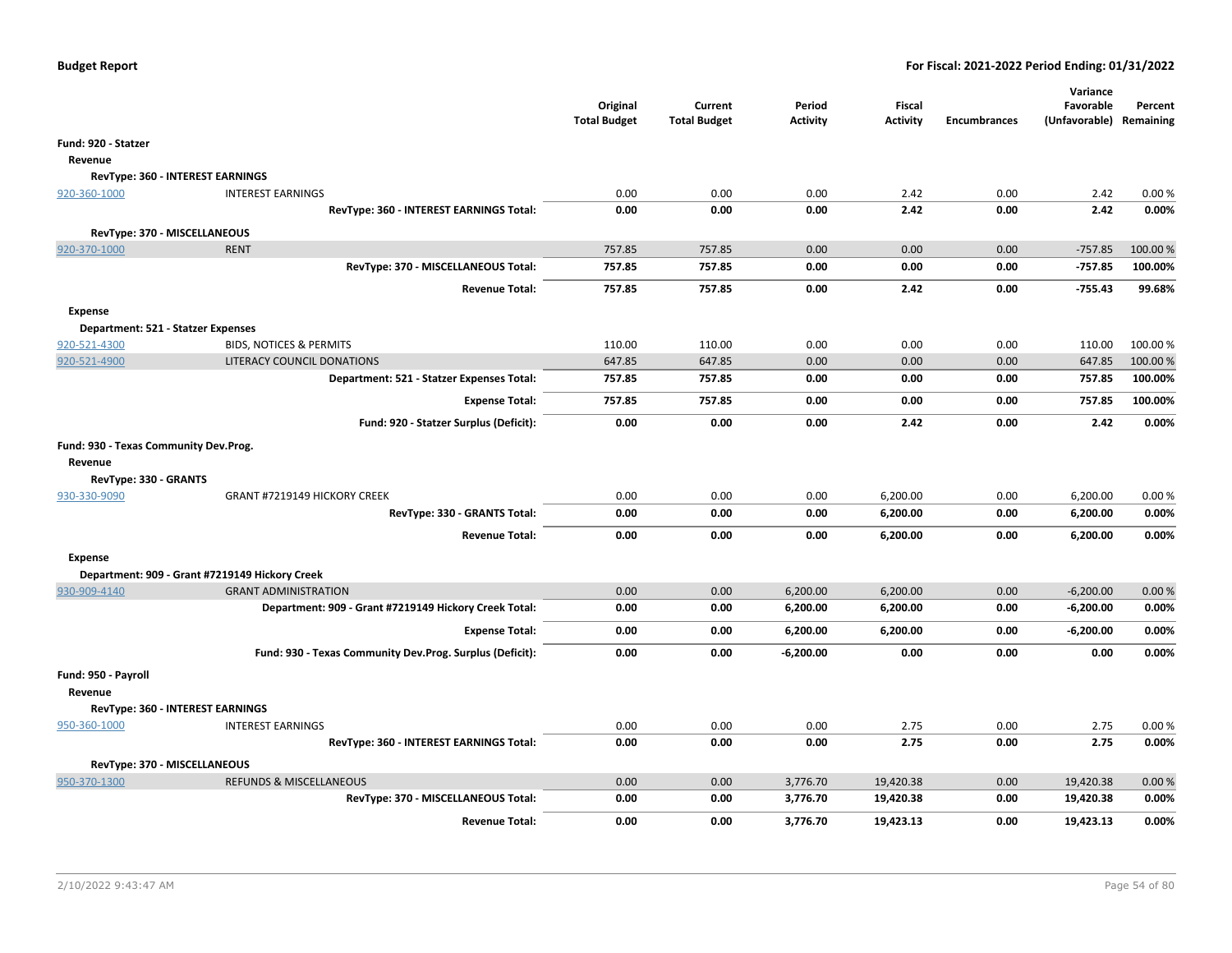|              |                                                 | Original<br><b>Total Budget</b> | Current<br><b>Total Budget</b> | Period<br>Activity | <b>Fiscal</b><br><b>Activity</b> | <b>Encumbrances</b> | Variance<br>Favorable<br>(Unfavorable) | Percent<br>Remaining |
|--------------|-------------------------------------------------|---------------------------------|--------------------------------|--------------------|----------------------------------|---------------------|----------------------------------------|----------------------|
| Expense      |                                                 |                                 |                                |                    |                                  |                     |                                        |                      |
|              | Department: 415 - COBRA Health Insurance        |                                 |                                |                    |                                  |                     |                                        |                      |
| 950-415-2020 | <b>COBRA Group Health Insurance</b>             | 0.00                            | 0.00                           | 3.776.67           | 19,420.21                        | 0.00                | $-19,420.21$                           | 0.00%                |
|              | Department: 415 - COBRA Health Insurance Total: | 0.00                            | 0.00                           | 3,776.67           | 19,420.21                        | 0.00                | $-19,420.21$                           | 0.00%                |
|              | <b>Expense Total:</b>                           | 0.00                            | 0.00                           | 3.776.67           | 19,420.21                        | 0.00                | $-19,420.21$                           | 0.00%                |
|              | Fund: 950 - Payroll Surplus (Deficit):          | 0.00                            | 0.00                           | 0.03               | 2.92                             | 0.00                | 2.92                                   | 0.00%                |
|              | <b>Report Surplus (Deficit):</b>                | 0.00                            | 0.00                           | 3,824,540.56       | 2,936,498.82                     | -381,640.26         | 2,554,858.56                           | 0.00%                |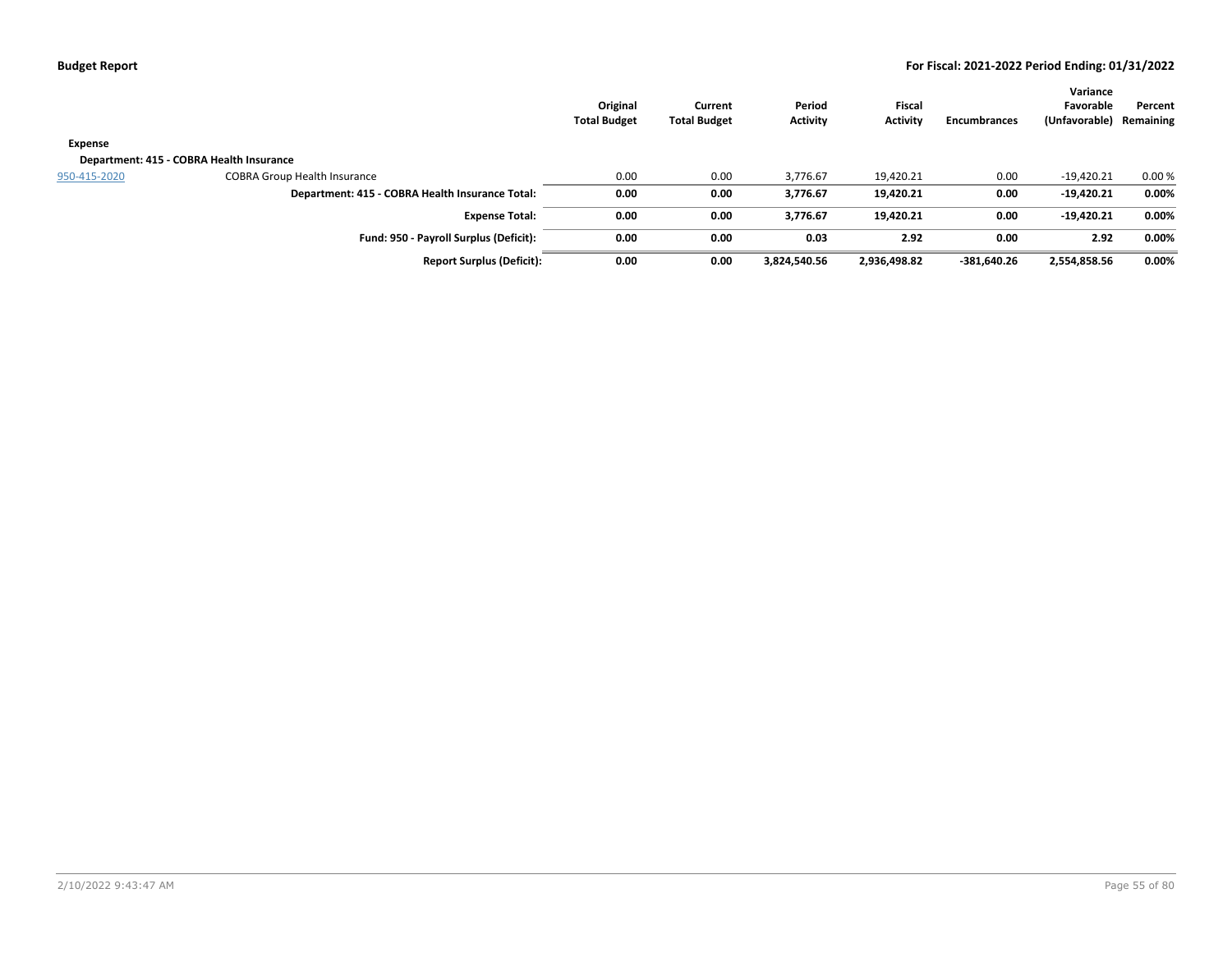# **Group Summary**

| RevTyp                                             | Original<br><b>Total Budget</b> | Current<br><b>Total Budget</b> | Period<br>Activity | <b>Fiscal</b><br><b>Activity</b> | <b>Encumbrances</b> | Variance<br>Favorable<br>(Unfavorable) | Percent<br>Remaining |
|----------------------------------------------------|---------------------------------|--------------------------------|--------------------|----------------------------------|---------------------|----------------------------------------|----------------------|
| Fund: 100 - General                                |                                 |                                |                    |                                  |                     |                                        |                      |
| Revenue                                            |                                 |                                |                    |                                  |                     |                                        |                      |
| 310 - PROPERTY TAXES                               | 10,193,124.17                   | 10,193,124.17                  | 4,375,896.03       | 6,407,161.93                     | 0.00                | -3,785,962.24                          | 37.14%               |
| 318 - OTHER TAXES                                  | 1,694,614.80                    | 1,694,614.80                   | 116,616.56         | 574,359.98                       | 0.00                | -1,120,254.82                          | 66.11%               |
| 319 - F.C. DETENTION CENTER                        | 635,771.76                      | 635,771.76                     | 45,736.43          | 210,982.81                       | 0.00                | -424,788.95                            | 66.81%               |
| 320 - LICENSES & PERMITS                           | 142,800.00                      | 142,800.00                     | 12,055.00          | 49,205.00                        | 0.00                | $-93,595.00$                           | 65.54%               |
| 321 - FEES OF TAX COLLECTOR                        | 482,000.00                      | 482,000.00                     | 11,967.28          | 48,422.03                        | 0.00                | -433,577.97                            | 89.95%               |
| 330 - GRANTS                                       | 44,095.00                       | 44,095.00                      | 4,648.07           | 19,354.60                        | 0.00                | $-24,740.40$                           | 56.11%               |
| 340 - FEES OF OFFICE                               | 494,000.00                      | 494,000.00                     | 7,301.25           | 91,676.45                        | 0.00                | $-402,323.55$                          | 81.44%               |
| 350 - FINES                                        | 4,500.00                        | 4,500.00                       | 0.00               | 708.49                           | 0.00                | $-3,791.51$                            | 84.26%               |
| 352 - FINES & FORFEITURES                          | 5,500.00                        | 5,500.00                       | 0.00               | 10.00                            | 0.00                | $-5,490.00$                            | 99.82%               |
| 360 - INTEREST EARNINGS                            | 800.00                          | 800.00                         | 0.00               | 346.66                           | 0.00                | $-453.34$                              | 56.67%               |
| 364 - SALE OF ASSETS LAND/BUILDING                 | 5,000.00                        | 5,000.00                       | 0.00               | 0.00                             | 0.00                | $-5,000.00$                            | 100.00%              |
| 370 - MISCELLANEOUS                                | 831,756.64                      | 831,756.64                     | 36,121.68          | 641,585.04                       | 0.00                | $-190, 171.60$                         | 22.86%               |
| <b>Revenue Surplus (Deficit):</b>                  | 14,533,962.37                   | 14,533,962.37                  | 4,610,342.30       | 8,043,812.99                     | 0.00                | -6,490,149.38                          | 44.66%               |
| <b>Expense</b>                                     |                                 |                                |                    |                                  |                     |                                        |                      |
| Department: 400 - County Judge                     |                                 |                                |                    |                                  |                     |                                        |                      |
|                                                    | 154,542.81                      | 154,542.81                     | 11,090.42          | 50,653.15                        | 340.00              | 103,549.66                             | 67.00%               |
| Department: 400 - County Judge Total:              | 154,542.81                      | 154,542.81                     | 11,090.42          | 50,653.15                        | 340.00              | 103,549.66                             | 67.00%               |
| Department: 401 - 911 Coordinator                  |                                 |                                |                    |                                  |                     |                                        |                      |
|                                                    | 23,000.00                       | 23,000.00                      | 0.00               | 23,000.00                        | 0.00                | 0.00                                   | 0.00%                |
| Department: 401 - 911 Coordinator Total:           | 23,000.00                       | 23,000.00                      | 0.00               | 23,000.00                        | 0.00                | 0.00                                   | 0.00%                |
|                                                    |                                 |                                |                    |                                  |                     |                                        |                      |
| Department: 403 - County Clerk                     |                                 |                                |                    |                                  |                     |                                        |                      |
|                                                    | 447,106.39                      | 447,106.39                     | 30,729.46          | 136,793.15                       | 585.83              | 309,727.41                             | 69.27%               |
| Department: 403 - County Clerk Total:              | 447,106.39                      | 447,106.39                     | 30,729.46          | 136,793.15                       | 585.83              | 309,727.41                             | 69.27%               |
| Department: 404 - Election                         |                                 |                                |                    |                                  |                     |                                        |                      |
|                                                    | 158,143.00                      | 158,143.00                     | 498.91             | 41,688.20                        | 5,742.42            | 110,712.38                             | 70.01%               |
| Department: 404 - Election Total:                  | 158,143.00                      | 158,143.00                     | 498.91             | 41,688.20                        | 5,742.42            | 110,712.38                             | 70.01%               |
| Department: 405 - Veterans' Service Officer        |                                 |                                |                    |                                  |                     |                                        |                      |
|                                                    | 67,261.33                       | 67,261.33                      | 4,971.73           | 21,910.24                        | 0.00                | 45,351.09                              | 67.43%               |
| Department: 405 - Veterans' Service Officer Total: | 67,261.33                       | 67,261.33                      | 4,971.73           | 21,910.24                        | 0.00                | 45,351.09                              | 67.43%               |
|                                                    |                                 |                                |                    |                                  |                     |                                        |                      |
| Department: 406 - Emergency Management             | 97,664.45                       | 97,664.45                      | 5,986.19           | 39,244.19                        | 40.37               | 58,379.89                              |                      |
|                                                    |                                 |                                |                    |                                  |                     |                                        | 59.78%               |
| Department: 406 - Emergency Management Total:      | 97,664.45                       | 97,664.45                      | 5,986.19           | 39,244.19                        | 40.37               | 58,379.89                              | 59.78%               |
| Department: 409 - Non-Departmental                 |                                 |                                |                    |                                  |                     |                                        |                      |
|                                                    | 911,616.62                      | 916,616.62                     | 45,514.26          | 245,366.15                       | 700.21              | 670,550.26                             | 73.15%               |
| Department: 409 - Non-Departmental Total:          | 911,616.62                      | 916,616.62                     | 45,514.26          | 245,366.15                       | 700.21              | 670,550.26                             | 73.15%               |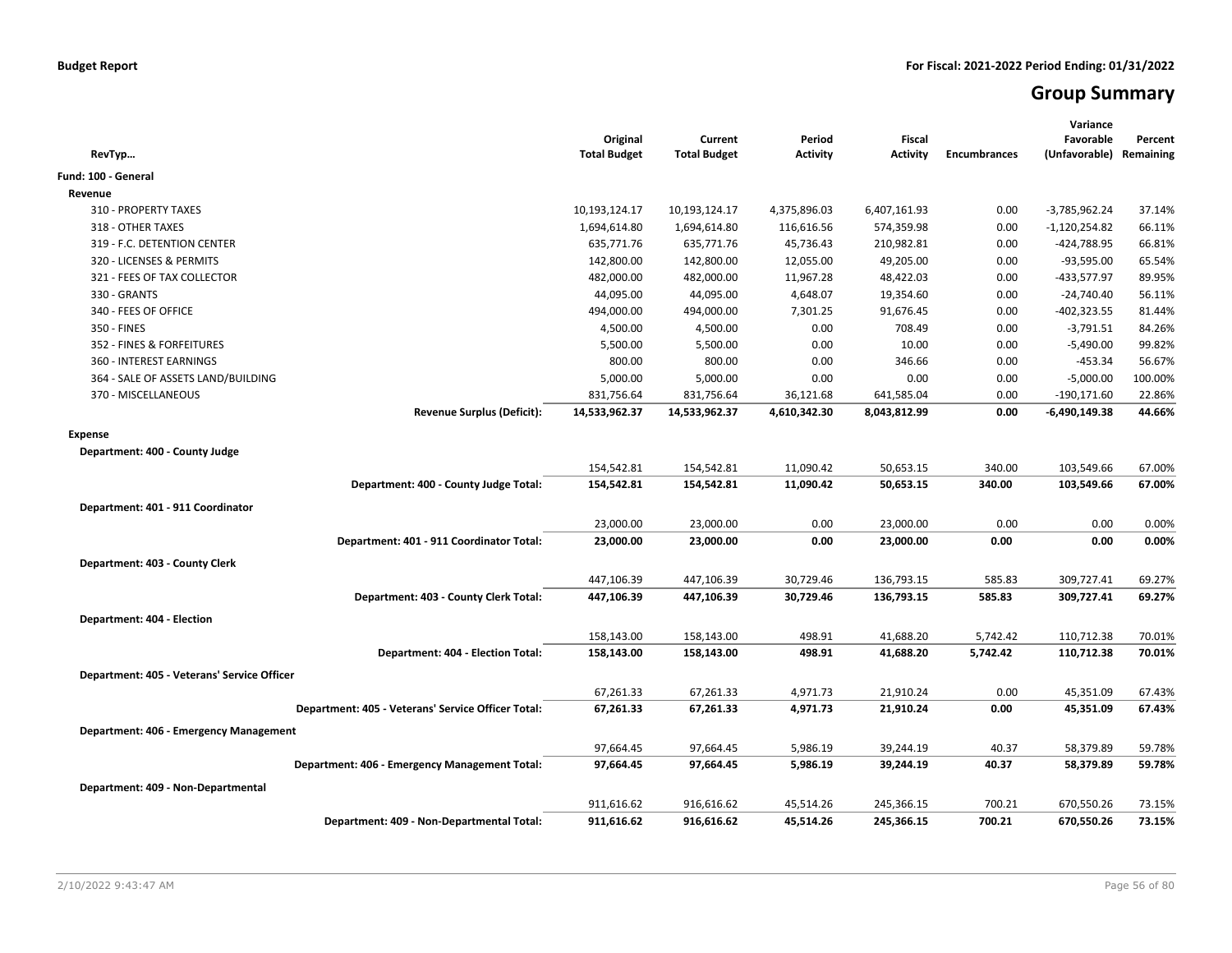|  | <b>Budget Report</b> |
|--|----------------------|
|--|----------------------|

|                                                              |                     |                     |                 |            |                     | Variance      |           |
|--------------------------------------------------------------|---------------------|---------------------|-----------------|------------|---------------------|---------------|-----------|
|                                                              | Original            | Current             | Period          | Fiscal     |                     | Favorable     | Percent   |
| RevTyp                                                       | <b>Total Budget</b> | <b>Total Budget</b> | <b>Activity</b> | Activity   | <b>Encumbrances</b> | (Unfavorable) | Remaining |
| Department: 410 - County Court at Law                        |                     |                     |                 |            |                     |               |           |
|                                                              | 501,949.16          | 501,949.16          | 36,310.12       | 164,754.16 | 0.00                | 337,195.00    | 67.18%    |
| Department: 410 - County Court at Law Total:                 | 501,949.16          | 501,949.16          | 36,310.12       | 164,754.16 | 0.00                | 337,195.00    | 67.18%    |
| Department: 425 - Court Administration                       |                     |                     |                 |            |                     |               |           |
|                                                              | 89,561.00           | 89,561.00           | 5,840.95        | 41,334.50  | 0.00                | 48,226.50     | 53.85%    |
| Department: 425 - Court Administration Total:                | 89,561.00           | 89,561.00           | 5,840.95        | 41,334.50  | 0.00                | 48,226.50     | 53.85%    |
| Department: 435 - 336th District Court Administration        |                     |                     |                 |            |                     |               |           |
|                                                              | 1,031,283.23        | 1,031,283.23        | 63,707.75       | 175,313.19 | 273.72              | 855,696.32    | 82.97%    |
| Department: 435 - 336th District Court Administration Total: | 1,031,283.23        | 1,031,283.23        | 63,707.75       | 175,313.19 | 273.72              | 855,696.32    | 82.97%    |
| Department: 450 - District Clerk                             |                     |                     |                 |            |                     |               |           |
|                                                              | 481,964.22          | 481,964.22          | 36,463.42       | 159,826.61 | 18.00               | 322,119.61    | 66.83%    |
| Department: 450 - District Clerk Total:                      | 481,964.22          | 481,964.22          | 36,463.42       | 159,826.61 | 18.00               | 322,119.61    | 66.83%    |
| Department: 455 - Justice of the Peace Pct. 1                |                     |                     |                 |            |                     |               |           |
|                                                              | 192,548.76          | 192,548.76          | 13,460.25       | 58,987.82  | 0.00                | 133,560.94    | 69.36%    |
| Department: 455 - Justice of the Peace Pct. 1 Total:         | 192,548.76          | 192,548.76          | 13,460.25       | 58,987.82  | 0.00                | 133,560.94    | 69.36%    |
| Department: 456 - Justice of the Peace Pct. 2                |                     |                     |                 |            |                     |               |           |
|                                                              | 148,737.42          | 148,737.42          | 11,050.16       | 49,434.38  | 0.00                | 99,303.04     | 66.76%    |
| Department: 456 - Justice of the Peace Pct. 2 Total:         | 148,737.42          | 148,737.42          | 11,050.16       | 49,434.38  | 0.00                | 99,303.04     | 66.76%    |
| Department: 457 - Justice of the Peace Pct. 3                |                     |                     |                 |            |                     |               |           |
|                                                              | 127,181.97          | 127,181.97          | 9,466.84        | 41,477.67  | 0.00                | 85,704.30     | 67.39%    |
| Department: 457 - Justice of the Peace Pct. 3 Total:         | 127,181.97          | 127,181.97          | 9,466.84        | 41,477.67  | 0.00                | 85,704.30     | 67.39%    |
| Department: 475 - District Attorney                          |                     |                     |                 |            |                     |               |           |
|                                                              | 1,004,960.64        | 1,004,960.64        | 74,515.40       | 331,371.12 | 987.23              | 672,602.29    | 66.93%    |
| Department: 475 - District Attorney Total:                   | 1,004,960.64        | 1,004,960.64        | 74,515.40       | 331,371.12 | 987.23              | 672,602.29    | 66.93%    |
| Department: 495 - County Auditor                             |                     |                     |                 |            |                     |               |           |
|                                                              | 350,114.29          | 350,114.29          | 25,710.91       | 114,835.57 | 0.00                | 235,278.72    | 67.20%    |
| Department: 495 - County Auditor Total:                      | 350,114.29          | 350,114.29          | 25,710.91       | 114,835.57 | 0.00                | 235,278.72    | 67.20%    |
| Department: 496 - County Purchasing                          |                     |                     |                 |            |                     |               |           |
|                                                              | 117,358.91          | 117,358.91          | 8,284.44        | 32,981.11  | 86.44               | 84,291.36     | 71.82%    |
| Department: 496 - County Purchasing Total:                   | 117,358.91          | 117,358.91          | 8,284.44        | 32,981.11  | 86.44               | 84,291.36     | 71.82%    |
| Department: 497 - County Treasurer                           |                     |                     |                 |            |                     |               |           |
|                                                              | 90,802.70           | 90,802.70           | 6,977.12        | 29,619.74  | 0.00                | 61,182.96     | 67.38%    |
| Department: 497 - County Treasurer Total:                    | 90,802.70           | 90,802.70           | 6,977.12        | 29,619.74  | 0.00                | 61,182.96     | 67.38%    |
| Department: 499 - Tax Assessor Collector                     |                     |                     |                 |            |                     |               |           |
|                                                              | 337,314.98          | 337,314.98          | 25,150.86       | 111,965.65 | 173.17              | 225,176.16    | 66.76%    |
| Department: 499 - Tax Assessor Collector Total:              | 337,314.98          | 337,314.98          | 25,150.86       | 111,965.65 | 173.17              | 225,176.16    | 66.76%    |
| Department: 503 - Computer/IT Dept.                          |                     |                     |                 |            |                     |               |           |
|                                                              | 110,414.01          | 110,414.01          | 8,934.32        | 30,557.85  | 554.37              | 79,301.79     | 71.82%    |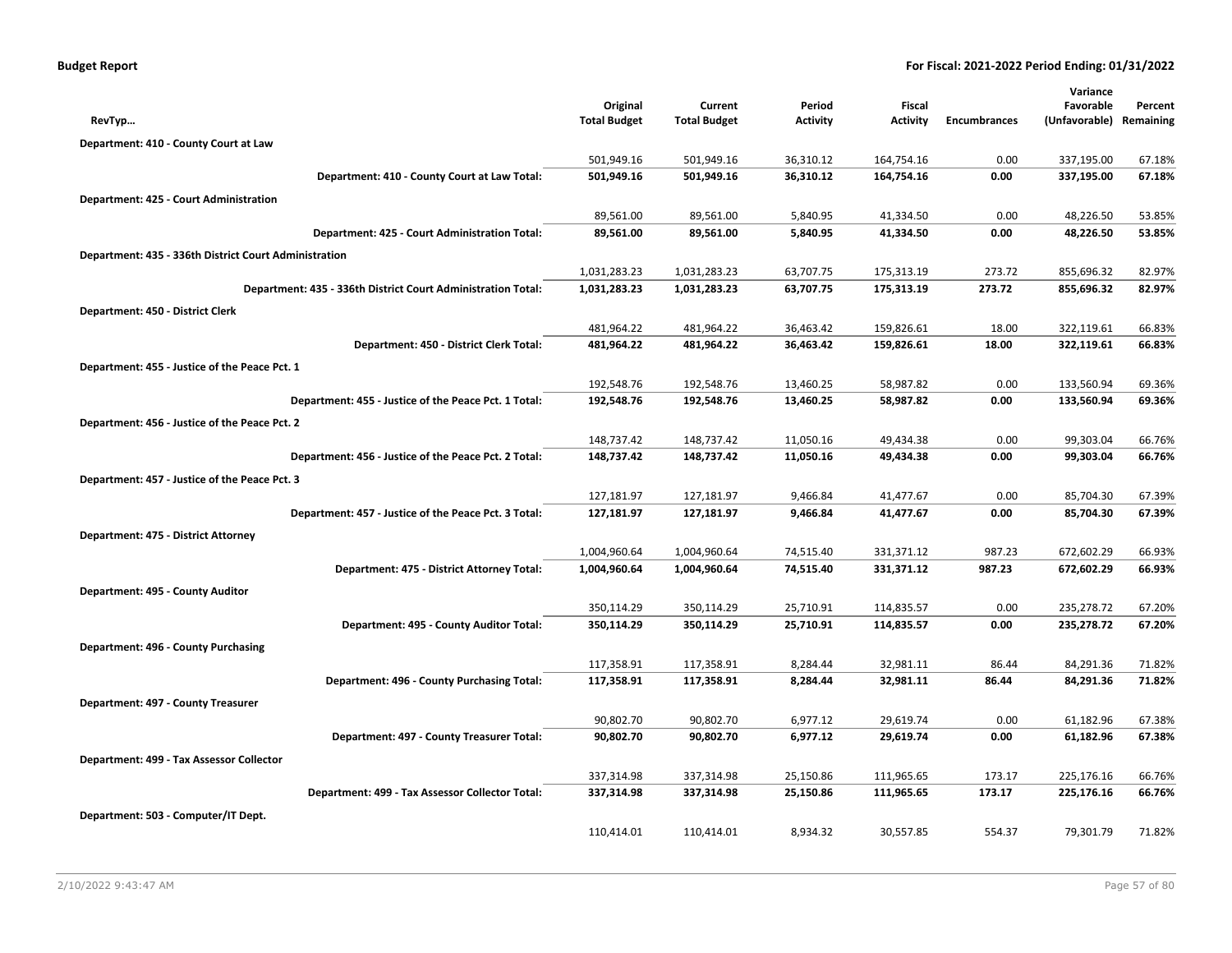| <b>Budget Report</b> |  |
|----------------------|--|
|----------------------|--|

|                                                      |                                 |                                |                           |                           |                      | Variance                   |                      |
|------------------------------------------------------|---------------------------------|--------------------------------|---------------------------|---------------------------|----------------------|----------------------------|----------------------|
| RevTyp                                               | Original<br><b>Total Budget</b> | Current<br><b>Total Budget</b> | Period<br><b>Activity</b> | Fiscal<br><b>Activity</b> | <b>Encumbrances</b>  | Favorable<br>(Unfavorable) | Percent<br>Remaining |
| Department: 503 - Computer/IT Dept. Total:           | 110,414.01                      | 110,414.01                     | 8,934.32                  | 30,557.85                 | 554.37               | 79,301.79                  | 71.82%               |
| Department: 509 - Contingency                        |                                 |                                |                           |                           |                      |                            |                      |
|                                                      | 250,000.00                      | 227,600.31                     | 0.00                      | 0.00                      | 0.00                 | 227,600.31                 | 100.00%              |
| Department: 509 - Contingency Total:                 | 250,000.00                      | 227,600.31                     | 0.00                      | 0.00                      | 0.00                 | 227,600.31                 | 100.00%              |
| Department: 510 - Courthouse                         |                                 |                                |                           |                           |                      |                            |                      |
|                                                      | 447,254.53                      | 447,254.53                     | 50,252.49                 | 155,768.05                | 12,230.00            | 279,256.48                 | 62.44%               |
| Department: 510 - Courthouse Total:                  | 447,254.53                      | 447,254.53                     | 50,252.49                 | 155,768.05                | 12,230.00            | 279,256.48                 | 62.44%               |
| Department: 511 - County Office Building             |                                 |                                |                           |                           |                      |                            |                      |
|                                                      | 10,615.00                       | 10,615.00                      | 376.83                    | 2,685.95                  | 0.00                 | 7,929.05                   | 74.70%               |
| Department: 511 - County Office Building Total:      | 10,615.00                       | 10,615.00                      | 376.83                    | 2,685.95                  | 0.00                 | 7,929.05                   | 74.70%               |
| Department: 512 - Co-Op Office Building              |                                 |                                |                           |                           |                      |                            |                      |
|                                                      | 720.00                          | 720.00                         | 84.51                     | 330.83                    | 0.00                 | 389.17                     | 54.05%               |
| Department: 512 - Co-Op Office Building Total:       | 720.00                          | 720.00                         | 84.51                     | 330.83                    | 0.00                 | 389.17                     | 54.05%               |
| Department: 513 - Courthouse South Annex             |                                 |                                |                           |                           |                      |                            |                      |
|                                                      | 21,460.00                       | 38,500.00                      | 723.12                    | 21,223.03                 | 0.00                 | 17,276.97                  | 44.88%               |
| Department: 513 - Courthouse South Annex Total:      | 21,460.00                       | 38,500.00                      | 723.12                    | 21,223.03                 | 0.00                 | 17,276.97                  | 44.88%               |
| Department: 514 - City Hall Annex                    |                                 |                                |                           |                           |                      |                            |                      |
|                                                      | 340.00                          | 340.00                         | 82.69                     | 330.76                    | 0.00                 | 9.24                       | 2.72%                |
| Department: 514 - City Hall Annex Total:             | 340.00                          | 340.00                         | 82.69                     | 330.76                    | 0.00                 | 9.24                       | 2.72%                |
| Department: 515 - Windom County Building             |                                 |                                |                           |                           |                      |                            |                      |
|                                                      | 11,467.00                       | 11,467.00                      | 262.25                    | 1,873.81                  | 0.00                 | 9,593.19                   | 83.66%               |
| Department: 515 - Windom County Building Total:      | 11,467.00                       | 11,467.00                      | 262.25                    | 1,873.81                  | 0.00                 | 9,593.19                   | 83.66%               |
| Department: 516 - Agrilife Extension Building        |                                 |                                |                           |                           |                      |                            |                      |
| Department: 516 - Agrilife Extension Building Total: | 8,431.00<br>8,431.00            | 8,431.00<br>8,431.00           | 148.73<br>148.73          | 2,000.82<br>2,000.82      | 0.00<br>0.00         | 6,430.18<br>6,430.18       | 76.27%<br>76.27%     |
|                                                      |                                 |                                |                           |                           |                      |                            |                      |
| <b>Department: 518 - County Offices Relocation</b>   | 171,836.00                      |                                |                           |                           |                      |                            |                      |
| Department: 518 - County Offices Relocation Total:   | 171,836.00                      | 171,836.00<br>171,836.00       | 13,482.42<br>13,482.42    | 56,240.33<br>56,240.33    | 2,308.76<br>2,308.76 | 113,286.91<br>113,286.91   | 65.93%<br>65.93%     |
|                                                      |                                 |                                |                           |                           |                      |                            |                      |
| Department: 520 - Lake Fannin                        | 5,000.00                        | 5,000.00                       | 0.00                      | 5,000.00                  | 0.00                 | 0.00                       | 0.00%                |
| Department: 520 - Lake Fannin Total:                 | 5,000.00                        | 5,000.00                       | 0.00                      | 5,000.00                  | 0.00                 | 0.00                       | 0.00%                |
| Department: 540 - Ambulance Service                  |                                 |                                |                           |                           |                      |                            |                      |
|                                                      | 768,200.00                      | 768,200.00                     | 63,922.70                 | 255,626.83                | 0.00                 | 512,573.17                 | 66.72%               |
| Department: 540 - Ambulance Service Total:           | 768,200.00                      | 768,200.00                     | 63,922.70                 | 255,626.83                | 0.00                 | 512,573.17                 | 66.72%               |
| Department: 543 - Fire Protection                    |                                 |                                |                           |                           |                      |                            |                      |
|                                                      | 132,020.00                      | 132,020.00                     | 0.00                      | 32,829.94                 | 0.00                 | 99,190.06                  | 75.13%               |
| Department: 543 - Fire Protection Total:             | 132,020.00                      | 132,020.00                     | 0.00                      | 32,829.94                 | 0.00                 | 99,190.06                  | 75.13%               |
|                                                      |                                 |                                |                           |                           |                      |                            |                      |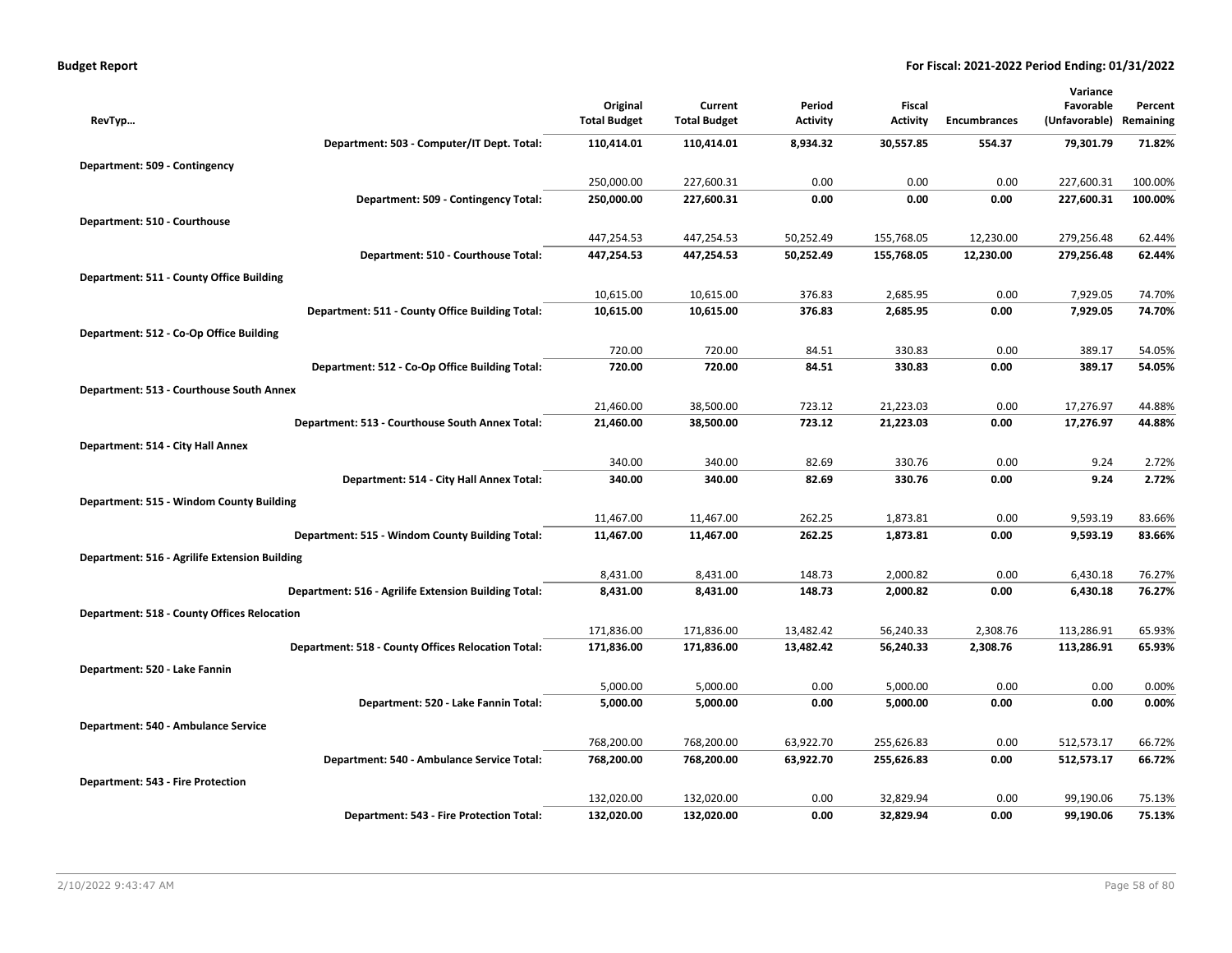| <b>Budget Report</b> |  |
|----------------------|--|
|----------------------|--|

|                                                    |                                 |                                |                           |                                  |                     | Variance                   |                      |
|----------------------------------------------------|---------------------------------|--------------------------------|---------------------------|----------------------------------|---------------------|----------------------------|----------------------|
| RevTyp                                             | Original<br><b>Total Budget</b> | Current<br><b>Total Budget</b> | Period<br><b>Activity</b> | <b>Fiscal</b><br><b>Activity</b> | <b>Encumbrances</b> | Favorable<br>(Unfavorable) | Percent<br>Remaining |
|                                                    |                                 |                                |                           |                                  |                     |                            |                      |
| Department: 551 - Constable Pct.1                  |                                 |                                |                           |                                  |                     |                            |                      |
| Department: 551 - Constable Pct.1 Total:           | 56,214.12<br>56,214.12          | 56,214.12<br>56,214.12         | 4,333.04<br>4,333.04      | 18,772.66<br>18,772.66           | 0.00<br>0.00        | 37,441.46<br>37,441.46     | 66.61%<br>66.61%     |
|                                                    |                                 |                                |                           |                                  |                     |                            |                      |
| Department: 552 - Constable Pct.2                  |                                 |                                |                           |                                  |                     |                            |                      |
|                                                    | 38,486.72                       | 38,486.72                      | 2,684.60                  | 12,652.41                        | 0.00                | 25,834.31                  | 67.13%               |
| Department: 552 - Constable Pct.2 Total:           | 38,486.72                       | 38,486.72                      | 2,684.60                  | 12,652.41                        | 0.00                | 25,834.31                  | 67.13%               |
| Department: 553 - Constable Pct.3                  |                                 |                                |                           |                                  |                     |                            |                      |
|                                                    | 38,700.34                       | 38,700.34                      | 2,872.21                  | 12,741.00                        | 0.00                | 25,959.34                  | 67.08%               |
| Department: 553 - Constable Pct.3 Total:           | 38,700.34                       | 38,700.34                      | 2,872.21                  | 12,741.00                        | 0.00                | 25,959.34                  | 67.08%               |
| Department: 555 - Animal Control Officer           |                                 |                                |                           |                                  |                     |                            |                      |
|                                                    | 3,000.00                        | 3,000.00                       | 0.00                      | 0.00                             | 0.00                | 3,000.00                   | 100.00%              |
| Department: 555 - Animal Control Officer Total:    | 3,000.00                        | 3,000.00                       | 0.00                      | 0.00                             | 0.00                | 3,000.00                   | 100.00%              |
| Department: 559 - Texas VINE Program               |                                 |                                |                           |                                  |                     |                            |                      |
|                                                    | 18,618.00                       | 18,618.00                      | 0.00                      | 4,648.07                         | 0.00                | 13,969.93                  | 75.03%               |
| Department: 559 - Texas VINE Program Total:        | 18,618.00                       | 18,618.00                      | 0.00                      | 4,648.07                         | 0.00                | 13,969.93                  | 75.03%               |
| Department: 560 - County Sheriff                   |                                 |                                |                           |                                  |                     |                            |                      |
|                                                    | 2,690,891.97                    | 2,690,891.97                   | 172,731.26                | 843,684.73                       | 53,079.70           | 1,794,127.54               | 66.67%               |
| Department: 560 - County Sheriff Total:            | 2,690,891.97                    | 2,690,891.97                   | 172,731.26                | 843,684.73                       | 53,079.70           | 1,794,127.54               | 66.67%               |
| <b>Department: 565 - Jail Operations</b>           |                                 |                                |                           |                                  |                     |                            |                      |
|                                                    | 2,480,089.00                    | 2,480,089.00                   | 198,767.14                | 652,741.74                       | 822.13              | 1,826,525.13               | 73.65%               |
| Department: 565 - Jail Operations Total:           | 2,480,089.00                    | 2,480,089.00                   | 198,767.14                | 652,741.74                       | 822.13              | 1,826,525.13               | 73.65%               |
| Department: 573 - Bond Supervision                 |                                 |                                |                           |                                  |                     |                            |                      |
|                                                    | 80,214.00                       | 80,214.00                      | 5,895.83                  | 24,008.32                        | 0.00                | 56,205.68                  | 70.07%               |
| Department: 573 - Bond Supervision Total:          | 80,214.00                       | 80,214.00                      | 5,895.83                  | 24,008.32                        | 0.00                | 56,205.68                  | 70.07%               |
| Department: 575 - Juvenile Probation               |                                 |                                |                           |                                  |                     |                            |                      |
|                                                    | 180,000.00                      | 180,000.00                     | 30.36                     | 180,115.34                       | 0.00                | $-115.34$                  | $-0.06%$             |
| Department: 575 - Juvenile Probation Total:        | 180,000.00                      | 180,000.00                     | 30.36                     | 180,115.34                       | 0.00                | $-115.34$                  | $-0.06%$             |
| Department: 590 - Environmental Development        |                                 |                                |                           |                                  |                     |                            |                      |
|                                                    | 148,641.67                      | 149,001.36                     | 10,318.67                 | 38,910.86                        | 53.86               | 110,036.64                 | 73.85%               |
| Department: 590 - Environmental Development Total: | 148,641.67                      | 149,001.36                     | 10,318.67                 | 38,910.86                        | 53.86               | 110,036.64                 | 73.85%               |
| Department: 591 - Development Services             |                                 |                                |                           |                                  |                     |                            |                      |
|                                                    | 57,548.55                       | 57,548.55                      | 3,977.14                  | 17,719.06                        | 0.00                | 39,829.49                  | 69.21%               |
| Department: 591 - Development Services Total:      | 57,548.55                       | 57,548.55                      | 3,977.14                  | 17,719.06                        | 0.00                | 39,829.49                  | 69.21%               |
| <b>Department: 640 - County Services</b>           |                                 |                                |                           |                                  |                     |                            |                      |
|                                                    | 61,803.00                       | 61,803.00                      | 5,051.87                  | 34,767.03                        | 0.00                | 27,035.97                  | 43.75%               |
| Department: 640 - County Services Total:           | 61,803.00                       | 61,803.00                      | 5,051.87                  | 34,767.03                        | 0.00                | 27,035.97                  | 43.75%               |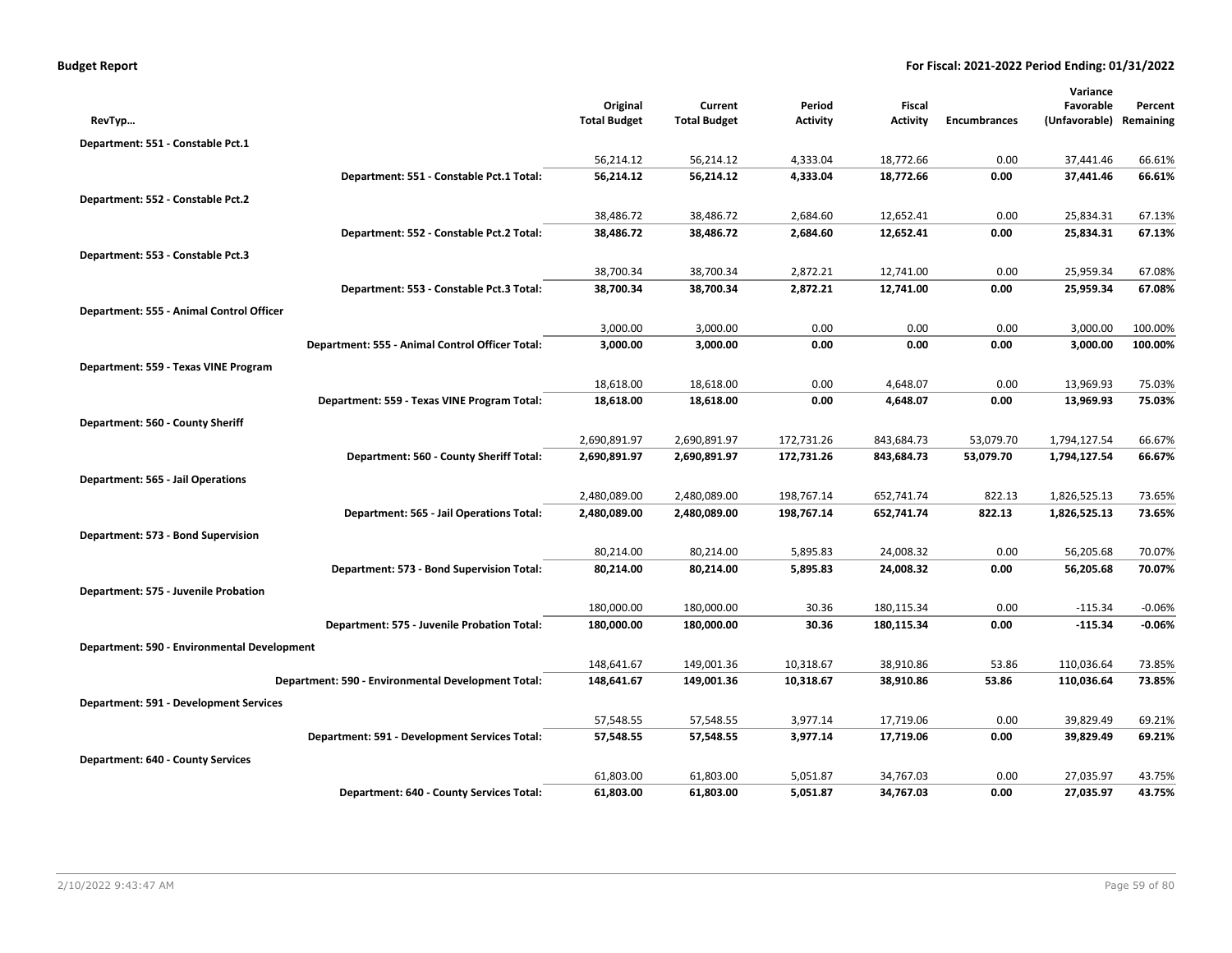| RevTyp                                             |                                                           | Original<br><b>Total Budget</b> | Current<br><b>Total Budget</b> | Period<br><b>Activity</b> | Fiscal<br><b>Activity</b> | <b>Encumbrances</b> | Variance<br>Favorable<br>(Unfavorable) | Percent<br>Remaining |
|----------------------------------------------------|-----------------------------------------------------------|---------------------------------|--------------------------------|---------------------------|---------------------------|---------------------|----------------------------------------|----------------------|
| Department: 641 - Health Officer                   |                                                           |                                 |                                |                           |                           |                     |                                        |                      |
|                                                    |                                                           | 2,400.00                        | 2,400.00                       | 200.00                    | 800.00                    | 0.00                | 1,600.00                               | 66.67%               |
|                                                    | Department: 641 - Health Officer Total:                   | 2,400.00                        | 2,400.00                       | 200.00                    | 800.00                    | 0.00                | 1,600.00                               | 66.67%               |
| Department: 645 - Indigent Health Care             |                                                           |                                 |                                |                           |                           |                     |                                        |                      |
|                                                    |                                                           | 282,769.12                      | 282,769.12                     | 35,085.86                 | 71,185.13                 | 0.00                | 211,583.99                             | 74.83%               |
|                                                    | Department: 645 - Indigent Health Care Total:             | 282,769.12                      | 282,769.12                     | 35,085.86                 | 71,185.13                 | 0.00                | 211,583.99                             | 74.83%               |
| Department: 665 - County Agents                    |                                                           |                                 |                                |                           |                           |                     |                                        |                      |
|                                                    |                                                           | 120,716.46                      | 120,716.46                     | 8,304.78                  | 37,958.92                 | 0.00                | 82,757.54                              | 68.56%               |
|                                                    | Department: 665 - County Agents Total:                    | 120,716.46                      | 120,716.46                     | 8,304.78                  | 37,958.92                 | 0.00                | 82,757.54                              | 68.56%               |
| <b>Department: 696 - Donations and Allocations</b> |                                                           |                                 |                                |                           |                           |                     |                                        |                      |
|                                                    |                                                           | 3,000.00                        | 3,000.00                       | 1,000.00                  | 1,000.00                  | 0.00                | 2,000.00                               | 66.67%               |
|                                                    | <b>Department: 696 - Donations and Allocations Total:</b> | 3,000.00                        | 3,000.00                       | 1,000.00                  | 1,000.00                  | 0.00                | 2,000.00                               | 66.67%               |
|                                                    | <b>Expense Total:</b>                                     | 14,533,962.37                   | 14,533,962.37                  | 1,005,252.01              | 4,386,730.07              | 77,996.21           | 10,069,236.09                          | 69.28%               |
|                                                    | Fund: 100 - General Surplus (Deficit):                    | 0.00                            | 0.00                           | 3,605,090.29              | 3,657,082.92              | $-77,996.21$        | 3,579,086.71                           | 0.00%                |
|                                                    |                                                           |                                 |                                |                           |                           |                     |                                        |                      |
| Fund: 110 - Courthouse Security<br>Revenue         |                                                           |                                 |                                |                           |                           |                     |                                        |                      |
| 300 - CASH                                         |                                                           | 45,930.35                       | 45,930.35                      | 0.00                      | 0.00                      | 0.00                | $-45,930.35$                           | 100.00%              |
| 340 - FEES OF OFFICE                               |                                                           | 8,200.00                        | 8,200.00                       | 0.00                      | 2,357.73                  | 0.00                | $-5,842.27$                            | 71.25%               |
|                                                    | <b>Revenue Surplus (Deficit):</b>                         | 54,130.35                       | 54,130.35                      | 0.00                      | 2,357.73                  | 0.00                | $-51,772.62$                           | 95.64%               |
| <b>Expense</b>                                     |                                                           |                                 |                                |                           |                           |                     |                                        |                      |
| Department: 541 - Courthouse Security Part-Time    |                                                           |                                 |                                |                           |                           |                     |                                        |                      |
|                                                    |                                                           | 53,830.40                       | 53,830.40                      | 4,761.92                  | 13,664.64                 | 0.00                | 40,165.76                              | 74.62%               |
|                                                    | Department: 541 - Courthouse Security Part-Time Total:    | 53,830.40                       | 53,830.40                      | 4,761.92                  | 13,664.64                 | 0.00                | 40,165.76                              | 74.62%               |
| Department: 542 - Security Equipment               |                                                           |                                 |                                |                           |                           |                     |                                        |                      |
|                                                    |                                                           | 299.95                          | 299.95                         | 0.00                      | 0.00                      | 0.00                | 299.95                                 | 100.00%              |
|                                                    | Department: 542 - Security Equipment Total:               | 299.95                          | 299.95                         | 0.00                      | 0.00                      | 0.00                | 299.95                                 | 100.00%              |
|                                                    | <b>Expense Total:</b>                                     | 54,130.35                       | 54,130.35                      | 4,761.92                  | 13,664.64                 | 0.00                | 40,465.71                              | 74.76%               |
|                                                    | Fund: 110 - Courthouse Security Surplus (Deficit):        | 0.00                            | 0.00                           | -4,761.92                 | $-11,306.91$              | 0.00                | $-11,306.91$                           | 0.00%                |
| Fund: 111 - Justice Court Building Security        |                                                           |                                 |                                |                           |                           |                     |                                        |                      |
| Revenue                                            |                                                           |                                 |                                |                           |                           |                     |                                        |                      |
| 300 - CASH                                         |                                                           | 1,100.00                        | 1,100.00                       | 0.00                      | 0.00                      | 0.00                | $-1,100.00$                            | 100.00%              |
| 370 - MISCELLANEOUS                                |                                                           | 1,000.00                        | 1,000.00                       | 0.00                      | 1.59                      | 0.00                | $-998.41$                              | 99.84%               |
|                                                    | <b>Revenue Surplus (Deficit):</b>                         | 2,100.00                        | 2,100.00                       | 0.00                      | 1.59                      | 0.00                | $-2,098.41$                            | 99.92%               |
| <b>Expense</b>                                     |                                                           |                                 |                                |                           |                           |                     |                                        |                      |
| Department: 454 - Justice Ct Bldg Expense          |                                                           |                                 |                                |                           |                           |                     |                                        |                      |
|                                                    |                                                           | 2,100.00                        | 2,100.00                       | 0.00                      | 0.00                      | 0.00                | 2,100.00                               | 100.00%              |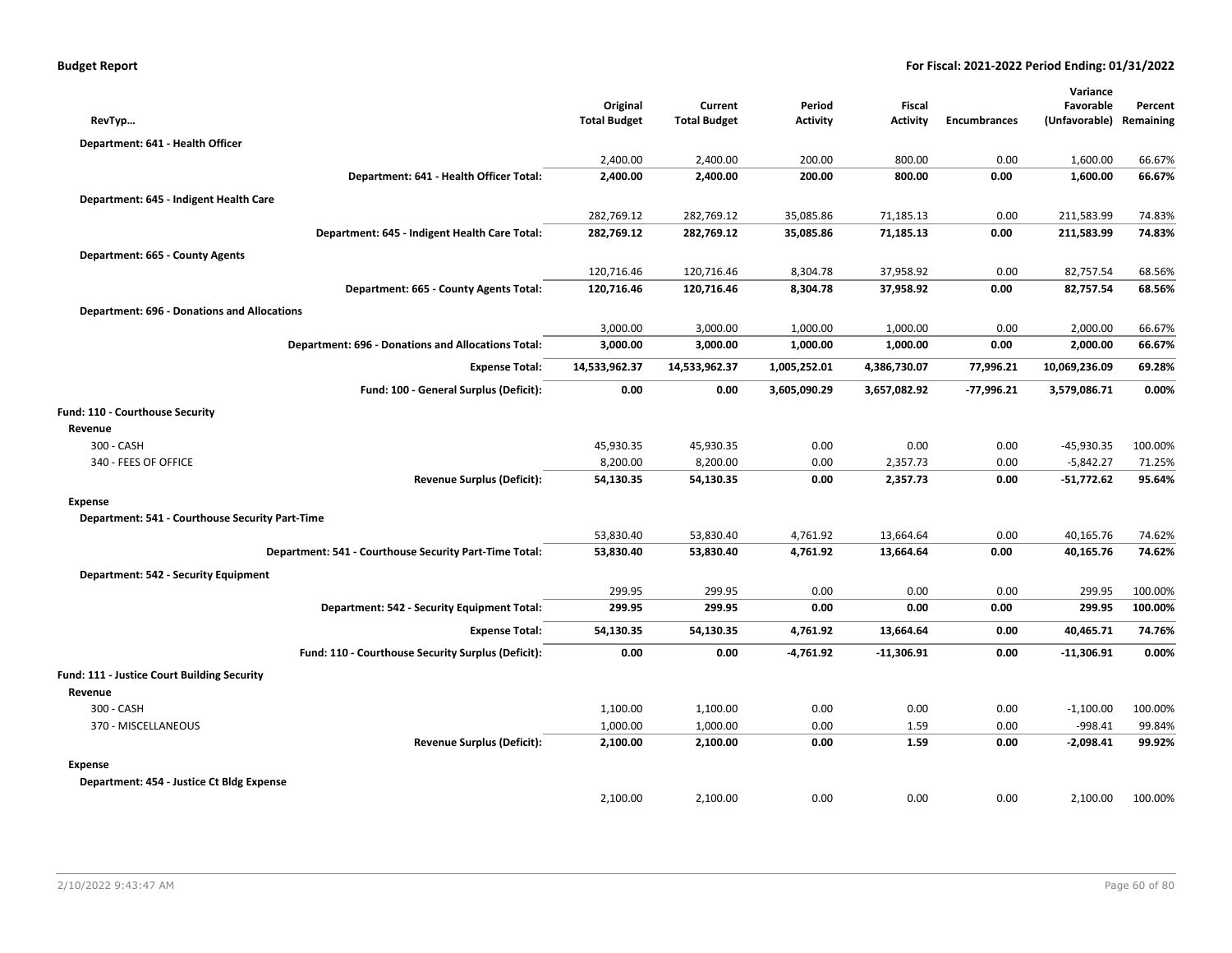| <b>Budget Report</b> |  |  |  |  |
|----------------------|--|--|--|--|
|----------------------|--|--|--|--|

|                                                     |                                                                |                                 |                                |                           |                                  |              | Variance                   |                      |
|-----------------------------------------------------|----------------------------------------------------------------|---------------------------------|--------------------------------|---------------------------|----------------------------------|--------------|----------------------------|----------------------|
| RevTyp                                              |                                                                | Original<br><b>Total Budget</b> | Current<br><b>Total Budget</b> | Period<br><b>Activity</b> | <b>Fiscal</b><br><b>Activity</b> | Encumbrances | Favorable<br>(Unfavorable) | Percent<br>Remaining |
|                                                     | Department: 454 - Justice Ct Bldg Expense Total:               | 2,100.00                        | 2,100.00                       | 0.00                      | 0.00                             | 0.00         | 2,100.00                   | 100.00%              |
|                                                     |                                                                |                                 |                                |                           |                                  |              |                            |                      |
|                                                     | <b>Expense Total:</b>                                          | 2,100.00                        | 2,100.00                       | 0.00                      | 0.00                             | 0.00         | 2,100.00                   | 100.00%              |
|                                                     | Fund: 111 - Justice Court Building Security Surplus (Deficit): | 0.00                            | 0.00                           | 0.00                      | 1.59                             | 0.00         | 1.59                       | 0.00%                |
| Fund: 120 - County Clerk Vital Statistics           |                                                                |                                 |                                |                           |                                  |              |                            |                      |
| Revenue                                             |                                                                |                                 |                                |                           |                                  |              |                            |                      |
| 370 - MISCELLANEOUS                                 |                                                                | 0.00                            | 0.00                           | 0.00                      | 72.00                            | 0.00         | 72.00                      | 0.00%                |
|                                                     | <b>Revenue Surplus (Deficit):</b>                              | 0.00                            | 0.00                           | 0.00                      | 72.00                            | 0.00         | 72.00                      | 0.00%                |
|                                                     | Fund: 120 - County Clerk Vital Statistics Surplus (Deficit):   | 0.00                            | 0.00                           | 0.00                      | 72.00                            | 0.00         | 72.00                      | 0.00%                |
| Fund: 121 - County Clerk Records Management         |                                                                |                                 |                                |                           |                                  |              |                            |                      |
| Revenue                                             |                                                                |                                 |                                |                           |                                  |              |                            |                      |
| 300 - CASH                                          |                                                                | 36,978.22                       | 36,978.22                      | 0.00                      | 0.00                             | 0.00         | $-36,978.22$               | 100.00%              |
| 370 - MISCELLANEOUS                                 |                                                                | 66,000.00                       | 66,000.00                      | 1,768.00                  | 8,042.02                         | 0.00         | $-57,957.98$               | 87.82%               |
|                                                     | <b>Revenue Surplus (Deficit):</b>                              | 102,978.22                      | 102,978.22                     | 1,768.00                  | 8,042.02                         | 0.00         | -94,936.20                 | 92.19%               |
| <b>Expense</b>                                      |                                                                |                                 |                                |                           |                                  |              |                            |                      |
| Department: 402 - Co.Clerk Records Mgt. Exp.        |                                                                |                                 |                                |                           |                                  |              |                            |                      |
|                                                     |                                                                | 102,978.22                      | 102,978.22                     | 4,479.15                  | 39,246.45                        | 0.00         | 63,731.77                  | 61.89%               |
|                                                     | Department: 402 - Co.Clerk Records Mgt. Exp. Total:            | 102,978.22                      | 102,978.22                     | 4,479.15                  | 39,246.45                        | 0.00         | 63,731.77                  | 61.89%               |
|                                                     | <b>Expense Total:</b>                                          | 102,978.22                      | 102,978.22                     | 4,479.15                  | 39,246.45                        | 0.00         | 63,731.77                  | 61.89%               |
|                                                     | Fund: 121 - County Clerk Records Management Surplus (Deficit): | 0.00                            | 0.00                           | $-2,711.15$               | $-31,204.43$                     | 0.00         | $-31,204.43$               | 0.00%                |
| Fund: 122 - Chapter 19 Funds                        |                                                                |                                 |                                |                           |                                  |              |                            |                      |
| Revenue                                             |                                                                |                                 |                                |                           |                                  |              |                            |                      |
| 330 - GRANTS                                        |                                                                | 700.00                          | 700.00                         | 500.00                    | 1,035.50                         | 0.00         | 335.50                     | $-47.93%$            |
|                                                     | <b>Revenue Surplus (Deficit):</b>                              | 700.00                          | 700.00                         | 500.00                    | 1,035.50                         | 0.00         | 335.50                     | $-47.93%$            |
| <b>Expense</b>                                      |                                                                |                                 |                                |                           |                                  |              |                            |                      |
| Department: 403 - County Clerk                      |                                                                |                                 |                                |                           |                                  |              |                            |                      |
|                                                     |                                                                | 700.00                          | 700.00                         | 0.00                      | 500.00                           | 750.00       | $-550.00$                  | $-78.57%$            |
|                                                     | Department: 403 - County Clerk Total:                          | 700.00                          | 700.00                         | 0.00                      | 500.00                           | 750.00       | $-550.00$                  | $-78.57%$            |
| Department: 478 - HAVA CARES Act Coronavirus Relief |                                                                |                                 |                                |                           |                                  |              |                            |                      |
|                                                     |                                                                | 0.00                            | 0.00                           | 0.00                      | 535.50                           | 0.00         | $-535.50$                  | 0.00%                |
|                                                     | Department: 478 - HAVA CARES Act Coronavirus Relief Total:     | 0.00                            | 0.00                           | 0.00                      | 535.50                           | 0.00         | $-535.50$                  | 0.00%                |
|                                                     | <b>Expense Total:</b>                                          | 700.00                          | 700.00                         | 0.00                      | 1,035.50                         | 750.00       | $-1,085.50$                | $-155.07%$           |
|                                                     | Fund: 122 - Chapter 19 Funds Surplus (Deficit):                | 0.00                            | 0.00                           | 500.00                    | 0.00                             | $-750.00$    | $-750.00$                  | 0.00%                |
| Fund: 123 - Election Equipment Fund                 |                                                                |                                 |                                |                           |                                  |              |                            |                      |
| Revenue                                             |                                                                |                                 |                                |                           |                                  |              |                            |                      |
| 340 - FEES OF OFFICE                                |                                                                | 4,000.00                        | 4,000.00                       | 648.00                    | 648.00                           | 0.00         | $-3,352.00$                | 83.80%               |
| 370 - MISCELLANEOUS                                 |                                                                | 96,088.00                       | 96,088.00                      | 0.00                      | 0.00                             | 0.00         | $-96,088.00$               | 100.00%              |
|                                                     | <b>Revenue Surplus (Deficit):</b>                              | 100,088.00                      | 100,088.00                     | 648.00                    | 648.00                           | 0.00         | -99,440.00                 | 99.35%               |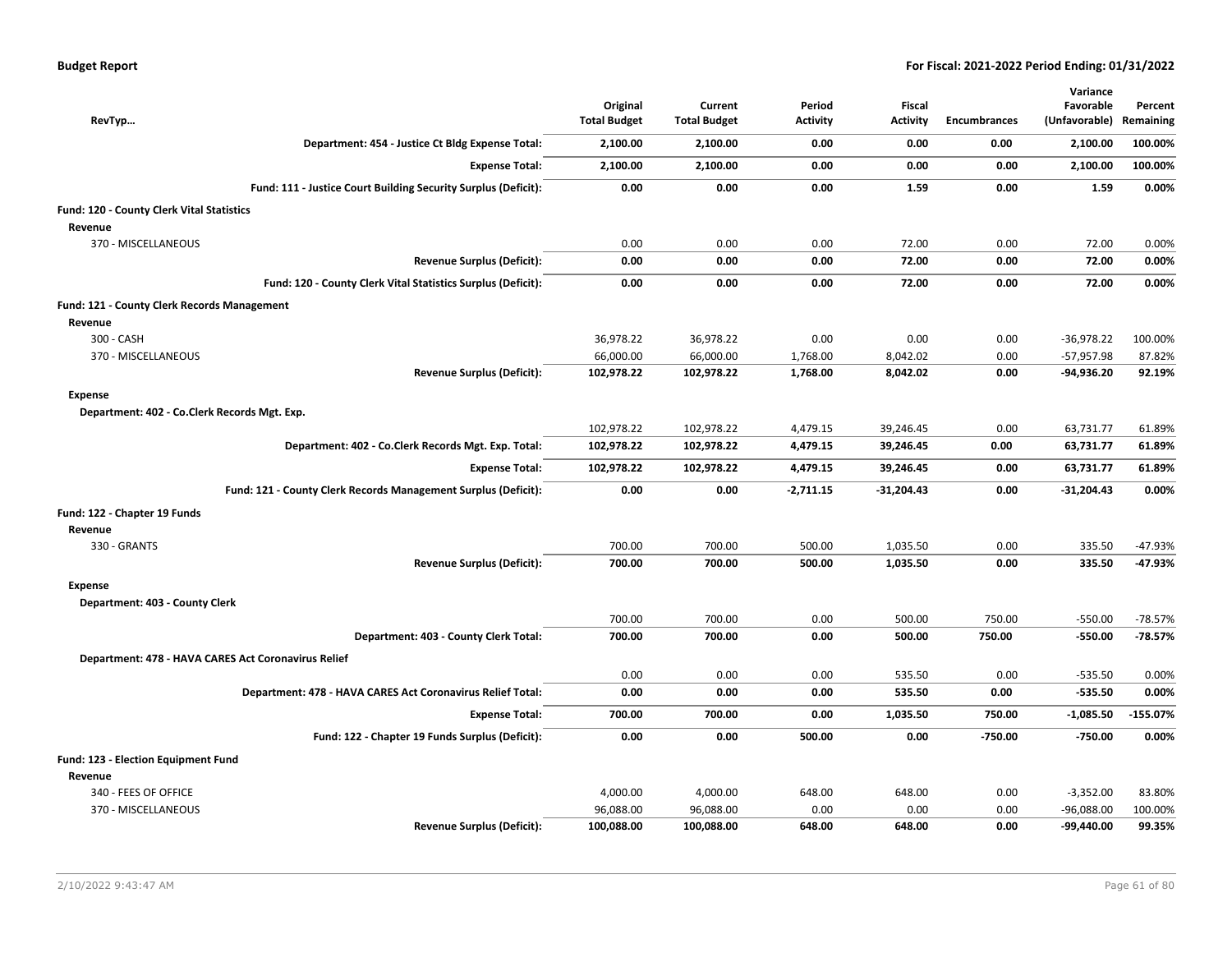| RevTyp                                                                 | Original<br><b>Total Budget</b> | Current<br><b>Total Budget</b> | Period<br><b>Activity</b> | Fiscal<br><b>Activity</b> | <b>Encumbrances</b> | Variance<br>Favorable<br>(Unfavorable) Remaining | Percent |
|------------------------------------------------------------------------|---------------------------------|--------------------------------|---------------------------|---------------------------|---------------------|--------------------------------------------------|---------|
| <b>Expense</b>                                                         |                                 |                                |                           |                           |                     |                                                  |         |
| Department: 403 - County Clerk                                         |                                 |                                |                           |                           |                     |                                                  |         |
|                                                                        | 100,088.00                      | 100,088.00                     | 0.00                      | 0.00                      | 0.00                | 100,088.00                                       | 100.00% |
| Department: 403 - County Clerk Total:                                  | 100,088.00                      | 100,088.00                     | 0.00                      | 0.00                      | 0.00                | 100,088.00                                       | 100.00% |
| <b>Expense Total:</b>                                                  | 100,088.00                      | 100,088.00                     | 0.00                      | 0.00                      | 0.00                | 100,088.00                                       | 100.00% |
| Fund: 123 - Election Equipment Fund Surplus (Deficit):                 | 0.00                            | 0.00                           | 648.00                    | 648.00                    | 0.00                | 648.00                                           | 0.00%   |
| Fund: 125 - County Clerk Co.& Dist.CourtTechnology                     |                                 |                                |                           |                           |                     |                                                  |         |
| Revenue                                                                |                                 |                                |                           |                           |                     |                                                  |         |
| 370 - MISCELLANEOUS                                                    | 300.00                          | 300.00                         | 0.00                      | 72.51                     | 0.00                | $-227.49$                                        | 75.83%  |
| <b>Revenue Surplus (Deficit):</b>                                      | 300.00                          | 300.00                         | 0.00                      | 72.51                     | 0.00                | $-227.49$                                        | 75.83%  |
| <b>Expense</b>                                                         |                                 |                                |                           |                           |                     |                                                  |         |
| Department: 440 - Technology Equipment                                 |                                 |                                |                           |                           |                     |                                                  |         |
|                                                                        | 300.00                          | 300.00                         | 0.00                      | 0.00                      | 0.00                | 300.00                                           | 100.00% |
| Department: 440 - Technology Equipment Total:                          | 300.00                          | 300.00                         | 0.00                      | 0.00                      | 0.00                | 300.00                                           | 100.00% |
| <b>Expense Total:</b>                                                  | 300.00                          | 300.00                         | 0.00                      | 0.00                      | 0.00                | 300.00                                           | 100.00% |
| Fund: 125 - County Clerk Co.& Dist.CourtTechnology Surplus (Deficit):  | 0.00                            | 0.00                           | 0.00                      | 72.51                     | 0.00                | 72.51                                            | 0.00%   |
| Fund: 126 - County Clerk Court Records Preservation                    |                                 |                                |                           |                           |                     |                                                  |         |
| Revenue                                                                |                                 |                                |                           |                           |                     |                                                  |         |
| 370 - MISCELLANEOUS                                                    | 300.00                          | 300.00                         | 0.00                      | 170.00                    | 0.00                | $-130.00$                                        | 43.33%  |
| <b>Revenue Surplus (Deficit):</b>                                      | 300.00                          | 300.00                         | 0.00                      | 170.00                    | 0.00                | $-130.00$                                        | 43.33%  |
| <b>Expense</b>                                                         |                                 |                                |                           |                           |                     |                                                  |         |
| Department: 544 - County Clerk Records Pres. Equip.                    |                                 |                                |                           |                           |                     |                                                  |         |
|                                                                        | 300.00                          | 300.00                         | 0.00                      | 0.00                      | 0.00                | 300.00                                           | 100.00% |
| Department: 544 - County Clerk Records Pres. Equip. Total:             | 300.00                          | 300.00                         | 0.00                      | 0.00                      | 0.00                | 300.00                                           | 100.00% |
| <b>Expense Total:</b>                                                  | 300.00                          | 300.00                         | 0.00                      | 0.00                      | 0.00                | 300.00                                           | 100.00% |
| Fund: 126 - County Clerk Court Records Preservation Surplus (Deficit): | 0.00                            | 0.00                           | 0.00                      | 170.00                    | 0.00                | 170.00                                           | 0.00%   |
| Fund: 127 - County Clerk Records Archive                               |                                 |                                |                           |                           |                     |                                                  |         |
| Revenue                                                                |                                 |                                |                           |                           |                     |                                                  |         |
| 300 - CASH                                                             | 70,000.00                       | 70,000.00                      | 0.00                      | 0.00                      | 0.00                | $-70,000.00$                                     | 100.00% |
| 370 - MISCELLANEOUS                                                    | 70,000.00                       | 70,000.00                      | 0.00                      | 8,330.00                  | 0.00                | $-61,670.00$                                     | 88.10%  |
| <b>Revenue Surplus (Deficit):</b>                                      | 140,000.00                      | 140,000.00                     | 0.00                      | 8,330.00                  | 0.00                | $-131,670.00$                                    | 94.05%  |
| <b>Expense</b>                                                         |                                 |                                |                           |                           |                     |                                                  |         |
| Department: 403 - County Clerk                                         |                                 |                                |                           |                           |                     |                                                  |         |
|                                                                        | 140,000.00                      | 140,000.00                     | 0.00                      | 0.00                      | 0.00                | 140,000.00                                       | 100.00% |
| Department: 403 - County Clerk Total:                                  | 140,000.00                      | 140,000.00                     | 0.00                      | 0.00                      | 0.00                | 140,000.00                                       | 100.00% |
| <b>Expense Total:</b>                                                  | 140,000.00                      | 140,000.00                     | 0.00                      | 0.00                      | 0.00                | 140,000.00                                       | 100.00% |
| Fund: 127 - County Clerk Records Archive Surplus (Deficit):            | 0.00                            | 0.00                           | 0.00                      | 8,330.00                  | 0.00                | 8,330.00                                         | 0.00%   |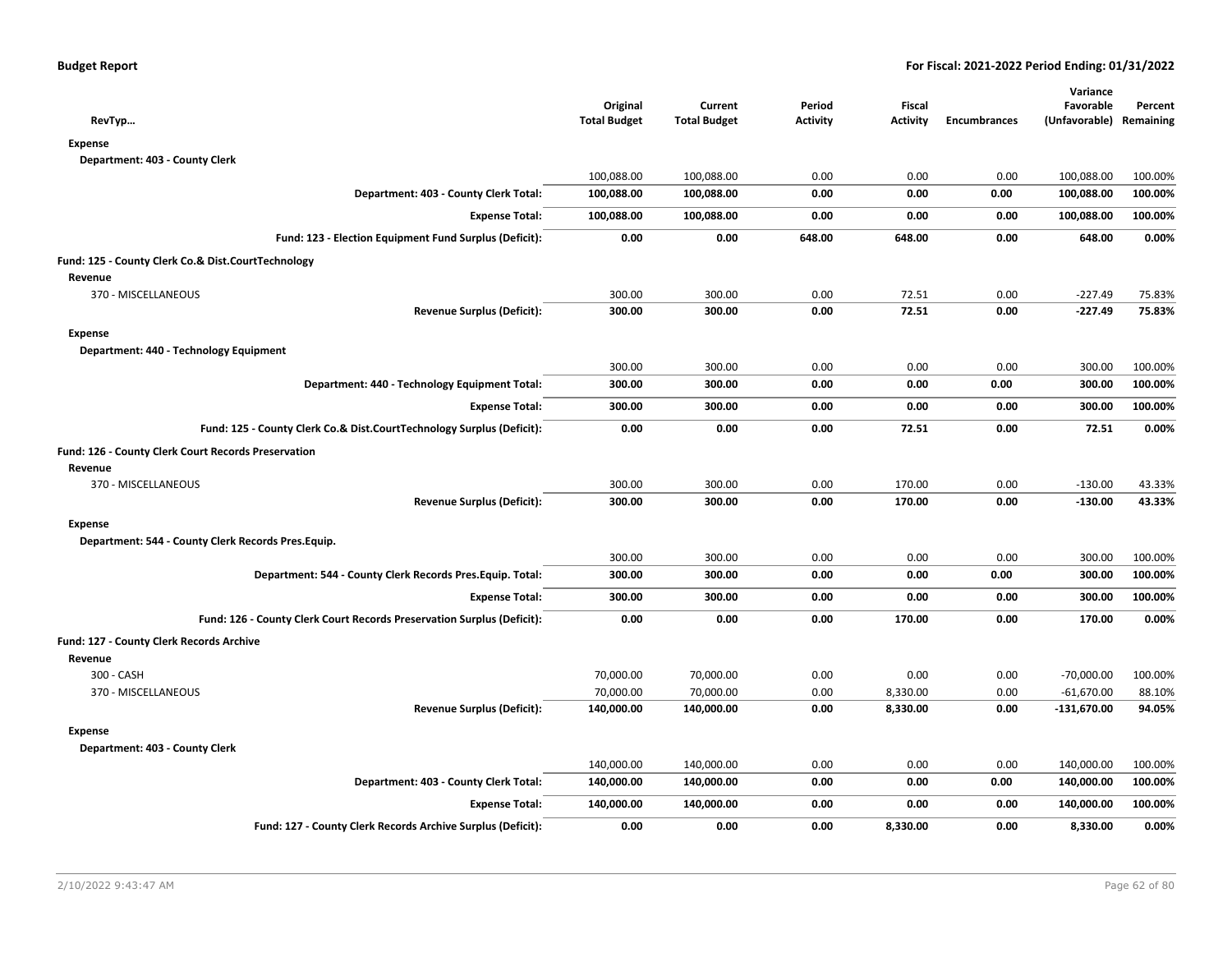|                                                               |                                 |                                |                           |                                  |                     | Variance                             |         |
|---------------------------------------------------------------|---------------------------------|--------------------------------|---------------------------|----------------------------------|---------------------|--------------------------------------|---------|
| RevTyp                                                        | Original<br><b>Total Budget</b> | Current<br><b>Total Budget</b> | Period<br><b>Activity</b> | <b>Fiscal</b><br><b>Activity</b> | <b>Encumbrances</b> | Favorable<br>(Unfavorable) Remaining | Percent |
| <b>Fund: 130 - Bail Bond Trust Fund</b>                       |                                 |                                |                           |                                  |                     |                                      |         |
| Revenue                                                       |                                 |                                |                           |                                  |                     |                                      |         |
| 345 - BONDS                                                   | 7,000.00                        | 7,000.00                       | 240.00                    | 1,365.00                         | 0.00                | $-5,635.00$                          | 80.50%  |
| <b>Revenue Surplus (Deficit):</b>                             | 7,000.00                        | 7,000.00                       | 240.00                    | 1,365.00                         | 0.00                | $-5,635.00$                          | 80.50%  |
| Expense                                                       |                                 |                                |                           |                                  |                     |                                      |         |
| Department: 498 - Bail Bond Fee Expense                       |                                 |                                |                           |                                  |                     |                                      |         |
|                                                               | 7,000.00                        | 7,000.00                       | 0.00                      | 0.00                             | 0.00                | 7,000.00                             | 100.00% |
| Department: 498 - Bail Bond Fee Expense Total:                | 7,000.00                        | 7,000.00                       | 0.00                      | 0.00                             | 0.00                | 7,000.00                             | 100.00% |
| <b>Expense Total:</b>                                         | 7,000.00                        | 7,000.00                       | 0.00                      | 0.00                             | 0.00                | 7,000.00                             | 100.00% |
| Fund: 130 - Bail Bond Trust Fund Surplus (Deficit):           | 0.00                            | 0.00                           | 240.00                    | 1,365.00                         | 0.00                | 1,365.00                             | 0.00%   |
| Fund: 160 - County Judge Excess Supplement                    |                                 |                                |                           |                                  |                     |                                      |         |
| Revenue                                                       |                                 |                                |                           |                                  |                     |                                      |         |
| 300 - CASH                                                    | 4,750.00                        | 4,750.00                       | 0.00                      | 0.00                             | 0.00                | $-4,750.00$                          | 100.00% |
| <b>Revenue Surplus (Deficit):</b>                             | 4,750.00                        | 4,750.00                       | 0.00                      | 0.00                             | 0.00                | $-4,750.00$                          | 100.00% |
| <b>Expense</b>                                                |                                 |                                |                           |                                  |                     |                                      |         |
| Department: 452 - Excess Supplement County Judge              |                                 |                                |                           |                                  |                     |                                      |         |
|                                                               | 4,750.00                        | 4,750.00                       | 180.76                    | 941.92                           | 5.58                | 3,802.50                             | 80.05%  |
| Department: 452 - Excess Supplement County Judge Total:       | 4,750.00                        | 4,750.00                       | 180.76                    | 941.92                           | 5.58                | 3,802.50                             | 80.05%  |
| <b>Expense Total:</b>                                         | 4,750.00                        | 4,750.00                       | 180.76                    | 941.92                           | 5.58                | 3,802.50                             | 80.05%  |
| Fund: 160 - County Judge Excess Supplement Surplus (Deficit): | 0.00                            | 0.00                           | $-180.76$                 | $-941.92$                        | $-5.58$             | -947.50                              | 0.00%   |
| Fund: 161 - Probate Judges Education                          |                                 |                                |                           |                                  |                     |                                      |         |
| Revenue                                                       |                                 |                                |                           |                                  |                     |                                      |         |
| 340 - FEES OF OFFICE                                          | 150.00                          | 150.00                         | 0.00                      | 70.00                            | 0.00                | $-80.00$                             | 53.33%  |
| <b>Revenue Surplus (Deficit):</b>                             | 150.00                          | 150.00                         | 0.00                      | 70.00                            | 0.00                | $-80.00$                             | 53.33%  |
| Expense                                                       |                                 |                                |                           |                                  |                     |                                      |         |
| Department: 412 - Probate Judges Expense                      |                                 |                                |                           |                                  |                     |                                      |         |
|                                                               | 150.00                          | 150.00                         | 0.00                      | 0.00                             | 0.00                | 150.00                               | 100.00% |
| Department: 412 - Probate Judges Expense Total:               | 150.00                          | 150.00                         | 0.00                      | 0.00                             | 0.00                | 150.00                               | 100.00% |
| <b>Expense Total:</b>                                         | 150.00                          | 150.00                         | 0.00                      | 0.00                             | 0.00                | 150.00                               | 100.00% |
| Fund: 161 - Probate Judges Education Surplus (Deficit):       | 0.00                            | 0.00                           | 0.00                      | 70.00                            | 0.00                | 70.00                                | 0.00%   |
| Fund: 190 - District Clerk Records Management                 |                                 |                                |                           |                                  |                     |                                      |         |
| Revenue                                                       |                                 |                                |                           |                                  |                     |                                      |         |
| 370 - MISCELLANEOUS                                           | 0.00                            | 0.00                           | 0.00                      | 819.44                           | 0.00                | 819.44                               | 0.00%   |
| <b>Revenue Surplus (Deficit):</b>                             | 0.00                            | 0.00                           | 0.00                      | 819.44                           | 0.00                | 819.44                               | 0.00%   |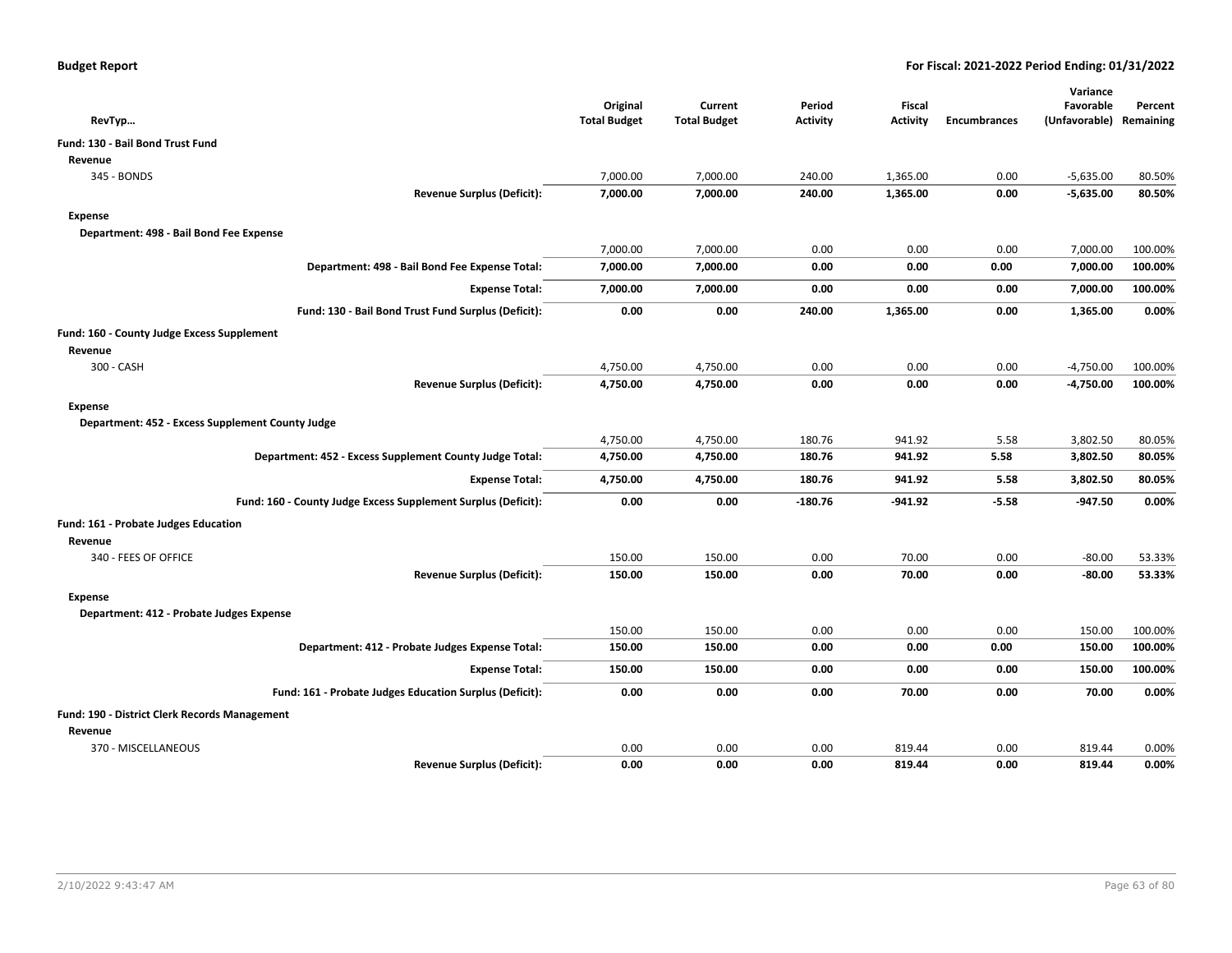| RevTyp                                                                   | Original<br><b>Total Budget</b> | Current<br><b>Total Budget</b> | Period<br>Activity | <b>Fiscal</b><br>Activity | <b>Encumbrances</b> | Variance<br>Favorable<br>(Unfavorable) Remaining | Percent    |
|--------------------------------------------------------------------------|---------------------------------|--------------------------------|--------------------|---------------------------|---------------------|--------------------------------------------------|------------|
| <b>Expense</b>                                                           |                                 |                                |                    |                           |                     |                                                  |            |
| Department: 450 - District Clerk                                         |                                 |                                |                    |                           |                     |                                                  |            |
|                                                                          | 0.00                            | 0.00                           | 0.00               | 162.72                    | $-114.48$           | $-48.24$                                         | 0.00%      |
| Department: 450 - District Clerk Total:                                  | 0.00                            | 0.00                           | 0.00               | 162.72                    | $-114.48$           | $-48.24$                                         | 0.00%      |
| <b>Expense Total:</b>                                                    | 0.00                            | 0.00                           | 0.00               | 162.72                    | $-114.48$           | $-48.24$                                         | 0.00%      |
| Fund: 190 - District Clerk Records Management Surplus (Deficit):         | 0.00                            | 0.00                           | 0.00               | 656.72                    | 114.48              | 771.20                                           | 0.00%      |
| Fund: 191 - District Court Records Archive                               |                                 |                                |                    |                           |                     |                                                  |            |
| Revenue                                                                  |                                 |                                |                    |                           |                     |                                                  |            |
| 300 - CASH                                                               | 34,423.31                       | 34,423.31                      | 0.00               | 0.00                      | 0.00                | $-34,423.31$                                     | 100.00%    |
| 370 - MISCELLANEOUS                                                      | 330.18                          | 330.18                         | 0.00               | 1,039.54                  | 0.00                | 709.36                                           | $-214.84%$ |
| <b>Revenue Surplus (Deficit):</b>                                        | 34,753.49                       | 34,753.49                      | 0.00               | 1,039.54                  | 0.00                | $-33,713.95$                                     | 97.01%     |
| <b>Expense</b>                                                           |                                 |                                |                    |                           |                     |                                                  |            |
| Department: 450 - District Clerk                                         |                                 |                                |                    |                           |                     |                                                  |            |
|                                                                          | 34,753.49                       | 34,753.49                      | 2,060.34           | 7,273.08                  | 0.00                | 27,480.41                                        | 79.07%     |
| Department: 450 - District Clerk Total:                                  | 34,753.49                       | 34,753.49                      | 2,060.34           | 7,273.08                  | 0.00                | 27,480.41                                        | 79.07%     |
| <b>Expense Total:</b>                                                    | 34,753.49                       | 34,753.49                      | 2,060.34           | 7,273.08                  | 0.00                | 27,480.41                                        | 79.07%     |
| Fund: 191 - District Court Records Archive Surplus (Deficit):            | 0.00                            | 0.00                           | $-2,060.34$        | $-6,233.54$               | 0.00                | $-6,233.54$                                      | 0.00%      |
| Fund: 192 - District Clerk Co.& Dist.Court Technology                    |                                 |                                |                    |                           |                     |                                                  |            |
| Revenue                                                                  |                                 |                                |                    |                           |                     |                                                  |            |
| 300 - CASH                                                               | 3,000.00                        | 3,000.00                       | 0.00               | 0.00                      | 0.00                | $-3,000.00$                                      | 100.00%    |
| 370 - MISCELLANEOUS                                                      | 500.00                          | 500.00                         | 0.00               | 140.64                    | 0.00                | $-359.36$                                        | 71.87%     |
| <b>Revenue Surplus (Deficit):</b>                                        | 3,500.00                        | 3,500.00                       | 0.00               | 140.64                    | 0.00                | $-3,359.36$                                      | 95.98%     |
| <b>Expense</b>                                                           |                                 |                                |                    |                           |                     |                                                  |            |
| Department: 440 - Technology Equipment                                   |                                 |                                |                    |                           |                     |                                                  |            |
|                                                                          | 3,500.00                        | 3,500.00                       | 0.00               | 0.00                      | 0.00                | 3,500.00                                         | 100.00%    |
| Department: 440 - Technology Equipment Total:                            | 3,500.00                        | 3,500.00                       | 0.00               | 0.00                      | 0.00                | 3,500.00                                         | 100.00%    |
| <b>Expense Total:</b>                                                    | 3,500.00                        | 3,500.00                       | 0.00               | 0.00                      | 0.00                | 3,500.00                                         | 100.00%    |
| Fund: 192 - District Clerk Co.& Dist.Court Technology Surplus (Deficit): | 0.00                            | 0.00                           | 0.00               | 140.64                    | 0.00                | 140.64                                           | 0.00%      |
| Fund: 193 - District Clerk Court Records Preservation                    |                                 |                                |                    |                           |                     |                                                  |            |
| Revenue                                                                  |                                 |                                |                    |                           |                     |                                                  |            |
| 300 - CASH                                                               | 35,000.00                       | 35,000.00                      | 0.00               | 0.00                      | 0.00                | $-35,000.00$                                     | 100.00%    |
| 370 - MISCELLANEOUS                                                      | 300.00                          | 300.00                         | 0.00               | 870.39                    | 0.00                | 570.39                                           | $-190.13%$ |
| <b>Revenue Surplus (Deficit):</b>                                        | 35,300.00                       | 35,300.00                      | 0.00               | 870.39                    | 0.00                | $-34,429.61$                                     | 97.53%     |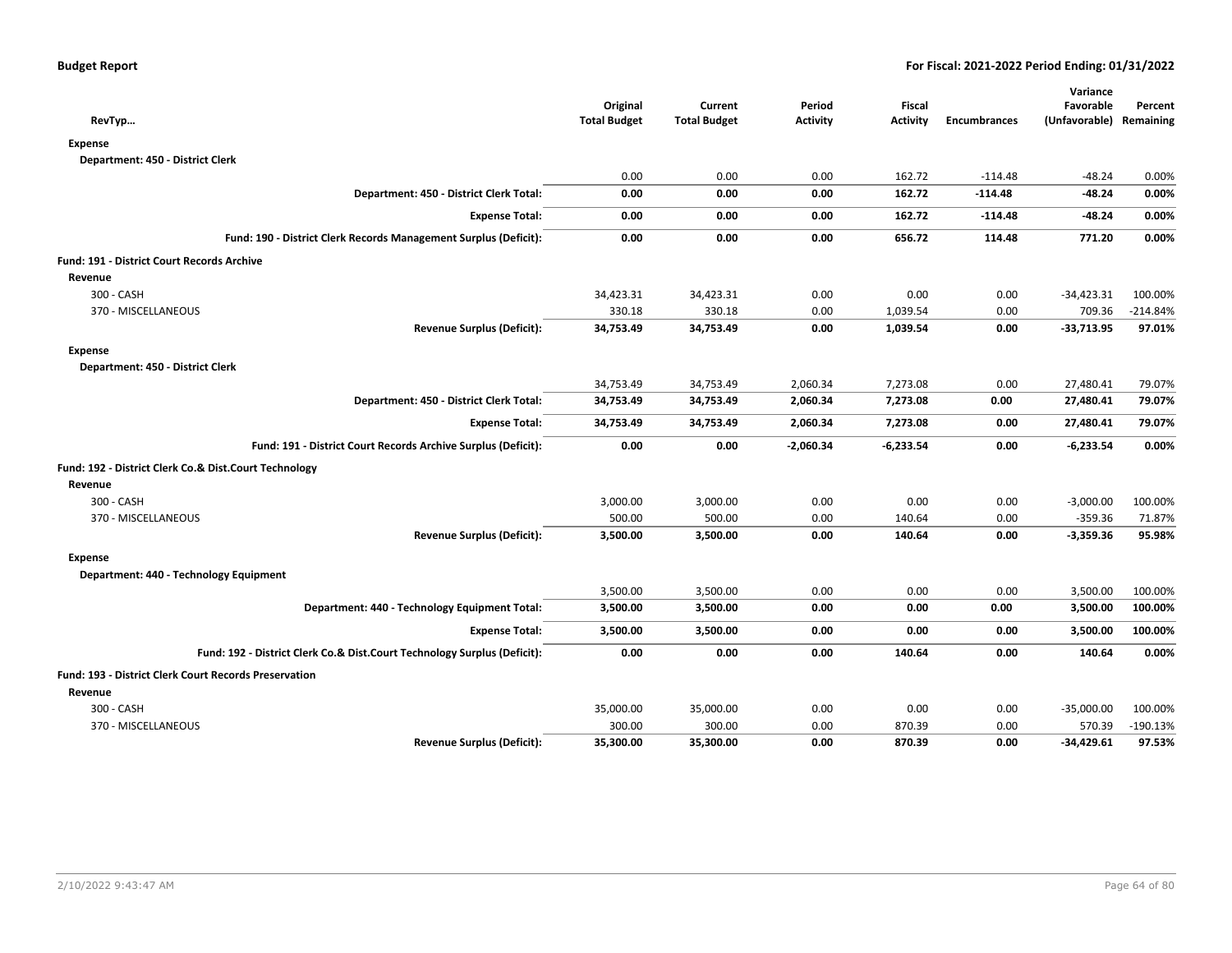| RevTyp                                                                   | Original<br><b>Total Budget</b> | Current<br><b>Total Budget</b> | Period<br><b>Activity</b> | Fiscal<br><b>Activity</b> | <b>Encumbrances</b> | Variance<br>Favorable<br>(Unfavorable) Remaining | Percent |
|--------------------------------------------------------------------------|---------------------------------|--------------------------------|---------------------------|---------------------------|---------------------|--------------------------------------------------|---------|
| <b>Expense</b>                                                           |                                 |                                |                           |                           |                     |                                                  |         |
| Department: 545 - District Clerk Records Pres.Equip.                     |                                 |                                |                           |                           |                     |                                                  |         |
|                                                                          | 35,300.00                       | 35,300.00                      | 0.00                      | 0.00                      | 0.00                | 35,300.00                                        | 100.00% |
| Department: 545 - District Clerk Records Pres. Equip. Total:             | 35,300.00                       | 35,300.00                      | 0.00                      | 0.00                      | 0.00                | 35,300.00                                        | 100.00% |
|                                                                          |                                 |                                |                           |                           |                     |                                                  |         |
| <b>Expense Total:</b>                                                    | 35,300.00                       | 35,300.00                      | 0.00                      | 0.00                      | 0.00                | 35,300.00                                        | 100.00% |
| Fund: 193 - District Clerk Court Records Preservation Surplus (Deficit): | 0.00                            | 0.00                           | 0.00                      | 870.39                    | 0.00                | 870.39                                           | 0.00%   |
| Fund: 200 - County Offices Records Mangement                             |                                 |                                |                           |                           |                     |                                                  |         |
| Revenue                                                                  |                                 |                                |                           |                           |                     |                                                  |         |
| 300 - CASH                                                               | 12,503.84                       | 12,503.84                      | 0.00                      | 0.00                      | 0.00                | $-12,503.84$                                     | 100.00% |
| 370 - MISCELLANEOUS                                                      | 10,000.00                       | 10,000.00                      | 0.00                      | 9,555.47                  | 0.00                | -444.53                                          | 4.45%   |
| <b>Revenue Surplus (Deficit):</b>                                        | 22,503.84                       | 22,503.84                      | 0.00                      | 9,555.47                  | 0.00                | $-12,948.37$                                     | 57.54%  |
| <b>Expense</b>                                                           |                                 |                                |                           |                           |                     |                                                  |         |
| Department: 449 - Co. Office Records Mgt.                                |                                 |                                |                           |                           |                     |                                                  |         |
|                                                                          | 22,503.84                       | 22,503.84                      | 222.19                    | 744.48                    | 0.00                | 21,759.36                                        | 96.69%  |
| Department: 449 - Co. Office Records Mgt. Total:                         | 22,503.84                       | 22,503.84                      | 222.19                    | 744.48                    | 0.00                | 21,759.36                                        | 96.69%  |
| <b>Expense Total:</b>                                                    | 22,503.84                       | 22,503.84                      | 222.19                    | 744.48                    | 0.00                | 21,759.36                                        | 96.69%  |
| Fund: 200 - County Offices Records Mangement Surplus (Deficit):          | 0.00                            | 0.00                           | $-222.19$                 | 8,810.99                  | 0.00                | 8,810.99                                         | 0.00%   |
| Fund: 210 - Road & Bridge #1                                             |                                 |                                |                           |                           |                     |                                                  |         |
| Revenue                                                                  |                                 |                                |                           |                           |                     |                                                  |         |
| 300 - CASH                                                               | 9,501.50                        | 9,501.50                       | 0.00                      | 0.00                      | 0.00                | $-9,501.50$                                      | 100.00% |
| 310 - PROPERTY TAXES                                                     | 588,561.92                      | 588,561.92                     | 251,501.83                | 368,247.52                | 0.00                | $-220,314.40$                                    | 37.43%  |
| 318 - OTHER TAXES                                                        | 66,600.00                       | 66,600.00                      | 6,518.41                  | 27,300.95                 | 0.00                | -39,299.05                                       | 59.01%  |
| 321 - FEES OF TAX COLLECTOR                                              | 136,000.00                      | 136,000.00                     | 25,984.06                 | 41,073.45                 | 0.00                | -94,926.55                                       | 69.80%  |
| 330 - GRANTS                                                             | 0.00                            | 25,600.00                      | 0.00                      | 25,600.00                 | 0.00                | 0.00                                             | 0.00%   |
| 350 - FINES                                                              | 23,900.00                       | 23,900.00                      | 0.00                      | 3,967.21                  | 0.00                | -19,932.79                                       | 83.40%  |
| 360 - INTEREST EARNINGS                                                  | 10.00                           | 10.00                          | 0.00                      | 8.36                      | 0.00                | $-1.64$                                          | 16.40%  |
| 364 - SALE OF ASSETS LAND/BUILDING                                       | 1,000.00                        | 1,000.00                       | 0.00                      | 0.00                      | 0.00                | $-1,000.00$                                      | 100.00% |
| 370 - MISCELLANEOUS                                                      | 38,300.00                       | 38,300.00                      | 164.67                    | 19,468.16                 | 0.00                | $-18,831.84$                                     | 49.17%  |
| <b>Revenue Surplus (Deficit):</b>                                        | 863,873.42                      | 889,473.42                     | 284,168.97                | 485,665.65                | 0.00                | -403,807.77                                      | 45.40%  |
| <b>Expense</b>                                                           |                                 |                                |                           |                           |                     |                                                  |         |
| Department: 621 - Road & Bridge 1                                        |                                 |                                |                           |                           |                     |                                                  |         |
|                                                                          | 863,873.42                      | 889,473.42                     | 43,587.32                 | 204,507.76                | 30,158.21           | 654,807.45                                       | 73.62%  |
| Department: 621 - Road & Bridge 1 Total:                                 | 863,873.42                      | 889,473.42                     | 43,587.32                 | 204,507.76                | 30,158.21           | 654,807.45                                       | 73.62%  |
| <b>Expense Total:</b>                                                    | 863,873.42                      | 889,473.42                     | 43,587.32                 | 204,507.76                | 30,158.21           | 654,807.45                                       | 73.62%  |
| Fund: 210 - Road & Bridge #1 Surplus (Deficit):                          | 0.00                            | 0.00                           | 240,581.65                | 281,157.89                | $-30,158.21$        | 250,999.68                                       | 0.00%   |
| Fund: 220 - Road & Bridge #2                                             |                                 |                                |                           |                           |                     |                                                  |         |
| Revenue                                                                  |                                 |                                |                           |                           |                     |                                                  |         |
| 310 - PROPERTY TAXES                                                     | 686,123.64                      | 686,123.64                     | 293,016.72                | 429,033.39                | 0.00                | $-257,090.25$                                    | 37.47%  |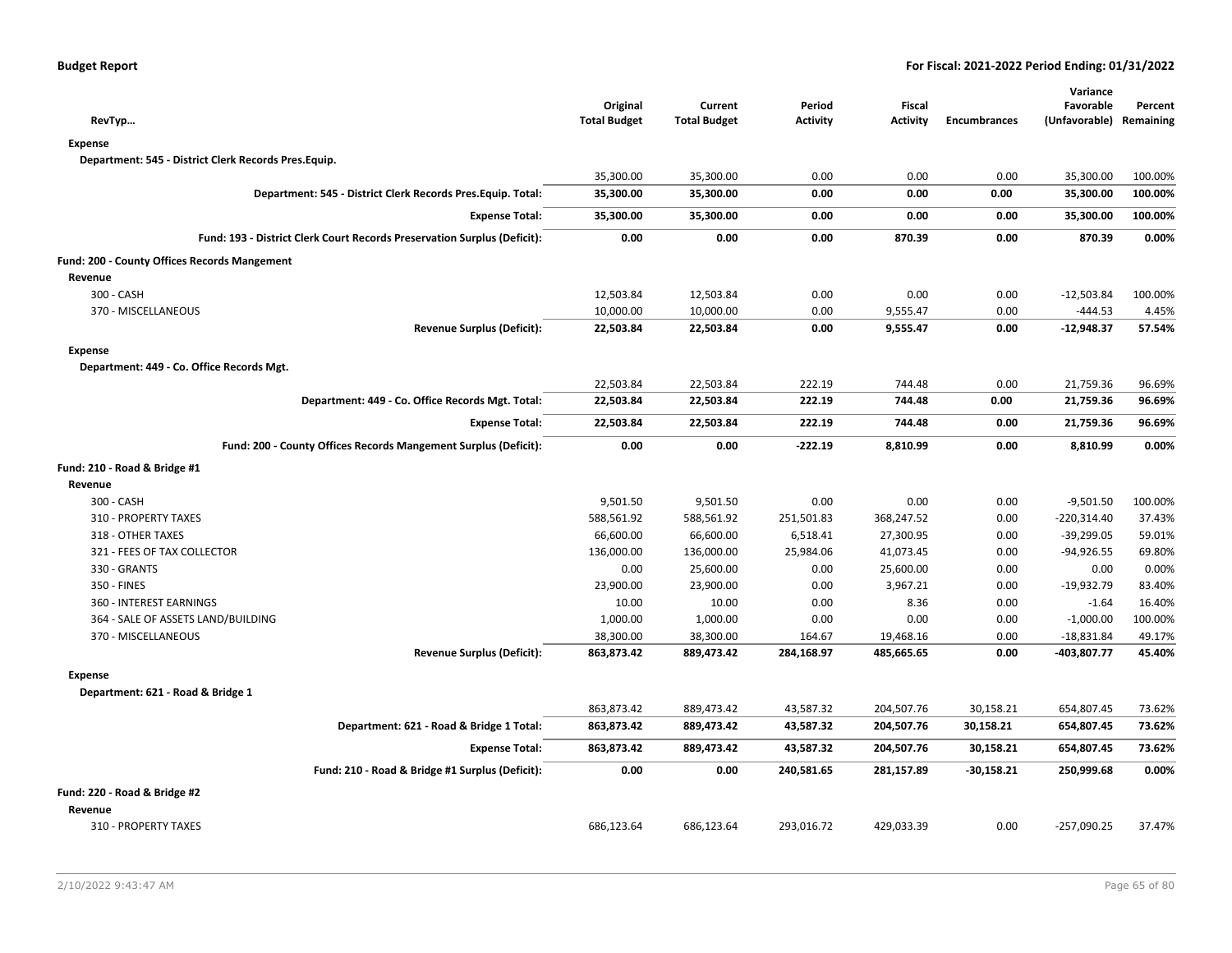| <b>Budget Report</b> |  |  |
|----------------------|--|--|
|----------------------|--|--|

| RevTyp                                                |                                                 | Original<br><b>Total Budget</b> | Current<br><b>Total Budget</b> | Period<br><b>Activity</b> | Fiscal<br><b>Activity</b> | <b>Encumbrances</b> | Variance<br>Favorable<br>(Unfavorable) | Percent<br>Remaining |
|-------------------------------------------------------|-------------------------------------------------|---------------------------------|--------------------------------|---------------------------|---------------------------|---------------------|----------------------------------------|----------------------|
| 318 - OTHER TAXES                                     |                                                 | 86,839.17                       | 86,839.17                      | 7,591.24                  | 31,794.29                 | 0.00                | -55,044.88                             | 63.39%               |
| 321 - FEES OF TAX COLLECTOR                           |                                                 | 172,000.00                      | 172,000.00                     | 30,268.00                 | 47,845.09                 | 0.00                | $-124, 154.91$                         | 72.18%               |
| 350 - FINES                                           |                                                 | 28,200.00                       | 28,200.00                      | 0.00                      | 4,621.29                  | 0.00                | $-23,578.71$                           | 83.61%               |
| 360 - INTEREST EARNINGS                               |                                                 | 500.00                          | 500.00                         | 0.00                      | 24.43                     | 0.00                | $-475.57$                              | 95.11%               |
| 364 - SALE OF ASSETS LAND/BUILDING                    |                                                 | 5,000.00                        | 5,000.00                       | 0.00                      | 0.00                      | 0.00                | $-5,000.00$                            | 100.00%              |
| 370 - MISCELLANEOUS                                   |                                                 | 88,750.00                       | 88,750.00                      | 150.00                    | 22,642.82                 | 0.00                | $-66, 107.18$                          | 74.49%               |
|                                                       | <b>Revenue Surplus (Deficit):</b>               | 1,067,412.81                    | 1,067,412.81                   | 331,025.96                | 535,961.31                | 0.00                | $-531,451.50$                          | 49.79%               |
| <b>Expense</b>                                        |                                                 |                                 |                                |                           |                           |                     |                                        |                      |
| Department: 622 - Road & Bridge 2                     |                                                 |                                 |                                |                           |                           |                     |                                        |                      |
|                                                       |                                                 | 1,067,412.81                    | 1,067,412.81                   | 81,999.12                 | 353,605.57                | 0.00                | 713,807.24                             | 66.87%               |
|                                                       | Department: 622 - Road & Bridge 2 Total:        | 1,067,412.81                    | 1,067,412.81                   | 81,999.12                 | 353,605.57                | 0.00                | 713,807.24                             | 66.87%               |
|                                                       | <b>Expense Total:</b>                           | 1,067,412.81                    | 1,067,412.81                   | 81,999.12                 | 353,605.57                | 0.00                | 713,807.24                             | 66.87%               |
|                                                       | Fund: 220 - Road & Bridge #2 Surplus (Deficit): | 0.00                            | 0.00                           | 249,026.84                | 182,355.74                | 0.00                | 182,355.74                             | 0.00%                |
| Fund: 230 - Road & Bridge #3                          |                                                 |                                 |                                |                           |                           |                     |                                        |                      |
| Revenue                                               |                                                 |                                 |                                |                           |                           |                     |                                        |                      |
| 300 - CASH                                            |                                                 | 57,509.59                       | 57,509.59                      | 0.00                      | 0.00                      | 0.00                | $-57,509.59$                           | 100.00%              |
| 310 - PROPERTY TAXES                                  |                                                 | 1,027,185.47                    | 1,027,185.47                   | 439,497.07                | 643,509.08                | 0.00                | -383,676.39                            | 37.35%               |
| 318 - OTHER TAXES                                     |                                                 | 102,800.00                      | 102,800.00                     | 11,388.31                 | 47,697.51                 | 0.00                | $-55,102.49$                           | 53.60%               |
| 321 - FEES OF TAX COLLECTOR                           |                                                 | 220,000.00                      | 220,000.00                     | 45,402.00                 | 71,767.61                 | 0.00                | $-148,232.39$                          | 67.38%               |
| 330 - GRANTS                                          |                                                 | 0.00                            | 0.00                           | 0.00                      | 28,000.00                 | 0.00                | 28,000.00                              | 0.00%                |
| 350 - FINES                                           |                                                 | 31,500.00                       | 31,500.00                      | 0.00                      | 6,931.95                  | 0.00                | $-24,568.05$                           | 77.99%               |
| 360 - INTEREST EARNINGS                               |                                                 | 200.00                          | 200.00                         | 0.00                      | 50.64                     | 0.00                | $-149.36$                              | 74.68%               |
| 364 - SALE OF ASSETS LAND/BUILDING                    |                                                 | 10,000.00                       | 10,000.00                      | 0.00                      | 0.00                      | 0.00                | $-10,000.00$                           | 100.00%              |
| 370 - MISCELLANEOUS                                   |                                                 | 40,400.00                       | 40,400.00                      | 550.50                    | 38,394.35                 | 0.00                | $-2,005.65$                            | 4.96%                |
|                                                       | <b>Revenue Surplus (Deficit):</b>               | 1,489,595.06                    | 1,489,595.06                   | 496,837.88                | 836,351.14                | 0.00                | $-653,243.92$                          | 43.85%               |
| <b>Expense</b>                                        |                                                 |                                 |                                |                           |                           |                     |                                        |                      |
| Department: 509 - Contingency                         |                                                 |                                 |                                |                           |                           |                     |                                        |                      |
|                                                       |                                                 | 30,000.00                       | 30,000.00                      | 0.00                      | 0.00                      | 0.00                | 30,000.00                              | 100.00%              |
|                                                       | Department: 509 - Contingency Total:            | 30,000.00                       | 30,000.00                      | 0.00                      | 0.00                      | 0.00                | 30,000.00                              | 100.00%              |
| Department: 623 - Road & Bridge 3                     |                                                 |                                 |                                |                           |                           |                     |                                        |                      |
|                                                       |                                                 | 1,459,595.06                    | 1,459,595.06                   | 98,445.59                 | 457,574.29                | 3,153.21            | 998,867.56                             | 68.43%               |
|                                                       | Department: 623 - Road & Bridge 3 Total:        | 1,459,595.06                    | 1,459,595.06                   | 98,445.59                 | 457,574.29                | 3,153.21            | 998,867.56                             | 68.43%               |
|                                                       | <b>Expense Total:</b>                           | 1,489,595.06                    | 1,489,595.06                   | 98,445.59                 | 457,574.29                | 3,153.21            | 1,028,867.56                           | 69.07%               |
|                                                       | Fund: 230 - Road & Bridge #3 Surplus (Deficit): | 0.00                            | 0.00                           | 398,392.29                | 378,776.85                | $-3,153.21$         | 375,623.64                             | 0.00%                |
| Fund: 231 - Lake Road Impact/Raw Water PipelinePct. 3 |                                                 |                                 |                                |                           |                           |                     |                                        |                      |
| Revenue                                               |                                                 |                                 |                                |                           |                           |                     |                                        |                      |
| 300 - CASH                                            |                                                 | 250,000.00                      | 250,000.00                     | 0.00                      | 0.00                      | 0.00                | $-250,000.00$                          | 100.00%              |
|                                                       | <b>Revenue Surplus (Deficit):</b>               | 250,000.00                      | 250,000.00                     | 0.00                      | 0.00                      | 0.00                | $-250,000.00$                          | 100.00%              |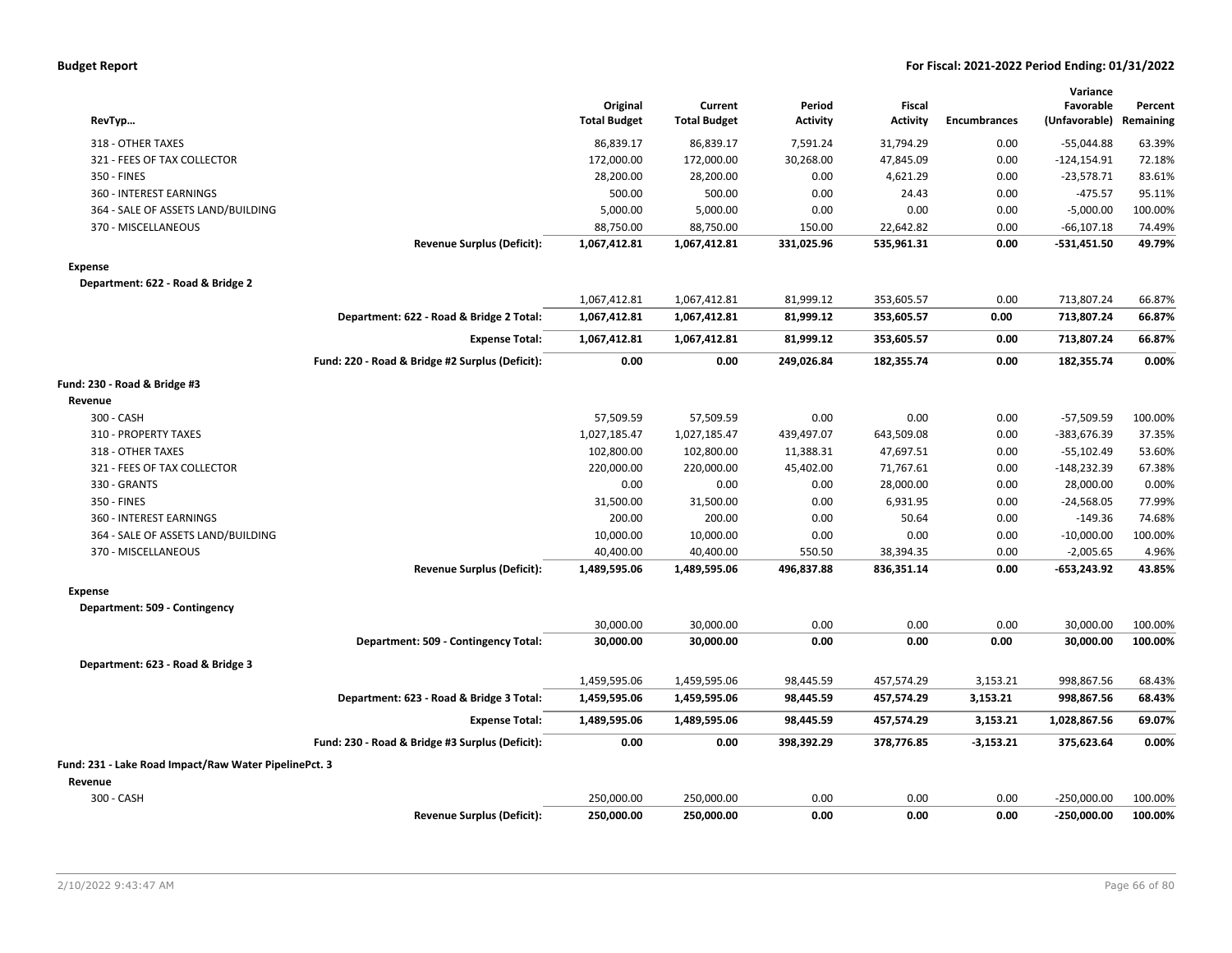| RevTyp                                                                   | Original<br><b>Total Budget</b> | Current<br><b>Total Budget</b> | Period<br><b>Activity</b> | <b>Fiscal</b><br><b>Activity</b> | <b>Encumbrances</b> | Variance<br>Favorable<br>(Unfavorable) Remaining | Percent |
|--------------------------------------------------------------------------|---------------------------------|--------------------------------|---------------------------|----------------------------------|---------------------|--------------------------------------------------|---------|
| <b>Expense</b>                                                           |                                 |                                |                           |                                  |                     |                                                  |         |
| Department: 623 - Road & Bridge 3                                        |                                 |                                |                           |                                  |                     |                                                  |         |
|                                                                          | 250,000.00                      | 250,000.00                     | 0.00                      | 0.00                             | 0.00                | 250,000.00                                       | 100.00% |
| Department: 623 - Road & Bridge 3 Total:                                 | 250,000.00                      | 250,000.00                     | 0.00                      | 0.00                             | 0.00                | 250,000.00                                       | 100.00% |
| <b>Expense Total:</b>                                                    | 250,000.00                      | 250,000.00                     | 0.00                      | 0.00                             | 0.00                | 250,000.00                                       | 100.00% |
| Fund: 231 - Lake Road Impact/Raw Water PipelinePct. 3 Surplus (Deficit): | 0.00                            | 0.00                           | 0.00                      | 0.00                             | 0.00                | 0.00                                             | 0.00%   |
| Fund: 240 - Road & Bridge #4                                             |                                 |                                |                           |                                  |                     |                                                  |         |
| Revenue                                                                  |                                 |                                |                           |                                  |                     |                                                  |         |
| 300 - CASH                                                               | 41,615.57                       | 41,615.57                      | 0.00                      | 0.00                             | 0.00                | $-41,615.57$                                     | 100.00% |
| 310 - PROPERTY TAXES                                                     | 586,466.14                      | 586,466.14                     | 250,211.50                | 366,358.24                       | 0.00                | $-220,107.90$                                    | 37.53%  |
| 318 - OTHER TAXES                                                        | 66,500.00                       | 66,500.00                      | 6,483.52                  | 27,154.84                        | 0.00                | $-39,345.16$                                     | 59.17%  |
| 321 - FEES OF TAX COLLECTOR                                              | 138,000.00                      | 138,000.00                     | 25,843.83                 | 40,851.74                        | 0.00                | $-97,148.26$                                     | 70.40%  |
| 350 - FINES                                                              | 20,500.00                       | 20,500.00                      | 0.00                      | 3,945.80                         | 0.00                | $-16,554.20$                                     | 80.75%  |
| 360 - INTEREST EARNINGS                                                  | 50.00                           | 50.00                          | 0.00                      | 13.89                            | 0.00                | $-36.11$                                         | 72.22%  |
| 364 - SALE OF ASSETS LAND/BUILDING                                       | 1,500.00                        | 1,500.00                       | 0.00                      | 0.00                             | 0.00                | $-1,500.00$                                      | 100.00% |
| 370 - MISCELLANEOUS                                                      | 35,400.00                       | 35,400.00                      | 1,786.20                  | 22,895.43                        | 0.00                | $-12,504.57$                                     | 35.32%  |
| <b>Revenue Surplus (Deficit):</b>                                        | 890,031.71                      | 890,031.71                     | 284,325.05                | 461,219.94                       | 0.00                | -428,811.77                                      | 48.18%  |
| <b>Expense</b>                                                           |                                 |                                |                           |                                  |                     |                                                  |         |
| Department: 624 - Road & Bridge 4                                        |                                 |                                |                           |                                  |                     |                                                  |         |
|                                                                          | 890,031.71                      | 890,031.71                     | 52,732.85                 | 214,979.49                       | 0.00                | 675,052.22                                       | 75.85%  |
| Department: 624 - Road & Bridge 4 Total:                                 | 890,031.71                      | 890,031.71                     | 52,732.85                 | 214,979.49                       | 0.00                | 675,052.22                                       | 75.85%  |
| <b>Expense Total:</b>                                                    | 890,031.71                      | 890,031.71                     | 52,732.85                 | 214,979.49                       | 0.00                | 675,052.22                                       | 75.85%  |
| Fund: 240 - Road & Bridge #4 Surplus (Deficit):                          | 0.00                            | 0.00                           | 231,592.20                | 246,240.45                       | 0.00                | 246,240.45                                       | 0.00%   |
| Fund: 260 - J.P.#1 Justice Court Technology                              |                                 |                                |                           |                                  |                     |                                                  |         |
| Revenue                                                                  |                                 |                                |                           |                                  |                     |                                                  |         |
| 300 - CASH                                                               | 150.00                          | 150.00                         | 0.00                      | 0.00                             | 0.00                | $-150.00$                                        | 100.00% |
| 360 - INTEREST EARNINGS                                                  | 50.00                           | 50.00                          | 0.00                      | 0.00                             | 0.00                | $-50.00$                                         | 100.00% |
| 370 - MISCELLANEOUS                                                      | 1,300.00                        | 1,300.00                       | 0.00                      | 0.00                             | 0.00                | $-1,300.00$                                      | 100.00% |
| <b>Revenue Surplus (Deficit):</b>                                        | 1,500.00                        | 1,500.00                       | 0.00                      | 0.00                             | 0.00                | $-1,500.00$                                      | 100.00% |
| <b>Expense</b>                                                           |                                 |                                |                           |                                  |                     |                                                  |         |
| Department: 455 - Justice of the Peace Pct. 1                            |                                 |                                |                           |                                  |                     |                                                  |         |
|                                                                          | 1,500.00                        | 1,500.00                       | 0.00                      | 0.00                             | 0.00                | 1,500.00                                         | 100.00% |
| Department: 455 - Justice of the Peace Pct. 1 Total:                     | 1,500.00                        | 1,500.00                       | 0.00                      | 0.00                             | 0.00                | 1,500.00                                         | 100.00% |
| <b>Expense Total:</b>                                                    | 1,500.00                        | 1,500.00                       | 0.00                      | 0.00                             | 0.00                | 1,500.00                                         | 100.00% |
| Fund: 260 - J.P.#1 Justice Court Technology Surplus (Deficit):           | 0.00                            | 0.00                           | 0.00                      | 0.00                             | 0.00                | 0.00                                             | 0.00%   |
| Fund: 270 - J.P.#2 Justice Court Technology                              |                                 |                                |                           |                                  |                     |                                                  |         |
| Revenue                                                                  |                                 |                                |                           |                                  |                     |                                                  |         |
| 360 - INTEREST EARNINGS                                                  | 5.00                            | 5.00                           | 0.00                      | 0.00                             | 0.00                | $-5.00$                                          | 100.00% |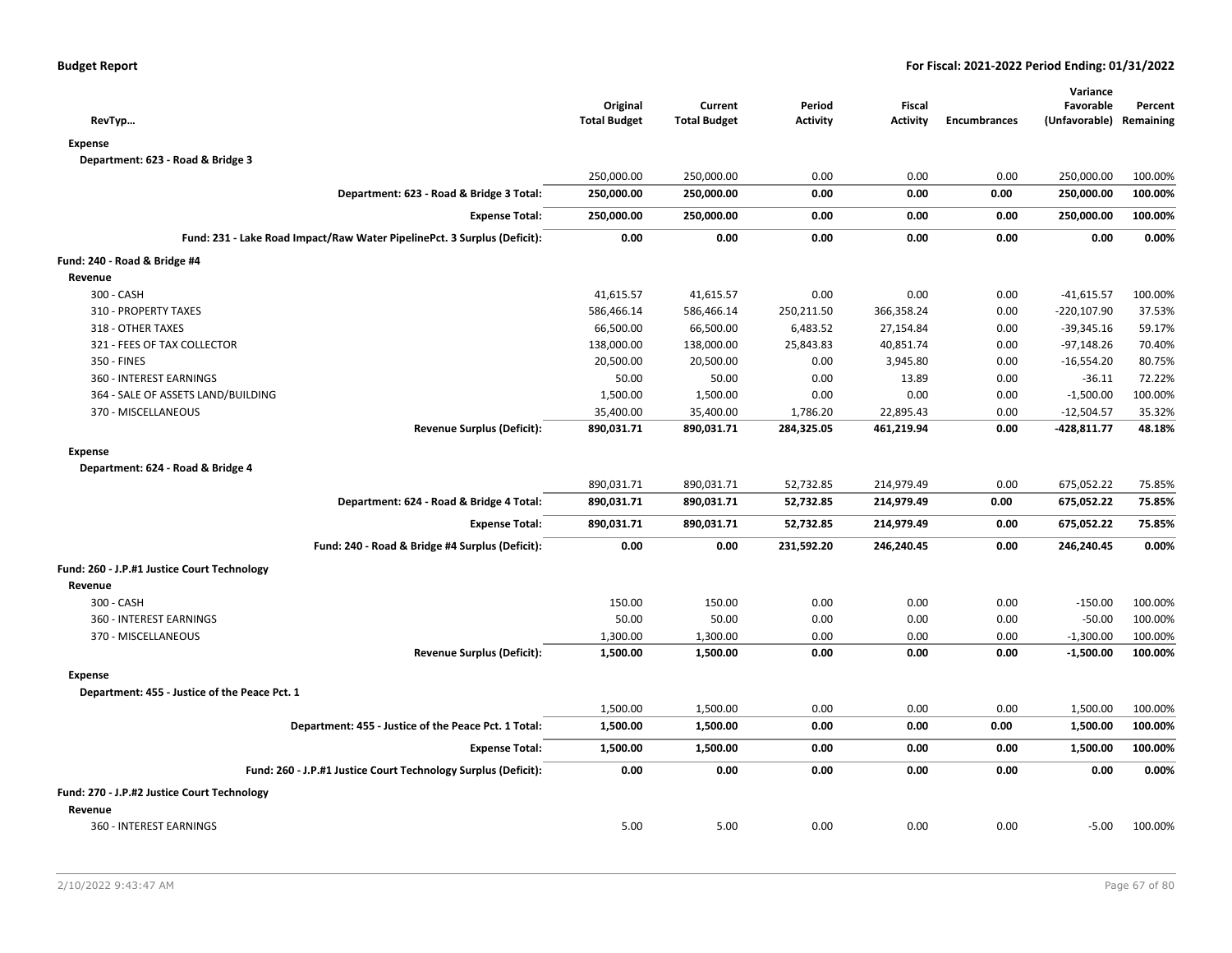| RevTyp                                                             | Original<br><b>Total Budget</b> | Current<br><b>Total Budget</b> | Period<br><b>Activity</b> | <b>Fiscal</b><br><b>Activity</b> | <b>Encumbrances</b> | Variance<br>Favorable<br>(Unfavorable) | Percent<br>Remaining |
|--------------------------------------------------------------------|---------------------------------|--------------------------------|---------------------------|----------------------------------|---------------------|----------------------------------------|----------------------|
| 370 - MISCELLANEOUS                                                | 700.00                          | 700.00                         | 0.00                      | 0.00                             | 0.00                | $-700.00$                              | 100.00%              |
| <b>Revenue Surplus (Deficit):</b>                                  | 705.00                          | 705.00                         | 0.00                      | 0.00                             | 0.00                | $-705.00$                              | 100.00%              |
| <b>Expense</b>                                                     |                                 |                                |                           |                                  |                     |                                        |                      |
| Department: 456 - Justice of the Peace Pct. 2                      |                                 |                                |                           |                                  |                     |                                        |                      |
|                                                                    | 705.00                          | 705.00                         | 0.00                      | 0.00                             | 0.00                | 705.00                                 | 100.00%              |
| Department: 456 - Justice of the Peace Pct. 2 Total:               | 705.00                          | 705.00                         | 0.00                      | 0.00                             | 0.00                | 705.00                                 | 100.00%              |
| <b>Expense Total:</b>                                              | 705.00                          | 705.00                         | 0.00                      | 0.00                             | 0.00                | 705.00                                 | 100.00%              |
| Fund: 270 - J.P.#2 Justice Court Technology Surplus (Deficit):     | 0.00                            | 0.00                           | 0.00                      | 0.00                             | 0.00                | 0.00                                   | 0.00%                |
| Fund: 280 - J.P.#3 Justice Court Technology                        |                                 |                                |                           |                                  |                     |                                        |                      |
| Revenue                                                            |                                 |                                |                           |                                  |                     |                                        |                      |
| 360 - INTEREST EARNINGS                                            | 5.00                            | 5.00                           | 0.00                      | 0.00                             | 0.00                | $-5.00$                                | 100.00%              |
| 370 - MISCELLANEOUS                                                | 400.00                          | 400.00                         | 0.00                      | 204.38                           | 0.00                | $-195.62$                              | 48.91%               |
| <b>Revenue Surplus (Deficit):</b>                                  | 405.00                          | 405.00                         | 0.00                      | 204.38                           | 0.00                | $-200.62$                              | 49.54%               |
| <b>Expense</b>                                                     |                                 |                                |                           |                                  |                     |                                        |                      |
| Department: 457 - Justice of the Peace Pct. 3                      |                                 |                                |                           |                                  |                     |                                        |                      |
|                                                                    | 405.00                          | 405.00                         | 0.00                      | 0.00                             | 0.00                | 405.00                                 | 100.00%              |
| Department: 457 - Justice of the Peace Pct. 3 Total:               | 405.00                          | 405.00                         | 0.00                      | 0.00                             | 0.00                | 405.00                                 | 100.00%              |
| <b>Expense Total:</b>                                              | 405.00                          | 405.00                         | 0.00                      | 0.00                             | 0.00                | 405.00                                 | 100.00%              |
| Fund: 280 - J.P.#3 Justice Court Technology Surplus (Deficit):     | 0.00                            | 0.00                           | 0.00                      | 204.38                           | 0.00                | 204.38                                 | 0.00%                |
| Fund: 310 - F.C.Detention Center Annual Payment                    |                                 |                                |                           |                                  |                     |                                        |                      |
| Revenue                                                            |                                 |                                |                           |                                  |                     |                                        |                      |
| 319 - F.C. DETENTION CENTER                                        | 10,000.00                       | 10,000.00                      | 0.00                      | 0.00                             | 0.00                | $-10,000.00$                           | 100.00%              |
| <b>Revenue Surplus (Deficit):</b>                                  | 10,000.00                       | 10,000.00                      | 0.00                      | 0.00                             | 0.00                | $-10,000.00$                           | 100.00%              |
| <b>Expense</b>                                                     |                                 |                                |                           |                                  |                     |                                        |                      |
| Department: 560 - County Sheriff                                   |                                 |                                |                           |                                  |                     |                                        |                      |
|                                                                    | 10,000.00                       | 10,000.00                      | 305.00                    | 2,567.89                         | 0.00                | 7,432.11                               | 74.32%               |
| Department: 560 - County Sheriff Total:                            | 10,000.00                       | 10,000.00                      | 305.00                    | 2,567.89                         | 0.00                | 7,432.11                               | 74.32%               |
| <b>Expense Total:</b>                                              | 10,000.00                       | 10,000.00                      | 305.00                    | 2,567.89                         | 0.00                | 7,432.11                               | 74.32%               |
| Fund: 310 - F.C.Detention Center Annual Payment Surplus (Deficit): | 0.00                            | 0.00                           | $-305.00$                 | $-2,567.89$                      | 0.00                | $-2,567.89$                            | 0.00%                |
| Fund: 330 - Bail Bondsman Application Fee                          |                                 |                                |                           |                                  |                     |                                        |                      |
| Revenue                                                            |                                 |                                |                           |                                  |                     |                                        |                      |
| 340 - FEES OF OFFICE                                               | 1,000.00                        | 1,000.00                       | 0.00                      | 0.00                             | 0.00                | $-1,000.00$                            | 100.00%              |
| <b>Revenue Surplus (Deficit):</b>                                  | 1,000.00                        | 1,000.00                       | 0.00                      | 0.00                             | 0.00                | $-1,000.00$                            | 100.00%              |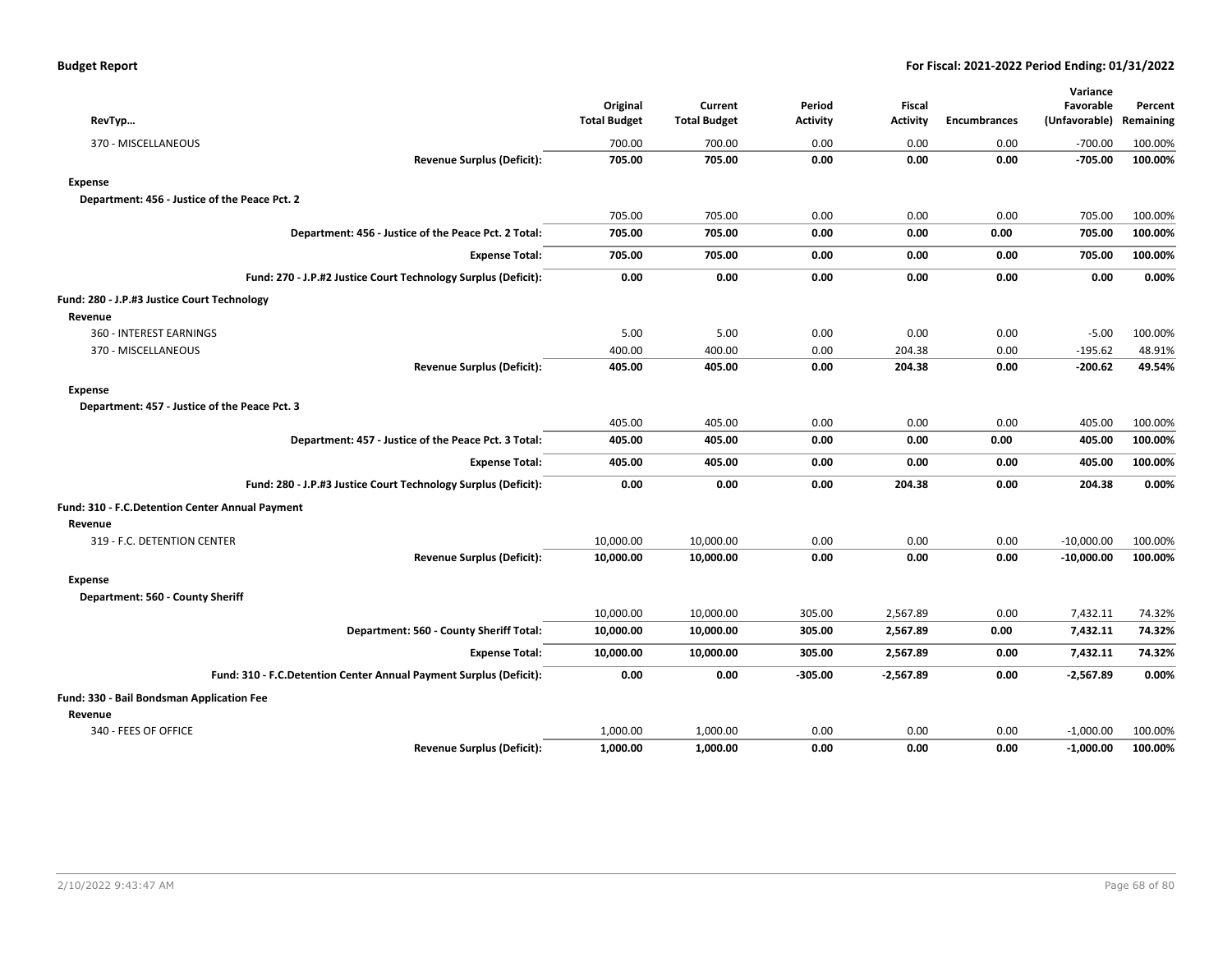|                                                              |                                 |                                |                           |                           |                     | Variance                             |           |
|--------------------------------------------------------------|---------------------------------|--------------------------------|---------------------------|---------------------------|---------------------|--------------------------------------|-----------|
| RevTyp                                                       | Original<br><b>Total Budget</b> | Current<br><b>Total Budget</b> | Period<br><b>Activity</b> | Fiscal<br><b>Activity</b> | <b>Encumbrances</b> | Favorable<br>(Unfavorable) Remaining | Percent   |
|                                                              |                                 |                                |                           |                           |                     |                                      |           |
| <b>Expense</b>                                               |                                 |                                |                           |                           |                     |                                      |           |
| Department: 498 - Bail Bond Fee Expense                      |                                 |                                |                           |                           |                     |                                      |           |
|                                                              | 1,000.00                        | 1,000.00                       | 0.00                      | 0.00                      | 0.00                | 1,000.00                             | 100.00%   |
| Department: 498 - Bail Bond Fee Expense Total:               | 1,000.00                        | 1,000.00                       | 0.00                      | 0.00                      | 0.00                | 1,000.00                             | 100.00%   |
| <b>Expense Total:</b>                                        | 1,000.00                        | 1,000.00                       | 0.00                      | 0.00                      | 0.00                | 1,000.00                             | 100.00%   |
| Fund: 330 - Bail Bondsman Application Fee Surplus (Deficit): | 0.00                            | 0.00                           | 0.00                      | 0.00                      | 0.00                | 0.00                                 | 0.00%     |
| Fund: 350 - Law Library                                      |                                 |                                |                           |                           |                     |                                      |           |
| Revenue                                                      |                                 |                                |                           |                           |                     |                                      |           |
| 340 - FEES OF OFFICE                                         | 15,000.00                       | 15,000.00                      | 0.00                      | 3,430.27                  | 0.00                | $-11,569.73$                         | 77.13%    |
| 360 - INTEREST EARNINGS                                      | 50.00                           | 50.00                          | 0.00                      | 0.00                      | 0.00                | $-50.00$                             | 100.00%   |
| <b>Revenue Surplus (Deficit):</b>                            | 15,050.00                       | 15,050.00                      | 0.00                      | 3,430.27                  | 0.00                | $-11,619.73$                         | 77.21%    |
| <b>Expense</b>                                               |                                 |                                |                           |                           |                     |                                      |           |
| Department: 451 - Law Library                                |                                 |                                |                           |                           |                     |                                      |           |
|                                                              | 15,050.00                       | 15,050.00                      | 0.00                      | 0.00                      | 0.00                | 15,050.00                            | 100.00%   |
| Department: 451 - Law Library Total:                         | 15,050.00                       | 15,050.00                      | 0.00                      | 0.00                      | 0.00                | 15,050.00                            | 100.00%   |
| <b>Expense Total:</b>                                        | 15,050.00                       | 15,050.00                      | 0.00                      | 0.00                      | 0.00                | 15,050.00                            | 100.00%   |
| Fund: 350 - Law Library Surplus (Deficit):                   | 0.00                            | 0.00                           | 0.00                      | 3,430.27                  | 0.00                | 3,430.27                             | 0.00%     |
| Fund: 360 - D. A. Fee                                        |                                 |                                |                           |                           |                     |                                      |           |
| Revenue                                                      |                                 |                                |                           |                           |                     |                                      |           |
| 340 - FEES OF OFFICE                                         | 1,000.00                        | 1,000.00                       | 0.00                      | 270.00                    | 0.00                | $-730.00$                            | 73.00%    |
| 352 - FINES & FORFEITURES                                    | 0.00                            | 0.00                           | 1,086.00                  | 1,086.00                  | 0.00                | 1,086.00                             | 0.00%     |
| 360 - INTEREST EARNINGS                                      | 0.00                            | 0.00                           | 0.00                      | 0.64                      | 0.00                | 0.64                                 | 0.00%     |
| 370 - MISCELLANEOUS                                          | 500.00                          | 500.00                         | 87.02                     | 600.54                    | 0.00                | 100.54                               | $-20.11%$ |
| <b>Revenue Surplus (Deficit):</b>                            | 1,500.00                        | 1,500.00                       | 1,173.02                  | 1,957.18                  | 0.00                | 457.18                               | $-30.48%$ |
| Expense                                                      |                                 |                                |                           |                           |                     |                                      |           |
| Department: 475 - District Attorney                          |                                 |                                |                           |                           |                     |                                      |           |
|                                                              | 0.00                            | 0.00                           | 0.00                      | 567.40                    | 0.00                | $-567.40$                            | 0.00%     |
| Department: 475 - District Attorney Total:                   | 0.00                            | 0.00                           | 0.00                      | 567.40                    | 0.00                | $-567.40$                            | 0.00%     |
| Department: 477 - DA Seizure                                 |                                 |                                |                           |                           |                     |                                      |           |
|                                                              | 1,500.00                        | 1,500.00                       | 120.00                    | 913.00                    | 0.00                | 587.00                               | 39.13%    |
| Department: 477 - DA Seizure Total:                          | 1,500.00                        | 1,500.00                       | 120.00                    | 913.00                    | 0.00                | 587.00                               | 39.13%    |
| <b>Expense Total:</b>                                        | 1,500.00                        | 1,500.00                       | 120.00                    | 1,480.40                  | 0.00                | 19.60                                | 1.31%     |
| Fund: 360 - D. A. Fee Surplus (Deficit):                     | 0.00                            | 0.00                           | 1,053.02                  | 476.78                    | 0.00                | 476.78                               | 0.00%     |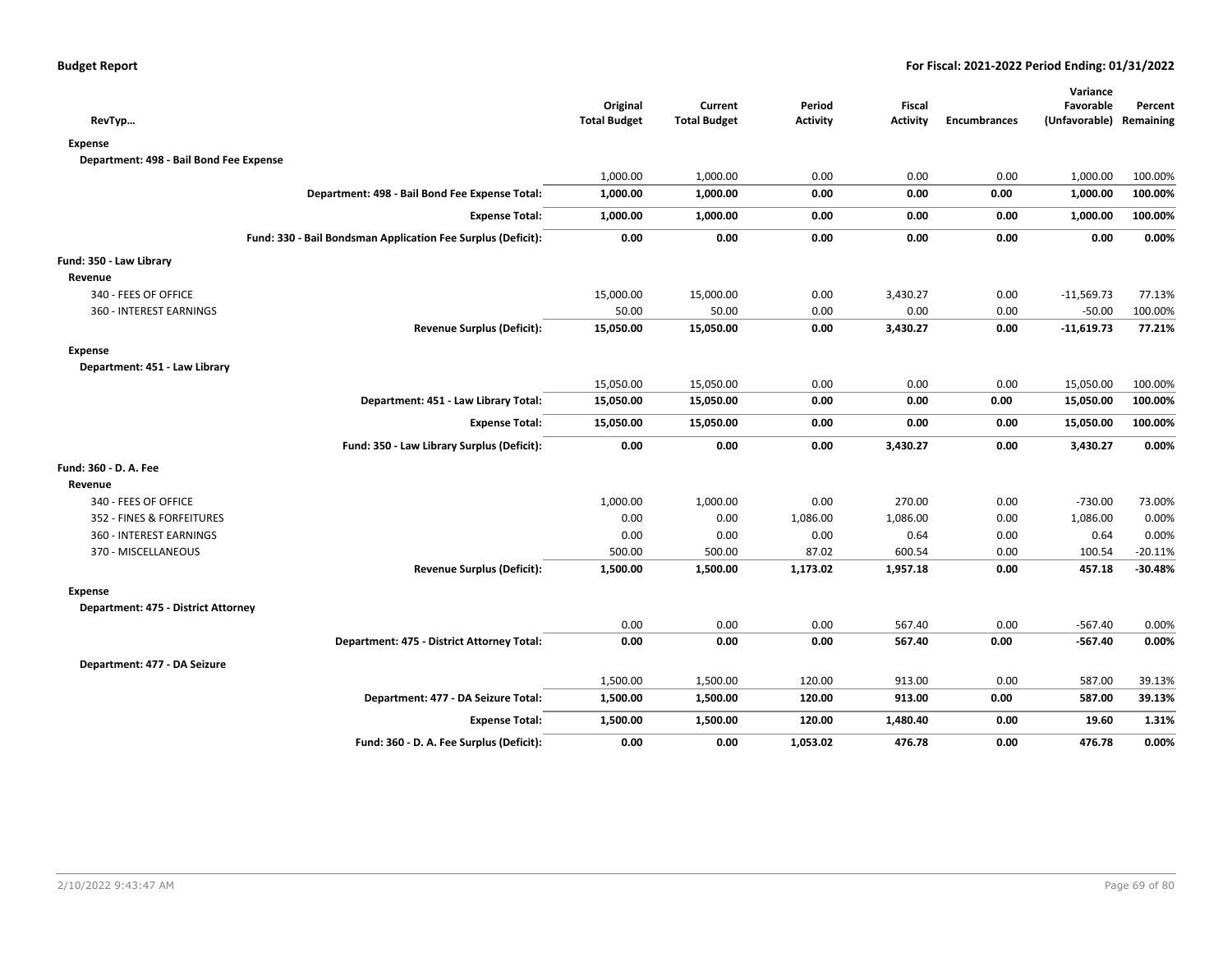|                                                             |                                                       | Original            | Current             | Period          | Fiscal          |                     | Variance<br>Favorable   | Percent  |
|-------------------------------------------------------------|-------------------------------------------------------|---------------------|---------------------|-----------------|-----------------|---------------------|-------------------------|----------|
| RevTyp                                                      |                                                       | <b>Total Budget</b> | <b>Total Budget</b> | <b>Activity</b> | <b>Activity</b> | <b>Encumbrances</b> | (Unfavorable) Remaining |          |
| Fund: 361 - Contraband Seizure                              |                                                       |                     |                     |                 |                 |                     |                         |          |
| Revenue                                                     |                                                       |                     |                     |                 |                 |                     |                         |          |
| 360 - INTEREST EARNINGS                                     |                                                       | 0.00                | 0.00                | 0.00            | 0.34            | 0.00                | 0.34                    | 0.00%    |
|                                                             | <b>Revenue Surplus (Deficit):</b>                     | 0.00                | 0.00                | 0.00            | 0.34            | 0.00                | 0.34                    | 0.00%    |
|                                                             | Fund: 361 - Contraband Seizure Surplus (Deficit):     | 0.00                | 0.00                | 0.00            | 0.34            | 0.00                | 0.34                    | 0.00%    |
| Fund: 362 - Investigator/LEOSE                              |                                                       |                     |                     |                 |                 |                     |                         |          |
| Revenue                                                     |                                                       |                     |                     |                 |                 |                     |                         |          |
| 330 - GRANTS                                                |                                                       | 640.00              | 640.00              | 0.00            | 0.00            | 0.00                | $-640.00$               | 100.00%  |
|                                                             | <b>Revenue Surplus (Deficit):</b>                     | 640.00              | 640.00              | 0.00            | 0.00            | 0.00                | $-640.00$               | 100.00%  |
| <b>Expense</b>                                              |                                                       |                     |                     |                 |                 |                     |                         |          |
| Department: 475 - District Attorney                         |                                                       |                     |                     |                 |                 |                     |                         |          |
|                                                             |                                                       | 640.00              | 640.00              | 0.00            | 350.00          | 0.00                | 290.00                  | 45.31%   |
|                                                             | Department: 475 - District Attorney Total:            | 640.00              | 640.00              | 0.00            | 350.00          | 0.00                | 290.00                  | 45.31%   |
|                                                             | <b>Expense Total:</b>                                 | 640.00              | 640.00              | 0.00            | 350.00          | 0.00                | 290.00                  | 45.31%   |
|                                                             | Fund: 362 - Investigator/LEOSE Surplus (Deficit):     | 0.00                | 0.00                | 0.00            | $-350.00$       | 0.00                | $-350.00$               | 0.00%    |
| Fund: 380 - IHC Co-Op Gin                                   |                                                       |                     |                     |                 |                 |                     |                         |          |
| Revenue                                                     |                                                       |                     |                     |                 |                 |                     |                         |          |
| 360 - INTEREST EARNINGS                                     |                                                       | 0.00                | 0.00                | 0.00            | 1.19            | 0.00                | 1.19                    | 0.00%    |
|                                                             | <b>Revenue Surplus (Deficit):</b>                     | 0.00                | 0.00                | 0.00            | 1.19            | 0.00                | 1.19                    | 0.00%    |
|                                                             | Fund: 380 - IHC Co-Op Gin Surplus (Deficit):          | 0.00                | 0.00                | 0.00            | 1.19            | 0.00                | 1.19                    | $0.00\%$ |
| <b>Fund: 410 - CERT</b>                                     |                                                       |                     |                     |                 |                 |                     |                         |          |
| Revenue                                                     |                                                       |                     |                     |                 |                 |                     |                         |          |
| 370 - MISCELLANEOUS                                         |                                                       | 0.00                | 0.00                | 0.00            | 400.00          | 0.00                | 400.00                  | 0.00%    |
|                                                             | <b>Revenue Surplus (Deficit):</b>                     | 0.00                | 0.00                | 0.00            | 400.00          | 0.00                | 400.00                  | 0.00%    |
|                                                             | Fund: 410 - CERT Surplus (Deficit):                   | 0.00                | 0.00                | 0.00            | 400.00          | 0.00                | 400.00                  | 0.00%    |
| Fund: 411 - Hazard Mitigation Plan                          |                                                       |                     |                     |                 |                 |                     |                         |          |
| Revenue                                                     |                                                       |                     |                     |                 |                 |                     |                         |          |
| 330 - GRANTS                                                |                                                       | 0.00                | 0.00                | 0.00            | 18,750.00       | 0.00                | 18,750.00               | 0.00%    |
|                                                             | <b>Revenue Surplus (Deficit):</b>                     | 0.00                | 0.00                | 0.00            | 18,750.00       | 0.00                | 18,750.00               | 0.00%    |
|                                                             | Fund: 411 - Hazard Mitigation Plan Surplus (Deficit): | 0.00                | 0.00                | 0.00            | 18,750.00       | 0.00                | 18,750.00               | 0.00%    |
| Fund: 412 - Safe Room Reimbursement Prog.<br><b>Expense</b> |                                                       |                     |                     |                 |                 |                     |                         |          |
| Department: 408 - Safe Room                                 |                                                       |                     |                     |                 |                 |                     |                         |          |
|                                                             |                                                       | 0.00                | 0.00                | 0.00            | 398.89          | 0.00                | -398.89                 | 0.00%    |
|                                                             | Department: 408 - Safe Room Total:                    | 0.00                | 0.00                | 0.00            | 398.89          | 0.00                | $-398.89$               | 0.00%    |
|                                                             | <b>Expense Total:</b>                                 | 0.00                | 0.00                | 0.00            | 398.89          | 0.00                | $-398.89$               | 0.00%    |
|                                                             | Fund: 412 - Safe Room Reimbursement Prog. Total:      | 0.00                | 0.00                | 0.00            | 398.89          | 0.00                | $-398.89$               | 0.00%    |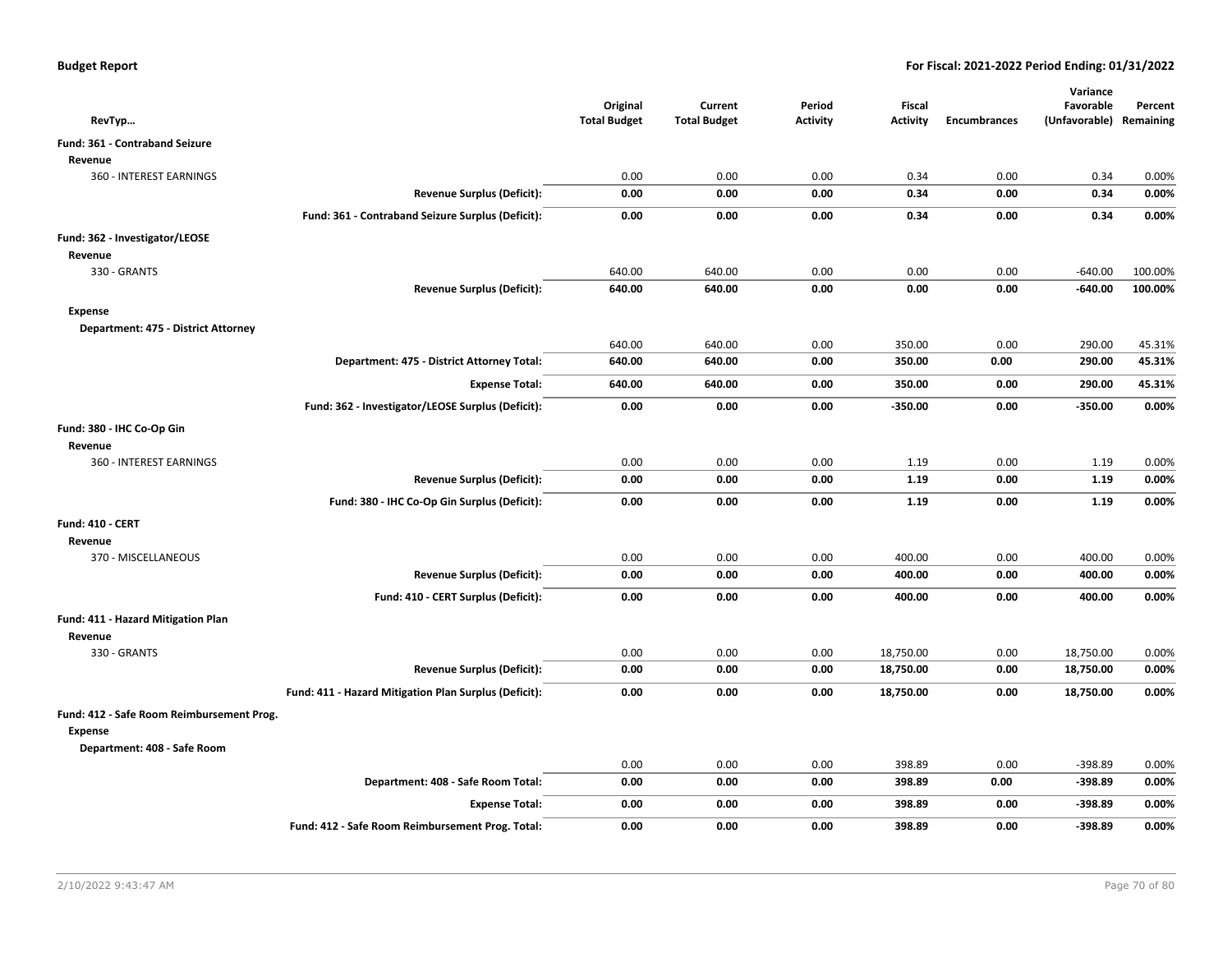| RevTyp                                                         | Original<br><b>Total Budget</b> | Current<br><b>Total Budget</b> | Period<br><b>Activity</b> | Fiscal<br><b>Activity</b> | <b>Encumbrances</b> | Variance<br>Favorable<br>(Unfavorable) | Percent<br>Remaining |
|----------------------------------------------------------------|---------------------------------|--------------------------------|---------------------------|---------------------------|---------------------|----------------------------------------|----------------------|
| Fund: 413 - CARES ACT-CORONAVIRUS RELIEF                       |                                 |                                |                           |                           |                     |                                        |                      |
| Expense                                                        |                                 |                                |                           |                           |                     |                                        |                      |
| Department: 413 - CARES Act                                    |                                 |                                |                           |                           |                     |                                        |                      |
|                                                                | 0.00                            | 0.00                           | 2,185.97                  | 32,341.43                 | 10,774.49           | $-43, 115.92$                          | 0.00%                |
| Department: 413 - CARES Act Total:                             | 0.00                            | 0.00                           | 2,185.97                  | 32,341.43                 | 10,774.49           | -43,115.92                             | 0.00%                |
| <b>Department: 419 - CARES FINAL ALLOCATION</b>                |                                 |                                |                           |                           |                     |                                        |                      |
|                                                                | 0.00                            | 0.00                           | 99,724.66                 | 150,336.99                | 53,277.69           | $-203,614.68$                          | 0.00%                |
| Department: 419 - CARES FINAL ALLOCATION Total:                | 0.00                            | 0.00                           | 99,724.66                 | 150,336.99                | 53,277.69           | $-203,614.68$                          | 0.00%                |
| Department: 621 - Road & Bridge 1                              |                                 |                                |                           |                           |                     |                                        |                      |
|                                                                | 0.00                            | 0.00                           | 0.00                      | 79,850.25                 | 0.00                | -79,850.25                             | 0.00%                |
| Department: 621 - Road & Bridge 1 Total:                       | 0.00                            | 0.00                           | 0.00                      | 79,850.25                 | 0.00                | -79,850.25                             | 0.00%                |
| Department: 622 - Road & Bridge 2                              |                                 |                                |                           |                           |                     |                                        |                      |
|                                                                | 0.00                            | 0.00                           | 0.00                      | 62,777.85                 | 0.00                | $-62,777.85$                           | 0.00%                |
| Department: 622 - Road & Bridge 2 Total:                       | 0.00                            | 0.00                           | 0.00                      | 62,777.85                 | 0.00                | $-62,777.85$                           | 0.00%                |
| Department: 624 - Road & Bridge 4                              |                                 |                                |                           |                           |                     |                                        |                      |
|                                                                | 0.00                            | 0.00                           | 15,621.75                 | 46,965.29                 | 0.00                | $-46,965.29$                           | 0.00%                |
| Department: 624 - Road & Bridge 4 Total:                       | 0.00                            | 0.00                           | 15,621.75                 | 46,965.29                 | 0.00                | -46,965.29                             | 0.00%                |
| <b>Expense Total:</b>                                          | 0.00                            | 0.00                           | 117,532.38                | 372,271.81                | 64,052.18           | -436,323.99                            | 0.00%                |
| Fund: 413 - CARES ACT-CORONAVIRUS RELIEF Total:                | 0.00                            | 0.00                           | 117,532.38                | 372,271.81                | 64,052.18           | -436,323.99                            | 0.00%                |
| Fund: 415 - American Recovery Program Grant                    |                                 |                                |                           |                           |                     |                                        |                      |
| Revenue                                                        |                                 |                                |                           |                           |                     |                                        |                      |
| <b>360 - INTEREST EARNINGS</b>                                 | 0.00                            | 0.00                           | 0.00                      | 86.94                     | 0.00                | 86.94                                  | 0.00%                |
| <b>Revenue Surplus (Deficit):</b>                              | 0.00                            | 0.00                           | 0.00                      | 86.94                     | 0.00                | 86.94                                  | 0.00%                |
| Fund: 415 - American Recovery Program Grant Surplus (Deficit): | 0.00                            | 0.00                           | 0.00                      | 86.94                     | 0.00                | 86.94                                  | 0.00%                |
| <b>Fund: 560 - Sheriff Forfeiture</b>                          |                                 |                                |                           |                           |                     |                                        |                      |
| Revenue                                                        |                                 |                                |                           |                           |                     |                                        |                      |
| 352 - FINES & FORFEITURES                                      | 20,000.00                       | 20,000.00                      | 5,012.00                  | 5,012.00                  | 0.00                | $-14,988.00$                           | 74.94%               |
| 360 - INTEREST EARNINGS                                        | 0.00                            | 0.00                           | 0.00                      | 1.02                      | 0.00                | 1.02                                   | 0.00%                |
| <b>Revenue Surplus (Deficit):</b>                              | 20,000.00                       | 20,000.00                      | 5,012.00                  | 5,013.02                  | 0.00                | -14,986.98                             | 74.93%               |
| <b>Expense</b>                                                 |                                 |                                |                           |                           |                     |                                        |                      |
| Department: 560 - County Sheriff                               |                                 |                                |                           |                           |                     |                                        |                      |
|                                                                | 20,000.00                       | 20,000.00                      | 848.34                    | 7,160.12                  | 0.00                | 12,839.88                              | 64.20%               |
| Department: 560 - County Sheriff Total:                        | 20,000.00                       | 20,000.00                      | 848.34                    | 7,160.12                  | 0.00                | 12,839.88                              | 64.20%               |
| <b>Expense Total:</b>                                          | 20,000.00                       | 20,000.00                      | 848.34                    | 7,160.12                  | 0.00                | 12,839.88                              | 64.20%               |
| Fund: 560 - Sheriff Forfeiture Surplus (Deficit):              | 0.00                            | 0.00                           | 4,163.66                  | $-2,147.10$               | 0.00                | $-2,147.10$                            | 0.00%                |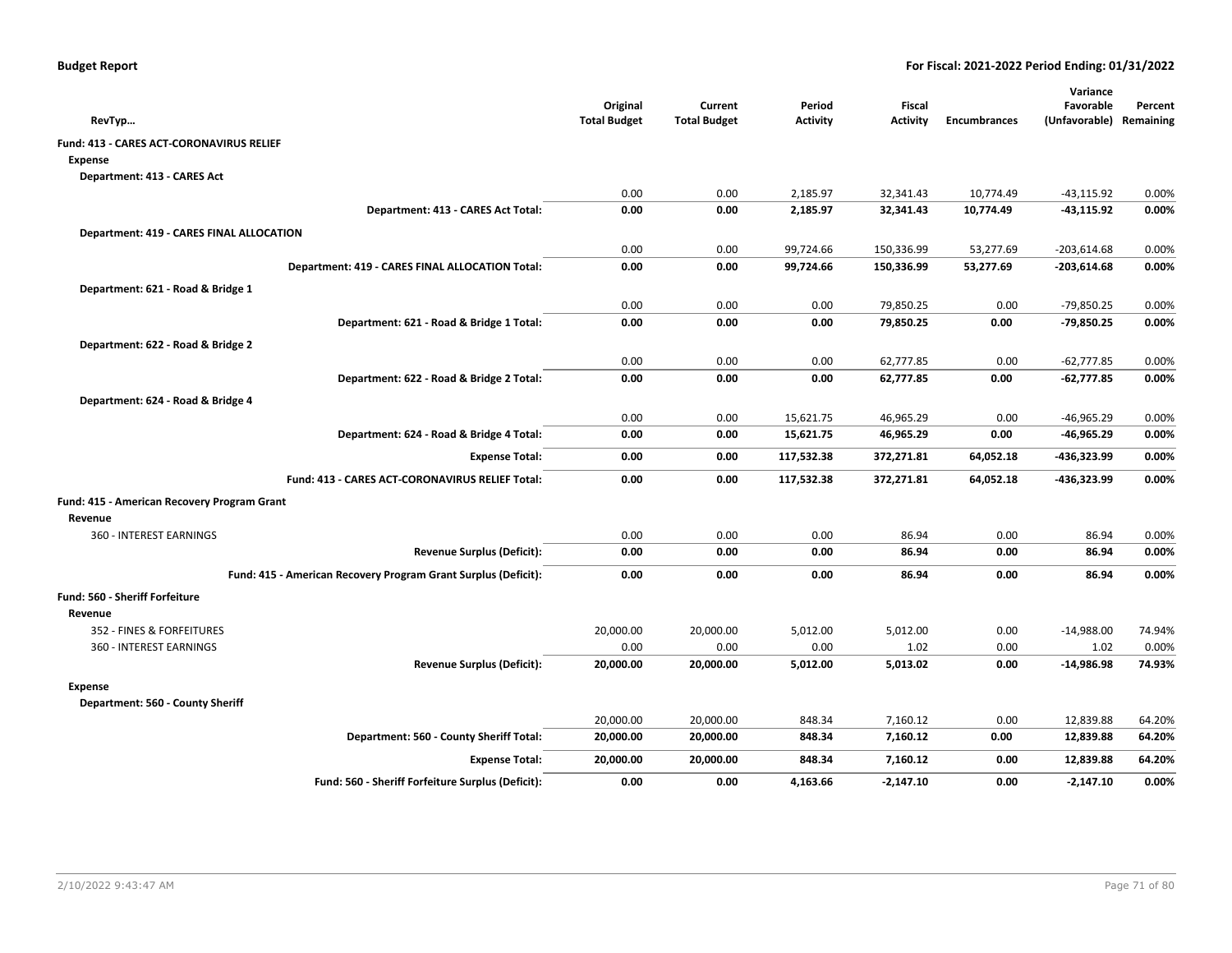| <b>Budget Report</b> |  |
|----------------------|--|
|----------------------|--|

|                                                                           | Original            | Current             | Period          | Fiscal          |                     | Variance<br>Favorable | Percent   |
|---------------------------------------------------------------------------|---------------------|---------------------|-----------------|-----------------|---------------------|-----------------------|-----------|
| RevTyp                                                                    | <b>Total Budget</b> | <b>Total Budget</b> | <b>Activity</b> | <b>Activity</b> | <b>Encumbrances</b> | (Unfavorable)         | Remaining |
| Fund: 561 - Law Enforcement Education Sheriff's Office                    |                     |                     |                 |                 |                     |                       |           |
| Revenue                                                                   |                     |                     |                 |                 |                     |                       |           |
| 370 - MISCELLANEOUS                                                       | 1,800.00            | 1,800.00            | 0.00            | 0.00            | 0.00                | $-1,800.00$           | 100.00%   |
| <b>Revenue Surplus (Deficit):</b>                                         | 1,800.00            | 1,800.00            | 0.00            | 0.00            | 0.00                | $-1,800.00$           | 100.00%   |
| <b>Expense</b>                                                            |                     |                     |                 |                 |                     |                       |           |
| Department: 560 - County Sheriff                                          |                     |                     |                 |                 |                     |                       |           |
|                                                                           | 1,800.00            | 1,800.00            | 0.00            | 0.00            | 0.00                | 1,800.00              | 100.00%   |
| Department: 560 - County Sheriff Total:                                   | 1,800.00            | 1,800.00            | 0.00            | 0.00            | 0.00                | 1,800.00              | 100.00%   |
| <b>Expense Total:</b>                                                     | 1,800.00            | 1,800.00            | 0.00            | 0.00            | 0.00                | 1,800.00              | 100.00%   |
| Fund: 561 - Law Enforcement Education Sheriff's Office Surplus (Deficit): | 0.00                | 0.00                | 0.00            | 0.00            | 0.00                | 0.00                  | 0.00%     |
| Fund: 562 - Bois D'Arc Lake Reservoir (SO)                                |                     |                     |                 |                 |                     |                       |           |
| Revenue                                                                   |                     |                     |                 |                 |                     |                       |           |
| 322 - LAKE BOIS D'ARC YEAR 3                                              | 121,500.00          | 121,500.00          | 0.00            | 121,500.00      | 0.00                | 0.00                  | 0.00%     |
| 370 - MISCELLANEOUS                                                       | 39,116.98           | 39,116.98           | 0.00            | 0.00            | 0.00                | $-39,116.98$          | 100.00%   |
| 390 - TRANSFERS IN                                                        | 0.00                | 0.00                | 0.00            | 39,116.98       | 0.00                | 39,116.98             | 0.00%     |
| <b>Revenue Surplus (Deficit):</b>                                         | 160,616.98          | 160,616.98          | 0.00            | 160,616.98      | 0.00                | 0.00                  | 0.00%     |
| <b>Expense</b>                                                            |                     |                     |                 |                 |                     |                       |           |
| Department: 560 - County Sheriff                                          |                     |                     |                 |                 |                     |                       |           |
|                                                                           | 160,616.98          | 160,616.98          | 10,107.89       | 49,404.35       | 174,258.93          | $-63,046.30$          | -39.25%   |
| Department: 560 - County Sheriff Total:                                   | 160,616.98          | 160,616.98          | 10,107.89       | 49,404.35       | 174,258.93          | $-63,046.30$          | -39.25%   |
| <b>Expense Total:</b>                                                     | 160,616.98          | 160,616.98          | 10,107.89       | 49,404.35       | 174,258.93          | $-63,046.30$          | -39.25%   |
| Fund: 562 - Bois D'Arc Lake Reservoir (SO) Surplus (Deficit):             | 0.00                | 0.00                | $-10,107.89$    | 111,212.63      | $-174,258.93$       | $-63,046.30$          | 0.00%     |
| Fund: 590 - Specialty Court/Drug Court                                    |                     |                     |                 |                 |                     |                       |           |
| Revenue                                                                   |                     |                     |                 |                 |                     |                       |           |
| 370 - MISCELLANEOUS                                                       | 1,100.00            | 1,100.00            | 0.00            | 1,007.37        | 0.00                | $-92.63$              | 8.42%     |
| <b>Revenue Surplus (Deficit):</b>                                         | 1,100.00            | 1,100.00            | 0.00            | 1,007.37        | 0.00                | $-92.63$              | 8.42%     |
| <b>Expense</b>                                                            |                     |                     |                 |                 |                     |                       |           |
| <b>Department: 436 - Specialty Court Expenses</b>                         |                     |                     |                 |                 |                     |                       |           |
|                                                                           | 1,100.00            | 1,100.00            | 0.00            | 1,326.30        | 0.00                | $-226.30$             | $-20.57%$ |
| Department: 436 - Specialty Court Expenses Total:                         | 1,100.00            | 1,100.00            | 0.00            | 1,326.30        | 0.00                | $-226.30$             | $-20.57%$ |
| <b>Expense Total:</b>                                                     | 1,100.00            | 1,100.00            | 0.00            | 1,326.30        | 0.00                | $-226.30$             | -20.57%   |
| Fund: 590 - Specialty Court/Drug Court Surplus (Deficit):                 | 0.00                | 0.00                | 0.00            | -318.93         | 0.00                | $-318.93$             | 0.00%     |
| Fund: 600 - Sinking                                                       |                     |                     |                 |                 |                     |                       |           |
| Revenue                                                                   |                     |                     |                 |                 |                     |                       |           |
| 310 - PROPERTY TAXES                                                      | 1,267,437.50        | 1,267,437.50        | 528,414.64      | 768,486.78      | 0.00                | -498,950.72           | 39.37%    |
| 318 - OTHER TAXES                                                         | 200.00              | 200.00              | 0.00            | 394.40          | 0.00                | 194.40                | $-97.20%$ |
| <b>Revenue Surplus (Deficit):</b>                                         | 1,267,637.50        | 1,267,637.50        | 528,414.64      | 768,881.18      | 0.00                | -498,756.32           | 39.35%    |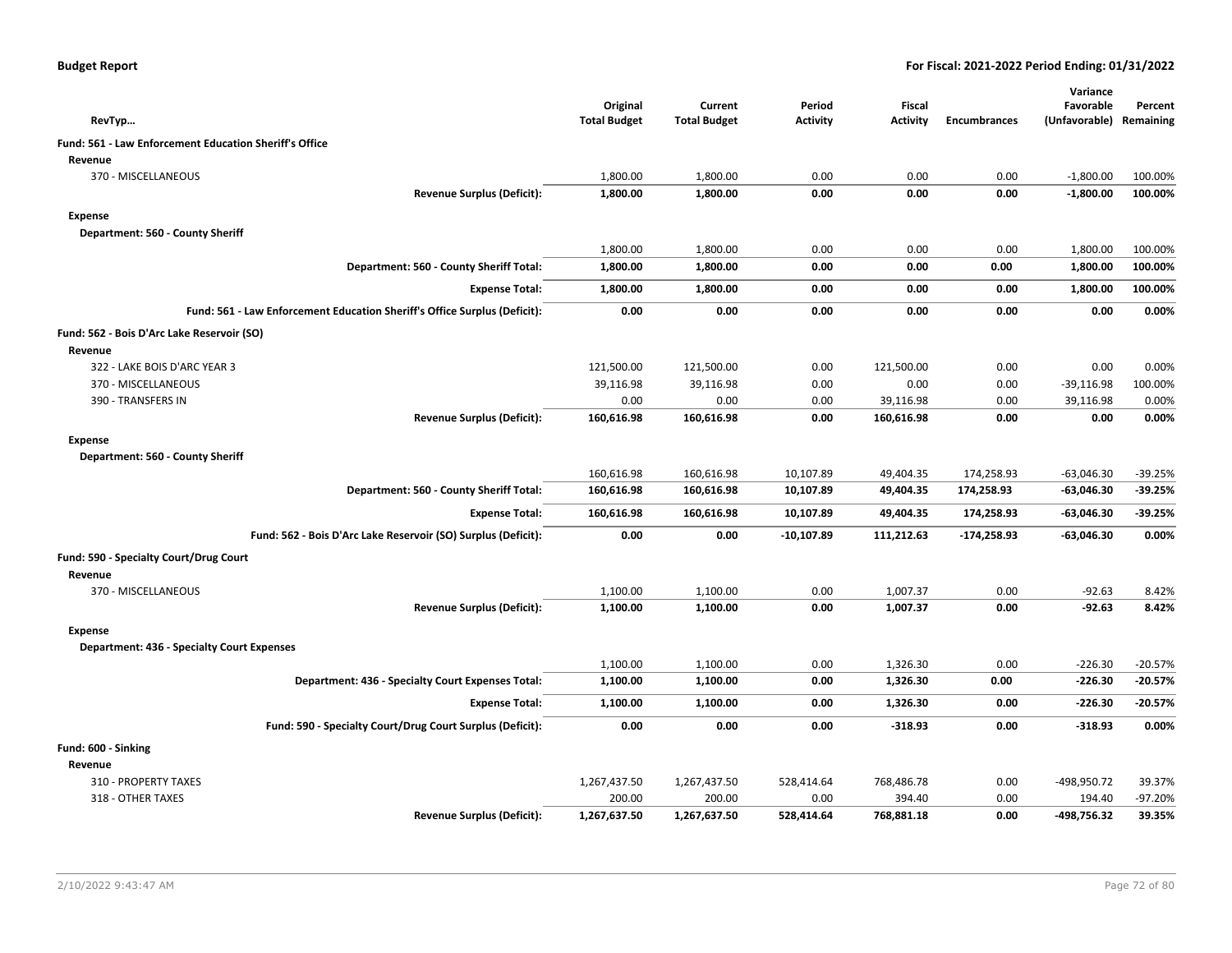|                                                                       |                     |                     |                 |                 |                     | Variance                |         |
|-----------------------------------------------------------------------|---------------------|---------------------|-----------------|-----------------|---------------------|-------------------------|---------|
|                                                                       | Original            | Current             | Period          | Fiscal          |                     | Favorable               | Percent |
| RevTyp                                                                | <b>Total Budget</b> | <b>Total Budget</b> | <b>Activity</b> | <b>Activity</b> | <b>Encumbrances</b> | (Unfavorable) Remaining |         |
| <b>Expense</b>                                                        |                     |                     |                 |                 |                     |                         |         |
| Department: 620 - Debt Service                                        |                     |                     |                 |                 |                     |                         |         |
|                                                                       | 618,450.00          | 618,450.00          | 0.00            | 200.00          | 0.00                | 618,250.00              | 99.97%  |
| Department: 620 - Debt Service Total:                                 | 618,450.00          | 618,450.00          | 0.00            | 200.00          | 0.00                | 618,250.00              | 99.97%  |
| Department: 660 - Debt Service Interest                               |                     |                     |                 |                 |                     |                         |         |
|                                                                       | 649,187.50          | 649,187.50          | 0.00            | 115,850.00      | 0.00                | 533,337.50              | 82.15%  |
| Department: 660 - Debt Service Interest Total:                        | 649,187.50          | 649,187.50          | 0.00            | 115,850.00      | 0.00                | 533,337.50              | 82.15%  |
| <b>Expense Total:</b>                                                 | 1,267,637.50        | 1,267,637.50        | 0.00            | 116,050.00      | 0.00                | 1,151,587.50            | 90.85%  |
| Fund: 600 - Sinking Surplus (Deficit):                                | 0.00                | 0.00                | 528,414.64      | 652,831.18      | 0.00                | 652,831.18              | 0.00%   |
| Fund: 630 - Law Enforcement Education Const. Pct.1                    |                     |                     |                 |                 |                     |                         |         |
| Revenue                                                               |                     |                     |                 |                 |                     |                         |         |
| 370 - MISCELLANEOUS                                                   | 640.00              | 640.00              | 0.00            | 0.00            | 0.00                | $-640.00$               | 100.00% |
| <b>Revenue Surplus (Deficit):</b>                                     | 640.00              | 640.00              | 0.00            | 0.00            | 0.00                | $-640.00$               | 100.00% |
| <b>Expense</b>                                                        |                     |                     |                 |                 |                     |                         |         |
| Department: 551 - Constable Pct.1                                     |                     |                     |                 |                 |                     |                         |         |
|                                                                       | 640.00              | 640.00              | 0.00            | 0.00            | 0.00                | 640.00                  | 100.00% |
| Department: 551 - Constable Pct.1 Total:                              | 640.00              | 640.00              | 0.00            | 0.00            | 0.00                | 640.00                  | 100.00% |
| <b>Expense Total:</b>                                                 | 640.00              | 640.00              | 0.00            | 0.00            | 0.00                | 640.00                  | 100.00% |
| Fund: 630 - Law Enforcement Education Const. Pct.1 Surplus (Deficit): | 0.00                | 0.00                | 0.00            | 0.00            | 0.00                | 0.00                    | 0.00%   |
| Fund: 640 - Law Enforcement Education Const. Pct.2                    |                     |                     |                 |                 |                     |                         |         |
| Revenue                                                               |                     |                     |                 |                 |                     |                         |         |
| 370 - MISCELLANEOUS                                                   | 640.00              | 640.00              | 0.00            | 0.00            | 0.00                | $-640.00$               | 100.00% |
| <b>Revenue Surplus (Deficit):</b>                                     | 640.00              | 640.00              | 0.00            | 0.00            | 0.00                | $-640.00$               | 100.00% |
| <b>Expense</b>                                                        |                     |                     |                 |                 |                     |                         |         |
| Department: 552 - Constable Pct.2                                     |                     |                     |                 |                 |                     |                         |         |
|                                                                       | 640.00              | 640.00              | 0.00            | 0.00            | 0.00                | 640.00                  | 100.00% |
| Department: 552 - Constable Pct.2 Total:                              | 640.00              | 640.00              | 0.00            | 0.00            | 0.00                | 640.00                  | 100.00% |
| <b>Expense Total:</b>                                                 | 640.00              | 640.00              | 0.00            | 0.00            | 0.00                | 640.00                  | 100.00% |
| Fund: 640 - Law Enforcement Education Const. Pct.2 Surplus (Deficit): | 0.00                | 0.00                | 0.00            | 0.00            | 0.00                | 0.00                    | 0.00%   |
| Fund: 650 - Law Enforcement Education Const. Pct.3                    |                     |                     |                 |                 |                     |                         |         |
| Revenue                                                               |                     |                     |                 |                 |                     |                         |         |
| 370 - MISCELLANEOUS                                                   | 640.00              | 640.00              | 0.00            | 0.00            | 0.00                | $-640.00$               | 100.00% |
| <b>Revenue Surplus (Deficit):</b>                                     | 640.00              | 640.00              | 0.00            | 0.00            | 0.00                | $-640.00$               | 100.00% |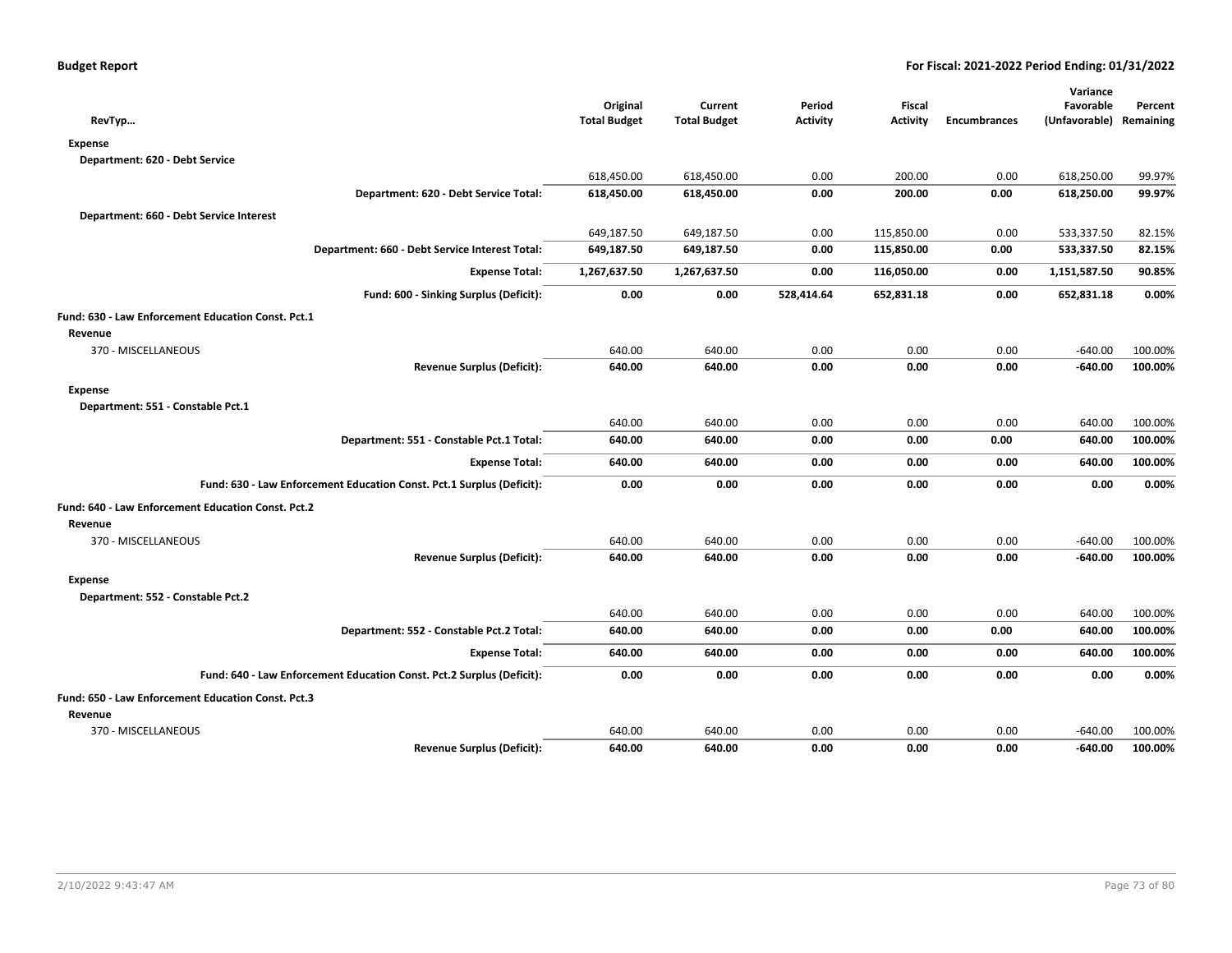|              |                                                     |                                                    |                                           |                                                  | Variance                            |                                                          |
|--------------|-----------------------------------------------------|----------------------------------------------------|-------------------------------------------|--------------------------------------------------|-------------------------------------|----------------------------------------------------------|
|              |                                                     |                                                    |                                           |                                                  |                                     | Percent                                                  |
|              |                                                     |                                                    |                                           |                                                  |                                     |                                                          |
|              |                                                     |                                                    |                                           |                                                  |                                     |                                                          |
|              |                                                     |                                                    |                                           |                                                  |                                     |                                                          |
|              |                                                     |                                                    |                                           |                                                  |                                     | 100.00%                                                  |
|              |                                                     |                                                    |                                           |                                                  |                                     | 100.00%                                                  |
| 640.00       | 640.00                                              | 0.00                                               | 0.00                                      | 0.00                                             | 640.00                              | 100.00%                                                  |
| 0.00         | 0.00                                                | 0.00                                               | 0.00                                      | 0.00                                             | 0.00                                | 0.00%                                                    |
|              |                                                     |                                                    |                                           |                                                  |                                     |                                                          |
|              |                                                     |                                                    |                                           |                                                  |                                     |                                                          |
| 0.00         | 0.00                                                | 0.00                                               | 656,732.80                                | 0.00                                             | 656,732.80                          | 0.00%                                                    |
| 0.00         | 0.00                                                | 0.00                                               | 656,732.80                                | 0.00                                             | 656,732.80                          | 0.00%                                                    |
|              |                                                     |                                                    |                                           |                                                  |                                     |                                                          |
|              |                                                     |                                                    |                                           |                                                  |                                     |                                                          |
| 0.00         | 0.00                                                | 1,177,982.46                                       | 1,923,425.35                              | 0.00                                             | $-1,923,425.35$                     | 0.00%                                                    |
| 0.00         | 0.00                                                | 1,177,982.46                                       | 1,923,425.35                              | 0.00                                             | $-1,923,425.35$                     | 0.00%                                                    |
| 0.00         | 0.00                                                | 1,177,982.46                                       | 1,923,425.35                              | 0.00                                             | $-1,923,425.35$                     | 0.00%                                                    |
| 0.00         | 0.00                                                | -1,177,982.46                                      | $-1,266,692.55$                           | 0.00                                             | $-1,266,692.55$                     | 0.00%                                                    |
|              |                                                     |                                                    |                                           |                                                  |                                     |                                                          |
|              |                                                     |                                                    |                                           |                                                  |                                     |                                                          |
| 2,000,000.00 | 2,000,000.00                                        | 0.00                                               | 0.00                                      | 0.00                                             | $-2,000,000.00$                     | 100.00%                                                  |
| 0.00         | 0.00                                                | 0.00                                               | 234.53                                    | 0.00                                             | 234.53                              | 0.00%                                                    |
| 2,000,000.00 | 2,000,000.00                                        | 0.00                                               | 234.53                                    | 0.00                                             | $-1,999,765.47$                     | 99.99%                                                   |
|              |                                                     |                                                    |                                           |                                                  |                                     |                                                          |
|              |                                                     |                                                    |                                           |                                                  |                                     |                                                          |
| 2,000,000.00 | 2,000,000.00                                        | 129,875.00                                         | 1,207,052.40                              | 31,380.42                                        | 761,567.18                          | 38.08%                                                   |
| 2,000,000.00 | 2,000,000.00                                        | 129,875.00                                         | 1,207,052.40                              | 31,380.42                                        | 761,567.18                          | 38.08%                                                   |
| 2,000,000.00 | 2,000,000.00                                        | 129,875.00                                         | 1,207,052.40                              | 31,380.42                                        | 761,567.18                          | 38.08%                                                   |
| 0.00         | 0.00                                                | $-129,875.00$                                      | $-1,206,817.87$                           | $-31,380.42$                                     | -1,238,198.29                       | 0.00%                                                    |
|              |                                                     |                                                    |                                           |                                                  |                                     |                                                          |
|              |                                                     |                                                    |                                           |                                                  |                                     |                                                          |
| 20.00        | 20.00                                               | 0.00                                               | 5.25                                      | 0.00                                             | $-14.75$                            | 73.75%                                                   |
| 0.00         | 0.00                                                | 0.00                                               | 30.00                                     | 0.00                                             | 30.00                               | 0.00%                                                    |
| 20.00        | 20.00                                               | 0.00                                               | 35.25                                     | 0.00                                             | 15.25                               | $-76.25%$                                                |
|              | Original<br><b>Total Budget</b><br>640.00<br>640.00 | Current<br><b>Total Budget</b><br>640.00<br>640.00 | Period<br><b>Activity</b><br>0.00<br>0.00 | <b>Fiscal</b><br><b>Activity</b><br>0.00<br>0.00 | <b>Encumbrances</b><br>0.00<br>0.00 | Favorable<br>(Unfavorable) Remaining<br>640.00<br>640.00 |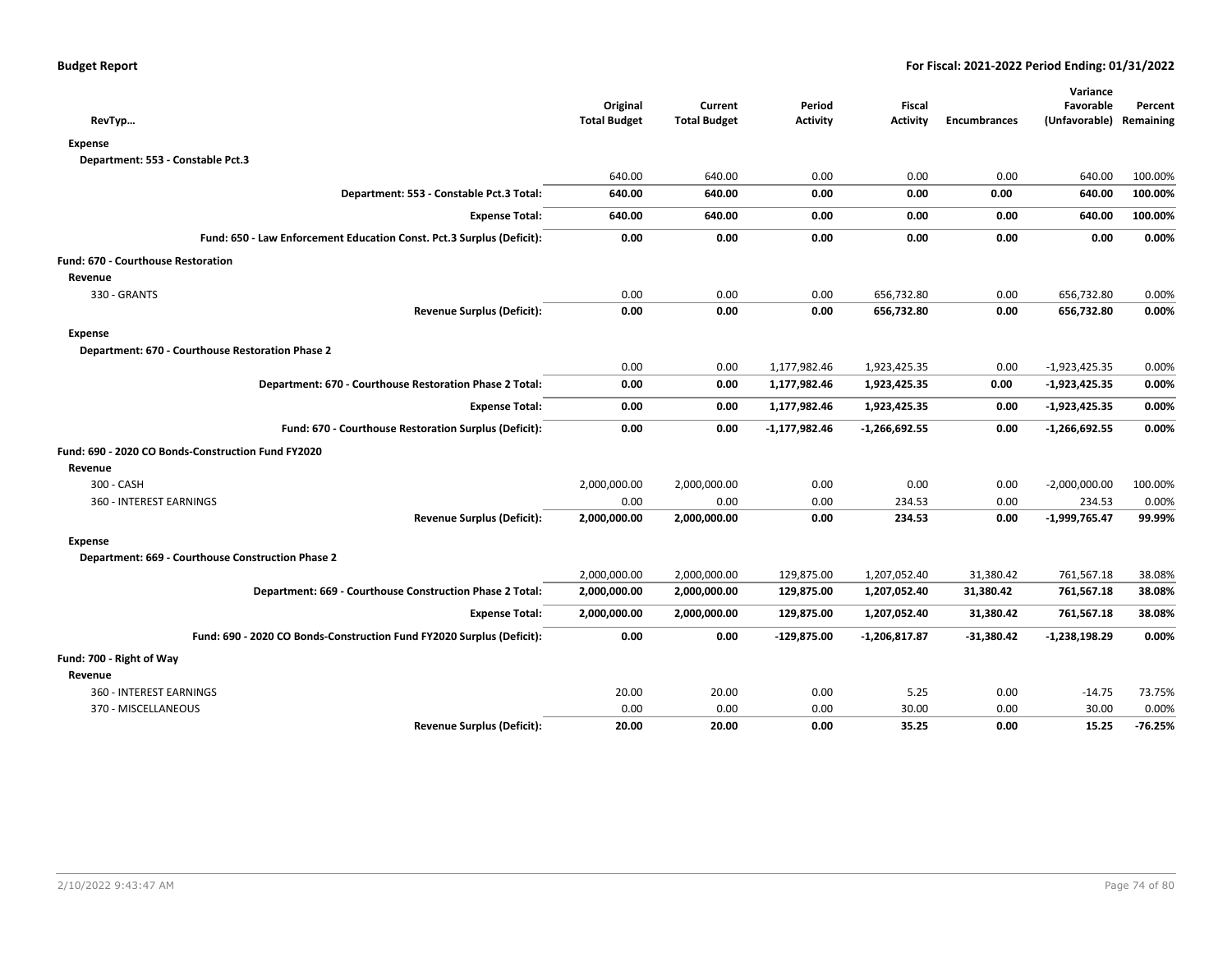|                                                             |                                 |                                |                           |                                  |                     | Variance                             |           |
|-------------------------------------------------------------|---------------------------------|--------------------------------|---------------------------|----------------------------------|---------------------|--------------------------------------|-----------|
| RevTyp                                                      | Original<br><b>Total Budget</b> | Current<br><b>Total Budget</b> | Period<br><b>Activity</b> | <b>Fiscal</b><br><b>Activity</b> | <b>Encumbrances</b> | Favorable<br>(Unfavorable) Remaining | Percent   |
| <b>Expense</b>                                              |                                 |                                |                           |                                  |                     |                                      |           |
| Department: 700 - Right of Way                              |                                 |                                |                           |                                  |                     |                                      |           |
|                                                             | 20.00                           | 20.00                          | 0.00                      | 0.00                             | 0.00                | 20.00                                | 100.00%   |
| Department: 700 - Right of Way Total:                       | 20.00                           | 20.00                          | 0.00                      | 0.00                             | 0.00                | 20.00                                | 100.00%   |
| <b>Expense Total:</b>                                       | 20.00                           | 20.00                          | 0.00                      | 0.00                             | 0.00                | 20.00                                | 100.00%   |
| Fund: 700 - Right of Way Surplus (Deficit):                 | 0.00                            | 0.00                           | 0.00                      | 35.25                            | 0.00                | 35.25                                | 0.00%     |
| Fund: 800 - Veterans Court Program                          |                                 |                                |                           |                                  |                     |                                      |           |
| Revenue                                                     |                                 |                                |                           |                                  |                     |                                      |           |
| 370 - MISCELLANEOUS                                         | 200.00                          | 200.00                         | 26.00                     | 377.00                           | 0.00                | 177.00                               | $-88.50%$ |
| <b>Revenue Surplus (Deficit):</b>                           | 200.00                          | 200.00                         | 26.00                     | 377.00                           | 0.00                | 177.00                               | $-88.50%$ |
| <b>Expense</b>                                              |                                 |                                |                           |                                  |                     |                                      |           |
| Department: 800 - Veterans Court Expense                    |                                 |                                |                           |                                  |                     |                                      |           |
|                                                             | 200.00                          | 200.00                         | 0.00                      | 0.00                             | 0.00                | 200.00                               | 100.00%   |
| Department: 800 - Veterans Court Expense Total:             | 200.00                          | 200.00                         | 0.00                      | 0.00                             | 0.00                | 200.00                               | 100.00%   |
| <b>Expense Total:</b>                                       | 200.00                          | 200.00                         | 0.00                      | 0.00                             | 0.00                | 200.00                               | 100.00%   |
| Fund: 800 - Veterans Court Program Surplus (Deficit):       | 0.00                            | 0.00                           | 26.00                     | 377.00                           | 0.00                | 377.00                               | 0.00%     |
| Fund: 810 - County Lake Road Impact Fund                    |                                 |                                |                           |                                  |                     |                                      |           |
| Revenue                                                     |                                 |                                |                           |                                  |                     |                                      |           |
| 318 - OTHER TAXES                                           | 100,000.00                      | 100,000.00                     | 0.00                      | 100,000.00                       | 0.00                | 0.00                                 | 0.00%     |
| <b>Revenue Surplus (Deficit):</b>                           | 100,000.00                      | 100,000.00                     | 0.00                      | 100,000.00                       | 0.00                | 0.00                                 | 0.00%     |
| <b>Expense</b>                                              |                                 |                                |                           |                                  |                     |                                      |           |
| Department: 522 - COUNTY LAKE ROAD IMPACT                   |                                 |                                |                           |                                  |                     |                                      |           |
|                                                             | 100,000.00                      | 100,000.00                     | 0.00                      | 0.00                             | 0.00                | 100,000.00                           | 100.00%   |
| Department: 522 - COUNTY LAKE ROAD IMPACT Total:            | 100,000.00                      | 100,000.00                     | 0.00                      | 0.00                             | 0.00                | 100,000.00                           | 100.00%   |
| <b>Expense Total:</b>                                       | 100,000.00                      | 100,000.00                     | 0.00                      | 0.00                             | 0.00                | 100,000.00                           | 100.00%   |
| Fund: 810 - County Lake Road Impact Fund Surplus (Deficit): | 0.00                            | 0.00                           | 0.00                      | 100,000.00                       | 0.00                | 100,000.00                           | 0.00%     |
| Fund: 850 - Lake Fannin                                     |                                 |                                |                           |                                  |                     |                                      |           |
| Revenue                                                     |                                 |                                |                           |                                  |                     |                                      |           |
| 300 - CASH                                                  | 12,000.00                       | 12,000.00                      | 0.00                      | 0.00                             | 0.00                | $-12,000.00$                         | 100.00%   |
| 370 - MISCELLANEOUS                                         | 7,500.00                        | 7,500.00                       | 770.00                    | 1,503.00                         | 0.00                | $-5,997.00$                          | 79.96%    |
| 390 - TRANSFERS IN                                          | 0.00                            | 0.00                           | 0.00                      | 5,000.00                         | 0.00                | 5,000.00                             | 0.00%     |
| <b>Revenue Surplus (Deficit):</b>                           | 19,500.00                       | 19,500.00                      | 770.00                    | 6,503.00                         | 0.00                | -12,997.00                           | 66.65%    |
| <b>Expense</b>                                              |                                 |                                |                           |                                  |                     |                                      |           |
| Department: 520 - Lake Fannin                               |                                 |                                |                           |                                  |                     |                                      |           |
|                                                             | 19.500.00                       | 19.500.00                      | 95.32                     | 3,269.58                         | 0.00                | 16,230.42                            | 83.23%    |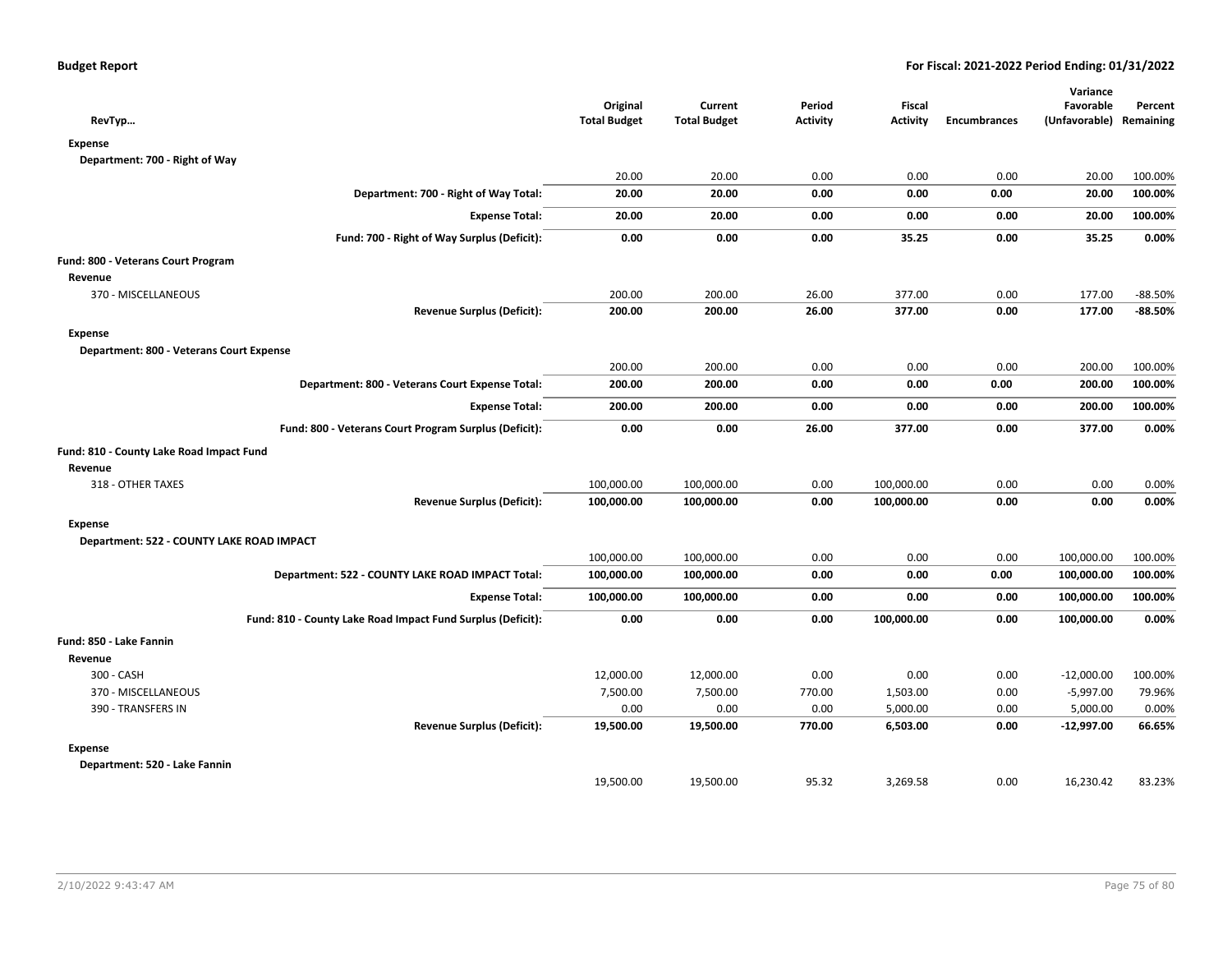| <b>Budget Report</b> |  |
|----------------------|--|
|----------------------|--|

| RevTyp                                                            | Original<br><b>Total Budget</b> | Current<br><b>Total Budget</b> | Period<br><b>Activity</b> | <b>Fiscal</b><br><b>Activity</b> | <b>Encumbrances</b> | Variance<br>Favorable<br>(Unfavorable) | Percent<br>Remaining |
|-------------------------------------------------------------------|---------------------------------|--------------------------------|---------------------------|----------------------------------|---------------------|----------------------------------------|----------------------|
| Department: 520 - Lake Fannin Total:                              | 19,500.00                       | 19,500.00                      | 95.32                     | 3,269.58                         | 0.00                | 16,230.42                              | 83.23%               |
| <b>Expense Total:</b>                                             | 19,500.00                       | 19,500.00                      | 95.32                     | 3,269.58                         | 0.00                | 16,230.42                              | 83.23%               |
| Fund: 850 - Lake Fannin Surplus (Deficit):                        | 0.00                            | 0.00                           | 674.68                    | 3,233.42                         | 0.00                | 3,233.42                               | 0.00%                |
| Fund: 890 - T.J.J.D.                                              |                                 |                                |                           |                                  |                     |                                        |                      |
| Revenue                                                           |                                 |                                |                           |                                  |                     |                                        |                      |
| 330 - GRANTS                                                      | 242,241.00                      | 242,241.00                     | 44,930.00                 | 147,667.00                       | 0.00                | $-94,574.00$                           | 39.04%               |
| <b>360 - INTEREST EARNINGS</b>                                    | 0.00                            | 0.00                           | 0.00                      | 2.53                             | 0.00                | 2.53                                   | 0.00%                |
| 370 - MISCELLANEOUS                                               | 180,000.00                      | 180,000.00                     | 0.00                      | 199,078.36                       | 0.00                | 19,078.36                              | $-10.60%$            |
| <b>Revenue Surplus (Deficit):</b>                                 | 422,241.00                      | 422,241.00                     | 44,930.00                 | 346,747.89                       | 0.00                | $-75,493.11$                           | 17.88%               |
| <b>Expense</b>                                                    |                                 |                                |                           |                                  |                     |                                        |                      |
| Department: 582 - Structural Family Therapy Hosp Authority        |                                 |                                |                           |                                  |                     |                                        |                      |
|                                                                   | 0.00                            | 0.00                           | 0.00                      | 16,666.00                        | 0.00                | $-16,666.00$                           | 0.00%                |
| Department: 582 - Structural Family Therapy Hosp Authority Total: | 0.00                            | 0.00                           | 0.00                      | 16,666.00                        | 0.00                | $-16,666.00$                           | 0.00%                |
| <b>Department: 589 - Regional Diversions Alternatives</b>         |                                 |                                |                           |                                  |                     |                                        |                      |
|                                                                   | 3,090.00                        | 3,090.00                       | 0.00                      | 3,090.00                         | 0.00                | 0.00                                   | 0.00%                |
| Department: 589 - Regional Diversions Alternatives Total:         | 3,090.00                        | 3,090.00                       | 0.00                      | 3,090.00                         | 0.00                | 0.00                                   | 0.00%                |
| <b>Department: 592 - Pre/Post Adjudication Facilities</b>         |                                 |                                |                           |                                  |                     |                                        |                      |
|                                                                   | 4,373.00                        | 4,373.00                       | 338.65                    | 1,502.53                         | 0.00                | 2,870.47                               | 65.64%               |
| Department: 592 - Pre/Post Adjudication Facilities Total:         | 4,373.00                        | 4,373.00                       | 338.65                    | 1,502.53                         | 0.00                | 2,870.47                               | 65.64%               |
|                                                                   |                                 |                                |                           |                                  |                     |                                        |                      |
| Department: 593 - Commitment Diversion                            |                                 |                                |                           |                                  |                     |                                        |                      |
|                                                                   | 10,000.00                       | 10,000.00                      | 775.95                    | 3,442.92                         | 0.00                | 6,557.08                               | 65.57%               |
| Department: 593 - Commitment Diversion Total:                     | 10,000.00                       | 10,000.00                      | 775.95                    | 3,442.92                         | 0.00                | 6,557.08                               | 65.57%               |
| Department: 594 - Mental Health Services                          |                                 |                                |                           |                                  |                     |                                        |                      |
|                                                                   | 10,737.00                       | 10,737.00                      | 652.38                    | 1,504.23                         | 0.00                | 9,232.77                               | 85.99%               |
| Department: 594 - Mental Health Services Total:                   | 10,737.00                       | 10,737.00                      | 652.38                    | 1,504.23                         | 0.00                | 9,232.77                               | 85.99%               |
| Department: 994 - Local Funds Carried Forward                     |                                 |                                |                           |                                  |                     |                                        |                      |
|                                                                   | 0.00                            | 0.00                           | 0.00                      | 13,203.23                        | 0.00                | $-13,203.23$                           | 0.00%                |
| Department: 994 - Local Funds Carried Forward Total:              | 0.00                            | 0.00                           | 0.00                      | 13,203.23                        | 0.00                | $-13,203.23$                           | 0.00%                |
| Department: 995 - Local Funding                                   |                                 |                                |                           |                                  |                     |                                        |                      |
|                                                                   | 180,000.00                      | 180,000.00                     | 11,116.47                 | 55,233.52                        | 0.00                | 124,766.48                             | 69.31%               |
| Department: 995 - Local Funding Total:                            | 180,000.00                      | 180,000.00                     | 11,116.47                 | 55,233.52                        | 0.00                | 124,766.48                             | 69.31%               |
|                                                                   |                                 |                                |                           |                                  |                     |                                        |                      |
| Department: 996 - Basic Probation Supervision                     |                                 |                                |                           |                                  |                     |                                        |                      |
|                                                                   | 139,041.00                      | 139,041.00                     | 10,474.43                 | 47,046.25                        | 0.00                | 91,994.75                              | 66.16%               |
| Department: 996 - Basic Probation Supervision Total:              | 139,041.00                      | 139,041.00                     | 10,474.43                 | 47,046.25                        | 0.00                | 91,994.75                              | 66.16%               |
| Department: 997 - Community Programs                              |                                 |                                |                           |                                  |                     |                                        |                      |
|                                                                   | 75,000.00                       | 75,000.00                      | 5,815.77                  | 25,803.79                        | 0.00                | 49,196.21                              | 65.59%               |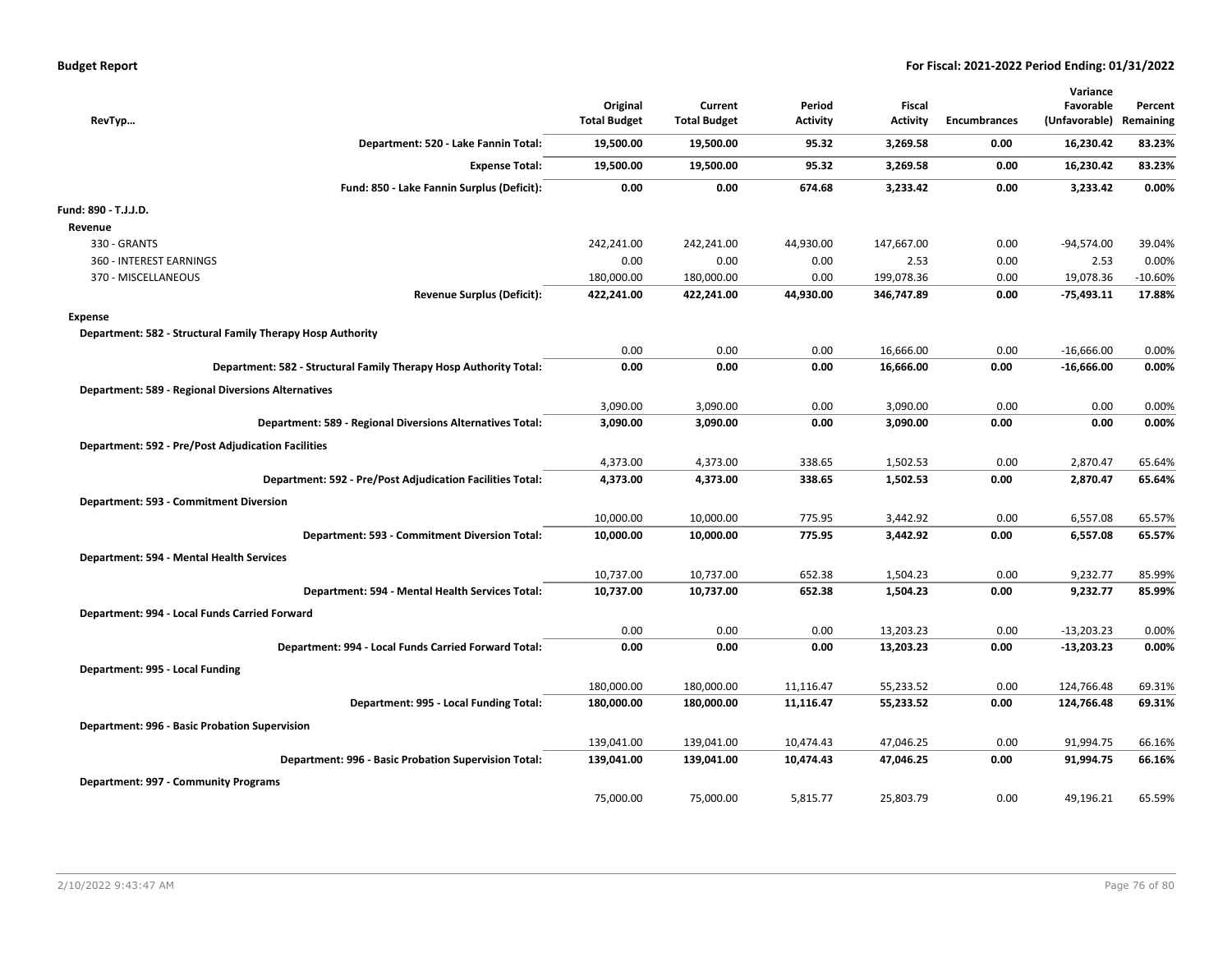| RevTyp                                          |                                                               | Original<br><b>Total Budget</b> | Current<br><b>Total Budget</b> | Period<br><b>Activity</b> | <b>Fiscal</b><br><b>Activity</b> | <b>Encumbrances</b> | Variance<br>Favorable<br>(Unfavorable) | Percent<br>Remaining |
|-------------------------------------------------|---------------------------------------------------------------|---------------------------------|--------------------------------|---------------------------|----------------------------------|---------------------|----------------------------------------|----------------------|
|                                                 | Department: 997 - Community Programs Total:                   | 75,000.00                       | 75,000.00                      | 5,815.77                  | 25,803.79                        | 0.00                | 49,196.21                              | 65.59%               |
|                                                 | <b>Expense Total:</b>                                         | 422,241.00                      | 422,241.00                     | 29,173.65                 | 167,492.47                       | 0.00                | 254,748.53                             | 60.33%               |
|                                                 | Fund: 890 - T.J.J.D. Surplus (Deficit):                       | 0.00                            | 0.00                           | 15,756.35                 | 179,255.42                       | 0.00                | 179,255.42                             | 0.00%                |
| Fund: 891 - Juvenile Probation-Restitution      |                                                               |                                 |                                |                           |                                  |                     |                                        |                      |
| Revenue                                         |                                                               |                                 |                                |                           |                                  |                     |                                        |                      |
| 340 - FEES OF OFFICE                            |                                                               | 0.00                            | 0.00                           | 320.00                    | 742.24                           | 0.00                | 742.24                                 | 0.00%                |
|                                                 | <b>Revenue Surplus (Deficit):</b>                             | 0.00                            | 0.00                           | 320.00                    | 742.24                           | 0.00                | 742.24                                 | 0.00%                |
| <b>Expense</b>                                  |                                                               |                                 |                                |                           |                                  |                     |                                        |                      |
| <b>Department: 891 - Probation Fee Expenses</b> |                                                               |                                 |                                |                           |                                  |                     |                                        |                      |
|                                                 |                                                               | 0.00                            | 0.00                           | 0.00                      | 113.41                           | 0.00                | $-113.41$                              | 0.00%                |
|                                                 | Department: 891 - Probation Fee Expenses Total:               | 0.00                            | 0.00                           | 0.00                      | 113.41                           | 0.00                | $-113.41$                              | 0.00%                |
|                                                 | <b>Expense Total:</b>                                         | 0.00                            | 0.00                           | 0.00                      | 113.41                           | 0.00                | $-113.41$                              | 0.00%                |
|                                                 | Fund: 891 - Juvenile Probation-Restitution Surplus (Deficit): | 0.00                            | 0.00                           | 320.00                    | 628.83                           | 0.00                | 628.83                                 | 0.00%                |
| Fund: 920 - Statzer                             |                                                               |                                 |                                |                           |                                  |                     |                                        |                      |
| Revenue                                         |                                                               |                                 |                                |                           |                                  |                     |                                        |                      |
| 360 - INTEREST EARNINGS                         |                                                               | 0.00                            | 0.00                           | 0.00                      | 2.42                             | 0.00                | 2.42                                   | 0.00%                |
| 370 - MISCELLANEOUS                             |                                                               | 757.85                          | 757.85                         | 0.00                      | 0.00                             | 0.00                | $-757.85$                              | 100.00%              |
|                                                 | <b>Revenue Surplus (Deficit):</b>                             | 757.85                          | 757.85                         | 0.00                      | 2.42                             | 0.00                | $-755.43$                              | 99.68%               |
| <b>Expense</b>                                  |                                                               |                                 |                                |                           |                                  |                     |                                        |                      |
| Department: 521 - Statzer Expenses              |                                                               |                                 |                                |                           |                                  |                     |                                        |                      |
|                                                 |                                                               | 757.85                          | 757.85                         | 0.00                      | 0.00                             | 0.00                | 757.85                                 | 100.00%              |
|                                                 | Department: 521 - Statzer Expenses Total:                     | 757.85                          | 757.85                         | 0.00                      | 0.00                             | 0.00                | 757.85                                 | 100.00%              |
|                                                 | <b>Expense Total:</b>                                         | 757.85                          | 757.85                         | 0.00                      | 0.00                             | 0.00                | 757.85                                 | 100.00%              |
|                                                 | Fund: 920 - Statzer Surplus (Deficit):                        | 0.00                            | 0.00                           | 0.00                      | 2.42                             | 0.00                | 2.42                                   | 0.00%                |
| Fund: 930 - Texas Community Dev.Prog.           |                                                               |                                 |                                |                           |                                  |                     |                                        |                      |
| Revenue                                         |                                                               |                                 |                                |                           |                                  |                     |                                        |                      |
| 330 - GRANTS                                    |                                                               | 0.00                            | 0.00                           | 0.00                      | 6,200.00                         | 0.00                | 6,200.00                               | 0.00%                |
|                                                 | <b>Revenue Surplus (Deficit):</b>                             | 0.00                            | 0.00                           | 0.00                      | 6,200.00                         | 0.00                | 6,200.00                               | 0.00%                |
| <b>Expense</b>                                  |                                                               |                                 |                                |                           |                                  |                     |                                        |                      |
| Department: 909 - Grant #7219149 Hickory Creek  |                                                               |                                 |                                |                           |                                  |                     |                                        |                      |
|                                                 |                                                               | 0.00                            | 0.00                           | 6,200.00                  | 6,200.00                         | 0.00                | $-6,200.00$                            | 0.00%                |
|                                                 | Department: 909 - Grant #7219149 Hickory Creek Total:         | 0.00                            | 0.00                           | 6,200.00                  | 6,200.00                         | 0.00                | $-6,200.00$                            | 0.00%                |
|                                                 | <b>Expense Total:</b>                                         | 0.00                            | 0.00                           | 6,200.00                  | 6,200.00                         | 0.00                | $-6,200.00$                            | 0.00%                |
|                                                 | Fund: 930 - Texas Community Dev.Prog. Surplus (Deficit):      | 0.00                            | 0.00                           | $-6,200.00$               | 0.00                             | 0.00                | 0.00                                   | 0.00%                |
| Fund: 950 - Payroll                             |                                                               |                                 |                                |                           |                                  |                     |                                        |                      |
| Revenue                                         |                                                               |                                 |                                |                           |                                  |                     |                                        |                      |
| 360 - INTEREST EARNINGS                         |                                                               | 0.00                            | 0.00                           | 0.00                      | 2.75                             | 0.00                | 2.75                                   | 0.00%                |
|                                                 |                                                               |                                 |                                |                           |                                  |                     |                                        |                      |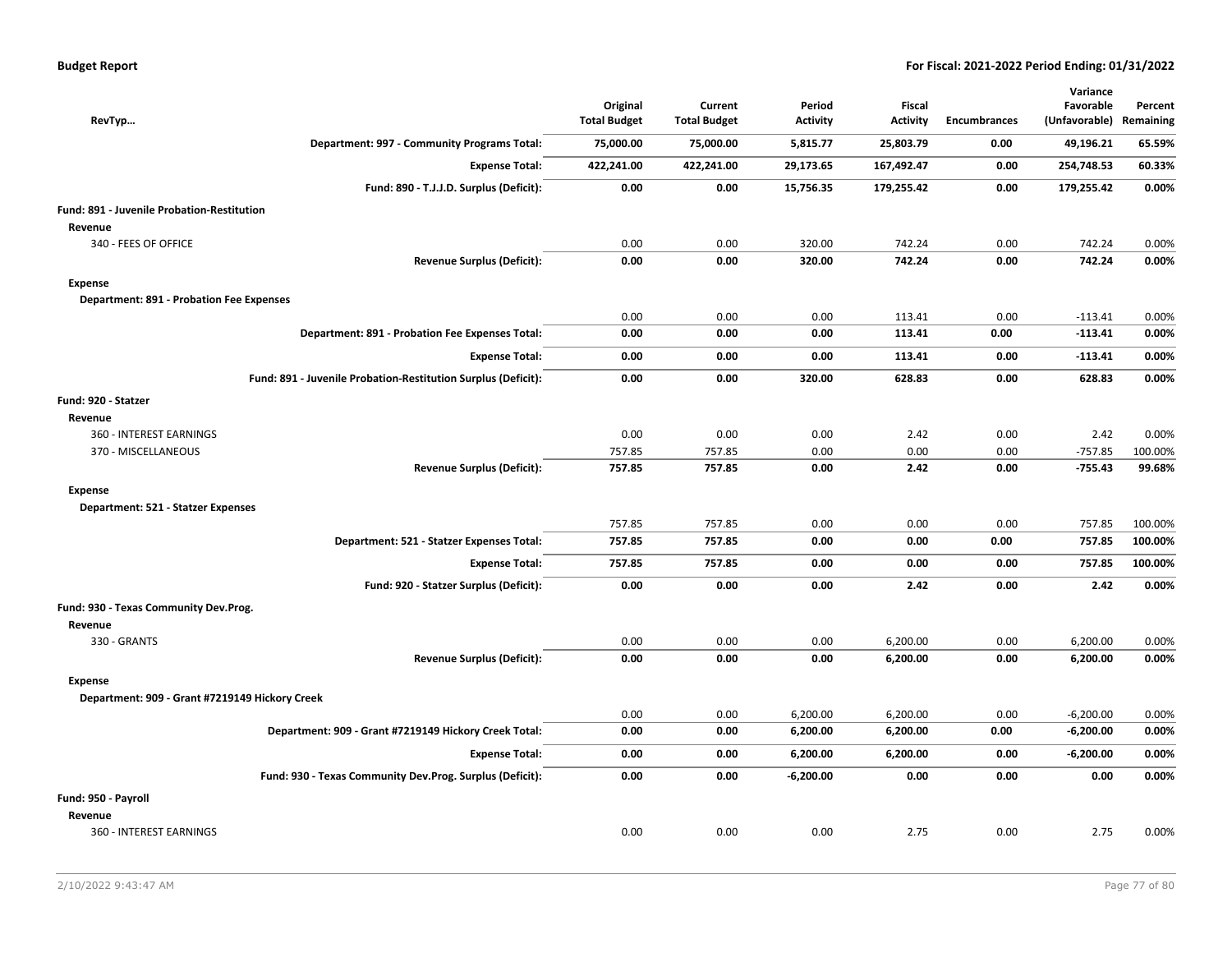| RevTyp                                          | Original<br><b>Total Budget</b> | Current<br><b>Total Budget</b> | Period<br><b>Activity</b> | Fiscal<br><b>Activity</b> | <b>Encumbrances</b> | Variance<br>Favorable<br>(Unfavorable) | Percent<br>Remaining |
|-------------------------------------------------|---------------------------------|--------------------------------|---------------------------|---------------------------|---------------------|----------------------------------------|----------------------|
| 370 - MISCELLANEOUS                             | 0.00                            | 0.00                           | 3,776.70                  | 19,420.38                 | 0.00                | 19,420.38                              | 0.00%                |
| <b>Revenue Surplus (Deficit):</b>               | 0.00                            | 0.00                           | 3,776.70                  | 19,423.13                 | 0.00                | 19,423.13                              | $0.00\%$             |
| Expense                                         |                                 |                                |                           |                           |                     |                                        |                      |
| Department: 415 - COBRA Health Insurance        |                                 |                                |                           |                           |                     |                                        |                      |
|                                                 | 0.00                            | 0.00                           | 3.776.67                  | 19,420.21                 | 0.00                | $-19,420.21$                           | 0.00%                |
| Department: 415 - COBRA Health Insurance Total: | 0.00                            | 0.00                           | 3,776.67                  | 19,420.21                 | 0.00                | $-19,420.21$                           | 0.00%                |
| <b>Expense Total:</b>                           | 0.00                            | 0.00                           | 3,776.67                  | 19,420.21                 | 0.00                | $-19,420.21$                           | 0.00%                |
| Fund: 950 - Payroll Surplus (Deficit):          | 0.00                            | 0.00                           | 0.03                      | 2.92                      | 0.00                | 2.92                                   | 0.00%                |
| <b>Report Surplus (Deficit):</b>                | 0.00                            | 0.00                           | 3,824,540.56              | 2,936,498.82              | -381.640.26         | 2,554,858.56                           | 0.00%                |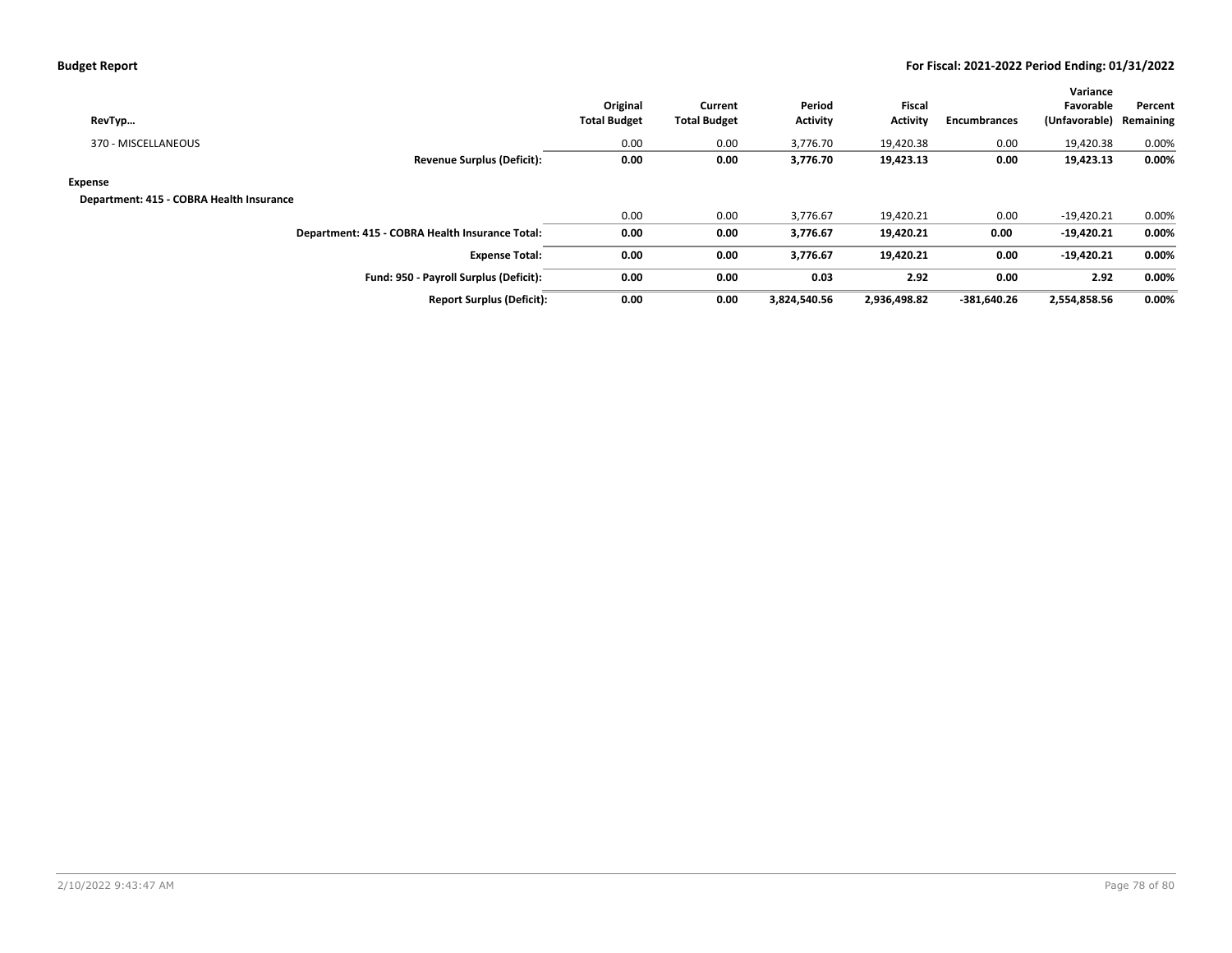# **Fund Summary**

| Fund                                 | Original<br><b>Total Budget</b> | Current<br><b>Total Budget</b> | Period<br><b>Activity</b> | <b>Fiscal</b><br><b>Activity</b> | <b>Encumbrances</b> | Variance<br>Favorable<br>(Unfavorable) |
|--------------------------------------|---------------------------------|--------------------------------|---------------------------|----------------------------------|---------------------|----------------------------------------|
| 100 - General                        | 0.00                            | 0.00                           | 3,605,090.29              | 3,657,082.92                     | $-77,996.21$        | 3,579,086.71                           |
| 110 - Courthouse Security            | 0.00                            | 0.00                           | $-4,761.92$               | $-11,306.91$                     | 0.00                | $-11,306.91$                           |
| 111 - Justice Court Building Securit | 0.00                            | 0.00                           | 0.00                      | 1.59                             | 0.00                | 1.59                                   |
| 120 - County Clerk Vital Statistics  | 0.00                            | 0.00                           | 0.00                      | 72.00                            | 0.00                | 72.00                                  |
| 121 - County Clerk Records Manag     | 0.00                            | 0.00                           | $-2,711.15$               | $-31,204.43$                     | 0.00                | $-31,204.43$                           |
| 122 - Chapter 19 Funds               | 0.00                            | 0.00                           | 500.00                    | 0.00                             | $-750.00$           | $-750.00$                              |
| 123 - Election Equipment Fund        | 0.00                            | 0.00                           | 648.00                    | 648.00                           | 0.00                | 648.00                                 |
| 125 - County Clerk Co.& Dist.Court   | 0.00                            | 0.00                           | 0.00                      | 72.51                            | 0.00                | 72.51                                  |
| 126 - County Clerk Court Records P   | 0.00                            | 0.00                           | 0.00                      | 170.00                           | 0.00                | 170.00                                 |
| 127 - County Clerk Records Archive   | 0.00                            | 0.00                           | 0.00                      | 8,330.00                         | 0.00                | 8.330.00                               |
| 130 - Bail Bond Trust Fund           | 0.00                            | 0.00                           | 240.00                    | 1,365.00                         | 0.00                | 1,365.00                               |
| 160 - County Judge Excess Supplen    | 0.00                            | 0.00                           | $-180.76$                 | $-941.92$                        | $-5.58$             | $-947.50$                              |
| 161 - Probate Judges Education       | 0.00                            | 0.00                           | 0.00                      | 70.00                            | 0.00                | 70.00                                  |
| 190 - District Clerk Records Manag   | 0.00                            | 0.00                           | 0.00                      | 656.72                           | 114.48              | 771.20                                 |
| 191 - District Court Records Archive | 0.00                            | 0.00                           | $-2,060.34$               | $-6,233.54$                      | 0.00                | $-6,233.54$                            |
| 192 - District Clerk Co.& Dist.Court | 0.00                            | 0.00                           | 0.00                      | 140.64                           | 0.00                | 140.64                                 |
| 193 - District Clerk Court Records P | 0.00                            | 0.00                           | 0.00                      | 870.39                           | 0.00                | 870.39                                 |
| 200 - County Offices Records Mang    | 0.00                            | 0.00                           | $-222.19$                 | 8,810.99                         | 0.00                | 8,810.99                               |
| 210 - Road & Bridge #1               | 0.00                            | 0.00                           | 240,581.65                | 281,157.89                       | $-30,158.21$        | 250,999.68                             |
| 220 - Road & Bridge #2               | 0.00                            | 0.00                           | 249,026.84                | 182,355.74                       | 0.00                | 182,355.74                             |
| 230 - Road & Bridge #3               | 0.00                            | 0.00                           | 398,392.29                | 378,776.85                       | $-3,153.21$         | 375,623.64                             |
| 231 - Lake Road Impact/Raw Wate      | 0.00                            | 0.00                           | 0.00                      | 0.00                             | 0.00                | 0.00                                   |
| 240 - Road & Bridge #4               | 0.00                            | 0.00                           | 231,592.20                | 246,240.45                       | 0.00                | 246,240.45                             |
| 260 - J.P.#1 Justice Court Technolo  | 0.00                            | 0.00                           | 0.00                      | 0.00                             | 0.00                | 0.00                                   |
| 270 - J.P.#2 Justice Court Technolo  | 0.00                            | 0.00                           | 0.00                      | 0.00                             | 0.00                | 0.00                                   |
| 280 - J.P.#3 Justice Court Technolo  | 0.00                            | 0.00                           | 0.00                      | 204.38                           | 0.00                | 204.38                                 |
| 310 - F.C.Detention Center Annual    | 0.00                            | 0.00                           | $-305.00$                 | $-2,567.89$                      | 0.00                | $-2,567.89$                            |
| 330 - Bail Bondsman Application Fe   | 0.00                            | 0.00                           | 0.00                      | 0.00                             | 0.00                | 0.00                                   |
| 350 - Law Library                    | 0.00                            | 0.00                           | 0.00                      | 3,430.27                         | 0.00                | 3,430.27                               |
| 360 - D. A. Fee                      | 0.00                            | 0.00                           | 1,053.02                  | 476.78                           | 0.00                | 476.78                                 |
| 361 - Contraband Seizure             | 0.00                            | 0.00                           | 0.00                      | 0.34                             | 0.00                | 0.34                                   |
| 362 - Investigator/LEOSE             | 0.00                            | 0.00                           | 0.00                      | $-350.00$                        | 0.00                | $-350.00$                              |
| 380 - IHC Co-Op Gin                  | 0.00                            | 0.00                           | 0.00                      | 1.19                             | 0.00                | 1.19                                   |
| 410 - CERT                           | 0.00                            | 0.00                           | 0.00                      | 400.00                           | 0.00                | 400.00                                 |
| 411 - Hazard Mitigation Plan         | 0.00                            | 0.00                           | 0.00                      | 18,750.00                        | 0.00                | 18.750.00                              |
| 412 - Safe Room Reimbursement P      | 0.00                            | 0.00                           | 0.00                      | $-398.89$                        | 0.00                | $-398.89$                              |
| 413 - CARES ACT-CORONAVIRUS RI       | 0.00                            | 0.00                           | $-117,532.38$             | $-372,271.81$                    | $-64,052.18$        | -436,323.99                            |
| 415 - American Recovery Program      | 0.00                            | 0.00                           | 0.00                      | 86.94                            | 0.00                | 86.94                                  |
| 560 - Sheriff Forfeiture             | 0.00                            | 0.00                           | 4,163.66                  | $-2,147.10$                      | 0.00                | $-2,147.10$                            |
| 561 - Law Enforcement Education !    | 0.00                            | 0.00                           | 0.00                      | 0.00                             | 0.00                | 0.00                                   |